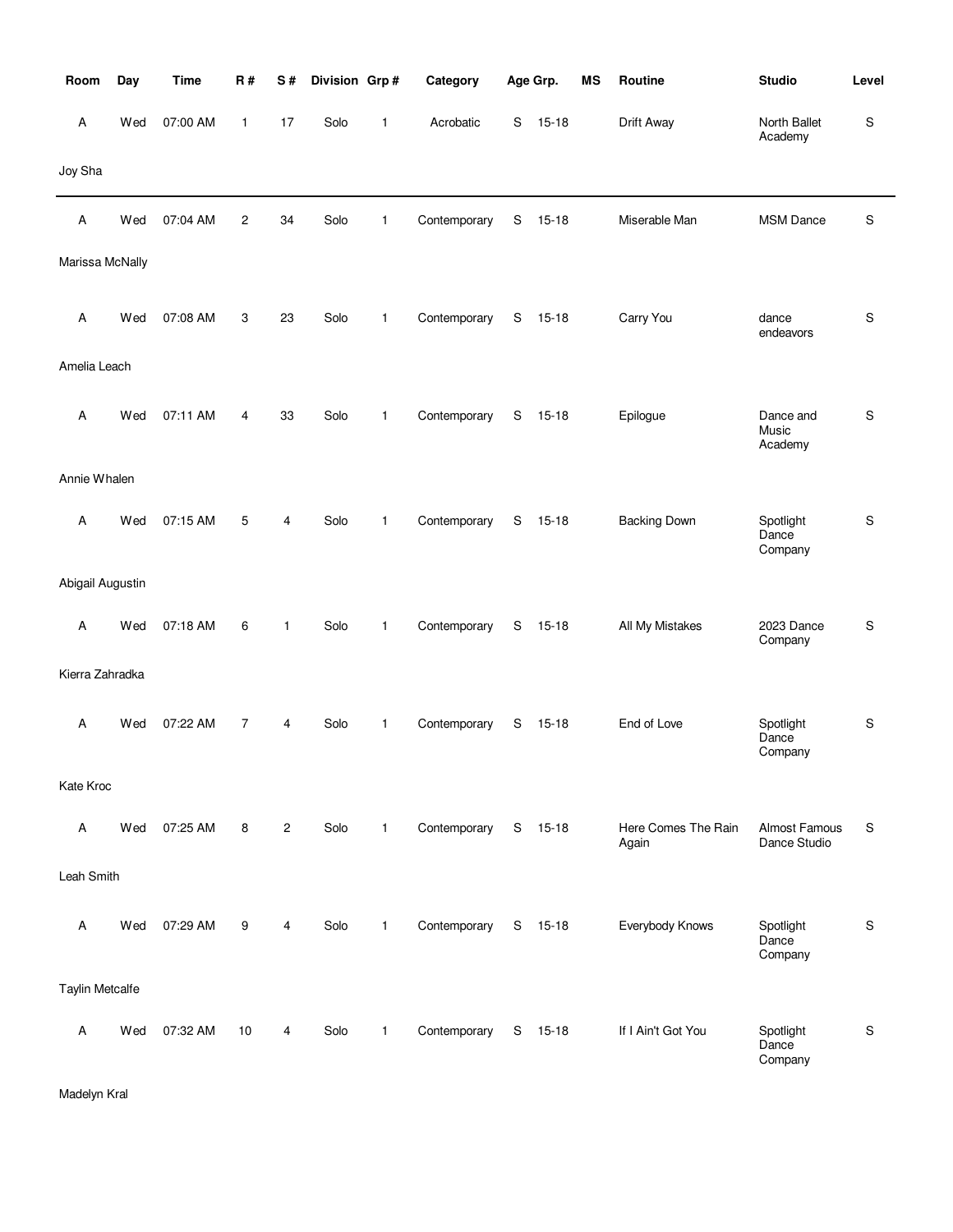| Room             | Day | <b>Time</b> | R# | S# | Division Grp# |              | Category     |             | Age Grp.  | <b>MS</b> | Routine                | <b>Studio</b>                          | Level       |
|------------------|-----|-------------|----|----|---------------|--------------|--------------|-------------|-----------|-----------|------------------------|----------------------------------------|-------------|
| Α                | Wed | 07:36 AM    | 11 | 38 | Solo          | 1            | Contemporary | S           | $15 - 18$ |           | I Can't Love You       | <b>Valley Dance</b><br>District        | S           |
| Emily Torstenson |     |             |    |    |               |              |              |             |           |           |                        |                                        |             |
| Α                | Wed | 07:39 AM    | 12 | 14 | Solo          | 1            | Contemporary | S           | $15 - 18$ |           | Cringe                 | Northern Lights<br>Dance<br>Academy    | S           |
| Sophie Nelson    |     |             |    |    |               |              |              |             |           |           |                        |                                        |             |
| Α                | Wed | 07:43 AM    | 13 | 38 | Solo          | 1            | Contemporary | S           | $15 - 18$ |           | <b>Beautiful Thing</b> | <b>Valley Dance</b><br><b>District</b> | S           |
| Isabella Hjelle  |     |             |    |    |               |              |              |             |           |           |                        |                                        |             |
| Α                | Wed | 07:46 AM    | 14 | 6  | Solo          | 1            | Contemporary | S           | $15 - 18$ |           | Quiver a Little        | Zumbrota<br>Dance Studio               | $\mathsf S$ |
| Isabella Roberts |     |             |    |    |               |              |              |             |           |           |                        |                                        |             |
| Α                | Wed | 07:50 AM    | 15 | 4  | Solo          | $\mathbf{1}$ | Contemporary | $\mathbf S$ | $15 - 18$ |           | Uninvited              | Spotlight<br>Dance<br>Company          | $\mathsf S$ |
| Ianna Gimenz     |     |             |    |    |               |              |              |             |           |           |                        |                                        |             |
| Α                | Wed | 07:53 AM    | 16 | 38 | Solo          | $\mathbf{1}$ | Contemporary | S           | $15 - 18$ |           | Dangerous              | <b>Valley Dance</b><br><b>District</b> | $\mathbb S$ |
| Anika Fernholz   |     |             |    |    |               |              |              |             |           |           |                        |                                        |             |
| A                | Wed | 07:57 AM    | 17 | 1  | Solo          | $\mathbf{1}$ | Contemporary | S           | $15 - 18$ |           | <b>Behind The Mask</b> | 2023 Dance<br>Company                  | $\mathbb S$ |
| Bre McCabe       |     |             |    |    |               |              |              |             |           |           |                        |                                        |             |
| Α                | Wed | 08:00 AM    | 18 | 16 | Solo          | $\mathbf{1}$ | Contemporary |             | S 15-18   |           | <b>Blackest Day</b>    | All That Dance<br>Inc                  | S           |
| Ruby Reid        |     |             |    |    |               |              |              |             |           |           |                        |                                        |             |
| Α                | Wed | 08:04 AM    | 19 | 6  | Solo          | $\mathbf{1}$ | Contemporary |             | S 15-18   |           | Fast Forward Backward  | Zumbrota<br>Dance Studio               | S           |
| Rachel Krinke    |     |             |    |    |               |              |              |             |           |           |                        |                                        |             |
| Α                | Wed | 08:07 AM    | 20 | 12 | Solo          | $\mathbf{1}$ | Contemporary |             | S 15-18   |           | Clair De Lune          | Let's Dance                            | S           |

Megan Wahl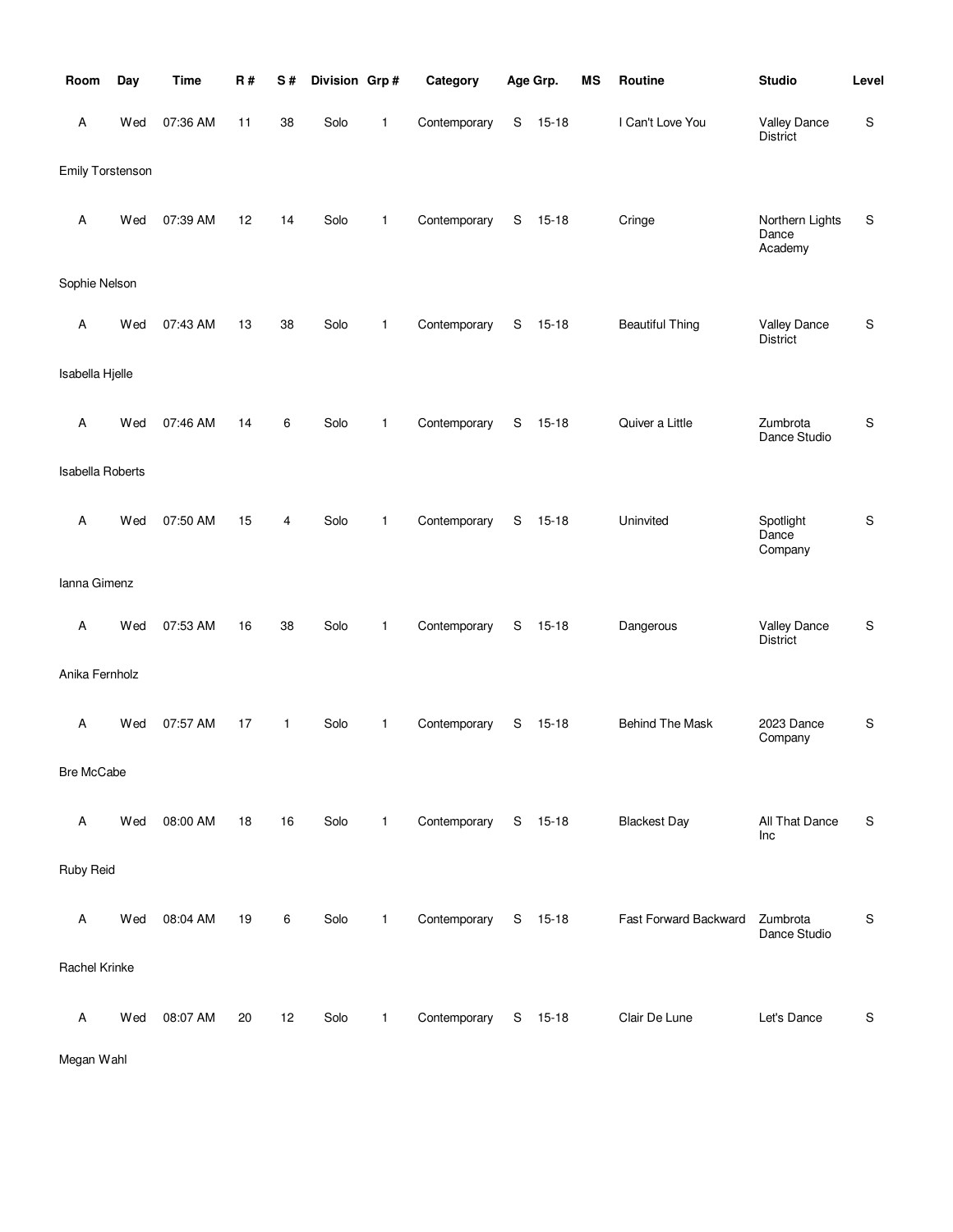| Room                  | Day | <b>Time</b> | <b>R#</b> | S# | Division Grp# |              | Category     |               | Age Grp.  | <b>MS</b> | Routine          | <b>Studio</b>                 | Level       |
|-----------------------|-----|-------------|-----------|----|---------------|--------------|--------------|---------------|-----------|-----------|------------------|-------------------------------|-------------|
| Α                     | Wed | 08:11 AM    | 21        | 56 | Solo          | 1            | Contemporary | ${\mathsf S}$ | $15 - 18$ |           | <b>Body</b>      | Ms. Melinda's<br>Dance studio | S           |
| <b>Ashley Matvick</b> |     |             |           |    |               |              |              |               |           |           |                  |                               |             |
| Α                     | Wed | 08:14 AM    | 22        | 12 | Solo          | 1            | Contemporary | S             | $15 - 18$ |           | Love in the Dark | Let's Dance                   | S           |
| Lexi Hagen            |     |             |           |    |               |              |              |               |           |           |                  |                               |             |
| Α                     | Wed | 08:18 AM    | 23        | 16 | Solo          | 1            | Contemporary | S             | $15 - 18$ |           | Flesh & Bone     | All That Dance<br>Inc         | S           |
| Megan Kerkhoff        |     |             |           |    |               |              |              |               |           |           |                  |                               |             |
| Α                     | Wed | 08:21 AM    | 24        | 12 | Solo          | 1            | Contemporary | S             | $15 - 18$ |           | Lovely           | Let's Dance                   | S           |
| Kassidi Monroe        |     |             |           |    |               |              |              |               |           |           |                  |                               |             |
| Α                     | Wed | 08:25 AM    | 25        | 56 | Solo          | 1            | Contemporary | S             | $15 - 18$ |           | Gooey            | Ms. Melinda's<br>Dance studio | S           |
| Samantha Hansen       |     |             |           |    |               |              |              |               |           |           |                  |                               |             |
| Α                     | Wed | 08:28 AM    | 26        | 12 | Solo          | 1            | Contemporary | S             | $15 - 18$ |           | Runaway          | Let's Dance                   | S           |
| Jada Lange            |     |             |           |    |               |              |              |               |           |           |                  |                               |             |
| Α                     | Wed | 08:32 AM    | 27        | 56 | Solo          | 1            | Contemporary | ${\mathsf S}$ | $15 - 18$ |           | Pink Lemonade    | Ms. Melinda's<br>Dance studio | S           |
| Wren Williams         |     |             |           |    |               |              |              |               |           |           |                  |                               |             |
| Α                     | Wed | 08:35 AM    | 28        | 16 | Solo          | $\mathbf{1}$ | Contemporary | S             | $15 - 18$ |           | I Know Places    | All That Dance<br>Inc         | S           |
| <b>Avery Petty</b>    |     |             |           |    |               |              |              |               |           |           |                  |                               |             |
| Α                     | Wed | 08:39 AM    | 29        | 29 | Solo          | $\mathbf{1}$ | Contemporary |               | S 15-18   |           | Dystopia         | Spotlight<br>Dance<br>Academy | $\mathbb S$ |
| Lexie Frazer          |     |             |           |    |               |              |              |               |           |           |                  |                               |             |
| Α                     | Wed | 08:42 AM    | 30        | 12 | Solo          | 1            | Contemporary | S             | $15 - 18$ |           | World on Fire    | Let's Dance                   | $\mathbb S$ |

Camille Schindler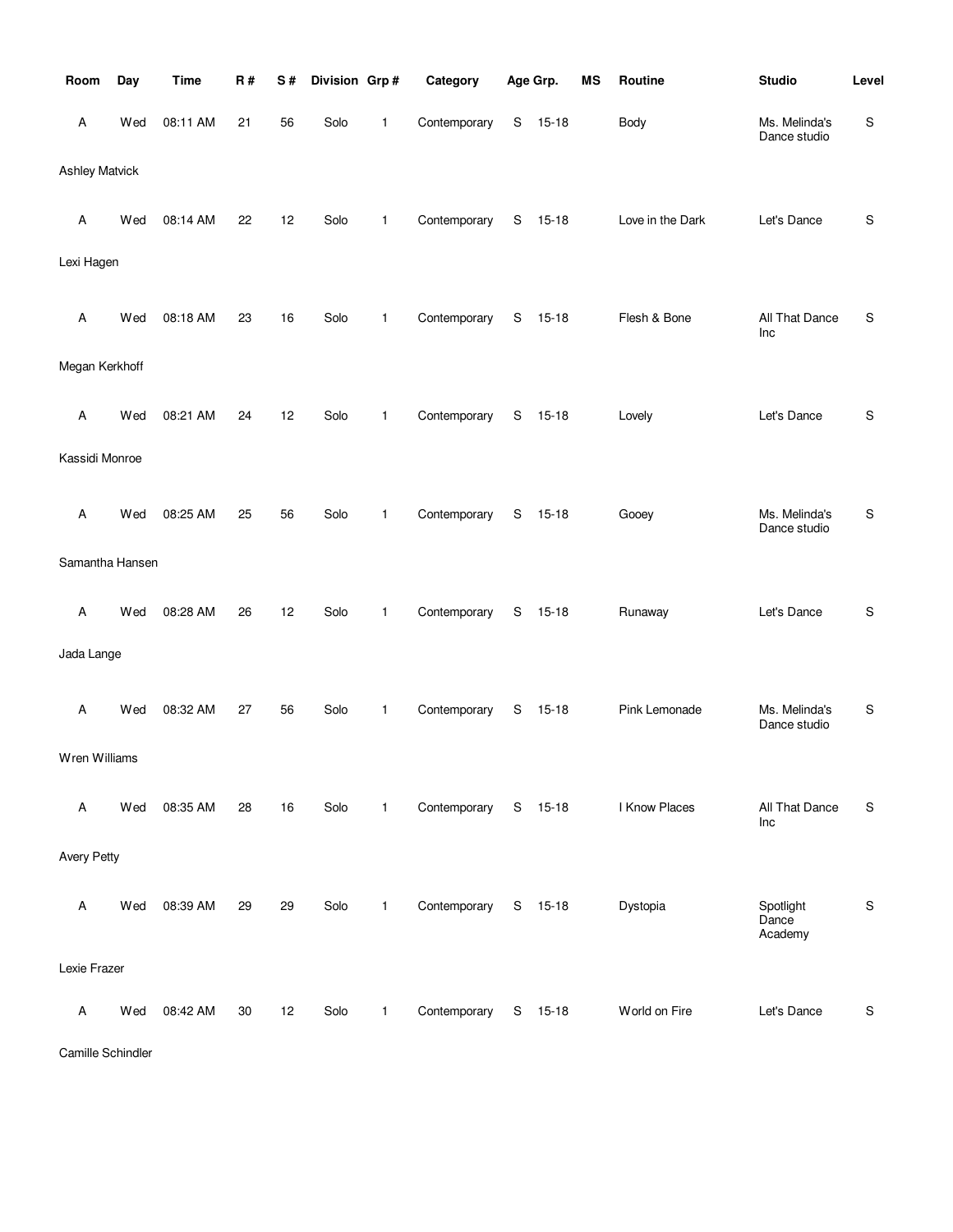| Room            | Day | <b>Time</b> | <b>R#</b> | S# | Division Grp# |              | Category     |   | Age Grp.  | <b>MS</b> | Routine             | <b>Studio</b>                       | Level         |
|-----------------|-----|-------------|-----------|----|---------------|--------------|--------------|---|-----------|-----------|---------------------|-------------------------------------|---------------|
| Α               | Wed | 08:46 AM    | 31        | 14 | Solo          | $\mathbf{1}$ | Contemporary | S | $15 - 18$ |           | I Am                | Northern Lights<br>Dance<br>Academy | ${\mathbb S}$ |
| Paige Royer     |     |             |           |    |               |              |              |   |           |           |                     |                                     |               |
| A               | Wed | 08:49 AM    | 32        | 29 | Solo          | $\mathbf{1}$ | Contemporary | S | $15 - 18$ |           | Glowstream          | Spotlight<br>Dance<br>Academy       | $\mathsf S$   |
| Peyton Teasdale |     |             |           |    |               |              |              |   |           |           |                     |                                     |               |
| Α               | Wed | 08:53 AM    | 33        | 50 | Solo          | $\mathbf{1}$ | Contemporary | S | $15 - 18$ |           | What's Up           | Balleraena<br>Dance Studio          | S             |
| Claire Arends   |     |             |           |    |               |              |              |   |           |           |                     |                                     |               |
| Α               | Wed | 08:56 AM    | 34        | 14 | Solo          | $\mathbf{1}$ | Contemporary | S | $15 - 18$ |           | The Corner          | Northern Lights<br>Dance<br>Academy | S             |
| Alexa Osterman  |     |             |           |    |               |              |              |   |           |           |                     |                                     |               |
| Α               | Wed | 09:00 AM    | 35        | 15 | Solo          | $\mathbf{1}$ | Contemporary | S | $15 - 18$ |           | I Gave You All      | Brittany's<br>School of<br>Dance    | ${\sf S}$     |
| Ella Narance    |     |             |           |    |               |              |              |   |           |           |                     |                                     |               |
| Α               | Wed | 09:03 AM    | 36        | 42 | Solo          | $\mathbf{1}$ | Contemporary | S | $15 - 18$ |           | Amen                | The Dance<br>Factory                | $\mathbb S$   |
| Karly Wiese     |     |             |           |    |               |              |              |   |           |           |                     |                                     |               |
| Α               | Wed | 09:07 AM    | 37        | 3  | Solo          | $\mathbf{1}$ | Contemporary | S | $15 - 18$ |           | Dream               | Lake Shore<br>Dance                 | ${\sf S}$     |
| Ashlyn Williams |     |             |           |    |               |              |              |   |           |           |                     |                                     |               |
| Α               | Wed | 09:10 AM    | 38        | 14 | Solo          | $\mathbf{1}$ | Contemporary |   | S 15-18   |           | Dancing After Death | Northern Lights<br>Dance<br>Academy | S             |
| Isabelle Brakke |     |             |           |    |               |              |              |   |           |           |                     |                                     |               |
| Α               | Wed | 09:14 AM    | 39        | 3  | Solo          | $\mathbf{1}$ | Contemporary |   | S 15-18   |           | I Won't Complain    | Lake Shore<br>Dance                 | S             |
| Erin Steers     |     |             |           |    |               |              |              |   |           |           |                     |                                     |               |
| Α               | Wed | 09:17 AM    | 40        | 42 | Solo          | $\mathbf{1}$ | Contemporary |   | S 15-18   |           | Sleep Is A Rose     | The Dance<br>Factory                | S             |

Julia Rheault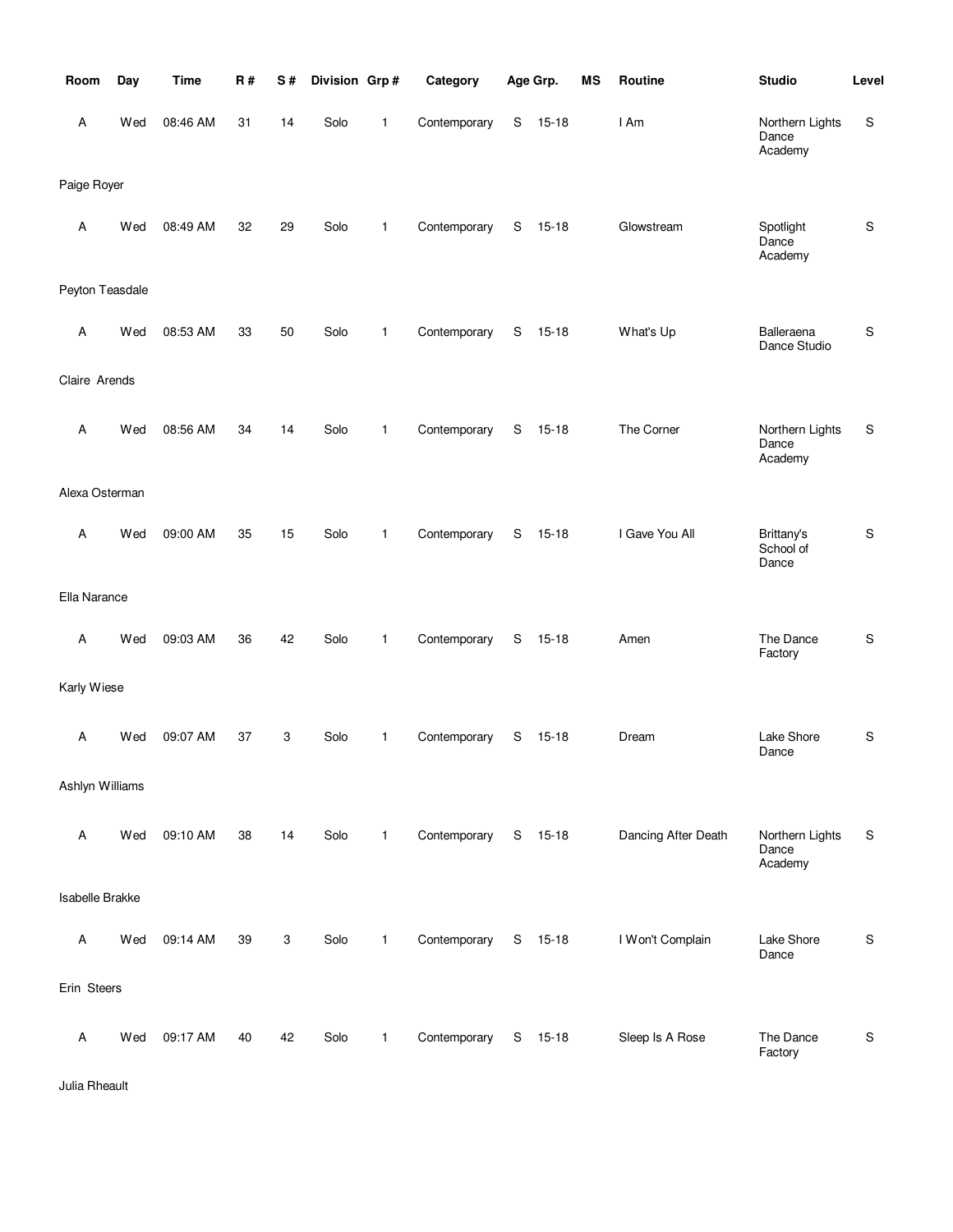| Room                 | Day | <b>Time</b> | R# | S# | Division Grp# |              | Category     |               | Age Grp.  | MS  | Routine              | <b>Studio</b>                       | Level |
|----------------------|-----|-------------|----|----|---------------|--------------|--------------|---------------|-----------|-----|----------------------|-------------------------------------|-------|
| Α                    | Wed | 09:21 AM    | 41 | 3  | Solo          | 1            | Contemporary | S             | $15 - 18$ |     | Lonely               | Lake Shore<br>Dance                 | S     |
| Hailey Green         |     |             |    |    |               |              |              |               |           |     |                      |                                     |       |
| Α                    | Wed | 09:24 AM    | 42 | 14 | Solo          | 1            | Contemporary | S             | $15 - 18$ |     | Change Is Everything | Northern Lights<br>Dance<br>Academy | S     |
| Jaime Brann          |     |             |    |    |               |              |              |               |           |     |                      |                                     |       |
| А                    | Wed | 09:28 AM    | 43 | 42 | Solo          | 1            | Contemporary | S             | $15 - 18$ |     | Small Things         | The Dance<br>Factory                | S     |
| Ava Hansen           |     |             |    |    |               |              |              |               |           |     |                      |                                     |       |
| А                    | Wed | 09:31 AM    | 44 | 3  | Solo          | 1            | Contemporary | S             | $15 - 18$ |     | Salt in the Wound    | Lake Shore<br>Dance                 | S     |
| Sophia Kuhl          |     |             |    |    |               |              |              |               |           |     |                      |                                     |       |
| Α                    | Wed | 09:35 AM    | 45 | 55 | Solo          | 1            | Contemporary | S             | $15 - 18$ | $+$ | Forgive Me           | Prestige Dance<br>Studio            | S     |
| Sydnie Offermann     |     |             |    |    |               |              |              |               |           |     |                      |                                     |       |
| А                    | Wed | 09:38 AM    | 46 | 3  | Solo          | 1            | Contemporary | S             | $15 - 18$ |     | Unknown to You       | Lake Shore<br>Dance                 | S     |
| Anna Stangel         |     |             |    |    |               |              |              |               |           |     |                      |                                     |       |
| Α                    | Wed | 09:42 AM    | 47 | 11 | Solo          | 1            | Contemporary | S             | 15-18     |     | Hosea, Next Level    | Dance<br><b>Dynamics LLC</b>        | S     |
| Marissa Stolt        |     |             |    |    |               |              |              |               |           |     |                      |                                     |       |
| Α                    | Wed | 09:45 AM    | 48 | 29 | Solo          | $\mathbf{1}$ | Hip Hop      |               | S 15-18   |     | My Own Thing         | Spotlight<br>Dance<br>Academy       | S     |
| Malaika Peddie       |     |             |    |    |               |              |              |               |           |     |                      |                                     |       |
| Α                    | Wed | 09:49 AM    | 49 | 14 | Solo          | $\mathbf{1}$ | Hip Hop      |               | S 15-18   |     | Forever              | Northern Lights<br>Dance<br>Academy | S     |
| <b>Trey Campbell</b> |     |             |    |    |               |              |              |               |           |     |                      |                                     |       |
| Α                    | Wed | 09:52 AM    | 50 | 45 | Solo          | 1            | Jazz         | ${\mathsf S}$ | $15 - 18$ |     | Come Together        | Arena Dance<br>Academy              | S     |

Cali Cooper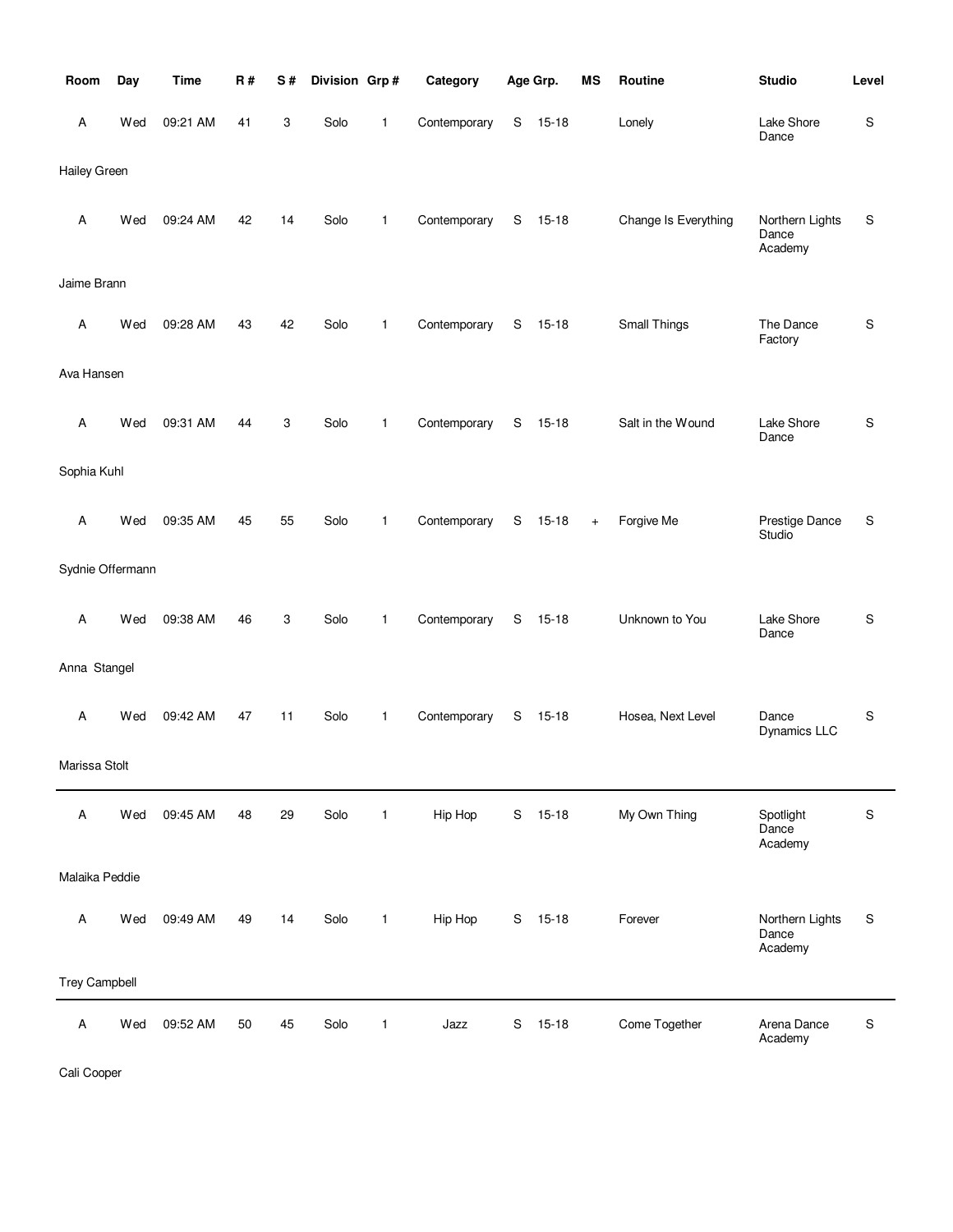| Room               | Day | <b>Time</b> | R# | S#             | Division Grp# |              | Category |   | Age Grp.  | MS | Routine           | <b>Studio</b>                 | Level     |
|--------------------|-----|-------------|----|----------------|---------------|--------------|----------|---|-----------|----|-------------------|-------------------------------|-----------|
| Α                  | Wed | 09:56 AM    | 51 | 4              | Solo          | $\mathbf{1}$ | Jazz     | S | $15 - 18$ |    | <b>Born Ready</b> | Spotlight<br>Dance<br>Company | S         |
| Ianna Gimenz       |     |             |    |                |               |              |          |   |           |    |                   |                               |           |
| Α                  | Wed | 09:59 AM    | 52 | 34             | Solo          | $\mathbf{1}$ | Jazz     | S | $15 - 18$ |    | Trouble           | MSM Dance                     | S         |
| Marissa McNally    |     |             |    |                |               |              |          |   |           |    |                   |                               |           |
| $\mathsf A$        | Wed | 10:03 AM    | 53 | 28             | Solo          | 1            | Lyrical  | Τ | $12 - 14$ |    | The First Time    | Urban Dance<br>Productions    | S         |
| Maddisyn Chandler  |     |             |    |                |               |              |          |   |           |    |                   |                               |           |
| Α                  | Wed | 10:06 AM    | 54 | 4              | Solo          | $\mathbf{1}$ | Jazz     | S | $15 - 18$ |    | Dirty Diana       | Spotlight<br>Dance<br>Company | S         |
| Ava Dahl           |     |             |    |                |               |              |          |   |           |    |                   |                               |           |
| Α                  | Wed | 10:10 AM    | 55 | 23             | Solo          | $\mathbf{1}$ | Jazz     | S | $15 - 18$ |    | Feeling Good      | dance<br>endeavors            | S         |
| Charley Shands     |     |             |    |                |               |              |          |   |           |    |                   |                               |           |
| Α                  | Wed | 10:13 AM    | 56 | 6              | Solo          | $\mathbf{1}$ | Jazz     | S | $15 - 18$ |    | Les Yeux Noirs    | Zumbrota<br>Dance Studio      | S         |
| Peighton Buck      |     |             |    |                |               |              |          |   |           |    |                   |                               |           |
| Α                  | Wed | 10:17 AM    | 57 | 4              | Solo          | $\mathbf{1}$ | Jazz     | S | $15 - 18$ |    | Post That         | Spotlight<br>Dance<br>Company | ${\sf S}$ |
| Abigail Augustin   |     |             |    |                |               |              |          |   |           |    |                   |                               |           |
| $\mathsf A$        | Wed | 10:20 AM    | 58 | $\mathbf{1}$   | Solo          | $\mathbf{1}$ | Jazz     |   | S 15-18   |    | I Gotcha          | 2023 Dance<br>Company         | ${\sf S}$ |
| <b>Emery Smith</b> |     |             |    |                |               |              |          |   |           |    |                   |                               |           |
| Α                  | Wed | 10:24 AM    | 59 | $\overline{c}$ | Solo          | $\mathbf{1}$ | Jazz     | S | $15 - 18$ |    | Dirty Diana       | Almost Famous<br>Dance Studio | S         |
| Claire Tuetken     |     |             |    |                |               |              |          |   |           |    |                   |                               |           |
| $\mathsf A$        | Wed | 10:27 AM    | 60 | 12             | Solo          | 1            | Jazz     | S | $15 - 18$ |    | How Do I Look     | Let's Dance                   | ${\sf S}$ |

Ashlyn Mason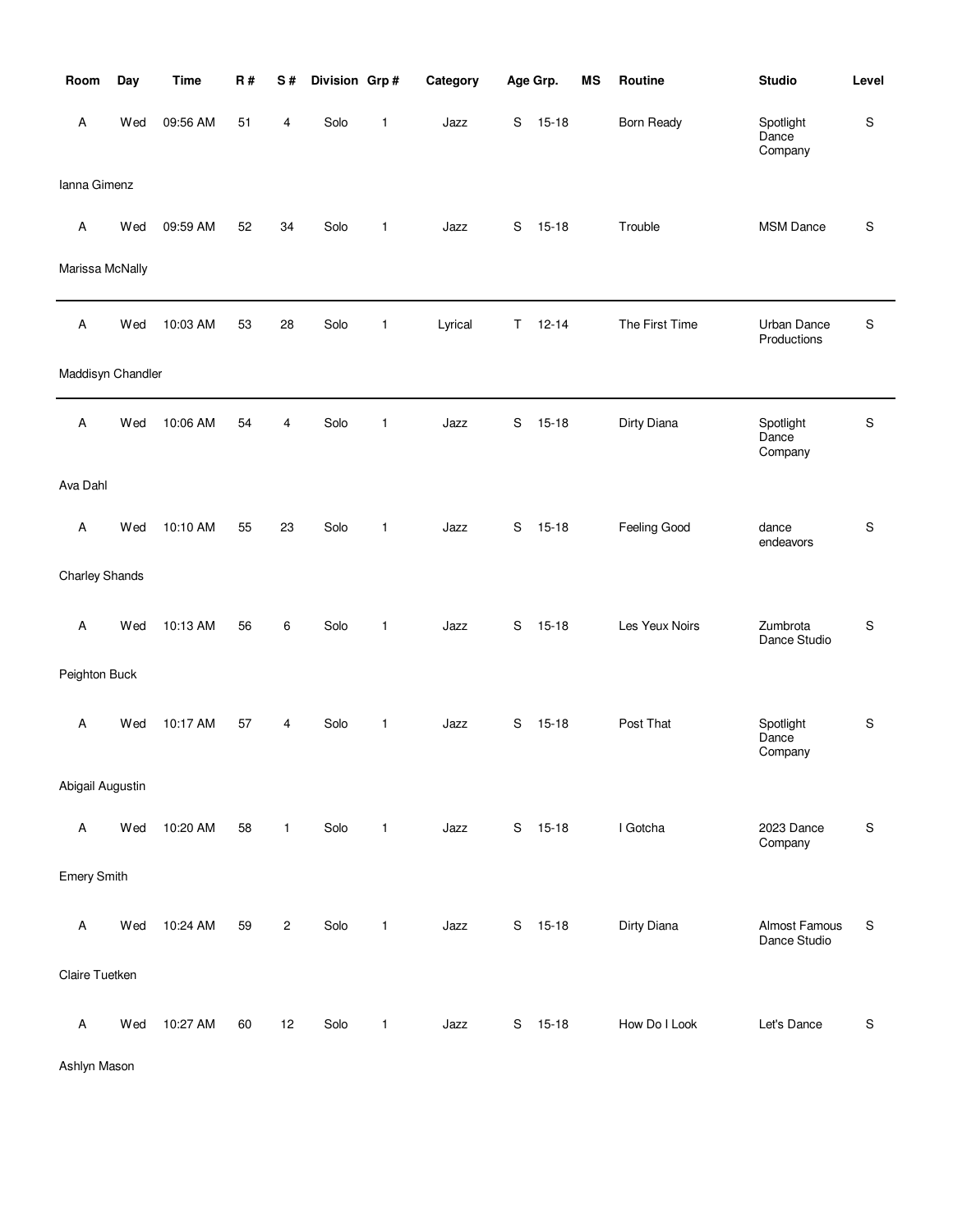| Room              | Day | <b>Time</b> | R# | S#             | Division Grp# |              | Category |   | Age Grp.  | <b>MS</b> | Routine                 | <b>Studio</b>                     | Level       |
|-------------------|-----|-------------|----|----------------|---------------|--------------|----------|---|-----------|-----------|-------------------------|-----------------------------------|-------------|
| Α                 | Wed | 10:31 AM    | 61 | 6              | Solo          | 1            | Jazz     | S | $15 - 18$ |           | Raspberry Beret         | Zumbrota<br>Dance Studio          | ${\sf S}$   |
| Abby Plank        |     |             |    |                |               |              |          |   |           |           |                         |                                   |             |
| Α                 | Wed | 10:34 AM    | 62 | $\overline{c}$ | Solo          | 1            | Jazz     | S | $15 - 18$ |           | Rhiannon                | Almost Famous<br>Dance Studio     | S           |
| Samantha Recker   |     |             |    |                |               |              |          |   |           |           |                         |                                   |             |
| Α                 | Wed | 10:38 AM    | 63 | 6              | Solo          | 1            | Jazz     | S | $15 - 18$ |           | Turn the Beat Around    | Zumbrota<br>Dance Studio          | $\mathbb S$ |
| Olivia Seymour    |     |             |    |                |               |              |          |   |           |           |                         |                                   |             |
| Α                 | Wed | 10:41 AM    | 64 | 12             | Solo          | 1            | Jazz     | S | $15 - 18$ |           | I Put a Spell On You    | Let's Dance                       | ${\sf S}$   |
| Brooke Wahl       |     |             |    |                |               |              |          |   |           |           |                         |                                   |             |
| Α                 | Wed | 10:45 AM    | 65 | 21             | Solo          | 1            | Jazz     | S | $15 - 18$ |           | Momma Knows Best        | <b>Star Seekers</b><br>Production | ${\sf S}$   |
| Presley Pawelk    |     |             |    |                |               |              |          |   |           |           |                         |                                   |             |
| Α                 | Wed | 10:48 AM    | 66 | 12             | Solo          | 1            | Jazz     | S | $15 - 18$ |           | Rolling in the Deep     | Let's Dance                       | ${\sf S}$   |
| Lexi Hagen        |     |             |    |                |               |              |          |   |           |           |                         |                                   |             |
| Α                 | Wed | 10:52 AM    | 67 | 50             | Solo          | 1            | Jazz     | S | $15 - 18$ |           | Dangerous               | Balleraena<br>Dance Studio        | S           |
| Mira Bitz         |     |             |    |                |               |              |          |   |           |           |                         |                                   |             |
| Α                 | Wed | 10:55 AM    | 68 | 12             | Solo          | $\mathbf{1}$ | Jazz     | S | $15 - 18$ |           | This is a Man's World   | Let's Dance                       | ${\sf S}$   |
| Camille Schindler |     |             |    |                |               |              |          |   |           |           |                         |                                   |             |
| Α                 | Wed | 10:59 AM    | 69 | 29             | Solo          | 1            | Jazz     | S | $15 - 18$ |           | <b>Beautiful People</b> | Spotlight<br>Dance<br>Academy     | ${\sf S}$   |
| Libby Waloway     |     |             |    |                |               |              |          |   |           |           |                         |                                   |             |
| Α                 | Wed | 11:02 AM    | 70 | 12             | Solo          | 1            | Jazz     | S | $15 - 18$ |           | Toxic                   | Let's Dance                       | ${\sf S}$   |

Cambria Zenker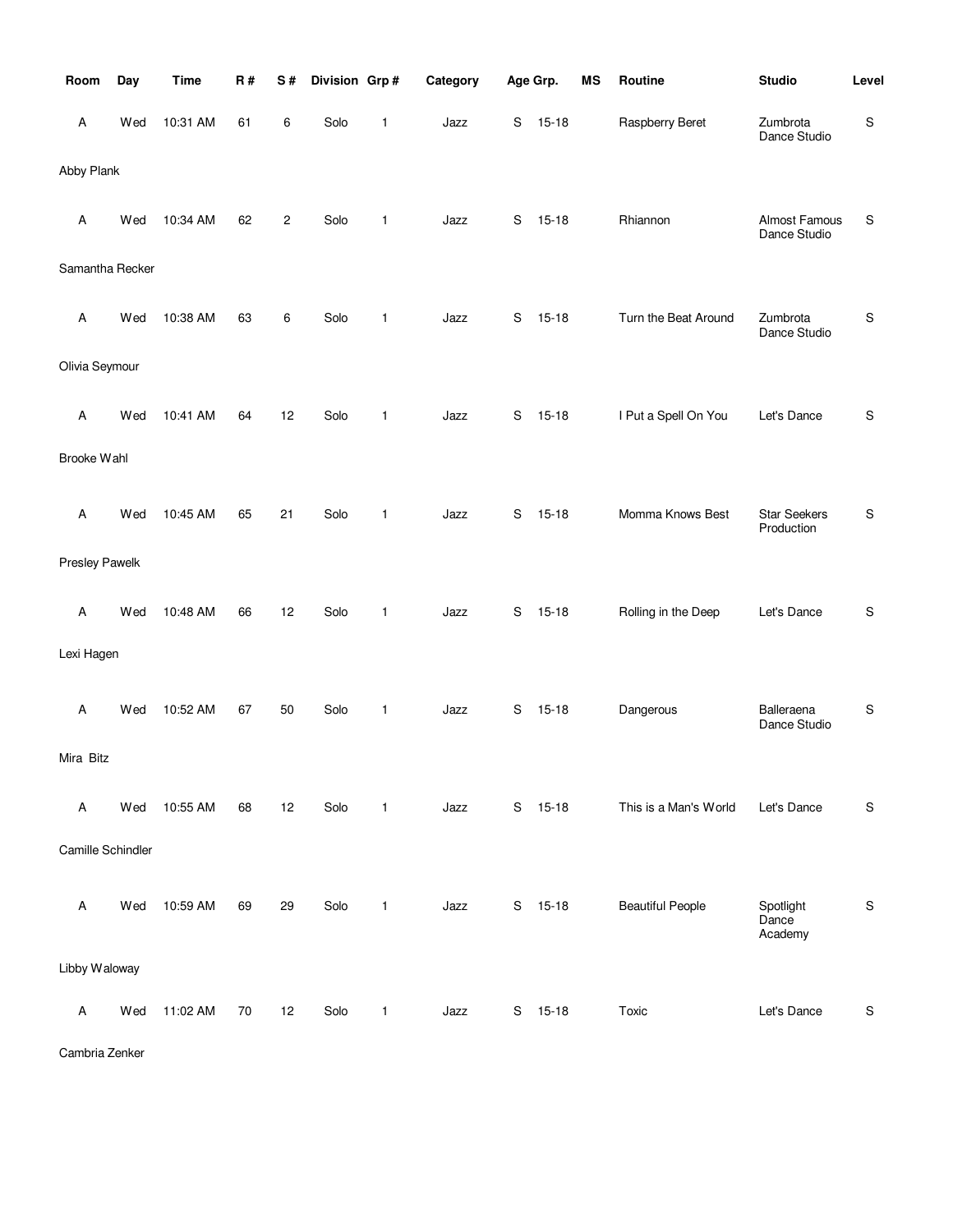| Room             | Day | <b>Time</b> | <b>R#</b> | S# | Division Grp# |              | Category |   | Age Grp.  | <b>MS</b> | Routine               | <b>Studio</b>                       | Level       |
|------------------|-----|-------------|-----------|----|---------------|--------------|----------|---|-----------|-----------|-----------------------|-------------------------------------|-------------|
| Α                | Wed | 11:06 AM    | 71        | 29 | Solo          | 1            | Jazz     | S | $15 - 18$ |           | Dangerous             | Spotlight<br>Dance<br>Academy       | $\mathsf S$ |
| Isabelle Ziegler |     |             |           |    |               |              |          |   |           |           |                       |                                     |             |
| Α                | Wed | 11:09 AM    | 72        | 12 | Solo          | 1            | Jazz     | S | $15 - 18$ |           | Yonce                 | Let's Dance                         | $\mathsf S$ |
| Justice Goode    |     |             |           |    |               |              |          |   |           |           |                       |                                     |             |
| Α                | Wed | 11:13 AM    | 73        | 14 | Solo          | $\mathbf{1}$ | Jazz     | S | $15 - 18$ |           | Scream & Shout        | Northern Lights<br>Dance<br>Academy | ${\sf S}$   |
| Sophie Nelson    |     |             |           |    |               |              |          |   |           |           |                       |                                     |             |
| A                | Wed | 11:16 AM    | 74        | 29 | Solo          | $\mathbf{1}$ | Jazz     | S | $15 - 18$ |           | Like This             | Spotlight<br>Dance<br>Academy       | ${\sf S}$   |
| Phoebe Duff      |     |             |           |    |               |              |          |   |           |           |                       |                                     |             |
| Α                | Wed | 11:20 AM    | 75        | 50 | Solo          | $\mathbf{1}$ | Jazz     | S | $15 - 18$ |           | Raining Men           | Balleraena<br>Dance Studio          | $\mathbb S$ |
| Bentley Hillman  |     |             |           |    |               |              |          |   |           |           |                       |                                     |             |
| Α                | Wed | 11:23 AM    | 76        | 14 | Solo          | $\mathbf{1}$ | Jazz     | S | $15 - 18$ |           | Stammer               | Northern Lights<br>Dance<br>Academy | ${\sf S}$   |
| Natalie Tusow    |     |             |           |    |               |              |          |   |           |           |                       |                                     |             |
| Α                | Wed | 11:27 AM    | 77        | 3  | Solo          | 1            | Jazz     | S | $15 - 18$ |           | Too Many Questions    | Lake Shore<br>Dance                 | ${\sf S}$   |
| Sophia Aichele   |     |             |           |    |               |              |          |   |           |           |                       |                                     |             |
| Α                | Wed | 11:30 AM    | 78        | 14 | Solo          | $\mathbf{1}$ | Jazz     | S | $15 - 18$ |           | Burned By The Flame   | Northern Lights<br>Dance<br>Academy | S           |
| Kiara Yates      |     |             |           |    |               |              |          |   |           |           |                       |                                     |             |
| A                | Wed | 11:34 AM    | 79        | 42 | Solo          | $\mathbf{1}$ | Jazz     | S | $15 - 18$ |           | <b>Black And Gold</b> | The Dance<br>Factory                | ${\sf S}$   |
| Natalie Lundgren |     |             |           |    |               |              |          |   |           |           |                       |                                     |             |
| $\mathsf A$      | Wed | 11:37 AM    | 80        | 14 | Solo          | $\mathbf{1}$ | Jazz     | S | $15 - 18$ |           | Grimey                | Northern Lights<br>Dance<br>Academy | ${\sf S}$   |

Alexa Osterman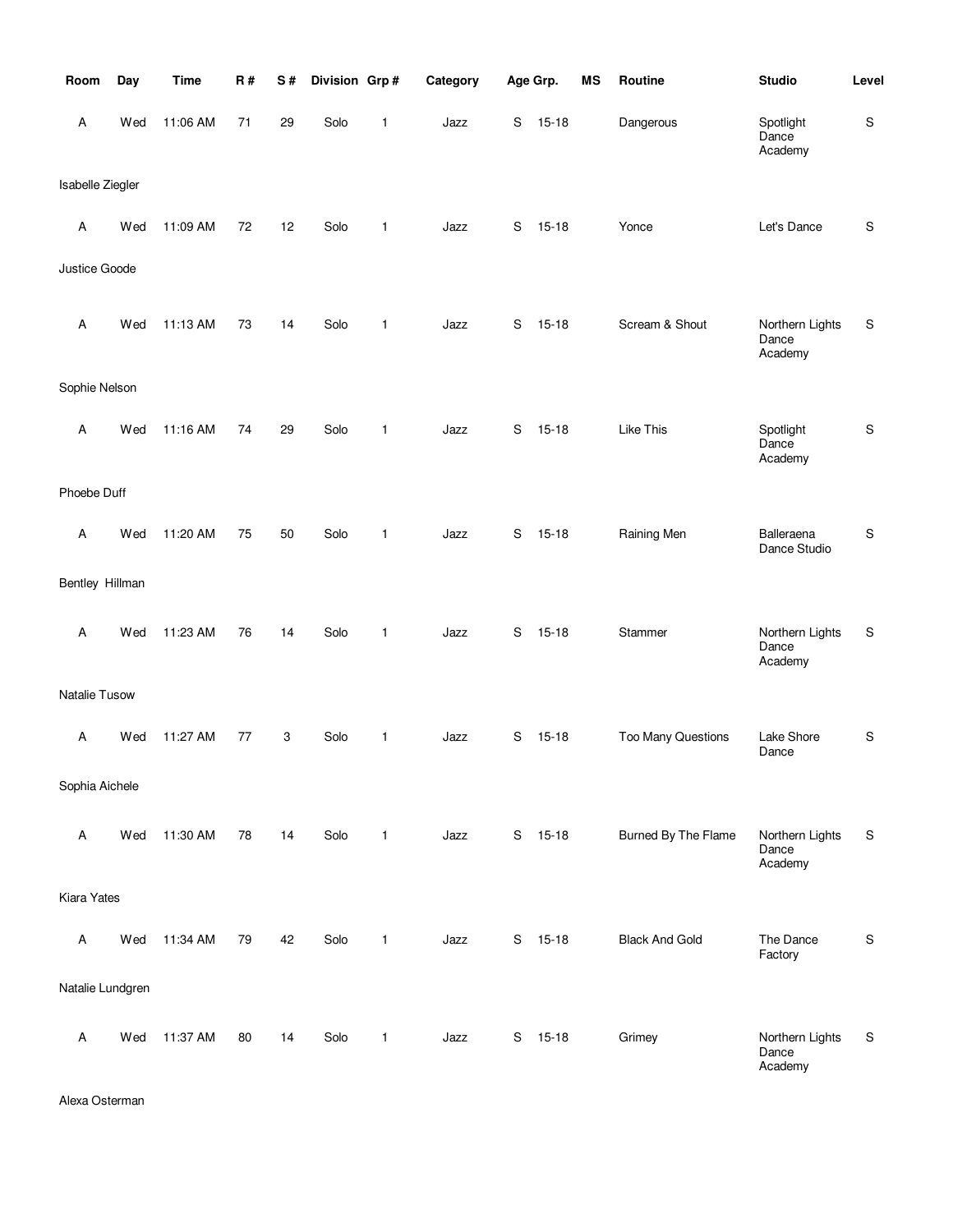| Room              | Day | <b>Time</b> | R# | $\mathbf S$ # | Division Grp# |              | Category |   | Age Grp.  | <b>MS</b> | Routine                           | <b>Studio</b>                       | Level       |
|-------------------|-----|-------------|----|---------------|---------------|--------------|----------|---|-----------|-----------|-----------------------------------|-------------------------------------|-------------|
| Α                 | Wed | 11:41 AM    | 81 | 42            | Solo          | 1            | Jazz     | S | $15 - 18$ |           | Feelin' Good                      | The Dance<br>Factory                | S           |
| Clara Tell        |     |             |    |               |               |              |          |   |           |           |                                   |                                     |             |
| Α                 | Wed | 11:44 AM    | 82 | 14            | Solo          | $\mathbf{1}$ | Jazz     | S | $15 - 18$ |           | Koladi                            | Northern Lights<br>Dance<br>Academy | S           |
| Isabelle Brakke   |     |             |    |               |               |              |          |   |           |           |                                   |                                     |             |
| Α                 | Wed | 11:48 AM    | 83 | 42            | Solo          | $\mathbf{1}$ | Jazz     | S | $15 - 18$ |           | Lady Marmalade                    | The Dance<br>Factory                | S           |
| Ava Hansen        |     |             |    |               |               |              |          |   |           |           |                                   |                                     |             |
| Α                 | Wed | 11:51 AM    | 84 | 14            | Solo          | $\mathbf{1}$ | Jazz     | S | $15 - 18$ |           | Funky Town                        | Northern Lights<br>Dance<br>Academy | S           |
| Jaime Brann       |     |             |    |               |               |              |          |   |           |           |                                   |                                     |             |
| Α                 | Wed | 11:55 AM    | 85 | 42            | Solo          | $\mathbf{1}$ | Jazz     | S | $15 - 18$ |           | She Bangs                         | The Dance<br>Factory                | $\mathsf S$ |
| Sara Barnes       |     |             |    |               |               |              |          |   |           |           |                                   |                                     |             |
| Α                 | Wed | 11:58 AM    |    |               |               |              |          |   |           |           | --Awards - Adjudication<br>Only-- | Awards                              |             |
|                   |     |             |    |               |               |              |          |   |           |           |                                   |                                     |             |
| Α                 | Wed | 12:48 PM    | 86 | 23            | Solo          | $\mathbf{1}$ | Lyrical  | S | $15 - 18$ |           | Pteryla                           | dance<br>endeavors                  | S           |
| Julianna Kreutzer |     |             |    |               |               |              |          |   |           |           |                                   |                                     |             |
| A                 | Wed | 12:52 PM    | 87 | 45            | Solo          | $\mathbf{1}$ | Lyrical  |   | S 15-18   |           | I Did it All                      | Arena Dance<br>Academy              | S           |
| Cali Cooper       |     |             |    |               |               |              |          |   |           |           |                                   |                                     |             |
| Α                 | Wed | 12:55 PM    | 88 | 4             | Solo          | $\mathbf{1}$ | Lyrical  | S | $15 - 18$ |           | <b>Beautiful Lies</b>             | Spotlight<br>Dance<br>Company       | ${\sf S}$   |
| Kate Kroc         |     |             |    |               |               |              |          |   |           |           |                                   |                                     |             |
| Α                 | Wed | 12:59 PM    | 89 | 23            | Solo          | $\mathbf{1}$ | Lyrical  | S | $15 - 18$ |           | Break My Heart Again              | dance<br>endeavors                  | ${\sf S}$   |

Allison Grosser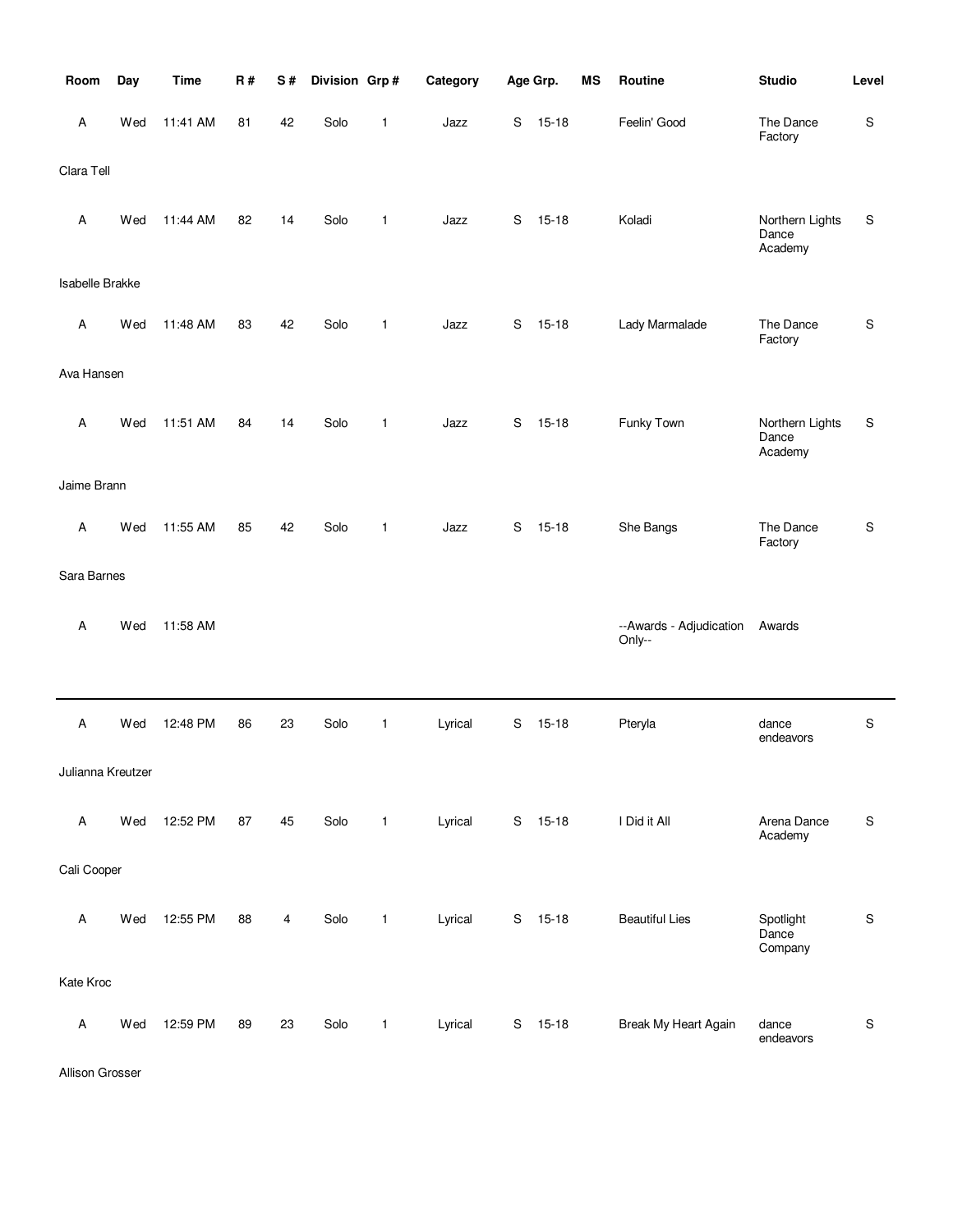| Room                 | Day | <b>Time</b> | R# | S#             | Division Grp# |              | Category |             | Age Grp.  | <b>MS</b> | Routine                      | <b>Studio</b>                 | Level       |
|----------------------|-----|-------------|----|----------------|---------------|--------------|----------|-------------|-----------|-----------|------------------------------|-------------------------------|-------------|
| Α                    | Wed | 01:02 PM    | 90 | 4              | Solo          | 1            | Lyrical  | S           | $15 - 18$ |           | Blackout                     | Spotlight<br>Dance<br>Company | ${\sf S}$   |
| Miyah Noyes          |     |             |    |                |               |              |          |             |           |           |                              |                               |             |
| Α                    | Wed | 01:06 PM    | 91 | $\mathbf{1}$   | Solo          | $\mathbf{1}$ | Lyrical  | S           | $15 - 18$ |           | Gravity                      | 2023 Dance<br>Company         | ${\sf S}$   |
| Macy Barkley         |     |             |    |                |               |              |          |             |           |           |                              |                               |             |
| Α                    | Wed | 01:09 PM    | 92 | 4              | Solo          | $\mathbf{1}$ | Lyrical  | S           | $15 - 18$ |           | Girl                         | Spotlight<br>Dance<br>Company | ${\sf S}$   |
| Paige Greenough      |     |             |    |                |               |              |          |             |           |           |                              |                               |             |
| Α                    | Wed | 01:13 PM    | 93 | $\overline{c}$ | Solo          | $\mathbf{1}$ | Lyrical  | $\mathbf S$ | $15 - 18$ |           | <b>Blank Paige</b>           | Almost Famous<br>Dance Studio | S           |
| Kendra Davis         |     |             |    |                |               |              |          |             |           |           |                              |                               |             |
| A                    | Wed | 01:16 PM    | 94 | 4              | Solo          | 1            | Lyrical  | S           | $15 - 18$ |           | Love in the Dark             | Spotlight<br>Dance<br>Company | ${\sf S}$   |
| <b>Madison Enter</b> |     |             |    |                |               |              |          |             |           |           |                              |                               |             |
| Α                    | Wed | 01:20 PM    | 95 | 38             | Solo          | $\mathbf{1}$ | Lyrical  | S           | $15 - 18$ |           | Finally                      | Valley Dance<br>District      | $\mathsf S$ |
| Grace Vacek          |     |             |    |                |               |              |          |             |           |           |                              |                               |             |
| Α                    | Wed | 01:23 PM    | 96 | 4              | Solo          | $\mathbf{1}$ | Lyrical  | S           | $15 - 18$ |           | Missed                       | Spotlight<br>Dance<br>Company | $\mathsf S$ |
| Hannah Anderson      |     |             |    |                |               |              |          |             |           |           |                              |                               |             |
| Α                    | Wed | 01:27 PM    | 97 | $\overline{2}$ | Solo          | $\mathbf{1}$ | Lyrical  | S           | $15 - 18$ |           | Conversations in the<br>Dark | Almost Famous<br>Dance Studio | S           |
| Leah Smith           |     |             |    |                |               |              |          |             |           |           |                              |                               |             |
| Α                    | Wed | 01:30 PM    | 98 | 4              | Solo          | $\mathbf{1}$ | Lyrical  | S           | $15 - 18$ |           | Solitary                     | Spotlight<br>Dance<br>Company | ${\sf S}$   |
| McKenna Eichhorn     |     |             |    |                |               |              |          |             |           |           |                              |                               |             |
| Α                    | Wed | 01:34 PM    | 99 | $\overline{c}$ | Solo          | 1            | Lyrical  |             | S 15-18   |           | Grow as we go                | Almost Famous<br>Dance Studio | S           |

Jessica Smock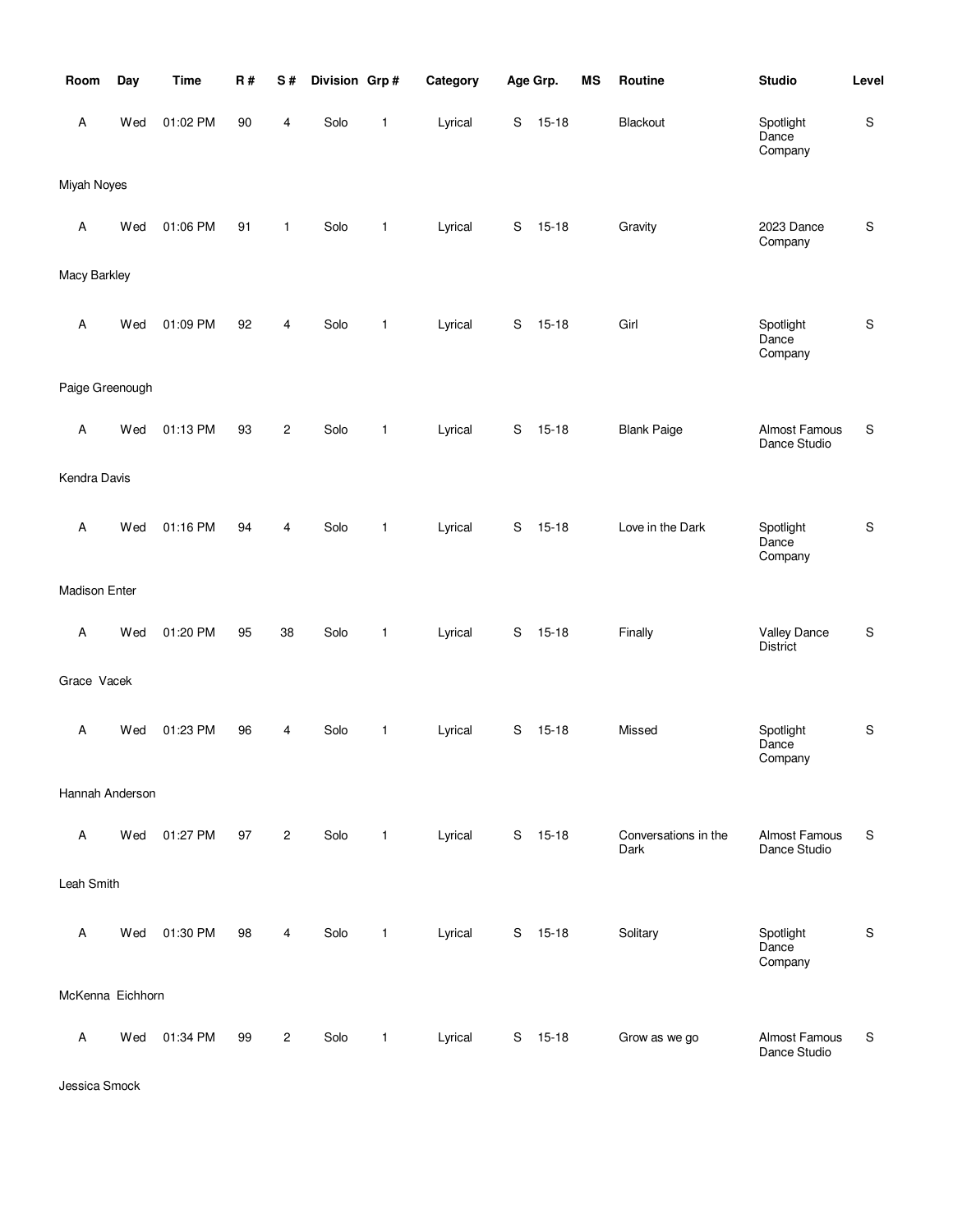| Room               | Day | <b>Time</b> | <b>R#</b> | S#             | Division Grp# |              | Category |             | Age Grp.  | MS | Routine                | <b>Studio</b>                        | Level       |
|--------------------|-----|-------------|-----------|----------------|---------------|--------------|----------|-------------|-----------|----|------------------------|--------------------------------------|-------------|
| Α                  | Wed | 01:37 PM    | 100       | 16             | Solo          | 1            | Lyrical  | S           | $15 - 18$ |    | Another Love           | All That Dance<br>Inc                | S           |
| Ruby Reid          |     |             |           |                |               |              |          |             |           |    |                        |                                      |             |
| Α                  | Wed | 01:41 PM    | 101       | $\overline{c}$ | Solo          | 1            | Lyrical  | $\mathbb S$ | $15 - 18$ |    | Half a man             | Almost Famous<br>Dance Studio        | S           |
| Addie Feldmann     |     |             |           |                |               |              |          |             |           |    |                        |                                      |             |
| A                  | Wed | 01:44 PM    | 102       | 6              | Solo          | 1            | Lyrical  | S           | $15 - 18$ |    | Closure                | Zumbrota<br>Dance Studio             | S           |
| Joselyn Stensland  |     |             |           |                |               |              |          |             |           |    |                        |                                      |             |
| Α                  | Wed | 01:48 PM    | 103       | $\overline{c}$ | Solo          | 1            | Lyrical  | S           | $15 - 18$ |    | In Case You Don't Live | <b>Almost Famous</b><br>Dance Studio | S           |
| Kelsey Adams       |     |             |           |                |               |              |          |             |           |    |                        |                                      |             |
| Α                  | Wed | 01:51 PM    | 104       | 6              | Solo          | 1            | Lyrical  | S           | $15 - 18$ |    | Derniere Danse         | Zumbrota<br>Dance Studio             | S           |
| Solveigh Goldsmith |     |             |           |                |               |              |          |             |           |    |                        |                                      |             |
| Α                  | Wed | 01:55 PM    | 105       | 24             | Solo          | $\mathbf{1}$ | Lyrical  | $\mathbb S$ | $15 - 18$ |    | Adagio                 | <b>Veracity Dance</b><br>Project     | S           |
| Sophia Meyer       |     |             |           |                |               |              |          |             |           |    |                        |                                      |             |
| A                  | Wed | 01:58 PM    | 106       | 6              | Solo          | 1            | Lyrical  | S           | $15 - 18$ |    | Faithfully             | Zumbrota<br>Dance Studio             | S           |
| Rianne Buck        |     |             |           |                |               |              |          |             |           |    |                        |                                      |             |
| Α                  | Wed | 02:02 PM    | 107       | 11             | Solo          | $\mathbf{1}$ | Lyrical  | $\mathbf S$ | $15 - 18$ |    | Oceans Away            | Dance<br>Dynamics LLC                | S           |
| <b>Emily Sweet</b> |     |             |           |                |               |              |          |             |           |    |                        |                                      |             |
| Α                  | Wed | 02:05 PM    | 108       | 6              | Solo          | $\mathbf{1}$ | Lyrical  | S           | $15 - 18$ |    | Like Real People Do    | Zumbrota<br>Dance Studio             | S           |
| Peighton Buck      |     |             |           |                |               |              |          |             |           |    |                        |                                      |             |
| Α                  | Wed | 02:09 PM    | 109       | 24             | Solo          | 1            | Lyrical  | S           | $15 - 18$ |    | Fragmented             | <b>Veracity Dance</b><br>Project     | S           |
| Grace Long         |     |             |           |                |               |              |          |             |           |    |                        |                                      |             |
| A                  | Wed | 02:12 PM    | 110       | 6              | Solo          | 1            | Lyrical  | S           | $15 - 18$ |    | Supernova              | Zumbrota<br>Dance Studio             | $\mathbb S$ |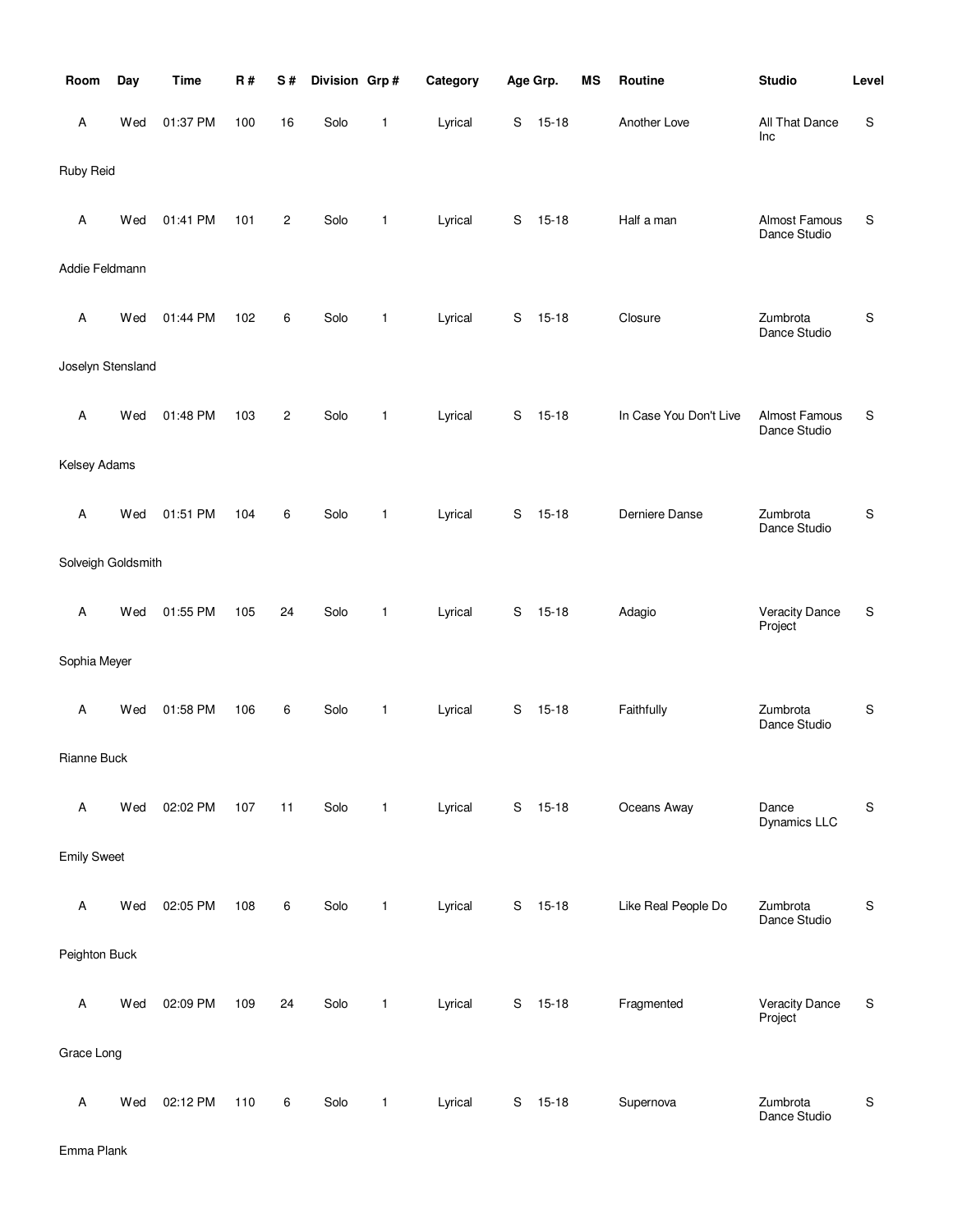| Room                    | Day | <b>Time</b> | R#  | S# | Division Grp# |              | Category |             | Age Grp.  | <b>MS</b> | Routine                 | <b>Studio</b>                       | Level         |
|-------------------------|-----|-------------|-----|----|---------------|--------------|----------|-------------|-----------|-----------|-------------------------|-------------------------------------|---------------|
| Α                       | Wed | 02:16 PM    | 111 | 12 | Solo          | 1            | Lyrical  | S           | $15 - 18$ |           | Burn                    | Let's Dance                         | ${\mathsf S}$ |
| Jaelynn Mason           |     |             |     |    |               |              |          |             |           |           |                         |                                     |               |
| Α                       | Wed | 02:19 PM    | 112 | 6  | Solo          | 1            | Lyrical  | S           | $15 - 18$ | $\ddot{}$ | Wonderful               | Zumbrota<br>Dance Studio            | $\mathsf S$   |
| Madelyn Fredrickson     |     |             |     |    |               |              |          |             |           |           |                         |                                     |               |
| Α                       | Wed | 02:23 PM    | 113 | 12 | Solo          | $\mathbf{1}$ | Lyrical  | S           | $15 - 18$ |           | Don't Give Up on Me     | Let's Dance                         | $\mathsf S$   |
| <b>Rylie Ables</b>      |     |             |     |    |               |              |          |             |           |           |                         |                                     |               |
| Α                       | Wed | 02:26 PM    | 114 | 24 | Solo          | 1            | Lyrical  | S           | $15 - 18$ |           | Is That Alright         | Veracity Dance<br>Project           | S             |
| Sophia Rebout           |     |             |     |    |               |              |          |             |           |           |                         |                                     |               |
| Α                       | Wed | 02:30 PM    | 115 | 9  | Solo          | 1            | Lyrical  | S           | $15 - 18$ |           | Blackout                | Northwoods<br>School of<br>Dance    | $\mathsf S$   |
| Natalie Shrock          |     |             |     |    |               |              |          |             |           |           |                         |                                     |               |
| A                       | Wed | 02:33 PM    | 116 | 12 | Solo          | 1            | Lyrical  | S           | $15 - 18$ |           | I Don't Think About You | Let's Dance                         | ${\sf S}$     |
| Ashlyn Mason            |     |             |     |    |               |              |          |             |           |           |                         |                                     |               |
| Α                       | Wed | 02:37 PM    | 117 | 53 | Solo          | 1            | Lyrical  | S           | $15 - 18$ |           | Jealous                 | <b>Infinity Dance</b><br>Center LLC | $\mathbb S$   |
| <b>Brandon Peterson</b> |     |             |     |    |               |              |          |             |           |           |                         |                                     |               |
| A                       | Wed | 02:40 PM    | 118 | 12 | Solo          | $\mathbf{1}$ | Lyrical  | S           | $15 - 18$ |           | Never Enough            | Let's Dance                         | $\mathsf S$   |
| Lexi Hagen              |     |             |     |    |               |              |          |             |           |           |                         |                                     |               |
| Α                       | Wed | 02:44 PM    | 119 | 56 | Solo          | $\mathbf{1}$ | Lyrical  | $\mathbf S$ | $15 - 18$ |           | Cherry Wine             | Ms. Melinda's<br>Dance studio       | S             |
| Fiona Cheever           |     |             |     |    |               |              |          |             |           |           |                         |                                     |               |
| A                       | Wed | 02:47 PM    | 120 | 12 | Solo          | 1            | Lyrical  | S           | $15 - 18$ |           | One Moment in Time      | Let's Dance                         | $\mathsf S$   |

Megan Wahl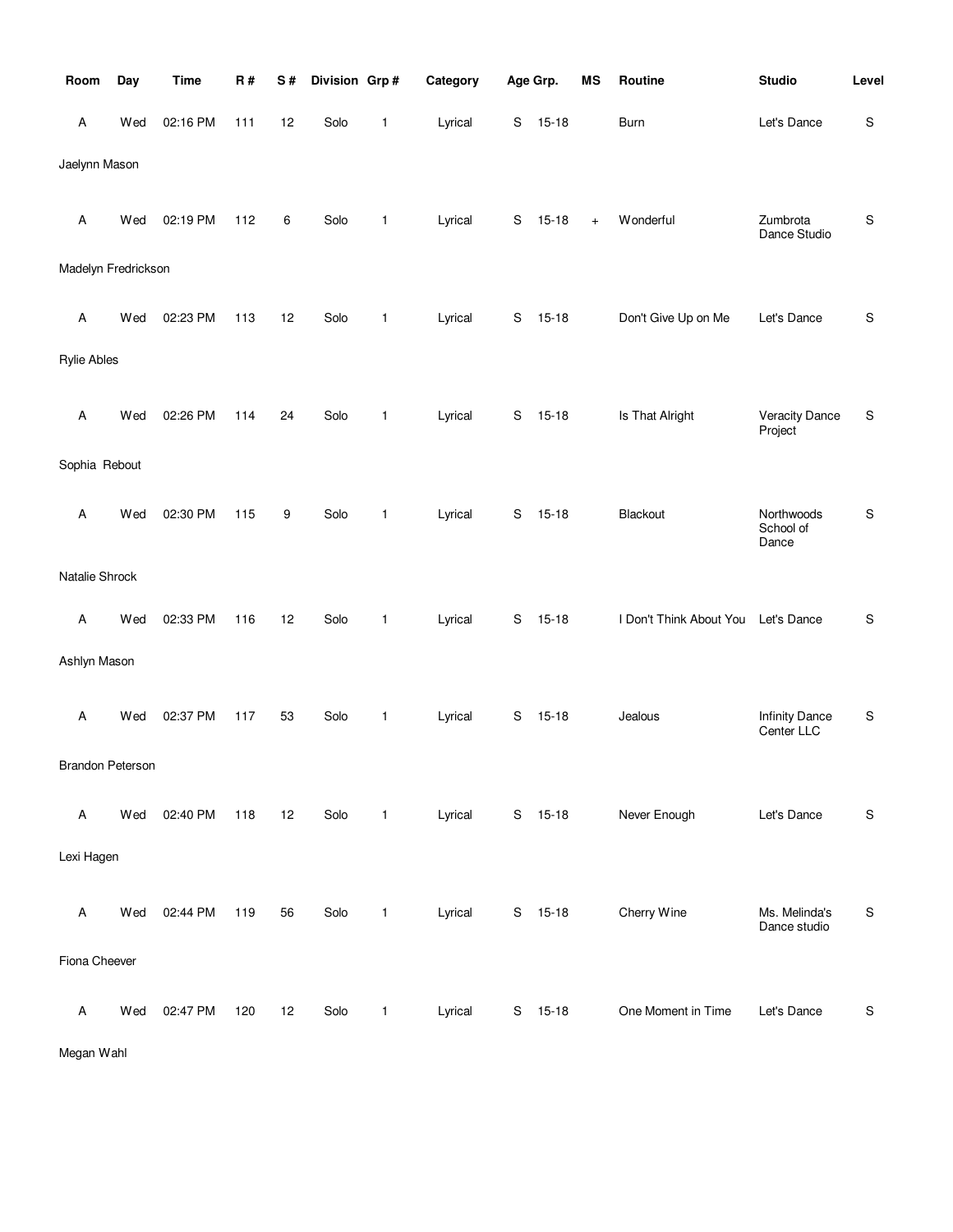| Room                  | Day | <b>Time</b> | <b>R#</b> | S# | Division Grp# |              | Category |   | Age Grp.  | <b>MS</b> | Routine              | <b>Studio</b>                       | Level         |
|-----------------------|-----|-------------|-----------|----|---------------|--------------|----------|---|-----------|-----------|----------------------|-------------------------------------|---------------|
| Α                     | Wed | 02:51 PM    | 121       | 29 | Solo          | 1            | Lyrical  | S | $15 - 18$ |           | A Million Years Ago  | Spotlight<br>Dance<br>Academy       | ${\sf S}$     |
| Sydney Erickson       |     |             |           |    |               |              |          |   |           |           |                      |                                     |               |
| Α                     | Wed | 02:54 PM    | 122       | 12 | Solo          | 1            | Lyrical  | S | $15 - 18$ |           | Secret Love Song     | Let's Dance                         | $\mathsf S$   |
| Emilie Chaffee        |     |             |           |    |               |              |          |   |           |           |                      |                                     |               |
| Α                     | Wed | 02:58 PM    | 123       | 56 | Solo          | 1            | Lyrical  | S | $15 - 18$ |           | <b>Getting Older</b> | Ms. Melinda's<br>Dance studio       | S             |
| Samantha Hansen       |     |             |           |    |               |              |          |   |           |           |                      |                                     |               |
| Α                     | Wed | 03:01 PM    | 124       | 12 | Solo          | 1            | Lyrical  | S | $15 - 18$ |           | Turn Your Face       | Let's Dance                         | S             |
| Brooke Wahl           |     |             |           |    |               |              |          |   |           |           |                      |                                     |               |
| Α                     | Wed | 03:05 PM    | 125       | 50 | Solo          | 1            | Lyrical  | S | $15 - 18$ |           | Maybe It Was Me      | Balleraena<br>Dance Studio          | S             |
| Maizey Waldner        |     |             |           |    |               |              |          |   |           |           |                      |                                     |               |
| Α                     | Wed | 03:08 PM    | 126       | 56 | Solo          | 1            | Lyrical  | S | $15 - 18$ |           | Prom Queen           | Ms. Melinda's<br>Dance studio       | ${\mathbb S}$ |
| Sami Rock             |     |             |           |    |               |              |          |   |           |           |                      |                                     |               |
| Α                     | Wed | 03:12 PM    | 127       | 12 | Solo          | 1            | Lyrical  | S | $15 - 18$ |           | Young and Beautiful  | Let's Dance                         | S             |
| Cambria Zenker        |     |             |           |    |               |              |          |   |           |           |                      |                                     |               |
| Α                     | Wed | 03:15 PM    | 128       | 56 | Solo          | $\mathbf{1}$ | Lyrical  | S | $15 - 18$ |           | You are the Reason   | Ms. Melinda's<br>Dance studio       | S             |
| <b>Ashley Matvick</b> |     |             |           |    |               |              |          |   |           |           |                      |                                     |               |
| Α                     | Wed | 03:19 PM    | 129       | 14 | Solo          | 1            | Lyrical  | S | $15 - 18$ |           | <b>Breathe Again</b> | Northern Lights<br>Dance<br>Academy | S             |
| Kiara Yates           |     |             |           |    |               |              |          |   |           |           |                      |                                     |               |
| Α                     | Wed | 03:22 PM    | 130       | 56 | Solo          | 1            | Lyrical  | S | $15 - 18$ |           | Yours                | Ms. Melinda's<br>Dance studio       | $\mathsf S$   |

Charlotte Hayden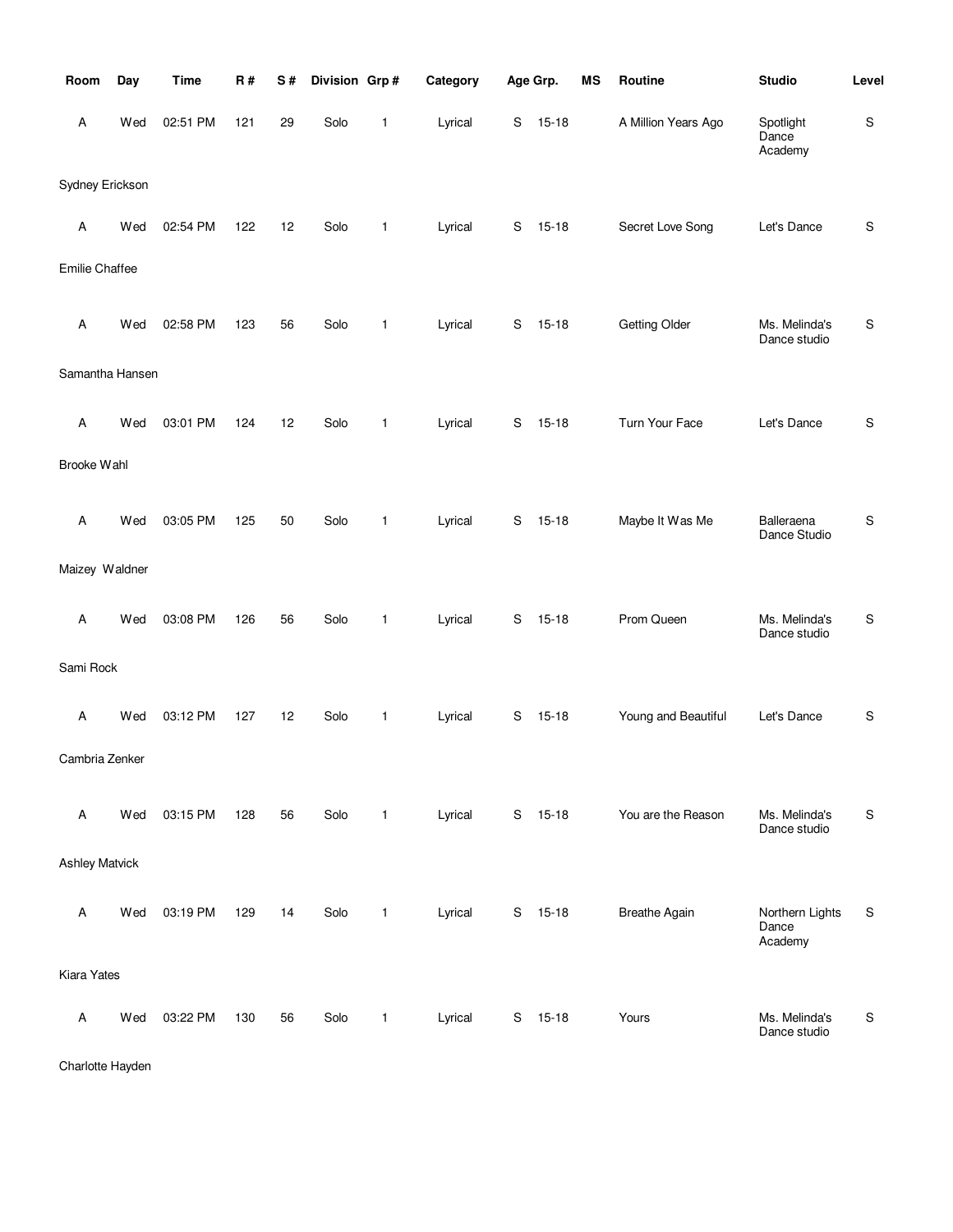| Room               | Day | <b>Time</b> | R#  | S# | Division Grp# |              | Category            |   | Age Grp.  | <b>MS</b> | Routine                             | <b>Studio</b>                       | Level |
|--------------------|-----|-------------|-----|----|---------------|--------------|---------------------|---|-----------|-----------|-------------------------------------|-------------------------------------|-------|
| Α                  | Wed | 03:26 PM    | 131 | 42 | Solo          | 1            | Lyrical             | S | $15 - 18$ |           | Open Arms                           | The Dance<br>Factory                | S     |
| Clara Tell         |     |             |     |    |               |              |                     |   |           |           |                                     |                                     |       |
| Α                  | Wed | 03:29 PM    | 132 | 3  | Solo          | 1            | Lyrical             | S | $15 - 18$ |           | Then You Look At Me                 | Lake Shore<br>Dance                 | S     |
| Julia Gergens      |     |             |     |    |               |              |                     |   |           |           |                                     |                                     |       |
| Α                  | Wed | 03:33 PM    | 133 | 42 | Solo          | 1            | Lyrical             | S | $15 - 18$ |           | Rise                                | The Dance<br>Factory                | S     |
| Sara Barnes        |     |             |     |    |               |              |                     |   |           |           |                                     |                                     |       |
| Α                  | Wed | 03:36 PM    | 134 | 12 | Solo          | 1            | <b>Musical Show</b> | S | $15 - 18$ |           | Be Italian                          | Let's Dance                         | S     |
| Emilie Chaffee     |     |             |     |    |               |              |                     |   |           |           |                                     |                                     |       |
| A                  | Wed | 03:40 PM    | 135 | 4  | Solo          | $\mathbf{1}$ | <b>Musical Show</b> | S | $15 - 18$ |           | Bring on the Men                    | Spotlight<br>Dance<br>Company       | S     |
| Elizabeth Erickson |     |             |     |    |               |              |                     |   |           |           |                                     |                                     |       |
| Α                  | Wed | 03:43 PM    | 136 | 2  | Solo          | 1            | <b>Musical Show</b> | S | $15 - 18$ |           | 100 Ways to lose a man              | Almost Famous<br>Dance Studio       | S     |
| Kendra Davis       |     |             |     |    |               |              |                     |   |           |           |                                     |                                     |       |
| Α                  | Wed | 03:47 PM    | 137 | 12 | Solo          | 1            | <b>Musical Show</b> | S | $15 - 18$ |           | Never Getting Rid of Me Let's Dance |                                     | S     |
| Jaelynn Mason      |     |             |     |    |               |              |                     |   |           |           |                                     |                                     |       |
| Α                  | Wed | 03:50 PM    | 138 | 6  | Solo          | $\mathbf{1}$ | <b>Musical Show</b> | S | $15 - 18$ |           | Charlie                             | Zumbrota<br>Dance Studio            | S     |
| Dylon Rowe         |     |             |     |    |               |              |                     |   |           |           |                                     |                                     |       |
| Α                  | Wed | 03:54 PM    | 139 | 53 | Solo          | 1            | <b>Musical Show</b> | S | $15 - 18$ |           | My Party Dress                      | <b>Infinity Dance</b><br>Center LLC | S     |
| Maya Hansen        |     |             |     |    |               |              |                     |   |           |           |                                     |                                     |       |
| Α                  | Wed | 03:57 PM    | 140 | 3  | Solo          | 1            | <b>Musical Show</b> | S | $15 - 18$ |           | Stupid In Love                      | Lake Shore<br>Dance                 | S     |

Hailey Green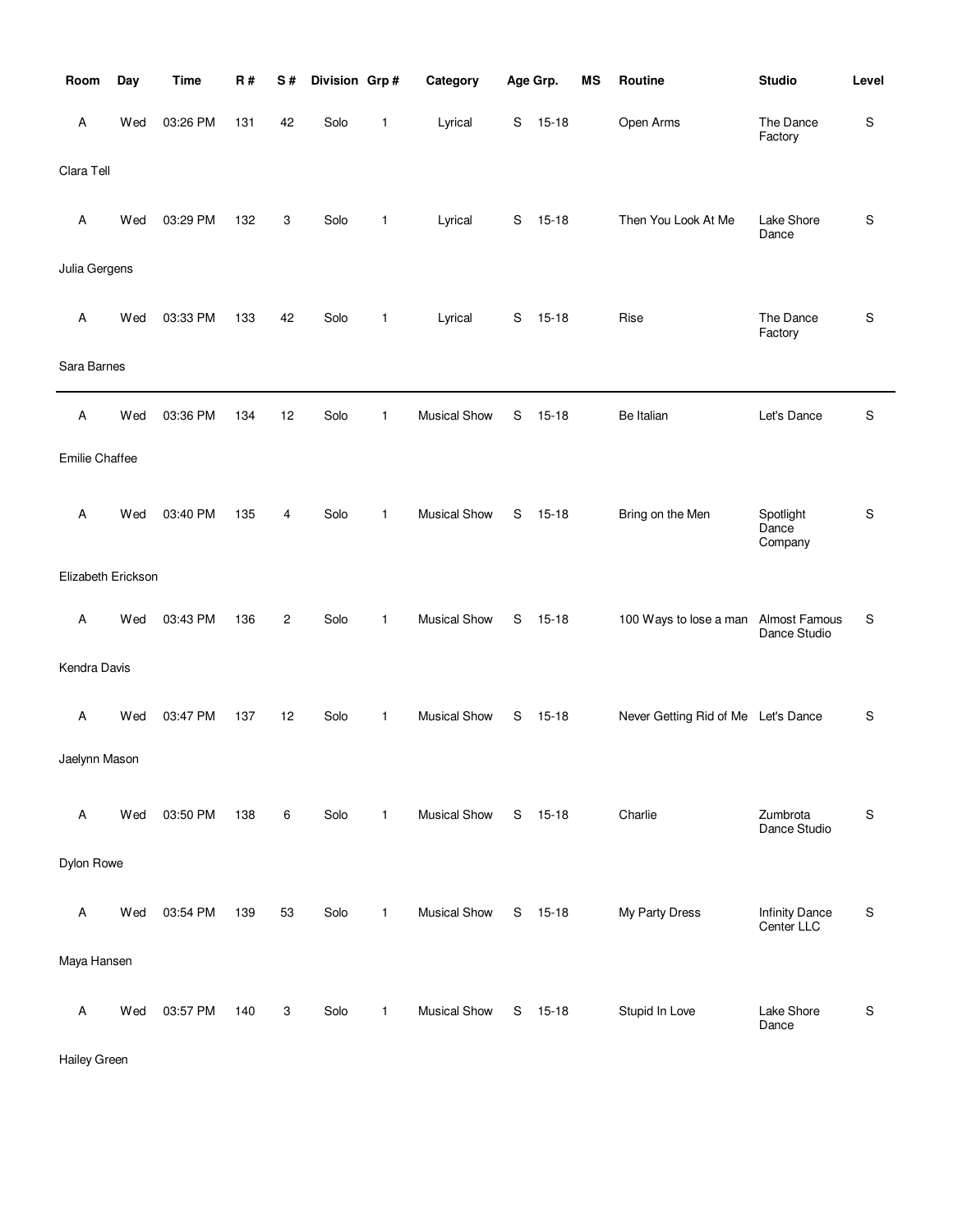| Room                | Day | <b>Time</b> | R#  | S#             | Division Grp# |              | Category            |   | Age Grp.  | <b>MS</b> | Routine                        | <b>Studio</b>                    | Level       |
|---------------------|-----|-------------|-----|----------------|---------------|--------------|---------------------|---|-----------|-----------|--------------------------------|----------------------------------|-------------|
| A                   | Wed | 04:01 PM    | 141 | 12             | Solo          | 1            | <b>Musical Show</b> | S | $15 - 18$ |           | When Velma Takes the<br>Stand  | Let's Dance                      | S           |
| <b>Rylie Ables</b>  |     |             |     |                |               |              |                     |   |           |           |                                |                                  |             |
| Α                   | Wed | 04:04 PM    | 142 | 3              | Solo          | $\mathbf{1}$ | <b>Musical Show</b> | S | $15 - 18$ |           | We Both Reached For<br>The Gun | Lake Shore<br>Dance              | S           |
| Kendra Bartz        |     |             |     |                |               |              |                     |   |           |           |                                |                                  |             |
| A                   | Wed | 04:08 PM    | 143 | 4              | Solo          | 1            | Open                | S | $15 - 18$ |           | Alternate World                | Spotlight<br>Dance<br>Company    | S           |
| Ava Dahl            |     |             |     |                |               |              |                     |   |           |           |                                |                                  |             |
| A                   | Wed | 04:11 PM    | 144 | $\mathbf{1}$   | Solo          | 1            | Open                | S | $15 - 18$ |           | <b>ICON</b>                    | 2023 Dance<br>Company            | S           |
| Kierra Zahradka     |     |             |     |                |               |              |                     |   |           |           |                                |                                  |             |
| A                   | Wed | 04:15 PM    | 145 | 6              | Solo          | 1            | Open                | S | $15 - 18$ |           | I Feel Like I'm Drowning       | Zumbrota<br>Dance Studio         | S           |
| Dylon Rowe          |     |             |     |                |               |              |                     |   |           |           |                                |                                  |             |
| Α                   | Wed | 04:18 PM    | 146 | 4              | Solo          | 1            | Open                | S | $15 - 18$ |           | Heart's a Mess                 | Spotlight<br>Dance<br>Company    | S           |
| Lillian Neabauer    |     |             |     |                |               |              |                     |   |           |           |                                |                                  |             |
| Α                   | Wed | 04:22 PM    | 147 | $\overline{c}$ | Solo          | $\mathbf{1}$ | Open                | S | $15 - 18$ |           | Skin and Bones                 | Almost Famous<br>Dance Studio    | S           |
| Jessica Smock       |     |             |     |                |               |              |                     |   |           |           |                                |                                  |             |
| Α                   | Wed | 04:25 PM    | 148 | 6              | Solo          | $\mathbf{1}$ | Open                |   | S 15-18   | $+$       | The Seed                       | Zumbrota<br>Dance Studio         | S           |
| Madelyn Fredrickson |     |             |     |                |               |              |                     |   |           |           |                                |                                  |             |
| Α                   | Wed | 04:29 PM    | 149 | 3              | Solo          | $\mathbf{1}$ | Open                |   | S 15-18   |           | Fade                           | Lake Shore<br>Dance              | $\mathbf S$ |
| Anna Stangel        |     |             |     |                |               |              |                     |   |           |           |                                |                                  |             |
| Α                   | Wed | 04:32 PM    | 150 | 24             | Solo          | 1            | Open                |   | S 15-18   |           | Girlfriend                     | <b>Veracity Dance</b><br>Project | S           |

Tarryn Mallon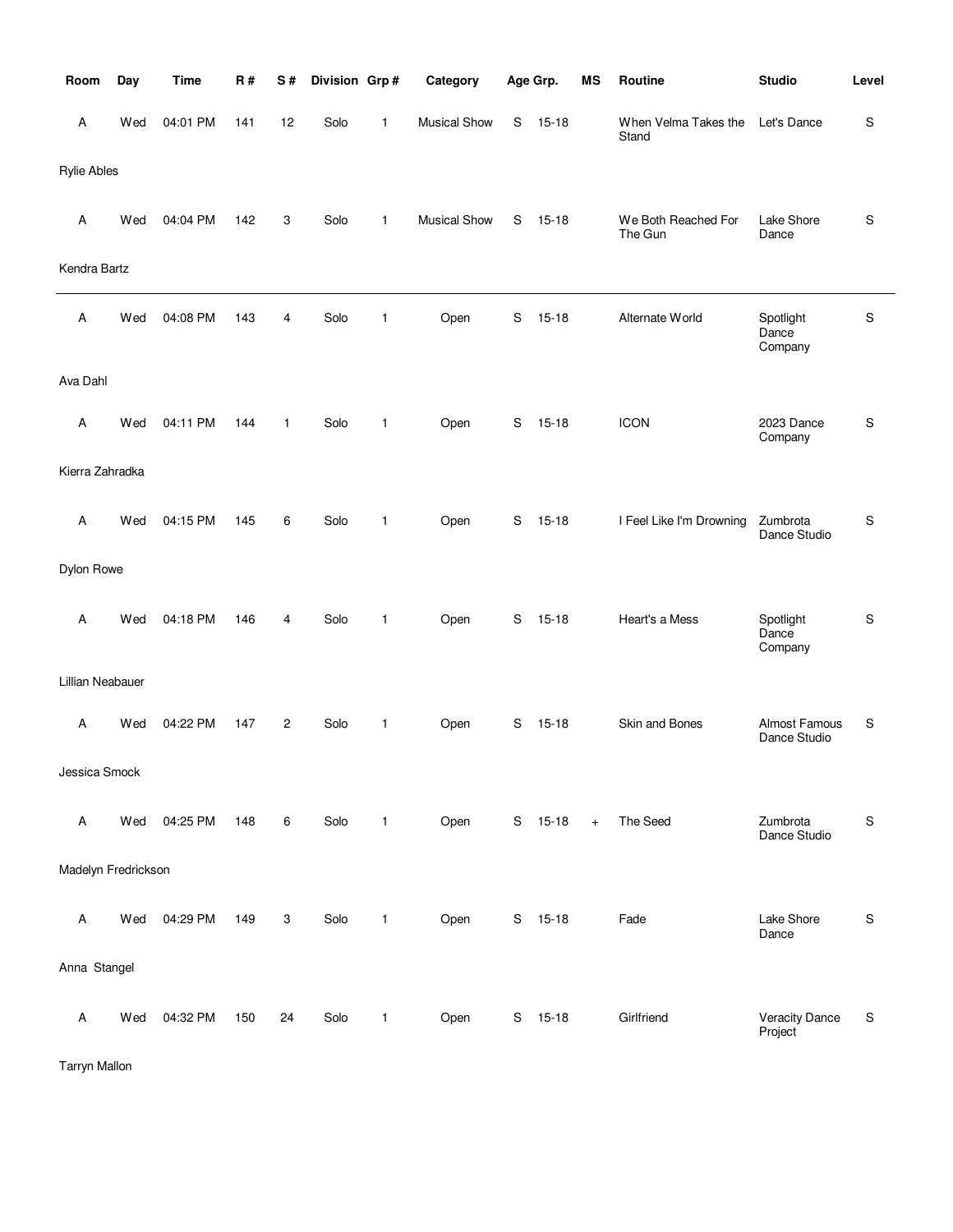| Room                 | Day | <b>Time</b> | R#  | S#                        | Division Grp# |              | Category |             | Age Grp.  | <b>MS</b> | Routine     | <b>Studio</b>                       | Level       |
|----------------------|-----|-------------|-----|---------------------------|---------------|--------------|----------|-------------|-----------|-----------|-------------|-------------------------------------|-------------|
| Α                    | Wed | 04:36 PM    | 151 | 14                        | Solo          | $\mathbf{1}$ | Open     | S           | $15 - 18$ |           | Die Trying  | Northern Lights<br>Dance<br>Academy | S           |
| <b>Trey Campbell</b> |     |             |     |                           |               |              |          |             |           |           |             |                                     |             |
| Α                    | Wed | 04:39 PM    | 152 | 12                        | Solo          | $\mathbf{1}$ | Open     | S           | $15 - 18$ |           | Elephants   | Let's Dance                         | S           |
| Megan Wahl           |     |             |     |                           |               |              |          |             |           |           |             |                                     |             |
| Α                    | Wed | 04:43 PM    | 153 | 3                         | Solo          | $\mathbf{1}$ | Open     | S           | $15 - 18$ |           | Lights      | Lake Shore<br>Dance                 | S           |
| Leah Repenshek       |     |             |     |                           |               |              |          |             |           |           |             |                                     |             |
| Α                    | Wed | 04:46 PM    | 154 | 56                        | Solo          | $\mathbf{1}$ | Open     | S           | $15 - 18$ |           | Honey Bee   | Ms. Melinda's<br>Dance studio       | S           |
| Vienna Boom          |     |             |     |                           |               |              |          |             |           |           |             |                                     |             |
| A                    | Wed | 04:50 PM    | 155 | 55                        | Solo          | $\mathbf{1}$ | Open     | S           | $15 - 18$ | $+$       | Joanne      | Prestige Dance<br>Studio            | S           |
| Sydnie Offermann     |     |             |     |                           |               |              |          |             |           |           |             |                                     |             |
| Α                    | Wed | 04:53 PM    | 156 | 3                         | Solo          | $\mathbf{1}$ | Open     | S           | $15 - 18$ |           | OK          | Lake Shore<br>Dance                 | ${\sf S}$   |
| Kendall Sikowski     |     |             |     |                           |               |              |          |             |           |           |             |                                     |             |
| Α                    | Wed | 04:57 PM    | 157 | 14                        | Solo          | $\mathbf{1}$ | Open     | S           | $15 - 18$ |           | Existence   | Northern Lights<br>Dance<br>Academy | S           |
| Paige Royer          |     |             |     |                           |               |              |          |             |           |           |             |                                     |             |
| Α                    | Wed | 05:00 PM    | 158 | $\ensuremath{\mathsf{3}}$ | Solo          | $\mathbf{1}$ | Open     | $\mathbb S$ | $15 - 18$ |           | TrusT       | Lake Shore<br>Dance                 | $\mathsf S$ |
| Emmy Mach            |     |             |     |                           |               |              |          |             |           |           |             |                                     |             |
| Α                    | Wed | 05:04 PM    | 159 | 3                         | Solo          | $\mathbf{1}$ | Pointe   | S           | $15 - 18$ |           | Giovedi     | Lake Shore<br>Dance                 | $\mathsf S$ |
| Sophia Kuhl          |     |             |     |                           |               |              |          |             |           |           |             |                                     |             |
| A                    | Wed | 05:07 PM    | 160 | 17                        | Solo          | $\mathbf{1}$ | Pointe   | S           | $15 - 18$ |           | La Bayadere | North Ballet<br>Academy             | $\mathsf S$ |

Anastasia Johnson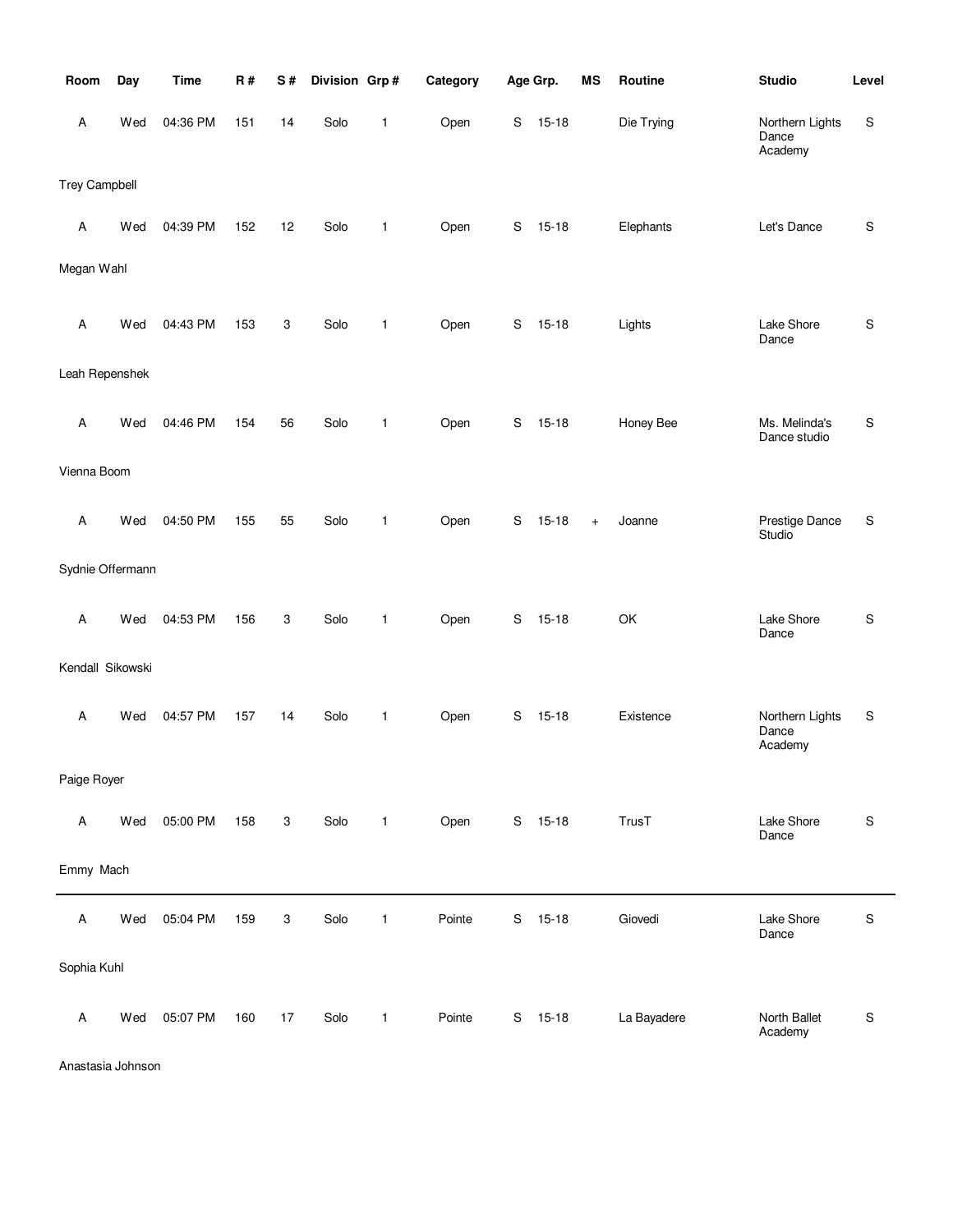| Room                | Day | <b>Time</b> | R#  | S# | Division Grp# |              | Category     |             | Age Grp.  | <b>MS</b> | Routine                                    | <b>Studio</b>                   | Level       |
|---------------------|-----|-------------|-----|----|---------------|--------------|--------------|-------------|-----------|-----------|--------------------------------------------|---------------------------------|-------------|
| Α                   | Wed | 05:11 PM    | 161 | 12 | Solo          | 1            | Pointe       | S           | $15 - 18$ |           | Untold                                     | Let's Dance                     | S           |
| Jada Lange          |     |             |     |    |               |              |              |             |           |           |                                            |                                 |             |
| Α                   | Wed | 05:14 PM    | 162 | 3  | Solo          | $\mathbf{1}$ | Pointe       | S           | $15 - 18$ |           | Paquita Variation                          | Lake Shore<br>Dance             | S           |
| Erin Steers         |     |             |     |    |               |              |              |             |           |           |                                            |                                 |             |
| Α                   | Wed | 05:18 PM    | 163 | 56 | Solo          | 1            | Pointe       | S           | $15 - 18$ |           | Fast Car                                   | Ms. Melinda's<br>Dance studio   | S           |
| Fiona Cheever       |     |             |     |    |               |              |              |             |           |           |                                            |                                 |             |
| Α                   | Wed | 05:21 PM    | 164 | 3  | Solo          | $\mathbf{1}$ | Pointe       | S           | $15 - 18$ |           | Swahilda's Variation                       | Lake Shore<br>Dance             | S           |
| Kendra Bartz        |     |             |     |    |               |              |              |             |           |           |                                            |                                 |             |
| Α                   | Wed | 05:25 PM    | 165 | 42 | Solo          | 1            | Tap          | $\mathsf S$ | $15 - 18$ |           | <b>Big Yellow Taxi</b>                     | The Dance<br>Factory            | S           |
| Julia Rheault       |     |             |     |    |               |              |              |             |           |           |                                            |                                 |             |
| Α                   | Wed | 05:28 PM    | 166 | 38 | Solo          | 1            | Tap          | S           | $15 - 18$ |           | Kiss                                       | Valley Dance<br><b>District</b> | S           |
| Peyton Moe          |     |             |     |    |               |              |              |             |           |           |                                            |                                 |             |
| Α                   | Wed | 05:32 PM    | 167 | 56 | Solo          | 1            | Tap          | S           | $15 - 18$ |           | Sixteen                                    | Ms. Melinda's<br>Dance studio   | S           |
| <b>Emily Merten</b> |     |             |     |    |               |              |              |             |           |           |                                            |                                 |             |
| Α                   | Wed | 05:35 PM    | 168 | 42 | Solo          | $\mathbf{1}$ | Tap          |             | S 15-18   |           | Rondo Alla Turca                           | The Dance<br>Factory            | S           |
| Natalie Lundgren    |     |             |     |    |               |              |              |             |           |           |                                            |                                 |             |
| Α                   | Wed | 05:39 PM    |     |    |               |              |              |             |           |           | --Awards - High Point & Awards<br>Improv-- |                                 |             |
| Α                   | Wed | 06:49 PM    | 169 | 4  | D/T           | 3            | Contemporary | S           | $15 - 18$ |           | Hometown                                   | Spotlight<br>Dance<br>Company   | $\mathbf S$ |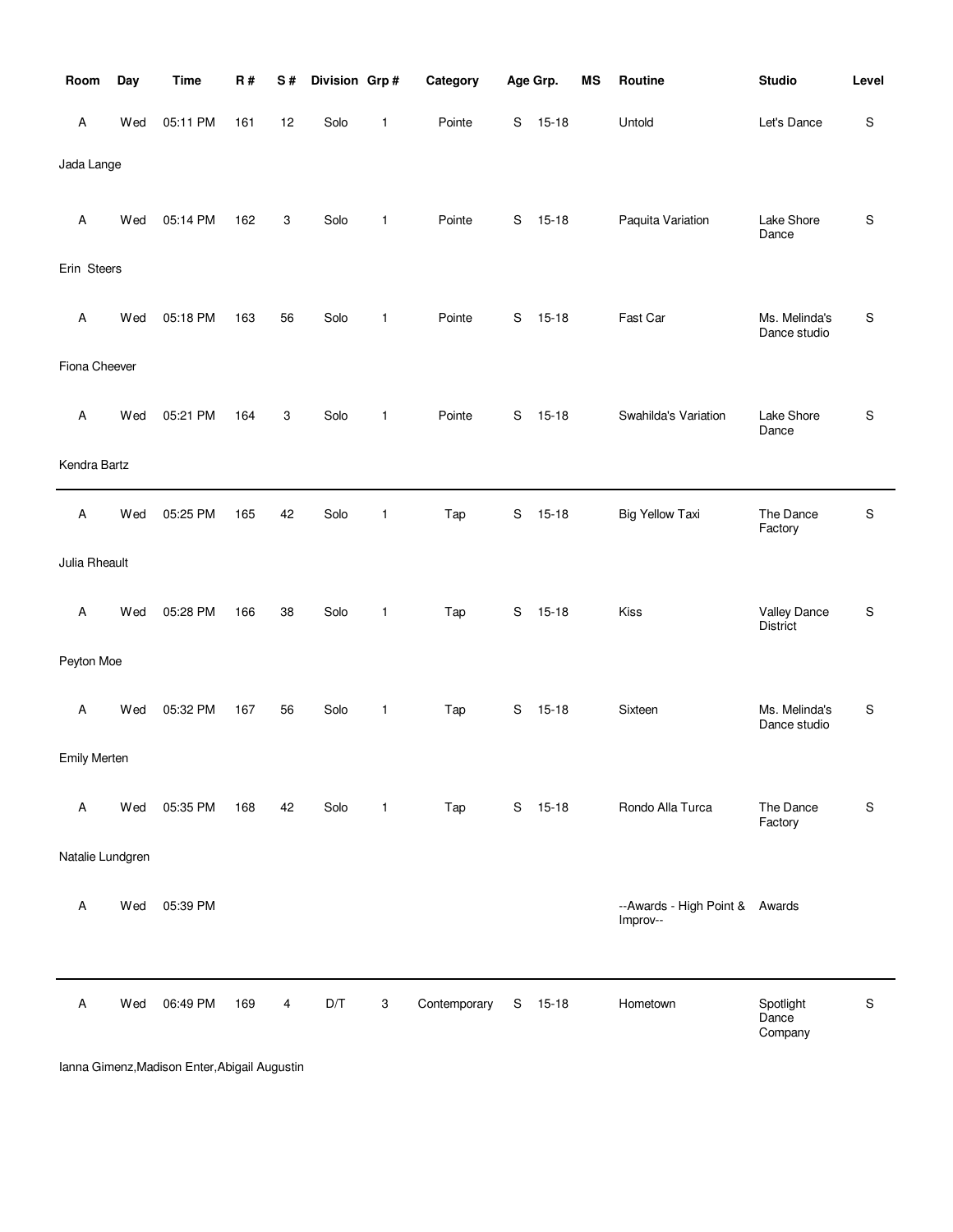| Room                       | Day | <b>Time</b>                                      | <b>R#</b> | S# | Division Grp# |                | Category     |   | Age Grp.  | <b>MS</b> | Routine              | <b>Studio</b>                       | Level         |
|----------------------------|-----|--------------------------------------------------|-----------|----|---------------|----------------|--------------|---|-----------|-----------|----------------------|-------------------------------------|---------------|
| Α                          | Wed | 06:52 PM                                         | 170       | 17 | D/T           | $\overline{c}$ | Contemporary | S | $15 - 18$ |           | Music Box            | North Ballet<br>Academy             | ${\mathsf S}$ |
|                            |     | Anastasia Johnson, Joy Sha                       |           |    |               |                |              |   |           |           |                      |                                     |               |
| Α                          | Wed | 06:56 PM                                         | 171       | 6  | D/T           | 3              | Contemporary | S | $15 - 18$ |           | You Might Find Yours | Zumbrota<br>Dance Studio            | $\mathbb S$   |
|                            |     | Olivia Seymour, Madelyn Fredrickson, Emma Plank  |           |    |               |                |              |   |           |           |                      |                                     |               |
| Α                          | Wed | 06:59 PM                                         | 172       | 4  | D/T           | 3              | Contemporary | S | $15 - 18$ |           | Long Way Home        | Spotlight<br>Dance<br>Company       | ${\mathbb S}$ |
|                            |     | Elizabeth Erickson, Miyah Noyes, Hannah Anderson |           |    |               |                |              |   |           |           |                      |                                     |               |
| Α                          | Wed | 07:03 PM                                         | 173       | 42 | D/T           | $\mathbf{2}$   | Contemporary | S | $15 - 18$ |           | Better Than Today    | The Dance<br>Factory                | $\mathbb S$   |
| Karly Wiese, Delana Rowe   |     |                                                  |           |    |               |                |              |   |           |           |                      |                                     |               |
| Α                          | Wed | 07:06 PM                                         | 174       | 11 | D/T           | $\overline{c}$ | Contemporary | S | $15 - 18$ |           | Aquatic              | Dance<br>Dynamics LLC               | ${\mathbb S}$ |
| Marissa Stolt, Emily Sweet |     |                                                  |           |    |               |                |              |   |           |           |                      |                                     |               |
| A                          | Wed | 07:10 PM                                         | 175       | 4  | D/T           | 3              | Contemporary | S | $15 - 18$ |           | Speculate            | Spotlight<br>Dance<br>Company       | ${\mathbb S}$ |
|                            |     | Paige Greenough, Kyla Vogel, Hannah Anderson     |           |    |               |                |              |   |           |           |                      |                                     |               |
| Α                          | Wed | 07:13 PM                                         | 176       | 42 | D/T           | $\mathbf{2}$   | Contemporary | S | $15 - 18$ |           | Enemy                | The Dance<br>Factory                | S             |
| Clara Tell, Karly Wiese    |     |                                                  |           |    |               |                |              |   |           |           |                      |                                     |               |
| Α                          | Wed | 07:17 PM                                         | 177       | 56 | D/T           | $\mathbf{2}$   | Contemporary |   | S 15-18   |           | Change is Everything | Ms. Melinda's<br>Dance studio       | S             |
|                            |     | Vienna Boom, Ashley Matvick                      |           |    |               |                |              |   |           |           |                      |                                     |               |
| Α                          | Wed | 07:20 PM                                         | 178       | 3  | D/T           | $\mathbf{2}$   | Contemporary |   | $S$ 15-18 |           | It's Been A Year     | Lake Shore<br>Dance                 | S             |
| Erin Steers, Anna Stangel  |     |                                                  |           |    |               |                |              |   |           |           |                      |                                     |               |
| Α                          | Wed | 07:24 PM                                         | 179       | 14 | D/T           | $\overline{c}$ | Contemporary | S | 15-18     |           | Manufactured Love    | Northern Lights<br>Dance<br>Academy | S             |

Alexa Osterman,Trey Campbell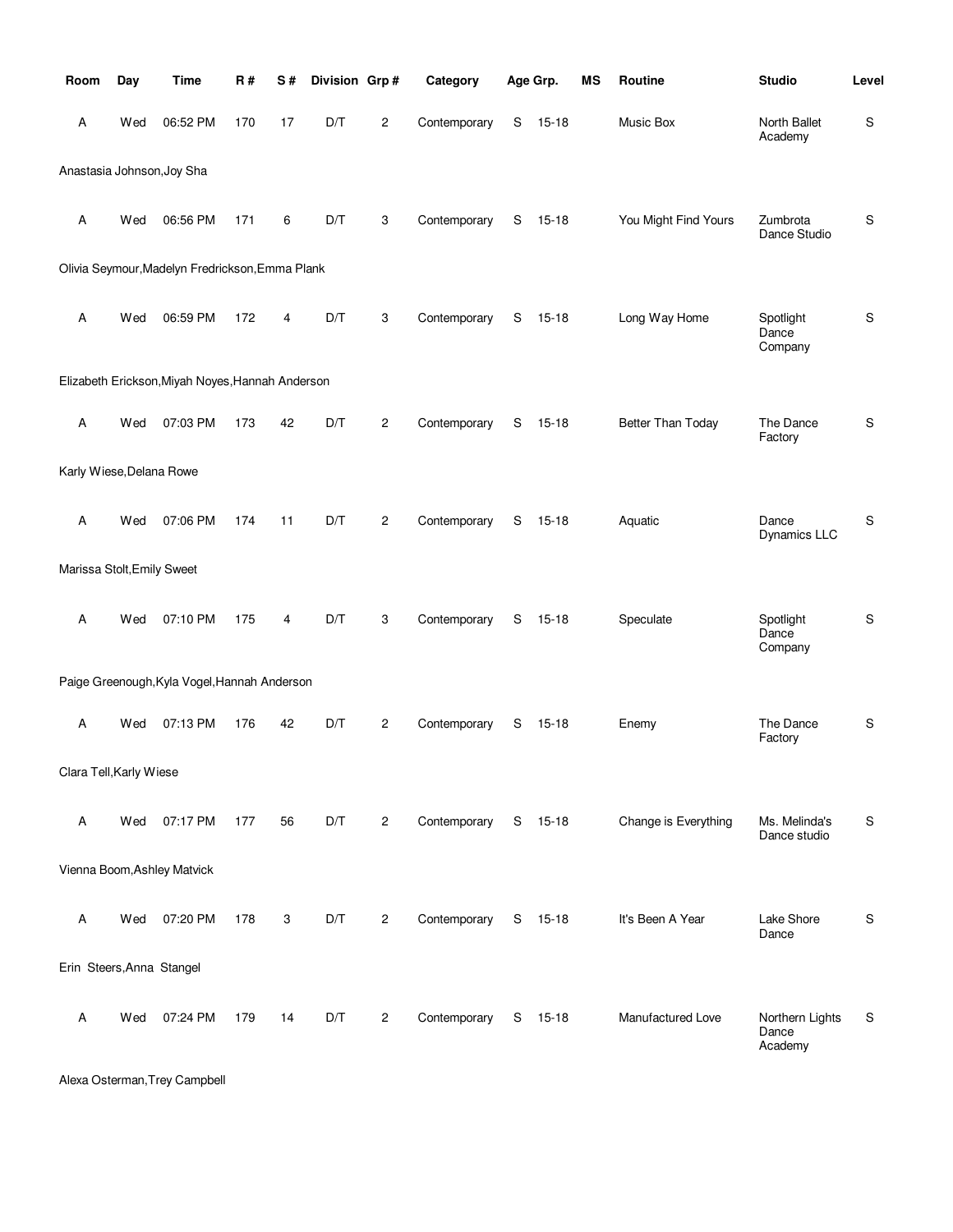| Room                      | Day | <b>Time</b>                                | <b>R#</b> | S#             | Division Grp# |                | Category     |             | Age Grp.  | <b>MS</b> | Routine                 | <b>Studio</b>                       | Level |
|---------------------------|-----|--------------------------------------------|-----------|----------------|---------------|----------------|--------------|-------------|-----------|-----------|-------------------------|-------------------------------------|-------|
| Α                         | Wed | 07:27 PM                                   | 180       | 42             | D/T           | $\overline{c}$ | Contemporary | S           | $15 - 18$ |           | You There               | The Dance<br>Factory                | S     |
| Ava Hansen, Julia Rheault |     |                                            |           |                |               |                |              |             |           |           |                         |                                     |       |
| Α                         | Wed | 07:31 PM                                   | 181       | 3              | D/T           | $\overline{c}$ | Contemporary | S           | $15 - 18$ |           | Polite company          | Lake Shore<br>Dance                 | S     |
|                           |     | Kendall Sikowski, Anna Stangel             |           |                |               |                |              |             |           |           |                         |                                     |       |
| Α                         | Wed | 07:34 PM                                   | 182       | 4              | D/T           | 2              | Hip Hop      | S           | $15 - 18$ |           | She a Bad One           | Spotlight<br>Dance<br>Company       | S     |
|                           |     | Lillian Neabauer, McKenna Eichhorn         |           |                |               |                |              |             |           |           |                         |                                     |       |
| Α                         | Wed | 07:38 PM                                   | 183       | 29             | D/T           | $\overline{c}$ | Hip Hop      | S           | $15 - 18$ |           | <b>World Domination</b> | Spotlight<br>Dance<br>Academy       | S     |
|                           |     | Malaika Peddie, Blake Beam                 |           |                |               |                |              |             |           |           |                         |                                     |       |
| A                         | Wed | 07:41 PM                                   | 184       | 53             | D/T           | $\mathbf{2}$   | Hip Hop      | S           | $15 - 18$ |           | Never Get Enough        | <b>Infinity Dance</b><br>Center LLC | S     |
|                           |     | Kaylea High, Brandon Peterson              |           |                |               |                |              |             |           |           |                         |                                     |       |
| Α                         | Wed | 07:45 PM                                   | 185       | 42             | D/T           | $\overline{c}$ | Hip Hop      | S           | $15 - 18$ |           | Sauce                   | The Dance<br>Factory                | S     |
|                           |     | Ava McCarron, Jordana Iverson              |           |                |               |                |              |             |           |           |                         |                                     |       |
| Α                         | Wed | 07:48 PM                                   | 186       | 45             | D/T           | 3              | Jazz         | $\mathbf S$ | $15 - 18$ |           | Fever                   | Arena Dance<br>Academy              | S     |
|                           |     | Cali Cooper, Mackenzie Larson, Sydnee Wynn |           |                |               |                |              |             |           |           |                         |                                     |       |
| Α                         | Wed | 07:52 PM                                   | 187       | 4              | D/T           | 3              | Jazz         | S           | $15 - 18$ |           | He's A Dream            | Spotlight<br>Dance<br>Company       | S     |
|                           |     | Kate Kroc, Abigail Augustin, Ava Dahl      |           |                |               |                |              |             |           |           |                         |                                     |       |
| Α                         | Wed | 07:55 PM                                   | 188       | $\mathbf{1}$   | D/T           | 3              | Jazz         | S           | 15-18     |           | Post That               | 2023 Dance<br>Company               | S     |
|                           |     | Macy Barkley, Bre McCabe, Kierra Zahradka  |           |                |               |                |              |             |           |           |                         |                                     |       |
| Α                         | Wed | 07:59 PM                                   | 189       | $\overline{c}$ | D/T           | $\overline{c}$ | Jazz         | S           | $15 - 18$ |           | Dangerous               | Almost Famous<br>Dance Studio       | S     |

Samantha Recker,Claire Tuetken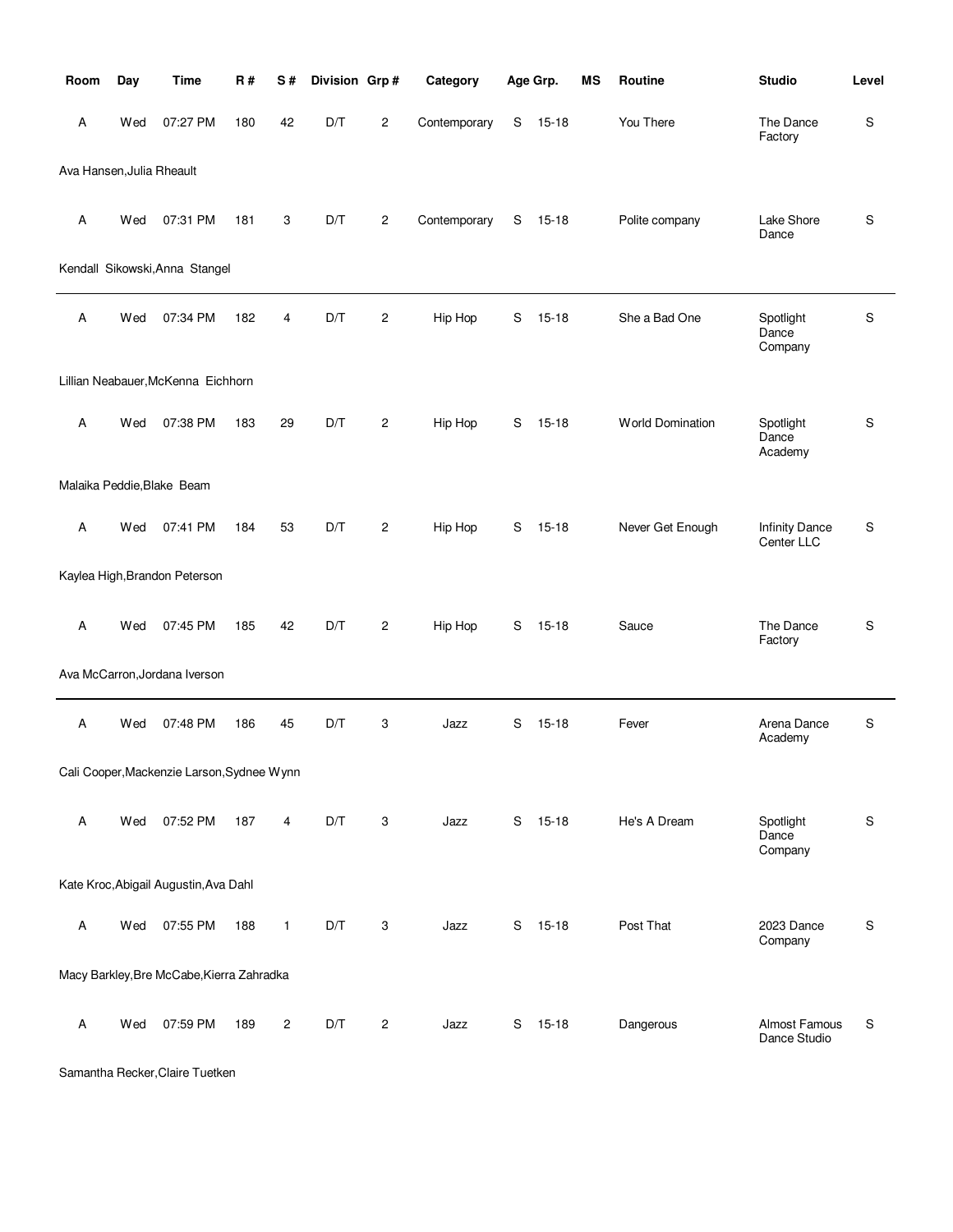| Room                      | Day | <b>Time</b>                                      | <b>R#</b> | S#             | Division Grp# |                | Category |   | Age Grp.  | MS | Routine             | <b>Studio</b>                 | Level       |
|---------------------------|-----|--------------------------------------------------|-----------|----------------|---------------|----------------|----------|---|-----------|----|---------------------|-------------------------------|-------------|
| Α                         | Wed | 08:02 PM                                         | 190       | 29             | D/T           | 3              | Jazz     | S | $15 - 18$ |    | Dirty Diana         | Spotlight<br>Dance<br>Academy | S           |
|                           |     | Sydney Erickson, Isabelle Ziegler, Ava Kalscheur |           |                |               |                |          |   |           |    |                     |                               |             |
| Α                         | Wed | 08:06 PM                                         | 191       | 50             | D/T           | $\overline{c}$ | Jazz     | S | $15 - 18$ |    | <b>Stupid Cupid</b> | Balleraena<br>Dance Studio    | S           |
| Claire Arends , Mira Bitz |     |                                                  |           |                |               |                |          |   |           |    |                     |                               |             |
| Α                         | Wed | 08:09 PM                                         | 192       | 4              | D/T           | 3              | Jazz     | S | $15 - 18$ |    | Hip Hip Chin Chin   | Spotlight<br>Dance<br>Company | S           |
|                           |     | Madison Enter, Miyah Noyes, Kyera Springer       |           |                |               |                |          |   |           |    |                     |                               |             |
| A                         | Wed | 08:13 PM                                         | 193       | 56             | D/T           | $\overline{c}$ | Jazz     | S | $15 - 18$ |    | <b>Black Car</b>    | Ms. Melinda's<br>Dance studio | S           |
|                           |     | Samantha Hansen, Julia Satre                     |           |                |               |                |          |   |           |    |                     |                               |             |
| Α                         | Wed | 08:16 PM                                         | 194       | 29             | D/T           | $\overline{2}$ | Jazz     | S | $15 - 18$ |    | Got It              | Spotlight<br>Dance<br>Academy | S           |
| Phoebe Duff, Lexie Frazer |     |                                                  |           |                |               |                |          |   |           |    |                     |                               |             |
| A                         | Wed | 08:20 PM                                         | 195       | 50             | D/T           | $\overline{c}$ | Jazz     | S | $15 - 18$ |    | <b>Stupid Cupid</b> | Balleraena<br>Dance Studio    | S           |
| Claire Arends , Mira Bitz |     |                                                  |           |                |               |                |          |   |           |    |                     |                               |             |
| A                         | Wed | 08:23 PM                                         | 196       | 23             | D/T           | $\overline{c}$ | Lyrical  | S | $15 - 18$ |    | Power Over Me       | dance<br>endeavors            | $\mathsf S$ |
|                           |     | Allison Grosser, Julianna Kreutzer               |           |                |               |                |          |   |           |    |                     |                               |             |
| A                         | Wed | 08:27 PM                                         | 197       | 4              | D/T           | $\overline{c}$ | Lyrical  |   | S 15-18   |    | Dare                | Spotlight<br>Dance<br>Company | S           |
| Miyah Noyes, Landre Noyes |     |                                                  |           |                |               |                |          |   |           |    |                     |                               |             |
| A                         | Wed | 08:30 PM                                         | 198       | $\overline{c}$ | D/T           | 2              | Lyrical  | S | $15 - 18$ |    | Life Moves On       | Almost Famous<br>Dance Studio | S           |
|                           |     | Kendra Davis, Madison Ward                       |           |                |               |                |          |   |           |    |                     |                               |             |
| Α                         | Wed | 08:34 PM                                         | 199       | 23             | D/T           | $\overline{c}$ | Lyrical  | S | $15 - 18$ |    | Fine Line           | dance<br>endeavors            | $\mathbf S$ |

Amelia Leach,Charley Shands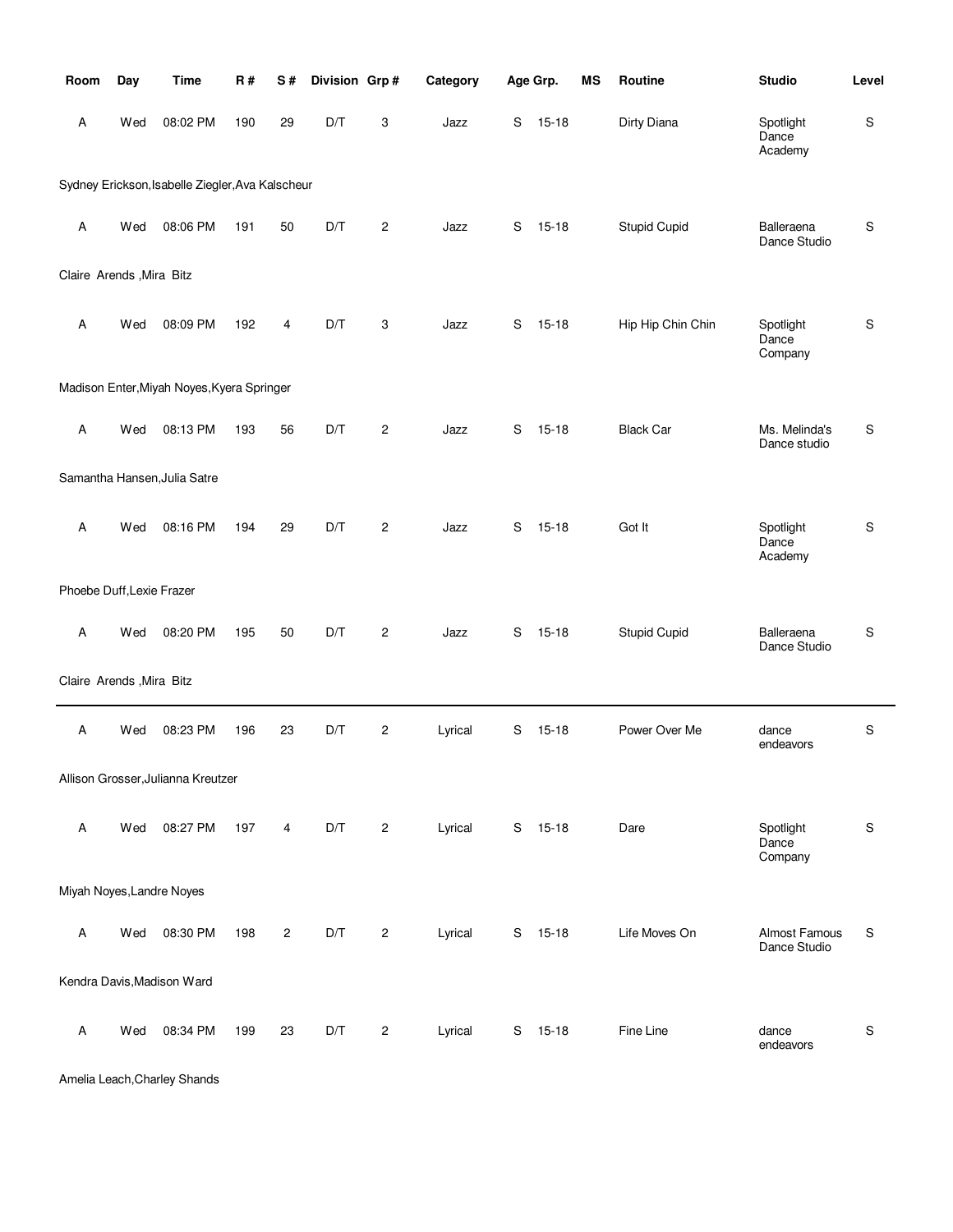| Room                      | Day | <b>Time</b>                                  | <b>R#</b> | S#             | Division Grp# |                | Category |   | Age Grp.  | <b>MS</b> | Routine                     | <b>Studio</b>                       | Level         |
|---------------------------|-----|----------------------------------------------|-----------|----------------|---------------|----------------|----------|---|-----------|-----------|-----------------------------|-------------------------------------|---------------|
| Α                         | Wed | 08:37 PM                                     | 200       | 45             | D/T           | 3              | Lyrical  | S | $15 - 18$ |           | Songbird                    | Arena Dance<br>Academy              | $\mathbb S$   |
|                           |     | Cali Cooper, Mackenzie Larson, Sydnee Wynn   |           |                |               |                |          |   |           |           |                             |                                     |               |
| Α                         | Wed | 08:41 PM                                     | 201       | 6              | D/T           | $\overline{c}$ | Lyrical  | S | $15 - 18$ |           | Play Dead                   | Zumbrota<br>Dance Studio            | $\mathbb S$   |
|                           |     | Solveigh Goldsmith, Dylon Rowe               |           |                |               |                |          |   |           |           |                             |                                     |               |
| Α                         | Wed | 08:44 PM                                     | 202       | 4              | D/T           | 3              | Lyrical  | S | $15 - 18$ |           | To Die For                  | Spotlight<br>Dance<br>Company       | ${\sf S}$     |
|                           |     | Madelyn Kral, Brooke Kanstrup, Emma Pederson |           |                |               |                |          |   |           |           |                             |                                     |               |
| Α                         | Wed | 08:48 PM                                     | 203       | $\overline{c}$ | D/T           | $\overline{c}$ | Lyrical  | S | $15 - 18$ |           | <b>Try</b>                  | Almost Famous<br>Dance Studio       | S             |
| Bree Erion, Jessica Smock |     |                                              |           |                |               |                |          |   |           |           |                             |                                     |               |
| Α                         | Wed | 08:51 PM                                     | 204       | 6              | D/T           | $\overline{c}$ | Lyrical  | S | $15 - 18$ |           | You Mean the World to<br>Me | Zumbrota<br>Dance Studio            | S             |
| Abby Plank, Emma Plank    |     |                                              |           |                |               |                |          |   |           |           |                             |                                     |               |
| Α                         | Wed | 08:55 PM                                     | 205       | 24             | D/T           | $\mathbf{2}$   | Lyrical  | S | $15 - 18$ |           | If I Ever                   | <b>Veracity Dance</b><br>Project    | S             |
|                           |     | Sophia Meyer, Tarryn Mallon                  |           |                |               |                |          |   |           |           |                             |                                     |               |
| Α                         | Wed | 08:58 PM                                     | 206       | 12             | D/T           | $\overline{c}$ | Lyrical  | S | $15 - 18$ |           | Lost Without You            | Let's Dance                         | ${\mathbb S}$ |
| Megan Wahl, Lexi Hagen    |     |                                              |           |                |               |                |          |   |           |           |                             |                                     |               |
| Α                         | Wed | 09:02 PM                                     | 207       | 16             | D/T           | $\overline{c}$ | Lyrical  | S | $15 - 18$ |           | <b>Blank Page</b>           | All That Dance<br>Inc               | S             |
|                           |     | Deanna Becker, Qynn Mackey                   |           |                |               |                |          |   |           |           |                             |                                     |               |
| Α                         | Wed | 09:05 PM                                     | 208       | 50             | D/T           | $\overline{c}$ | Lyrical  | S | $15 - 18$ |           | Angel By the Wing           | Balleraena<br>Dance Studio          | ${\mathbb S}$ |
|                           |     | Bentley Hillman , Claire Arends              |           |                |               |                |          |   |           |           |                             |                                     |               |
| Α                         | Wed | 09:09 PM                                     | 209       | 53             | D/T           | $\overline{c}$ | Lyrical  | S | $15 - 18$ |           | Arms                        | <b>Infinity Dance</b><br>Center LLC | S             |

Maya Hansen,Brandon Peterson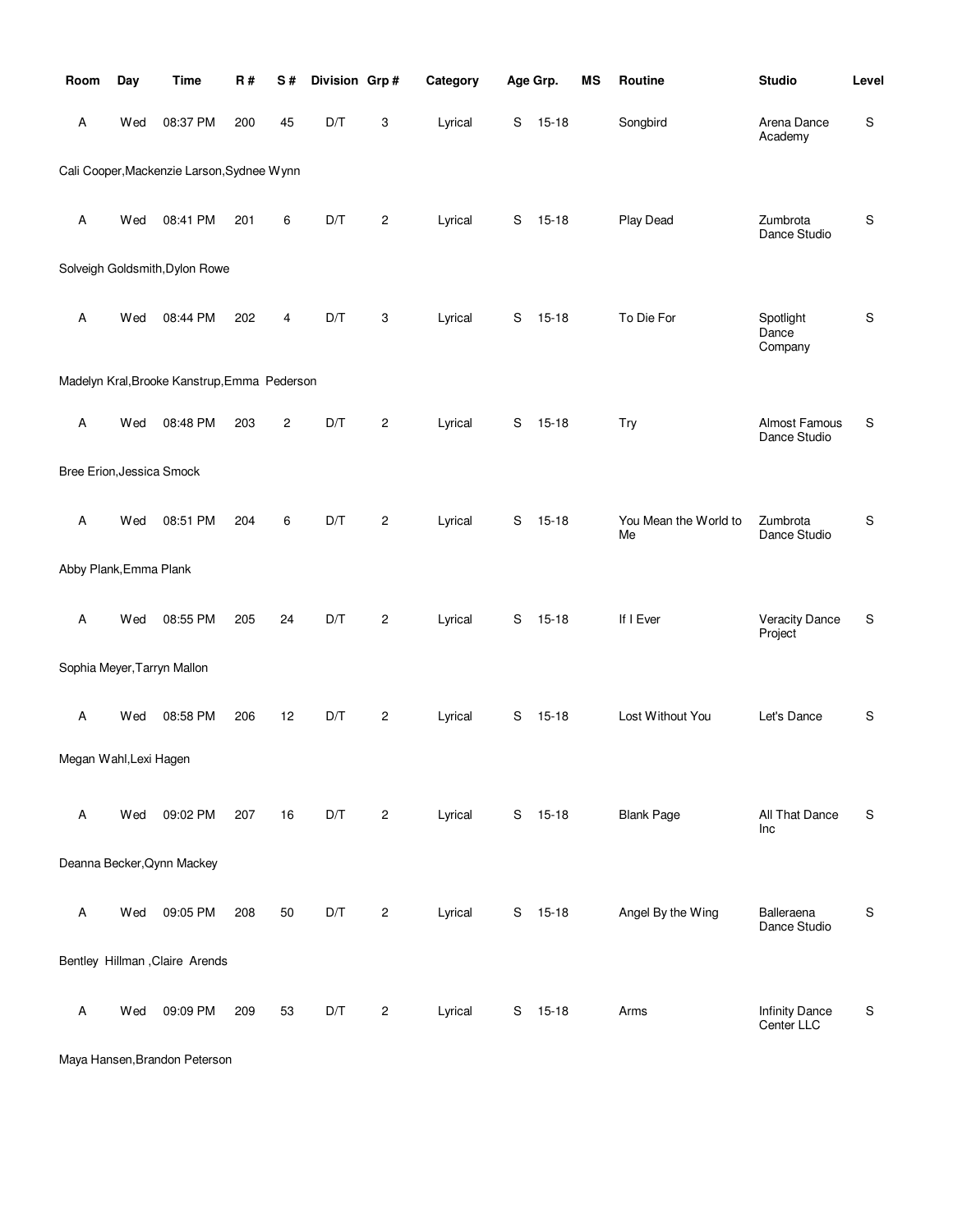| Room                        | Day | <b>Time</b>                                     | <b>R#</b> | S# | Division Grp# |                | Category            |   | Age Grp.  | ΜS | Routine               | <b>Studio</b>                       | Level         |
|-----------------------------|-----|-------------------------------------------------|-----------|----|---------------|----------------|---------------------|---|-----------|----|-----------------------|-------------------------------------|---------------|
| Α                           | Wed | 09:12 PM                                        | 210       | 6  | D/T           | 3              | <b>Musical Show</b> | S | $15 - 18$ |    | Cinema Italiano       | Zumbrota<br>Dance Studio            | S             |
|                             |     | Isabella Roberts, Abby Plank, Joselyn Stensland |           |    |               |                |                     |   |           |    |                       |                                     |               |
| Α                           | Wed | 09:16 PM                                        | 211       | 12 | D/T           | 2              | <b>Musical Show</b> | S | $15 - 18$ |    | Super Friend          | Let's Dance                         | S             |
|                             |     | Rylie Ables, Camille Schindler                  |           |    |               |                |                     |   |           |    |                       |                                     |               |
| Α                           | Wed | 09:19 PM                                        | 212       | 42 | D/T           | 3              | <b>Musical Show</b> | S | $15 - 18$ |    | I Will Survive        | The Dance<br>Factory                | S             |
|                             |     | Ava McCarron, Julia Rheault, Sally Lucas        |           |    |               |                |                     |   |           |    |                       |                                     |               |
| Α                           | Wed | 09:23 PM                                        | 213       | 6  | D/T           | $\overline{c}$ | <b>Musical Show</b> | S | $15 - 18$ |    | Ease on Down the Road | Zumbrota<br>Dance Studio            | S             |
| Dylon Rowe, Sadie Beyer     |     |                                                 |           |    |               |                |                     |   |           |    |                       |                                     |               |
| Α                           | Wed | 09:26 PM                                        | 214       | 12 | D/T           | $\overline{c}$ | <b>Musical Show</b> | S | $15 - 18$ |    | <b>TBA</b>            | Let's Dance                         | S             |
|                             |     | Jaelynn Mason, Ashlyn Mason                     |           |    |               |                |                     |   |           |    |                       |                                     |               |
| Α                           | Wed | 09:30 PM                                        | 215       | 53 | D/T           | $\overline{c}$ | <b>Musical Show</b> | S | $15 - 18$ |    | Morticia              | <b>Infinity Dance</b><br>Center LLC | S             |
|                             |     | Maya Hansen, Brandon Peterson                   |           |    |               |                |                     |   |           |    |                       |                                     |               |
| Α                           | Wed | 09:33 PM                                        | 216       | 42 | D/T           | $\overline{c}$ | <b>Musical Show</b> | S | $15 - 18$ |    | Le Jazz Hot           | The Dance<br>Factory                | S             |
| Clara Tell, Jordana Iverson |     |                                                 |           |    |               |                |                     |   |           |    |                       |                                     |               |
| Α                           | Wed | 09:37 PM                                        | 217       | 3  | D/T           | $\overline{c}$ | Open                | S | $15 - 18$ |    | <b>Final Days</b>     | Lake Shore<br>Dance                 | ${\mathbb S}$ |
|                             |     | Madeline Meehan, Leah Repenshek                 |           |    |               |                |                     |   |           |    |                       |                                     |               |
| A                           | Wed | 09:40 PM                                        | 218       | 12 | D/T           | $\overline{c}$ | Open                |   | S 15-18   |    | Haunted               | Let's Dance                         | S             |
|                             |     | Jada Lange, Cambria Zenker                      |           |    |               |                |                     |   |           |    |                       |                                     |               |
| A                           | Wed | 09:44 PM                                        | 219       | 3  | D/T           | $\overline{c}$ | Open                |   | S 15-18   |    | Wild                  | Lake Shore<br>Dance                 | S             |
|                             |     | Kendall Sikowski, Ashlyn Williams               |           |    |               |                |                     |   |           |    |                       |                                     |               |
| Α                           | Wed | 09:47 PM                                        | 220       | 38 | D/T           | 3              | Tap                 | S | $15 - 18$ |    | <b>Heart Cry</b>      | <b>Valley Dance</b><br>District     | $\mathbb S$   |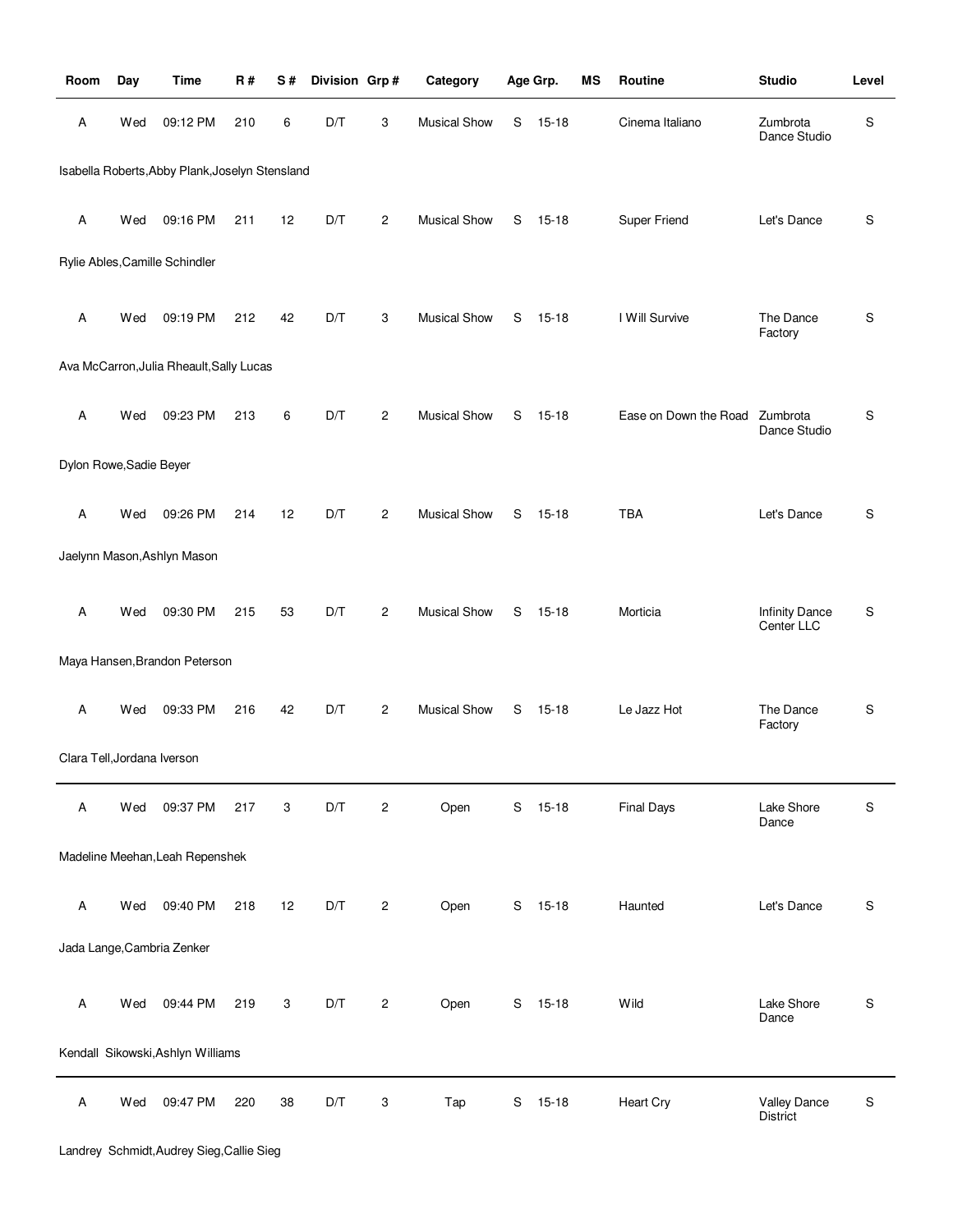| Room                  | Day | <b>Time</b>                       | <b>R#</b> | S# | Division Grp# |                | Category     |    | Age Grp.      | MS | Routine                                | <b>Studio</b>                 | Level     |
|-----------------------|-----|-----------------------------------|-----------|----|---------------|----------------|--------------|----|---------------|----|----------------------------------------|-------------------------------|-----------|
| A                     | Wed | 09:51 PM                          | 221       | 42 | D/T           | $\overline{c}$ | Tap          | S  | $15 - 18$     |    | Devil Went Down To<br>Georgia          | The Dance<br>Factory          | S         |
|                       |     | Jordana Iverson, Natalie Lundgren |           |    |               |                |              |    |               |    |                                        |                               |           |
| Α                     | Wed | 09:54 PM                          |           |    |               |                |              |    |               |    | --Awards - High Point--                | Awards                        |           |
| A                     | Thu | 08:00 AM                          | 222       | 33 | Solo          | $\mathbf{1}$   | Contemporary | T. | $12 - 14$     |    | Angel Eyes                             | Dance and<br>Music<br>Academy | ${\sf S}$ |
| <b>Bria Licudine</b>  |     |                                   |           |    |               |                |              |    |               |    |                                        |                               |           |
| Α                     | Thu | 08:04 AM                          | 223       | 33 | Solo          | 1              | Contemporary | T. | $12 - 14$     |    | Happiness Does Not<br>Wait             | Dance and<br>Music<br>Academy | S         |
| Gigi Lindt            |     |                                   |           |    |               |                |              |    |               |    |                                        |                               |           |
| Α                     | Thu | 08:08 AM                          | 224       | 33 | Solo          | $\mathbf{1}$   | Contemporary |    | $T = 12 - 14$ |    | Ping Pong Pogo                         | Dance and<br>Music<br>Academy | S         |
| Bucks Isabella        |     |                                   |           |    |               |                |              |    |               |    |                                        |                               |           |
| Α                     | Thu | 08:11 AM                          | 225       | 33 | Solo          | $\mathbf{1}$   | Contemporary | T. | $12 - 14$     |    | Qu'ill Mangent De La<br><b>Brioche</b> | Dance and<br>Music<br>Academy | S         |
| Devin McCann          |     |                                   |           |    |               |                |              |    |               |    |                                        |                               |           |
| Α                     | Thu | 08:15 AM                          | 226       | 33 | Solo          | $\mathbf{1}$   | Contemporary | T. | $12 - 14$     |    | In Another Life                        | Dance and<br>Music<br>Academy | S         |
| Aria Geye             |     |                                   |           |    |               |                |              |    |               |    |                                        |                               |           |
| A                     | Thu | 08:18 AM                          | 227       | 4  | Solo          | $\mathbf{1}$   | Contemporary |    | $T = 12 - 14$ |    | Cringe                                 | Spotlight<br>Dance<br>Company | S         |
| <b>Everett Ehlers</b> |     |                                   |           |    |               |                |              |    |               |    |                                        |                               |           |
| Α                     | Thu | 08:22 AM                          | 228       | 4  | Solo          | $\mathbf{1}$   | Contemporary | T. | $12 - 14$     |    | Landfill                               | Spotlight<br>Dance<br>Company | S         |
| <b>Bella Willaert</b> |     |                                   |           |    |               |                |              |    |               |    |                                        |                               |           |
| A                     | Thu | 08:25 AM                          | 229       | 17 | Solo          | $\mathbf{1}$   | Contemporary |    | $T = 12 - 14$ |    | Human                                  | North Ballet<br>Academy       | S         |

Brynn McDonald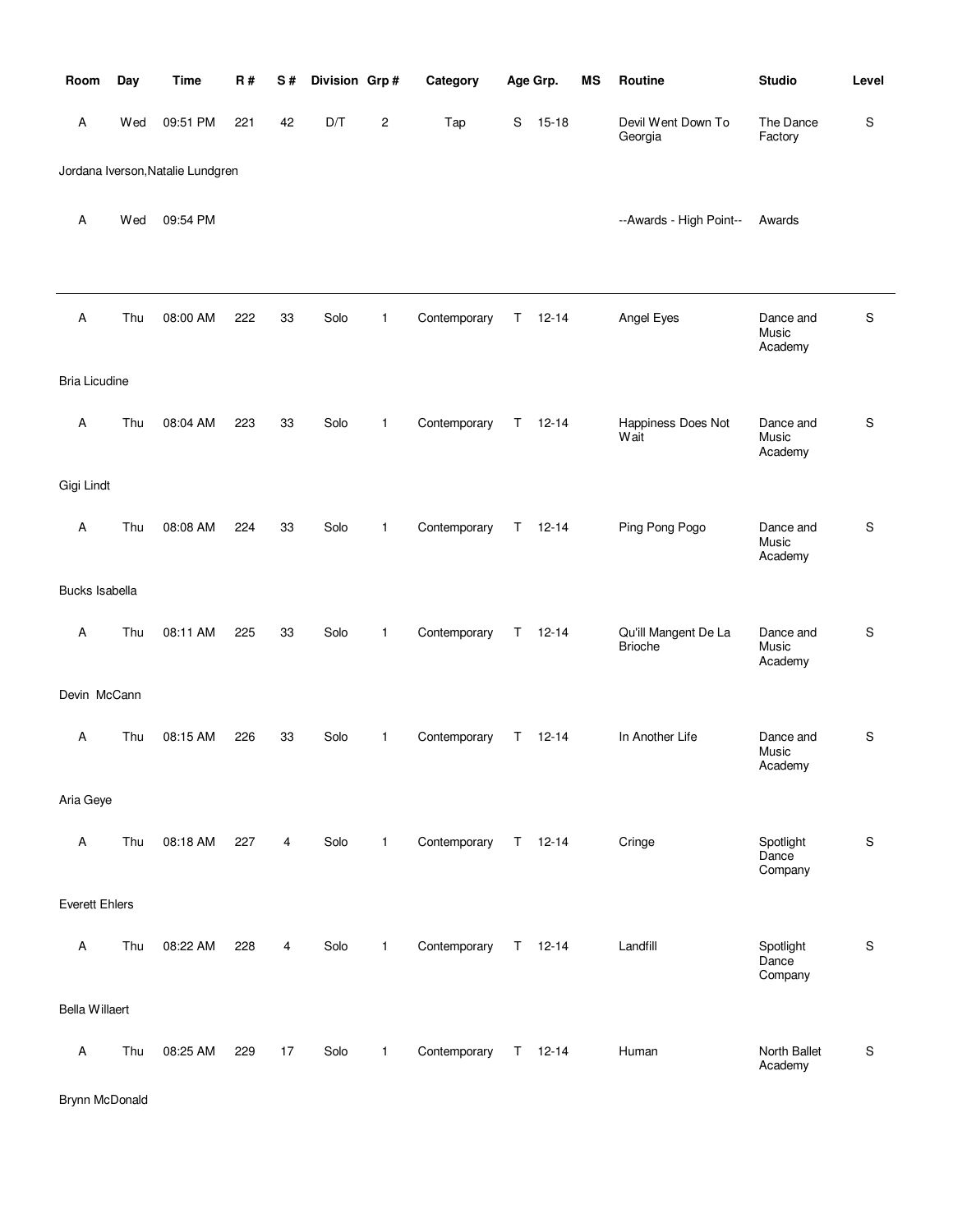| Room                  | Day | <b>Time</b> | R#  | S#           | Division Grp# |              | Category     |    | Age Grp.      | MS | Routine        | <b>Studio</b>                          | Level         |
|-----------------------|-----|-------------|-----|--------------|---------------|--------------|--------------|----|---------------|----|----------------|----------------------------------------|---------------|
| A                     | Thu | 08:29 AM    | 230 | 17           | Solo          | 1            | Contemporary | Τ  | $12 - 14$     |    | Six Feet Under | North Ballet<br>Academy                | ${\mathbb S}$ |
| Sarah Hegrenes        |     |             |     |              |               |              |              |    |               |    |                |                                        |               |
| A                     | Thu | 08:32 AM    | 231 | 40           | Solo          | 1            | Contemporary | Τ  | $12 - 14$     |    | Conduit        | Xtreme Dance                           | S             |
| Alaynah Hingtgen      |     |             |     |              |               |              |              |    |               |    |                |                                        |               |
| A                     | Thu | 08:36 AM    | 232 | $\mathbf{1}$ | Solo          | 1            | Contemporary | Т  | $12 - 14$     |    | Lonely         | 2023 Dance<br>Company                  | S             |
| <b>Brynleigh Hill</b> |     |             |     |              |               |              |              |    |               |    |                |                                        |               |
| Α                     | Thu | 08:39 AM    | 233 | 33           | Solo          | 1            | Contemporary | Τ  | $12 - 14$     |    | Assisse        | Dance and<br>Music<br>Academy          | S             |
| Anita Frederick       |     |             |     |              |               |              |              |    |               |    |                |                                        |               |
| A                     | Thu | 08:43 AM    | 234 | 57           | Solo          | 1            | Contemporary | T. | $12 - 14$     |    | Easier         | Universal<br>Dance<br>Academy          | S             |
| Rose Hederer          |     |             |     |              |               |              |              |    |               |    |                |                                        |               |
| Α                     | Thu | 08:46 AM    | 235 | 38           | Solo          | 1            | Contemporary | Τ  | $12 - 14$     |    | Titanium       | <b>Valley Dance</b><br><b>District</b> | ${\sf S}$     |
| Molly Halvorson       |     |             |     |              |               |              |              |    |               |    |                |                                        |               |
| A                     | Thu | 08:50 AM    | 236 | 24           | Solo          | 1            | Contemporary | Τ  | $12 - 14$     |    | I Used To Know | <b>Veracity Dance</b><br>Project       | S             |
| Delaney Wixom         |     |             |     |              |               |              |              |    |               |    |                |                                        |               |
| Α                     | Thu | 08:53 AM    | 237 | 33           | Solo          | 1            | Contemporary |    | $T = 12 - 14$ |    | March          | Dance and<br>Music<br>Academy          | S             |
| Ameila Bernatowicz    |     |             |     |              |               |              |              |    |               |    |                |                                        |               |
| Α                     | Thu | 08:57 AM    | 238 | 12           | Solo          | $\mathbf{1}$ | Contemporary |    | $T = 12 - 14$ |    | Madness        | Let's Dance                            | S             |
| Brooklyn Hustad       |     |             |     |              |               |              |              |    |               |    |                |                                        |               |
| Α                     | Thu | 09:00 AM    | 239 | 28           | Solo          | 1            | Contemporary |    | $T = 12 - 14$ |    | For You        | Urban Dance<br>Productions             | S             |

HAILEY CHRISTIANSON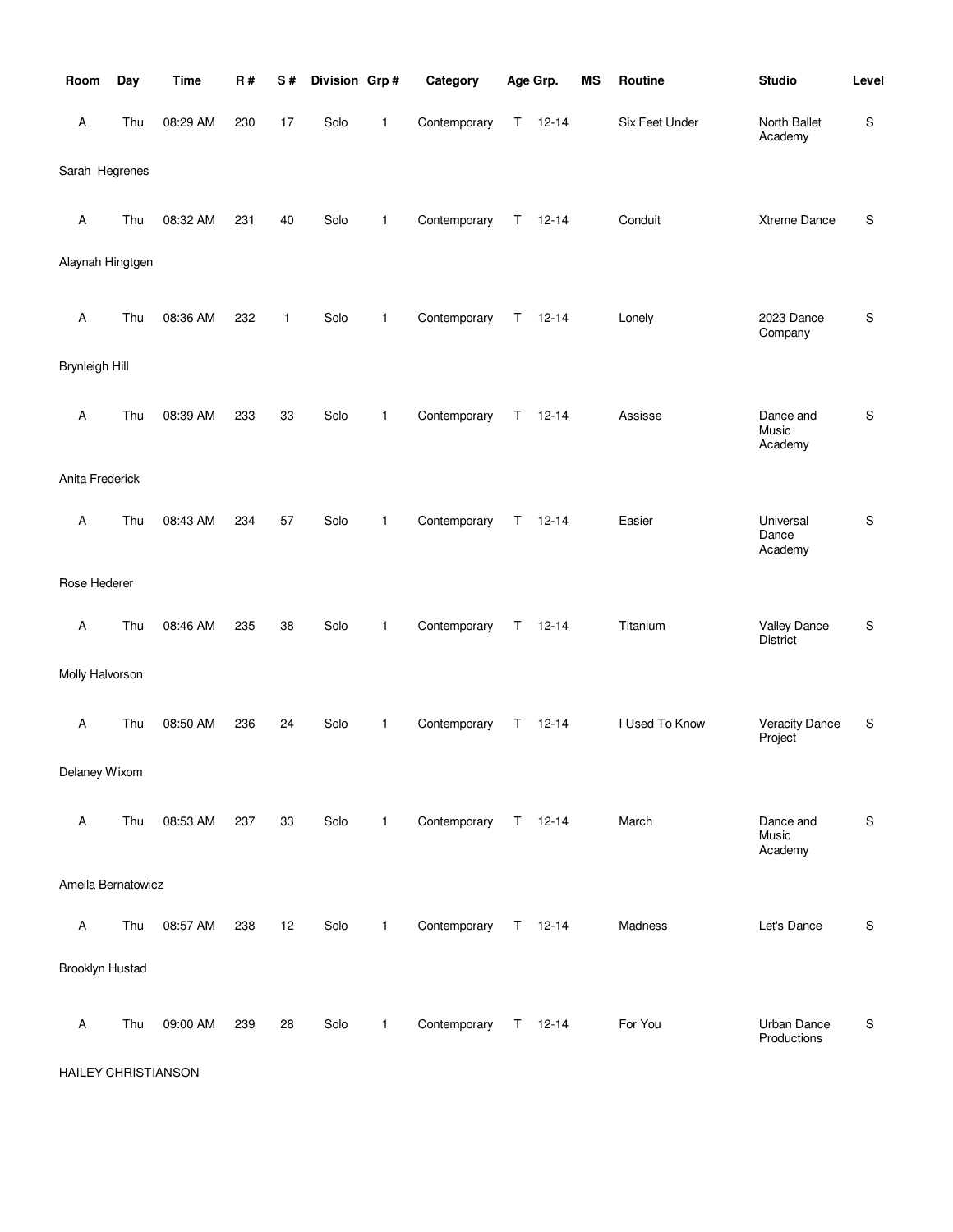| Room            | Day | <b>Time</b> | R#  | S# | Division Grp# |              | Category     |    | Age Grp.      | <b>MS</b> | Routine               | <b>Studio</b>                       | Level         |
|-----------------|-----|-------------|-----|----|---------------|--------------|--------------|----|---------------|-----------|-----------------------|-------------------------------------|---------------|
| A               | Thu | 09:04 AM    | 240 | 12 | Solo          | 1            | Contemporary | Τ  | $12 - 14$     |           | Welcome to the Jungle | Let's Dance                         | ${\mathbb S}$ |
| Alexis Klein    |     |             |     |    |               |              |              |    |               |           |                       |                                     |               |
| A               | Thu | 09:07 AM    | 241 | 29 | Solo          | $\mathbf{1}$ | Contemporary | Τ  | $12 - 14$     |           | Dear Anxiety          | Spotlight<br>Dance<br>Academy       | S             |
| Macy Matson     |     |             |     |    |               |              |              |    |               |           |                       |                                     |               |
| Α               | Thu | 09:11 AM    | 242 | 29 | Solo          | 1            | Contemporary | Τ  | $12 - 14$     |           | Immortality           | Spotlight<br>Dance<br>Academy       | S             |
| Maddy Salisbury |     |             |     |    |               |              |              |    |               |           |                       |                                     |               |
| Α               | Thu | 09:14 AM    | 243 | 29 | Solo          | 1            | Contemporary | Τ  | $12 - 14$     |           | Stand Up              | Spotlight<br>Dance<br>Academy       | S             |
| Maya Lensert    |     |             |     |    |               |              |              |    |               |           |                       |                                     |               |
| Α               | Thu | 09:18 AM    | 244 | 50 | Solo          | 1            | Contemporary | Τ  | $12 - 14$     |           | Let Me Know           | Balleraena<br>Dance Studio          | S             |
| Emma McKeever   |     |             |     |    |               |              |              |    |               |           |                       |                                     |               |
| A               | Thu | 09:21 AM    | 245 | 53 | Solo          | 1            | Contemporary | T. | $12 - 14$     |           | Soldier               | <b>Infinity Dance</b><br>Center LLC | S             |
| Kaylea High     |     |             |     |    |               |              |              |    |               |           |                       |                                     |               |
| Α               | Thu | 09:25 AM    | 246 | 42 | Solo          | 1            | Contemporary | Τ  | $12 - 14$     |           | Carry Me Home         | The Dance<br>Factory                | $\mathsf S$   |
| Jordana Iverson |     |             |     |    |               |              |              |    |               |           |                       |                                     |               |
| Α               | Thu | 09:28 AM    | 247 | 42 | Solo          | $\mathbf{1}$ | Contemporary |    | $T = 12 - 14$ |           | Deep End              | The Dance<br>Factory                | S             |
| Madison Prechel |     |             |     |    |               |              |              |    |               |           |                       |                                     |               |
| Α               | Thu | 09:32 AM    | 248 | 42 | Solo          | $\mathbf{1}$ | Contemporary |    | $T = 12 - 14$ |           | I Found               | The Dance<br>Factory                | ${\sf S}$     |
| Aspen Stewart   |     |             |     |    |               |              |              |    |               |           |                       |                                     |               |
| Α               | Thu | 09:35 AM    | 249 | 42 | Solo          | 1            | Contemporary |    | $T = 12 - 14$ |           | Walk Alone            | The Dance<br>Factory                | ${\sf S}$     |

Delana Rowe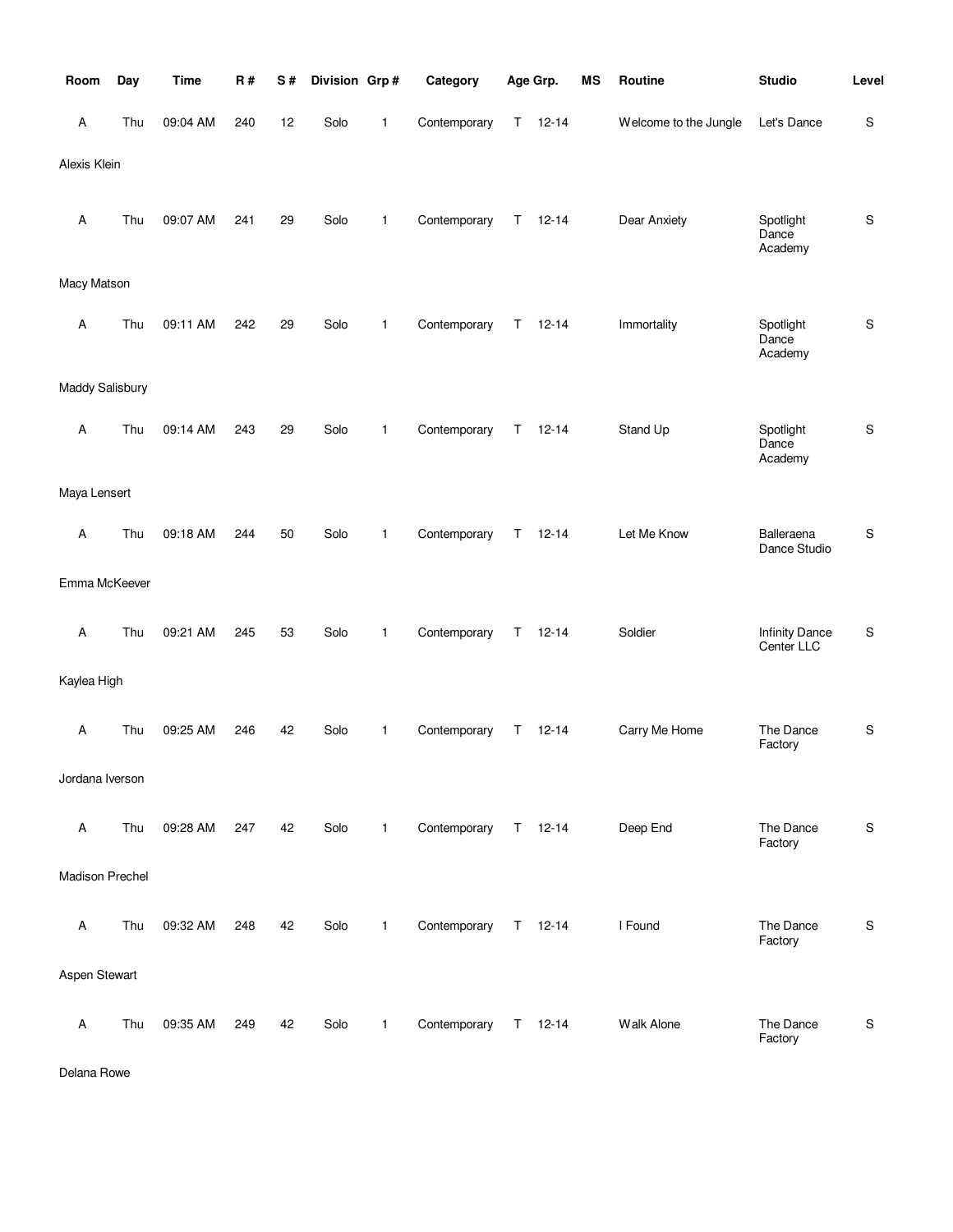| Room            | Day | <b>Time</b> | R#  | S# | Division Grp# |              | Category     |    | Age Grp.  | ΜS                               | Routine             | <b>Studio</b>                     | Level |
|-----------------|-----|-------------|-----|----|---------------|--------------|--------------|----|-----------|----------------------------------|---------------------|-----------------------------------|-------|
| А               | Thu | 09:39 AM    | 250 | 42 | Solo          | 1            | Contemporary | Τ  | $12 - 14$ | $\begin{array}{c} + \end{array}$ | Way Down We Go      | The Dance<br>Factory              | S     |
| Ariel Kingslien |     |             |     |    |               |              |              |    |           |                                  |                     |                                   |       |
| Α               | Thu | 09:42 AM    | 251 | 3  | Solo          | 1            | Contemporary | Τ  | $12 - 14$ |                                  | Faux                | Lake Shore<br>Dance               | S     |
| Audrey Walker   |     |             |     |    |               |              |              |    |           |                                  |                     |                                   |       |
| Α               | Thu | 09:46 AM    | 252 | 3  | Solo          | 1            | Contemporary | T  | $12 - 14$ |                                  | Firelight           | Lake Shore<br>Dance               | S     |
| Ava Wilde       |     |             |     |    |               |              |              |    |           |                                  |                     |                                   |       |
| Α               | Thu | 09:49 AM    | 253 | 3  | Solo          | 1            | Contemporary | T  | $12 - 14$ |                                  | I Miss the Days     | Lake Shore<br>Dance               | S     |
| Kylie Sickler   |     |             |     |    |               |              |              |    |           |                                  |                     |                                   |       |
| Α               | Thu | 09:53 AM    | 254 | 3  | Solo          | 1            | Contemporary | T  | $12 - 14$ |                                  | Regenerate          | Lake Shore<br>Dance               | S     |
| Sophia Talb     |     |             |     |    |               |              |              |    |           |                                  |                     |                                   |       |
| Α               | Thu | 09:56 AM    | 255 | 3  | Solo          | 1            | Contemporary | Τ  | $12 - 14$ |                                  | The Wheel           | Lake Shore<br>Dance               | S     |
| Laela Chmiel    |     |             |     |    |               |              |              |    |           |                                  |                     |                                   |       |
| Α               | Thu | 10:00 AM    | 256 | 3  | Solo          | 1            | Contemporary | T  | $12 - 14$ |                                  | Underwaterfall      | Lake Shore<br>Dance               | S     |
| Elaina Krol     |     |             |     |    |               |              |              |    |           |                                  |                     |                                   |       |
| Α               | Thu | 10:03 AM    | 257 | 3  | Solo          | $\mathbf{1}$ | Contemporary | T  | $12 - 14$ |                                  | You There           | Lake Shore<br>Dance               | S     |
| Josie Kadubeck  |     |             |     |    |               |              |              |    |           |                                  |                     |                                   |       |
| Α               | Thu | 10:07 AM    | 258 | 28 | Solo          | $\mathbf{1}$ | Contemporary | T. | $12 - 14$ |                                  | So My Darling       | <b>Urban Dance</b><br>Productions | S     |
| Jazzy Rankin    |     |             |     |    |               |              |              |    |           |                                  |                     |                                   |       |
| Α               | Thu | 10:10 AM    | 259 | 48 | Solo          | $\mathbf{1}$ | Hip Hop      | Τ  | $12 - 14$ | $\ddot{}$                        | Elements of Hip Hop | Dance Esteem                      | S     |
| Jaxon Brown     |     |             |     |    |               |              |              |    |           |                                  |                     |                                   |       |
| Α               | Thu | 10:14 AM    | 260 | 42 | Solo          | $\mathbf{1}$ | Hip Hop      | T. | $12 - 14$ |                                  | Look At Me Now      | The Dance<br>Factory              | S     |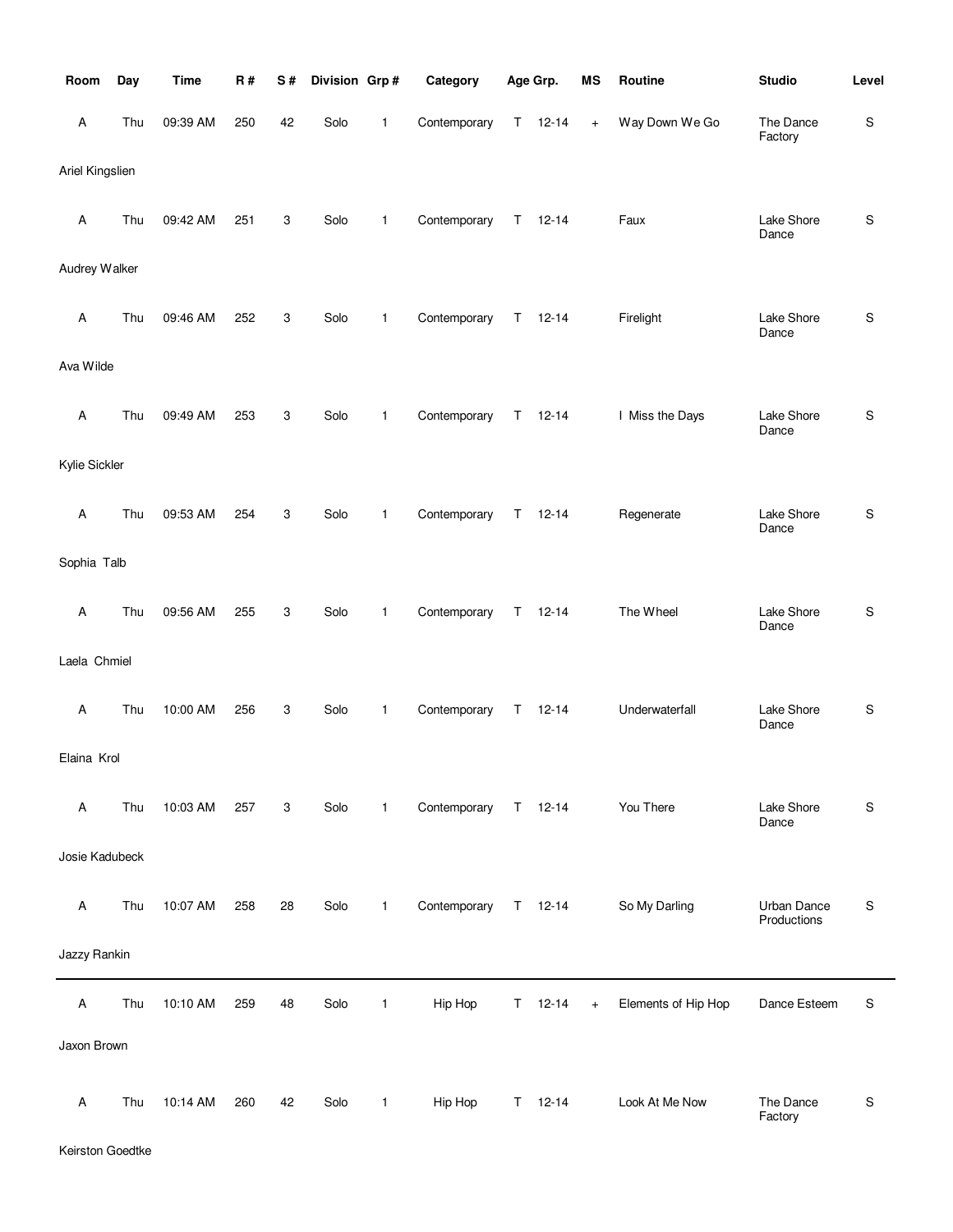| Room                  | Day | <b>Time</b> | R#  | S# | Division Grp# |              | Category |             | Age Grp.      | <b>MS</b> | Routine          | <b>Studio</b>                 | Level       |
|-----------------------|-----|-------------|-----|----|---------------|--------------|----------|-------------|---------------|-----------|------------------|-------------------------------|-------------|
| A                     | Thu | 10:17 AM    | 261 | 28 | Solo          | 1            | Hip Hop  | T.          | $12 - 14$     |           | In It            | Urban Dance<br>Productions    | S           |
| Jazzy Rankin          |     |             |     |    |               |              |          |             |               |           |                  |                               |             |
| A                     | Thu | 10:21 AM    | 262 | 30 | Solo          | 1            | Jazz     | $\mathsf T$ | $12 - 14$     |           | PLAY WITH FIRE   | Individual<br>student         | S           |
| <b>KYLA STONE</b>     |     |             |     |    |               |              |          |             |               |           |                  |                               |             |
| A                     | Thu | 10:24 AM    | 263 | 45 | Solo          | 1            | Jazz     | T.          | $12 - 14$     |           | All Eyes On Me   | Arena Dance<br>Academy        | S           |
| Raegan Jensen         |     |             |     |    |               |              |          |             |               |           |                  |                               |             |
| A                     | Thu | 10:28 AM    | 264 | 45 | Solo          | 1            | Jazz     | т           | $12 - 14$     |           | Ruler            | Arena Dance<br>Academy        | S           |
| Caroline Cooper       |     |             |     |    |               |              |          |             |               |           |                  |                               |             |
| A                     | Thu | 10:31 AM    | 265 | 4  | Solo          | 1            | Jazz     | T           | $12 - 14$     |           | Anything I Do    | Spotlight<br>Dance<br>Company | S           |
| <b>Bella Willaert</b> |     |             |     |    |               |              |          |             |               |           |                  |                               |             |
| Α                     | Thu | 10:35 AM    | 266 | 4  | Solo          | 1            | Jazz     | Τ           | $12 - 14$     |           | Better Than Ever | Spotlight<br>Dance<br>Company | S           |
| Ayla Schott           |     |             |     |    |               |              |          |             |               |           |                  |                               |             |
| Α                     | Thu | 10:38 AM    | 267 | 4  | Solo          | 1            | Jazz     | Τ           | $12 - 14$     |           | Faith            | Spotlight<br>Dance<br>Company | S           |
| Kylie Walters         |     |             |     |    |               |              |          |             |               |           |                  |                               |             |
| A                     | Thu | 10:42 AM    | 268 | 4  | Solo          | $\mathbf{1}$ | Jazz     |             | $T = 12 - 14$ |           | Killer Queen     | Spotlight<br>Dance<br>Company | S           |
| Lauren Thompson       |     |             |     |    |               |              |          |             |               |           |                  |                               |             |
| A                     | Thu | 10:45 AM    | 269 | 4  | Solo          | 1            | Jazz     | T.          | $12 - 14$     |           | Ponytail         | Spotlight<br>Dance<br>Company | $\mathbf S$ |
| Brea Schultz          |     |             |     |    |               |              |          |             |               |           |                  |                               |             |
| $\mathsf{A}$          | Thu | 10:49 AM    | 270 | 40 | Solo          | $\mathbf{1}$ | Jazz     |             | $T = 12 - 14$ |           | Ayo              | Xtreme Dance                  | S           |

Alaynah Hingtgen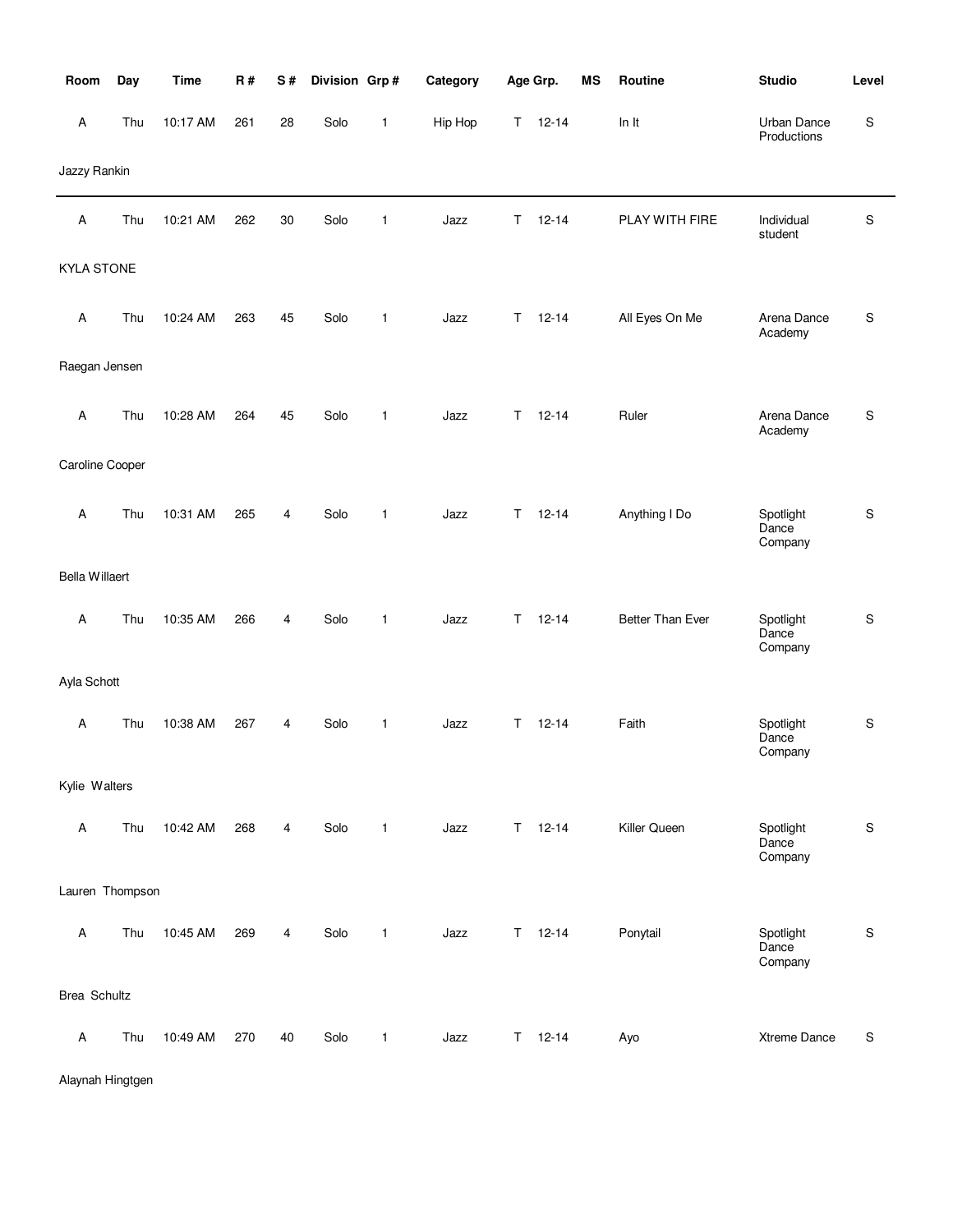| Room                  | Day | <b>Time</b> | R#  | S#             | Division Grp# |              | Category |    | Age Grp.  | <b>MS</b> | Routine                 | <b>Studio</b>                          | Level       |
|-----------------------|-----|-------------|-----|----------------|---------------|--------------|----------|----|-----------|-----------|-------------------------|----------------------------------------|-------------|
| Α                     | Thu | 10:52 AM    | 271 | 57             | Solo          | 1            | Jazz     | Τ  | $12 - 14$ |           | Mama Knows Best         | Universal<br>Dance<br>Academy          | ${\sf S}$   |
| Rose Hederer          |     |             |     |                |               |              |          |    |           |           |                         |                                        |             |
| Α                     | Thu | 10:56 AM    | 272 | $\overline{c}$ | Solo          | 1            | Jazz     | т  | $12 - 14$ |           | Emotions                | Almost Famous<br>Dance Studio          | S           |
| Kendall Jacobi        |     |             |     |                |               |              |          |    |           |           |                         |                                        |             |
| Α                     | Thu | 10:59 AM    | 273 | 38             | Solo          | 1            | Jazz     | T  | $12 - 14$ |           | All She Wants to Do     | <b>Valley Dance</b><br><b>District</b> | ${\sf S}$   |
| Chloe Kranz           |     |             |     |                |               |              |          |    |           |           |                         |                                        |             |
| Α                     | Thu | 11:03 AM    | 274 | 12             | Solo          | 1            | Jazz     | Т  | $12 - 14$ |           | <b>Big Spender</b>      | Let's Dance                            | S           |
| Elise Meier           |     |             |     |                |               |              |          |    |           |           |                         |                                        |             |
| A                     | Thu | 11:06 AM    | 275 | 12             | Solo          | $\mathbf{1}$ | Jazz     | T  | $12 - 14$ |           | One Night Only          | Let's Dance                            | S           |
| Katelyn Poitra        |     |             |     |                |               |              |          |    |           |           |                         |                                        |             |
| Α                     | Thu | 11:10 AM    | 276 | 56             | Solo          | 1            | Jazz     | Τ  | $12 - 14$ |           | Now I'm All Grown Up    | Ms. Melinda's<br>Dance studio          | S           |
| Amber Konietzko       |     |             |     |                |               |              |          |    |           |           |                         |                                        |             |
| Α                     | Thu | 11:13 AM    | 277 | 16             | Solo          | 1            | Jazz     | Τ  | $12 - 14$ |           | <b>Beautiful People</b> | All That Dance<br>Inc                  | ${\sf S}$   |
| <b>Lilly Bristol</b>  |     |             |     |                |               |              |          |    |           |           |                         |                                        |             |
| Α                     | Thu | 11:17 AM    | 278 | 29             | Solo          | $\mathbf{1}$ | Jazz     | Τ  | $12 - 14$ |           | Get Up                  | Spotlight<br>Dance<br>Academy          | $\mathsf S$ |
| <b>Adaline Sutfin</b> |     |             |     |                |               |              |          |    |           |           |                         |                                        |             |
| Α                     | Thu | 11:20 AM    | 279 | 29             | Solo          | $\mathbf{1}$ | Jazz     | T. | $12 - 14$ |           | Locomotion              | Spotlight<br>Dance<br>Academy          | ${\sf S}$   |
| Victoria Ziegler      |     |             |     |                |               |              |          |    |           |           |                         |                                        |             |
| Α                     | Thu | 11:24 AM    | 280 | 53             | Solo          | 1            | Jazz     | T. | $12 - 14$ |           | Get Out of My Head      | <b>Infinity Dance</b><br>Center LLC    | ${\sf S}$   |

Sylvia Spangler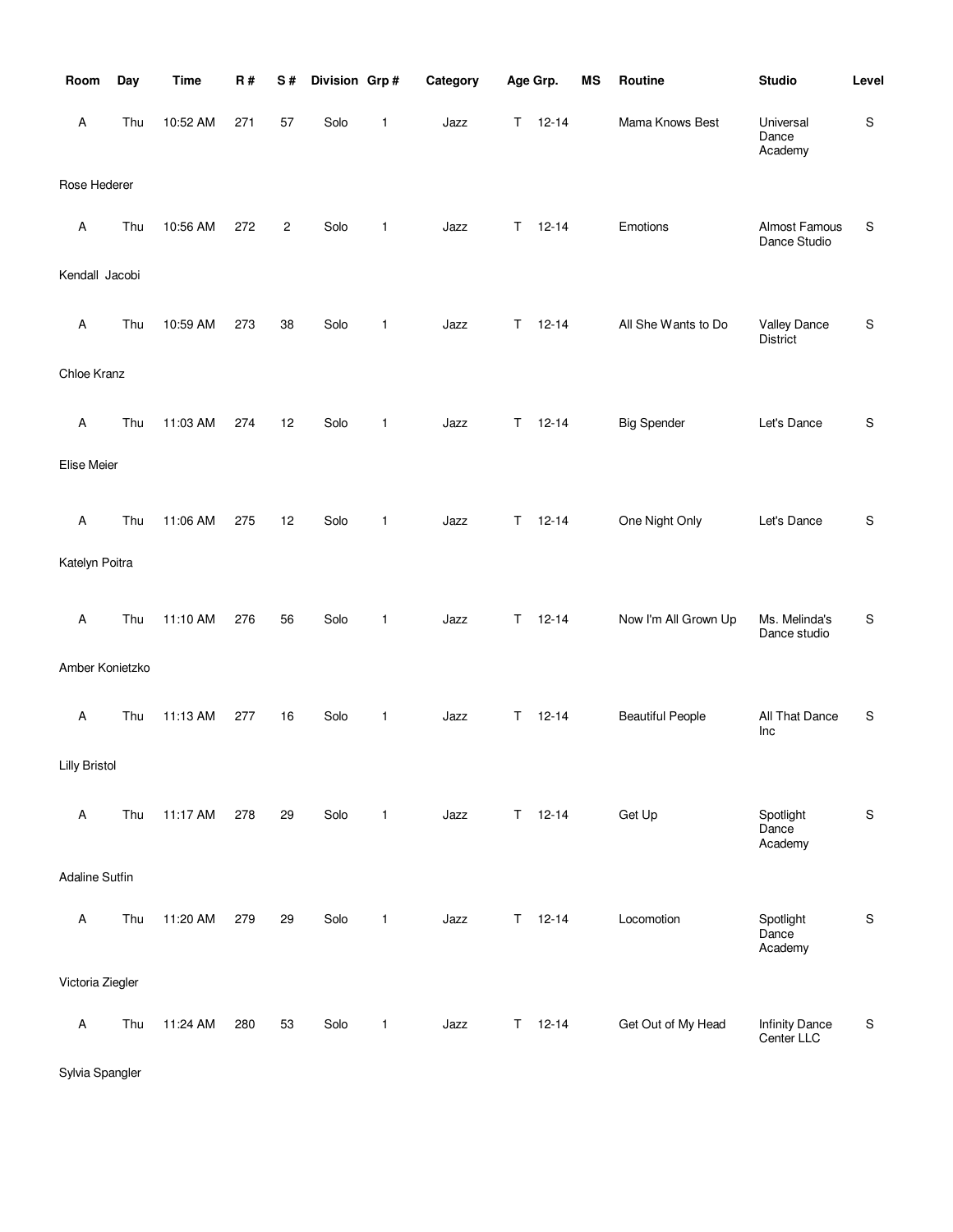| Room             | Day | <b>Time</b> | R#  | S# | Division Grp# |              | Category |    | Age Grp.      | <b>MS</b> | Routine                           | <b>Studio</b>                       | Level |
|------------------|-----|-------------|-----|----|---------------|--------------|----------|----|---------------|-----------|-----------------------------------|-------------------------------------|-------|
| A                | Thu | 11:27 AM    | 281 | 14 | Solo          | 1            | Jazz     | T. | $12 - 14$     |           | Dance Apocolyptic                 | Northern Lights<br>Dance<br>Academy | S     |
| Stella Hunt      |     |             |     |    |               |              |          |    |               |           |                                   |                                     |       |
| A                | Thu | 11:31 AM    | 282 | 42 | Solo          | $\mathbf{1}$ | Jazz     | T. | $12 - 14$     |           | Do You?                           | The Dance<br>Factory                | S     |
| Halle Walters    |     |             |     |    |               |              |          |    |               |           |                                   |                                     |       |
| A                | Thu | 11:34 AM    | 283 | 42 | Solo          | $\mathbf{1}$ | Jazz     | T. | $12 - 14$     |           | Stronger                          | The Dance<br>Factory                | S     |
| Keirston Goedtke |     |             |     |    |               |              |          |    |               |           |                                   |                                     |       |
| A                | Thu | 11:38 AM    | 284 | 42 | Solo          | $\mathbf{1}$ | Jazz     | T. | $12 - 14$     |           | That Man                          | The Dance<br>Factory                | S     |
| Madison Prechel  |     |             |     |    |               |              |          |    |               |           |                                   |                                     |       |
| A                | Thu | 11:41 AM    | 285 | 3  | Solo          | $\mathbf{1}$ | Jazz     | T. | $12 - 14$     |           | Ain't No Other Man                | Lake Shore<br>Dance                 | S     |
| Grace Geiszler   |     |             |     |    |               |              |          |    |               |           |                                   |                                     |       |
| A                | Thu | 11:45 AM    | 286 | 3  | Solo          | 1            | Jazz     | T. | $12 - 14$     |           | Feeling Good                      | Lake Shore<br>Dance                 | S     |
| Molly Pierron    |     |             |     |    |               |              |          |    |               |           |                                   |                                     |       |
| A                | Thu | 11:48 AM    | 287 | 3  | Solo          | 1            | Jazz     | T. | $12 - 14$     |           | Fireball                          | Lake Shore<br>Dance                 | S     |
| Ashaya Platek    |     |             |     |    |               |              |          |    |               |           |                                   |                                     |       |
| A                | Thu | 11:52 AM    | 288 | 3  | Solo          | $\mathbf{1}$ | Jazz     |    | $T = 12 - 14$ |           | Supermodel                        | Lake Shore<br>Dance                 | S     |
| Payton Sikowksi  |     |             |     |    |               |              |          |    |               |           |                                   |                                     |       |
| Α                | Thu | 11:55 AM    |     |    |               |              |          |    |               |           | --Awards - Adjudication<br>Only-- | Awards                              |       |
|                  |     |             |     |    |               |              |          |    |               |           |                                   |                                     |       |
| A                | Thu | 12:45 PM    | 289 | 45 | Solo          | $\mathbf{1}$ | Lyrical  |    | $T = 12 - 14$ |           | Love Like This                    | Arena Dance<br>Academy              | S     |

Raegan Jensen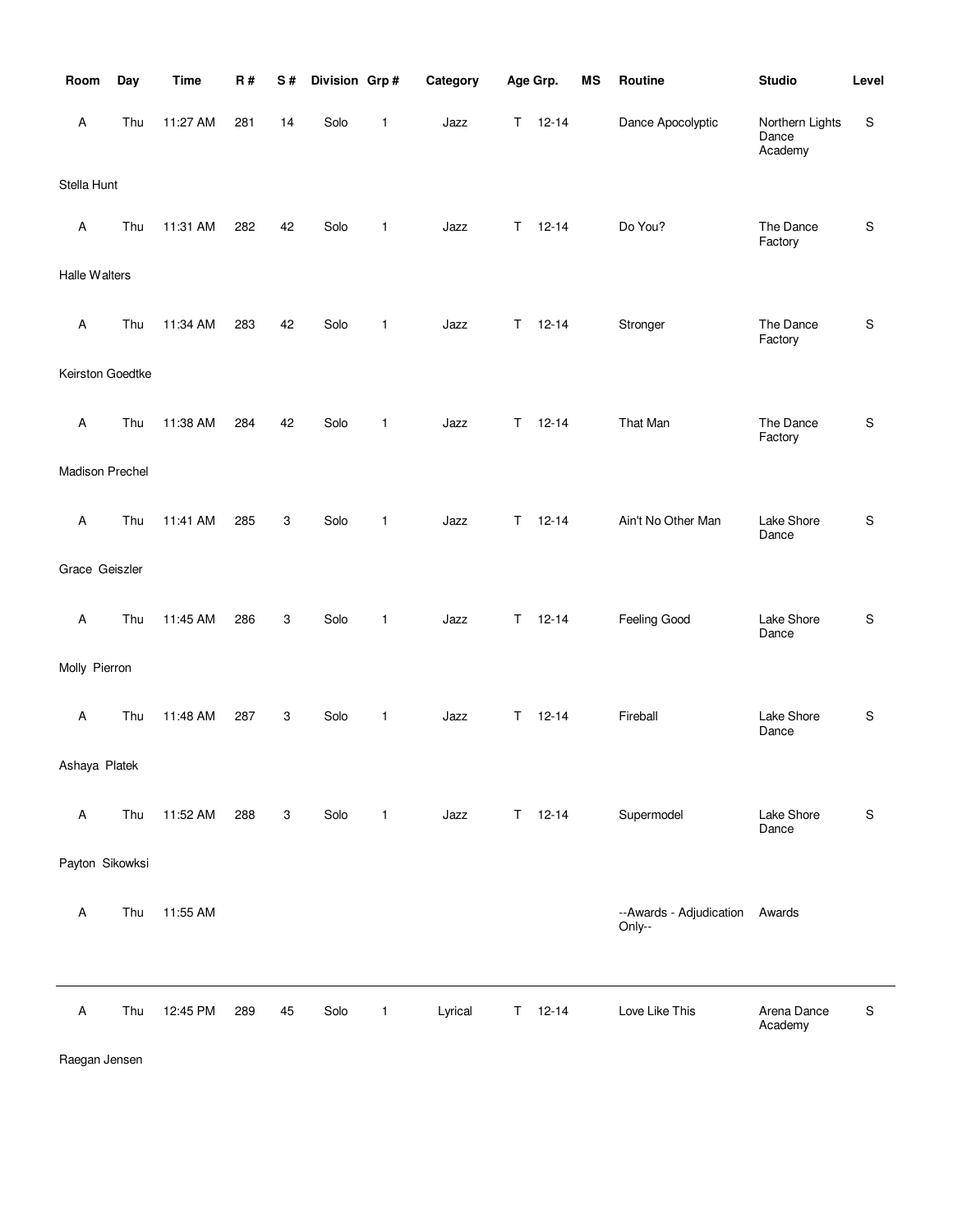| Room                | Day | <b>Time</b> | <b>R#</b> | S#             | Division Grp# |              | Category |    | Age Grp.  | <b>MS</b> | Routine            | <b>Studio</b>                    | Level         |
|---------------------|-----|-------------|-----------|----------------|---------------|--------------|----------|----|-----------|-----------|--------------------|----------------------------------|---------------|
| Α                   | Thu | 12:49 PM    | 290       | 45             | Solo          | $\mathbf{1}$ | Lyrical  | Τ  | $12 - 14$ |           | Willow             | Arena Dance<br>Academy           | $\mathbb S$   |
| Caroline Cooper     |     |             |           |                |               |              |          |    |           |           |                    |                                  |               |
| Α                   | Thu | 12:52 PM    | 291       | 4              | Solo          | $\mathbf{1}$ | Lyrical  | Т  | $12 - 14$ |           | Ashes              | Spotlight<br>Dance<br>Company    | $\mathbb S$   |
| Brooklyn Mann       |     |             |           |                |               |              |          |    |           |           |                    |                                  |               |
| Α                   | Thu | 12:56 PM    | 292       | 4              | Solo          | $\mathbf{1}$ | Lyrical  | Т  | $12 - 14$ |           | Good Stuff         | Spotlight<br>Dance<br>Company    | ${\sf S}$     |
| Landre Noyes        |     |             |           |                |               |              |          |    |           |           |                    |                                  |               |
| Α                   | Thu | 12:59 PM    | 293       | 1              | Solo          | $\mathbf{1}$ | Lyrical  | Τ  | $12 - 14$ |           | Closure            | 2023 Dance<br>Company            | ${\sf S}$     |
| Mikayla Schwartzlow |     |             |           |                |               |              |          |    |           |           |                    |                                  |               |
| Α                   | Thu | 01:03 PM    | 294       | $\overline{c}$ | Solo          | $\mathbf{1}$ | Lyrical  | Т  | $12 - 14$ |           | All Again          | Almost Famous<br>Dance Studio    | S             |
| Sadie Erion         |     |             |           |                |               |              |          |    |           |           |                    |                                  |               |
| $\mathsf A$         | Thu | 01:06 PM    | 295       | $\overline{c}$ | Solo          | 1            | Lyrical  | Τ  | $12 - 14$ |           | Perfect            | Almost Famous<br>Dance Studio    | S             |
| Kaylee Hollenback   |     |             |           |                |               |              |          |    |           |           |                    |                                  |               |
| $\mathsf A$         | Thu | 01:10 PM    | 296       | $\overline{c}$ | Solo          | 1            | Lyrical  | Т  | $12 - 14$ |           | Twice              | Almost Famous<br>Dance Studio    | S             |
| Alaina Mead         |     |             |           |                |               |              |          |    |           |           |                    |                                  |               |
| $\mathsf A$         | Thu | 01:13 PM    | 297       | 38             | Solo          | 1            | Lyrical  | T. | $12 - 14$ |           | Home               | <b>Valley Dance</b><br>District  | ${\mathsf S}$ |
| Paisley Martinson   |     |             |           |                |               |              |          |    |           |           |                    |                                  |               |
| A                   | Thu | 01:17 PM    | 298       | 24             | Solo          | 1            | Lyrical  | Τ  | $12 - 14$ |           | Never Surrender    | <b>Veracity Dance</b><br>Project | S             |
| Kayden Williams     |     |             |           |                |               |              |          |    |           |           |                    |                                  |               |
| Α                   | Thu | 01:20 PM    | 299       | 24             | Solo          | 1            | Lyrical  | Τ  | $12 - 14$ |           | One Moment In Time | <b>Veracity Dance</b><br>Project | S             |

Lilly Duncan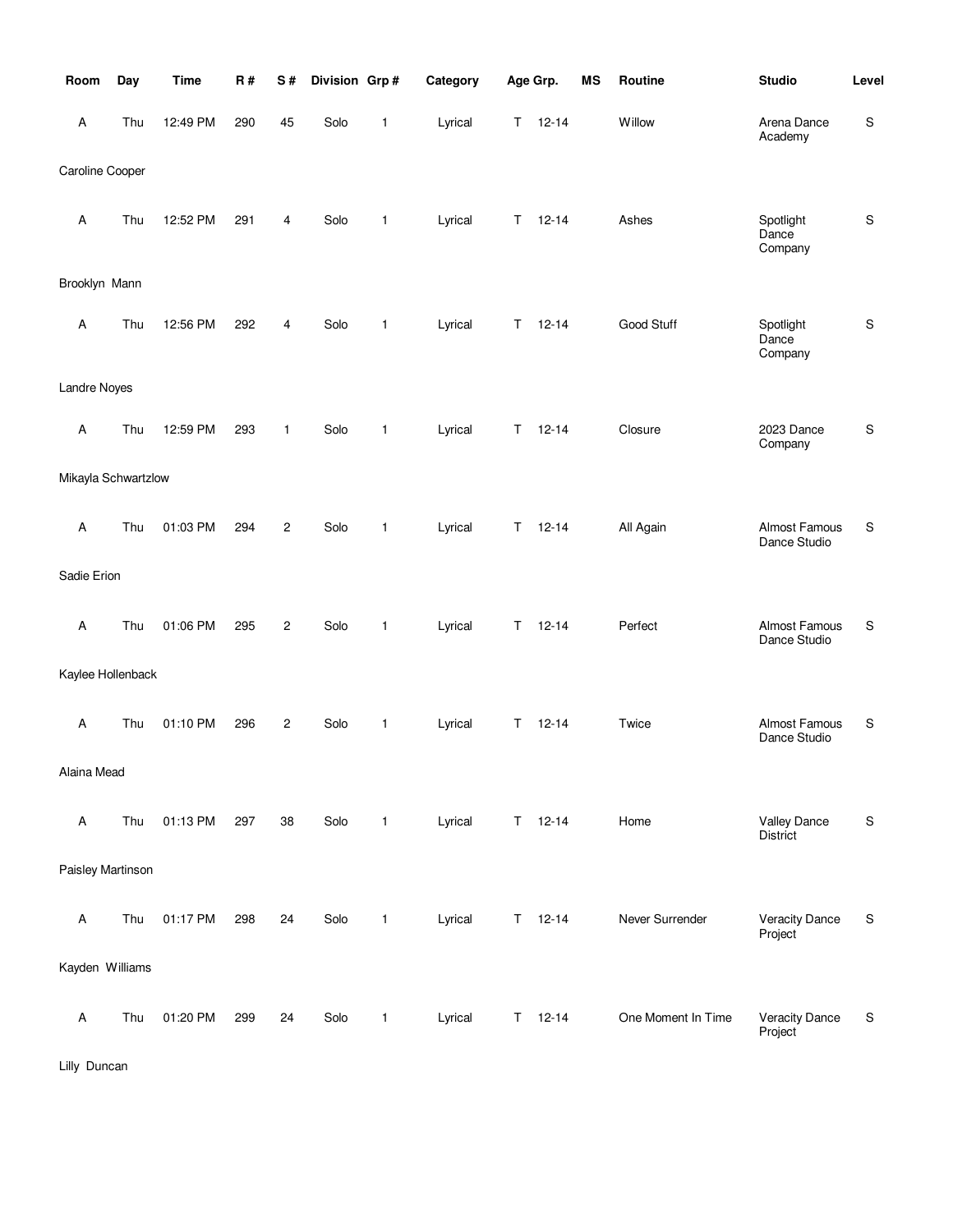| Room                 | Day | <b>Time</b> | R#  | S# | Division Grp# |              | Category |    | Age Grp.  | <b>MS</b> | Routine              | <b>Studio</b>                 | Level       |
|----------------------|-----|-------------|-----|----|---------------|--------------|----------|----|-----------|-----------|----------------------|-------------------------------|-------------|
| Α                    | Thu | 01:24 PM    | 300 | 12 | Solo          | 1            | Lyrical  | Τ  | $12 - 14$ |           | All By Myself        | Let's Dance                   | $\mathbf S$ |
| Alexis Klein         |     |             |     |    |               |              |          |    |           |           |                      |                               |             |
| Α                    | Thu | 01:27 PM    | 301 | 12 | Solo          | 1            | Lyrical  | Τ  | $12 - 14$ |           | <b>Elastic Heart</b> | Let's Dance                   | $\mathbb S$ |
| Katelyn Poitra       |     |             |     |    |               |              |          |    |           |           |                      |                               |             |
| Α                    | Thu | 01:31 PM    | 302 | 12 | Solo          | 1            | Lyrical  | Τ  | $12 - 14$ |           | Heal                 | Let's Dance                   | $\mathbb S$ |
| Brooklyn Hustad      |     |             |     |    |               |              |          |    |           |           |                      |                               |             |
| Α                    | Thu | 01:34 PM    | 303 | 12 | Solo          | 1            | Lyrical  | Т  | $12 - 14$ |           | I Surrender          | Let's Dance                   | S           |
| Adyson Gallagher     |     |             |     |    |               |              |          |    |           |           |                      |                               |             |
| Α                    | Thu | 01:38 PM    | 304 | 12 | Solo          | 1            | Lyrical  | Т  | $12 - 14$ |           | Insecurities         | Let's Dance                   | $\mathbb S$ |
| Brooklyn Meyer       |     |             |     |    |               |              |          |    |           |           |                      |                               |             |
| Α                    | Thu | 01:41 PM    | 305 | 56 | Solo          | 1            | Lyrical  | Τ  | $12 - 14$ |           | Believe              | Ms. Melinda's<br>Dance studio | S           |
| Ellie Arduser        |     |             |     |    |               |              |          |    |           |           |                      |                               |             |
| Α                    | Thu | 01:45 PM    | 306 | 16 | Solo          | 1            | Lyrical  | Τ  | $12 - 14$ |           | Happy                | All That Dance<br>Inc         | S           |
| <b>Lilly Bristol</b> |     |             |     |    |               |              |          |    |           |           |                      |                               |             |
| Α                    | Thu | 01:48 PM    | 307 | 29 | Solo          | 1            | Lyrical  | T. | $12 - 14$ |           | Dream A Little Dream | Spotlight<br>Dance<br>Academy | $\mathbb S$ |
| Ruby Jones           |     |             |     |    |               |              |          |    |           |           |                      |                               |             |
| Α                    | Thu | 01:52 PM    | 308 | 29 | Solo          | 1            | Lyrical  | Τ  | $12 - 14$ |           | Ring of Fire         | Spotlight<br>Dance<br>Academy | $\mathbb S$ |
| Peyton Rutkowski     |     |             |     |    |               |              |          |    |           |           |                      |                               |             |
| Α                    | Thu | 01:55 PM    | 309 | 50 | Solo          | $\mathbf{1}$ | Lyrical  | T. | $12 - 14$ |           | Angel By The Wings   | Balleraena<br>Dance Studio    | S           |

Evelyn Warren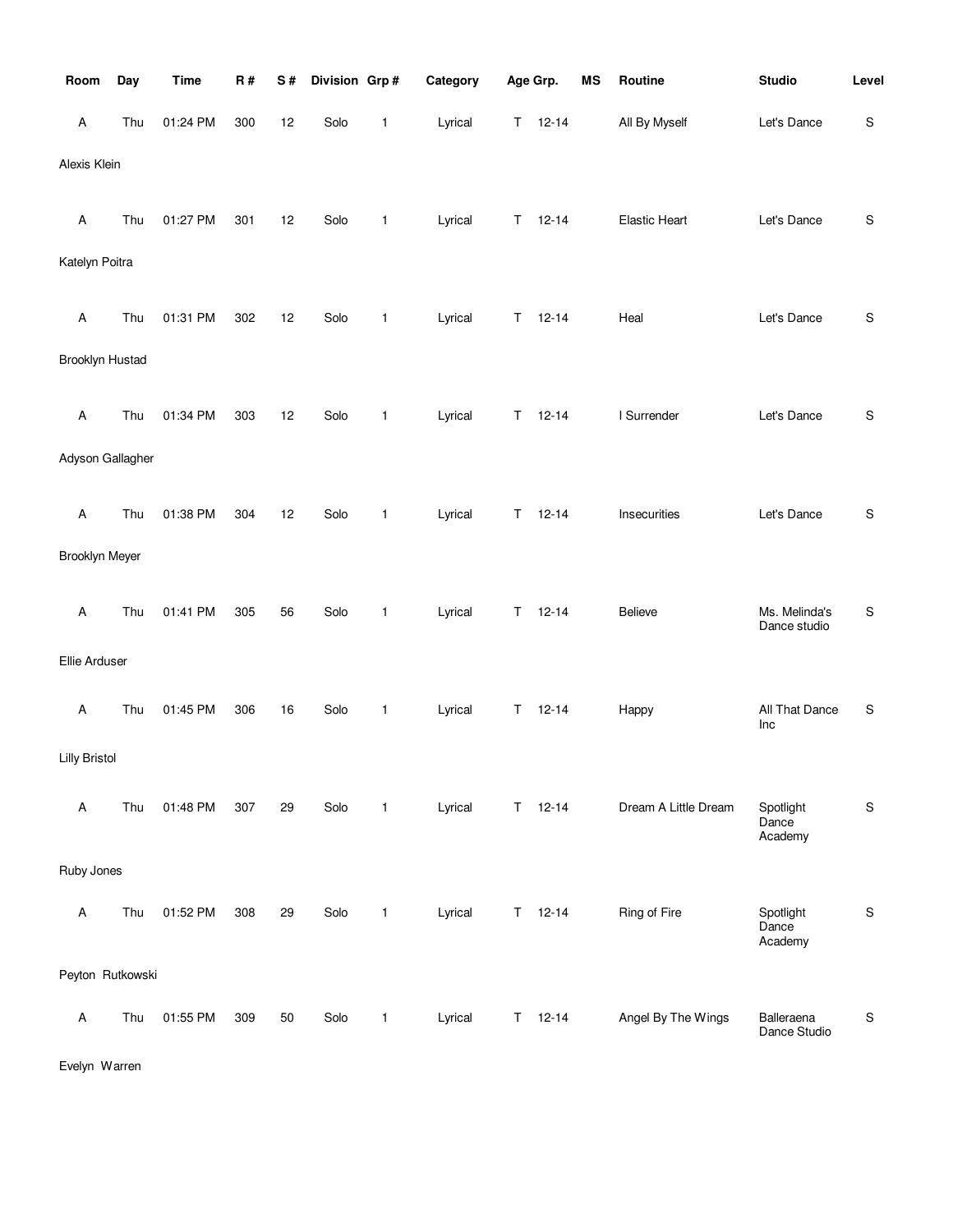| Room               | Day | <b>Time</b> | R#  | S# | Division Grp# |              | Category            |    | Age Grp.      | <b>MS</b> | Routine                  | <b>Studio</b>              | Level       |
|--------------------|-----|-------------|-----|----|---------------|--------------|---------------------|----|---------------|-----------|--------------------------|----------------------------|-------------|
| A                  | Thu | 01:59 PM    | 310 | 50 | Solo          | 1            | Lyrical             |    | $T = 12 - 14$ |           | Exile                    | Balleraena<br>Dance Studio | S           |
| Josephine Peery    |     |             |     |    |               |              |                     |    |               |           |                          |                            |             |
| Α                  | Thu | 02:02 PM    | 311 | 50 | Solo          | $\mathbf{1}$ | Lyrical             | T  | $12 - 14$     |           | I Won't Let You Down     | Balleraena<br>Dance Studio | S           |
| Elise Poe          |     |             |     |    |               |              |                     |    |               |           |                          |                            |             |
| Α                  | Thu | 02:06 PM    | 312 | 50 | Solo          | $\mathbf{1}$ | Lyrical             | T. | $12 - 14$     |           | Stay                     | Balleraena<br>Dance Studio | S           |
| Anna Foley         |     |             |     |    |               |              |                     |    |               |           |                          |                            |             |
| Α                  | Thu | 02:09 PM    | 313 | 3  | Solo          | $\mathbf{1}$ | Lyrical             | Τ  | $12 - 14$     |           | <b>Brave</b>             | Lake Shore<br>Dance        | S           |
| Quinn Mueller      |     |             |     |    |               |              |                     |    |               |           |                          |                            |             |
| A                  | Thu | 02:13 PM    | 314 | 3  | Solo          | $\mathbf{1}$ | Lyrical             | Τ  | $12 - 14$     |           | Shelter                  | Lake Shore<br>Dance        | S           |
| Callee Tamblingson |     |             |     |    |               |              |                     |    |               |           |                          |                            |             |
| Α                  | Thu | 02:16 PM    | 315 | 3  | Solo          | $\mathbf{1}$ | Lyrical             | T. | $12 - 14$     |           | Where The Shadow<br>Ends | Lake Shore<br>Dance        | S           |
| Adeline Brogelman  |     |             |     |    |               |              |                     |    |               |           |                          |                            |             |
| Α                  | Thu | 02:20 PM    | 316 | 3  | Solo          | $\mathbf{1}$ | <b>Musical Show</b> | T. | $12 - 14$     |           | All That Jazz            | Lake Shore<br>Dance        | S           |
| Francesca Leistiko |     |             |     |    |               |              |                     |    |               |           |                          |                            |             |
| Α                  | Thu | 02:23 PM    | 317 | 3  | Solo          | $\mathbf{1}$ | <b>Musical Show</b> |    | $T = 12 - 14$ |           | Friend Like Me           | Lake Shore<br>Dance        | S           |
| Peyton Case        |     |             |     |    |               |              |                     |    |               |           |                          |                            |             |
| Α                  | Thu | 02:27 PM    | 318 | 3  | Solo          | $\mathbf{1}$ | <b>Musical Show</b> |    | $T = 12 - 14$ |           | Life of the Party        | Lake Shore<br>Dance        | S           |
| Elaina Pitre       |     |             |     |    |               |              |                     |    |               |           |                          |                            |             |
| A                  | Thu | 02:30 PM    | 319 | 30 | Solo          | 1            | Open                | Τ  | $12 - 14$     |           | ARCADE                   | Individual<br>student      | $\mathbb S$ |

KYLA STONE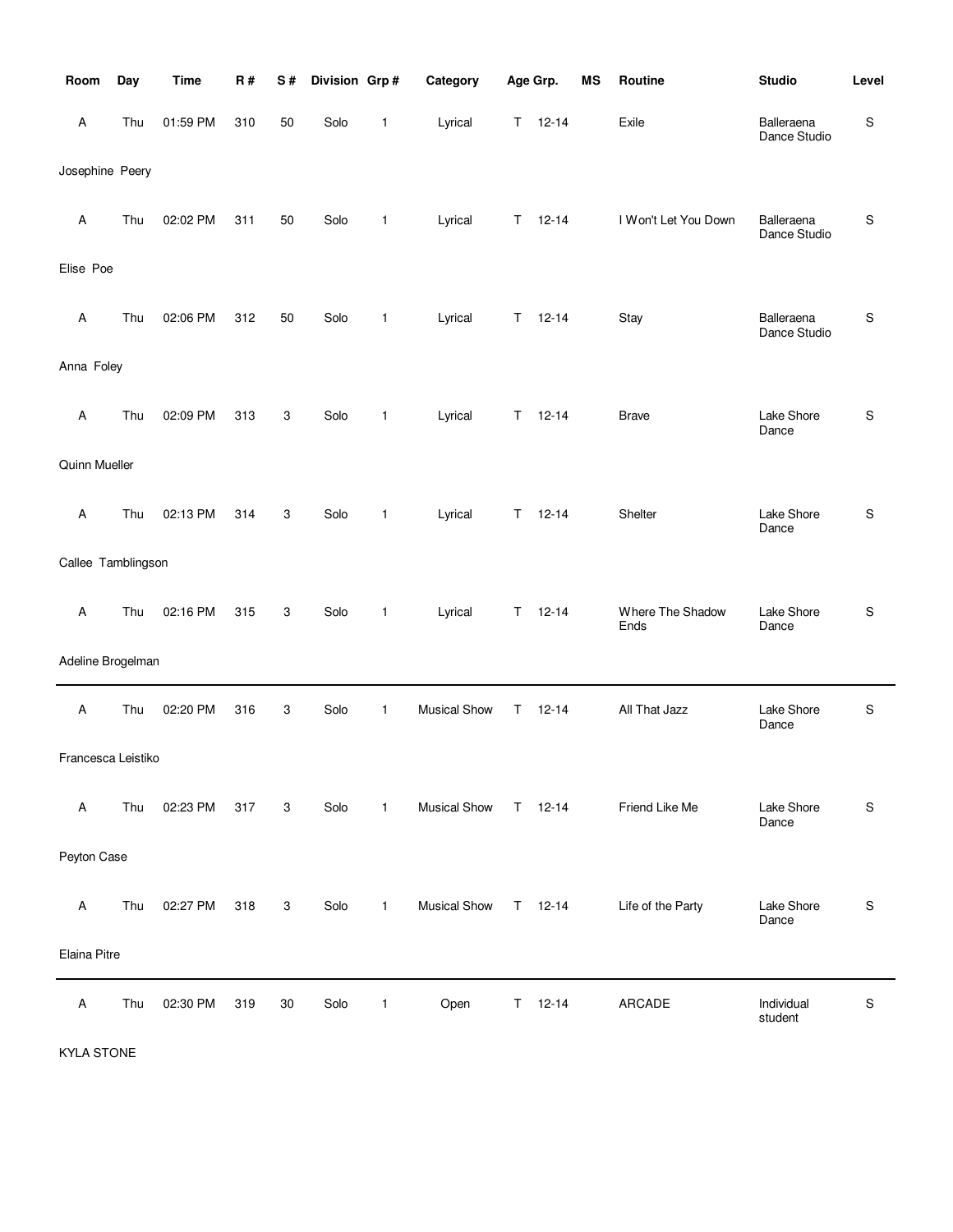| Room                      | Day | <b>Time</b> | R#  | S#                        | Division Grp# |              | Category |    | Age Grp.      | <b>MS</b> | Routine            | <b>Studio</b>                 | Level         |
|---------------------------|-----|-------------|-----|---------------------------|---------------|--------------|----------|----|---------------|-----------|--------------------|-------------------------------|---------------|
| $\mathsf A$               | Thu | 02:34 PM    | 320 | 4                         | Solo          | 1            | Open     | Τ  | $12 - 14$     |           | Creeks             | Spotlight<br>Dance<br>Company | $\mathbb S$   |
| Kyla Vogel                |     |             |     |                           |               |              |          |    |               |           |                    |                               |               |
| Α                         | Thu | 02:37 PM    | 321 | 3                         | Solo          | $\mathbf{1}$ | Open     | Т  | $12 - 14$     |           | The One to Survive | Lake Shore<br>Dance           | ${\mathsf S}$ |
| Kaelyn Wimmer             |     |             |     |                           |               |              |          |    |               |           |                    |                               |               |
| $\mathsf A$               | Thu | 02:41 PM    | 322 | 4                         | Solo          | $\mathbf{1}$ | Open     | Τ  | $12 - 14$     |           | Time               | Spotlight<br>Dance<br>Company | ${\mathsf S}$ |
| Audrey Stilson            |     |             |     |                           |               |              |          |    |               |           |                    |                               |               |
| Α                         | Thu | 02:44 PM    | 323 | 3                         | Solo          | 1            | Open     | Τ  | $12 - 14$     |           | Warrior            | Lake Shore<br>Dance           | ${\sf S}$     |
| Norah Gardner             |     |             |     |                           |               |              |          |    |               |           |                    |                               |               |
| Α                         | Thu | 02:48 PM    | 324 | 3                         | Solo          | $\mathbf{1}$ | Open     | Т  | $12 - 14$     |           | Icon               | Lake Shore<br>Dance           | ${\mathsf S}$ |
| Audrey Brown              |     |             |     |                           |               |              |          |    |               |           |                    |                               |               |
| $\mathsf A$               | Thu | 02:51 PM    | 325 | 48                        | Solo          | 1            | Open     | Т  | $12 - 14$     | $+$       | <b>That Girl</b>   | Dance Esteem                  | S             |
| Jaxon Brown               |     |             |     |                           |               |              |          |    |               |           |                    |                               |               |
| $\mathsf A$               | Thu | 02:55 PM    | 326 | 12                        | Solo          | 1            | Open     | Т  | $12 - 14$     |           | Hit the Road Jack  | Let's Dance                   | S             |
| <b>Brenley Ell</b>        |     |             |     |                           |               |              |          |    |               |           |                    |                               |               |
| $\boldsymbol{\mathsf{A}}$ | Thu | 02:58 PM    | 327 | 3                         | Solo          | $\mathbf{1}$ | Open     |    | $T = 12 - 14$ |           | Sahira             | Lake Shore<br>Dance           | ${\sf S}$     |
| Sarah Arnett              |     |             |     |                           |               |              |          |    |               |           |                    |                               |               |
| Α                         | Thu | 03:02 PM    | 328 | 56                        | Solo          | $\mathbf{1}$ | Open     | T  | $12 - 14$     |           | Human              | Ms. Melinda's<br>Dance studio | ${\sf S}$     |
| Ellie Arduser             |     |             |     |                           |               |              |          |    |               |           |                    |                               |               |
| $\boldsymbol{\mathsf{A}}$ | Thu | 03:05 PM    | 329 | $\ensuremath{\mathsf{3}}$ | Solo          | 1            | Open     | T. | $12 - 14$     |           | Madness            | Lake Shore<br>Dance           | ${\sf S}$     |

Ava Werdin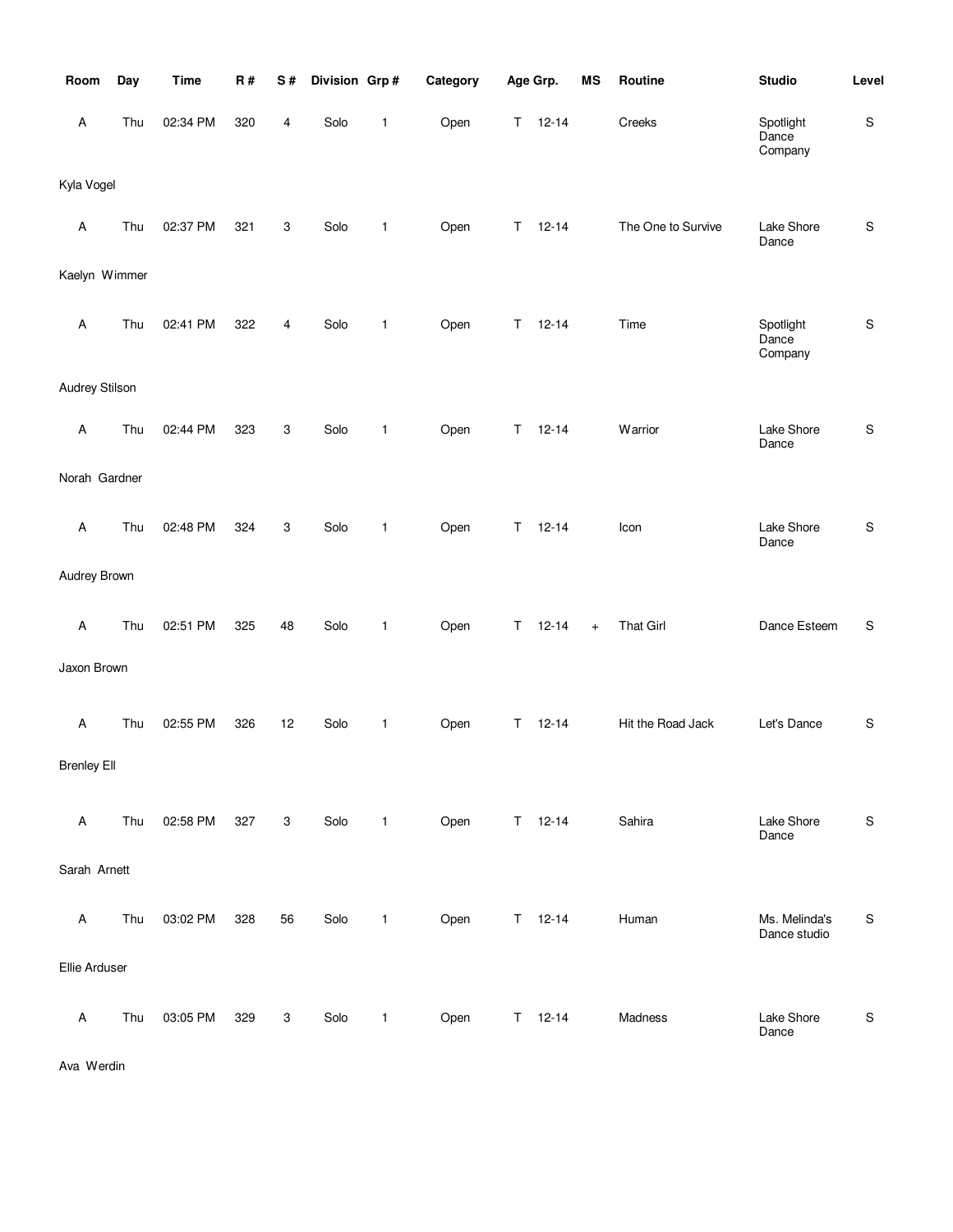| Room                       | Day | <b>Time</b> | <b>R#</b> | S# | Division Grp# |              | Category      | Age Grp.      | <b>MS</b> | Routine                                         | <b>Studio</b>                       | Level       |
|----------------------------|-----|-------------|-----------|----|---------------|--------------|---------------|---------------|-----------|-------------------------------------------------|-------------------------------------|-------------|
| A                          | Thu | 03:09 PM    | 330       | 14 | Solo          | 1            | Open          | T.            | $12 - 14$ | Imagine                                         | Northern Lights<br>Dance<br>Academy | S           |
| Stella Hunt                |     |             |           |    |               |              |               |               |           |                                                 |                                     |             |
| A                          | Thu | 03:12 PM    | 331       | 3  | Solo          | 1            | Open          | т             | $12 - 14$ | Fever Rest                                      | Lake Shore<br>Dance                 | S           |
| Audrey Walker              |     |             |           |    |               |              |               |               |           |                                                 |                                     |             |
| A                          | Thu | 03:16 PM    | 332       | 28 | Solo          | 1            | Open          | T.            | $12 - 14$ | Papa Can You Hear Me? Urban Dance               | Productions                         | S           |
| Maddisyn Chandler          |     |             |           |    |               |              |               |               |           |                                                 |                                     |             |
| A                          | Thu | 03:19 PM    | 333       | 28 | Solo          | 1            | Open          | т             | $12 - 14$ | Simulate                                        | Urban Dance<br>Productions          | S           |
| <b>HAILEY CHRISTIANSON</b> |     |             |           |    |               |              |               |               |           |                                                 |                                     |             |
| A                          | Thu | 03:23 PM    | 334       | 3  | Solo          | 1            | Open          | T.            | $12 - 14$ | Your Day Will Come                              | Lake Shore<br>Dance                 | S           |
| Maggie Kunick              |     |             |           |    |               |              |               |               |           |                                                 |                                     |             |
| A                          | Thu | 03:26 PM    | 335       | 57 | Solo          | 1            | <b>Ballet</b> | Τ             | $12 - 14$ | My Wistful Eyes On Two Universal<br>Fair Images | Dance<br>Academy                    | S           |
| Rose Hederer               |     |             |           |    |               |              |               |               |           |                                                 |                                     |             |
| A                          | Thu | 03:30 PM    | 336       | 33 | Solo          | $\mathbf{1}$ | Pointe        | T.            | $12 - 14$ | Variation from Giselle                          | Dance and<br>Music<br>Academy       | S           |
| <b>Bria Licudine</b>       |     |             |           |    |               |              |               |               |           |                                                 |                                     |             |
| A                          | Thu | 03:33 PM    | 337       | 33 | Solo          | $\mathbf{1}$ | Pointe        | $T = 12 - 14$ |           | <b>Bluebird Variation</b>                       | Dance and<br>Music<br>Academy       | S           |
| Gigi Lindt                 |     |             |           |    |               |              |               |               |           |                                                 |                                     |             |
| A                          | Thu | 03:37 PM    | 338       | 33 | Solo          | $\mathbf{1}$ | Pointe        | $T = 12 - 14$ |           | Variation from Paquita                          | Dance and<br>Music<br>Academy       | $\mathbf S$ |
| Bucks Isabella             |     |             |           |    |               |              |               |               |           |                                                 |                                     |             |
| $\mathsf A$                | Thu | 03:40 PM    | 339       | 33 | Solo          | $\mathbf{1}$ | Pointe        | T.            | $12 - 14$ | Swanhilda Variation                             | Dance and<br>Music<br>Academy       | S           |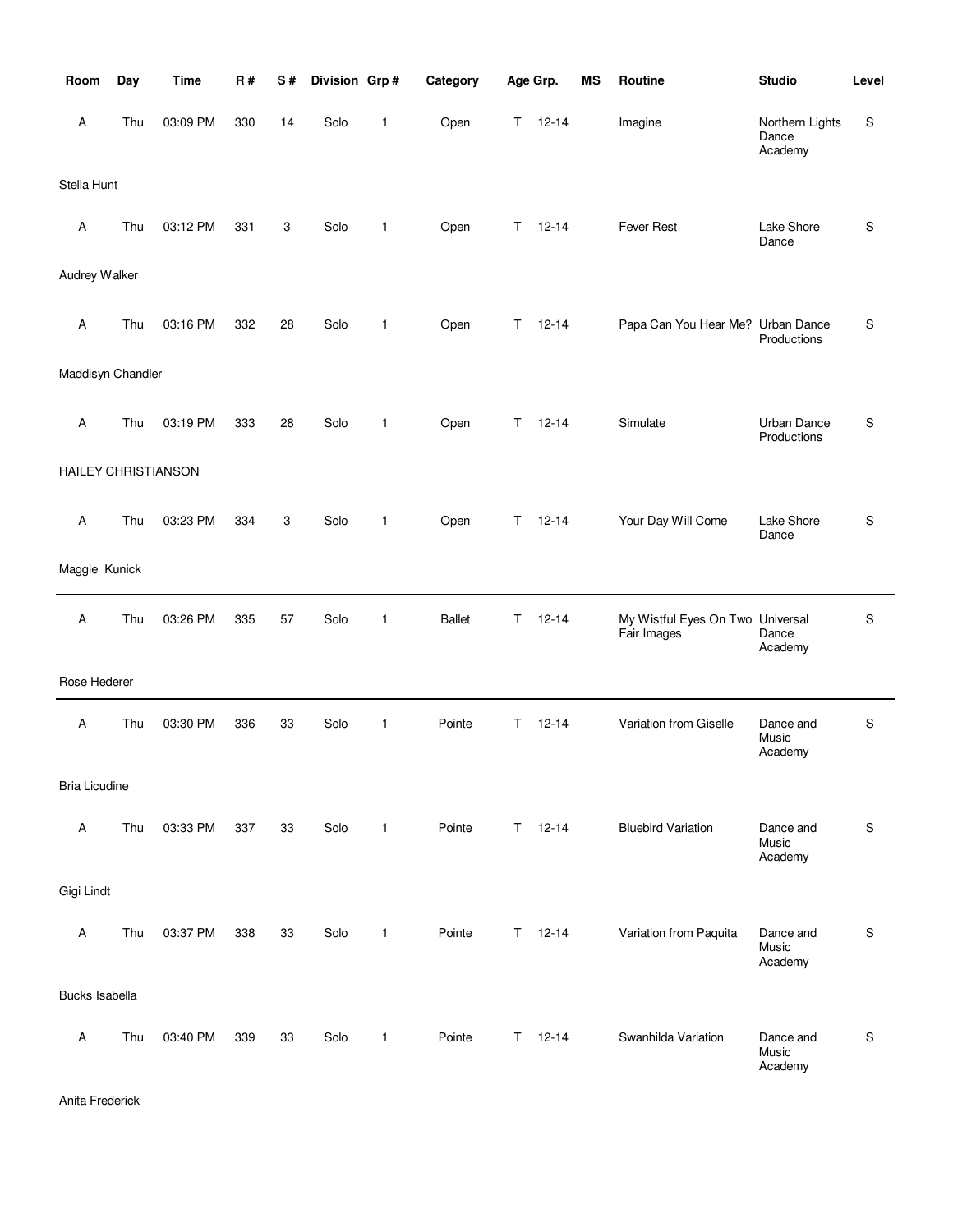| Room            | Day | <b>Time</b> | R#  | S# | Division Grp# |              | Category |    | Age Grp.      | MS                               | Routine                            | <b>Studio</b>                   | Level     |
|-----------------|-----|-------------|-----|----|---------------|--------------|----------|----|---------------|----------------------------------|------------------------------------|---------------------------------|-----------|
| A               | Thu | 03:44 PM    | 340 | 33 | Solo          | $\mathbf{1}$ | Pointe   | T. | $12 - 14$     |                                  | Odalesque Variation                | Dance and<br>Music<br>Academy   | S         |
| Devin McCann    |     |             |     |    |               |              |          |    |               |                                  |                                    |                                 |           |
| Α               | Thu | 03:47 PM    | 341 | 33 | Solo          | 1            | Pointe   | T. | $12 - 14$     |                                  | Gamzatti Variation                 | Dance and<br>Music<br>Academy   | S         |
| Aria Geye       |     |             |     |    |               |              |          |    |               |                                  |                                    |                                 |           |
| Α               | Thu | 03:51 PM    | 342 | 6  | Solo          | $\mathbf{1}$ | Clogging | Τ  | $12 - 14$     |                                  | Footloose                          | Zumbrota<br>Dance Studio        | S         |
| Jadyn Flynn     |     |             |     |    |               |              |          |    |               |                                  |                                    |                                 |           |
| Α               | Thu | 03:54 PM    | 343 | 38 | Solo          | $\mathbf{1}$ | Tap      | T. | $12 - 14$     |                                  | Oh What a Beautiful<br>Morning     | <b>Valley Dance</b><br>District | S         |
| Harper Gronholz |     |             |     |    |               |              |          |    |               |                                  |                                    |                                 |           |
| Α               | Thu | 03:58 PM    | 344 | 38 | Solo          | $\mathbf{1}$ | Tap      | T. | $12 - 14$     |                                  | When I Look In Your<br>Eyes        | <b>Valley Dance</b><br>District | S         |
| Lane Schirm     |     |             |     |    |               |              |          |    |               |                                  |                                    |                                 |           |
| Α               | Thu | 04:01 PM    | 345 | 42 | Solo          | $\mathbf{1}$ | Tap      | T. | $12 - 14$     |                                  | <b>Blue Note Boogie</b>            | The Dance<br>Factory            | S         |
| Aspen Stewart   |     |             |     |    |               |              |          |    |               |                                  |                                    |                                 |           |
| Α               | Thu | 04:05 PM    | 346 | 42 | Solo          | $\mathbf{1}$ | Tap      | T. | $12 - 14$     |                                  | Rolling In The Deep                | The Dance<br>Factory            | S         |
| Lily Wilson     |     |             |     |    |               |              |          |    |               |                                  |                                    |                                 |           |
| $\mathsf A$     | Thu | 04:08 PM    | 347 | 42 | Solo          | $\mathbf{1}$ | Tap      |    | $T = 12 - 14$ | $\begin{array}{c} + \end{array}$ | Shatter Me                         | The Dance<br>Factory            | S         |
| Ariel Kingslien |     |             |     |    |               |              |          |    |               |                                  |                                    |                                 |           |
| $\mathsf A$     | Thu | 04:12 PM    | 348 | 42 | Solo          | $\mathbf{1}$ | Tap      |    | $T = 12 - 14$ |                                  | <b>Traveling Without</b><br>Moving | The Dance<br>Factory            | S         |
| Jordana Iverson |     |             |     |    |               |              |          |    |               |                                  |                                    |                                 |           |
| $\mathsf A$     | Thu | 04:15 PM    | 349 | 41 | Solo          | $\mathbf{1}$ | Tap      |    | $T = 12 - 14$ |                                  | Fireball (acapella)                | Just Tappin'                    | ${\sf S}$ |

Kenadie Mikula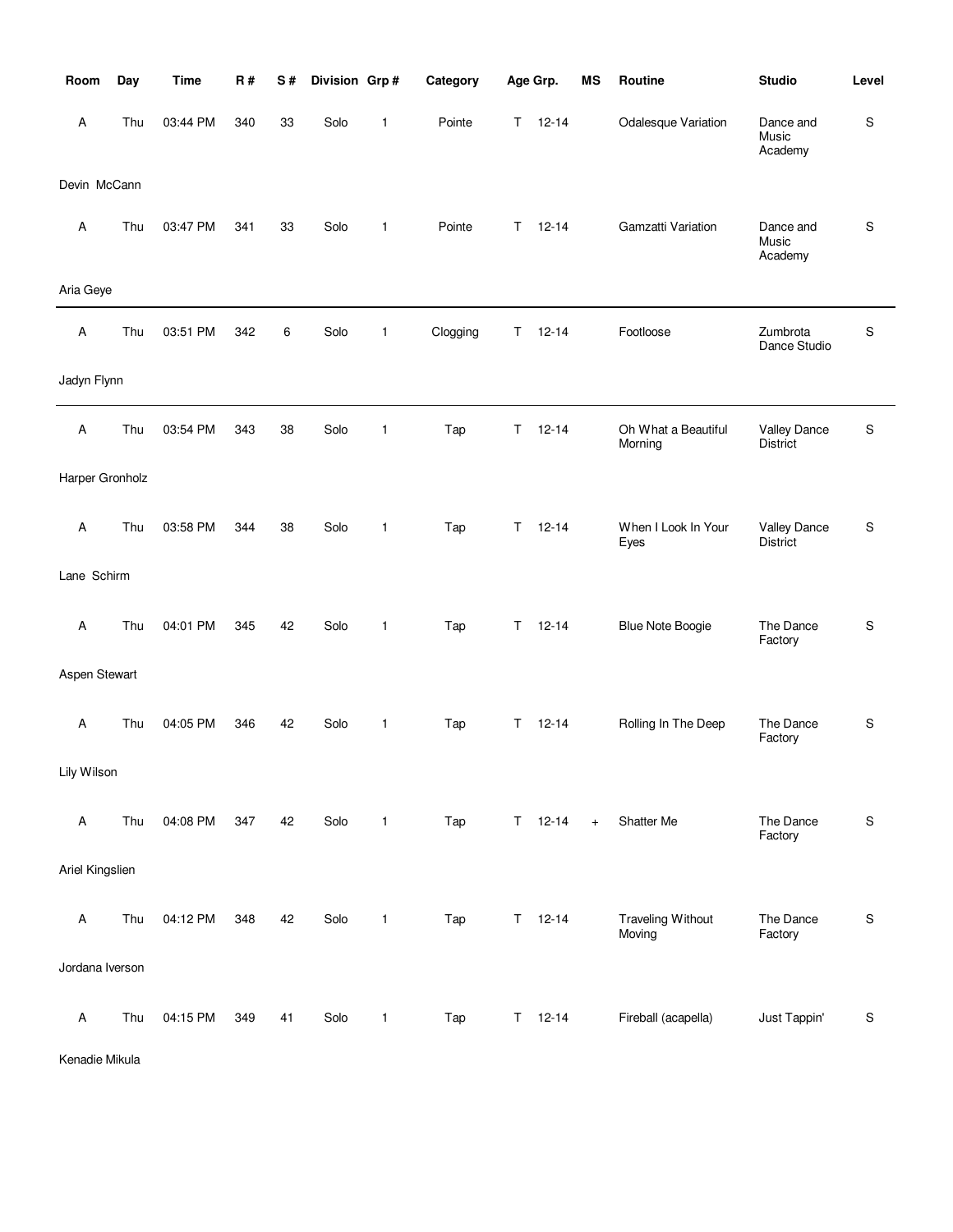| Room                     | Day | <b>Time</b>                                         | <b>R#</b> | S# | Division Grp# |                | Category      |    | Age Grp.      | MS | Routine                                    | <b>Studio</b>                       | Level |
|--------------------------|-----|-----------------------------------------------------|-----------|----|---------------|----------------|---------------|----|---------------|----|--------------------------------------------|-------------------------------------|-------|
| Α                        | Thu | 04:19 PM                                            |           |    |               |                |               |    |               |    | --Awards - High Point & Awards<br>Improv-- |                                     |       |
| Α                        | Thu | 05:29 PM                                            | 350       | 53 | D/T           | 3              | <b>Ballet</b> | T. | $12 - 14$     |    | Coppélia                                   | <b>Infinity Dance</b><br>Center LLC | S     |
|                          |     | Emersen Hansen, Maya Hansen, Sylvia Spangler        |           |    |               |                |               |    |               |    |                                            |                                     |       |
| Α                        | Thu | 05:32 PM                                            | 351       | 33 | D/T           | $\overline{2}$ | Contemporary  | T. | $12 - 14$     |    | Yin and Yang                               | Dance and<br>Music<br>Academy       | S     |
| Aria Geye, Devin McCann  |     |                                                     |           |    |               |                |               |    |               |    |                                            |                                     |       |
| Α                        | Thu | 05:36 PM                                            | 352       | 4  | D/T           | 3              | Contemporary  | T. | $12 - 14$     |    | Daughter                                   | Spotlight<br>Dance<br>Company       | S     |
|                          |     | Isabella Harmdierks, Isabella Iverson, Mollie Kelly |           |    |               |                |               |    |               |    |                                            |                                     |       |
| Α                        | Thu | 05:39 PM                                            | 353       | 4  | D/T           | $\overline{2}$ | Contemporary  | T. | $12 - 14$     |    | Trying                                     | Spotlight<br>Dance<br>Company       | S     |
|                          |     | Ianna Gimenz, Bella Willaert                        |           |    |               |                |               |    |               |    |                                            |                                     |       |
| Α                        | Thu | 05:43 PM                                            | 354       | 57 | D/T           | $\overline{2}$ | Contemporary  |    | $T = 12 - 14$ |    | <b>Wyrd</b>                                | Universal<br>Dance<br>Academy       | S     |
|                          |     | lotis tessman, Rose Hederer                         |           |    |               |                |               |    |               |    |                                            |                                     |       |
| Α                        | Thu | 05:46 PM                                            | 355       | 24 | D/T           | 3              | Contemporary  | T. | $12 - 14$     |    | <b>Blue Haze</b>                           | <b>Veracity Dance</b><br>Project    | S     |
|                          |     | Lilly Duncan, Kayden Williams, Sophia Rebout        |           |    |               |                |               |    |               |    |                                            |                                     |       |
| Α                        | Thu | 05:50 PM                                            | 356       | 50 | D/T           | $\overline{2}$ | Contemporary  |    | $T = 12-14$   |    | <b>Falling Apart</b>                       | Balleraena<br>Dance Studio          | S     |
|                          |     | Anna Foley , Emma McKeever                          |           |    |               |                |               |    |               |    |                                            |                                     |       |
| Α                        | Thu | 05:53 PM                                            | 357       | 3  | D/T           | $\overline{2}$ | Contemporary  |    | $T = 12-14$   |    | Medicine                                   | Lake Shore<br>Dance                 | S     |
| Erin Anders, Elaina Krol |     |                                                     |           |    |               |                |               |    |               |    |                                            |                                     |       |
| Α                        | Thu | 05:57 PM                                            | 358       | 3  | D/T           | $\overline{c}$ | Contemporary  |    | T 12-14       |    | Never Tear Us Apart                        | Lake Shore<br>Dance                 | S     |

Grace Geiszler,Ava Werdin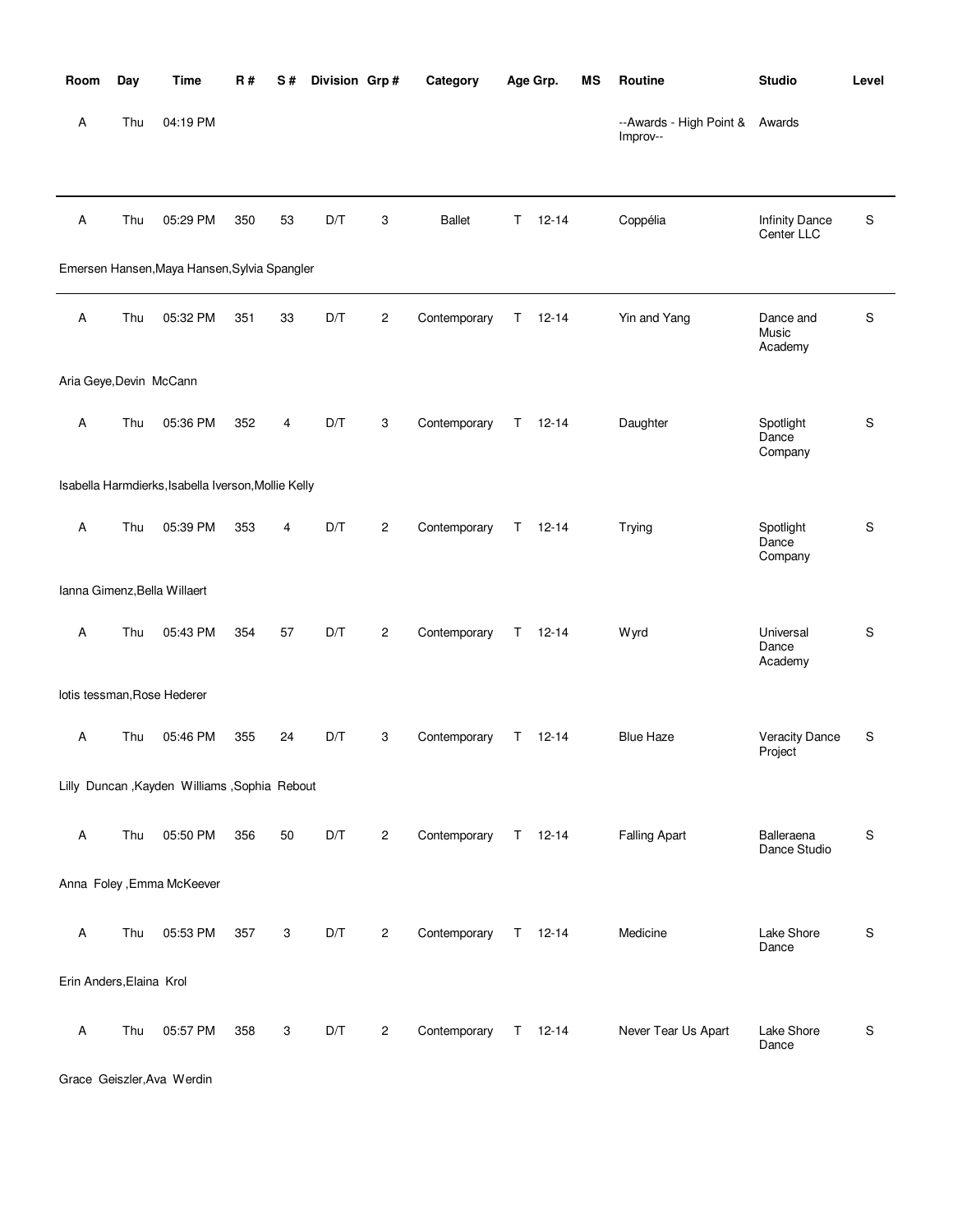| Room                       | Day | <b>Time</b>                                     | <b>R#</b> | S# | Division Grp# |                | Category     |    | Age Grp.      | MS | Routine                                      | <b>Studio</b>                 | Level       |
|----------------------------|-----|-------------------------------------------------|-----------|----|---------------|----------------|--------------|----|---------------|----|----------------------------------------------|-------------------------------|-------------|
| Α                          | Thu | 06:00 PM                                        | 359       | 3  | D/T           | $\overline{c}$ | Contemporary | T. | $12 - 14$     |    | Nighttime Hunger                             | Lake Shore<br>Dance           | S           |
|                            |     | Avery Roehrig, Payton Sikowksi                  |           |    |               |                |              |    |               |    |                                              |                               |             |
| Α                          | Thu | 06:04 PM                                        | 360       | 3  | D/T           | $\mathbf{2}$   | Contemporary | T. | $12 - 14$     |    | To the girl who asked<br>what I was thinking | Lake Shore<br>Dance           | S           |
|                            |     | Maggie Kunick, Audrey Walker                    |           |    |               |                |              |    |               |    |                                              |                               |             |
| Α                          | Thu | 06:07 PM                                        | 361       | 3  | D/T           | $\mathbf{2}$   | Contemporary | T. | $12 - 14$     |    | Where the Watermelons Lake Shore<br>Rot      | Dance                         | S           |
|                            |     | Callee Tamblingson, Greta Hennum                |           |    |               |                |              |    |               |    |                                              |                               |             |
| Α                          | Thu | 06:11 PM                                        | 362       | 29 | D/T           | $\mathbf{2}$   | Hip Hop      | T. | $12 - 14$     |    | Formation                                    | Spotlight<br>Dance<br>Academy | S           |
|                            |     | Adaline Sutfin, Victoria Ziegler                |           |    |               |                |              |    |               |    |                                              |                               |             |
| Α                          | Thu | 06:14 PM                                        | 363       | 29 | D/T           | 3              | Hip Hop      | T. | $12 - 14$     |    | Nicki                                        | Spotlight<br>Dance<br>Academy | S           |
|                            |     | Maddy Salisbury, Tenlee Meinholz, Macy Matson   |           |    |               |                |              |    |               |    |                                              |                               |             |
| Α                          | Thu | 06:18 PM                                        | 364       | 4  | D/T           | 3              | Jazz         | T. | $12 - 14$     |    | Just Playin'                                 | Spotlight<br>Dance<br>Company | S           |
|                            |     | Macy Walker, Brooklyn Mann, Isabella Harmdierks |           |    |               |                |              |    |               |    |                                              |                               |             |
| A                          | Thu | 06:21 PM                                        | 365       | 4  | D/T           | $\mathbf{2}$   | Jazz         | T. | $12 - 14$     |    | Less Talk, More Art                          | Spotlight<br>Dance<br>Company | S           |
| Macy Walker, Lydia Kuiper  |     |                                                 |           |    |               |                |              |    |               |    |                                              |                               |             |
| Α                          | Thu | 06:25 PM                                        | 366       | 4  | D/T           | $\mathbf{2}$   | Jazz         | T. | $12 - 14$     |    | One Night Only                               | Spotlight<br>Dance<br>Company | S           |
| Kyera Springer, Lucy Kelly |     |                                                 |           |    |               |                |              |    |               |    |                                              |                               |             |
| Α                          | Thu | 06:28 PM                                        | 367       | 4  | D/T           | 3              | Jazz         |    | $T = 12 - 14$ |    | Vogue                                        | Spotlight<br>Dance<br>Company | S           |
|                            |     | Bella Willaert, Landre Noyes, Mollie Kelly      |           |    |               |                |              |    |               |    |                                              |                               |             |
| $\boldsymbol{\mathsf{A}}$  | Thu | 06:32 PM                                        | 368       | 1  | D/T           | 3              | Jazz         | T. | $12 - 14$     |    | Ginger                                       | 2023 Dance<br>Company         | $\mathbf S$ |

Brynleigh Hill,Grace Kaiser,Claire Holland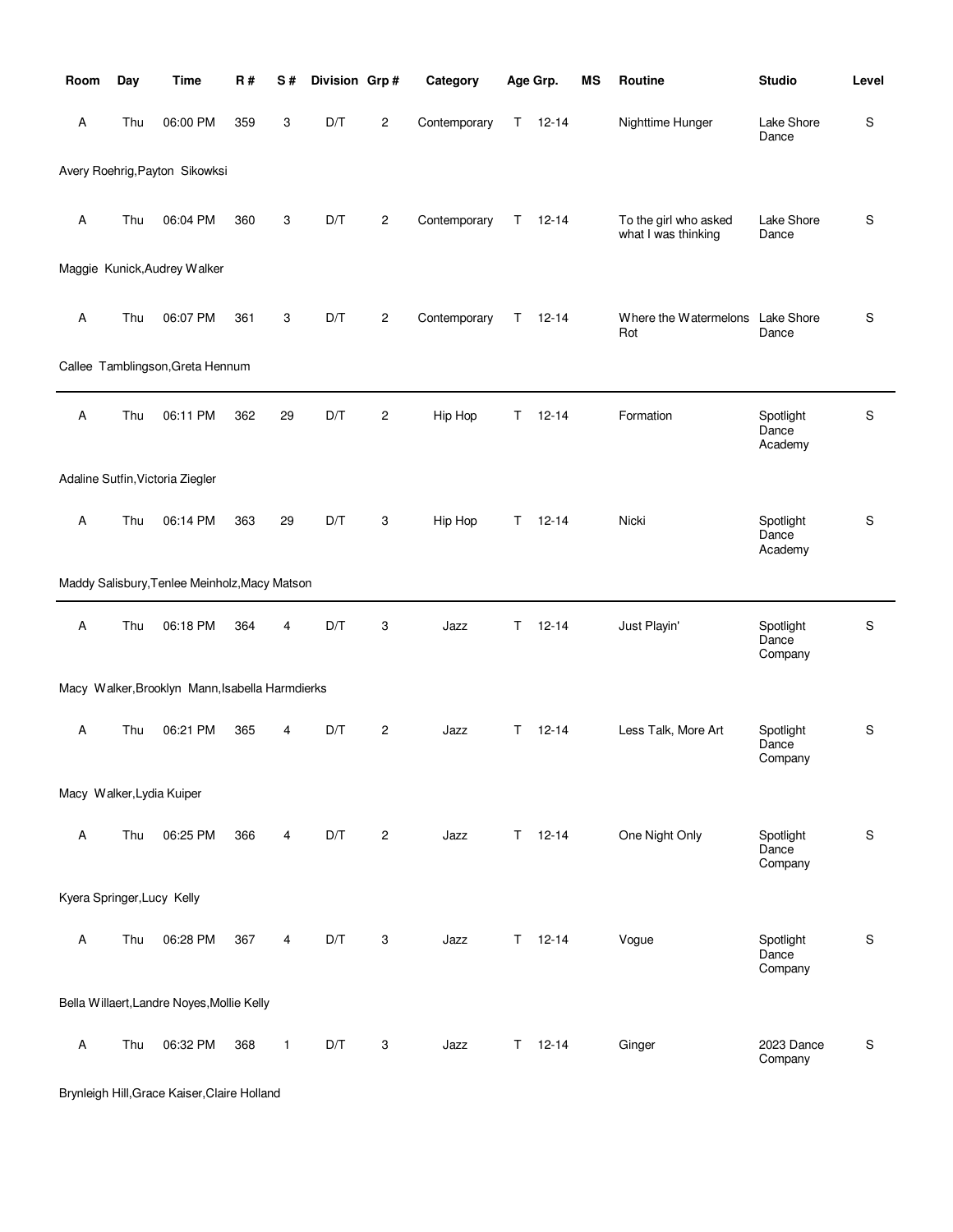| Room                          | Day | <b>Time</b>                               | <b>R#</b> | S# | Division Grp# |                | Category |    | Age Grp.      | MS | Routine                     | <b>Studio</b>                          | Level |
|-------------------------------|-----|-------------------------------------------|-----------|----|---------------|----------------|----------|----|---------------|----|-----------------------------|----------------------------------------|-------|
| Α                             | Thu | 06:35 PM                                  | 369       | 2  | D/T           | 2              | Jazz     | T. | $12 - 14$     |    | Walk this way               | Almost Famous<br>Dance Studio          | S     |
|                               |     | Kaylee Hollenback, Kendall Jacobi         |           |    |               |                |          |    |               |    |                             |                                        |       |
| Α                             | Thu | 06:39 PM                                  | 370       | 38 | D/T           | $\overline{c}$ | Jazz     | Τ  | $12 - 14$     |    | Body Language               | <b>Valley Dance</b><br><b>District</b> | S     |
|                               |     | Chloe Kranz, Morgan Hanson                |           |    |               |                |          |    |               |    |                             |                                        |       |
| Α                             | Thu | 06:42 PM                                  | 371       | 16 | D/T           | $\overline{c}$ | Jazz     | T. | $12 - 14$     |    | Survivor                    | All That Dance<br>Inc                  | S     |
| Emilie VanRite, Lilly Bristol |     |                                           |           |    |               |                |          |    |               |    |                             |                                        |       |
| Α                             | Thu | 06:46 PM                                  | 372       | 42 | D/T           | $\mathbf{2}$   | Jazz     | T  | $12 - 14$     |    | Are You Gonna Be My<br>Girl | The Dance<br>Factory                   | S     |
|                               |     | Zackary Bordenave, Madison Prechel        |           |    |               |                |          |    |               |    |                             |                                        |       |
| Α                             | Thu | 06:49 PM                                  | 373       | 42 | D/T           | 2              | Jazz     | T. | $12 - 14$     |    | Purse First                 | The Dance<br>Factory                   | S     |
|                               |     | Luxie Thomas, Cooper Thomas               |           |    |               |                |          |    |               |    |                             |                                        |       |
| Α                             | Thu | 06:53 PM                                  | 374       | 3  | D/T           | $\overline{c}$ | Jazz     | T  | $12 - 14$     |    | <b>Bailar</b>               | Lake Shore<br>Dance                    | S     |
|                               |     | Josie Kadubeck, Maggie Kunick             |           |    |               |                |          |    |               |    |                             |                                        |       |
| Α                             | Thu | 06:56 PM                                  | 375       | 3  | D/T           | $\overline{c}$ | Jazz     | T. | $12 - 14$     |    | Cover Girl                  | Lake Shore<br>Dance                    | S     |
|                               |     | Aubrey Anschutz, Ashaya Platek            |           |    |               |                |          |    |               |    |                             |                                        |       |
| Α                             | Thu | 07:00 PM                                  | 376       | 3  | D/T           | $\overline{c}$ | Jazz     |    | $T = 12 - 14$ |    | Crown Up                    | Lake Shore<br>Dance                    | S     |
|                               |     | Ava Werdin, Ashlyn Williams               |           |    |               |                |          |    |               |    |                             |                                        |       |
| Α                             | Thu | 07:03 PM                                  | 377       | 3  | D/T           | 3              | Jazz     | T. | $12 - 14$     |    | Let Me Think About It       | Lake Shore<br>Dance                    | S     |
|                               |     | Sarah Arnett, Laela Chmiel, Ava Wilde     |           |    |               |                |          |    |               |    |                             |                                        |       |
| Α                             | Thu | 07:07 PM                                  | 378       | 3  | D/T           | 3              | Jazz     | T. | $12 - 14$     |    | Toxic                       | Lake Shore<br>Dance                    | S     |
|                               |     | Peyton Case, Norah Gardner, Molly Pierron |           |    |               |                |          |    |               |    |                             |                                        |       |
| A                             | Thu | 07:10 PM                                  | 379       | 45 | D/T           | 2              | Lyrical  | T. | $12 - 14$     |    | Remember                    | Arena Dance<br>Academy                 | S     |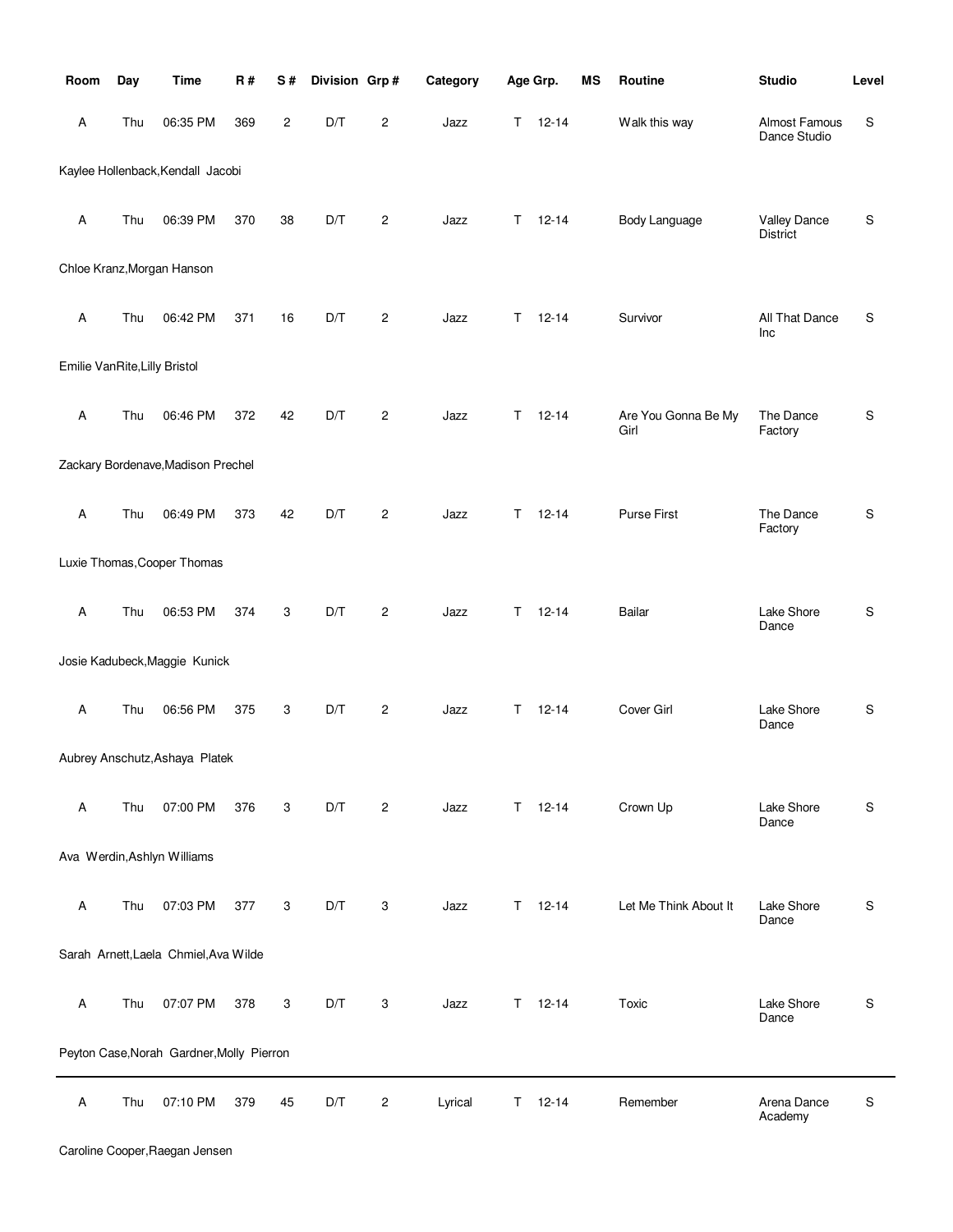| Room                     | Day | <b>Time</b>                                      | R#  | S#             | Division Grp# |                | Category            |    | Age Grp.  | MS | Routine                           | <b>Studio</b>                        | Level       |
|--------------------------|-----|--------------------------------------------------|-----|----------------|---------------|----------------|---------------------|----|-----------|----|-----------------------------------|--------------------------------------|-------------|
| Α                        | Thu | 07:14 PM                                         | 380 | 4              | D/T           | 3              | Lyrical             | Τ  | $12 - 14$ |    | Like a Funeral                    | Spotlight<br>Dance<br>Company        | $\mathbb S$ |
|                          |     | Bella Willaert, Brooklyn Mann, Landre Noyes      |     |                |               |                |                     |    |           |    |                                   |                                      |             |
| Α                        | Thu | 07:17 PM                                         | 381 | $\overline{c}$ | D/T           | $\mathbf{2}$   | Lyrical             | т  | $12 - 14$ |    | Time after Time                   | Almost Famous<br>Dance Studio        | $\mathbb S$ |
|                          |     | Kaylee Hollenback, Sadie Erion                   |     |                |               |                |                     |    |           |    |                                   |                                      |             |
| Α                        | Thu | 07:21 PM                                         | 382 | 24             | D/T           | $\overline{c}$ | Lyrical             | T  | $12 - 14$ |    | Anytime You Need A<br>Friend      | <b>Veracity Dance</b><br>Project     | S           |
|                          |     | Lilly Duncan, Kayden Williams                    |     |                |               |                |                     |    |           |    |                                   |                                      |             |
| A                        | Thu | 07:24 PM                                         | 383 | 12             | D/T           | 3              | Lyrical             | Τ  | $12 - 14$ |    | Make You Feel My Love Let's Dance |                                      | S           |
|                          |     | Brooke Wahl, Megan Wahl, Ashley Wahl             |     |                |               |                |                     |    |           |    |                                   |                                      |             |
| Α                        | Thu | 07:28 PM                                         | 384 | 53             | D/T           | $\overline{c}$ | Lyrical             | Т  | $12 - 14$ |    | Sign of the Times                 | <b>Infinity Dance</b><br>Center LLC  | $\mathbb S$ |
|                          |     | Emersen Hansen, Sylvia Spangler                  |     |                |               |                |                     |    |           |    |                                   |                                      |             |
| Α                        | Thu | 07:31 PM                                         | 385 | 42             | D/T           | $\mathbf{2}$   | Lyrical             | т  | $12 - 14$ |    | Something In The Water The Dance  | Factory                              | $\mathbb S$ |
|                          |     | Jordana Iverson, Megan Mihm                      |     |                |               |                |                     |    |           |    |                                   |                                      |             |
| Α                        | Thu | 07:35 PM                                         | 386 | 4              | D/T           | 3              | <b>Musical Show</b> | T  | 12-14     |    | Poison                            | Spotlight<br>Dance<br>Company        | S           |
|                          |     | Isabel Prescher, Madelyn Kral, Brianne Borgmeier |     |                |               |                |                     |    |           |    |                                   |                                      |             |
| A                        | Thu | 07:38 PM                                         | 387 | 4              | D/T           | 3              | <b>Musical Show</b> | T. | $12 - 14$ |    | Someone in the Crowd              | Spotlight<br>Dance<br>Company        | S           |
|                          |     | Elizabeth Erickson, Taylin Metcalfe, Kyla Vogel  |     |                |               |                |                     |    |           |    |                                   |                                      |             |
| Α                        | Thu | 07:42 PM                                         | 388 | $\overline{c}$ | D/T           | $\overline{c}$ | <b>Musical Show</b> | T. | 12-14     |    | Women Be Wise                     | <b>Almost Famous</b><br>Dance Studio | S           |
| Sadie Erion, Alaina Mead |     |                                                  |     |                |               |                |                     |    |           |    |                                   |                                      |             |
| Α                        | Thu | 07:45 PM                                         | 389 | 48             | D/T           | 3              | <b>Musical Show</b> | T. | $12 - 14$ |    | The Schuyler Sisters              | Dance Esteem                         | S           |

Aaliyah Payne,Ashlyn Brown,Rachel Cook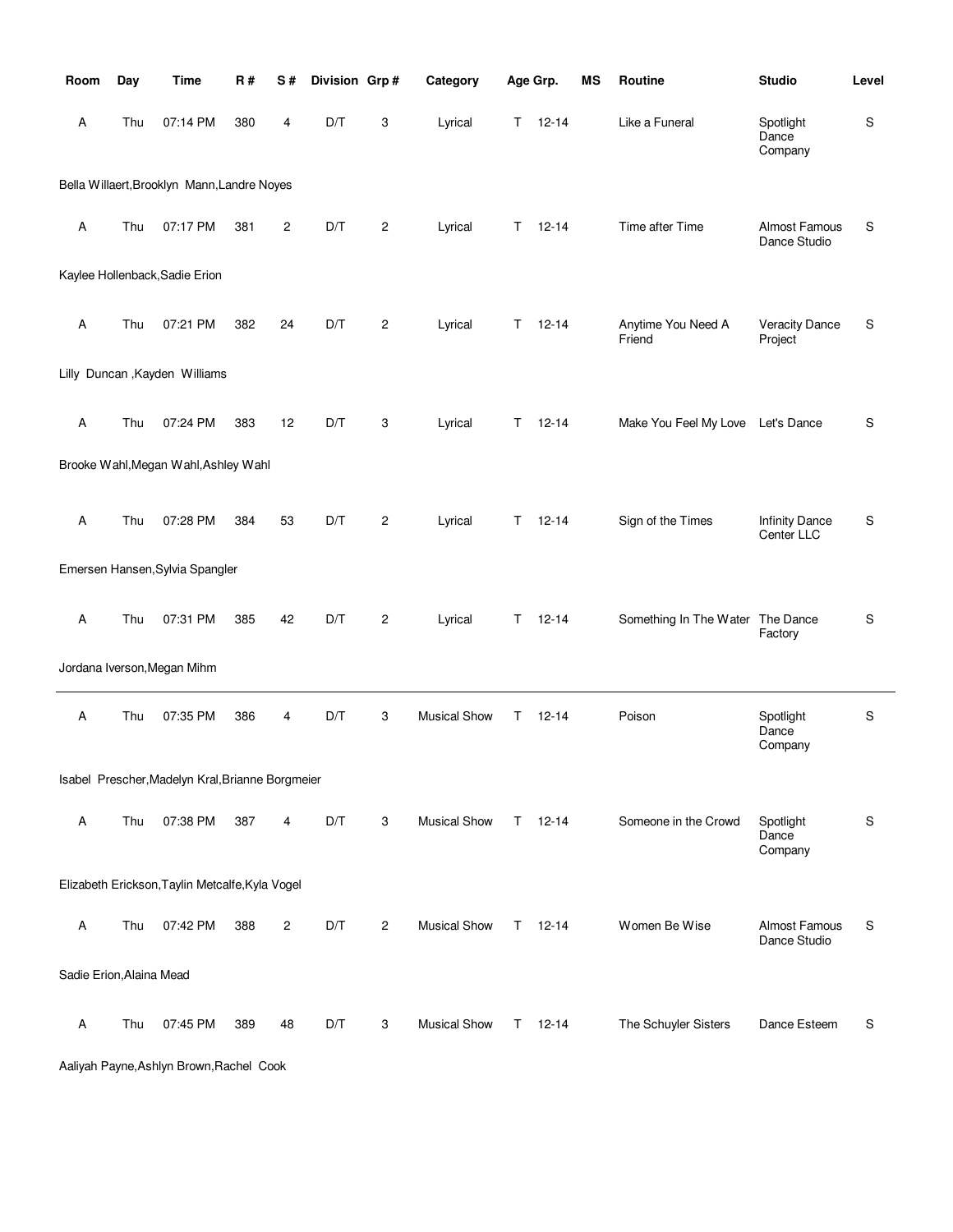| Room                  | Day | Time                                                             | R#  | S#             | Division Grp# |                | Category                                                                              |    | Age Grp.  | ΜS | Routine                                                                                                                                                  | <b>Studio</b>                   | Level |
|-----------------------|-----|------------------------------------------------------------------|-----|----------------|---------------|----------------|---------------------------------------------------------------------------------------|----|-----------|----|----------------------------------------------------------------------------------------------------------------------------------------------------------|---------------------------------|-------|
| Α                     | Thu | 07:49 PM                                                         | 390 | 42             | D/T           | $\overline{c}$ | <b>Musical Show</b>                                                                   | T. | $12 - 14$ |    | End Of The Line                                                                                                                                          | The Dance<br>Factory            | S     |
|                       |     | Cecilia Hanson, Ariel Kingslien                                  |     |                |               |                |                                                                                       |    |           |    |                                                                                                                                                          |                                 |       |
| Α                     | Thu | 07:52 PM                                                         | 391 | 12             | D/T           | 3              | Open                                                                                  | Τ  | $12 - 14$ |    | <b>Bird Set Free</b>                                                                                                                                     | Let's Dance                     | S     |
|                       |     | Brooklyn Meyer, Emilie Chaffee, Katelyn Poitra                   |     |                |               |                |                                                                                       |    |           |    |                                                                                                                                                          |                                 |       |
| Α                     | Thu | 07:56 PM                                                         | 392 | 3              | D/T           | $\overline{c}$ | Open                                                                                  | Τ  | $12 - 14$ |    | Somebody I Used to<br>Know                                                                                                                               | Lake Shore<br>Dance             | S     |
|                       |     | Josie Kadubeck, Sophia Talb                                      |     |                |               |                |                                                                                       |    |           |    |                                                                                                                                                          |                                 |       |
| Α                     | Thu | 07:59 PM                                                         | 393 | 38             | D/T           | 3              | Tap                                                                                   | Τ  | $12 - 14$ |    | <b>Bop</b>                                                                                                                                               | <b>Valley Dance</b><br>District | S     |
|                       |     | Chloe Kranz, Lane Schirm, Morgan Hanson                          |     |                |               |                |                                                                                       |    |           |    |                                                                                                                                                          |                                 |       |
| Α                     | Thu | 08:03 PM                                                         |     |                |               |                |                                                                                       |    |           |    | --Awards - High Point--                                                                                                                                  | Awards                          |       |
|                       |     |                                                                  |     |                |               |                |                                                                                       |    |           |    |                                                                                                                                                          |                                 |       |
| Α                     | Fri | 08:00 AM                                                         | 394 | 56             | Lg            | 11             | Contemporary                                                                          | S  | $15 - 18$ |    | Lost Young Love                                                                                                                                          | Ms. Melinda's<br>Dance studio   | S     |
| Matvick               |     |                                                                  |     |                |               |                |                                                                                       |    |           |    | Sami Rock, Samantha Hansen, Emily Merten, Ellie Arduser, Vienna Boom, Amber Konietzko, Julia Satre, Emily Teske, Charlotte Hayden, Wren Williams, Ashley |                                 |       |
| Α                     | Fri | 08:05 AM                                                         | 395 | 29             | Lg            | 11             | Contemporary                                                                          | S  | 15-18     |    | Wake Up                                                                                                                                                  | Spotlight<br>Dance<br>Academy   | S     |
| Frazer, Libby Waloway |     |                                                                  |     |                |               |                |                                                                                       |    |           |    | Sydney Erickson, Maddy Salisbury, Isabelle Ziegler, Ava Kalscheur, Tenlee Meinholz, Josie Price, Peyton Teasdale, Macy Matson, Phoebe Duff, Lexie        |                                 |       |
| Α                     | Fri | 08:10 AM                                                         | 396 | 16             | Sg            | 6              | Contemporary                                                                          | S  | 15-18     |    | Human                                                                                                                                                    | All That Dance<br>Inc           | S     |
|                       |     |                                                                  |     |                |               |                | Avery Petty, Deanna Becker, Emilie Van Rite, Lilly Bristol, Quincy Petty, Qynn Mackey |    |           |    |                                                                                                                                                          |                                 |       |
| Α                     | Fri | 08:14 AM                                                         | 397 | 23             | Sg            | 4              | Contemporary                                                                          |    | S 15-18   |    | Solitude                                                                                                                                                 | dance<br>endeavors              | S     |
|                       |     | Allison Grosser, Amelia Leach, Charley Shands, Julianna Kreutzer |     |                |               |                |                                                                                       |    |           |    |                                                                                                                                                          |                                 |       |
| Α                     | Fri | 08:19 AM                                                         | 398 | $\overline{c}$ | Sg            | 7              | Contemporary                                                                          |    | S 15-18   |    | Voice Of God                                                                                                                                             | Almost Famous<br>Dance Studio   | S     |

Samantha Recker,Kendra Davis,Claire Tuetken,Kelsey Adams,Jessica Smock,Leah Smith,Addie Feldmann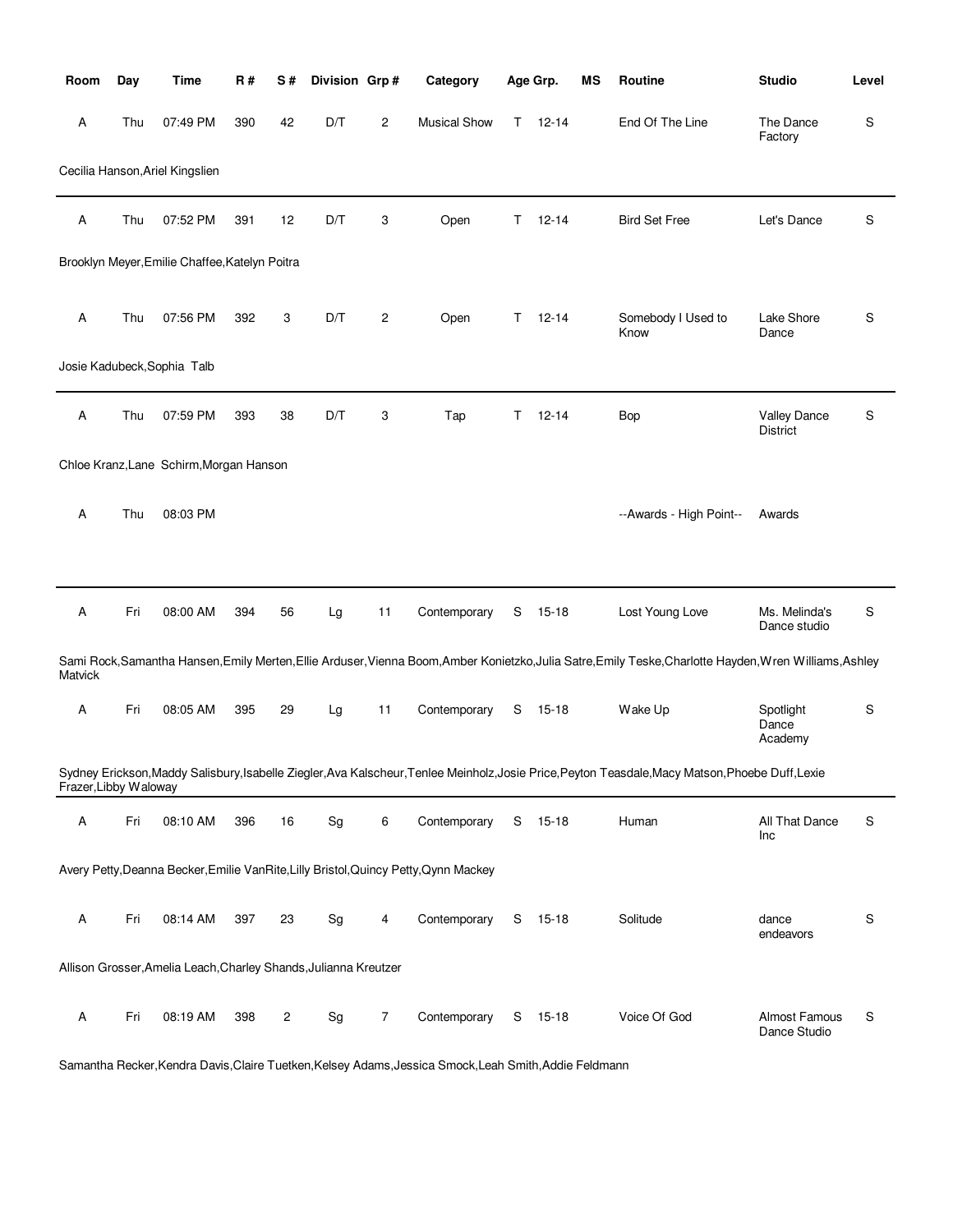| Room        | Day | Time                                                                            | R#  | S# | Division Grp#                |      | Category                                                                                                        |   | Age Grp.  | ΜS | <b>Routine</b>                                                                                                                                         | <b>Studio</b>                       | Level       |
|-------------|-----|---------------------------------------------------------------------------------|-----|----|------------------------------|------|-----------------------------------------------------------------------------------------------------------------|---|-----------|----|--------------------------------------------------------------------------------------------------------------------------------------------------------|-------------------------------------|-------------|
| Α           | Fri | 08:23 AM                                                                        | 399 | 14 | Sg                           | 5    | Contemporary                                                                                                    | S | 15-18     |    | The Village                                                                                                                                            | Northern Lights<br>Dance<br>Academy | S           |
|             |     | Hailey Selly, Marcella George, Natalie Tusow, Sophie Nelson, Stella Hunt        |     |    |                              |      |                                                                                                                 |   |           |    |                                                                                                                                                        |                                     |             |
| Α           | Fri | 08:28 AM                                                                        | 400 | 14 | Sg                           | 9    | Contemporary                                                                                                    | S | $15 - 18$ |    | We Don't Eat                                                                                                                                           | Northern Lights<br>Dance<br>Academy | S           |
|             |     |                                                                                 |     |    |                              |      |                                                                                                                 |   |           |    | Elizabeth Seifert, Emily Bradt, Isabella Day, Isabelle Brakke, Jaime Brann, Kadence Strasburg, Louisa Etter, Macy Goochey, Trey Campbell               |                                     |             |
| Α           | Fri | 08:32 AM                                                                        | 401 | 6  | Sg                           | 8    | Contemporary                                                                                                    | S | $15 - 18$ |    | Warm With You                                                                                                                                          | Zumbrota<br>Dance Studio            | S           |
|             |     |                                                                                 |     |    |                              |      |                                                                                                                 |   |           |    | Solveigh Goldsmith, Isabella Roberts, Olivia Seymour, Madelyn Fredrickson, Rianne Buck, Peighton Buck, Emma Plank, Joselyn Stensland                   |                                     |             |
| Α           | Fri | 08:37 AM                                                                        | 402 | 6  | Sg                           | 8    | Contemporary                                                                                                    | S | $15 - 18$ |    | When Night is Over                                                                                                                                     | Zumbrota<br>Dance Studio            | S           |
|             |     |                                                                                 |     |    |                              |      |                                                                                                                 |   |           |    | Svea Goldsmith, Dylon Rowe, Rachel Krinke, Abby Plank, Kaitlyn Finstuen, Audrie Simpson, Adison Majsterski, Hannah Wilhelm                             |                                     |             |
| Α           | Fri | 08:41 AM                                                                        | 403 | 42 | Sg                           | 6    | Contemporary                                                                                                    | S | $15 - 18$ |    | Highway 27                                                                                                                                             | The Dance<br>Factory                | S           |
|             |     | Ava Hansen, Clara Tell, Karly Wiese, Ariel Kingslien, Lily Wilson, Mykaela Foss |     |    |                              |      |                                                                                                                 |   |           |    |                                                                                                                                                        |                                     |             |
| Α           | Fri | 08:46 AM                                                                        | 404 | 42 | $\operatorname{\mathsf{Sg}}$ | 7    | Contemporary                                                                                                    | S | 15-18     |    | In Case You Don't Live<br>Forever                                                                                                                      | The Dance<br>Factory                | S           |
|             |     |                                                                                 |     |    |                              |      | Ava Hansen, Natalie Kampshoff, Clara Tell, Jordana Iverson, Keirston Goedtke, Madison Prechel, Natalie Lundgren |   |           |    |                                                                                                                                                        |                                     |             |
| Α           | Fri | 08:50 AM                                                                        | 405 | 3  | Sg                           | 7    | Contemporary                                                                                                    | S | 15-18     |    | Me to You                                                                                                                                              | Lake Shore<br>Dance                 | S           |
|             |     |                                                                                 |     |    |                              |      | Erin Steers, Julia Gergens, Madeline Meehan, Sophia Aichele, Leah Repenshek, Anna Stangel, Carmen Ganado        |   |           |    |                                                                                                                                                        |                                     |             |
| А           | Fri | 08:55 AM                                                                        | 406 | 4  | Lg                           | 11   | Hip Hop                                                                                                         |   | S 15-18   |    | Comin' In Hot                                                                                                                                          | Spotlight<br>Dance<br>Company       | S           |
|             |     |                                                                                 |     |    |                              |      |                                                                                                                 |   |           |    | Lillian Neabauer,Paige Greenough,Ianna Gimenz,Miyah Noyes,Kyla Vogel,Bella Willaert,Kyera Springer,Mollie Kelly,Kate Kroc,Abigail Augustin,Ava Dahl    |                                     |             |
| $\mathsf A$ | Fri | 08:59 AM                                                                        | 407 | 29 | Lg                           | $10$ | Hip Hop                                                                                                         | S | $15 - 18$ |    | High Maintenance                                                                                                                                       | Spotlight<br>Dance<br>Academy       | S           |
|             |     |                                                                                 |     |    |                              |      |                                                                                                                 |   |           |    | Sydney Erickson, Maddy Salisbury, Isabelle Ziegler, Ava Kalscheur, Josie Price, Peyton Teasdale, Macy Matson, Phoebe Duff, Lexie Frazer, Libby Waloway |                                     |             |
| Α           | Fri | 09:04 AM                                                                        | 408 | 4  | Sg                           | 4    | Hip Hop                                                                                                         | S | $15 - 18$ |    | Walk Ins Welcome                                                                                                                                       | Spotlight<br>Dance<br>Company       | $\mathbf S$ |

Paige Greenough,Kyla Vogel,Kate Kroc,Ava Dahl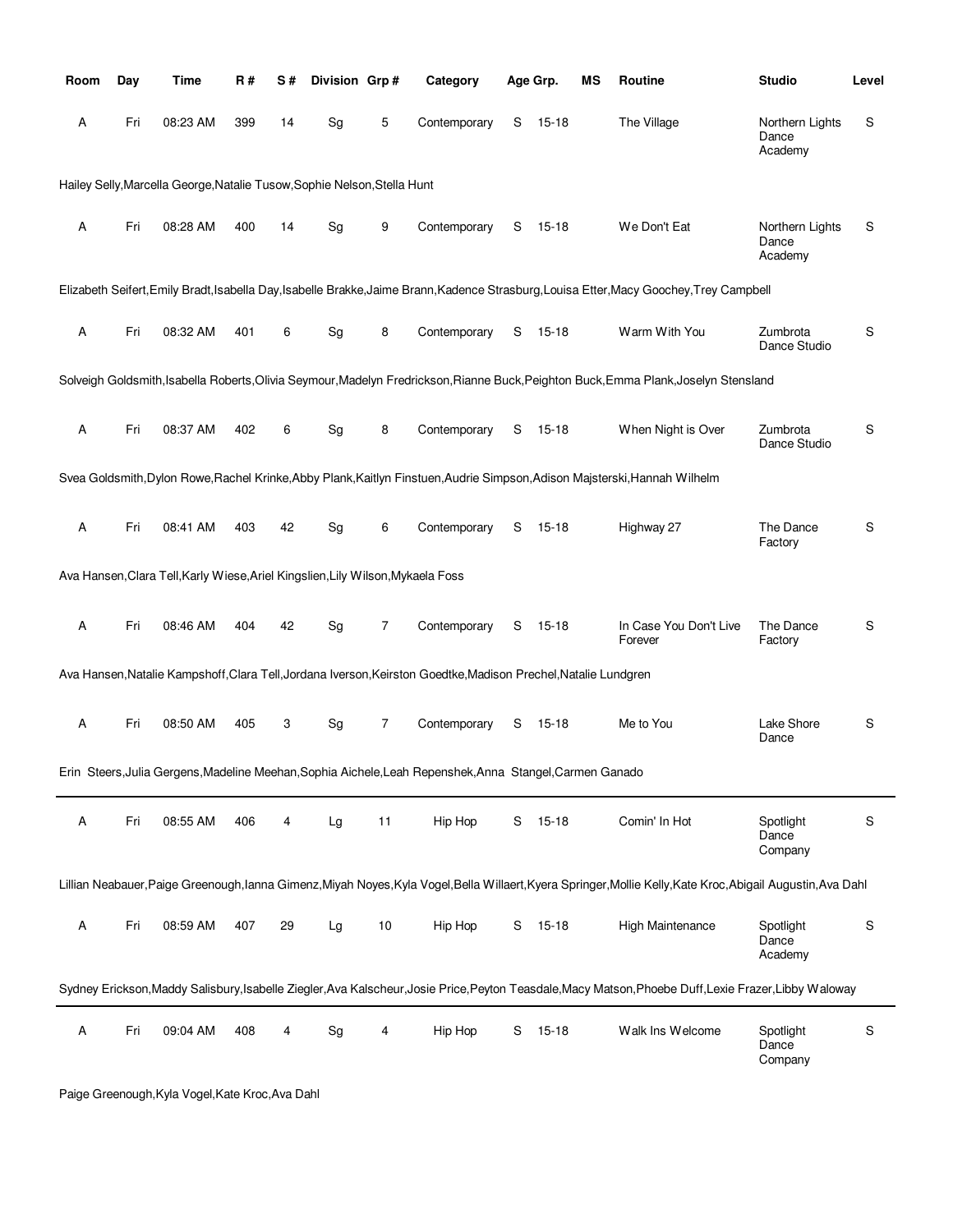| Room                      | Day | Time                                                           | <b>R#</b> | S#             | Division Grp# |    | Category                                                                                                              |    | Age Grp.  | ΜS | Routine                                                                                                                                                                                                                                                                                                 | <b>Studio</b>                       | Level |
|---------------------------|-----|----------------------------------------------------------------|-----------|----------------|---------------|----|-----------------------------------------------------------------------------------------------------------------------|----|-----------|----|---------------------------------------------------------------------------------------------------------------------------------------------------------------------------------------------------------------------------------------------------------------------------------------------------------|-------------------------------------|-------|
| Α                         | Fri | 09:08 AM                                                       | 409       | 12             | Line          | 25 | Hip Hop                                                                                                               | S  | 15-18     |    | Savage                                                                                                                                                                                                                                                                                                  | Let's Dance                         | S     |
|                           |     | Goode, Ella Glass, Rylie Ables, Camille Schindler, Nadia Quast |           |                |               |    |                                                                                                                       |    |           |    | Claire Chumley, Jada Lange, Brooklyn Hustad, Cambria Zenker, Brooke Wahl, Elise Meier, Alexis Klein, Lexis Orn, Kassidi Monroe, Megan Wahl, Jaelynn<br>Mason,Lexi Hagen,Brooklyn Meyer,Emilie Chaffee,Adyson Gallagher,Aalyiah Glass,Ashlyn Mason,Katelyn Poitra,Brooklyn Overbeck,Ella Johnson,Justice |                                     |       |
| A                         | Fri | 09:15 AM                                                       | 410       | 6              | Lg            | 12 | Jazz                                                                                                                  | S. | 15-18     |    | <b>Dancing People</b>                                                                                                                                                                                                                                                                                   | Zumbrota<br>Dance Studio            | S     |
|                           |     | Plank, Emma Plank, Ella Cordes                                 |           |                |               |    |                                                                                                                       |    |           |    | Solveigh Goldsmith, Isabella Roberts, Olivia Seymour, Madelyn Fredrickson, Rianne Buck, Dylon Rowe, Allexis Bohmbach, Rachel Krinke, Peighton Buck, Abby                                                                                                                                                |                                     |       |
| Α                         | Fri | 09:20 AM                                                       | 411       | 56             | Lg            | 11 | Jazz                                                                                                                  | S  | 15-18     |    | Not So Sweet                                                                                                                                                                                                                                                                                            | Ms. Melinda's<br>Dance studio       | S     |
| <b>Matvick</b>            |     |                                                                |           |                |               |    |                                                                                                                       |    |           |    | Sami Rock, Samantha Hansen, Emily Merten, Ellie Arduser, Vienna Boom, Amber Konietzko, Julia Satre, Emily Teske, Charlotte Hayden, Wren Williams, Ashley                                                                                                                                                |                                     |       |
| Α                         | Fri | 09:24 AM                                                       | 412       | 29             | Lg            | 11 | Jazz                                                                                                                  | S  | $15 - 18$ |    | Nasty                                                                                                                                                                                                                                                                                                   | Spotlight<br>Dance<br>Academy       | S     |
| Frazer, Libby Waloway     |     |                                                                |           |                |               |    |                                                                                                                       |    |           |    | Sydney Erickson,Maddy Salisbury,Isabelle Ziegler,Ava Kalscheur,Tenlee Meinholz,Josie Price,Peyton Teasdale,Macy Matson,Phoebe Duff,Lexie                                                                                                                                                                |                                     |       |
| A                         | Fri | 09:29 AM                                                       | 413       | 23             | Sg            | 9  | Jazz                                                                                                                  | S  | $15 - 18$ |    | Greedy                                                                                                                                                                                                                                                                                                  | dance<br>endeavors                  | S     |
|                           |     |                                                                |           |                |               |    |                                                                                                                       |    |           |    | Aliyah Lawrence, Allison Grosser, Amelia Leach, Ashley Hurth, Audrey Corcoran, Charley Shands, Ella Meyers, Grace Durand, Natalie Hurth                                                                                                                                                                 |                                     |       |
| A                         | Fri | 09:33 AM                                                       | 414       | $\overline{c}$ | Sg            | 7  | Jazz                                                                                                                  | S  | $15 - 18$ |    | <b>AYO</b>                                                                                                                                                                                                                                                                                              | Almost Famous<br>Dance Studio       | S     |
|                           |     |                                                                |           |                |               |    | Samantha Recker, Kendra Davis, Claire Tuetken, Kelsey Adams, Jessica Smock, Leah Smith, Addie Feldmann                |    |           |    |                                                                                                                                                                                                                                                                                                         |                                     |       |
| Α                         | Fri | 09:38 AM                                                       | 415       | 14             | Sg            | 9  | Jazz                                                                                                                  | S  | $15 - 18$ |    | <b>Bills</b>                                                                                                                                                                                                                                                                                            | Northern Lights<br>Dance<br>Academy | S     |
|                           |     |                                                                |           |                |               |    |                                                                                                                       |    |           |    | Alexa Osterman, Grace Doll, Hailey Selly, Marcella George, Natalie Tusow, Sophie Nelson, Zoey Rousu, Paige Royer, Lainey Jacobson                                                                                                                                                                       |                                     |       |
| $\boldsymbol{\mathsf{A}}$ | Fri | 09:42 AM                                                       | 416       | 14             | Sg            | 9  | Jazz                                                                                                                  |    | S 15-18   |    | Bang                                                                                                                                                                                                                                                                                                    | Northern Lights<br>Dance<br>Academy | S     |
|                           |     |                                                                |           |                |               |    |                                                                                                                       |    |           |    | Elizabeth Seifert, Emily Bradt, Isabella Day, Jaime Brann, Kadence Strasburg, Louisa Etter, Macy Goochey, Trey Campbell, Isabelle Brakke                                                                                                                                                                |                                     |       |
| Α                         | Fri | 09:47 AM                                                       | 417       | 42             | Sg            | 8  | Jazz                                                                                                                  | S  | 15-18     |    | Instruction                                                                                                                                                                                                                                                                                             | The Dance<br>Factory                | S     |
|                           |     |                                                                |           |                |               |    | Nicole Mrozinski, Julia Rheault, Sara Barnes, Sally Lucas, Keagan Betz, Bella Plummer, Megan Galeazzi, Hannah Theisen |    |           |    |                                                                                                                                                                                                                                                                                                         |                                     |       |
| Α                         | Fri | 09:51 AM                                                       | 418       | 3              | Sg            | 6  | Jazz                                                                                                                  | S  | $15 - 18$ |    | Go Get It                                                                                                                                                                                                                                                                                               | Lake Shore<br>Dance                 | S     |

Erin Steers,Julia Gergens,Sophia Aichele,Leah Repenshek,Kendall Sikowski,Anna Stangel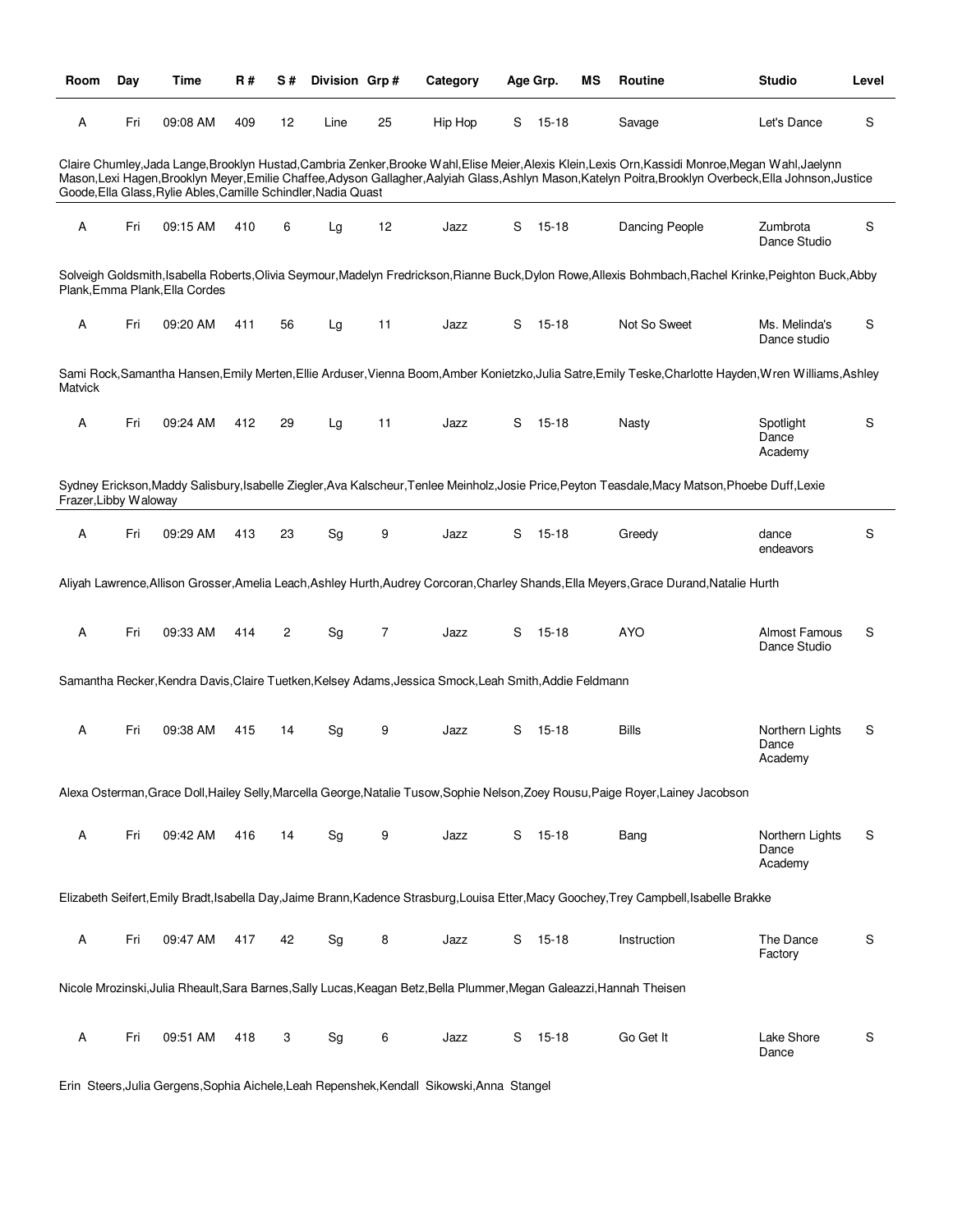| Room                  | Day | Time                                                                  | R#  | S# | Division Grp# |    | Category                                                                                               |   | Age Grp.  | ΜS | Routine                                                                                                                                                       | <b>Studio</b>                    | Level |
|-----------------------|-----|-----------------------------------------------------------------------|-----|----|---------------|----|--------------------------------------------------------------------------------------------------------|---|-----------|----|---------------------------------------------------------------------------------------------------------------------------------------------------------------|----------------------------------|-------|
| Α                     | Fri | 09:56 AM                                                              | 419 | 4  | Lg            | 10 | Lyrical                                                                                                | S | $15 - 18$ |    | Depth Over Distance                                                                                                                                           | Spotlight<br>Dance<br>Company    | S     |
|                       |     | Kanstrup, McKenna Eichhorn                                            |     |    |               |    |                                                                                                        |   |           |    | Lillian Neabauer, Paige Greenough, Elizabeth Erickson, Taylin Metcalfe, Kylie Walters, Hannah Anderson, Reese DuRose, Isabella Iverson, Brooke                |                                  |       |
| Α                     | Fri | 10:00 AM                                                              | 420 | 16 | Lg            | 11 | Lyrical                                                                                                | S | 15-18     |    | Always Midnight                                                                                                                                               | All That Dance<br>Inc            | S     |
| Reid                  |     |                                                                       |     |    |               |    |                                                                                                        |   |           |    | Avery Petty, Deanna Becker, Emberli Gadwood, Emilie VanRite, Lilly Bristol, Madeline James, Megan Kerkhoff, Mirabel Barrette, Quincy Petty, Qynn Mackey, Ruby |                                  |       |
| Α                     | Fri | 10:05 AM                                                              | 421 | 12 | Lg            | 13 | Lyrical                                                                                                | S | 15-18     |    | Angel Down                                                                                                                                                    | Let's Dance                      | S     |
|                       |     | Mason, Katelyn Poitra, Justice Goode                                  |     |    |               |    |                                                                                                        |   |           |    | Jada Lange,Brooke Wahl,Elise Meier,Alexis Klein,Megan Wahl,Jaelynn Mason,Lexi Hagen,Brooklyn Meyer,Emilie Chaffee,Adyson Gallagher,Ashlyn                     |                                  |       |
| Α                     | Fri | 10:09 AM                                                              | 422 | 29 | Lg            | 11 | Lyrical                                                                                                | S | 15-18     |    | Why                                                                                                                                                           | Spotlight<br>Dance<br>Academy    | S     |
| Frazer, Libby Waloway |     |                                                                       |     |    |               |    |                                                                                                        |   |           |    | Sydney Erickson, Maddy Salisbury, Isabelle Ziegler, Ava Kalscheur, Tenlee Meinholz, Josie Price, Peyton Teasdale, Macy Matson, Phoebe Duff, Lexie             |                                  |       |
| Α                     | Fri | 10:14 AM                                                              | 423 | 42 | Lg            | 10 | Lyrical                                                                                                | S | 15-18     |    | No Choir                                                                                                                                                      | The Dance<br>Factory             | S     |
|                       |     |                                                                       |     |    |               |    |                                                                                                        |   |           |    | Ava Hansen,Clara Tell,Karly Wiese,Jordana Iverson,Nicole Mrozinski,Julia Rheault,Delana Rowe,Luxie Thomas,Sara Barnes,Natalie Lundgren                        |                                  |       |
| $\mathsf A$           | Fri | 10:18 AM                                                              | 424 | 23 | Sg            | 6  | Lyrical                                                                                                | S | 15-18     |    | Someone To Stay                                                                                                                                               | dance<br>endeavors               | S     |
|                       |     |                                                                       |     |    |               |    | Aliyah Lawrence, Allison Grosser, Amelia Leach, Audrey Corcoran, Charley Shands, Julianna Kreutzer     |   |           |    |                                                                                                                                                               |                                  |       |
| Α                     | Fri | 10:23 AM                                                              | 425 | 4  | Sg            | 7  | Lyrical                                                                                                | S | $15 - 18$ |    | 7 Birds                                                                                                                                                       | Spotlight<br>Dance<br>Company    | S     |
|                       |     |                                                                       |     |    |               |    | Ianna Gimenz, Madison Enter, Miyah Noyes, Kyla Vogel, Kate Kroc, Abigail Augustin, Ava Dahl            |   |           |    |                                                                                                                                                               |                                  |       |
| Α                     | Fri | 10:27 AM                                                              | 426 | 2  | Sg            | 7  | Lyrical                                                                                                |   | $S$ 15-18 |    | Ne Me Quitte Pas                                                                                                                                              | Almost Famous<br>Dance Studio    | S     |
|                       |     |                                                                       |     |    |               |    | Samantha Recker, Kendra Davis, Claire Tuetken, Kelsey Adams, Jessica Smock, Leah Smith, Addie Feldmann |   |           |    |                                                                                                                                                               |                                  |       |
| Α                     | Fri | 10:32 AM                                                              | 427 | 42 | Sg            | 5  | Lyrical                                                                                                | S | 15-18     |    | Runaway With Me                                                                                                                                               | The Dance<br>Factory             | S     |
|                       |     | Ava Hansen, Clara Tell, Karly Wiese, Jordana Iverson, Ariel Kingslien |     |    |               |    |                                                                                                        |   |           |    |                                                                                                                                                               |                                  |       |
| Α                     | Fri | 10:36 AM                                                              | 428 | 9  | D/T           | 2  | Lyrical                                                                                                | S | $15 - 18$ |    | There You'll Be                                                                                                                                               | Northwoods<br>School of<br>Dance | S     |

```
Katelyn Shrock,Natalie Shrock
```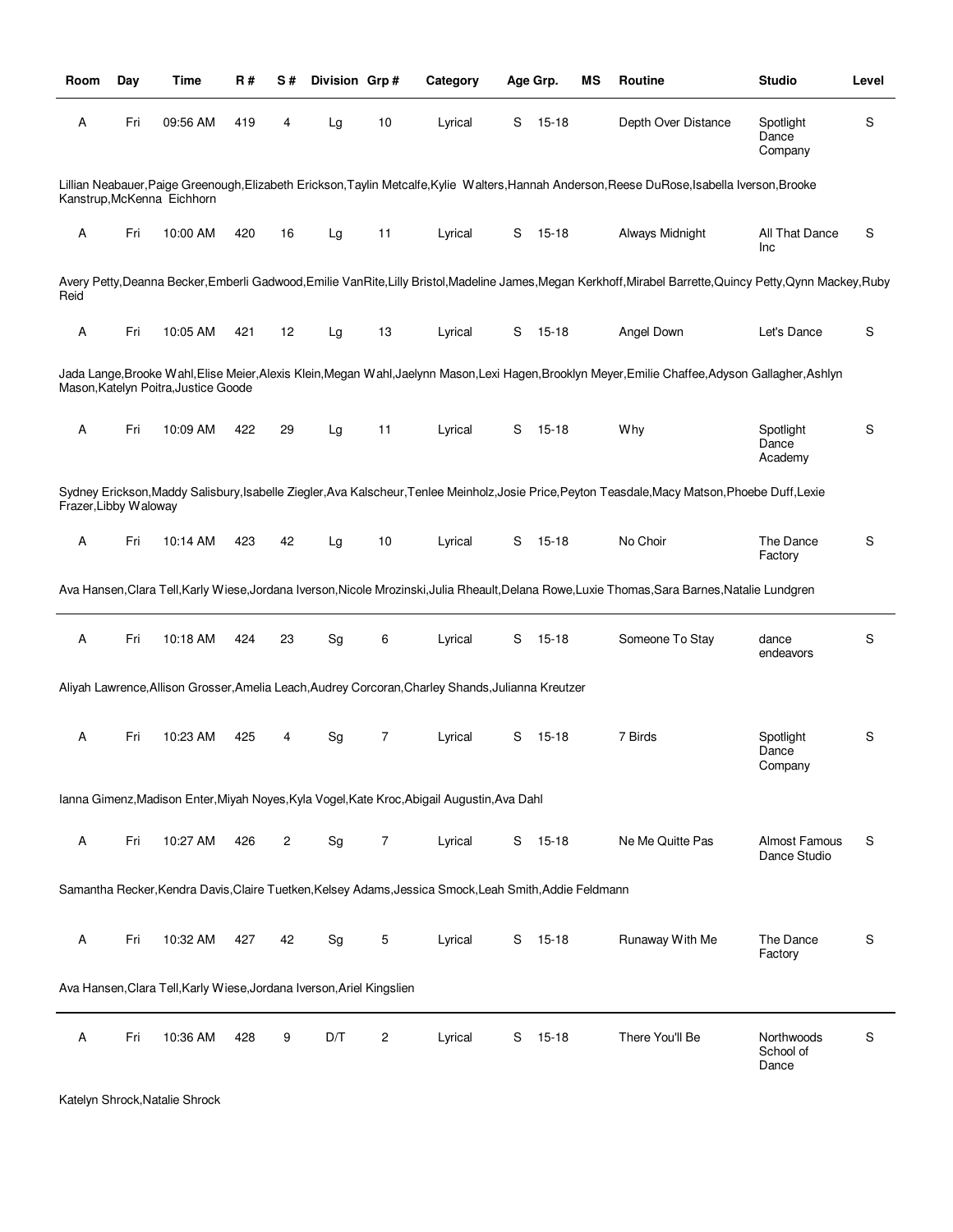| <b>Room</b>           | Day | Time                                                       | R#  | S#             | Division Grp# |    | Category                                                                                                              |   | Age Grp.  | ΜS | Routine                                                                                                                                           | <b>Studio</b>                        | Level |
|-----------------------|-----|------------------------------------------------------------|-----|----------------|---------------|----|-----------------------------------------------------------------------------------------------------------------------|---|-----------|----|---------------------------------------------------------------------------------------------------------------------------------------------------|--------------------------------------|-------|
| Α                     | Fri | 10:41 AM                                                   | 429 | 12             | Sg            | 8  | <b>Musical Show</b>                                                                                                   | S | 15-18     |    | Bring on the Men                                                                                                                                  | Let's Dance                          | S     |
|                       |     |                                                            |     |                |               |    | Brooke Wahl, Megan Wahl, Jaelynn Mason, Lexi Hagen, Emilie Chaffee, Ashlyn Mason, Justice Goode, Ella Glass           |   |           |    |                                                                                                                                                   |                                      |       |
| Α                     | Fri | 10:45 AM                                                   | 430 | 4              | Sg            | 8  | Novelty/Characte S<br>r                                                                                               |   | 15-18     |    | Alexa                                                                                                                                             | Spotlight<br>Dance<br>Company        | S     |
|                       |     |                                                            |     |                |               |    | Paige Greenough, lanna Gimenz, Madison Enter, Bella Willaert, Kyera Springer, Kate Kroc, Abigail Augustin, Ava Dahl   |   |           |    |                                                                                                                                                   |                                      |       |
| Α                     | Fri | 10:50 AM                                                   | 431 | 29             | Lg            | 11 | Open                                                                                                                  | S | 15-18     |    | Mirage                                                                                                                                            | Spotlight<br>Dance<br>Academy        | S     |
| Frazer, Libby Waloway |     |                                                            |     |                |               |    |                                                                                                                       |   |           |    | Sydney Erickson, Maddy Salisbury, Isabelle Ziegler, Ava Kalscheur, Tenlee Meinholz, Josie Price, Peyton Teasdale, Macy Matson, Phoebe Duff, Lexie |                                      |       |
| Α                     | Fri | 10:54 AM                                                   | 432 | 3              | Lg            | 11 | Open                                                                                                                  | S | $15-18$   |    | Scream                                                                                                                                            | Lake Shore<br>Dance                  | S     |
| Walker, Carmen Ganado |     |                                                            |     |                |               |    |                                                                                                                       |   |           |    | Erin Steers, Julia Gergens, Madeline Meehan, Sophia Aichele, Sophia Kuhl, Maggie Kunick, Leah Repenshek, Kendall Sikowski, Anna Stangel, Audrey   |                                      |       |
| Α                     | Fri | 10:59 AM                                                   | 433 | 4              | Sg            | 7  | Open                                                                                                                  | S | $15 - 18$ |    | Rain Dance                                                                                                                                        | Spotlight<br>Dance<br>Company        | S     |
|                       |     |                                                            |     |                |               |    | Ianna Gimenz, Taylin Metcalfe, Madison Enter, Miyah Noyes, Kate Kroc, Abigail Augustin, Ava Dahl                      |   |           |    |                                                                                                                                                   |                                      |       |
| Α                     | Fri | 11:03 AM                                                   | 434 | $\overline{c}$ | Sg            | 5  | Open                                                                                                                  | S | 15-18     |    | Seniors 2022                                                                                                                                      | <b>Almost Famous</b><br>Dance Studio | S     |
|                       |     |                                                            |     |                |               |    | Samantha Recker, Kelsey Adams, Jessica Smock, Kinzey Bottelman, Allie Riches                                          |   |           |    |                                                                                                                                                   |                                      |       |
| Α                     | Fri | 11:08 AM                                                   | 435 | 14             | Sg            | 8  | Open                                                                                                                  | S | 15-18     |    | <b>Street Lights</b>                                                                                                                              | Northern Lights<br>Dance<br>Academy  | S     |
|                       |     |                                                            |     |                |               |    | Alexa Osterman, Grace Doll, Hailey Selly, Marcella George, Natalie Tusow, Paige Royer, Sophie Nelson, Lainey Jacobson |   |           |    |                                                                                                                                                   |                                      |       |
| Α                     | Fri | 11:12 AM                                                   | 436 | 3              | Sg            | 7  | Open                                                                                                                  |   | S 15-18   |    | Sharir                                                                                                                                            | Lake Shore<br>Dance                  | S     |
|                       |     |                                                            |     |                |               |    | Erin Steers, Julia Gergens, Sophia Aichele, Leah Repenshek, Kendall Sikowski, Anna Stangel, Audrey Walker             |   |           |    |                                                                                                                                                   |                                      |       |
| Α                     | Fri | 11:17 AM                                                   | 437 | 3              | Sg            | 4  | Open                                                                                                                  | S | $15 - 18$ |    | YaYaYa                                                                                                                                            | Lake Shore<br>Dance                  | S     |
|                       |     | Erin Steers, Julia Gergens, Madeline Meehan, Carmen Ganado |     |                |               |    |                                                                                                                       |   |           |    |                                                                                                                                                   |                                      |       |
| Α                     | Fri | 11:21 AM                                                   | 438 | 9              | D/T           | 2  | Open                                                                                                                  | S | $15 - 18$ |    | Lost Without You                                                                                                                                  | Northwoods<br>School of<br>Dance     | S     |

```
Katelyn Shrock,Natalie Shrock
```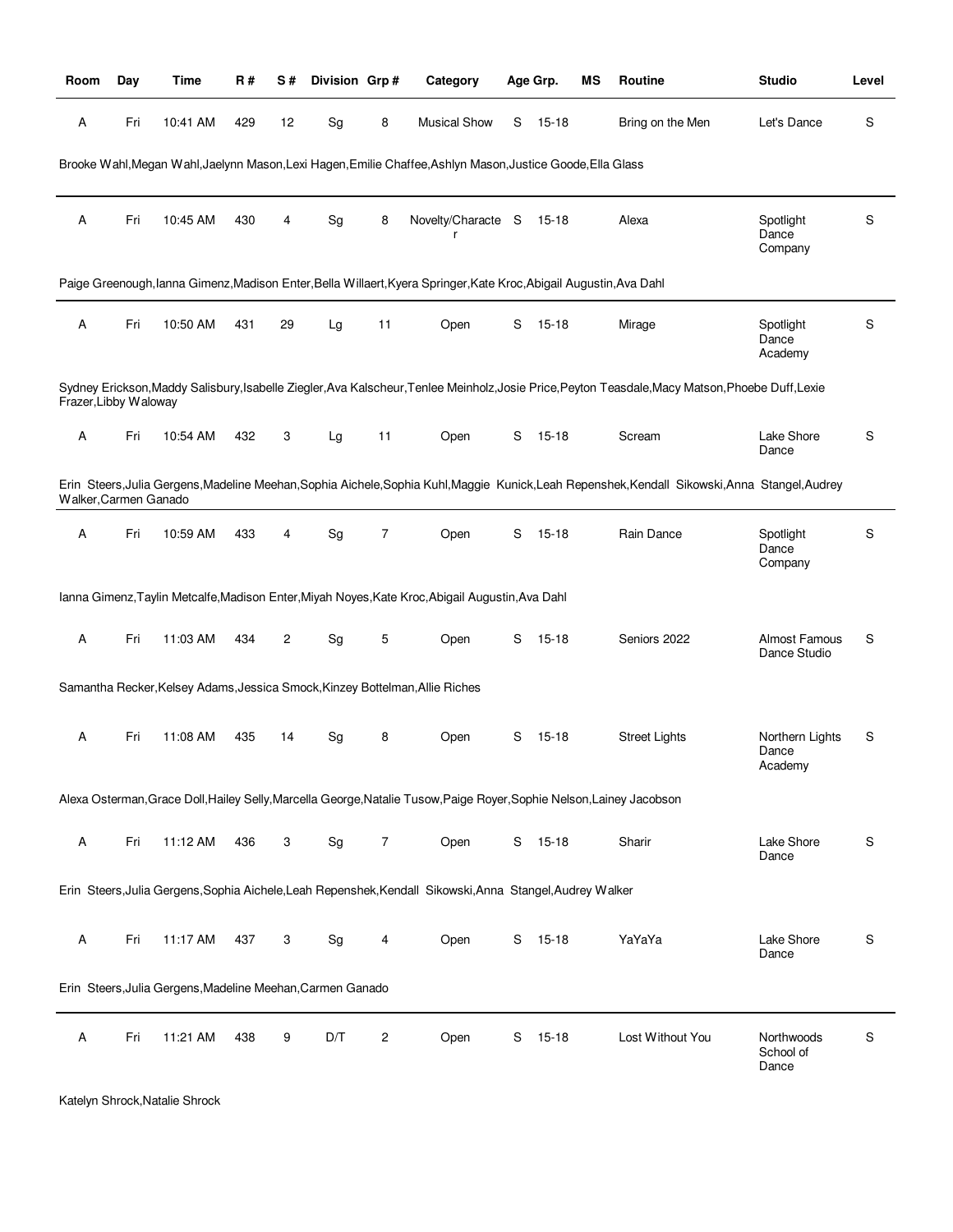| Room                      | Day | Time     | R#  | S# | Division Grp# |              | Category     |   | Age Grp.  | ΜS        | Routine                                                                                                                                                  | <b>Studio</b>                          | Level |
|---------------------------|-----|----------|-----|----|---------------|--------------|--------------|---|-----------|-----------|----------------------------------------------------------------------------------------------------------------------------------------------------------|----------------------------------------|-------|
| Α                         | Fri | 11:26 AM | 439 | 38 | Lg            | 10           | Tap          | S | $15 - 18$ |           | Groove                                                                                                                                                   | <b>Valley Dance</b><br><b>District</b> | S     |
|                           |     |          |     |    |               |              |              |   |           |           | Harper Gronholz, Lane Schirm, Lexi Gloege, Morgan Hanson, Reese McCoy, Peyton Moe, Landrey Schmidt, Audrey Sieg, Callie Sieg, Grace Vacek                |                                        |       |
| $\mathsf A$               | Fri | 11:30 AM | 440 | 56 | Lg            | 11           | Tap          | S | $15 - 18$ |           | Sing                                                                                                                                                     | Ms. Melinda's<br>Dance studio          | S     |
| Matvick                   |     |          |     |    |               |              |              |   |           |           | Sami Rock, Samantha Hansen, Emily Merten, Ellie Arduser, Vienna Boom, Amber Konietzko, Julia Satre, Emily Teske, Charlotte Hayden, Wren Williams, Ashley |                                        |       |
| А                         | Fri | 11:35 AM | 441 | 42 | Lg            | 11           | Tap          | S | $15 - 18$ |           | Confidential                                                                                                                                             | The Dance<br>Factory                   | S     |
|                           |     |          |     |    |               |              |              |   |           |           | Ava Hansen,Clara Tell,Karly Wiese,Jordana Iverson,Nicole Mrozinski,Aspen Stewart,Julia Rheault,Luxie Thomas,Sara Barnes,Natalie Lundgren,Lily Wilson     |                                        |       |
| Α                         | Fri | 11:39 AM |     |    |               |              |              |   |           |           | --Awards - High Point--                                                                                                                                  | Awards                                 |       |
|                           |     |          |     |    |               |              |              |   |           |           |                                                                                                                                                          |                                        |       |
| Α                         | Fri | 12:39 PM | 442 | 48 | Solo          | 1            | Acrobatic    | м | $5 - 8$   | $\ddot{}$ | I Just Cant Wait to be<br>King                                                                                                                           | Dance Esteem                           | S     |
| Brooklyn Brown            |     |          |     |    |               |              |              |   |           |           |                                                                                                                                                          |                                        |       |
| $\boldsymbol{\mathsf{A}}$ | Fri | 12:42 PM | 443 | 50 | Solo          | $\mathbf{1}$ | Contemporary | М | $5 - 8$   |           | California Dreamin'                                                                                                                                      | Balleraena<br>Dance Studio             | S     |
| Alexa Rydland             |     |          |     |    |               |              |              |   |           |           |                                                                                                                                                          |                                        |       |
| $\boldsymbol{\mathsf{A}}$ | Fri | 12:45 PM | 444 | 12 | Solo          | 1            | Jazz         | м | $5 - 8$   |           | <b>Animal Crackers</b>                                                                                                                                   | Let's Dance                            | S     |
| Penelope Welch            |     |          |     |    |               |              |              |   |           |           |                                                                                                                                                          |                                        |       |
| Α                         | Fri | 12:48 PM | 445 | 4  | Solo          | $\mathbf{1}$ | Jazz         | м | $5 - 8$   |           | Microphone                                                                                                                                               | Spotlight<br>Dance                     | S     |
| Logan Aspelund            |     |          |     |    |               |              |              |   |           |           |                                                                                                                                                          | Company                                |       |
| Α                         | Fri | 12:51 PM | 446 | 12 | Solo          | 1            | Jazz         | М | $5 - 8$   |           | <b>Bang Dem Sticks</b>                                                                                                                                   | Let's Dance                            | S     |
| Oakley Ell                |     |          |     |    |               |              |              |   |           |           |                                                                                                                                                          |                                        |       |
|                           |     |          |     |    |               |              |              |   |           |           |                                                                                                                                                          |                                        |       |
| $\mathsf A$               | Fri | 12:54 PM | 447 | 12 | Solo          | 1            | Jazz         | М | $5 - 8$   |           | I Love Me                                                                                                                                                | Let's Dance                            | S     |

Jaylah Chewakin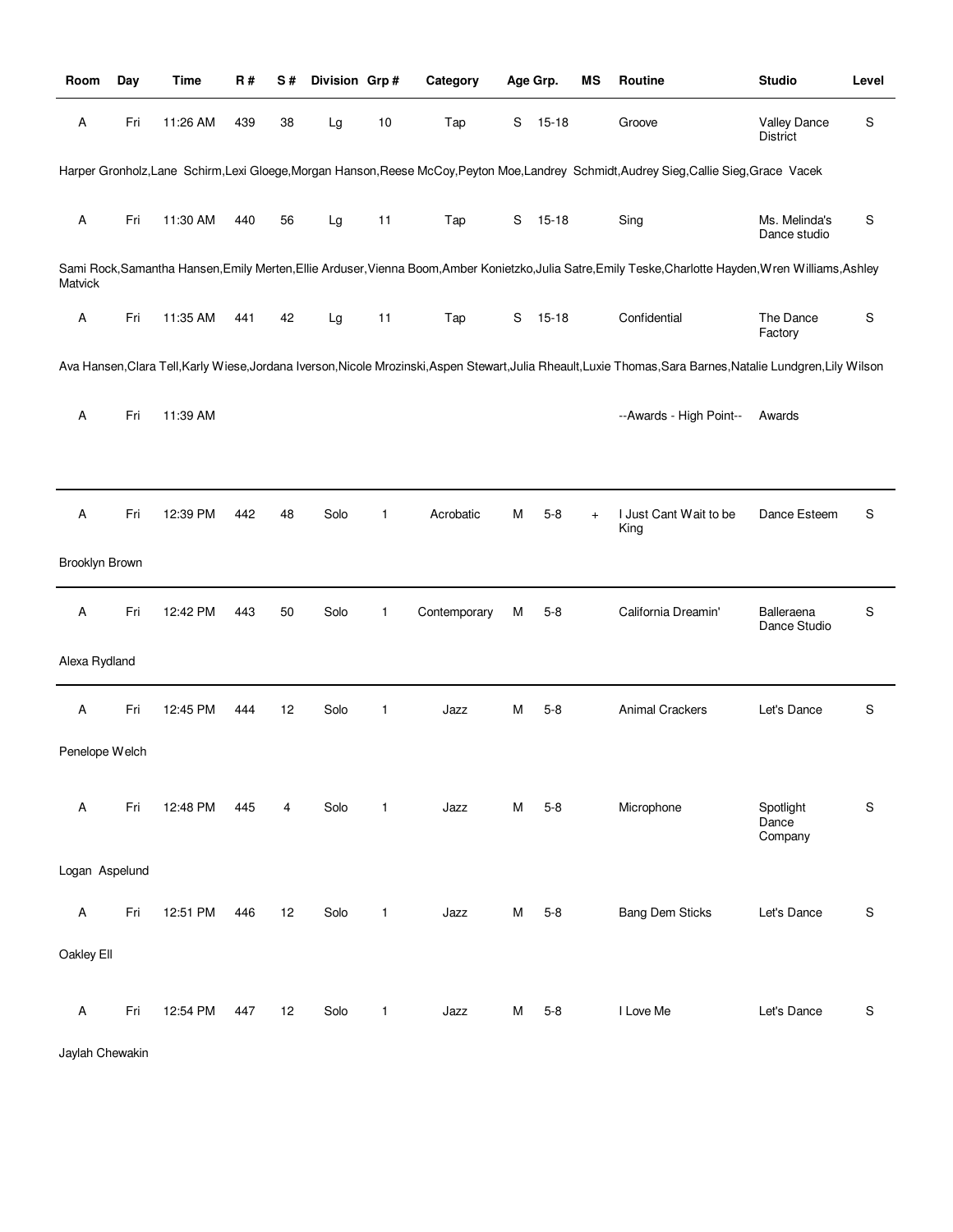| Room               | Day | <b>Time</b> | R#  | S# | Division Grp# |              | Category            | Age Grp. |         | <b>MS</b> | Routine                    | <b>Studio</b>                 | Level       |
|--------------------|-----|-------------|-----|----|---------------|--------------|---------------------|----------|---------|-----------|----------------------------|-------------------------------|-------------|
| A                  | Fri | 12:57 PM    | 448 | 12 | Solo          | 1            | Jazz                | М        | $5 - 8$ |           | <b>Little Party</b>        | Let's Dance                   | S           |
| Elin Ormiston      |     |             |     |    |               |              |                     |          |         |           |                            |                               |             |
| A                  | Fri | 01:00 PM    | 449 | 12 | Solo          | $\mathbf{1}$ | Jazz                | М        | $5 - 8$ |           | Show Me Your Moves         | Let's Dance                   | $\mathbb S$ |
| Halle Thompson     |     |             |     |    |               |              |                     |          |         |           |                            |                               |             |
| A                  | Fri | 01:03 PM    | 450 | 4  | Solo          | $\mathbf{1}$ | Lyrical             | M        | $5 - 8$ |           | It Must've Been Love       | Spotlight<br>Dance<br>Company | $\mathsf S$ |
| Elyse Lyhgholm     |     |             |     |    |               |              |                     |          |         |           |                            |                               |             |
| A                  | Fri | 01:06 PM    | 451 | 12 | Solo          | $\mathbf{1}$ | Lyrical             | м        | $5 - 8$ |           | Dream                      | Let's Dance                   | $\mathbb S$ |
| Jaylah Chewakin    |     |             |     |    |               |              |                     |          |         |           |                            |                               |             |
| A                  | Fri | 01:09 PM    | 452 | 4  | Solo          | $\mathbf{1}$ | Lyrical             | м        | $5 - 8$ |           | Wondering                  | Spotlight<br>Dance<br>Company | $\mathbb S$ |
| Jaylee Ignaszewski |     |             |     |    |               |              |                     |          |         |           |                            |                               |             |
| A                  | Fri | 01:12 PM    | 453 | 12 | Solo          | 1            | Lyrical             | М        | $5 - 8$ |           | <b>Million Dreams</b>      | Let's Dance                   | S           |
| Elin Ormiston      |     |             |     |    |               |              |                     |          |         |           |                            |                               |             |
| A                  | Fri | 01:15 PM    | 454 | 50 | Solo          | $\mathbf{1}$ | Lyrical             | м        | $5 - 8$ |           | Wherever You Will Go       | Balleraena<br>Dance Studio    | S           |
| Paris Rasmussen    |     |             |     |    |               |              |                     |          |         |           |                            |                               |             |
| Α                  | Fri | 01:18 PM    | 455 | 12 | Solo          | $\mathbf{1}$ | Lyrical             | М        | $5 - 8$ |           | Sweet Child                | Let's Dance                   | S           |
| Zoe Moore          |     |             |     |    |               |              |                     |          |         |           |                            |                               |             |
| A                  | Fri | 01:21 PM    | 456 | 50 | Solo          | $\mathbf{1}$ | Lyrical             | М        | $5 - 8$ |           | You Can't Stop The Girl    | Balleraena<br>Dance Studio    | S           |
| Taryn Fredrick     |     |             |     |    |               |              |                     |          |         |           |                            |                               |             |
| Α                  | Fri | 01:24 PM    | 457 | 4  | Solo          | $\mathbf{1}$ | <b>Musical Show</b> | M        | $5 - 8$ |           | I Dont Want To Show<br>Off | Spotlight<br>Dance<br>Company | $\mathbb S$ |

Evie Umbreit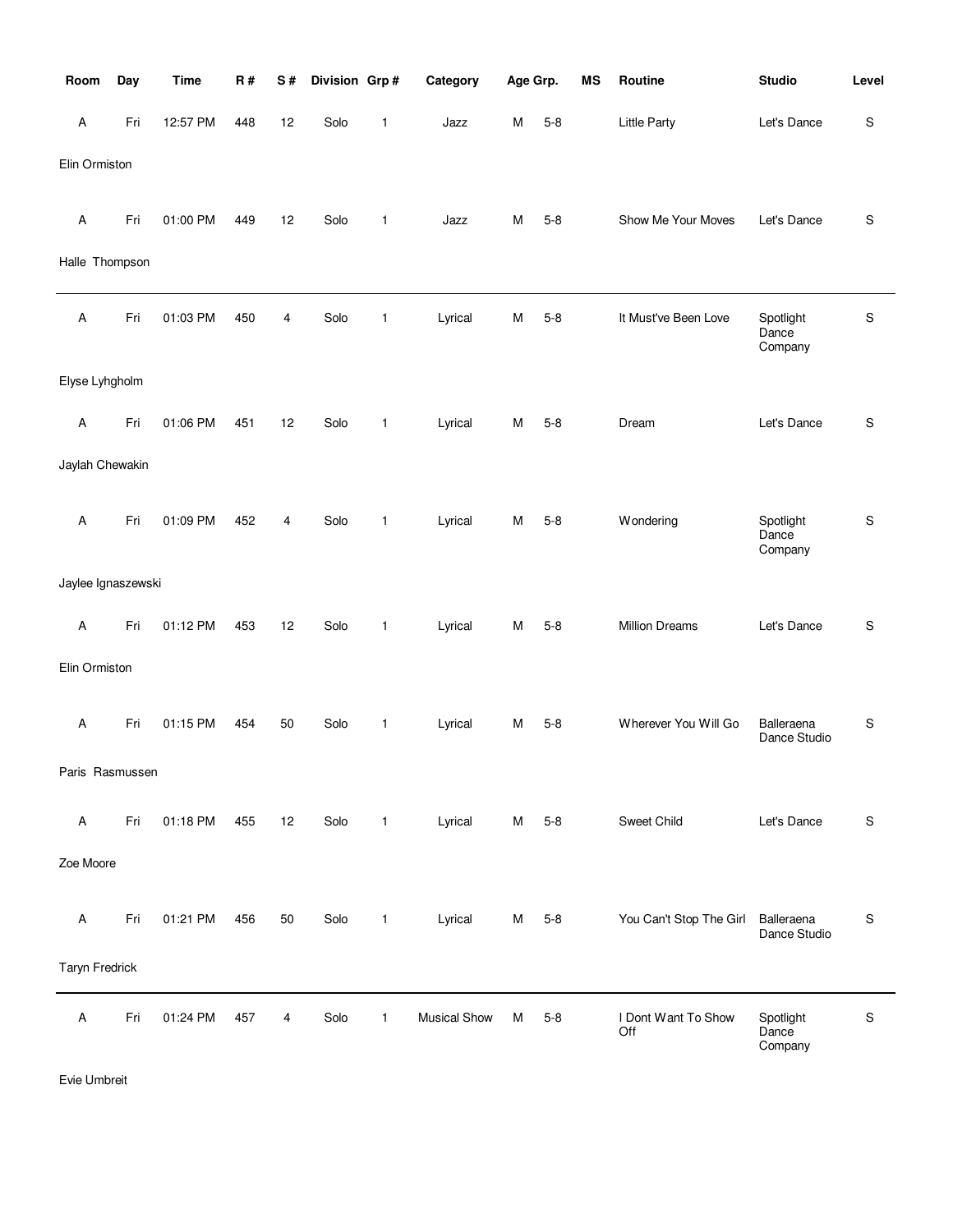| Room                      | Day | <b>Time</b> | R#  | S#           | Division Grp# |              | Category            | Age Grp. |          | <b>MS</b> | Routine            | <b>Studio</b>                       | Level     |
|---------------------------|-----|-------------|-----|--------------|---------------|--------------|---------------------|----------|----------|-----------|--------------------|-------------------------------------|-----------|
| A                         | Fri | 01:27 PM    | 458 | 12           | Solo          | 1            | <b>Musical Show</b> | М        | $5 - 8$  |           | I'm Cute           | Let's Dance                         | S         |
| <b>Briella Wanner</b>     |     |             |     |              |               |              |                     |          |          |           |                    |                                     |           |
|                           |     |             |     |              |               |              |                     |          |          |           |                    |                                     |           |
| A                         | Fri | 01:30 PM    | 459 | 48           | Solo          | $\mathbf{1}$ | <b>Musical Show</b> | м        | $5-8$    | $\ddot{}$ | I'm Cute           | Dance Esteem                        | S         |
| Brooklyn Brown            |     |             |     |              |               |              |                     |          |          |           |                    |                                     |           |
| Α                         | Fri | 01:33 PM    | 460 | 4            | Solo          | $\mathbf{1}$ | Open                | М        | $5 - 8$  |           | Call Me, Beep Me   | Spotlight<br>Dance                  | S         |
|                           |     |             |     |              |               |              |                     |          |          |           |                    | Company                             |           |
| Mara Fugazzi              |     |             |     |              |               |              |                     |          |          |           |                    |                                     |           |
| $\mathsf A$               | Fri | 01:36 PM    | 461 | 12           | Solo          | $\mathbf{1}$ | Open                | м        | $5 - 8$  |           | Circus             | Let's Dance                         | S         |
| Zoe Moore                 |     |             |     |              |               |              |                     |          |          |           |                    |                                     |           |
|                           |     |             |     |              |               |              |                     |          |          |           |                    |                                     |           |
| A                         | Fri | 01:39 PM    | 462 | 4            | Solo          | $\mathbf{1}$ | Open                | М        | $5 - 8$  |           | Do What I Do       | Spotlight<br>Dance<br>Company       | S         |
| Stella Umbreit            |     |             |     |              |               |              |                     |          |          |           |                    |                                     |           |
|                           |     |             |     |              |               |              |                     |          |          |           |                    |                                     |           |
| $\mathsf A$               | Fri | 01:42 PM    | 463 | 48           | Solo          | 1            | Acrobatic           | PT       | $9 - 11$ |           | Rhythm Is a Dancer | Dance Esteem                        | S         |
| <b>Finley Stine</b>       |     |             |     |              |               |              |                     |          |          |           |                    |                                     |           |
| $\boldsymbol{\mathsf{A}}$ | Fri | 01:45 PM    | 464 | 12           | Solo          | $\mathbf{1}$ | Contemporary        | PT       | $9 - 11$ |           | Live Like Legends  | Let's Dance                         | ${\sf S}$ |
| Keira DiSilvestro         |     |             |     |              |               |              |                     |          |          |           |                    |                                     |           |
|                           |     |             |     |              |               |              |                     |          |          |           |                    |                                     |           |
| $\mathsf A$               | Fri | 01:48 PM    | 465 | 4            | Solo          | $\mathbf{1}$ | Contemporary        |          | PT 9-11  |           | Stone              | Spotlight<br>Dance<br>Company       | S         |
| Ayleigh Larson            |     |             |     |              |               |              |                     |          |          |           |                    |                                     |           |
|                           |     |             |     |              |               |              |                     |          |          |           |                    |                                     |           |
| Α                         | Fri | 01:51 PM    | 466 | 14           | Solo          | $\mathbf{1}$ | Contemporary        |          | PT 9-11  |           | Wondering          | Northern Lights<br>Dance<br>Academy | S         |
| Paisleigh Brakke          |     |             |     |              |               |              |                     |          |          |           |                    |                                     |           |
| Α                         | Fri | 01:54 PM    | 467 | $\mathbf{1}$ | Solo          | $\mathbf{1}$ | Contemporary        |          | PT 9-11  |           | Hallelujah         | 2023 Dance<br>Company               | S         |

Gemma Musser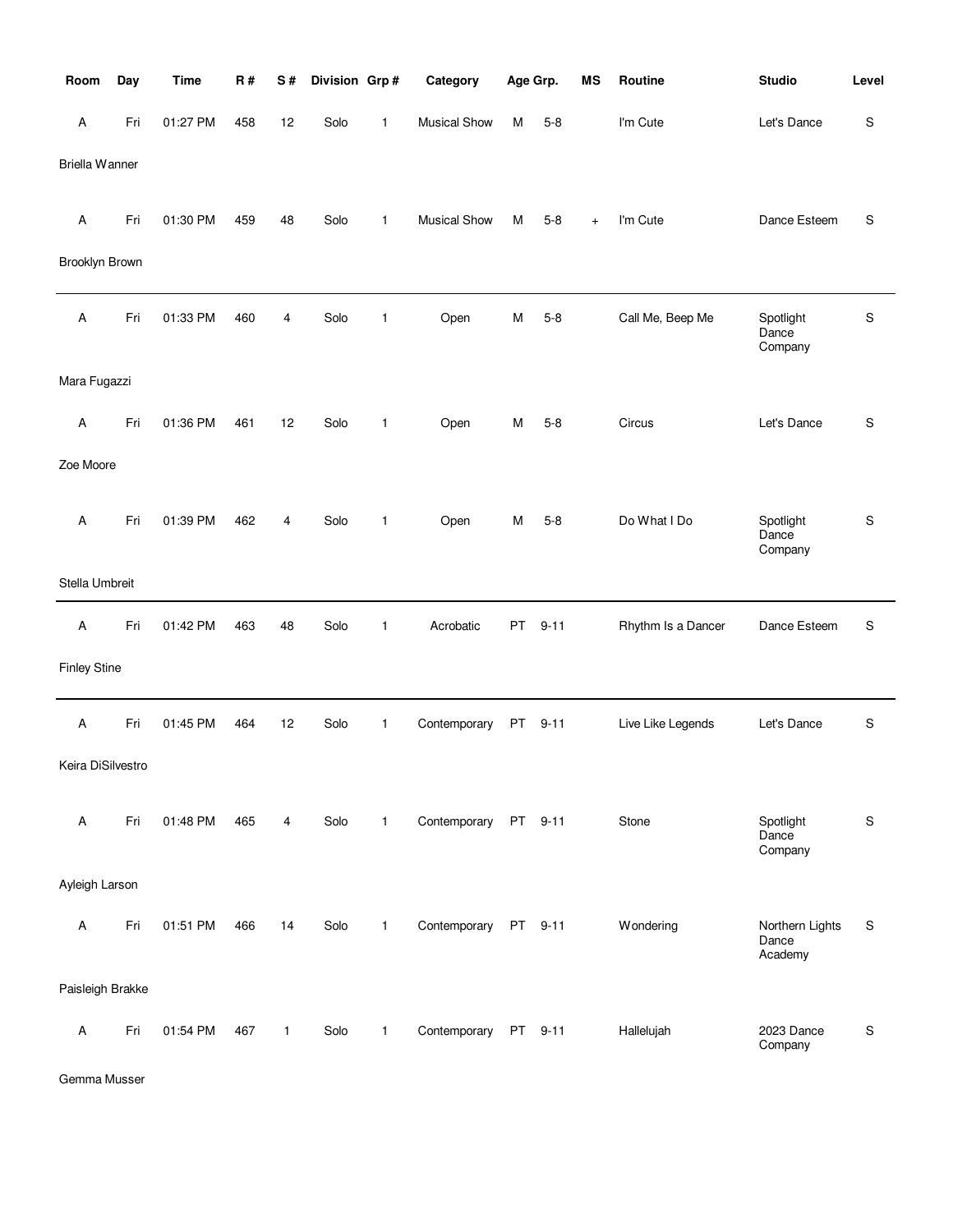| Room                     | Day | <b>Time</b> | <b>R#</b> | S# | Division Grp# |              | Category     | Age Grp.                                                                                                                                                                                                                       |          | MS | Routine               | <b>Studio</b>                       | Level |
|--------------------------|-----|-------------|-----------|----|---------------|--------------|--------------|--------------------------------------------------------------------------------------------------------------------------------------------------------------------------------------------------------------------------------|----------|----|-----------------------|-------------------------------------|-------|
| A                        | Fri | 01:57 PM    | 468       | 12 | Solo          | 1            | Contemporary | PT                                                                                                                                                                                                                             | $9 - 11$ |    | Raindance             | Let's Dance                         | S     |
| <b>Brooklyn Overbeck</b> |     |             |           |    |               |              |              |                                                                                                                                                                                                                                |          |    |                       |                                     |       |
|                          |     |             |           |    |               |              |              |                                                                                                                                                                                                                                |          |    |                       |                                     |       |
| A                        | Fri | 02:00 PM    | 469       | 50 | Solo          | $\mathbf{1}$ | Contemporary | PT                                                                                                                                                                                                                             | $9 - 11$ |    | <b>Bruises</b>        | Balleraena<br>Dance Studio          | S     |
| Kenley Statema           |     |             |           |    |               |              |              |                                                                                                                                                                                                                                |          |    |                       |                                     |       |
|                          |     |             |           |    |               |              |              |                                                                                                                                                                                                                                |          |    |                       |                                     |       |
| A                        | Fri | 02:03 PM    | 470       | 14 | Solo          | $\mathbf{1}$ | Contemporary | PT                                                                                                                                                                                                                             | $9 - 11$ |    | Muddy Waters          | Northern Lights<br>Dance<br>Academy | S     |
| Kenzie Strasburg         |     |             |           |    |               |              |              |                                                                                                                                                                                                                                |          |    |                       |                                     |       |
| Α                        | Fri | 02:06 PM    | 471       | 3  | Solo          | $\mathbf{1}$ | Contemporary | <b>PT</b>                                                                                                                                                                                                                      | $9 - 11$ |    | Pinetrees             | Lake Shore<br>Dance                 | S     |
| Adelyn Wagner            |     |             |           |    |               |              |              |                                                                                                                                                                                                                                |          |    |                       |                                     |       |
|                          |     |             |           |    |               |              |              |                                                                                                                                                                                                                                |          |    |                       |                                     |       |
| Α                        | Fri | 02:09 PM    | 472       | 43 | Solo          | $\mathbf{1}$ | Hip Hop      | PT                                                                                                                                                                                                                             | $9 - 11$ |    | hammer time           | Dynamic<br>Dance<br>Company         | S     |
| Wesley Murphy            |     |             |           |    |               |              |              |                                                                                                                                                                                                                                |          |    |                       |                                     |       |
| A                        | Fri | 02:12 PM    | 473       | 4  | Solo          | $\mathbf{1}$ | Jazz         | PT                                                                                                                                                                                                                             | $9 - 11$ |    | <b>Bounce Back</b>    | Spotlight<br>Dance<br>Company       | S     |
| Nora Caven               |     |             |           |    |               |              |              |                                                                                                                                                                                                                                |          |    |                       |                                     |       |
| A                        | Fri | 02:15 PM    | 474       | 12 | Solo          | $\mathbf{1}$ | Jazz         | <b>PT</b>                                                                                                                                                                                                                      | $9 - 11$ |    | <b>Black and Gold</b> | Let's Dance                         | S     |
|                          |     |             |           |    |               |              |              |                                                                                                                                                                                                                                |          |    |                       |                                     |       |
| Harper Woinarowicz       |     |             |           |    |               |              |              |                                                                                                                                                                                                                                |          |    |                       |                                     |       |
| $\mathsf A$              | Fri | 02:18 PM    | 475       | 17 | Solo          | $\mathbf{1}$ | Jazz         |                                                                                                                                                                                                                                | PT 9-11  |    | Just A Girl           | North Ballet<br>Academy             | S     |
| Jayla Montoya            |     |             |           |    |               |              |              |                                                                                                                                                                                                                                |          |    |                       |                                     |       |
|                          |     |             |           |    |               |              |              |                                                                                                                                                                                                                                |          |    |                       |                                     |       |
| Α                        | Fri | 02:21 PM    | 476       | 4  | Solo          | $\mathbf{1}$ | Jazz         |                                                                                                                                                                                                                                | PT 9-11  |    | Expensive             | Spotlight<br>Dance<br>Company       | S     |
| Makenzie Anderson        |     |             |           |    |               |              |              |                                                                                                                                                                                                                                |          |    |                       |                                     |       |
| $\mathsf A$              | Fri | 02:24 PM    | 477       | 17 | Solo          | $\mathbf{1}$ | Jazz         | PT and the post of the content of the content of the content of the content of the content of the content of the content of the content of the content of the content of the content of the content of the content of the cont | $9 - 11$ |    | Elastigirl            | North Ballet                        | S     |
|                          |     |             |           |    |               |              |              |                                                                                                                                                                                                                                |          |    |                       | Academy                             |       |

Nayeli Olivares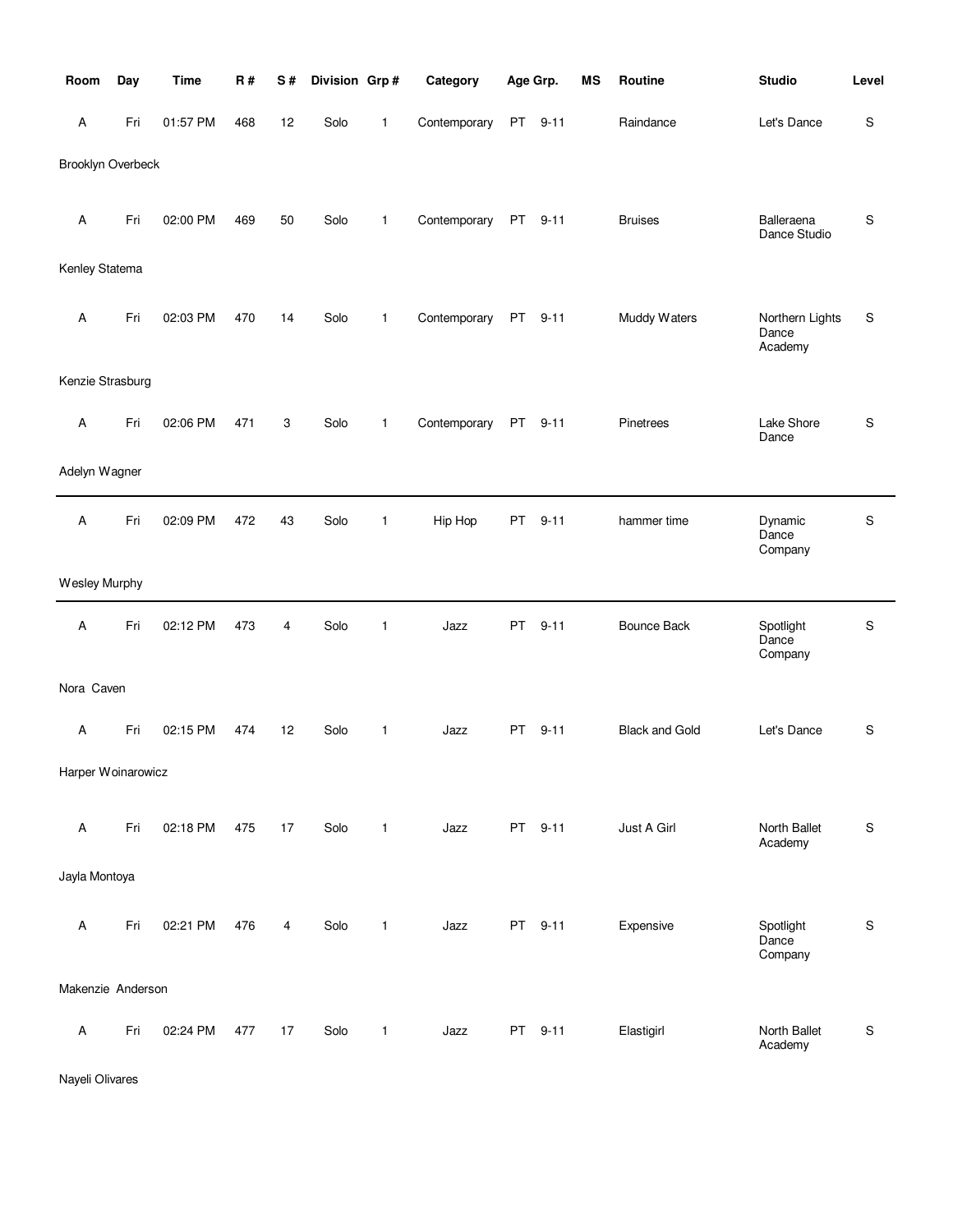| Room                 | Day | <b>Time</b> | <b>R#</b> | S# | Division Grp# |              | Category | Age Grp.  |          | <b>MS</b> | Routine         | <b>Studio</b>                 | Level       |
|----------------------|-----|-------------|-----------|----|---------------|--------------|----------|-----------|----------|-----------|-----------------|-------------------------------|-------------|
| Α                    | Fri | 02:27 PM    | 478       | 12 | Solo          | $\mathbf{1}$ | Jazz     | PT        | $9 - 11$ |           | Legs            | Let's Dance                   | $\mathbf S$ |
| Kali Meier           |     |             |           |    |               |              |          |           |          |           |                 |                               |             |
| $\mathsf A$          | Fri | 02:30 PM    | 479       | 1  | Solo          | 1            | Jazz     | PT        | $9 - 11$ |           | U Got The Look  | 2023 Dance<br>Company         | ${\sf S}$   |
| Mayci Humphrey       |     |             |           |    |               |              |          |           |          |           |                 |                               |             |
| Α                    | Fri | 02:33 PM    | 480       | 4  | Solo          | $\mathbf{1}$ | Jazz     | <b>PT</b> | $9 - 11$ |           | Get What I Want | Spotlight<br>Dance<br>Company | ${\sf S}$   |
| Ayleigh Larson       |     |             |           |    |               |              |          |           |          |           |                 |                               |             |
| A                    | Fri | 02:36 PM    | 481       | 57 | Solo          | $\mathbf{1}$ | Jazz     | PT        | $9 - 11$ |           | Wild Side       | Universal<br>Dance<br>Academy | ${\sf S}$   |
| <b>Brandi Becker</b> |     |             |           |    |               |              |          |           |          |           |                 |                               |             |
| Α                    | Fri | 02:39 PM    | 482       | 4  | Solo          | 1            | Jazz     | PT        | $9 - 11$ |           | Girl Like Me    | Spotlight<br>Dance<br>Company | $\mathsf S$ |
| Madeline Wright      |     |             |           |    |               |              |          |           |          |           |                 |                               |             |
| $\mathsf A$          | Fri | 02:42 PM    | 483       | 48 | Solo          | $\mathbf{1}$ | Jazz     | PT        | $9 - 11$ |           | Keep It Groovin | Dance Esteem                  | S           |
| Ashlyn Brown         |     |             |           |    |               |              |          |           |          |           |                 |                               |             |
| Α                    | Fri | 02:45 PM    | 484       | 12 | Solo          | $\mathbf{1}$ | Jazz     | <b>PT</b> | $9 - 11$ |           | Cover Girl      | Let's Dance                   | $\mathsf S$ |
| Chloe Heinle         |     |             |           |    |               |              |          |           |          |           |                 |                               |             |
| A                    | Fri | 02:48 PM    | 485       | 4  | Solo          | $\mathbf{1}$ | Jazz     |           | PT 9-11  |           | Gold            | Spotlight<br>Dance<br>Company | ${\sf S}$   |
| Miah Kopischke       |     |             |           |    |               |              |          |           |          |           |                 |                               |             |
| Α                    | Fri | 02:51 PM    | 486       | 48 | Solo          | $\mathbf{1}$ | Jazz     |           | PT 9-11  | $+$       | Pink Cadillac   | Dance Esteem                  | S           |
| Chalene Brown        |     |             |           |    |               |              |          |           |          |           |                 |                               |             |
| $\mathsf A$          | Fri | 02:54 PM    | 487       | 12 | Solo          | 1            | Jazz     |           | PT 9-11  |           | Make Way        | Let's Dance                   | ${\sf S}$   |

Paige Mittleider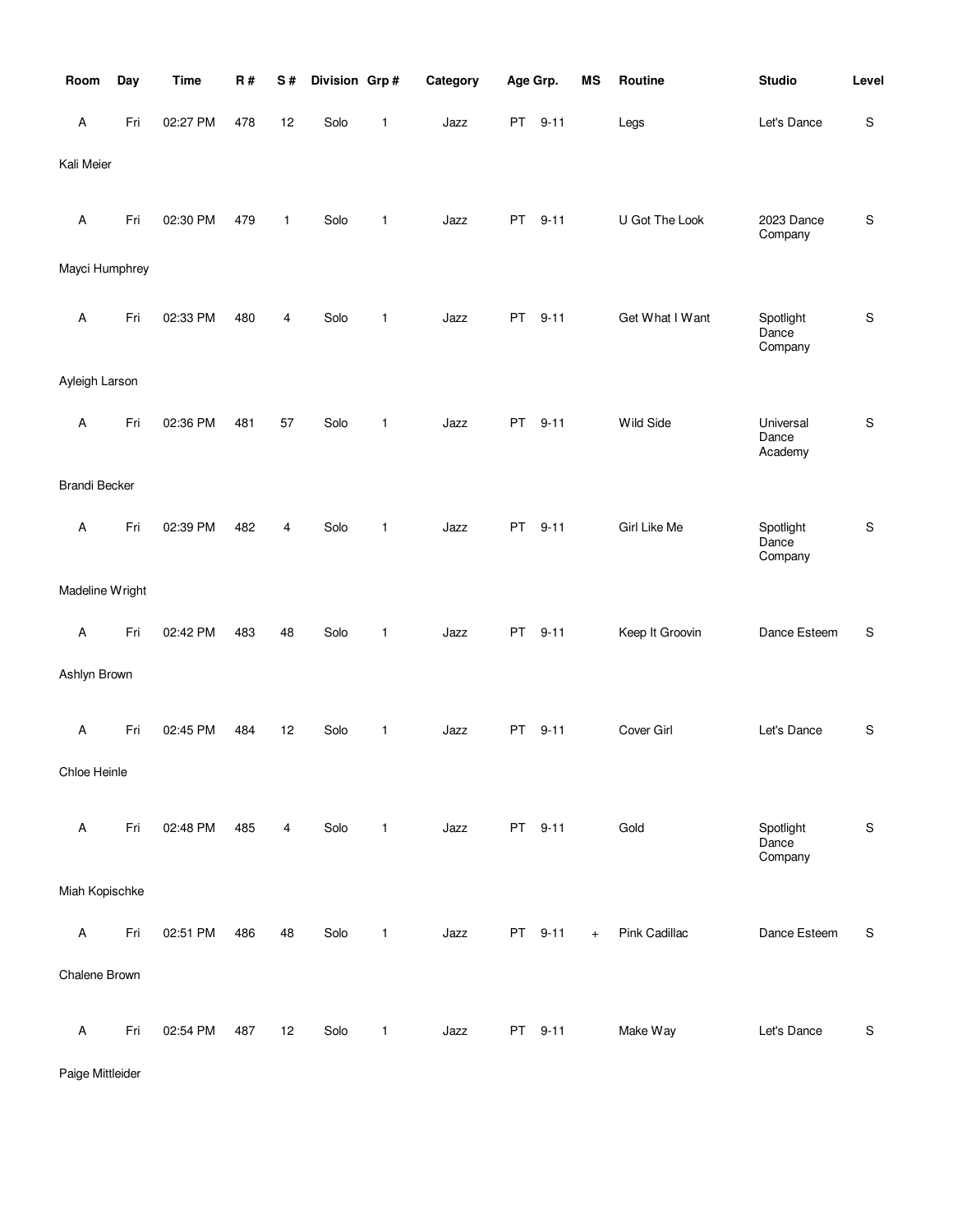| Room                      | Day | <b>Time</b> | R#  | S# | Division Grp# |              | Category |           | Age Grp. | MS  | Routine        | <b>Studio</b>                       | Level         |
|---------------------------|-----|-------------|-----|----|---------------|--------------|----------|-----------|----------|-----|----------------|-------------------------------------|---------------|
| A                         | Fri | 02:57 PM    | 488 | 4  | Solo          | 1            | Jazz     | PT        | $9 - 11$ |     | I Got That     | Spotlight<br>Dance<br>Company       | ${\mathsf S}$ |
| Ava Smith                 |     |             |     |    |               |              |          |           |          |     |                |                                     |               |
| A                         | Fri | 03:00 PM    | 489 | 14 | Solo          | $\mathbf{1}$ | Jazz     | PT        | $9 - 11$ |     | Be My Girl     | Northern Lights<br>Dance<br>Academy | ${\sf S}$     |
| Paisleigh Brakke          |     |             |     |    |               |              |          |           |          |     |                |                                     |               |
| A                         | Fri | 03:03 PM    | 490 | 56 | Solo          | $\mathbf{1}$ | Jazz     | PT        | $9 - 11$ |     | Teenage Dream  | Ms. Melinda's<br>Dance studio       | ${\mathbb S}$ |
| Vayda Baggenstoss         |     |             |     |    |               |              |          |           |          |     |                |                                     |               |
| $\boldsymbol{\mathsf{A}}$ | Fri | 03:06 PM    | 491 | 4  | Solo          | $\mathbf{1}$ | Jazz     | <b>PT</b> | $9 - 11$ |     | Just Fine      | Spotlight<br>Dance<br>Company       | ${\sf S}$     |
| <b>Tenley Staloch</b>     |     |             |     |    |               |              |          |           |          |     |                |                                     |               |
| A                         | Fri | 03:09 PM    | 492 | 14 | Solo          | $\mathbf{1}$ | Jazz     | PT        | $9 - 11$ |     | London Bridge  | Northern Lights<br>Dance<br>Academy | $\mathbb S$   |
| Kenzie Strasburg          |     |             |     |    |               |              |          |           |          |     |                |                                     |               |
| A                         | Fri | 03:12 PM    | 493 | 12 | Solo          | $\mathbf{1}$ | Jazz     | PT        | $9 - 11$ |     | On the Floor   | Let's Dance                         | S             |
| Ashley Wahl               |     |             |     |    |               |              |          |           |          |     |                |                                     |               |
| A                         | Fri | 03:15 PM    | 494 | 4  | Solo          | $\mathbf{1}$ | Jazz     | PT        | $9 - 11$ |     | Praise         | Spotlight<br>Dance<br>Company       | ${\sf S}$     |
| Claire Rohman             |     |             |     |    |               |              |          |           |          |     |                |                                     |               |
| A                         | Fri | 03:18 PM    | 495 | 42 | Solo          | $\mathbf{1}$ | Jazz     |           | PT 9-11  | $+$ | Distortion     | The Dance<br>Factory                | ${\mathsf S}$ |
| Adyson Toepper            |     |             |     |    |               |              |          |           |          |     |                |                                     |               |
| $\boldsymbol{\mathsf{A}}$ | Fri | 03:21 PM    | 496 | 43 | Solo          | $\mathbf{1}$ | Jazz     |           | PT 9-11  |     | all eyes on me | Dynamic<br>Dance<br>Company         | ${\mathsf S}$ |
| Mylee Paar                |     |             |     |    |               |              |          |           |          |     |                |                                     |               |
| A                         | Fri | 03:24 PM    | 497 | 4  | Solo          | $\mathbf{1}$ | Jazz     |           | PT 9-11  |     | Size           | Spotlight<br>Dance<br>Company       | ${\mathsf S}$ |

Aria Jirak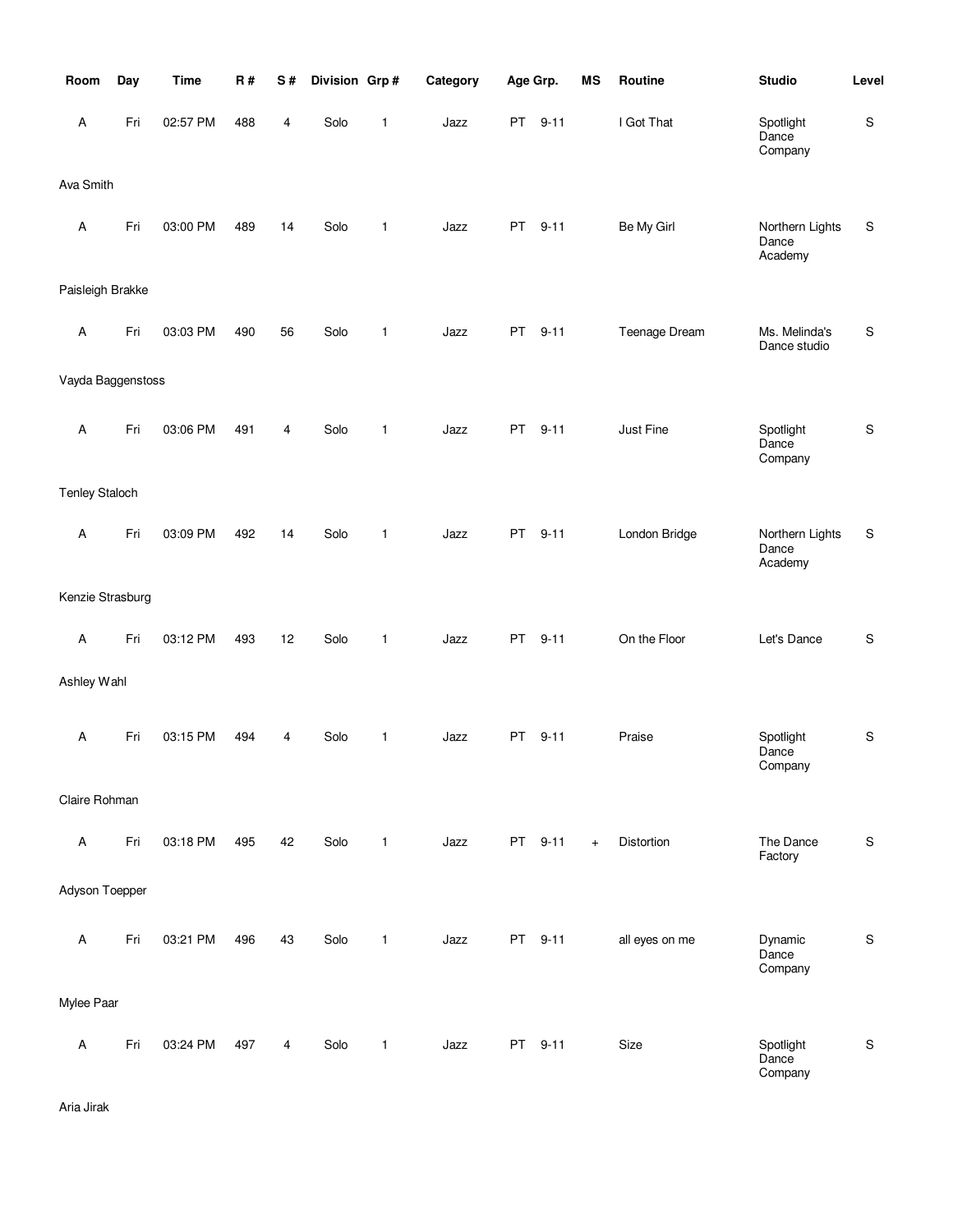| Room                    | Day | <b>Time</b> | R#  | S#           | Division Grp# |              | Category | Age Grp. |          | MS | Routine                           | <b>Studio</b>                 | Level       |
|-------------------------|-----|-------------|-----|--------------|---------------|--------------|----------|----------|----------|----|-----------------------------------|-------------------------------|-------------|
| Α                       | Fri | 03:27 PM    | 498 | 12           | Solo          | $\mathbf{1}$ | Jazz     |          | PT 9-11  |    | Sax                               | Let's Dance                   | $\mathsf S$ |
| Elliana Snortland-Banks |     |             |     |              |               |              |          |          |          |    |                                   |                               |             |
| Α                       | Fri | 03:30 PM    | 499 | 43           | Solo          | $\mathbf{1}$ | Jazz     | PT       | $9 - 11$ |    | the king                          | Dynamic<br>Dance<br>Company   | ${\sf S}$   |
| Wesley Murphy           |     |             |     |              |               |              |          |          |          |    |                                   |                               |             |
| Α                       | Fri | 03:33 PM    | 500 | 3            | Solo          | $\mathbf{1}$ | Jazz     | PT       | $9 - 11$ |    | Strut                             | Lake Shore<br>Dance           | $\mathsf S$ |
| <b>Isabella Baus</b>    |     |             |     |              |               |              |          |          |          |    |                                   |                               |             |
| Α                       | Fri | 03:36 PM    | 501 | 12           | Solo          | $\mathbf{1}$ | Jazz     | PT       | $9 - 11$ |    | Sway                              | Let's Dance                   | $\mathsf S$ |
| Kendall Jones           |     |             |     |              |               |              |          |          |          |    |                                   |                               |             |
| Α                       | Fri | 03:39 PM    |     |              |               |              |          |          |          |    | --Judges Break--                  |                               |             |
|                         |     |             |     |              |               |              |          |          |          |    |                                   |                               |             |
| $\sf A$                 | Fri | 03:49 PM    | 502 | 4            | Solo          | $\mathbf{1}$ | Lyrical  | PT       | $9 - 11$ |    | Grace                             | Spotlight<br>Dance<br>Company | $\mathsf S$ |
| Reegan Aspelund         |     |             |     |              |               |              |          |          |          |    |                                   |                               |             |
| Α                       | Fri | 03:52 PM    | 503 | 12           | Solo          | $\mathbf{1}$ | Lyrical  | PT       | $9 - 11$ |    | All I Want                        | Let's Dance                   | S           |
| Brooklyn Overbeck       |     |             |     |              |               |              |          |          |          |    |                                   |                               |             |
| Α                       | Fri | 03:55 PM    | 504 | 48           | Solo          | $\mathbf{1}$ | Lyrical  |          | PT 9-11  |    | It's All Coming Back to<br>Me Now | Dance Esteem                  | S           |
| Sydney Humann           |     |             |     |              |               |              |          |          |          |    |                                   |                               |             |
| Α                       | Fri | 03:58 PM    | 505 | 17           | Solo          | $\mathbf{1}$ | Lyrical  |          | PT 9-11  |    | Hallelujah                        | North Ballet<br>Academy       | ${\sf S}$   |
| Gianna McDonald         |     |             |     |              |               |              |          |          |          |    |                                   |                               |             |
| Α                       | Fri | 04:01 PM    | 506 | $\mathbf{1}$ | Solo          | $\mathbf{1}$ | Lyrical  |          | PT 9-11  |    | <b>Healing Hands</b>              | 2023 Dance<br>Company         | ${\sf S}$   |

Brynn Gill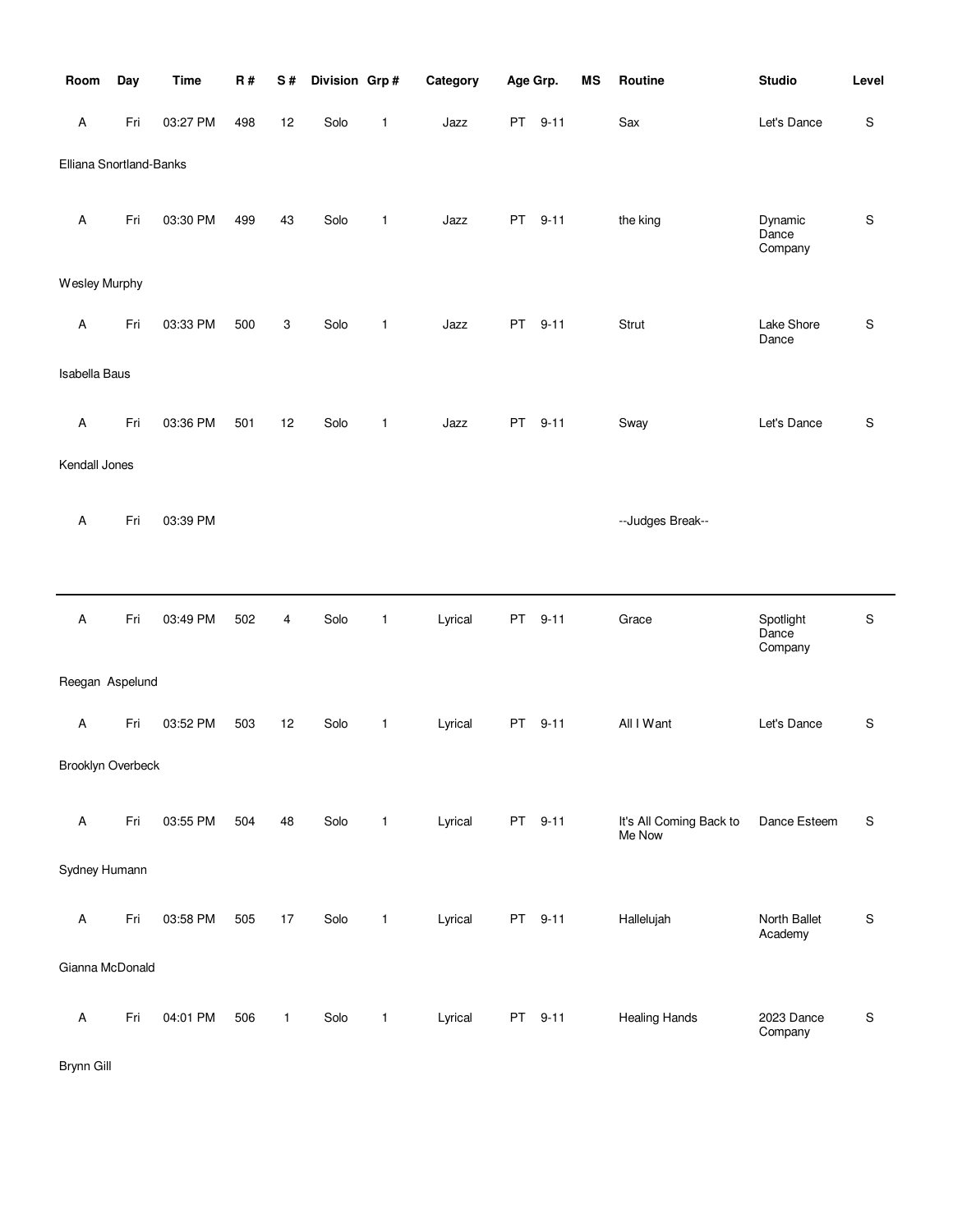| Room                   | Day | <b>Time</b> | <b>R#</b> | S# | Division Grp# |              | Category | Age Grp.  |          | <b>MS</b> | Routine                 | <b>Studio</b>                 | Level       |
|------------------------|-----|-------------|-----------|----|---------------|--------------|----------|-----------|----------|-----------|-------------------------|-------------------------------|-------------|
| A                      | Fri | 04:04 PM    | 507       | 4  | Solo          | $\mathbf{1}$ | Lyrical  | PT        | $9 - 11$ |           | The Rose                | Spotlight<br>Dance<br>Company | ${\sf S}$   |
| Ally Krosch            |     |             |           |    |               |              |          |           |          |           |                         |                               |             |
| Α                      | Fri | 04:07 PM    | 508       | 12 | Solo          | $\mathbf{1}$ | Lyrical  | PT        | $9 - 11$ |           | Dancing in the Sky      | Let's Dance                   | $\mathsf S$ |
| Isabella Brown         |     |             |           |    |               |              |          |           |          |           |                         |                               |             |
| Α                      | Fri | 04:10 PM    | 509       | 57 | Solo          | $\mathbf{1}$ | Lyrical  | <b>PT</b> | $9 - 11$ |           | Skin                    | Universal<br>Dance<br>Academy | ${\sf S}$   |
| <b>Brandi Becker</b>   |     |             |           |    |               |              |          |           |          |           |                         |                               |             |
| $\mathsf A$            | Fri | 04:13 PM    | 510       | 48 | Solo          | $\mathbf{1}$ | Lyrical  | PT        | $9 - 11$ | $+$       | All Through The Night   | Dance Esteem                  | S           |
| Chalene Brown          |     |             |           |    |               |              |          |           |          |           |                         |                               |             |
| Α                      | Fri | 04:16 PM    | 511       | 12 | Solo          | $\mathbf{1}$ | Lyrical  | PT        | $9 - 11$ |           | Half Light              | Let's Dance                   | $\mathbb S$ |
| Eden Bilstad           |     |             |           |    |               |              |          |           |          |           |                         |                               |             |
| $\mathsf A$            | Fri | 04:19 PM    | 512       | 56 | Solo          | $\mathbf{1}$ | Lyrical  | PT        | $9 - 11$ |           | Pure Imagination        | Ms. Melinda's<br>Dance studio | S           |
| olivia meas            |     |             |           |    |               |              |          |           |          |           |                         |                               |             |
| $\mathsf A$            | Fri | 04:22 PM    | 513       | 12 | Solo          | $\mathbf{1}$ | Lyrical  | PT        | $9 - 11$ |           | Hang on a Little Longer | Let's Dance                   | S           |
| Rees Gallagher         |     |             |           |    |               |              |          |           |          |           |                         |                               |             |
| A                      | Fri | 04:25 PM    | 514       | 50 | Solo          | $\mathbf{1}$ | Lyrical  |           | PT 9-11  |           | All That Matters        | Balleraena<br>Dance Studio    | ${\sf S}$   |
| <b>Brielle Dettler</b> |     |             |           |    |               |              |          |           |          |           |                         |                               |             |
| $\mathsf A$            | Fri | 04:28 PM    | 515       | 12 | Solo          | $\mathbf{1}$ | Lyrical  |           | PT 9-11  |           | Hero                    | Let's Dance                   | ${\sf S}$   |
| Sunday Raugust         |     |             |           |    |               |              |          |           |          |           |                         |                               |             |
| $\mathsf A$            | Fri | 04:31 PM    | 516       | 12 | Solo          | $\mathbf{1}$ | Lyrical  |           | PT 9-11  |           | Rainbow Connection      | Let's Dance                   | $\mathbb S$ |

Carly Olsen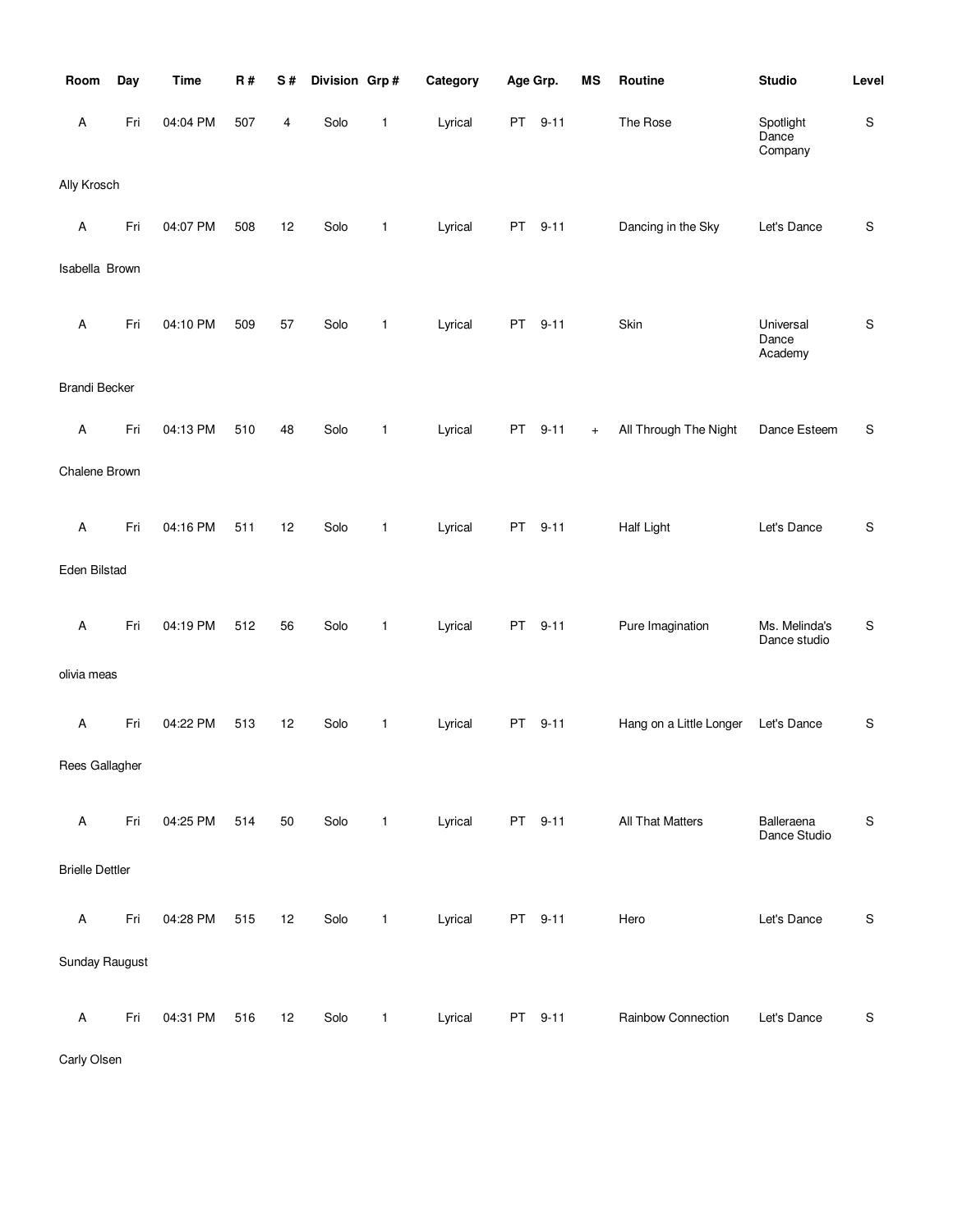| Room                      | Day | <b>Time</b> | R#  | S# | Division Grp# |              | Category            | Age Grp. |          | <b>MS</b> | Routine                      | <b>Studio</b>                  | Level       |
|---------------------------|-----|-------------|-----|----|---------------|--------------|---------------------|----------|----------|-----------|------------------------------|--------------------------------|-------------|
| Α                         | Fri | 04:34 PM    | 517 | 3  | Solo          | 1            | Lyrical             | PT       | $9 - 11$ |           | The Truth I'm Standing<br>On | Lake Shore<br>Dance            | S           |
| Emily Herrera             |     |             |     |    |               |              |                     |          |          |           |                              |                                |             |
| Α                         | Fri | 04:37 PM    | 518 | 50 | Solo          | 1            | Lyrical             | PT       | $9 - 11$ |           | Come Home                    | Balleraena<br>Dance Studio     | S           |
| Katie Dumdie              |     |             |     |    |               |              |                     |          |          |           |                              |                                |             |
| A                         | Fri | 04:40 PM    | 519 | 12 | Solo          | 1            | Lyrical             | PT       | $9 - 11$ |           | Rescue                       | Let's Dance                    | S           |
| <b>Bella Meyer</b>        |     |             |     |    |               |              |                     |          |          |           |                              |                                |             |
| A                         | Fri | 04:43 PM    | 520 | 50 | Solo          | 1            | Lyrical             | PT.      | $9 - 11$ |           | Just Be Held                 | Balleraena<br>Dance Studio     | S           |
| <b>Brielle Reed</b>       |     |             |     |    |               |              |                     |          |          |           |                              |                                |             |
| A                         | Fri | 04:46 PM    | 521 | 12 | Solo          | 1            | Lyrical             | PT.      | $9 - 11$ |           | Voice Within                 | Let's Dance                    | S           |
| Kendall Jones             |     |             |     |    |               |              |                     |          |          |           |                              |                                |             |
| A                         | Fri | 04:49 PM    | 522 | 50 | Solo          | 1            | Lyrical             | PT       | $9 - 11$ |           | Mean Girls                   | Balleraena<br>Dance Studio     | S           |
| Kate Wilson               |     |             |     |    |               |              |                     |          |          |           |                              |                                |             |
| $\boldsymbol{\mathsf{A}}$ | Fri | 04:52 PM    | 523 | 12 | Solo          | 1            | Lyrical             | PT       | $9 - 11$ |           | Warrior                      | Let's Dance                    | S           |
| Keira DiSilvestro         |     |             |     |    |               |              |                     |          |          |           |                              |                                |             |
| Α                         | Fri | 04:55 PM    | 524 | 18 | Solo          | $\mathbf{1}$ | Lyrical             |          | PT 9-11  |           | You Raise Me Up              | Danaille's<br>Dance<br>Academy | S           |
| Aibhlin Shellenberger     |     |             |     |    |               |              |                     |          |          |           |                              |                                |             |
| $\mathsf A$               | Fri | 04:58 PM    | 525 | 48 | Solo          | 1            | <b>Musical Show</b> | PT       | $9 - 11$ |           | Show Off                     | Dance Esteem                   | $\mathsf S$ |
| <b>Finley Stine</b>       |     |             |     |    |               |              |                     |          |          |           |                              |                                |             |
| A                         | Fri | 05:01 PM    | 526 | 12 | Solo          | $\mathbf{1}$ | <b>Musical Show</b> |          | PT 9-11  |           | Rich and Powerful            | Let's Dance                    | ${\sf S}$   |

Isabella Brown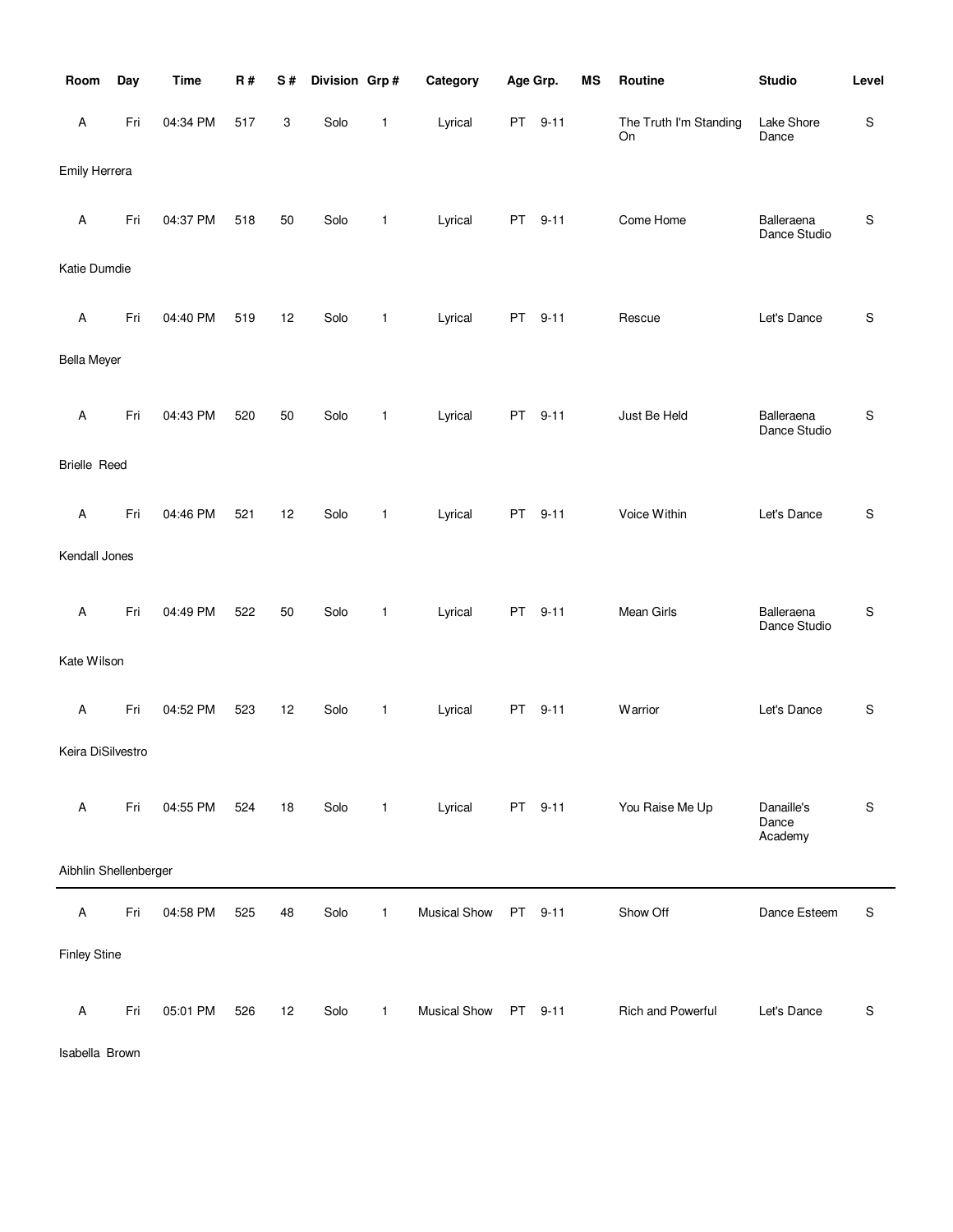| Room                 | Day | <b>Time</b> | R#  | S# | Division Grp# |              | Category            | Age Grp. |          | <b>MS</b> | Routine                         | <b>Studio</b>                 | Level |
|----------------------|-----|-------------|-----|----|---------------|--------------|---------------------|----------|----------|-----------|---------------------------------|-------------------------------|-------|
| Α                    | Fri | 05:04 PM    | 527 | 48 | Solo          | 1            | <b>Musical Show</b> |          | PT 9-11  |           | Stuff, Like, That, There        | Dance Esteem                  | S     |
| Sydney Humann        |     |             |     |    |               |              |                     |          |          |           |                                 |                               |       |
| Α                    | Fri | 05:07 PM    | 528 | 12 | Solo          | $\mathbf{1}$ | <b>Musical Show</b> |          | PT 9-11  |           | <b>Girl Scout</b>               | Let's Dance                   | S     |
| Carly Olsen          |     |             |     |    |               |              |                     |          |          |           |                                 |                               |       |
| Α                    | Fri | 05:10 PM    | 529 | 12 | Solo          | 1            | <b>Musical Show</b> | PT       | $9 - 11$ |           | Someone in the Crowd            | Let's Dance                   | S     |
| Isabella Greff       |     |             |     |    |               |              |                     |          |          |           |                                 |                               |       |
| Α                    | Fri | 05:13 PM    | 530 | 12 | Solo          | 1            | Open                | PT       | $9 - 11$ |           | <b>Drumming Song</b>            | Let's Dance                   | S     |
| Eden Bilstad         |     |             |     |    |               |              |                     |          |          |           |                                 |                               |       |
| Α                    | Fri | 05:16 PM    | 531 | 4  | Solo          | 1            | Open                | PT       | $9 - 11$ |           | Welcome To The Jungle Spotlight | Dance<br>Company              | S     |
| Charli Braunshausen  |     |             |     |    |               |              |                     |          |          |           |                                 |                               |       |
| Α                    | Fri | 05:19 PM    | 532 | 12 | Solo          | $\mathbf{1}$ | Open                | PT.      | $9 - 11$ |           | Fire on Fire                    | Let's Dance                   | S     |
| Harper Woinarowicz   |     |             |     |    |               |              |                     |          |          |           |                                 |                               |       |
| А                    | Fri | 05:22 PM    | 533 | 57 | Solo          | 1            | Open                | PT       | $9 - 11$ |           | <b>Bad Habits</b>               | Universal<br>Dance<br>Academy | S     |
| <b>Brandi Becker</b> |     |             |     |    |               |              |                     |          |          |           |                                 |                               |       |
| A                    | Fri | 05:25 PM    | 534 | 12 | Solo          | $\mathbf{1}$ | Open                |          | PT 9-11  |           | Game of Survival                | Let's Dance                   | S     |
| Sunday Raugust       |     |             |     |    |               |              |                     |          |          |           |                                 |                               |       |
| Α                    | Fri | 05:28 PM    | 535 | 48 | Solo          | $\mathbf{1}$ | Open                |          | PT 9-11  |           | I'm Going Down                  | Dance Esteem                  | S     |
| Ashlyn Brown         |     |             |     |    |               |              |                     |          |          |           |                                 |                               |       |
| $\mathsf A$          | Fri | 05:31 PM    | 536 | 12 | Solo          | $\mathbf{1}$ | Open                |          | PT 9-11  |           | Hit Me With Your Best<br>Shot   | Let's Dance                   | S     |

Beya Anderson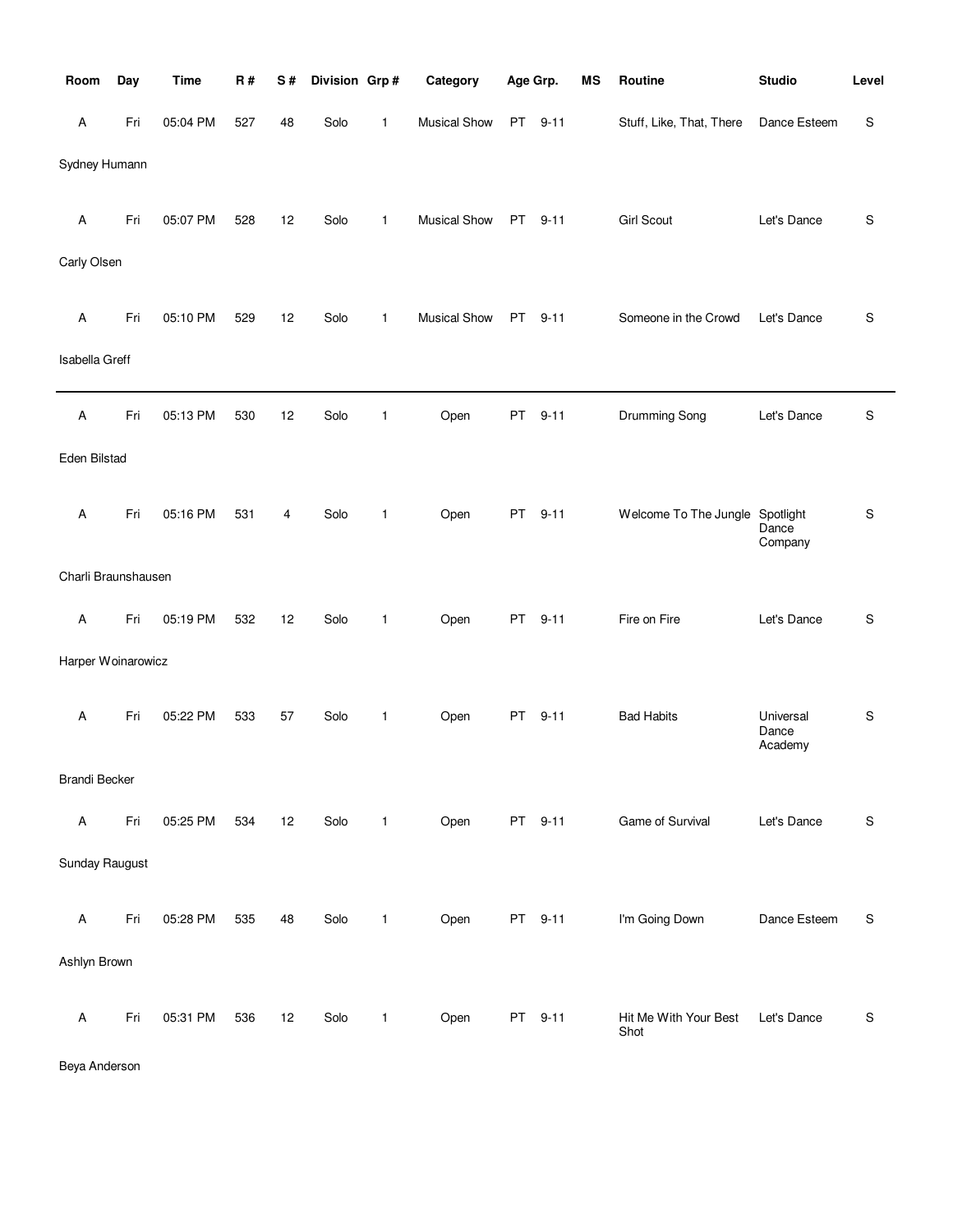| Room                      | Day | <b>Time</b>                                     | <b>R#</b> | S# | Division Grp# |                | Category | Age Grp.  |          | <b>MS</b> | Routine                                    | <b>Studio</b>                 | Level       |
|---------------------------|-----|-------------------------------------------------|-----------|----|---------------|----------------|----------|-----------|----------|-----------|--------------------------------------------|-------------------------------|-------------|
| Α                         | Fri | 05:34 PM                                        | 537       | 3  | Solo          | 1              | Open     | PT        | $9 - 11$ |           | Caught in Dreams                           | Lake Shore<br>Dance           | S           |
| Zoey Sylvester            |     |                                                 |           |    |               |                |          |           |          |           |                                            |                               |             |
| Α                         | Fri | 05:37 PM                                        | 538       | 12 | Solo          | $\mathbf{1}$   | Open     | PT        | $9 - 11$ |           | Soldier                                    | Let's Dance                   | S           |
| Rees Gallagher            |     |                                                 |           |    |               |                |          |           |          |           |                                            |                               |             |
| Α                         | Fri | 05:40 PM                                        | 539       | 56 | Solo          | 1              | Tap      | <b>PT</b> | $9 - 11$ |           | Sweet Cheerleader                          | Ms. Melinda's<br>Dance studio | S           |
| Vayda Baggenstoss         |     |                                                 |           |    |               |                |          |           |          |           |                                            |                               |             |
| Α                         | Fri | 05:43 PM                                        | 540       | 42 | Solo          | 1              | Tap      | <b>PT</b> | $9 - 11$ | $+$       | Applause, Applause,<br>Applause            | The Dance<br>Factory          | S           |
| Adyson Toepper            |     |                                                 |           |    |               |                |          |           |          |           |                                            |                               |             |
| Α                         | Fri | 05:46 PM                                        |           |    |               |                |          |           |          |           | --Awards - High Point & Awards<br>Improv-- |                               |             |
|                           |     |                                                 |           |    |               |                |          |           |          |           |                                            |                               |             |
| $\mathsf A$               | Fri | 06:46 PM                                        | 541       | 4  | D/T           | 3              | Jazz     | M         | $5 - 8$  |           | My Boyfriends Back                         | Spotlight<br>Dance<br>Company | ${\sf S}$   |
|                           |     | Charli Braunshausen, Evie Umbreit, Mara Fugazzi |           |    |               |                |          |           |          |           |                                            |                               |             |
| $\boldsymbol{\mathsf{A}}$ | Fri | 06:49 PM                                        | 542       | 12 | D/T           | 3              | Jazz     | М         | $5 - 8$  |           | Nails, Hair, Hips, Heels                   | Let's Dance                   | S           |
|                           |     | Jaylah Chewakin, Oakley Ell, Halle Thompson     |           |    |               |                |          |           |          |           |                                            |                               |             |
| A                         | Fri | 06:52 PM                                        | 543       | 4  | D/T           | 3              | Jazz     | м         | $5 - 8$  |           | Slay                                       | Spotlight<br>Dance<br>Company | $\mathsf S$ |
|                           |     | Miah Kopischke, Lila Wersal, Chloe Landkmer     |           |    |               |                |          |           |          |           |                                            |                               |             |
| Α                         | Fri | 06:55 PM                                        | 544       | 4  | D/T           | $\overline{c}$ | Lyrical  | M         | $5 - 8$  |           | Magic                                      | Spotlight<br>Dance<br>Company | S           |
|                           |     | Jaylee Ignaszewski, Reegan Aspelund             |           |    |               |                |          |           |          |           |                                            |                               |             |
| $\boldsymbol{\mathsf{A}}$ | Fri | 06:58 PM                                        | 545       | 50 | D/T           | $\overline{c}$ | Lyrical  | М         | $5 - 8$  |           | Always                                     | Balleraena<br>Dance Studio    | S           |

Paris Rasmussen ,Alexa Rydland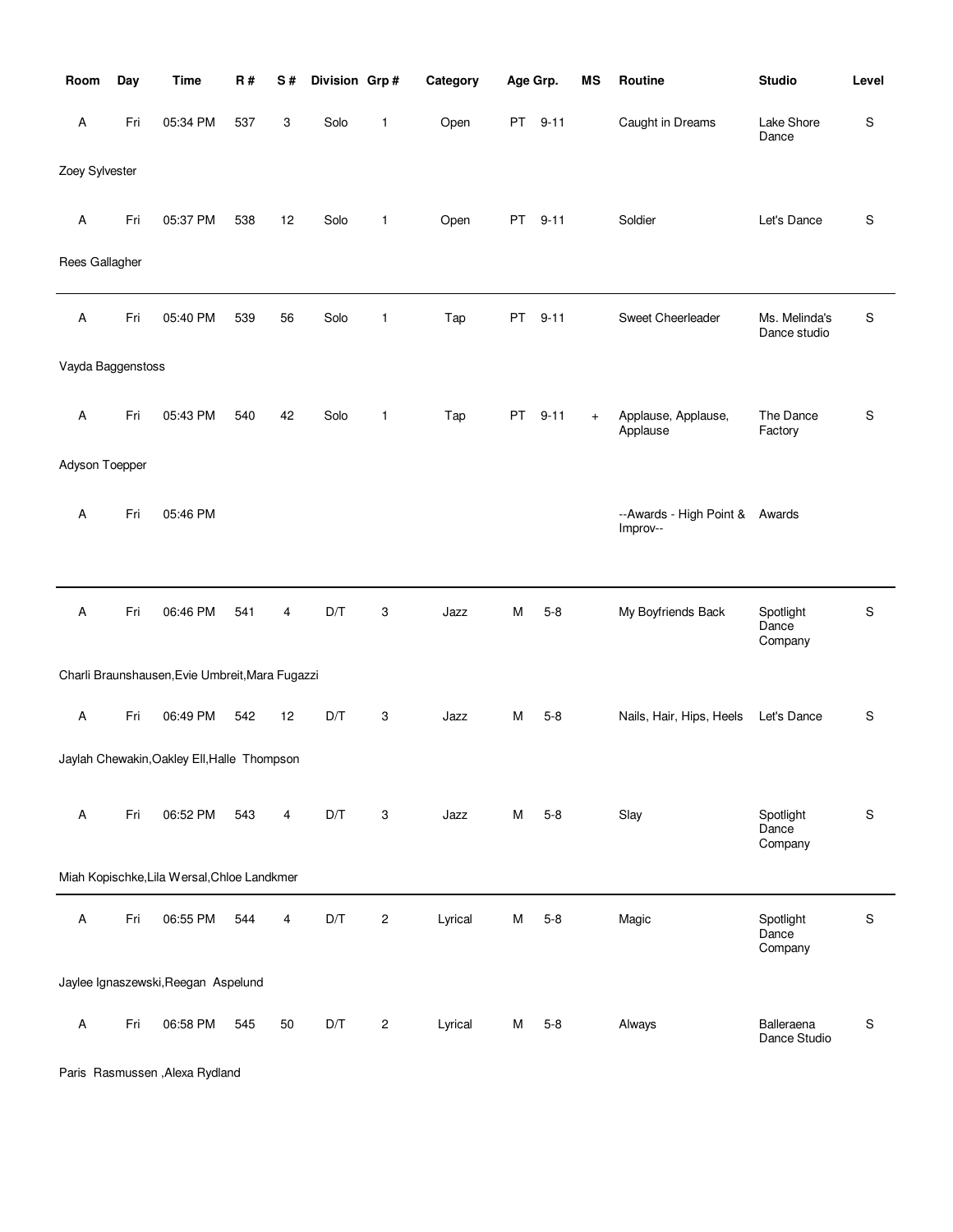| Room                      | Day | Time                                            | <b>R#</b> | S# | Division Grp# |                | Category     | Age Grp.  |          | <b>MS</b> | <b>Routine</b>                  | <b>Studio</b>                       | Level     |
|---------------------------|-----|-------------------------------------------------|-----------|----|---------------|----------------|--------------|-----------|----------|-----------|---------------------------------|-------------------------------------|-----------|
| Α                         | Fri | 07:01 PM                                        | 546       | 4  | D/T           | 3              | Lyrical      | м         | $5 - 8$  |           | Wouldn't It Be Nice             | Spotlight<br>Dance<br>Company       | S         |
|                           |     | Elyse Lyhgholm, Amelia Luethmers, Claire Krosch |           |    |               |                |              |           |          |           |                                 |                                     |           |
| A                         | Fri | 07:04 PM                                        | 547       | 50 | D/T           | 3              | Lyrical      | м         | $5 - 8$  |           | Hold On To Me                   | Balleraena<br>Dance Studio          | S         |
|                           |     | Paris Rasmussen, Alexa Rydland, Brielle Reed    |           |    |               |                |              |           |          |           |                                 |                                     |           |
| Α                         | Fri | 07:07 PM                                        | 548       | 17 | D/T           | $\overline{c}$ | Contemporary | PT        | $9 - 11$ |           | Everything I need               | North Ballet<br>Academy             | S         |
|                           |     | Annaleigh Rehlander, Nayeli Olivares            |           |    |               |                |              |           |          |           |                                 |                                     |           |
| A                         | Fri | 07:10 PM                                        | 549       | 57 | D/T           | $\overline{c}$ | Contemporary | PT        | $9 - 11$ |           | We are Human                    | Universal<br>Dance<br>Academy       | S         |
|                           |     | Ava Henning, Brandi Becker                      |           |    |               |                |              |           |          |           |                                 |                                     |           |
| Α                         | Fri | 07:13 PM                                        | 550       | 42 | D/T           | $\overline{c}$ | Contemporary | <b>PT</b> | $9 - 11$ |           | Whose Side Are You On The Dance | Factory                             | S         |
|                           |     | Adyson Toepper, Halle Walters                   |           |    |               |                |              |           |          |           |                                 |                                     |           |
| A                         | Fri | 07:16 PM                                        | 551       | 14 | D/T           | $\overline{c}$ | Hip Hop      | PT        | $9 - 11$ |           | Old Skool                       | Northern Lights<br>Dance<br>Academy | S         |
|                           |     | Kenzie Strasburg, Paisleigh Brakke              |           |    |               |                |              |           |          |           |                                 |                                     |           |
| Α                         | Fri | 07:19 PM                                        | 552       | 42 | D/T           | 3              | Hip Hop      |           | PT 9-11  |           | Werk                            | The Dance<br>Factory                | S         |
|                           |     | Ariana Dub, Halle Walters, Audrey Gordy         |           |    |               |                |              |           |          |           |                                 |                                     |           |
| $\boldsymbol{\mathsf{A}}$ | Fri | 07:22 PM                                        | 553       | 4  | D/T           | 3              | Jazz         |           | PT 9-11  |           | Comeback Kids                   | Spotlight<br>Dance<br>Company       | S         |
|                           |     | Jaylee Ignaszewski, Aria Jirak, Claire Rohman   |           |    |               |                |              |           |          |           |                                 |                                     |           |
| Α                         | Fri | 07:25 PM                                        | 554       | 48 | D/T           | 3              | Jazz         |           | PT 9-11  |           | <b>Black Velvet</b>             | Dance Esteem                        | S         |
|                           |     | Finley Stine, Chalene Brown, Sydney Humann      |           |    |               |                |              |           |          |           |                                 |                                     |           |
| Α                         | Fri | 07:28 PM                                        | 555       | 12 | D/T           | $\overline{c}$ | Jazz         | PT        | $9 - 11$ |           | Chapstick                       | Let's Dance                         | ${\sf S}$ |

Kali Meier,Paige Mittleider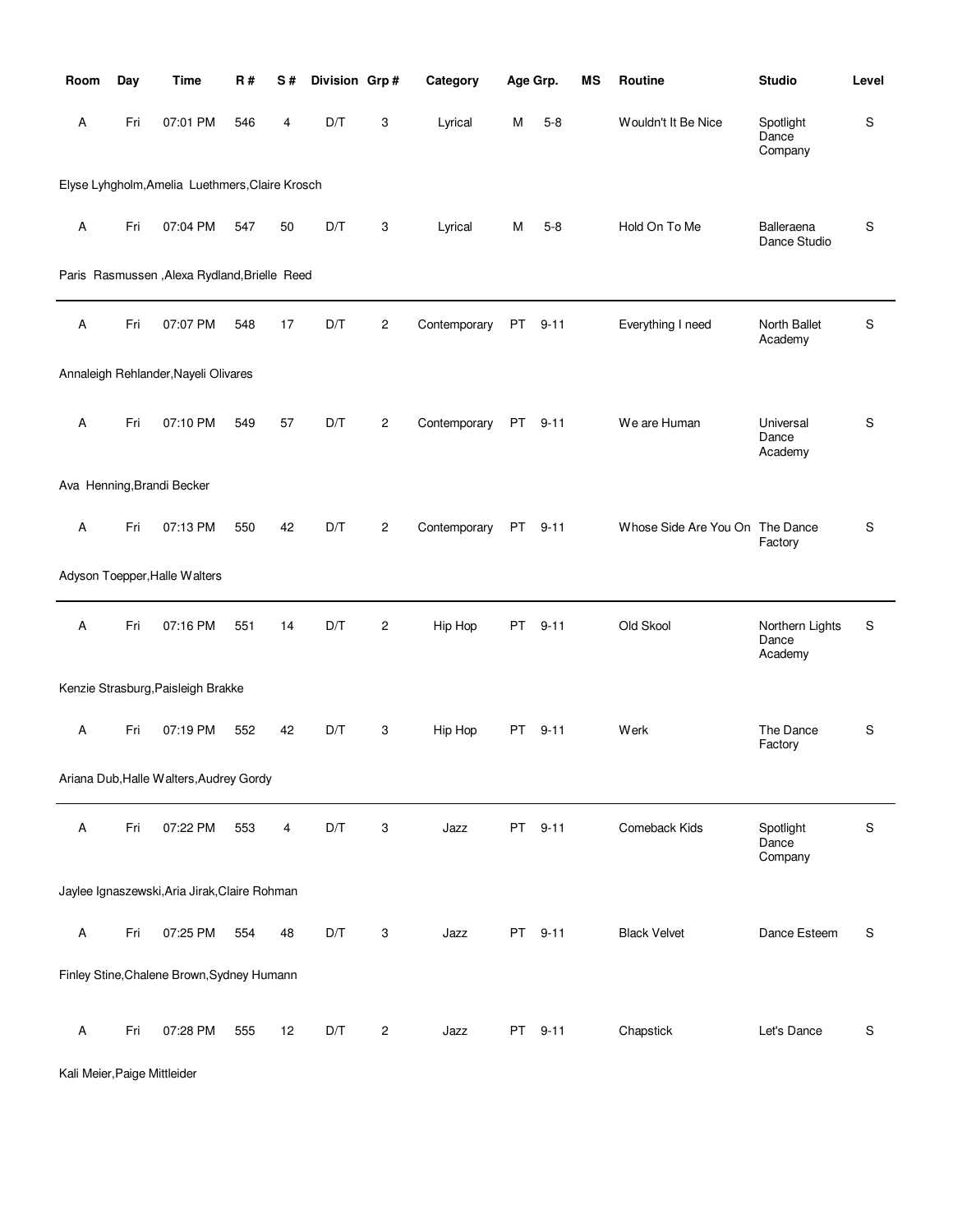| Room                      | Day | <b>Time</b>                                        | <b>R#</b> | S# | Division Grp# |                | Category | Age Grp.  |          | MS | Routine              | <b>Studio</b>                 | Level       |
|---------------------------|-----|----------------------------------------------------|-----------|----|---------------|----------------|----------|-----------|----------|----|----------------------|-------------------------------|-------------|
| Α                         | Fri | 07:31 PM                                           | 556       | 4  | D/T           | 3              | Jazz     | <b>PT</b> | $9 - 11$ |    | Girls Will Be Girls  | Spotlight<br>Dance<br>Company | $\mathsf S$ |
|                           |     | Ava Smith, Audrey Erlenbach, Leah Prescher         |           |    |               |                |          |           |          |    |                      |                               |             |
| A                         | Fri | 07:34 PM                                           | 557       | 50 | D/T           | $\overline{2}$ | Jazz     | PT.       | $9 - 11$ |    | Girls Will Be Girls  | Balleraena<br>Dance Studio    | $\mathsf S$ |
|                           |     | Katie Dumdie, Olive Elenkiwich                     |           |    |               |                |          |           |          |    |                      |                               |             |
| A                         | Fri | 07:37 PM                                           | 558       | 3  | D/T           | $\overline{c}$ | Jazz     | PT        | $9 - 11$ |    | Let's Work           | Lake Shore<br>Dance           | $\mathsf S$ |
|                           |     | Isabella Baus, Emily Herrera                       |           |    |               |                |          |           |          |    |                      |                               |             |
| Α                         | Fri | 07:40 PM                                           | 559       | 12 | D/T           | $\overline{c}$ | Jazz     | PT.       | $9 - 11$ |    | Confident            | Let's Dance                   | $\mathsf S$ |
| Carly Olsen, Fynley Glinz |     |                                                    |           |    |               |                |          |           |          |    |                      |                               |             |
| A                         | Fri | 07:43 PM                                           | 560       | 4  | D/T           | 3              | Jazz     | <b>PT</b> | $9 - 11$ |    | Yes I Can            | Spotlight<br>Dance<br>Company | S           |
|                           |     | Makenzie Anderson, Tenley Staloch, Madeline Wright |           |    |               |                |          |           |          |    |                      |                               |             |
| Α                         | Fri | 07:46 PM                                           | 561       | 3  | D/T           | $\overline{c}$ | Jazz     | <b>PT</b> | $9 - 11$ |    | Make It Look Easy    | Lake Shore<br>Dance           | $\mathsf S$ |
|                           |     | Peyton Case, Zoey Sylvester                        |           |    |               |                |          |           |          |    |                      |                               |             |
| A                         | Fri | 07:49 PM                                           | 562       | 12 | D/T           | $\overline{c}$ | Lyrical  | PT        | $9 - 11$ |    | Don't Worry          | Let's Dance                   | S           |
| Bella Meyer, Ashley Wahl  |     |                                                    |           |    |               |                |          |           |          |    |                      |                               |             |
| Α                         | Fri | 07:52 PM                                           | 563       | 4  | D/T           | $\overline{c}$ | Lyrical  | <b>PT</b> | $9 - 11$ |    | Go Get What You Want | Spotlight<br>Dance<br>Company | S           |
|                           |     | Ally Krosch, Amelia Luethmers                      |           |    |               |                |          |           |          |    |                      |                               |             |
| Α                         | Fri | 07:55 PM                                           | 564       | 12 | D/T           | 3              | Lyrical  | PT        | $9 - 11$ |    | Hold on to Me        | Let's Dance                   | S           |
|                           |     | Alexis Klein, Sunday Raugust, Brenley Ell          |           |    |               |                |          |           |          |    |                      |                               |             |
| Α                         | Fri | 07:58 PM                                           | 565       | 17 | D/T           | 3              | Lyrical  | <b>PT</b> | $9 - 11$ |    | Here Comes The Sun   | North Ballet<br>Academy       | ${\sf S}$   |

Gianna McDonald,Jayla Montoya,Malea Bicknese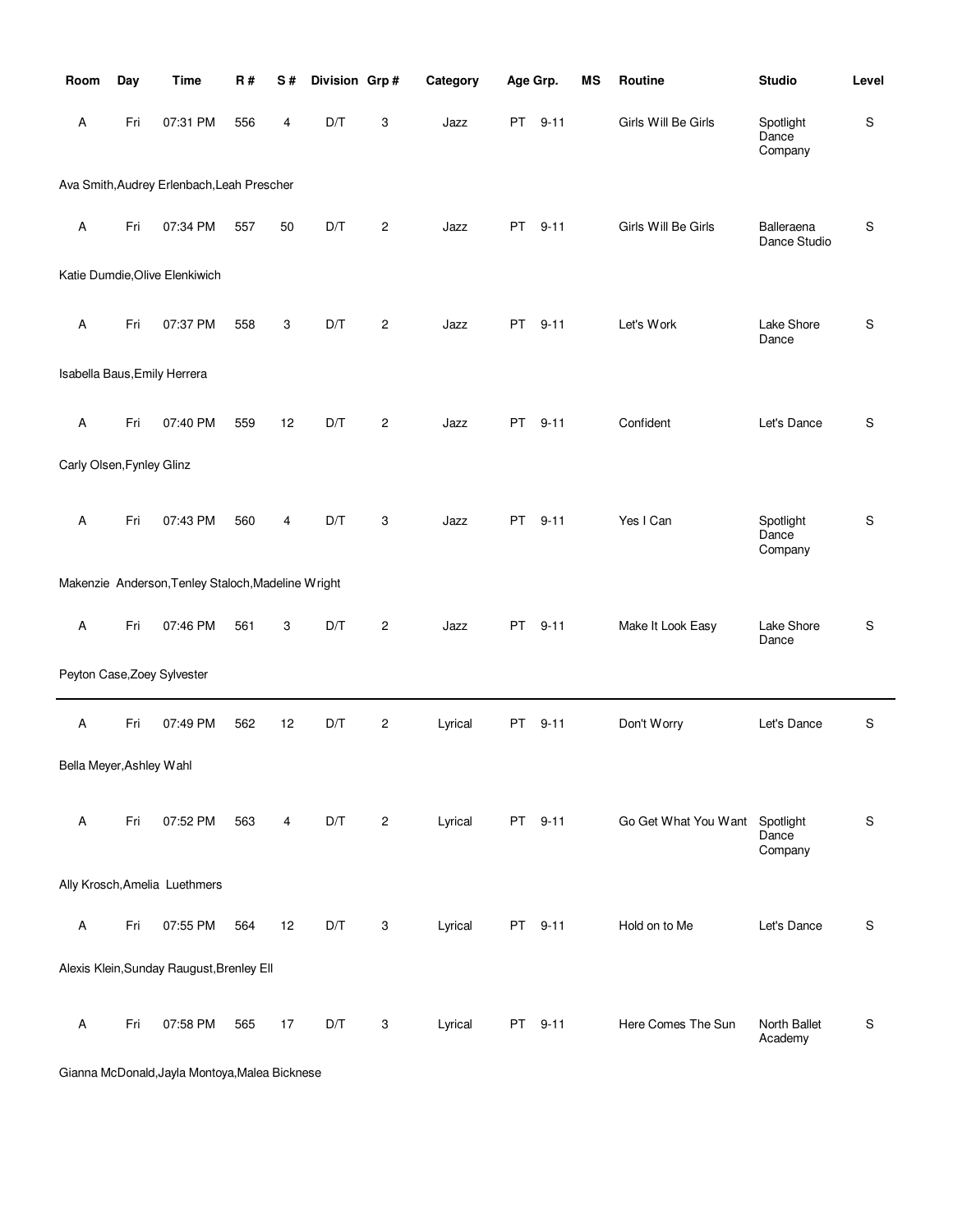| Room                     | Day | <b>Time</b>                                                    | <b>R#</b> | S# | Division Grp# |                | Category            |    | Age Grp.      | <b>MS</b> | Routine                 | <b>Studio</b>                 | Level         |
|--------------------------|-----|----------------------------------------------------------------|-----------|----|---------------|----------------|---------------------|----|---------------|-----------|-------------------------|-------------------------------|---------------|
| Α                        | Fri | 08:01 PM                                                       | 566       | 12 | D/T           | $\overline{c}$ | Lyrical             | PT | $9 - 11$      |           | I Promise You           | Let's Dance                   | S             |
|                          |     | Keira DiSilvestro, Kylie DiSilvestro                           |           |    |               |                |                     |    |               |           |                         |                               |               |
| Α                        | Fri | 08:04 PM                                                       | 567       | 12 | D/T           | $\overline{c}$ | Lyrical             | PT | $9 - 11$      |           | River                   | Let's Dance                   | S             |
|                          |     | Rees Gallagher, Kendall Jones                                  |           |    |               |                |                     |    |               |           |                         |                               |               |
| Α                        | Fri | 08:07 PM                                                       | 568       | 48 | D/T           | 3              | <b>Musical Show</b> | PT | $9 - 11$      |           | Speaking French         | Dance Esteem                  | S             |
|                          |     | Finley Stine, Chalene Brown, Sydney Humann                     |           |    |               |                |                     |    |               |           |                         |                               |               |
| Α                        | Fri | 08:10 PM                                                       | 569       | 12 | D/T           | $\overline{c}$ | Open                | PT | $9 - 11$      |           | Rain                    | Let's Dance                   | ${\mathbb S}$ |
| Carly Olsen, Emma Weigel |     |                                                                |           |    |               |                |                     |    |               |           |                         |                               |               |
| Α                        | Fri | 08:13 PM                                                       | 570       | 4  | D/T           | 3              | Open                | PT | $9 - 11$      |           | Wildfire                | Spotlight<br>Dance<br>Company | S             |
|                          |     | Ayleigh Larson, Ayla Schott, Lucy Kelly                        |           |    |               |                |                     |    |               |           |                         |                               |               |
| Α                        | Fri | 08:16 PM                                                       | 571       | 12 | D/T           | $\overline{c}$ | Open                | PT | $9 - 11$      |           | White Flag              | Let's Dance                   | ${\mathbb S}$ |
|                          |     | Brooklyn Hustad, Brooklyn Overbeck                             |           |    |               |                |                     |    |               |           |                         |                               |               |
| Α                        | Fri | 08:19 PM                                                       | 572       | 3  | D/T           | $\overline{c}$ | Open                | PT | $9 - 11$      |           | Before                  | Lake Shore<br>Dance           | ${\mathbb S}$ |
|                          |     | Elaina Pitre, Adelyn Wagner                                    |           |    |               |                |                     |    |               |           |                         |                               |               |
| Α                        | Fri | 08:22 PM                                                       |           |    |               |                |                     |    |               |           | --Awards - High Point-- | Awards                        |               |
|                          |     |                                                                |           |    |               |                |                     |    |               |           |                         |                               |               |
| Α                        | Sat | 08:00 AM                                                       | 573       | 4  | Sg            | 4              | Contemporary        |    | $T = 12 - 14$ |           | 42                      | Spotlight<br>Dance<br>Company | S             |
|                          |     | Kylie Walters, Reese DuRose, Isabella Iverson, Lauren Thompson |           |    |               |                |                     |    |               |           |                         |                               |               |
| Α                        | Sat | 08:05 AM                                                       | 574       | 33 | Lg            | 12             | Contemporary        | T. | $12 - 14$     |           | Firelight               | Dance and<br>Music<br>Academy | S             |

Bria Licudine,Gigi Lindt,Bucks Isabella,Madelyn McNamara,Rebekah Vogt,Keira Stender,Leah Frydman,Abby Gartner,Ellie Hanlon,Aria Geye,Devin McCann,Ameila Bernatowicz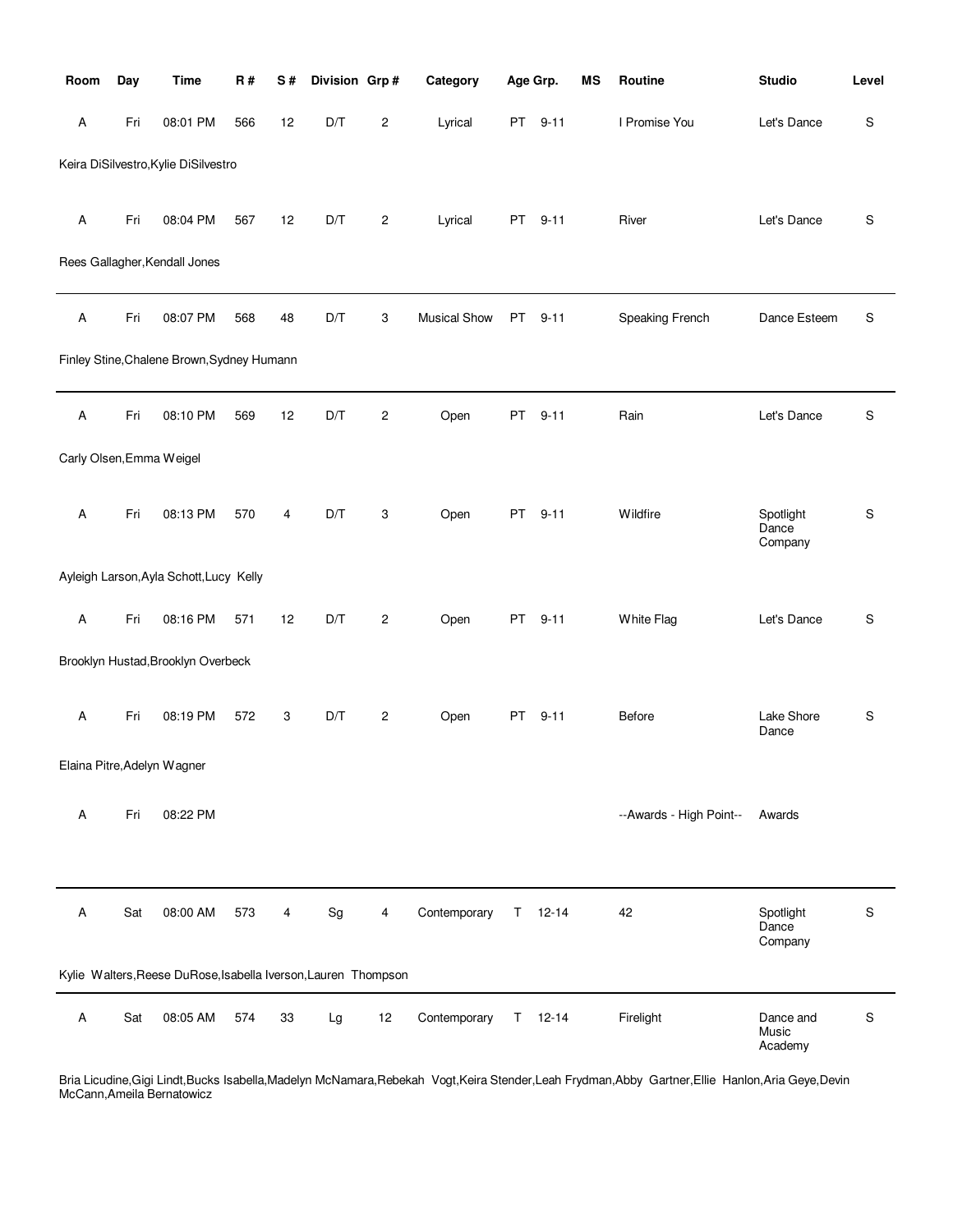| Room | Day | Time                                                                   | R#  | S# | Division Grp# |    | Category                                                                                    |    | Age Grp.      | MS | Routine                                                                                                                                                 | <b>Studio</b>                          | Level |
|------|-----|------------------------------------------------------------------------|-----|----|---------------|----|---------------------------------------------------------------------------------------------|----|---------------|----|---------------------------------------------------------------------------------------------------------------------------------------------------------|----------------------------------------|-------|
| Α    | Sat | 08:10 AM                                                               | 575 | 38 | Lg            | 10 | Contemporary                                                                                | T. | $12 - 14$     |    | Down to the River                                                                                                                                       | <b>Valley Dance</b><br><b>District</b> | S     |
|      |     |                                                                        |     |    |               |    |                                                                                             |    |               |    | Elena Comes, Chloe Gloege, Makiah Pust, Gertie Sieg, Reese McCoy, Reis Mitchell, Diana Rodriguez, Kylar Hjelmeland, Paisley Martinson, Reese Ochsendorf |                                        |       |
| Α    | Sat | 08:14 AM                                                               | 576 | 1  | Sg            | 9  | Contemporary                                                                                | T. | $12 - 14$     |    | <b>Belief</b>                                                                                                                                           | 2023 Dance<br>Company                  | S     |
|      |     |                                                                        |     |    |               |    |                                                                                             |    |               |    | Macy Barkley,Brynleigh Hill,Grace Kaiser,Bre McCabe,Emery Smith,Kierra Zahradka,Raegun Buhlmann,Claire Holland,Mikayla Schwartzlow                      |                                        |       |
| Α    | Sat | 08:19 AM                                                               | 577 | 48 | Lg            | 13 | Contemporary                                                                                | T. | $12 - 14$     |    | Selah                                                                                                                                                   | Dance Esteem                           | S     |
|      |     | Sand , Megan Waalk, Lily Geinert                                       |     |    |               |    |                                                                                             |    |               |    | Jaxon Brown,Effie Davis,Aaliyah Payne,Finley Stine,Alex Davis,Ashlyn Brown,Chalene Brown,Stella Tuttle,Sydney Humann,Kennedi Hartman,Charlotte          |                                        |       |
| Α    | Sat | 08:23 AM                                                               | 578 | 17 | Sg            | 5  | Contemporary                                                                                | T. | $12 - 14$     |    | Inception                                                                                                                                               | North Ballet<br>Academy                | S     |
|      |     | Anastasia Johnson, Brynn McDonald, Dani Orton, Joy Sha, Sarah Hegrenes |     |    |               |    |                                                                                             |    |               |    |                                                                                                                                                         |                                        |       |
| Α    | Sat | 08:28 AM                                                               | 579 | 4  | Sg            | 4  | Contemporary                                                                                | T. | $12 - 14$     |    | Heavenly Father                                                                                                                                         | Spotlight<br>Dance<br>Company          | S     |
|      |     | Elizabeth Erickson, Everett Ehlers, Audrey Stilson, Lauren Thompson    |     |    |               |    |                                                                                             |    |               |    |                                                                                                                                                         |                                        |       |
| Α    | Sat | 08:32 AM                                                               | 580 | 2  | Sg            | 4  | Contemporary                                                                                | T. | 12-14         |    | Manipulation                                                                                                                                            | Almost Famous<br>Dance Studio          | S     |
|      |     | Kaylee Hollenback, Sadie Erion, Alaina Mead, Kendall Jacobi            |     |    |               |    |                                                                                             |    |               |    |                                                                                                                                                         |                                        |       |
| Α    | Sat | 08:37 AM                                                               | 581 | 38 | Sg            | 9  | Contemporary                                                                                |    | $T = 12 - 14$ |    | Salvation                                                                                                                                               | <b>Valley Dance</b><br><b>District</b> | S     |
|      |     |                                                                        |     |    |               |    |                                                                                             |    |               |    | Harper Gronholz, Isabella Hjelle, Chloe Kranz, Anika Fernholz, Morgan Hanson, Peyton Moe, Emily Torstenson, Grace Vacek, Molly Halvorson                |                                        |       |
| Α    | Sat | 08:41 AM                                                               | 582 | 29 | Sg            | 6  | Contemporary                                                                                |    | $T = 12 - 14$ |    | Running With the<br><b>Wolves</b>                                                                                                                       | Spotlight<br>Dance<br>Academy          | S     |
|      |     |                                                                        |     |    |               |    | Maya Lensert, Adaline Sutfin, Victoria Ziegler, Peyton Rutkowski, Ruby Jones, Hannah Jordan |    |               |    |                                                                                                                                                         |                                        |       |
| Α    | Sat | 08:46 AM                                                               | 583 | 50 | Sg            | 9  | Contemporary                                                                                |    | $T = 12 - 14$ |    | The End of Love                                                                                                                                         | Balleraena<br>Dance Studio             | S     |
|      |     |                                                                        |     |    |               |    |                                                                                             |    |               |    | Anna Foley Elise Poe Josephine Peery Mira Bitz ,Bentley Hillman ,Claire Arends ,Ariana Person,Emma McKeever,Josie Stewart                               |                                        |       |
| Α    | Sat | 08:50 AM                                                               | 584 | 42 | Sg            | 9  | Contemporary                                                                                |    | $T = 12 - 14$ |    | Survivor                                                                                                                                                | The Dance<br>Factory                   | S     |
|      |     |                                                                        |     |    |               |    |                                                                                             |    |               |    | Adyson Toepper, Cecilia Hanson, Halle Walters, Aspen Stewart, Keirston Goedtke, Ariel Kingslien, Madison Prechel, Delana Rowe, Lily Wilson              |                                        |       |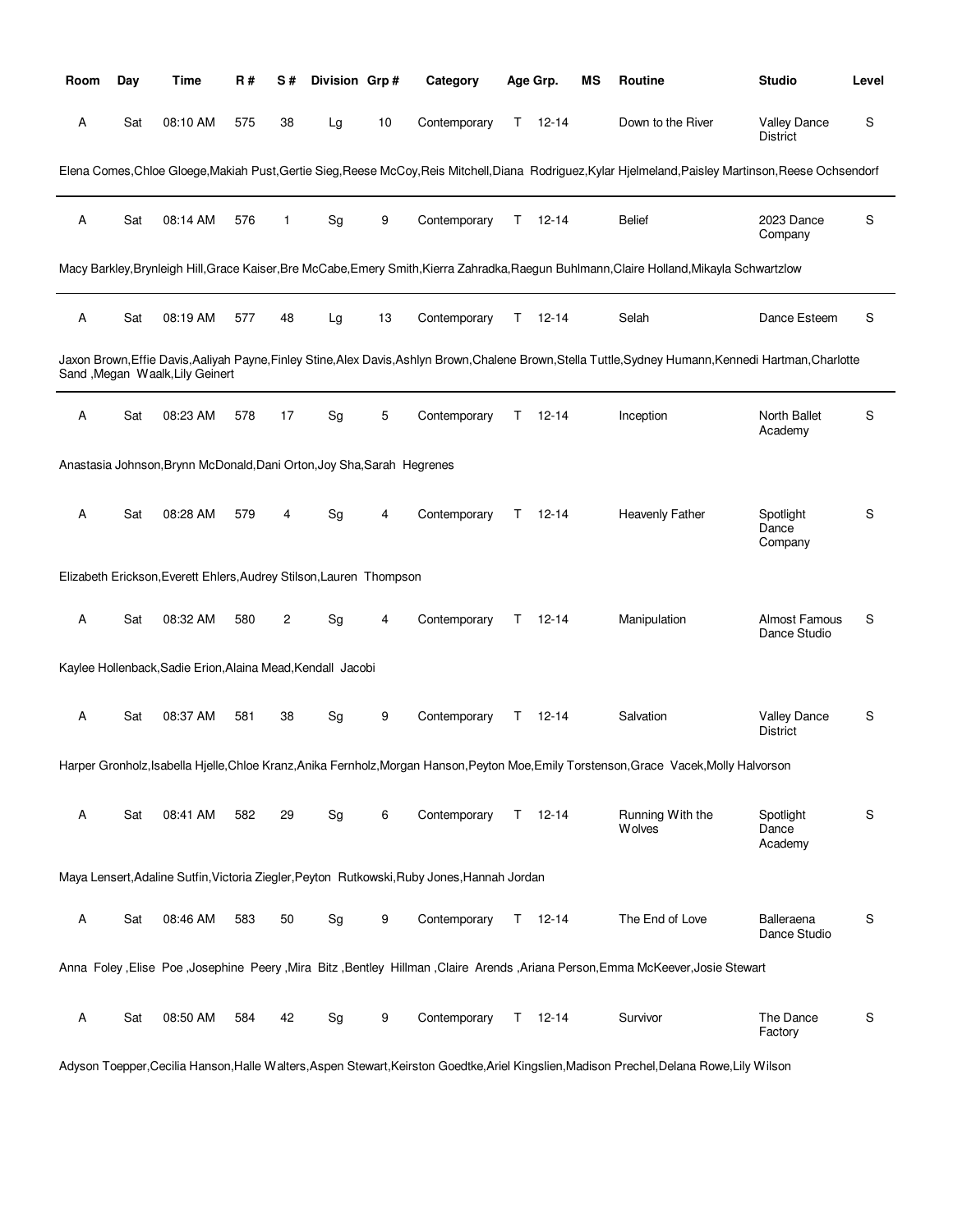| Room | Day | Time                                                                      | R#  | S# | Division Grp# |    | Category                                                                                         |    | Age Grp.      | ΜS | Routine                                                                                                                                                                                                                                                                                                | <b>Studio</b>                       | Level |
|------|-----|---------------------------------------------------------------------------|-----|----|---------------|----|--------------------------------------------------------------------------------------------------|----|---------------|----|--------------------------------------------------------------------------------------------------------------------------------------------------------------------------------------------------------------------------------------------------------------------------------------------------------|-------------------------------------|-------|
| A    | Sat | 08:55 AM                                                                  | 585 | 3  | Sg            | 6  | Contemporary                                                                                     |    | $T = 12 - 14$ |    | <b>Avant Gardner</b>                                                                                                                                                                                                                                                                                   | Lake Shore<br>Dance                 | S     |
|      |     |                                                                           |     |    |               |    | Audrey Brown, Callee Tamblingson, Sarah Arnett, Peyton Case, Norah Gardner, Sophia Talb          |    |               |    |                                                                                                                                                                                                                                                                                                        |                                     |       |
| Α    | Sat | 08:59 AM                                                                  | 586 | 3  | Sg            | 6  | Contemporary                                                                                     |    | $T = 12 - 14$ |    | Silvery                                                                                                                                                                                                                                                                                                | Lake Shore<br>Dance                 | S     |
|      |     |                                                                           |     |    |               |    | Norah Gardner, Francesca Leistiko, Quinn Mueller, Molly Pierron, Ashaya Platek, Payton Sikowksi  |    |               |    |                                                                                                                                                                                                                                                                                                        |                                     |       |
| Α    | Sat | 09:04 AM                                                                  | 587 | 3  | Sg            | 7  | Contemporary                                                                                     | T. | 12-14         |    | Stone by Stone                                                                                                                                                                                                                                                                                         | Lake Shore<br>Dance                 | S     |
|      |     |                                                                           |     |    |               |    | Grace Geiszler, Chloe Lloyd, Emmy Mach, Ava Werdin, Kendra Bartz, Maggie Kunick, Ashlyn Williams |    |               |    |                                                                                                                                                                                                                                                                                                        |                                     |       |
| A    | Sat | 09:08 AM                                                                  | 588 | 3  | Sg            | 6  | Contemporary                                                                                     | T. | 12-14         |    | Too Lost to Be Found                                                                                                                                                                                                                                                                                   | Lake Shore<br>Dance                 | S     |
|      |     |                                                                           |     |    |               |    | Erin Anders, Hailey Green, Josie Kadubeck, Sophia Talb, Audrey Walker, Elaina Krol               |    |               |    |                                                                                                                                                                                                                                                                                                        |                                     |       |
| Α    | Sat | 09:13 AM                                                                  | 589 | 4  | Lg            | 12 | Hip Hop                                                                                          | T. | 12-14         |    | Deal or No Deal                                                                                                                                                                                                                                                                                        | Spotlight<br>Dance<br>Company       | S     |
|      |     | Noyes, McKenna Eichhorn, Lauren Thompson                                  |     |    |               |    |                                                                                                  |    |               |    | Elizabeth Erickson,Taylin Metcalfe,Madison Enter,Madelyn Kral,Kylie Walters,Hannah Anderson,Reese DuRose,Isabella Harmdierks,Isabella Iverson,Landre                                                                                                                                                   |                                     |       |
| A    | Sat | 09:17 AM                                                                  | 590 | 4  | Lg            | 14 | Hip Hop                                                                                          |    | $T = 12 - 14$ |    | This Is How We Push It                                                                                                                                                                                                                                                                                 | Spotlight<br>Dance<br>Company       | S     |
|      |     | Ehlers, Payton Hoffman, Emma Pederson, Liliana Steinbach, Rhian Velasquez |     |    |               |    |                                                                                                  |    |               |    | Kendall Lange, Isabel Prescher, Payton Leintz, Brooklyn Hanson, Maia Garbes, Emerson Garry, Lydia Kuiper, Brianne Borgmeier, Brooke Kanstrup, Everett                                                                                                                                                  |                                     |       |
| Α    | Sat | 09:22 AM                                                                  | 591 | 1  | Lg            | 16 | Hip Hop                                                                                          | T. | 12-14         |    | Can't Blame Me                                                                                                                                                                                                                                                                                         | 2023 Dance<br>Company               | S     |
|      |     |                                                                           |     |    |               |    | Holland, Mikayla Schwartzlow, Leah Spahn, Maddy Webster, Kaelyn Guentner, Alana Bay              |    |               |    | Macy Barkley,Brynn Gill,Brynleigh Hill,Mayci Humphrey,Grace Kaiser,Bre McCabe,Gemma Musser,Emery Smith,Kierra Zahradka,Raegun Buhlmann,Claire                                                                                                                                                          |                                     |       |
| Α    | Sat | 09:26 AM                                                                  | 592 | 14 | Lg            | 19 | Hip Hop                                                                                          | T. | $12 - 14$     |    | <b>Toy Soldier</b>                                                                                                                                                                                                                                                                                     | Northern Lights<br>Dance<br>Academy | S     |
|      |     |                                                                           |     |    |               |    |                                                                                                  |    |               |    | Alexa Osterman, Grace Doll, Gracie Edwards, Hailey Selly, Isabelle Brakke, Jaime Brann, Kadence Strasburg, Lainey Jacobson, Macy Goochey, Marcella<br>George, Natalie Tusow, Paige Royer, Sophie Nelson, Stella Hunt, Zoey Rousu, Elizabeth Seifert, Kenzie Strasburg, Paisleigh Brakke, Isabelle Doll |                                     |       |
| Α    | Sat | 09:31 AM                                                                  | 593 | 16 | Lg            | 15 | Hip Hop                                                                                          | T. | $12 - 14$     |    | Plain Jane                                                                                                                                                                                                                                                                                             | All That Dance<br>Inc               | S     |
|      |     |                                                                           |     |    |               |    | James, Megan Kerkhoff, Mirabel Barrette, Quincy Petty, Qynn Mackey, Shaya Mason                  |    |               |    | Abby Kawula,Aubrey Rabas,Avery Petty,Carlie Morse,Emberli Gadwood,Emilie VanRite,Helena DeLeeuw,Jessica Gauthier,Lilly Bristol,Madeline                                                                                                                                                                |                                     |       |
| Α    | Sat | 09:35 AM                                                                  | 594 | 42 | Lg            | 17 | Hip Hop                                                                                          | T. | $12 - 14$     |    | T-Pain                                                                                                                                                                                                                                                                                                 | The Dance<br>Factory                | S     |

Adyson Toepper,Ava Hansen,Cecilia Hanson,Clara Tell,Jordana Iverson,Halle Walters,Nicole Mrozinski,Aspen Stewart,Julia Rheault,Keirston Goedtke,Ariel Kingslien,Madison Prechel,Delana Rowe,Lily Wilson,Luxie Thomas,Sara Barnes,Natalie Lundgren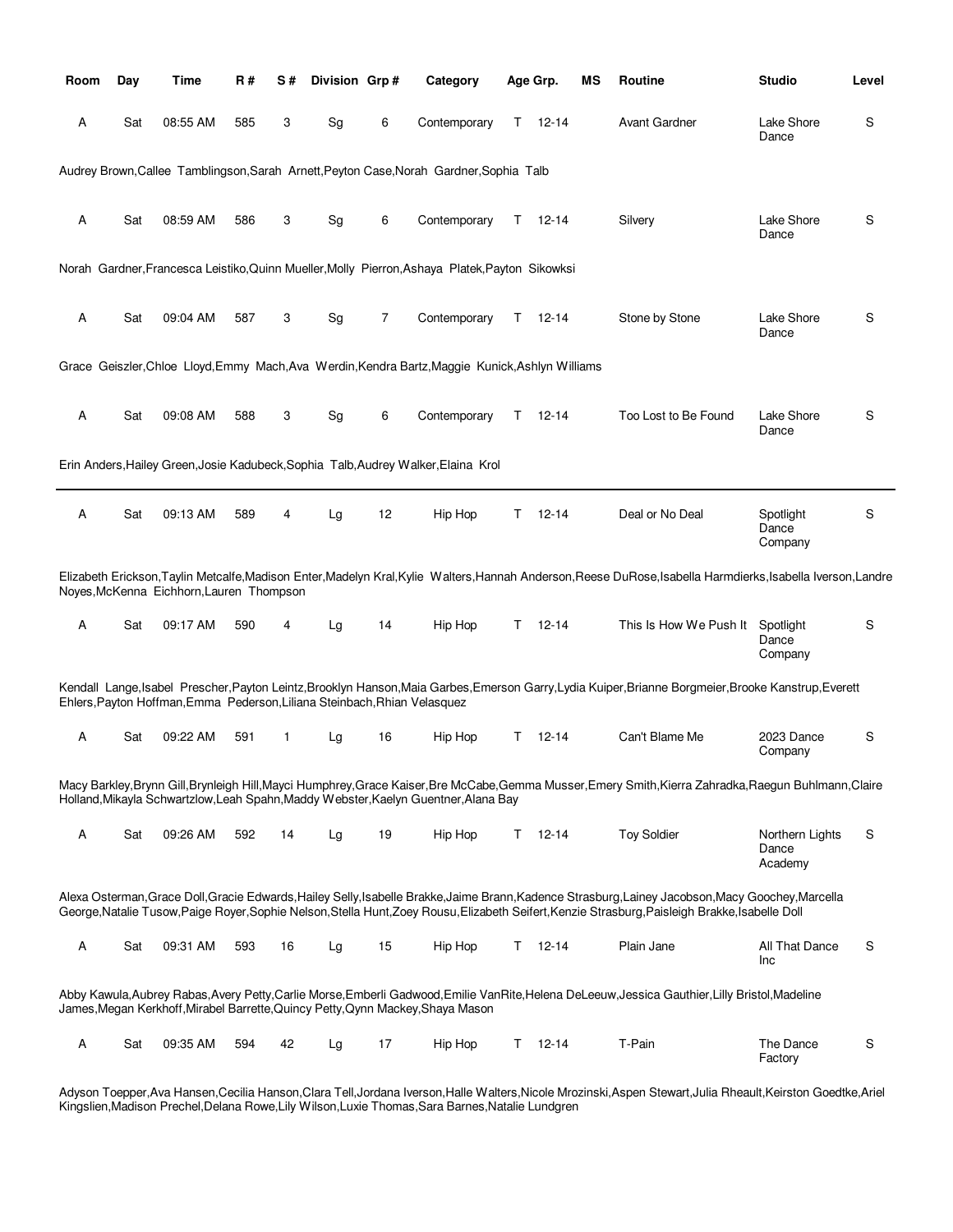| Room                       | Day | Time                                                       | <b>R#</b> | S# | Division Grp# |    | Category                                                                                                         |    | Age Grp.  | ΜS | Routine                                                                                                                                                                                                                                                                                      | <b>Studio</b>                 | Level |
|----------------------------|-----|------------------------------------------------------------|-----------|----|---------------|----|------------------------------------------------------------------------------------------------------------------|----|-----------|----|----------------------------------------------------------------------------------------------------------------------------------------------------------------------------------------------------------------------------------------------------------------------------------------------|-------------------------------|-------|
| Α                          | Sat | 09:40 AM                                                   | 595       | 29 | Sg            | 6  | Hip Hop                                                                                                          | T. | $12 - 14$ |    | Throw It Back                                                                                                                                                                                                                                                                                | Spotlight<br>Dance<br>Academy | S     |
|                            |     |                                                            |           |    |               |    | Maya Lensert, Adaline Sutfin, Victoria Ziegler, Peyton Rutkowski, Ruby Jones, Hannah Jordan                      |    |           |    |                                                                                                                                                                                                                                                                                              |                               |       |
| Α                          | Sat | 09:44 AM                                                   | 596       | 23 | Lg            | 18 | Jazz                                                                                                             | T. | $12 - 14$ |    | <b>Wedding Crashers</b>                                                                                                                                                                                                                                                                      | dance<br>endeavors            | S     |
|                            |     |                                                            |           |    |               |    |                                                                                                                  |    |           |    | Aliyah Lawrence, Allison Grosser, Amelia Leach, Ashley Hurth, Audrey Corcoran, Breanna Latzke, Charley Shands, Charlotte Rykken, Eleanor Rykken, Ella<br>Meyers, Grace Durand, Julia Steskal, Julianna Kreutzer, Kinsley Kurtz, Natalie Hurth, Noelle Netz, Olivia Peterson, Paige Laaksonen |                               |       |
| Α                          | Sat | 09:49 AM                                                   | 597       | 4  | Lg            | 12 | Jazz                                                                                                             | Τ  | $12 - 14$ |    | Pure Love                                                                                                                                                                                                                                                                                    | Spotlight<br>Dance<br>Company | S     |
|                            |     | Konz, Payton Hoffman, Emma Pederson                        |           |    |               |    |                                                                                                                  |    |           |    | Lillian Neabauer, Isabel Prescher, Brooklyn Hanson, Maia Garbes, Brianne Borgmeier, Sophia Konz, Reese DuRose, Isabella Iverson, Everett Ehlers, Gracia                                                                                                                                      |                               |       |
| Α                          | Sat | 09:53 AM                                                   | 598       | 1  | Lg            | 11 | Jazz                                                                                                             | T. | $12 - 14$ |    | Body Language                                                                                                                                                                                                                                                                                | 2023 Dance<br>Company         | S     |
| Schwartzlow                |     |                                                            |           |    |               |    |                                                                                                                  |    |           |    | Macy Barkley,Brynn Gill,Brynleigh Hill,Grace Kaiser,Bre McCabe,Gemma Musser,Emery Smith,Kierra Zahradka,Raegun Buhlmann,Claire Holland,Mikayla                                                                                                                                               |                               |       |
| Α                          | Sat | 09:58 AM                                                   | 599       | 16 | Lg            | 11 | Jazz                                                                                                             | T  | $12 - 14$ |    | <b>These Boots</b>                                                                                                                                                                                                                                                                           | All That Dance<br>Inc         | S     |
| Mackey                     |     |                                                            |           |    |               |    |                                                                                                                  |    |           |    | Abidale Elms, Amelia Donath, Aubrey Rabas, Avery Petty, Deanna Becker, Emersyn Koszarek, Emilie VanRite, Helena DeLeeuw, Lilly Bristol, Quincy Petty, Qynn                                                                                                                                   |                               |       |
| Α                          | Sat | 10:02 AM                                                   | 600       | 42 | Lg            | 18 | Jazz                                                                                                             | Т  | $12 - 14$ |    | Renaissance Flair                                                                                                                                                                                                                                                                            | The Dance<br>Factory          | S     |
|                            |     |                                                            |           |    |               |    | Goedtke, Ariel Kingslien, Madison Prechel, Delana Rowe, Lily Wilson, Luxie Thomas, Sara Barnes, Natalie Lundgren |    |           |    | Adyson Toepper, Ava Hansen, Cecilia Hanson, Clara Tell, Karly Wiese, Jordana Iverson, Halle Walters, Nicole Mrozinski, Aspen Stewart, Julia Rheault, Keirston                                                                                                                                |                               |       |
| Α                          | Sat | 10:07 AM                                                   | 601       | 3  | Lg            | 11 | Jazz                                                                                                             | T. | $12 - 14$ |    | Follow the Leader                                                                                                                                                                                                                                                                            | Lake Shore<br>Dance           | S     |
| Sylvester, Ainsley Acevedo |     |                                                            |           |    |               |    |                                                                                                                  |    |           |    | Kaelyn Wimmer, Peyton Case, Norah Gardner, Francesca Leistiko, Quinn Mueller, Molly Pierron, Ashaya Platek, Avery Roehrig, Payton Sikowksi, Zoey                                                                                                                                             |                               |       |
| Α                          | Sat | 10:11 AM                                                   | 602       | 4  | Sg            | 8  | Jazz                                                                                                             | Τ  | $12 - 14$ |    | Another One                                                                                                                                                                                                                                                                                  | Spotlight<br>Dance<br>Company | S     |
|                            |     |                                                            |           |    |               |    |                                                                                                                  |    |           |    | Bella Willaert, Brooklyn Mann, Madeline Wright, Isabella Harmdierks, Landre Noyes, Kyera Springer, Mollie Kelly, Lucy Kelly                                                                                                                                                                  |                               |       |
| Α                          | Sat | 10:16 AM                                                   | 603       | 4  | Sg            | 4  | Jazz                                                                                                             | Τ  | $12 - 14$ |    | <b>Get That</b>                                                                                                                                                                                                                                                                              | Spotlight<br>Dance<br>Company | S     |
|                            |     | Macy Walker, Lydia Kuiper, Madeline Wright, Audrey Stilson |           |    |               |    |                                                                                                                  |    |           |    |                                                                                                                                                                                                                                                                                              |                               |       |
| Α                          | Sat | 10:20 AM                                                   | 604       | 4  | Sg            | 9  | Jazz                                                                                                             | S  | $15 - 18$ |    | Killa Killa Funk                                                                                                                                                                                                                                                                             | Spotlight<br>Dance<br>Company | S     |

Paige Greenough,Madelyn Kral,Kyla Vogel,Kylie Walters,Hannah Anderson,Brooke Kanstrup,McKenna Eichhorn,Lauren Thompson ,Elizabeth Erickson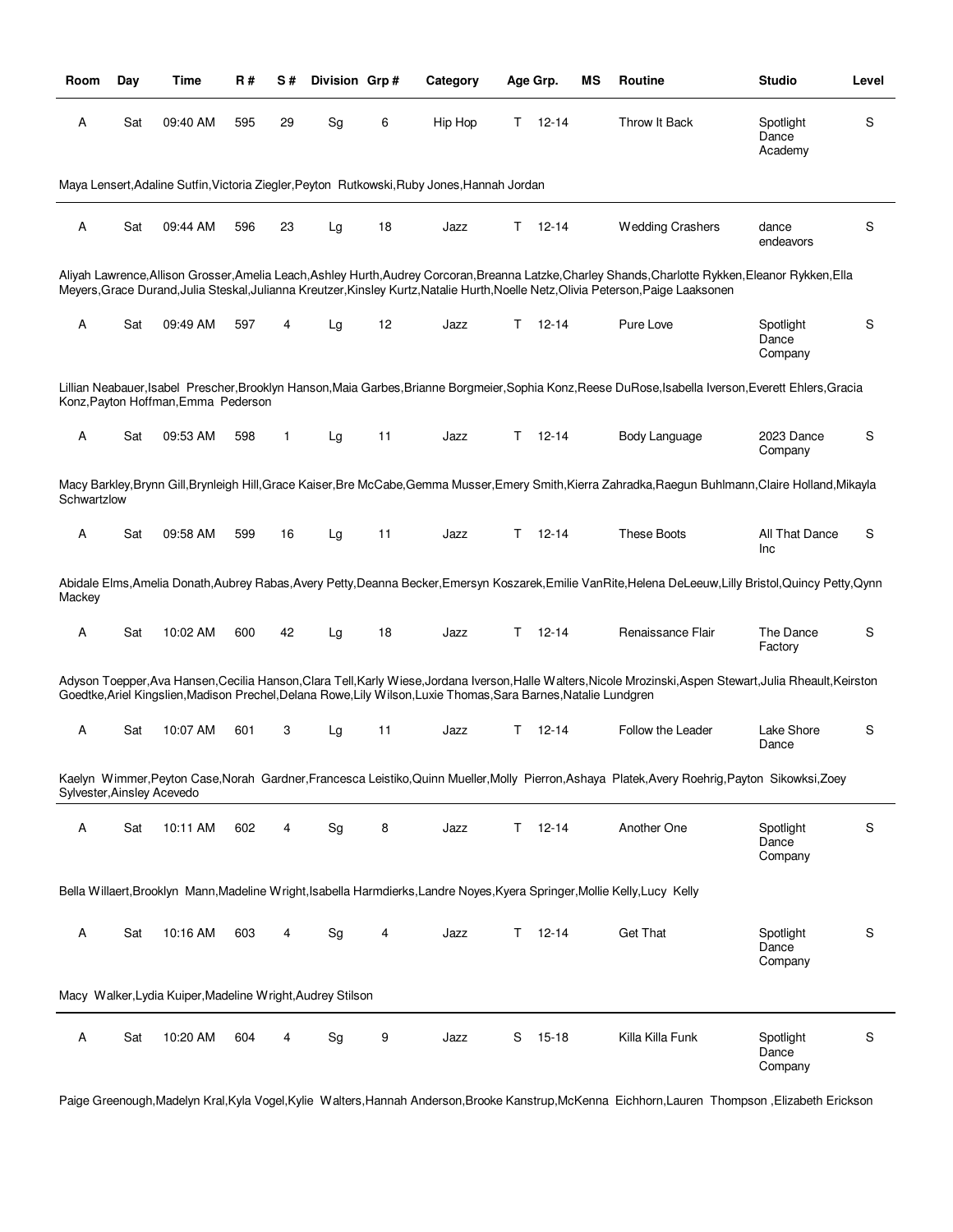| Room | Day | Time                                                                      | R#  | S#           | Division Grp#                |   | Category                                                                                                           |    | Age Grp.      | ΜS | Routine                                                                                                                        | <b>Studio</b>                 | Level |
|------|-----|---------------------------------------------------------------------------|-----|--------------|------------------------------|---|--------------------------------------------------------------------------------------------------------------------|----|---------------|----|--------------------------------------------------------------------------------------------------------------------------------|-------------------------------|-------|
| Α    | Sat | 10:25 AM                                                                  | 605 | $\mathbf{1}$ | Sg                           | 8 | Jazz                                                                                                               |    | $T = 12 - 14$ |    | Hollaback Girl                                                                                                                 | 2023 Dance<br>Company         | S     |
|      |     |                                                                           |     |              |                              |   | Macy Barkley, Brynleigh Hill, Grace Kaiser, Bre McCabe, Gemma Musser, Emery Smith, Kierra Zahradka, Claire Holland |    |               |    |                                                                                                                                |                               |       |
| Α    | Sat | 10:29 AM                                                                  | 606 | 1            | Sg                           | 8 | Jazz                                                                                                               | T. | $12 - 14$     |    | Not About U                                                                                                                    | 2023 Dance<br>Company         | S     |
|      |     |                                                                           |     |              |                              |   |                                                                                                                    |    |               |    | Brynn Gill, Brynleigh Hill, Mayci Humphrey, Bre McCabe, Gemma Musser, Kierra Zahradka, Claire Holland, Mikayla Schwartzlow     |                               |       |
| Α    | Sat | 10:34 AM                                                                  | 607 | 2            | Sg                           | 4 | Jazz                                                                                                               | T. | $12 - 14$     |    | Wind Up                                                                                                                        | Almost Famous<br>Dance Studio | S     |
|      |     | Kaylee Hollenback, Sadie Erion, Alaina Mead, Kendall Jacobi               |     |              |                              |   |                                                                                                                    |    |               |    |                                                                                                                                |                               |       |
| Α    | Sat | 10:38 AM                                                                  | 608 | 16           | $\operatorname{\mathsf{Sg}}$ | 8 | Jazz                                                                                                               | T. | 12-14         |    | Rain Dance                                                                                                                     | All That Dance<br>Inc         | S     |
|      |     |                                                                           |     |              |                              |   |                                                                                                                    |    |               |    | Abby Kawula, Adaley Maher, Amelia Donath, Emersyn Koszarek, Jessica Gauthier, Lily Skaleski, Molly Niedermeyer, Morgan Kittell |                               |       |
| Α    | Sat | 10:43 AM                                                                  | 609 | 6            | Sg                           | 8 | Jazz                                                                                                               | T. | $12 - 14$     |    | Play                                                                                                                           | Zumbrota<br>Dance Studio      | S     |
|      |     |                                                                           |     |              |                              |   |                                                                                                                    |    |               |    | Svea Goldsmith, Kayla Stahosky, Bre Moran, Jadyn Flynn, Teagan Lexvold, Hattie Mathre, Isabelle Johnson, Mallory Mohlke        |                               |       |
| Α    | Sat | 10:47 AM                                                                  | 610 | 12           | Sg                           | 7 | Jazz                                                                                                               | Τ  | $12 - 14$     |    | Wings                                                                                                                          | Let's Dance                   | S     |
|      |     |                                                                           |     |              |                              |   | Jada Lange, Brooklyn Hustad, Elise Meier, Kassidi Monroe, Adyson Gallagher, Aalyiah Glass, Brooklyn Overbeck       |    |               |    |                                                                                                                                |                               |       |
| Α    | Sat | 10:52 AM                                                                  | 611 | 29           | $\operatorname{\mathsf{Sg}}$ | 6 | Jazz                                                                                                               | T. | $12 - 14$     |    | <b>Ruby Blue</b>                                                                                                               | Spotlight<br>Dance<br>Academy | S     |
|      |     |                                                                           |     |              |                              |   | Maya Lensert, Adaline Sutfin, Victoria Ziegler, Peyton Rutkowski, Ruby Jones, Hannah Jordan                        |    |               |    |                                                                                                                                |                               |       |
| A    | Sat | 10:56 AM                                                                  | 612 | 50           | Sg                           | 9 | Jazz                                                                                                               | T. | $12 - 14$     |    | Paris                                                                                                                          | Balleraena<br>Dance Studio    | S     |
|      |     |                                                                           |     |              |                              |   |                                                                                                                    |    |               |    | Anna Foley ,Elise Poe ,Josephine Peery ,Mira Bitz ,Bentley Hillman ,Claire Arends ,Ariana Person,Emma McKeever,Josie Stewart   |                               |       |
| Α    | Sat | 11:01 AM                                                                  | 613 | 53           | Sg                           | 5 | Jazz                                                                                                               | Τ  | $12 - 14$     |    | <b>Black and Gold</b>                                                                                                          | Infinity Dance<br>Center LLC  | S     |
|      |     | Julianna Biggs, Emersen Hansen, Maya Hansen, Sylvia Spangler, Kaylea High |     |              |                              |   |                                                                                                                    |    |               |    |                                                                                                                                |                               |       |
| Α    | Sat | 11:05 AM                                                                  | 614 | 42           | Sg                           | 6 | Jazz                                                                                                               | Τ  | $12 - 14$     |    | Clear Air                                                                                                                      | The Dance<br>Factory          | S     |

Ashlyn McGeary,Halle Walters,Aspen Stewart,Keirston Goedtke,Ariel Kingslien,Madison Prechel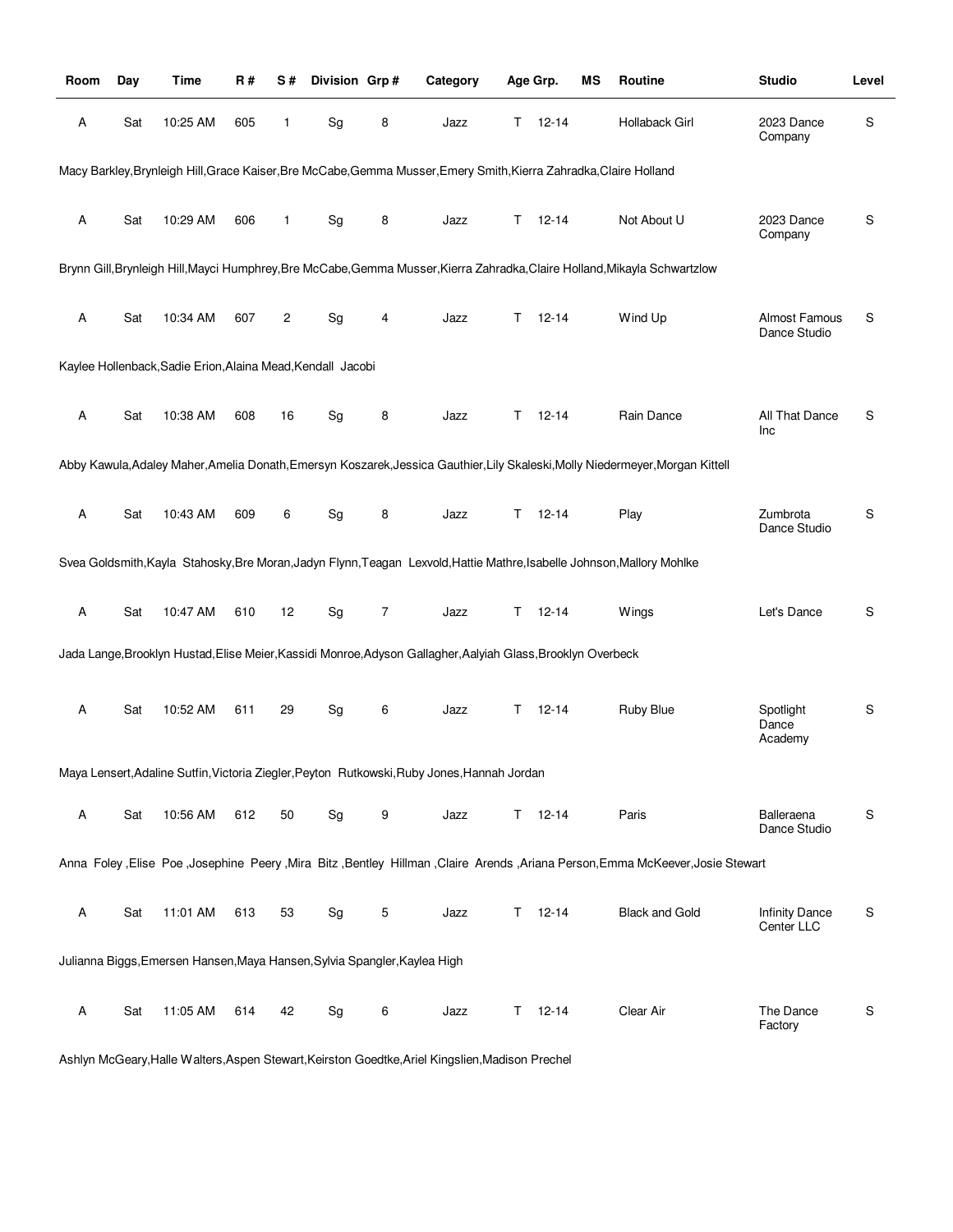| Room | Day | Time                                                      | R#  | S#           | Division Grp# |    | Category                                                                                                         |    | Age Grp.  | MS | <b>Routine</b>                                                                                                                                                                                                                                                                               | <b>Studio</b>                 | Level       |
|------|-----|-----------------------------------------------------------|-----|--------------|---------------|----|------------------------------------------------------------------------------------------------------------------|----|-----------|----|----------------------------------------------------------------------------------------------------------------------------------------------------------------------------------------------------------------------------------------------------------------------------------------------|-------------------------------|-------------|
| Α    | Sat | 11:10 AM                                                  | 615 | 3            | Sg            | 8  | Jazz                                                                                                             | Τ  | $12 - 14$ |    | Kill Of the Night                                                                                                                                                                                                                                                                            | Lake Shore<br>Dance           | S           |
|      |     |                                                           |     |              |               |    |                                                                                                                  |    |           |    | Elaina Pitre, Adelyn Wagner, Callee Tamblingson, Sarah Arnett, Adeline Brogelman, Laela Chmiel, Greta Hennum, Ava Wilde                                                                                                                                                                      |                               |             |
| Α    | Sat | 11:14 AM                                                  | 616 | 3            | Sg            | 6  | Jazz                                                                                                             | т  | $12 - 14$ |    | Love Never Felt So Good Lake Shore                                                                                                                                                                                                                                                           | Dance                         | S           |
|      |     |                                                           |     |              |               |    | Erin Anders, Adelaide Berglund, Hailey Green, Avery Roehrig, Elaina Krol, Skylyn Kleinert                        |    |           |    |                                                                                                                                                                                                                                                                                              |                               |             |
| Α    | Sat | 11:19 AM                                                  | 617 | 3            | Sg            | 6  | Jazz                                                                                                             | т  | $12 - 14$ |    | Trouble                                                                                                                                                                                                                                                                                      | Lake Shore<br>Dance           | S           |
|      |     |                                                           |     |              |               |    | Grace Geiszler, Emmy Mach, Ava Werdin, Kendra Bartz, Sophia Kuhl, Ashlyn Williams                                |    |           |    |                                                                                                                                                                                                                                                                                              |                               |             |
| А    | Sat | 11:23 AM                                                  |     |              |               |    |                                                                                                                  |    |           |    | --Awards - Adjudication<br>Only--                                                                                                                                                                                                                                                            | Awards                        |             |
|      |     |                                                           |     |              |               |    |                                                                                                                  |    |           |    |                                                                                                                                                                                                                                                                                              |                               |             |
| Α    | Sat | 12:23 PM                                                  | 618 | 4            | Lg            | 12 | Lyrical                                                                                                          | Τ  | $12 - 14$ |    | Satellite                                                                                                                                                                                                                                                                                    | Spotlight<br>Dance<br>Company | S           |
|      |     | Konz, Payton Hoffman, Emma Pederson                       |     |              |               |    |                                                                                                                  |    |           |    | Isabel Prescher, Brooklyn Hanson, Maia Garbes, Madelyn Kral, Brianne Borgmeier, Sophia Konz, Everett Ehlers, Audrey Stilson, Lauren Thompson, Gracia                                                                                                                                         |                               |             |
| А    | Sat | 12:28 PM                                                  | 619 | $\mathbf{1}$ | Lg            | 14 | Lyrical                                                                                                          | Τ  | 12-14     |    | Girls Just Wanna Have<br>Fun                                                                                                                                                                                                                                                                 | 2023 Dance<br>Company         | S           |
|      |     | Holland, Mikayla Schwartzlow, Leah Spahn, Kaelyn Guentner |     |              |               |    |                                                                                                                  |    |           |    | Macy Barkley,Brynn Gill,Brynleigh Hill,Mayci Humphrey,Grace Kaiser,Bre McCabe,Gemma Musser,Emery Smith,Kierra Zahradka,Raegun Buhlmann,Claire                                                                                                                                                |                               |             |
| Α    | Sat | 12:32 PM                                                  | 620 | 16           | Lg            | 19 | Lyrical                                                                                                          | Т  | $12 - 14$ |    | Ooh Child                                                                                                                                                                                                                                                                                    | All That Dance<br>Inc         | S           |
|      |     |                                                           |     |              |               |    |                                                                                                                  |    |           |    | Abby Kawula,Adaley Maher,Amelia Donath,Avery Petty,Deanna Becker,Emberli Gadwood,Emersyn Koszarek,Emilie VanRite,Jessica Gauthier,Lilly<br>Bristol, Lily Skaleski, Madeline James, Megan Kerkhoff, Mirabel Barrette, Molly Niedermeyer, Morgan Kittell, Quincy Petty, Qynn Mackey, Ruby Reid |                               |             |
| Α    | Sat | 12:37 PM                                                  | 621 | 12           | Lg            | 14 | Lyrical                                                                                                          | T. | 12-14     |    | Voice of God                                                                                                                                                                                                                                                                                 | Let's Dance                   | $\mathsf S$ |
|      |     | Glass, Ashlyn Mason, Brooklyn Overbeck, Justice Goode     |     |              |               |    |                                                                                                                  |    |           |    | Jada Lange,Brooke Wahl,Elise Meier,Alexis Klein,Megan Wahl,Jaelynn Mason,Lexi Hagen,Brooklyn Meyer,Emilie Chaffee,Adyson Gallagher,Aalyiah                                                                                                                                                   |                               |             |
| Α    | Sat | 12:41 PM                                                  | 622 | 42           | Lg            | 18 | Lyrical                                                                                                          | Τ  | $12 - 14$ |    | Listen                                                                                                                                                                                                                                                                                       | The Dance<br>Factory          | S           |
|      |     |                                                           |     |              |               |    | Goedtke, Ariel Kingslien, Madison Prechel, Delana Rowe, Lily Wilson, Luxie Thomas, Sara Barnes, Natalie Lundgren |    |           |    | Adyson Toepper, Ava Hansen, Cecilia Hanson, Clara Tell, Karly Wiese, Jordana Iverson, Halle Walters, Nicole Mrozinski, Aspen Stewart, Julia Rheault, Keirston                                                                                                                                |                               |             |
| Α    | Sat | 12:46 PM                                                  | 623 | 4            | Sg            | 6  | Lyrical                                                                                                          | Τ  | $12 - 14$ |    | Cloud                                                                                                                                                                                                                                                                                        | Spotlight<br>Dance<br>Company | S           |

Bella Willaert,Brooklyn Mann,Isabella Harmdierks,Landre Noyes,Kyera Springer,Mollie Kelly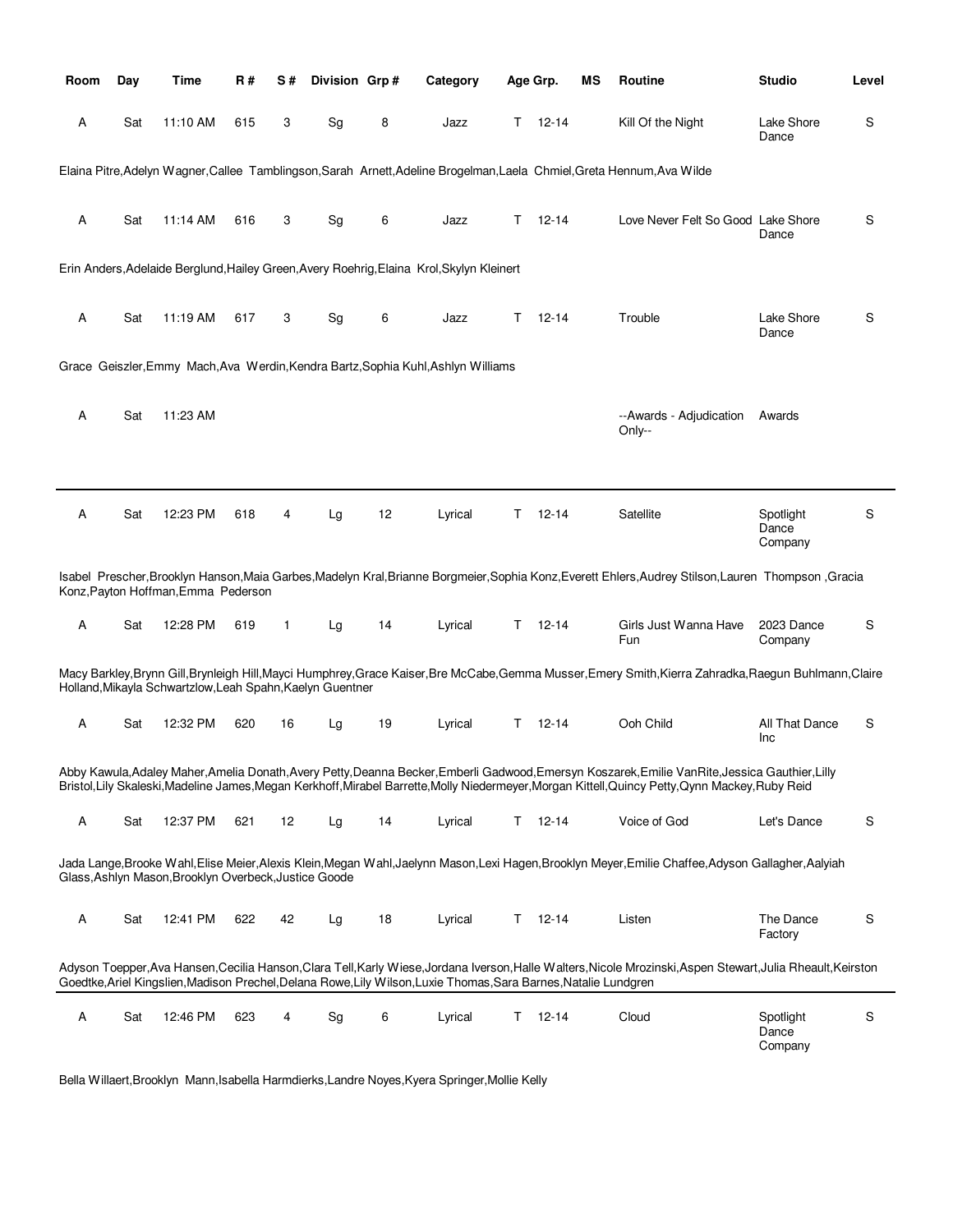| Room | Day | <b>Time</b>                                                         | R#  | S# | Division Grp# |    | Category                                                                                    |    | Age Grp.      | ΜS | Routine                                                                                                                                | <b>Studio</b>                 | Level |
|------|-----|---------------------------------------------------------------------|-----|----|---------------|----|---------------------------------------------------------------------------------------------|----|---------------|----|----------------------------------------------------------------------------------------------------------------------------------------|-------------------------------|-------|
| Α    | Sat | 12:50 PM                                                            | 624 | 1  | Sg            | 9  | Lyrical                                                                                     |    | $T = 12 - 14$ |    | Go To Sleep                                                                                                                            | 2023 Dance<br>Company         | S     |
|      |     |                                                                     |     |    |               |    |                                                                                             |    |               |    | Brynn Gill, Brynleigh Hill, Mayci Humphrey, Bre McCabe, Gemma Musser, Kierra Zahradka, Claire Holland, Mikayla Schwartzlow, Leah Spahn |                               |       |
| Α    | Sat | 12:55 PM                                                            | 625 | 2  | Sg            | 4  | Lyrical                                                                                     | T. | $12 - 14$     |    | I'll Never Love Again                                                                                                                  | Almost Famous<br>Dance Studio | S     |
|      |     | Kaylee Hollenback, Sadie Erion, Alaina Mead, Kendall Jacobi         |     |    |               |    |                                                                                             |    |               |    |                                                                                                                                        |                               |       |
| Α    | Sat | 12:59 PM                                                            | 626 | 12 | Sg            | 5  | Lyrical                                                                                     | T. | $12 - 14$     |    | Bound to You                                                                                                                           | Let's Dance                   | S     |
|      |     | Brooke Wahl, Megan Wahl, Lexi Hagen, Emilie Chaffee, Ashlyn Moncada |     |    |               |    |                                                                                             |    |               |    |                                                                                                                                        |                               |       |
| Α    | Sat | 01:04 PM                                                            | 627 | 50 | Sg            | 9  | Lyrical                                                                                     | T. | $12 - 14$     |    | Soldiers                                                                                                                               | Balleraena<br>Dance Studio    | S     |
|      |     |                                                                     |     |    |               |    |                                                                                             |    |               |    | Anna Foley , Elise Poe , Josephine Peery , Mira Bitz , Bentley Hillman , Claire Arends , Ariana Person, Emma McKeever, Josie Stewart   |                               |       |
| Α    | Sat | 01:08 PM                                                            | 628 | 53 | Sg            | 6  | Lyrical                                                                                     | T. | $12 - 14$     |    | Living with Anxiety                                                                                                                    | Infinity Dance<br>Center LLC  | S     |
|      |     |                                                                     |     |    |               |    | Julianna Biggs, Emersen Hansen, Maya Hansen, Sylvia Spangler, Kaylea High, Brandon Peterson |    |               |    |                                                                                                                                        |                               |       |
| Α    | Sat | 01:13 PM                                                            | 629 | 17 | Sg            | 4  | Lyrical                                                                                     | T. | $12 - 14$     |    | Tears Of An Angel                                                                                                                      | North Ballet<br>Academy       | S     |
|      |     | Dani Orton, Joy Sha, Sarah Hegrenes, Brynn McDonald                 |     |    |               |    |                                                                                             |    |               |    |                                                                                                                                        |                               |       |
| Α    | Sat | 01:17 PM                                                            | 630 | 3  | Sg            | 8  | Lyrical                                                                                     |    | $T = 12 - 14$ |    | Footprints in the Sand                                                                                                                 | Lake Shore<br>Dance           | S     |
|      |     |                                                                     |     |    |               |    |                                                                                             |    |               |    | Elaina Pitre, Adelyn Wagner, Callee Tamblingson, Sarah Arnett, Adeline Brogelman, Laela Chmiel, Greta Hennum, Ava Wilde                |                               |       |
| Α    | Sat | 01:22 PM                                                            | 631 | 3  | Sg            | 4  | Lyrical                                                                                     |    | $T = 12-14$   |    | Little Susie                                                                                                                           | Lake Shore<br>Dance           | S     |
|      |     | Elaina Pitre, Callee Tamblingson, Laela Chmiel, Greta Hennum        |     |    |               |    |                                                                                             |    |               |    |                                                                                                                                        |                               |       |
| Α    | Sat | 01:26 PM                                                            | 632 | 3  | Sg            | 5  | Lyrical                                                                                     |    | $T = 12 - 14$ |    | They Don't Love You                                                                                                                    | Lake Shore<br>Dance           | S     |
|      |     |                                                                     |     |    |               |    | Kaelyn Wimmer, Quinn Mueller, Avery Roehrig, Payton Sikowksi, Ainsley Acevedo               |    |               |    |                                                                                                                                        |                               |       |
| Α    | Sat | 01:31 PM                                                            | 633 | 29 | Lg            | 16 | <b>Ballet</b>                                                                               | T. | $12 - 14$     |    | Spring                                                                                                                                 | Spotlight<br>Dance<br>Academy | S     |

Maddy Salisbury,Maya Lensert,Isabelle Ziegler,Ava Kalscheur,Tenlee Meinholz,Josie Price,Peyton Teasdale,Adaline Sutfin,Victoria Ziegler,Macy Matson,Peyton Rutkowski,Ruby Jones,Phoebe Duff,Lexie Frazer,Hannah Jordan,Libby Waloway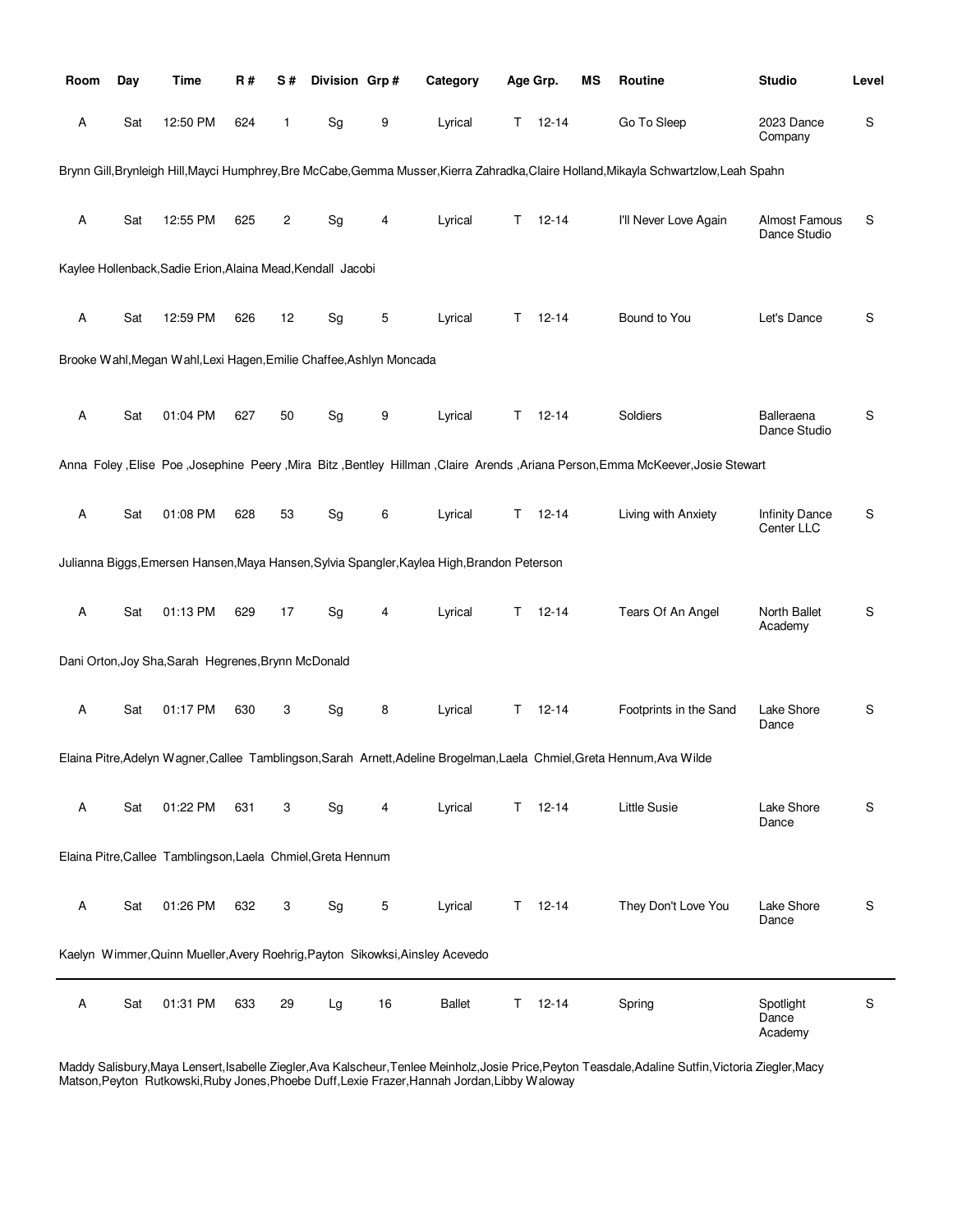| Room     | Day | Time                                                                        | R#  | S# | Division Grp# |                | Category                                                                                                  |    | Age Grp.  | ΜS | <b>Routine</b>                                                                                                                                                                                                                                                                         | <b>Studio</b>       | Level |
|----------|-----|-----------------------------------------------------------------------------|-----|----|---------------|----------------|-----------------------------------------------------------------------------------------------------------|----|-----------|----|----------------------------------------------------------------------------------------------------------------------------------------------------------------------------------------------------------------------------------------------------------------------------------------|---------------------|-------|
| Α        | Sat | 01:35 PM                                                                    | 634 | 3  | Lg            | 11             | <b>Musical Show</b>                                                                                       | Τ  | $12 - 14$ |    | Money                                                                                                                                                                                                                                                                                  | Lake Shore<br>Dance | S     |
| Kleinert |     |                                                                             |     |    |               |                |                                                                                                           |    |           |    | Kylie Sickler, Audrey Brown, Chloe Lloyd, Erin Anders, Adelaide Berglund, Hailey Green, Josie Kadubeck, Maggie Kunick, Sophia Talb, Elaina Krol, Skylyn                                                                                                                                |                     |       |
| Α        | Sat | 01:40 PM                                                                    | 635 | 12 | Sg            | 6              | <b>Musical Show</b>                                                                                       | т  | $12 - 14$ |    | Jet Set                                                                                                                                                                                                                                                                                | Let's Dance         | S     |
|          |     |                                                                             |     |    |               |                | Claire Chumley, Brooklyn Hustad, Cambria Zenker, Ella Johnson, Riley Russell, Camille Schindler           |    |           |    |                                                                                                                                                                                                                                                                                        |                     |       |
| A        | Sat | 01:44 PM                                                                    | 636 | 3  | Sg            | $\overline{7}$ | <b>Musical Show</b>                                                                                       | T. | $12 - 14$ |    | Seize the Day                                                                                                                                                                                                                                                                          | Lake Shore<br>Dance | S     |
|          |     |                                                                             |     |    |               |                | Elaina Pitre, Adelyn Wagner, Callee Tamblingson, Adeline Brogelman, Laela Chmiel, Greta Hennum, Ava Wilde |    |           |    |                                                                                                                                                                                                                                                                                        |                     |       |
| A        | Sat | 01:49 PM                                                                    | 637 | 3  | Lg            | 18             | Open                                                                                                      | Т  | $12 - 14$ |    | Pirates of the Caribbean                                                                                                                                                                                                                                                               | Lake Shore<br>Dance | S     |
|          |     |                                                                             |     |    |               |                |                                                                                                           |    |           |    | Kaelyn Wimmer, Isabella Baus, Elaina Pitre, Adelyn Wagner, Callee Tamblingson, Sarah Arnett, Adeline Brogelman, Peyton Case, Laela Chmiel, Norah<br>Gardner, Greta Hennum, Francesca Leistiko, Molly Pierron, Ashaya Platek, Payton Sikowksi, Zoey Sylvester, Ava Wilde, Emily Herrera |                     |       |
| A        | Sat | 01:53 PM                                                                    | 638 | 3  | Lg            | 10             | Open                                                                                                      | Τ  | $12 - 14$ |    | roll.toss.go.                                                                                                                                                                                                                                                                          | Lake Shore<br>Dance | S     |
|          |     |                                                                             |     |    |               |                |                                                                                                           |    |           |    | Grace Geiszler, Kylie Sickler, Audrey Brown, Chloe Lloyd, Emmy Mach, Ava Werdin, Kendra Bartz, Sophia Kuhl, Kendall Sikowski, Ashlyn Williams                                                                                                                                          |                     |       |
| A        | Sat | 01:58 PM                                                                    | 639 | 12 | Sg            | 5              | Open                                                                                                      | т  | $12 - 14$ |    | <b>Turning Tables</b>                                                                                                                                                                                                                                                                  | Let's Dance         | S     |
|          |     | Elise Meier, Alexis Klein, Brooklyn Meyer, Emilie Chaffee, Katelyn Poitra   |     |    |               |                |                                                                                                           |    |           |    |                                                                                                                                                                                                                                                                                        |                     |       |
| A        | Sat | 02:02 PM                                                                    | 640 | 3  | Sg            | 5              | Open                                                                                                      | т  | $12 - 14$ |    | Bad                                                                                                                                                                                                                                                                                    | Lake Shore<br>Dance | S     |
|          |     | Erin Anders, Hailey Green, Josie Kadubeck, Sophia Talb, Elaina Krol         |     |    |               |                |                                                                                                           |    |           |    |                                                                                                                                                                                                                                                                                        |                     |       |
| Α        | Sat | 02:07 PM                                                                    | 641 | 3  | Sg            | $\overline{7}$ | Open                                                                                                      | T. | $12 - 14$ |    | Down on the Corner                                                                                                                                                                                                                                                                     | Lake Shore<br>Dance | S     |
|          |     |                                                                             |     |    |               |                | Kylie Sickler, Audrey Brown, Chloe Lloyd, Kaelyn Wimmer, Kendra Bartz, Adelaide Berglund, Skylyn Kleinert |    |           |    |                                                                                                                                                                                                                                                                                        |                     |       |
| A        | Sat | 02:11 PM                                                                    | 642 | 3  | Sg            | 5              | Open                                                                                                      | T  | $12 - 14$ |    | The Human Existence                                                                                                                                                                                                                                                                    | Lake Shore<br>Dance | S     |
|          |     | Kylie Sickler, Kaelyn Wimmer, Molly Pierron, Ashaya Platek, Payton Sikowksi |     |    |               |                |                                                                                                           |    |           |    |                                                                                                                                                                                                                                                                                        |                     |       |
| Α        | Sat | 02:16 PM                                                                    | 643 | 3  | Sg            | 5              | Open                                                                                                      | T. | $12 - 14$ |    | Waking Up                                                                                                                                                                                                                                                                              | Lake Shore<br>Dance | S     |

Peyton Case,Norah Gardner,Quinn Mueller,Molly Pierron,Ashaya Platek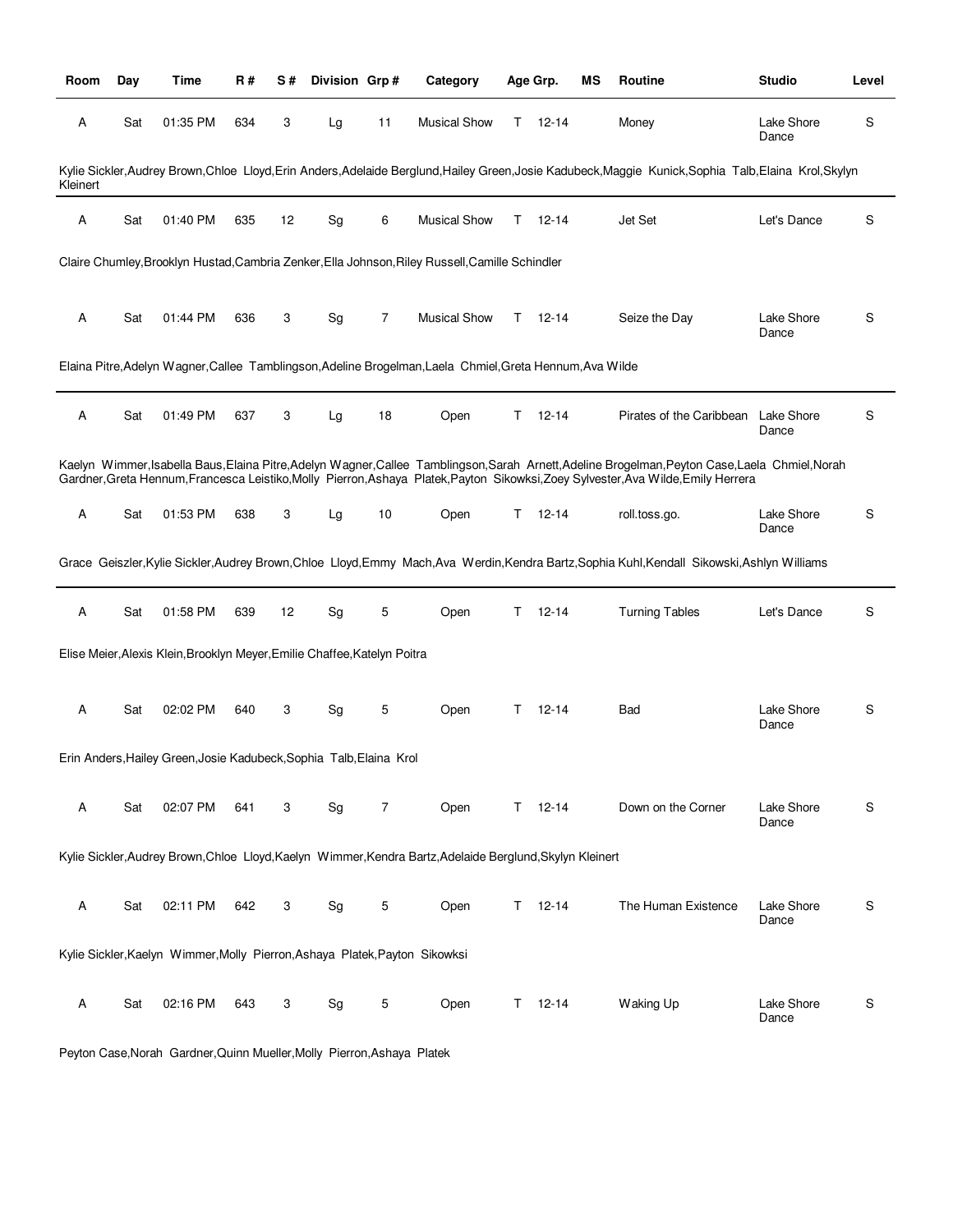| Room | Day | Time     | R#  | S# | Division Grp# |    | Category                                                                                                            |    | Age Grp.  | ΜS | Routine                                                                                                                                                                                                                                                                                                                    | <b>Studio</b>                          | Level |
|------|-----|----------|-----|----|---------------|----|---------------------------------------------------------------------------------------------------------------------|----|-----------|----|----------------------------------------------------------------------------------------------------------------------------------------------------------------------------------------------------------------------------------------------------------------------------------------------------------------------------|----------------------------------------|-------|
| Α    | Sat | 02:20 PM | 644 | 33 | Sg            | 6  | Pointe                                                                                                              | T. | 12-14     |    | <b>Bloom</b>                                                                                                                                                                                                                                                                                                               | Dance and<br>Music<br>Academy          | S     |
|      |     |          |     |    |               |    | Aria Geye, Bria Licudine, Devin McCann, Bucks Isabella, Megan Mesikapp, Ameila Bernatowicz                          |    |           |    |                                                                                                                                                                                                                                                                                                                            |                                        |       |
| Α    | Sat | 02:25 PM | 645 | 33 | Sg            | 6  | Pointe                                                                                                              | T. | $12 - 14$ |    | <b>Petite Suite</b>                                                                                                                                                                                                                                                                                                        | Dance and<br>Music<br>Academy          | S     |
|      |     |          |     |    |               |    | Aria Geye, Bria Licudine, Devin McCann, Bucks Isabella, Megan Mesikapp, Ameila Bernatowicz                          |    |           |    |                                                                                                                                                                                                                                                                                                                            |                                        |       |
| Α    | Sat | 02:29 PM | 646 | 33 | Sg            | 7  | Precision/Cheer                                                                                                     | T  | $12-14$   |    | Halftime                                                                                                                                                                                                                                                                                                                   | Dance and<br>Music<br>Academy          | S     |
|      |     |          |     |    |               |    | Bria Licudine, Ellie Park, Gigi Lindt, Keira Stender, Sarah Rosenthal, Claire Stratton, Abby Gartner, Lucy Anderson |    |           |    |                                                                                                                                                                                                                                                                                                                            |                                        |       |
| Α    | Sat | 02:34 PM | 647 | 38 | Lg            | 17 | Tap                                                                                                                 | Τ  | $12 - 14$ |    | Waiting on the World                                                                                                                                                                                                                                                                                                       | <b>Valley Dance</b><br><b>District</b> | S     |
|      |     |          |     |    |               |    | Rodriguez, Molly Halvorson, Kylar Hjelmeland, Mary Holmgren, Paisley Martinson, Reese Ochsendorf, Chloe Sachariason |    |           |    | Brooklyn Sterud, Elena Comes, Chloe Gloege, Isabella Hjelle, Chloe Kranz, Makiah Pust, Lane Schirm, Gertie Sieg, Reese McCoy, Reis Mitchell, Diana                                                                                                                                                                         |                                        |       |
| Α    | Sat | 02:38 PM | 648 | 53 | Sg            | 6  | Tap                                                                                                                 | T. | 12-14     |    | LA LA Land                                                                                                                                                                                                                                                                                                                 | <b>Infinity Dance</b><br>Center LLC    | S     |
|      |     |          |     |    |               |    | Julianna Biggs, Emersen Hansen, Maya Hansen, Kaylea High, Isabelle Oderard, Brandon Peterson                        |    |           |    |                                                                                                                                                                                                                                                                                                                            |                                        |       |
| Α    | Sat | 02:43 PM | 649 | 42 | Sg            | 9  | Tap                                                                                                                 | Т  | $12 - 14$ |    | Beggin You                                                                                                                                                                                                                                                                                                                 | The Dance<br>Factory                   | S     |
|      |     |          |     |    |               |    |                                                                                                                     |    |           |    | Adyson Toepper, Cecilia Hanson, Halle Walters, Aspen Stewart, Keirston Goedtke, Ariel Kingslien, Madison Prechel, Delana Rowe, Lily Wilson                                                                                                                                                                                 |                                        |       |
| Α    | Sat | 02:47 PM | 650 | 12 | Line          | 20 | Jazz                                                                                                                | М  | $5 - 8$   |    | Hot Wings                                                                                                                                                                                                                                                                                                                  | Let's Dance                            | S     |
|      |     |          |     |    |               |    |                                                                                                                     |    |           |    | Briella Wanner, Caroline Portra, Jaylah Chewakin, Kaylee Kambeitz, Kylie DiSilvestro, Oakley Ell, Zoe Moore, Riley Russell, Aria Woolard, Avery Jeter, Alexa<br>Samuelson, Anna Urbanec, Elin Ormiston, Caylee Schmuhl, Ellie Mittlestadt, Halle Thompson, Tava Morsette, Izzy Moore, Sayali Nangare, Lyla Wegner          |                                        |       |
| Α    | Sat | 02:52 PM | 651 | 50 | Line          | 25 | Jazz                                                                                                                | PT | 9-11      |    | Be Our Guest                                                                                                                                                                                                                                                                                                               | Balleraena<br>Dance Studio             | S     |
|      |     |          |     |    |               |    | Waldner, Hannah Warren, Isla Anderson, Josie Stewart, Kate Kusmak, Raina Carter                                     |    |           |    | Alexa Rydland, Brielle Poe, Evelyn Warren, Josephine Peery, Mira Bitz, Bentley Hillman, Claire Arends, Paris Rasmussen, Alexa Rydland, Brielle<br>Dettler, Katie Dumdie, Taryn Fredrick, Brielle Reed, Kate Wilson, Ariana Person, Brooklynn Winkles, Cadence Roozeboom, Emmalyn Sage, Estelle                             |                                        |       |
| Α    | Sat | 02:57 PM | 652 | 12 | Line          | 26 | Jazz                                                                                                                |    | PT 9-11   |    | Friend Like Me                                                                                                                                                                                                                                                                                                             | Let's Dance                            | S     |
|      |     |          |     |    |               |    | Quast, Jaelee Hegney, Emma Weigel, Emma Green, Maria Martin, Natalie White, Brenley Ell                             |    |           |    | Eden Bilstad, Kali Meier, Rees Gallagher, Harper Woinarowicz, Isabella Greff, Sunday Raugust, Bella Meyer, Caydence Belgarde, Ashley Wahl, Elliana Snortland-<br>Banks, Kendall Jones, Charlie Gray, Chloe Heinle, Isabella Brown, Keira DiSilvestro, Beya Anderson, Carly Olsen, Fynley Glinz, Paige Mittleider, Michaela |                                        |       |
| Α    | Sat | 03:02 PM | 653 | 4  | Line          | 26 | <b>Musical Show</b>                                                                                                 | М  | $5 - 8$   |    | <b>LORAX</b>                                                                                                                                                                                                                                                                                                               | Spotlight<br>Dance<br>Company          | S     |

Jaylee Ignaszewski,Kallie Dickmeyer,Logan Aspelund,Miah Kopischke,Ally Krosch,Charli Braunshausen,Elyse Lyhgholm,Luci Huber,Lila Wersal,Evie Umbreit,Amelia Luethmers,Mara Fugazzi,Elizabeth Walgehbach,Chloe Landkmer,Sam Wesley,Everete Garry,Stella Umbreit,Claire Krosch,Kenley Pick,Adley Williams,Kenna Fast,Pria Haessly,Lenni Sonnenfeld,Kylie Thaemlitz,Leah Prescher,Reagan Prescher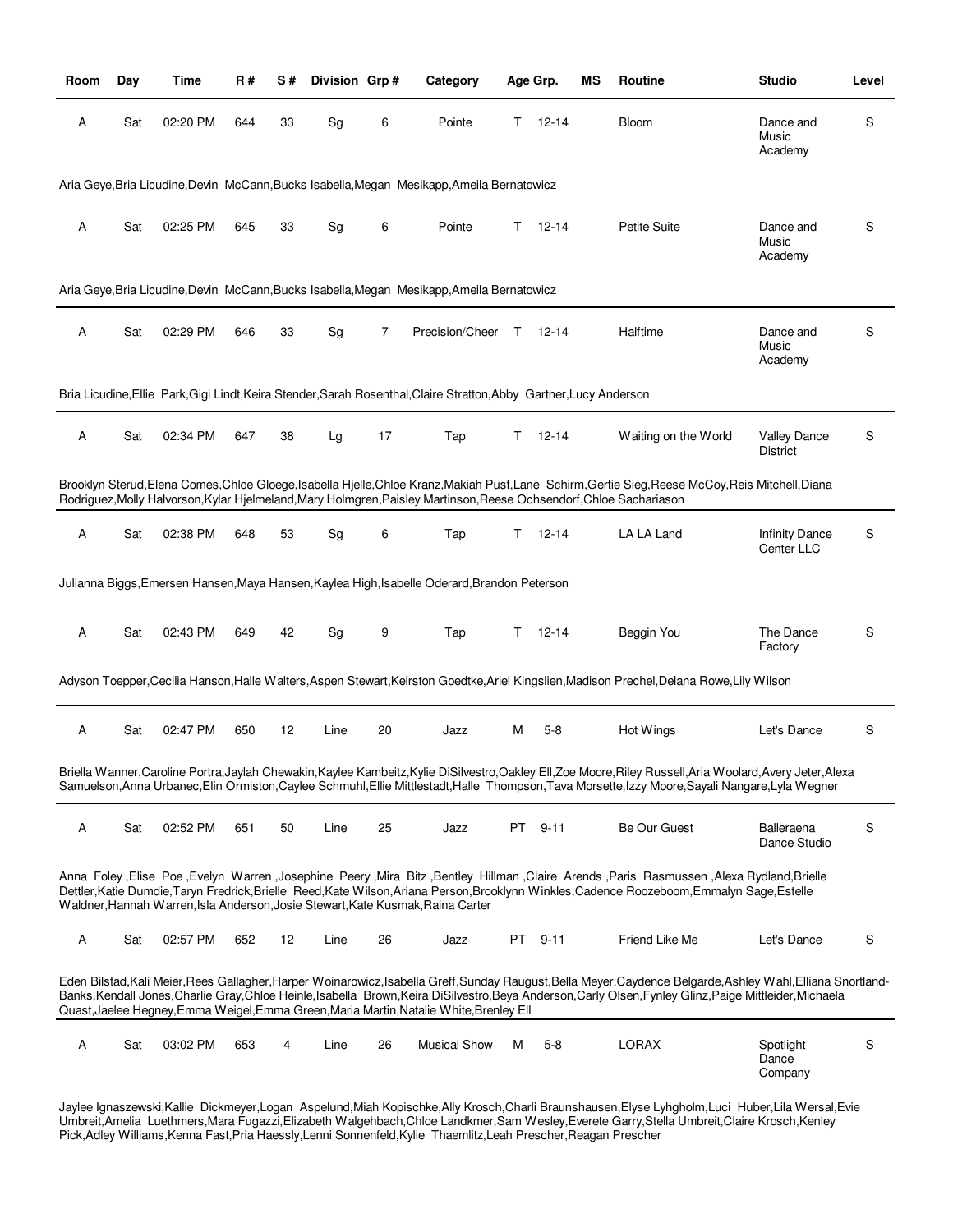| Room | Day | <b>Time</b>                                                      | <b>R#</b> | S# | Division Grp#  |    | Category                                                                                                         |   | Age Grp.      | MS | Routine                                                                                                                                                                                                                                                                                                   | <b>Studio</b>                 | Level |
|------|-----|------------------------------------------------------------------|-----------|----|----------------|----|------------------------------------------------------------------------------------------------------------------|---|---------------|----|-----------------------------------------------------------------------------------------------------------------------------------------------------------------------------------------------------------------------------------------------------------------------------------------------------------|-------------------------------|-------|
| Α    | Sat | 03:07 PM                                                         | 654       | 12 | Line           | 20 | Open                                                                                                             | М | $5 - 8$       |    | Dive in the Pool                                                                                                                                                                                                                                                                                          | Let's Dance                   | S     |
|      |     |                                                                  |           |    |                |    |                                                                                                                  |   |               |    | Briella Wanner,Caroline Portra,Jaylah Chewakin,Kaylee Kambeitz,Kylie DiSilvestro,Oakley Ell,Zoe Moore,Riley Russell,Aria Woolard,Avery Jeter,Alexa<br>Samuelson, Anna Urbanec, Elin Ormiston, Caylee Schmuhl, Ellie Mittlestadt, Halle Thompson, Tava Morsette, Izzy Moore, Sayali Nangare, Lyla Wegner   |                               |       |
| Α    | Sat | 03:12 PM                                                         | 655       | 48 | Line           | 26 | Precision/Cheer PT                                                                                               |   | $9 - 11$      |    | Dive In the Pool                                                                                                                                                                                                                                                                                          | Dance Esteem                  | S     |
|      |     |                                                                  |           |    |                |    | Geinert, Bryn Rabe, Sophia Weldon, Samantha Liebsch, Gracie Johnson, Madeline Weldon, Macee Jacobson             |   |               |    | Finley Stine, Ashlyn Brown, Chalene Brown, Harper Alves, Sydney Humann, Blake Winkels, Molly Rabe, Lucy Rymer, Brookelyn Lang, Lily Brandt, Kierra<br>Winkelman, Brooke Norman, Taylor Leth, Emily Vaughan, Clara Browning, Grace McKenzie, Isabela Gutzmer, Rowan Pearson, Addison Hubert, Lily          |                               |       |
| Α    | Sat | 03:17 PM                                                         | 656       | 29 | Line           | 20 | Hip Hop                                                                                                          |   | $T = 12 - 14$ |    | Bop It                                                                                                                                                                                                                                                                                                    | Spotlight<br>Dance<br>Academy | S     |
|      |     |                                                                  |           |    |                |    |                                                                                                                  |   |               |    | Sydney Erickson,Maddy Salisbury,Maya Lensert,Isabelle Ziegler,Ava Kalscheur,Tenlee Meinholz,Josie Price,Peyton Teasdale,Malaika Peddie,Peyton<br>Shulfer, Adaline Sutfin, Victoria Ziegler, Emma Lorang, Kailey Arbuckle, Macy Matson, Ruby Jones, Phoebe Duff, Lexie Frazer, Raegan Terry, Libby Waloway |                               |       |
| Α    | Sat | 03:24 PM                                                         | 657       | 12 | Line           | 25 | Jazz                                                                                                             |   | $T = 12 - 14$ |    | <b>Burlesque</b>                                                                                                                                                                                                                                                                                          | Let's Dance                   | S     |
|      |     | Goode, Ella Glass, Camille Schindler, Nadia Quast, Jaelee Hegney |           |    |                |    |                                                                                                                  |   |               |    | Claire Chumley, Jada Lange, Brooklyn Hustad, Cambria Zenker, Brooke Wahl, Elise Meier, Alexis Klein, Lexis Orn, Kassidi Monroe, Megan Wahl, Jaelynn<br>Mason,Lexi Hagen,Brooklyn Meyer,Emilie Chaffee,Adyson Gallagher,Aalyiah Glass,Ashlyn Mason,Katelyn Poitra,Brooklyn Overbeck,Ella Johnson,Justice   |                               |       |
| Α    | Sat | 03:31 PM                                                         | 658       | 4  | Line           | 26 | <b>Musical Show</b>                                                                                              |   | $T = 12 - 14$ |    | <b>SIX</b>                                                                                                                                                                                                                                                                                                | Spotlight<br>Dance<br>Company | S     |
|      |     |                                                                  |           |    |                |    | Springer, McKenna Eichhorn, Everett Ehlers, Mollie Kelly, Kate Kroc, Abigail Augustin, Ava Dahl, Lauren Thompson |   |               |    | Lillian Neabauer,Paige Greenough,Elizabeth Erickson,Ianna Gimenz,Taylin Metcalfe,Madison Enter,Miyah Noyes,Kyla Vogel,Bella Willaert,Brooklyn<br>Mann, Madeline Wright, Kylie Walters, Hannah Anderson, Reese DuRose, Isabella Harmdierks, Isabella Iverson, Brooke Kanstrup, Landre Noyes, Kyera         |                               |       |
| Α    | Sat | 03:38 PM                                                         | 659       | 4  | Line           | 25 | <b>Musical Show</b>                                                                                              |   | $T = 12 - 14$ |    | The Great Gatsby                                                                                                                                                                                                                                                                                          | Spotlight<br>Dance<br>Company | S     |
|      |     |                                                                  |           |    |                |    | Hoffman, Emma Pederson, Bridget Murphy, Kate Becker, Liliana Steinbach, Rhian Velasquez                          |   |               |    | Isabel Prescher, Macy Walker, Ava Smith, Makenzie Anderson, Brooklyn Hanson, Maia Garbes, Madelyn Kral, Ayleigh Larson, Tenley Staloch, Brianne<br>Borgmeier, Sophia Konz, Aria Jirak, Claire Rohman, Audrey Stilson, Ayla Schott, Lucy Kelly, Grace Soine, Brea Schultz, Reegan Aspelund, Payton         |                               |       |
| A    | Sat | 03:45 PM                                                         | 660       | 3  | Line           | 21 | <b>Musical Show</b>                                                                                              |   | $T = 12 - 14$ |    | Copacabana                                                                                                                                                                                                                                                                                                | Lake Shore<br>Dance           | S     |
| Krol |     |                                                                  |           |    |                |    |                                                                                                                  |   |               |    | Grace Geiszler, Erin Steers, Kylie Sickler, Audrey Brown, Chloe Lloyd, Julia Gergens, Emmy Mach, Ava Werdin, Sophia Aichele, Erin Anders, Kendra<br>Bartz,Hailey Green,Josie Kadubeck,Maggie Kunick,Leah Repenshek,Kendall Sikowski,Anna Stangel,Sophia Talb,Audrey Walker,Ashlyn Williams,Elaina         |                               |       |
| A    | Sat | 03:52 PM                                                         |           |    |                |    |                                                                                                                  |   |               |    | --Judges Break --                                                                                                                                                                                                                                                                                         |                               |       |
|      |     |                                                                  |           |    |                |    |                                                                                                                  |   |               |    |                                                                                                                                                                                                                                                                                                           |                               |       |
| Α    | Sat | 04:02 PM                                                         | 661       | 12 | Producti<br>on | 30 | Contemporary                                                                                                     |   | $T = 12 - 14$ |    | For My Help                                                                                                                                                                                                                                                                                               | Let's Dance                   | S     |

Eden Bilstad,Jada Lange,Brooklyn Hustad,Cambria Zenker,Brooke Wahl,Rees Gallagher,Harper Woinarowicz,Kassidi Monroe,Megan Wahl,Jaelynn Mason,Sunday Raugust,Lexi Hagen,Brooklyn Meyer,Bella Meyer,Emilie Chaffee,Adyson Gallagher,Ashley Wahl,Ashlyn Mason,Elliana Snortland-Banks,Katelyn Poitra,Kendall Jones,Brooklyn Overbeck,Chloe Heinle,Keira DiSilvestro,Beya Anderson,Justice Goode,Paige Mittleider,Camille Schindler, Alecsis Stapleton, Brenley Ell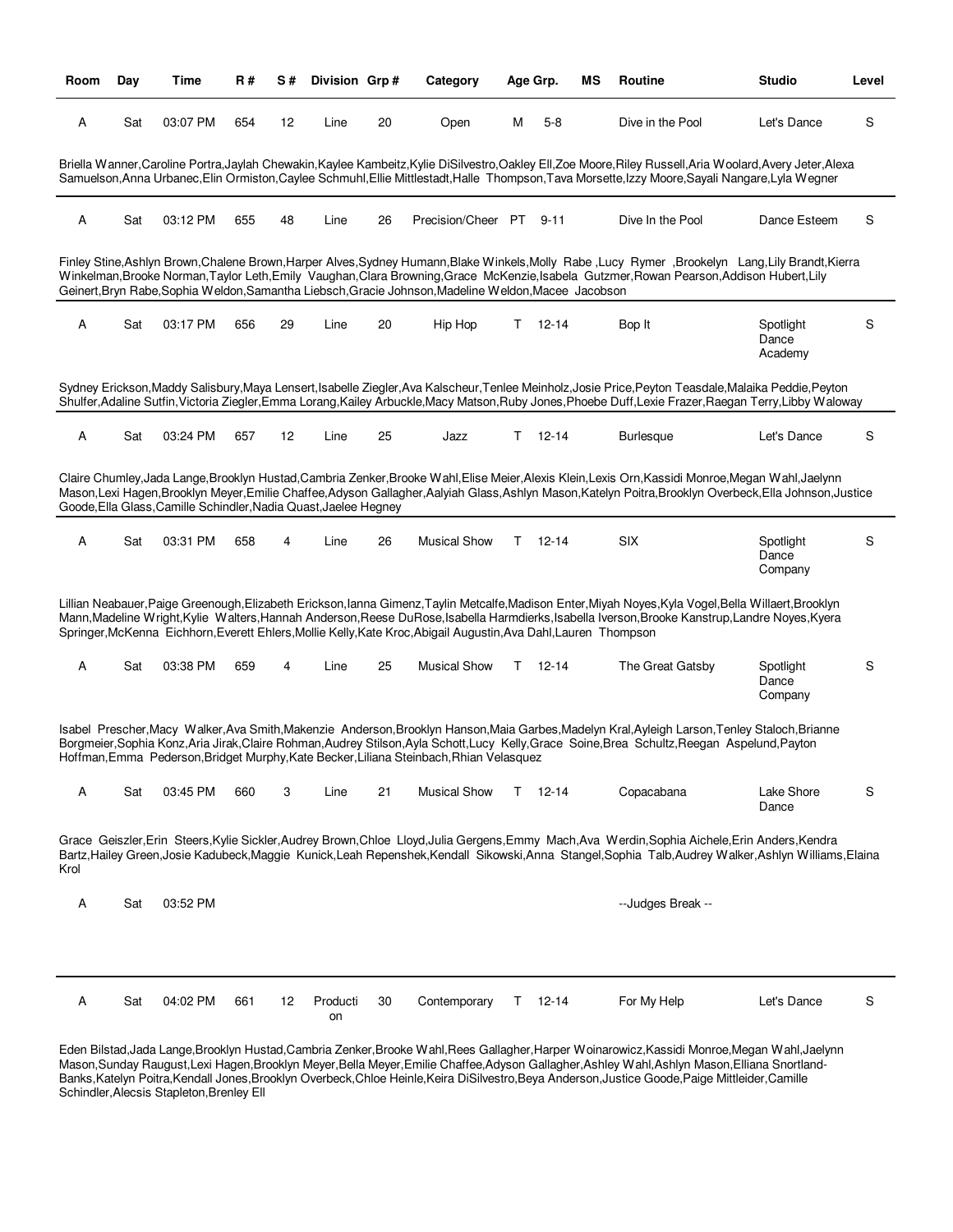| Room  | Day | Time     | R#  | S# | Division Grp#  |    | Category | Age Grp. |               | ΜS | Routine                                                                                                                                                                                                                                                                                                                                                                                                                                                                                                                                                                                                                                                                                                                                                                                                                                                                                                                                                                                                                                                                                                                                                                                                                                                                                                                                                                                     | <b>Studio</b>                   | Level |
|-------|-----|----------|-----|----|----------------|----|----------|----------|---------------|----|---------------------------------------------------------------------------------------------------------------------------------------------------------------------------------------------------------------------------------------------------------------------------------------------------------------------------------------------------------------------------------------------------------------------------------------------------------------------------------------------------------------------------------------------------------------------------------------------------------------------------------------------------------------------------------------------------------------------------------------------------------------------------------------------------------------------------------------------------------------------------------------------------------------------------------------------------------------------------------------------------------------------------------------------------------------------------------------------------------------------------------------------------------------------------------------------------------------------------------------------------------------------------------------------------------------------------------------------------------------------------------------------|---------------------------------|-------|
| A     | Sat | 04:12 PM | 662 | 6  | Producti<br>on | 65 | Jazz     |          | $T = 12 - 14$ |    | <b>Bringing Da Noise</b>                                                                                                                                                                                                                                                                                                                                                                                                                                                                                                                                                                                                                                                                                                                                                                                                                                                                                                                                                                                                                                                                                                                                                                                                                                                                                                                                                                    | Zumbrota<br>Dance Studio        | S     |
|       |     |          |     |    |                |    |          |          |               |    | Solveigh Goldsmith,Svea Goldsmith,Isabella Roberts,Kayla Stahosky,Olivia Seymour,Madelyn Fredrickson,Rianne Buck,Dylon Rowe,Allexis<br>Bohmbach, Rachel Krinke, Peighton Buck, Ava Rolbiecki, Abby Plank, Emma Plank, Joselyn Stensland, Sadie Beyer, Mateyah Helget, Allyse Widholm, Bre<br>Moran,Kaitlyn Finstuen,Josslyn Lohmann,Mikayla Scharpen,Alyssa Traurig,Isabel McBride,Amalia Anderson,Catherine Anderson,Jadyn Flynn,Cecelia<br>Kimber, Teagan Lexvold, Hattie Mathre, Silja Mathre, Mayzie Ramer, Keira Rolland, Audrie Simpson, Quincee Marquardt, Katelynn Albrecht, Samantha<br>Anderson, Ella Diskerud, Llly Durst, Grace Inches, Adison Majsterski, Trig Miller, Sydney Rose, Hannah Wilhelm, Mellany Albrecht, Malory Anderson, Cambryn<br>Copeman, Ella Cordes, Jacey Flynn, Ashley Galvin, Olivia Gullickson, Mckenzie Helget, Isabelle Johnson, Eleanor Kavitz, Elena Liffrig, Kiara Mayweathers, Mallory<br>Mohlke, Kieryn Monahan, Addy Propst, Emma Ronningen, Aubrey Rossow, Melanie Rude, Alivia Sperber, Cloey Van Schaick, Clara Weiland                                                                                                                                                                                                                                                                                                                      |                                 |       |
| А     | Sat | 04:22 PM | 663 | 42 | Producti<br>on | 60 | Jazz     |          | $T = 12 - 14$ |    | Don't Stop The Party                                                                                                                                                                                                                                                                                                                                                                                                                                                                                                                                                                                                                                                                                                                                                                                                                                                                                                                                                                                                                                                                                                                                                                                                                                                                                                                                                                        | The Dance<br>Factory            | S     |
|       |     |          |     |    |                |    |          |          |               |    | Chloe Perron, Adyson Toepper, Ava Hansen, Elizabeth Dunlap, Cora Rehnberg, Ariana Dub, Natalie Kampshoff, Cecilia Hanson, Ella Janitschke, Clara Tell, Ava<br>McCarron, Halle Walters, Lyla Schaber, Sadie Roers, Megan Mihm, Zackary Bordenave, Nathan Kampshoff, Aleah Blaisdell, Julia Rheault, Layla Yang, Maelyn<br>Weecks, Rowan Kulesa, Amiah Bain, Keirston Goedtke, Ariel Kingslien, Madison Prechel, Lily Wilson, Ella Tryon, Evie Forsythe, Audrey Gordy, Luxie<br>Thomas, Sara Barnes, Sally Lucas, Claire Clements, Madison Moberg, Keagan Betz, Katie Boudewyns, Bella Plummer, Olivia French, Addie Tryon, Bridgette<br>Riepe, Elsa Benke, Payton Betz, Lily Forte, Cora Groholski, Evelyn Osborn, Kira Tamura, Kennedy Lasch, Megan Galeazzi, Hannah Theisen, Natalie<br>Lundgren, Molly Wendland, Sophie Forte, Cooper Thomas, Annika Fish, Gracie Fish, Aayla Gustafson, Adeline Henning, Ella Stout, Emily Thornborrow                                                                                                                                                                                                                                                                                                                                                                                                                                                   |                                 |       |
| А     | Sat | 04:32 PM | 664 | 4  | Producti<br>on | 85 | Jazz     | PT       | $9 - 11$      |    | <b>Britney</b>                                                                                                                                                                                                                                                                                                                                                                                                                                                                                                                                                                                                                                                                                                                                                                                                                                                                                                                                                                                                                                                                                                                                                                                                                                                                                                                                                                              | Spotlight<br>Dance<br>Company   | S     |
| Soine |     |          |     |    |                |    |          |          |               |    | Brooklynn Leiske, Abigail Augustin, Adley Williams, Alanna Stoffel, Allie Wesley, Ally Dahl, Amelia Luethmers, Aria Jirak, Ashlyn Klinkner, Aubriana Bailey, Ava<br>Dahl, Ava Smith, Ayleigh Larson, Bella Willaert, Braelyn Nielsen, Brea Schultz, Brianne Borgmeier, Brooke Kanstrup, Brooklyn Mann, Brooklyn Hanson, Charli<br>Braunshausen, Chloe Landkmer, Claire Rohman, Elizabeth Erickson, Elizabeth Walgehbach, Elliott Garry, Elyse Lyhgholm, Emerson Garry, Emma<br>Pederson, Emma Sodeman, Emma Lux, Everete Garry, Evie Umbreit, Gracia Konz, Hannah Anderson, Ianna Gimenz, Isabel Prescher, Isabella<br>Harmdierks, Isabella Iverson, Kallie Dickmeyer, Kate Kroc, Kenley Pick, Kenna Fast, Kyla Vogel, Kylie Walters, Landre Noyes, Lauren Thompson, Leah<br>Prescher, Leighton Sander, Lenni Sonnenfeld, Lila Wersal, Liliana Chatleain, Liliana Steinbach, Logan Aspelund, Luci Huber, Lydia Kuiper, Macy<br>Walker, Madeline Wright, Madelyn Kral, Madelyn Stoll, Madilyn Walgenbach, Makenzie Anderson, Mara Fugazzi, McKenna Eichhorn, Miah Kopischke, Miyah<br>Noyes, Nellie Hellekson, Nora Caven, Norah Landgraff, Paige Greenough, Payton Hoffman, Payton Leintz, Pria Haessly, Rachel Lutterman, Reagan<br>Prescher, Reegan Aspelund, Reese DuRose, Sam Wesley, Sophia Konz, Stella Umbreit, Taylin Aspelund, Taylin Metcalfe, Tenley Staloch, Grace Soine, Greta |                                 |       |
| А     | Sat | 04:42 PM | 665 | 2  | Producti<br>on | 59 | Hip Hop  |          | PT 9-11       |    | Scooby Doo                                                                                                                                                                                                                                                                                                                                                                                                                                                                                                                                                                                                                                                                                                                                                                                                                                                                                                                                                                                                                                                                                                                                                                                                                                                                                                                                                                                  | Almost Famous<br>Dance Studio   | S     |
|       |     |          |     |    |                |    |          |          |               |    | Seneca Freeze, Samantha Recker, Myra Wilson, Kaylee Hollenback, Arrianna Jones, Bree Erion, Sadie Erion, Kendra Davis, Claire Tuetken, Kelsey<br>Adams, Jessica Smock, Cameron Varagson, Saige Freeze, Skylar Freeze, Kaylin Noll, Kinzey Bottelman, Leah Smith, Morgan Ward, Lauren Mitchel, Madison<br>Ward, Tessa Intorf, Addie Feldmann, Alaina Mead, Allie Riches, Jillian Miller, Cheyenne Byrd, Elsie Manternach, Carly Manternach, Brianna Neuhaus, Annie<br>Schlarmann,Chyles Rea,Ireland Rea,Claire Oliphant,Kennedy Babbe,Haddie Foxen,Maggie Hunt,Paisley Ploessl,Lydia Walsh,Avayah Jennerjohn,Kelsey<br>Kremer, Emma Kramer, Lucy Hawkins, Breleigh Freye, Finley Hunt, Miriam Telleen, Sophie Meyer, Marlee Chapman, Penelope Fransen, Sophia Jellison, Kendall<br>Jacobi, Taylor Salow, Whitney Long, Harper Hein, Makenna Behrends, Mila Oliphant, Rhias McQuillen, Letti Galloway, Izabella Austin, Isla Stoneking                                                                                                                                                                                                                                                                                                                                                                                                                                                        |                                 |       |
| A     | Sat | 04:52 PM | 666 | 38 | Producti<br>on | 46 | Hip Hop  |          | PT 9-11       |    | Ride with the Mob                                                                                                                                                                                                                                                                                                                                                                                                                                                                                                                                                                                                                                                                                                                                                                                                                                                                                                                                                                                                                                                                                                                                                                                                                                                                                                                                                                           | <b>Valley Dance</b><br>District | S     |
|       |     |          |     |    |                |    |          |          |               |    | Brynn Gloege, Tenley Kranz, Kadence Tosel, Carolynn Bakeberg, Brooklyn Sterud, Elena Comes, Chloe Gloege, Harper Gronholz, Isabella Hjelle, Chloe<br>Kranz,Makiah Pust,Lane Schirm,Gertie Sieg,Anika Fernholz,Lexi Gloege,Morgan Hanson,Reese McCoy,Reis Mitchell,Peyton Moe,Leila Pust,Landrey<br>Schmidt, Audrey Sieg, Grace Vacek, Diana Rodriguez, Ayden Rutland, Hanna Comes, Emersyn Erdmann, Ainsley Gronholz, Molly Halvorson, Peyton<br>Haugen, Kylar Hjelmeland, Aubree Holm, Mary Holmgren, Isabella Martinson, Paisley Martinson, Tayah McKenney, Mya Mortenson, Reese Ochsendorf, Taylor<br>Reszel, Adeline Robison, Dariana Rodriguez, Chloe Sachariason, Sophia Sachariason, Piper Staton, Makia Thomson, Hilary Tosel                                                                                                                                                                                                                                                                                                                                                                                                                                                                                                                                                                                                                                                       |                                 |       |
| А     | Sat | 05:02 PM | 667 | 12 | Producti<br>on | 44 | Open     |          | PT 9-11       |    | Viva Las Vegas                                                                                                                                                                                                                                                                                                                                                                                                                                                                                                                                                                                                                                                                                                                                                                                                                                                                                                                                                                                                                                                                                                                                                                                                                                                                                                                                                                              | Let's Dance                     | S     |

Eden Bilstad,Kali Meier,Jada Lange,Brooklyn Hustad,Cambria Zenker,Brooke Wahl,Elise Meier,Alexis Klein,Rees Gallagher,Harper Woinarowicz,Kassidi Monroe,Megan Wahl,Jaelynn Mason,Isabella Greff,Sunday Raugust,Lexi Hagen,Brooklyn Meyer,Bella Meyer,Emilie Chaffee,Adyson Gallagher,Ashley Wahl,Ashlyn Mason,Katelyn Poitra,Kendall Jones,Brooklyn Overbeck,Briella Wanner,Isabella Brown,Justice Goode,Carly Olsen,Fynley Glinz,Paige Mittleider,Avery Jeter,Emma Aleshire,Elin Ormiston,Camille Schindler,Kamia Holifield ,Brooklynn Levi,Emma Weigel,Gwen Kopp,Story Raugust,Ellie Mittlestadt,Vera Broderson,Allie Puhalla,Brenley Ell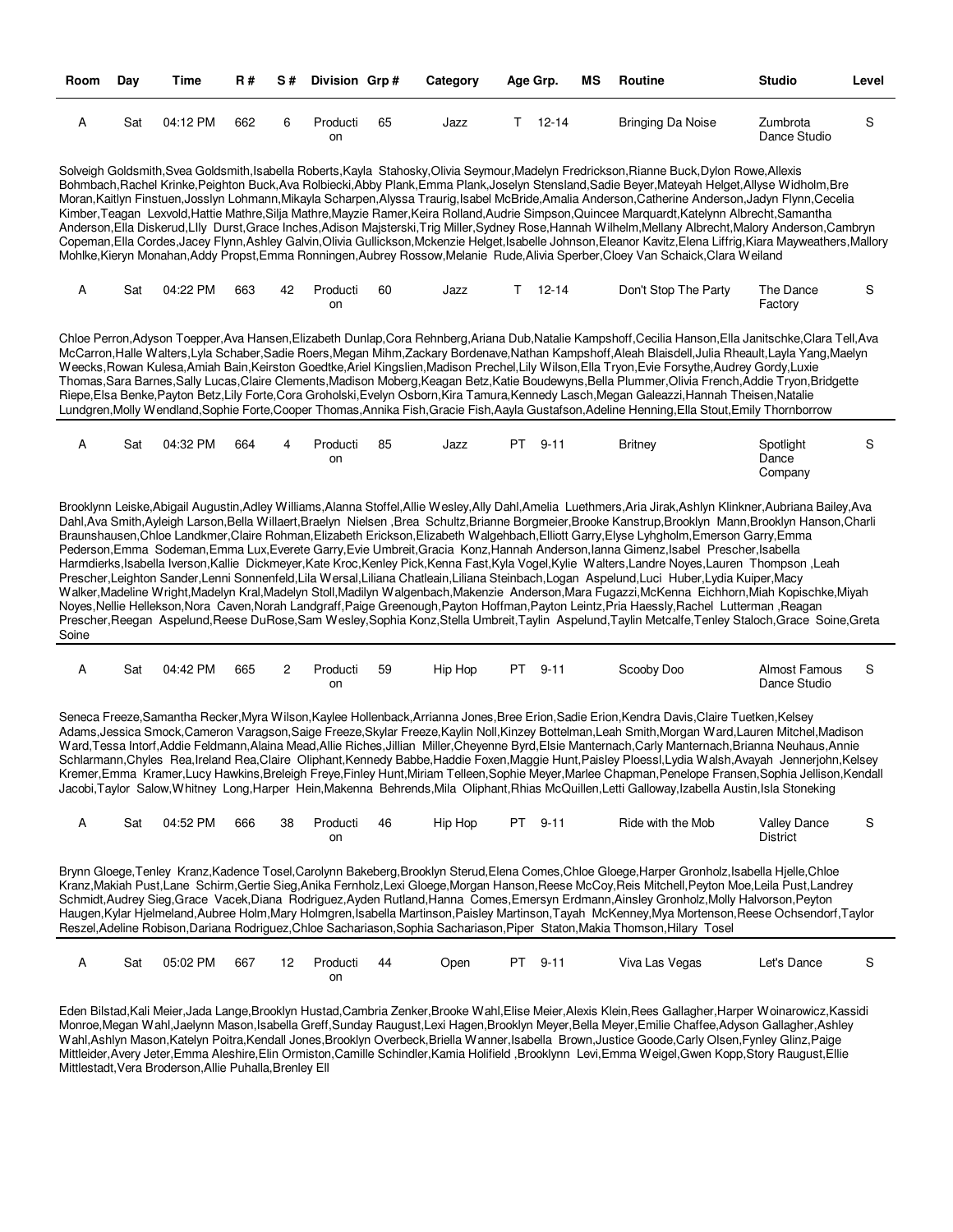| Room | Day | Time                                                          | R#  | <b>S#</b> | Division Grp#  |    | Category                                                                                         | Age Grp. |           | ΜS | <b>Routine</b>                                                                                                                                                                                                                                                                                                                                                                                                                                                                                                                                                                                                           | <b>Studio</b>                 | Level |
|------|-----|---------------------------------------------------------------|-----|-----------|----------------|----|--------------------------------------------------------------------------------------------------|----------|-----------|----|--------------------------------------------------------------------------------------------------------------------------------------------------------------------------------------------------------------------------------------------------------------------------------------------------------------------------------------------------------------------------------------------------------------------------------------------------------------------------------------------------------------------------------------------------------------------------------------------------------------------------|-------------------------------|-------|
| А    | Sat | 05:12 PM                                                      | 668 | 56        | Producti<br>on | 47 | <b>Musical Show</b>                                                                              | PT –     | $9 - 11$  |    | <b>Ballroom Blitz</b>                                                                                                                                                                                                                                                                                                                                                                                                                                                                                                                                                                                                    | Ms. Melinda's<br>Dance studio | S     |
|      |     |                                                               |     |           |                |    | LaBonne, Mazie Lindgren, Kendall Meyer, Lydia Bishir, Wren Williams, Ashley Matvick, olivia meas |          |           |    | Sami Rock, Samantha Hansen, Emily Merten, Ava Lowery, Ava Fox, Ellie Arduser, Vienna Boom, Olivia Janish, Vayda Baggenstoss, Jasmine Roehl, Amber<br>Konietzko,Daphnee Meyer,Julia Satre,Madelynne Pauna,Emily Teske,Charlotte Hayden,Ivy Baggenstoss,Havi Bruns,Audriana Eisenbacher,Avery Eiynck,Ella<br>Gruber, Ava Johnson, Harper Loehr, Scarlett VanderEyk, Luci Waldoch, Reagan Arms, Reese Janson, Emma LaBonne, Maci Mackrell, Penny Meier, Haylen<br>Meyer, Tenley Oldakowski, Aubree Preusser, Hailey Schwegel, Carter Small, Isla Bruns, Cadie Cone, Emily Schwanke, Ava Teske, Paisley Eiynck, Josie        |                               |       |
| Α    | Sat | 05:22 PM                                                      | 669 | 29        | Producti<br>on | 44 | Open                                                                                             | T.       | $12 - 14$ |    | <b>Broadway</b>                                                                                                                                                                                                                                                                                                                                                                                                                                                                                                                                                                                                          | Spotlight<br>Dance<br>Academy | S     |
|      |     | Lucke, Lilah Story, Raegan Terry, Libby Waloway, Ella Kosnick |     |           |                |    |                                                                                                  |          |           |    | Sydney Erickson, Hallie Kersten, Maddy Salisbury, Maya Lensert, Isabelle Ziegler, Ava Kalscheur, Addison Maier, Tenlee Meinholz, Josie Price, Peyton<br>Teasdale, Malaika Peddie, Dakota Chancellor, Peyton Shulfer, Teagan Beam, Adaline Sutfin, Victoria Ziegler, Maddy Rucker, Emma Lorang, Kailey<br>Arbuckle, Allison Nadler, Blake Beam, Elayna Moe, Macy Matson, Peyton Rutkowski, McCartney Jordan, Kaylee Rausch, Reagan DeVault, Ruby Jones, Lauren<br>Wangerin, Phoebe Duff, Lexie Frazer, Shelby Hale, Ethan Kersten, Harper Kosnick, Elyse Vehige, Danielle Wangerin, Hannah Jordan, Macy LaPlante, Cecelia |                               |       |
| А    | Sat | 05:32 PM                                                      | 670 | 12        | Producti<br>on | 49 | Open                                                                                             |          | AD 19-99  |    | Sports                                                                                                                                                                                                                                                                                                                                                                                                                                                                                                                                                                                                                   | Let's Dance                   | S     |
| Α    | Sat | 05:42 PM                                                      |     |           |                |    |                                                                                                  |          |           |    | Schmuhl, Nichole Moore, Dusty Moore, Chasiti Torgerson, Jeremy Overbeck, Alicia Overbeck, Alicia Aleshire, Kat Bilstad, Krysi Greff, Candace Schmuhl, Trisha<br>Samuelson, Camille Jones, Kristie Toman, Amy Johnson, Brent Olsen, Cory Schmuhl, Sarah Meyer, Astoria Moncada, Ellenore Welch, Paisley Samuelson<br>--Awards-High Point--                                                                                                                                                                                                                                                                                | Awards                        |       |
| Α    | Sun | 08:00 AM                                                      |     |           |                |    |                                                                                                  |          |           |    | --Grand National Solo &<br>D/T Shootout - Rising<br>Starz - Mini Preteen<br>Teen & Senior--                                                                                                                                                                                                                                                                                                                                                                                                                                                                                                                              |                               |       |
| Α    | Sun | 09:30 AM                                                      |     |           |                |    |                                                                                                  |          |           |    | --Gran National Solo &<br>D/T - Starz - Mini<br>Preteen Teen & Senior--                                                                                                                                                                                                                                                                                                                                                                                                                                                                                                                                                  |                               |       |
| A    | Sun | 11:00 AM                                                      |     |           |                |    |                                                                                                  |          |           |    | --Grand National Awards<br>- Solo & D/T All Levels &<br>Ages--                                                                                                                                                                                                                                                                                                                                                                                                                                                                                                                                                           |                               |       |
| Α    | Sun | 11:30 AM                                                      |     |           |                |    |                                                                                                  |          |           |    | --Lunch Break--                                                                                                                                                                                                                                                                                                                                                                                                                                                                                                                                                                                                          |                               |       |
| Α    | Sun | 12:15 PM                                                      |     |           |                |    |                                                                                                  |          |           |    | --Standout Dancer<br>Routine--                                                                                                                                                                                                                                                                                                                                                                                                                                                                                                                                                                                           |                               |       |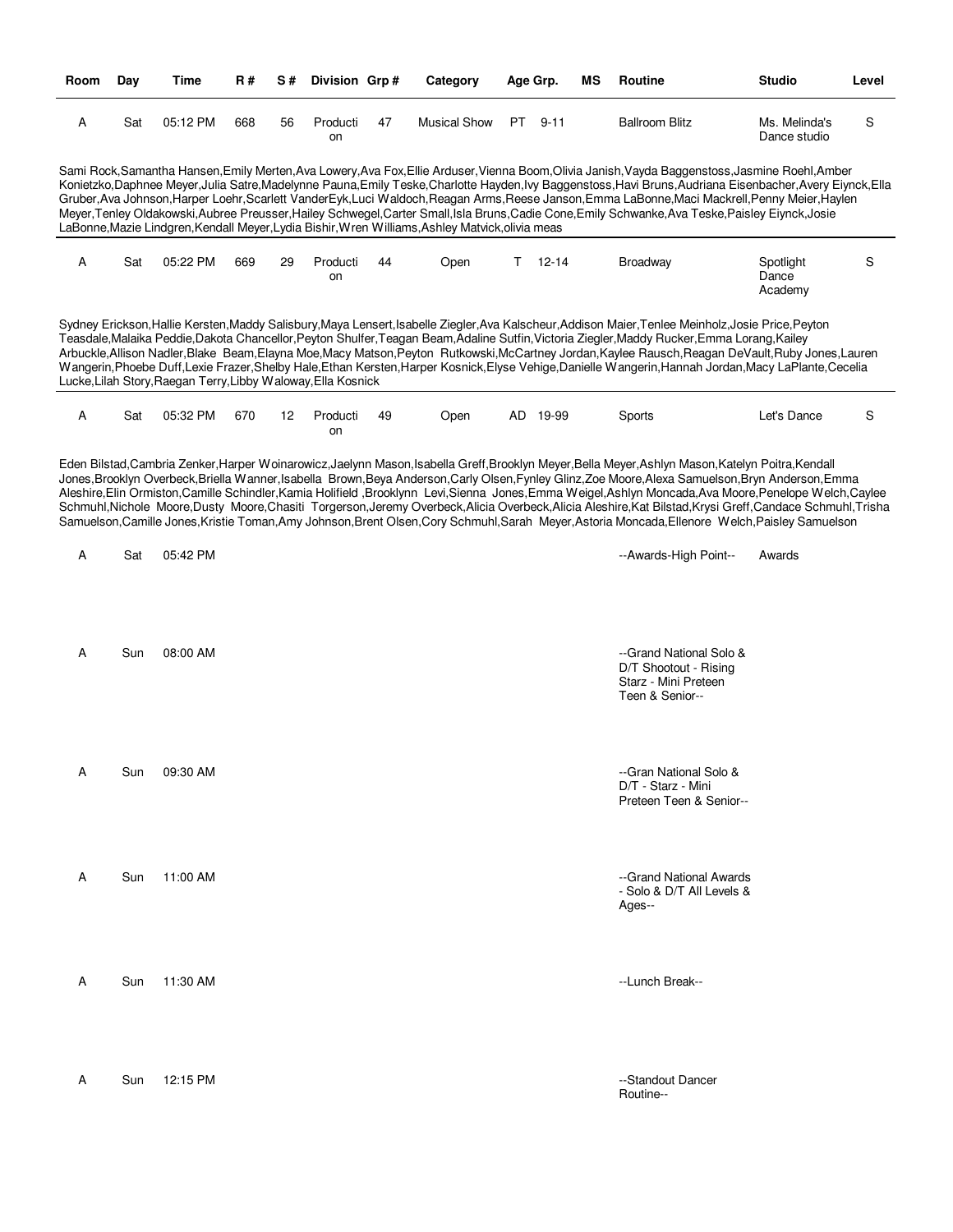| Room                     | Day | Time     | <b>R#</b> | S# | Division Grp# |              | Category             |   | Age Grp.  | ΜS | Routine                                                                              | <b>Studio</b>                 | Level      |
|--------------------------|-----|----------|-----------|----|---------------|--------------|----------------------|---|-----------|----|--------------------------------------------------------------------------------------|-------------------------------|------------|
| A                        | Sun | 12:30 PM |           |    |               |              |                      |   |           |    | --Grand National Groups<br>- Rising Starz Level -<br>Mini Preteen Teen &<br>Senior-- |                               |            |
| Α                        | Sun | 02:00 PM |           |    |               |              |                      |   |           |    | --Grand National Lines &<br><b>Productions Rising Starz</b><br>Level--               |                               |            |
| A                        | Sun | 03:00 PM |           |    |               |              |                      |   |           |    | --Grand National Solo &<br>D/T Shootout - Starz -<br>Mini Preteen Teen &<br>Senior-- |                               |            |
| Α                        | Sun | 04:30 PM |           |    |               |              |                      |   |           |    | --Grand National Lines &<br><b>Productions Starz</b><br>Level--                      |                               |            |
| Α                        | Sun | 05:50 PM |           |    |               |              |                      |   |           |    | --Grand National Group<br>Awards - All Levels &<br>Ages--                            |                               |            |
| $\sf B$                  | Wed | 11:00 AM | 671       | 56 | Solo          | $\mathbf{1}$ | Acrobatic            | S | $15 - 18$ |    | Sweet Dreams are Made Ms. Melinda's<br>of This                                       | Dance studio                  | RS         |
| Gitika Daniel            |     |          |           |    |               |              |                      |   |           |    |                                                                                      |                               |            |
| В                        | Wed | 11:04 AM | 672       | 33 | Solo          | 1            | Contemporary S 15-18 |   |           |    | Demanding Excellence                                                                 | Dance and<br>Music<br>Academy | <b>RS</b>  |
| Lamija Cenan             |     |          |           |    |               |              |                      |   |           |    |                                                                                      |                               |            |
| B                        | Wed | 11:08 AM | 673       | 49 | Solo          | $\mathbf{1}$ | Contemporary         |   | S 15-18   |    | In My Head                                                                           | Studio 20<br>Dance<br>Academy | ${\sf RS}$ |
| Kristyn Sliepka          |     |          |           |    |               |              |                      |   |           |    |                                                                                      |                               |            |
| B                        | Wed | 11:11 AM | 674       | 33 | Solo          | $\mathbf{1}$ | Contemporary         |   | S 15-18   |    | Calvary                                                                              | Dance and<br>Music<br>Academy | <b>RS</b>  |
| <b>Grace Fitzpatrick</b> |     |          |           |    |               |              |                      |   |           |    |                                                                                      |                               |            |
| B                        | Wed | 11:15 AM | 675       | 54 | Solo          | $\mathbf{1}$ | Contemporary         |   | $S$ 15-18 |    | Achilles Come Down                                                                   | TheDanceSpac<br>е             | <b>RS</b>  |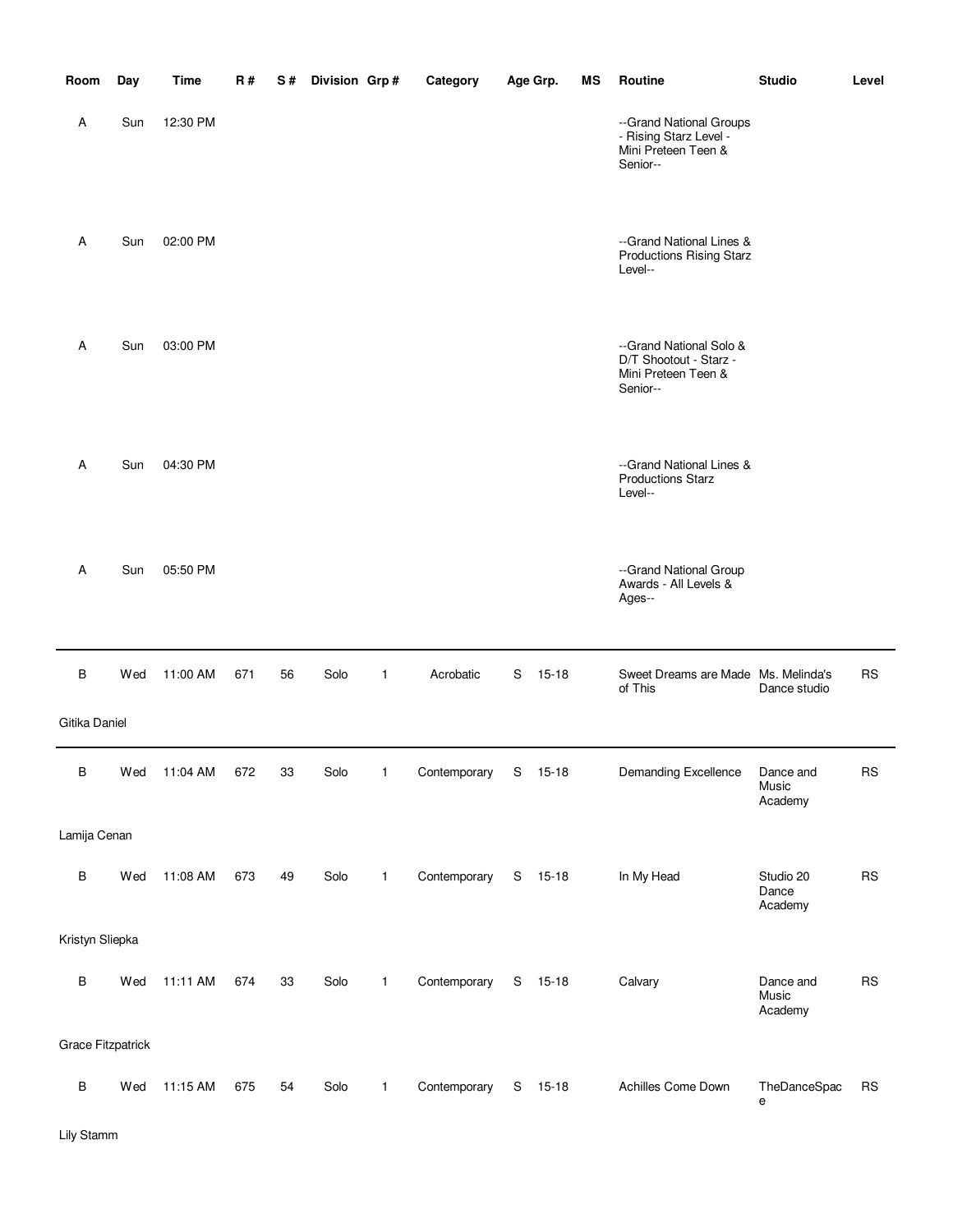| Room                   | Day                        | <b>Time</b> | R#  | S# | Division Grp# |              | Category     | Age Grp. |           | MS | Routine                           | <b>Studio</b>                    | Level     |
|------------------------|----------------------------|-------------|-----|----|---------------|--------------|--------------|----------|-----------|----|-----------------------------------|----------------------------------|-----------|
| В                      | Wed                        | 11:18 AM    | 676 | 33 | Solo          | 1            | Contemporary | S        | $15 - 18$ |    | Between the Lines                 | Dance and<br>Music<br>Academy    | <b>RS</b> |
| Delaney Haas           |                            |             |     |    |               |              |              |          |           |    |                                   |                                  |           |
| $\sf B$                | Wed                        | 11:22 AM    | 677 | 22 | Solo          | $\mathbf{1}$ | Contemporary | S        | $15 - 18$ |    | Hometown Glory                    | Revita Dance<br>Studio           | <b>RS</b> |
|                        | Jaylyn Shimpach            |             |     |    |               |              |              |          |           |    |                                   |                                  |           |
| B                      | Wed                        | 11:25 AM    | 678 | 33 | Solo          | $\mathbf{1}$ | Contemporary | S        | $15 - 18$ |    | Vienna                            | Dance and<br>Music<br>Academy    | <b>RS</b> |
| <b>Bridie Lynch</b>    |                            |             |     |    |               |              |              |          |           |    |                                   |                                  |           |
| B                      | Wed                        | 11:29 AM    | 679 | 8  | Solo          | $\mathbf{1}$ | Contemporary | S        | $15 - 18$ |    | Long Way                          | Kaleidoscope<br>Dance Studio     | <b>RS</b> |
| <b>Lillian Mleziva</b> |                            |             |     |    |               |              |              |          |           |    |                                   |                                  |           |
| $\sf B$                | Wed                        | 11:32 AM    | 680 | 9  | Solo          | $\mathbf{1}$ | Contemporary | S        | $15 - 18$ |    | Lonely                            | Northwoods<br>School of<br>Dance | <b>RS</b> |
| Brianna Birginal       |                            |             |     |    |               |              |              |          |           |    |                                   |                                  |           |
| B                      | Wed                        | 11:36 AM    | 681 | 33 | Solo          | $\mathbf{1}$ | Contemporary | S        | $15 - 18$ |    | Step Out of the Shadows Dance and | Music<br>Academy                 | <b>RS</b> |
|                        | Megan Mesikapp             |             |     |    |               |              |              |          |           |    |                                   |                                  |           |
| B                      | Wed                        | 11:39 AM    | 682 | 23 | Solo          | 1            | Contemporary | S        | $15 - 18$ |    | To Die For                        | dance<br>endeavors               | <b>RS</b> |
| Aliyah Lawrence        |                            |             |     |    |               |              |              |          |           |    |                                   |                                  |           |
| $\sf B$                | Wed                        | 11:43 AM    | 683 | 35 | Solo          | $\mathbf{1}$ | Contemporary |          | S 15-18   |    | my tears ricochet                 | Independent                      | <b>RS</b> |
|                        | <b>Madeline Manteuffel</b> |             |     |    |               |              |              |          |           |    |                                   |                                  |           |
| $\sf B$                | Wed                        | 11:46 AM    | 684 | 33 | Solo          | $\mathbf{1}$ | Contemporary |          | S 15-18   |    | Easy Easy                         | Dance and<br>Music<br>Academy    | <b>RS</b> |
| Kyra Phelan            |                            |             |     |    |               |              |              |          |           |    |                                   |                                  |           |
| $\sf B$                | Wed                        | 11:50 AM    | 685 | 35 | Solo          | $\mathbf{1}$ | Contemporary |          | S 15-18   |    | Rome                              | Independent                      | <b>RS</b> |

Courtney Cebulla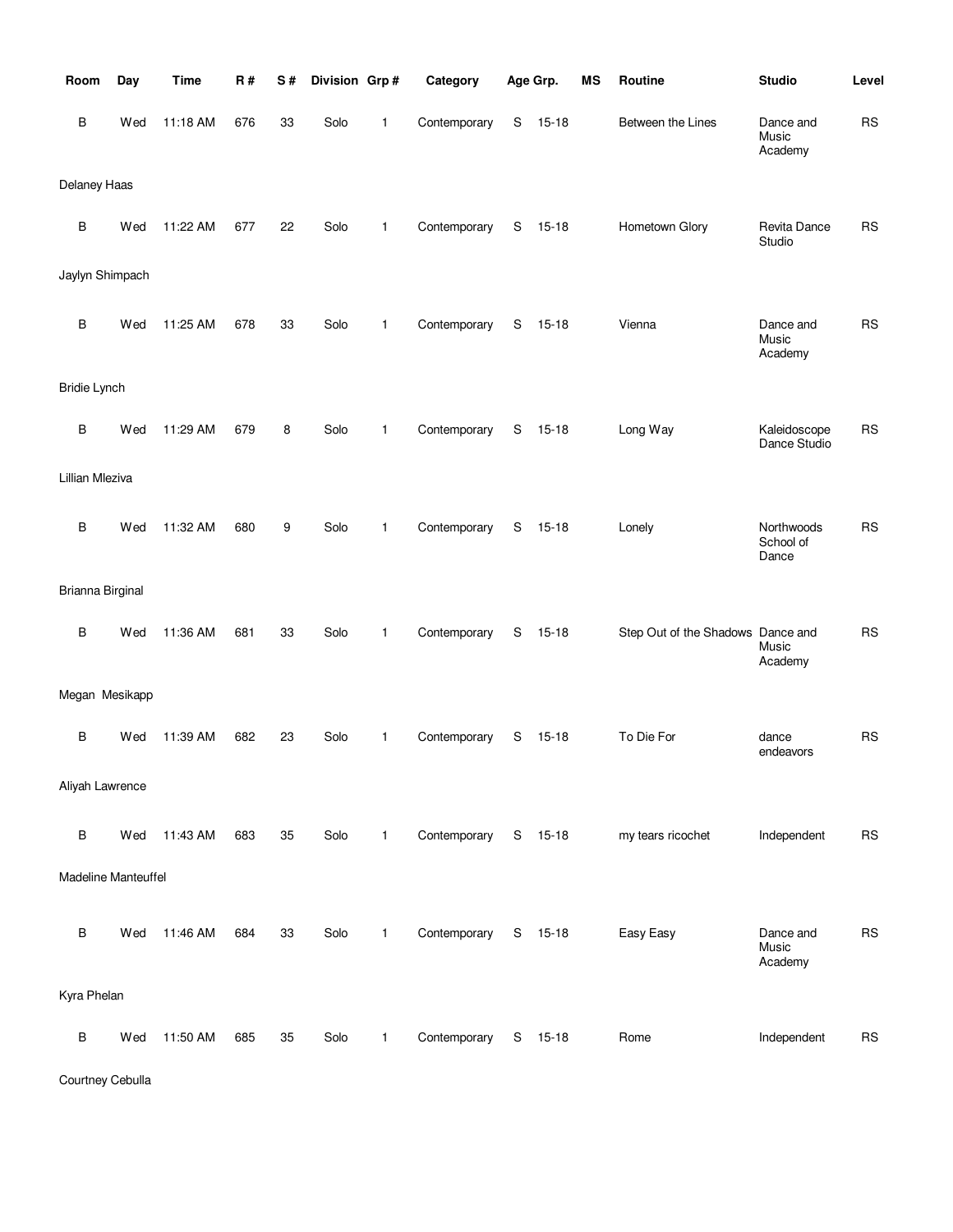| Room                 | Day | <b>Time</b> | <b>R#</b> | S# | Division Grp# |              | Category     |   | Age Grp.  | MS | Routine               | <b>Studio</b>                   | Level     |
|----------------------|-----|-------------|-----------|----|---------------|--------------|--------------|---|-----------|----|-----------------------|---------------------------------|-----------|
| B                    | Wed | 11:53 AM    | 686       | 33 | Solo          | 1            | Contemporary | S | $15 - 18$ |    | Nothing Arrived       | Dance and<br>Music<br>Academy   | RS        |
| Elizabeth Schmidt    |     |             |           |    |               |              |              |   |           |    |                       |                                 |           |
| $\sf B$              | Wed | 11:57 AM    | 687       | 27 | Solo          | 1            | Contemporary | S | $15 - 18$ |    | Crazy                 | U Can Danz!<br>Dance<br>Company | <b>RS</b> |
| Paighton Holtzleicer |     |             |           |    |               |              |              |   |           |    |                       |                                 |           |
| B                    | Wed | 12:00 PM    | 688       | 33 | Solo          | 1            | Contemporary | S | $15 - 18$ |    | Madness               | Dance and<br>Music<br>Academy   | <b>RS</b> |
| Ariella Stepul       |     |             |           |    |               |              |              |   |           |    |                       |                                 |           |
| В                    | Wed | 12:04 PM    | 689       | 35 | Solo          | $\mathbf{1}$ | Contemporary | S | $15 - 18$ |    | I Believe You         | Independent                     | <b>RS</b> |
| Sabrina Mullen       |     |             |           |    |               |              |              |   |           |    |                       |                                 |           |
| $\sf B$              | Wed | 12:07 PM    | 690       | 8  | Solo          | 1            | Contemporary | S | $15 - 18$ |    | It's Ok               | Kaleidoscope<br>Dance Studio    | <b>RS</b> |
| <b>Molly Bailey</b>  |     |             |           |    |               |              |              |   |           |    |                       |                                 |           |
| B                    | Wed | 12:11 PM    | 691       | 33 | Solo          | $\mathbf{1}$ | Contemporary | S | $15 - 18$ |    | This Bitter Earth     | Dance and<br>Music<br>Academy   | <b>RS</b> |
| Avery Arnold         |     |             |           |    |               |              |              |   |           |    |                       |                                 |           |
| B                    | Wed | 12:14 PM    | 692       | 27 | Solo          | 1            | Contemporary | S | $15 - 18$ |    | <b>Hard Sometimes</b> | U Can Danz!<br>Dance<br>Company | <b>RS</b> |
| Scarlett Langaard    |     |             |           |    |               |              |              |   |           |    |                       |                                 |           |
| B                    | Wed | 12:18 PM    | 693       | 33 | Solo          | $\mathbf{1}$ | Contemporary | S | 15-18     |    | Winds of Change       | Dance and<br>Music<br>Academy   | <b>RS</b> |
| Daisy-May Hutchinson |     |             |           |    |               |              |              |   |           |    |                       |                                 |           |
| B                    | Wed | 12:21 PM    | 694       | 8  | Solo          | $\mathbf{1}$ | Contemporary | S | 15-18     |    | <b>Be Yourself</b>    | Kaleidoscope<br>Dance Studio    | <b>RS</b> |
| Kate Greif           |     |             |           |    |               |              |              |   |           |    |                       |                                 |           |
| В                    | Wed | 12:25 PM    | 695       | 27 | Solo          | 1            | Contemporary | S | $15 - 18$ |    | Sleep is a Rose       | U Can Danz!<br>Dance<br>Company | <b>RS</b> |

Rachel Thompson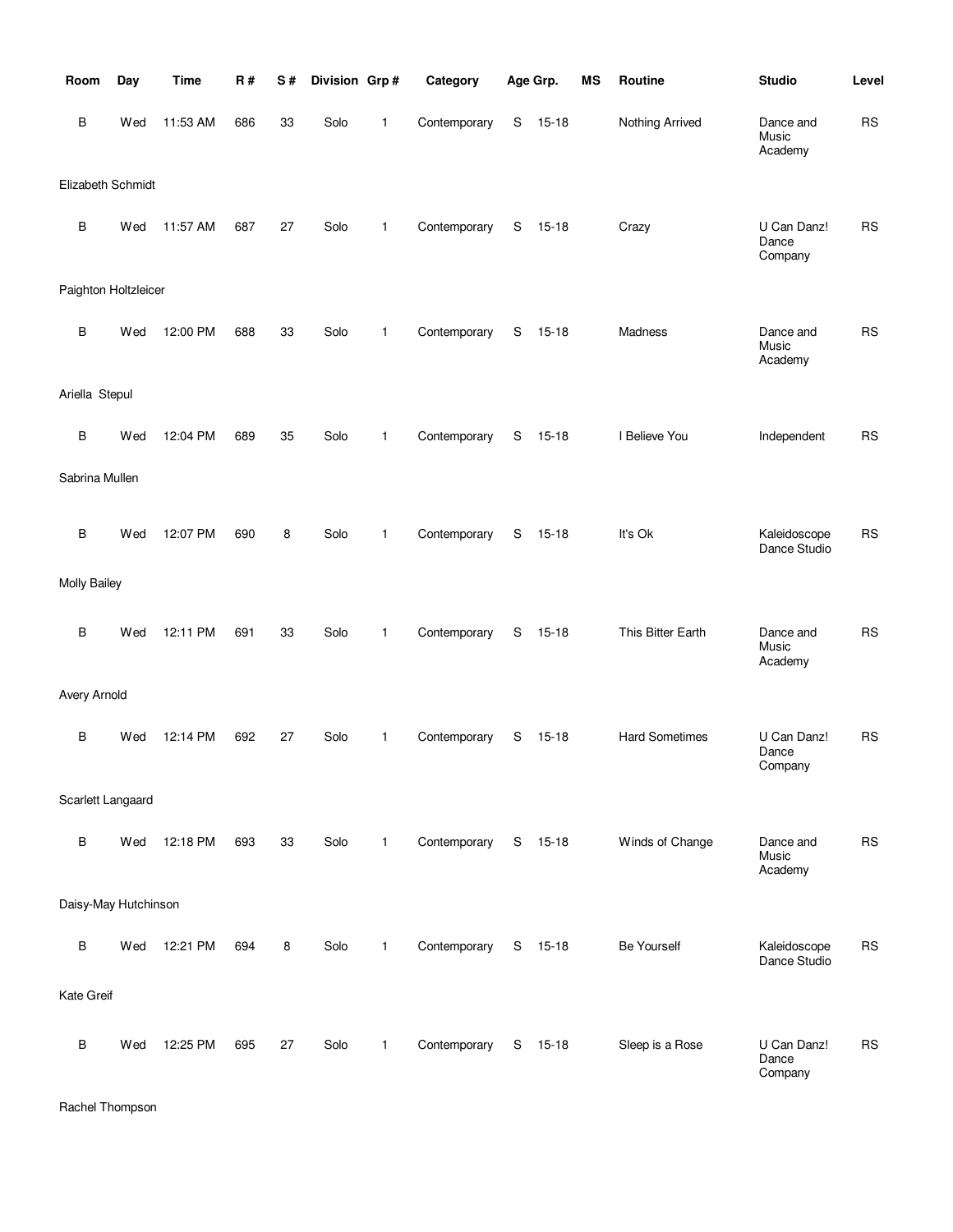| Room               | Day | <b>Time</b> | <b>R#</b> | S#             | Division Grp# |              | Category     |   | Age Grp.  | <b>MS</b> | Routine                    | <b>Studio</b>                   | Level     |
|--------------------|-----|-------------|-----------|----------------|---------------|--------------|--------------|---|-----------|-----------|----------------------------|---------------------------------|-----------|
| B                  | Wed | 12:32 PM    | 697       | 27             | Solo          | 1            | Contemporary | S | $15 - 18$ |           | The End of Love            | U Can Danz!<br>Dance<br>Company | <b>RS</b> |
| Camdree Lassi      |     |             |           |                |               |              |              |   |           |           |                            |                                 |           |
| $\sf B$            | Wed | 12:35 PM    | 698       | 8              | Solo          | 1            | Contemporary | S | $15 - 18$ |           | Achillies Come Down        | Kaleidoscope<br>Dance Studio    | <b>RS</b> |
| <b>Emily Laabs</b> |     |             |           |                |               |              |              |   |           |           |                            |                                 |           |
| B                  | Wed | 12:39 PM    | 699       | 8              | Solo          | $\mathbf{1}$ | Contemporary | S | $15 - 18$ |           | Anywhere Away From<br>Here | Kaleidoscope<br>Dance Studio    | <b>RS</b> |
| Makenna Zeller     |     |             |           |                |               |              |              |   |           |           |                            |                                 |           |
| B                  | Wed | 12:42 PM    | 700       | 26             | Solo          | 1            | Contemporary | S | $15 - 18$ |           | I was Here                 | Jans School of<br>Dance         | <b>RS</b> |
| Lauren Reuter      |     |             |           |                |               |              |              |   |           |           |                            |                                 |           |
| В                  | Wed | 12:46 PM    | 701       | $\overline{c}$ | Solo          | $\mathbf{1}$ | Contemporary | S | $15 - 18$ |           | Fast Car                   | Almost Famous<br>Dance Studio   | <b>RS</b> |
| <b>Bree Erion</b>  |     |             |           |                |               |              |              |   |           |           |                            |                                 |           |
| $\sf B$            | Wed | 12:49 PM    | 702       | 37             | Solo          | 1            | Contemporary | S | $15 - 18$ |           | Swipe Right                | Jam Hops<br>Dance<br>Company    | <b>RS</b> |
| Erin Southerling   |     |             |           |                |               |              |              |   |           |           |                            |                                 |           |
| B                  | Wed | 12:53 PM    | 703       | 26             | Solo          | 1            | Contemporary | S | $15 - 18$ |           | Let it all Go              | Jans School of<br>Dance         | <b>RS</b> |
| Morgan Buck        |     |             |           |                |               |              |              |   |           |           |                            |                                 |           |
| B                  | Wed | 12:56 PM    | 704       | 52             | Solo          | $\mathbf{1}$ | Contemporary | S | 15-18     |           | Drown                      | <b>FUSION</b><br><b>CENTER</b>  | <b>RS</b> |
| Shae Miller        |     |             |           |                |               |              |              |   |           |           |                            |                                 |           |
| B                  | Wed | 01:00 PM    | 705       | 37             | Solo          | 1            | Contemporary |   | S 15-18   |           | The Sun Will Rise          | Jam Hops<br>Dance<br>Company    | <b>RS</b> |
| Lexie Moots        |     |             |           |                |               |              |              |   |           |           |                            |                                 |           |
| B                  | Wed | 01:03 PM    | 706       | $\overline{c}$ | Solo          | $\mathbf{1}$ | Contemporary | S | 15-18     |           | Strange                    | Almost Famous<br>Dance Studio   | <b>RS</b> |

Kinzey Bottelman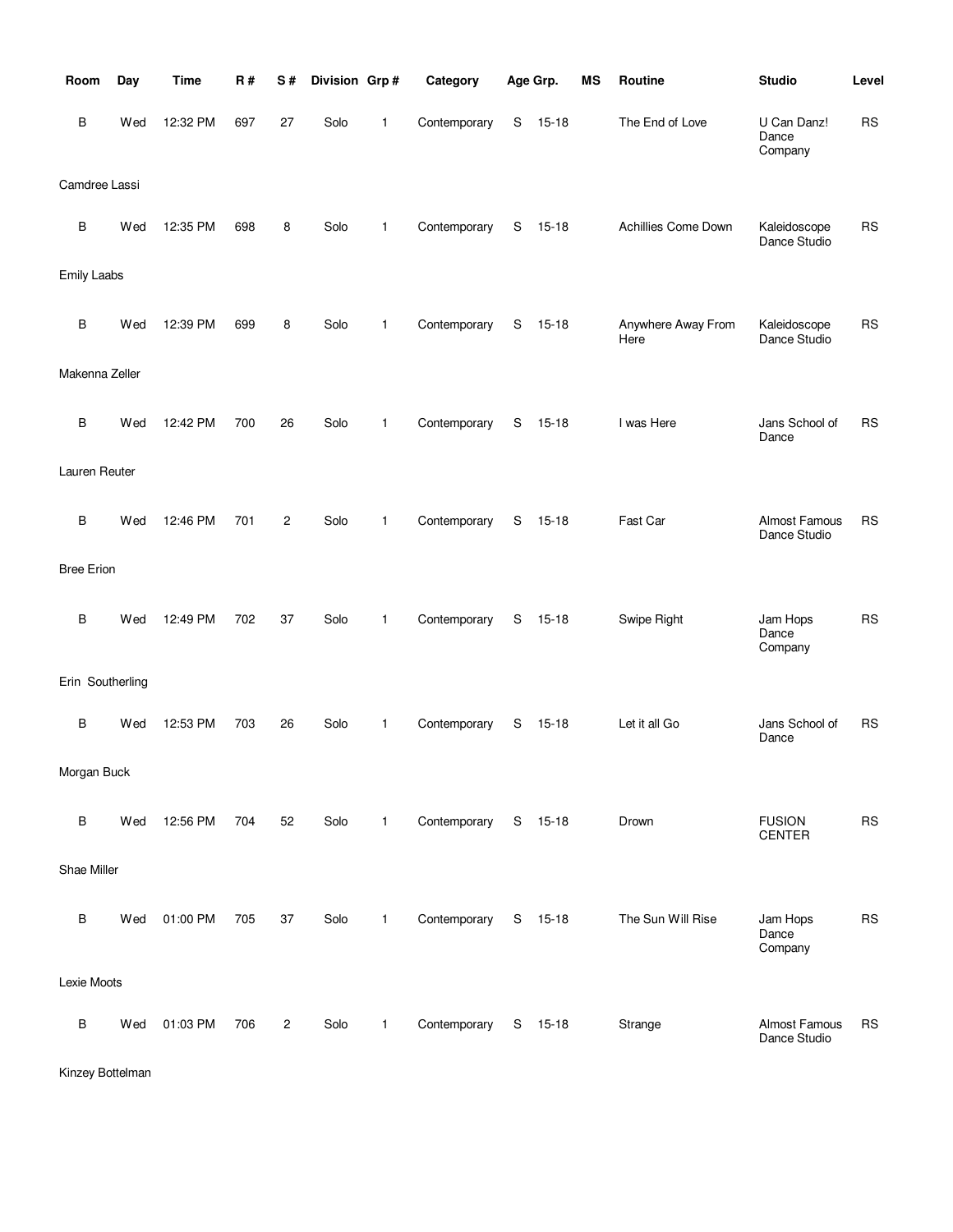| Room               | Day | <b>Time</b> | R#  | S#             | Division Grp# |              | Category     |    | Age Grp.  | MS | Routine                | <b>Studio</b>                 | Level      |
|--------------------|-----|-------------|-----|----------------|---------------|--------------|--------------|----|-----------|----|------------------------|-------------------------------|------------|
| В                  | Wed | 01:07 PM    | 707 | 48             | Solo          | 1            | Contemporary | S  | $15 - 18$ |    | Love On The Brain      | Dance Esteem                  | <b>RS</b>  |
| <b>Effie Davis</b> |     |             |     |                |               |              |              |    |           |    |                        |                               |            |
| В                  | Wed | 01:10 PM    | 708 | 56             | Solo          | 1            | Contemporary | S  | $15 - 18$ |    | Cinnamon               | Ms. Melinda's<br>Dance studio | <b>RS</b>  |
| Jenna Rahal        |     |             |     |                |               |              |              |    |           |    |                        |                               |            |
| В                  | Wed | 01:14 PM    | 709 | 6              | Solo          | 1            | Contemporary | S  | $15 - 18$ |    | Choke                  | Zumbrota<br>Dance Studio      | <b>RS</b>  |
| Alyssa Traurig     |     |             |     |                |               |              |              |    |           |    |                        |                               |            |
| В                  | Wed | 01:17 PM    | 710 | 11             | Solo          | 1            | Contemporary | S  | $15-18$   |    | Red Run Cold           | Dance<br>Dynamics LLC         | <b>RS</b>  |
| Max Nieman         |     |             |     |                |               |              |              |    |           |    |                        |                               |            |
| В                  | Wed | 01:21 PM    | 711 | 56             | Solo          | 1            | Contemporary | S  | $15 - 18$ |    | When the Party is Over | Ms. Melinda's<br>Dance studio | <b>RS</b>  |
| Khloee Nelson      |     |             |     |                |               |              |              |    |           |    |                        |                               |            |
| В                  | Wed | 01:24 PM    | 712 | $\overline{7}$ | Solo          | 1            | Contemporary | S  | $15 - 18$ |    | My Sweet Song          | Studio Y                      | <b>RS</b>  |
| Aria Dettlaff      |     |             |     |                |               |              |              |    |           |    |                        |                               |            |
| В                  | Wed | 01:28 PM    | 713 | 44             | Solo          | 1            | Contemporary | S  | 15-18     |    | Fleeting               | <b>Triple Threat</b><br>Divas | <b>RS</b>  |
| Elizabeth Rosales  |     |             |     |                |               |              |              |    |           |    |                        |                               |            |
| В                  | Wed | 01:31 PM    | 714 | 42             | Solo          | $\mathbf{1}$ | Contemporary |    | S 15-18   |    | Coward                 | The Dance<br>Factory          | <b>RS</b>  |
| Mykaela Foss       |     |             |     |                |               |              |              |    |           |    |                        |                               |            |
| В                  | Wed | 01:38 PM    | 716 | $\overline{7}$ | Solo          | $\mathbf{1}$ | Contemporary |    | S 15-18   |    | Over Soon              | Studio Y                      | ${\sf RS}$ |
| Michaela Mayo      |     |             |     |                |               |              |              |    |           |    |                        |                               |            |
| B                  | Wed | 01:42 PM    | 717 | 42             | Solo          | 1            | Contemporary | S. | $15 - 18$ |    | Ghost                  | The Dance<br>Factory          | <b>RS</b>  |
| Megan Galeazzi     |     |             |     |                |               |              |              |    |           |    |                        |                               |            |
| В                  | Wed | 01:45 PM    | 718 | $\overline{7}$ | Solo          | 1            | Contemporary | S  | $15 - 18$ |    | Skyfall                | Studio Y                      | <b>RS</b>  |

Brandy Meyer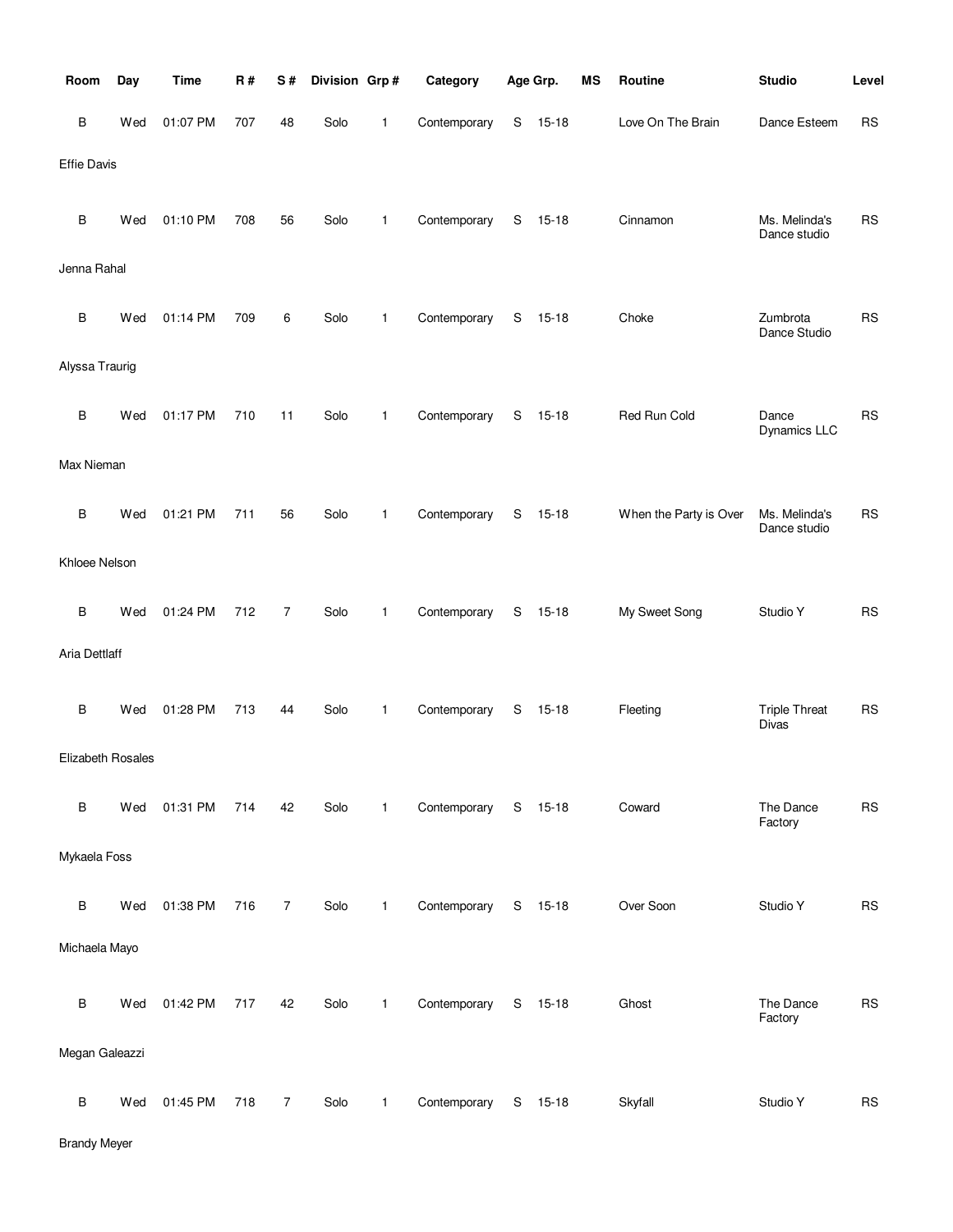| Room                 | Day | <b>Time</b> | R#  | S# | Division Grp# |              | Category     |   | Age Grp.  | <b>MS</b> | Routine                                | <b>Studio</b>                 | Level     |
|----------------------|-----|-------------|-----|----|---------------|--------------|--------------|---|-----------|-----------|----------------------------------------|-------------------------------|-----------|
| В                    | Wed | 01:49 PM    | 719 | 42 | Solo          | 1            | Contemporary | S | $15 - 18$ |           | If You Ever Forget That<br>You Love Me | The Dance<br>Factory          | <b>RS</b> |
| Sally Lucas          |     |             |     |    |               |              |              |   |           |           |                                        |                               |           |
| В                    | Wed | 01:52 PM    | 720 | 11 | Solo          | 1            | Contemporary | S | $15 - 18$ |           | Cosmic Love                            | Dance<br>Dynamics LLC         | <b>RS</b> |
| Katy Cherney         |     |             |     |    |               |              |              |   |           |           |                                        |                               |           |
| B                    | Wed | 01:56 PM    | 721 | 42 | Solo          | 1            | Contemporary | S | $15 - 18$ |           | Haze                                   | The Dance<br>Factory          | <b>RS</b> |
| Lydia Ross           |     |             |     |    |               |              |              |   |           |           |                                        |                               |           |
| B                    | Wed | 01:59 PM    | 722 | 42 | Solo          | 1            | Contemporary | S | $15 - 18$ |           | Still Dont Know My<br>Name             | The Dance<br>Factory          | <b>RS</b> |
| <b>Bella Plummer</b> |     |             |     |    |               |              |              |   |           |           |                                        |                               |           |
| В                    | Wed | 02:03 PM    | 723 | 56 | Solo          | 1            | Hip Hop      | S | $15 - 18$ |           | Like a Boy                             | Ms. Melinda's<br>Dance studio | <b>RS</b> |
| Zoe Larson           |     |             |     |    |               |              |              |   |           |           |                                        |                               |           |
| B                    | Wed | 02:06 PM    | 724 | 33 | Solo          | 1            | Hip Hop      | S | $15 - 18$ |           | <b>Girls That Dance</b>                | Dance and<br>Music<br>Academy | <b>RS</b> |
| Houk Isabella        |     |             |     |    |               |              |              |   |           |           |                                        |                               |           |
| B                    | Wed | 02:10 PM    | 725 | 37 | Solo          | $\mathbf{1}$ | Hip Hop      | S | $15 - 18$ |           | Like A Boy                             | Jam Hops<br>Dance<br>Company  | <b>RS</b> |
| Erin Southerling     |     |             |     |    |               |              |              |   |           |           |                                        |                               |           |
| В                    | Wed | 02:13 PM    | 726 | 42 | Solo          | $\mathbf{1}$ | Hip Hop      |   | S 15-18   |           | Drip                                   | The Dance<br>Factory          | <b>RS</b> |
| Megan Galeazzi       |     |             |     |    |               |              |              |   |           |           |                                        |                               |           |
| В                    | Wed | 02:17 PM    | 727 | 6  | Solo          | $\mathbf{1}$ | Hip Hop      |   | S 15-18   |           | One Way                                | Zumbrota<br>Dance Studio      | <b>RS</b> |
| Allexis Bohmbach     |     |             |     |    |               |              |              |   |           |           |                                        |                               |           |
| В                    | Wed | 02:20 PM    | 728 | 56 | Solo          | 1            | Hip Hop      |   | S 15-18   |           | Sweet Dream                            | Ms. Melinda's<br>Dance studio | <b>RS</b> |

Peighton Bailey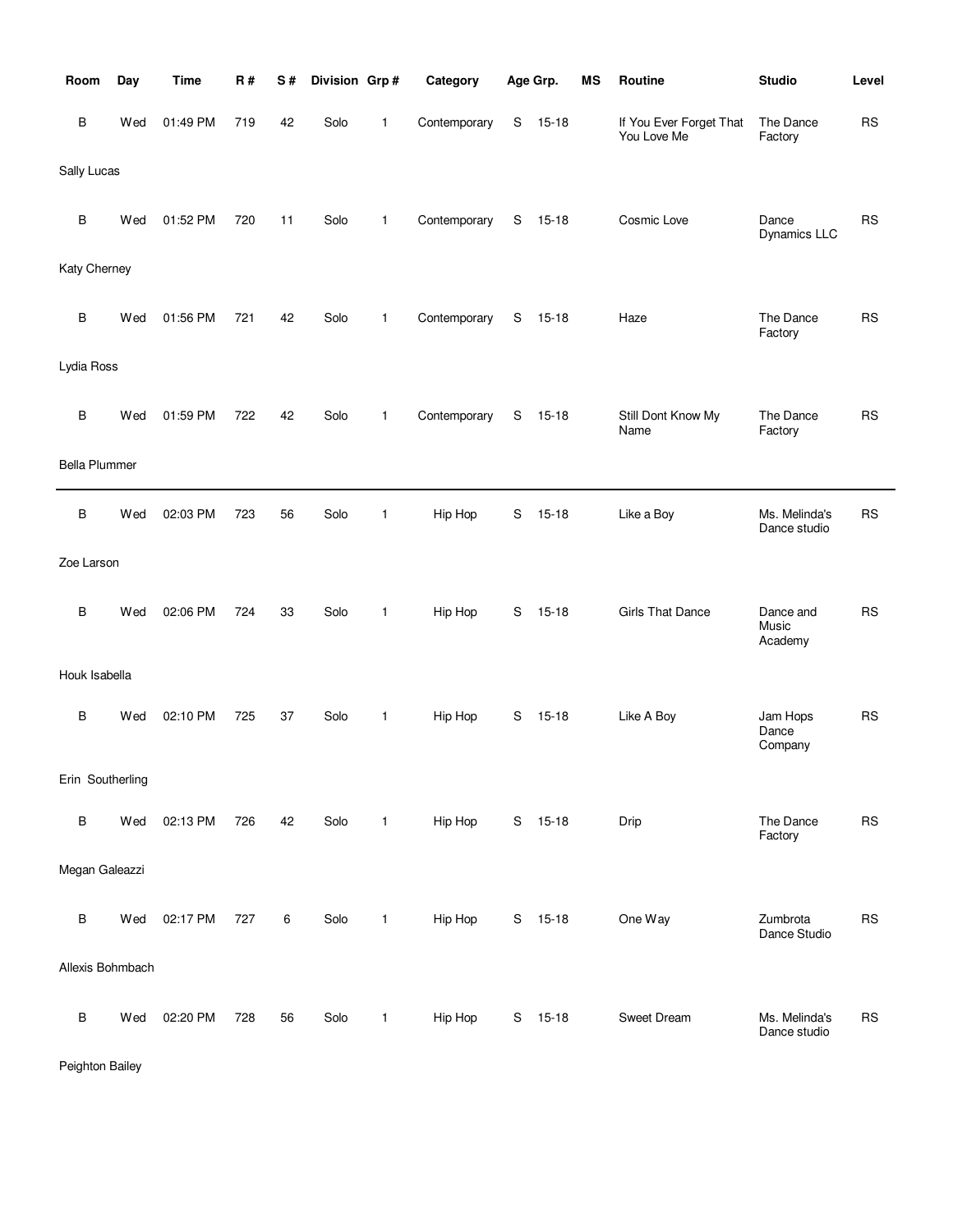| Room                   | Day | <b>Time</b> | R#  | S#             | Division Grp# |              | Category |   | Age Grp.  | MS | Routine                | <b>Studio</b>                        | Level     |
|------------------------|-----|-------------|-----|----------------|---------------|--------------|----------|---|-----------|----|------------------------|--------------------------------------|-----------|
| B                      | Wed | 02:24 PM    | 729 | 42             | Solo          | 1            | Hip Hop  | S | $15 - 18$ |    | Post That              | The Dance<br>Factory                 | <b>RS</b> |
| Ava McCarron           |     |             |     |                |               |              |          |   |           |    |                        |                                      |           |
| B                      | Wed | 02:27 PM    | 730 | 9              | Solo          | 1            | Jazz     | S | $15 - 18$ |    | Black & Gold           | Northwoods<br>School of<br>Dance     | <b>RS</b> |
| Ellie Lurvey           |     |             |     |                |               |              |          |   |           |    |                        |                                      |           |
| B                      | Wed | 02:31 PM    | 731 | 49             | Solo          | $\mathbf{1}$ | Jazz     | S | $15 - 18$ |    | Empowered              | Studio 20<br>Dance<br>Academy        | <b>RS</b> |
| Kristyn Sliepka        |     |             |     |                |               |              |          |   |           |    |                        |                                      |           |
| B                      | Wed | 02:34 PM    | 732 | 27             | Solo          | 1            | Jazz     | S | $15 - 18$ |    | American Cliché        | U Can Danz!<br>Dance<br>Company      | <b>RS</b> |
| Rebecca Meyer          |     |             |     |                |               |              |          |   |           |    |                        |                                      |           |
| B                      | Wed | 02:38 PM    | 733 | 35             | Solo          | 1            | Jazz     | S | $15 - 18$ |    | Dem Beats              | Independent                          | <b>RS</b> |
| Courtney Cebulla       |     |             |     |                |               |              |          |   |           |    |                        |                                      |           |
| B                      | Wed | 02:41 PM    | 734 | 27             | Solo          | 1            | Jazz     | S | $15 - 18$ |    | Hit The Ground Runnin' | U Can Danz!<br>Dance<br>Company      | <b>RS</b> |
| McKenna Steger         |     |             |     |                |               |              |          |   |           |    |                        |                                      |           |
| B                      | Wed | 02:45 PM    | 735 | 9              | Solo          | 1            | Jazz     | S | $15 - 18$ |    | Looking At Me          | Northwoods<br>School of<br>Dance     | <b>RS</b> |
| Olivia Monk            |     |             |     |                |               |              |          |   |           |    |                        |                                      |           |
| B                      | Wed | 02:48 PM    | 736 | 27             | Solo          | $\mathbf{1}$ | Jazz     |   | S 15-18   |    | Survive                | U Can Danz!<br>Dance<br>Company      | <b>RS</b> |
| Paighton Holtzleicer   |     |             |     |                |               |              |          |   |           |    |                        |                                      |           |
| $\sf B$                | Wed | 02:52 PM    | 737 | $\overline{c}$ | Solo          | $\mathbf{1}$ | Jazz     | S | $15 - 18$ |    | Crazy                  | <b>Almost Famous</b><br>Dance Studio | <b>RS</b> |
| <b>Brianna Neuhaus</b> |     |             |     |                |               |              |          |   |           |    |                        |                                      |           |
| В                      | Wed | 02:55 PM    | 738 | 27             | Solo          | 1            | Jazz     | S | $15 - 18$ |    | Thriller               | U Can Danz!<br>Dance<br>Company      | <b>RS</b> |

Avery Holtzleicer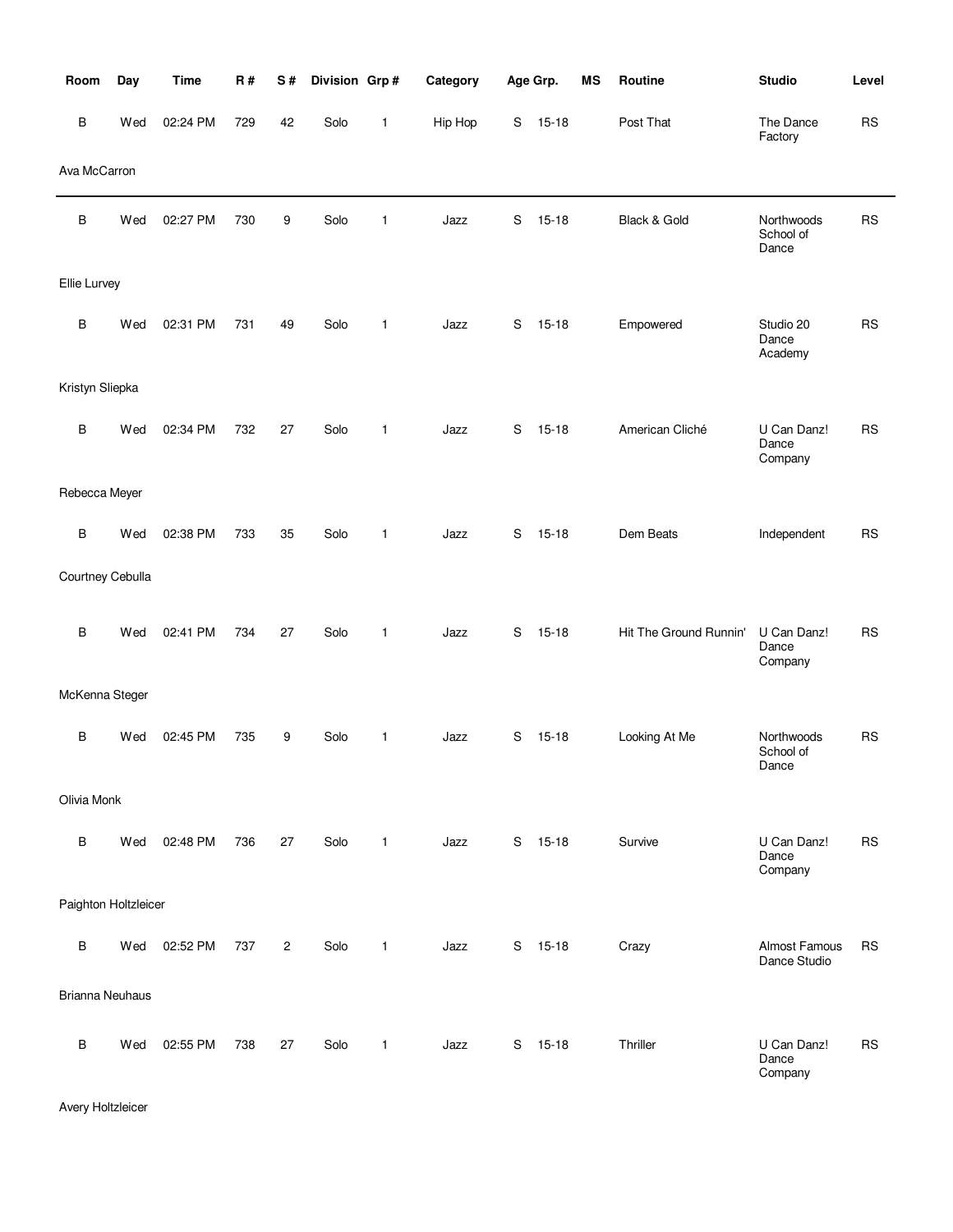| Room               | Day | <b>Time</b> | R#  | S#                      | Division Grp# |              | Category |    | Age Grp.  | <b>MS</b> | Routine                          | <b>Studio</b>                  | Level     |
|--------------------|-----|-------------|-----|-------------------------|---------------|--------------|----------|----|-----------|-----------|----------------------------------|--------------------------------|-----------|
| В                  | Wed | 02:59 PM    | 739 | 45                      | Solo          | 1            | Jazz     | S  | $15 - 18$ |           | Glamorous Life                   | Arena Dance<br>Academy         | <b>RS</b> |
| Mackenzie Larson   |     |             |     |                         |               |              |          |    |           |           |                                  |                                |           |
| В                  | Wed | 03:02 PM    | 740 | 52                      | Solo          | 1            | Jazz     | S  | $15 - 18$ |           | Pon Di Replay                    | <b>FUSION</b><br><b>CENTER</b> | <b>RS</b> |
| Harper Amdahl      |     |             |     |                         |               |              |          |    |           |           |                                  |                                |           |
| B                  | Wed | 03:06 PM    | 741 | $\overline{\mathbf{c}}$ | Solo          | 1            | Jazz     | S  | $15 - 18$ |           | I'd Rather Go Blind              | Almost Famous<br>Dance Studio  | <b>RS</b> |
| Allie Riches       |     |             |     |                         |               |              |          |    |           |           |                                  |                                |           |
| $\sf B$            | Wed | 03:09 PM    | 742 | 52                      | Solo          | 1            | Jazz     | S  | $15 - 18$ |           | Feeling Good                     | <b>FUSION</b><br><b>CENTER</b> | <b>RS</b> |
| Brianna Berg       |     |             |     |                         |               |              |          |    |           |           |                                  |                                |           |
| В                  | Wed | 03:13 PM    | 743 | 6                       | Solo          | 1            | Jazz     | S  | $15 - 18$ |           | Heat                             | Zumbrota<br>Dance Studio       | <b>RS</b> |
| Ella Cordes        |     |             |     |                         |               |              |          |    |           |           |                                  |                                |           |
| B                  | Wed | 03:16 PM    | 744 | 56                      | Solo          | 1            | Jazz     | S  | $15 - 18$ |           | Soda Pop                         | Ms. Melinda's<br>Dance studio  | <b>RS</b> |
| <b>Emily Teske</b> |     |             |     |                         |               |              |          |    |           |           |                                  |                                |           |
| $\sf B$            | Wed | 03:23 PM    | 746 | 44                      | Solo          | 1            | Jazz     | S  | $15 - 18$ |           | Perhaps Perhaps                  | <b>Triple Threat</b><br>Divas  | <b>RS</b> |
| Amani Hendricks    |     |             |     |                         |               |              |          |    |           |           |                                  |                                |           |
| B                  | Wed | 03:27 PM    | 747 | 42                      | Solo          | $\mathbf{1}$ | Jazz     | S. | $15 - 18$ |           | Tribe                            | The Dance<br>Factory           | <b>RS</b> |
| Hannah Theisen     |     |             |     |                         |               |              |          |    |           |           |                                  |                                |           |
| В                  | Wed | 03:30 PM    |     |                         |               |              |          |    |           |           | --Awards - Ajudication<br>Only-- | Awards                         |           |
| B                  | Wed | 04:20 PM    | 748 | 33                      | Solo          | $\mathbf{1}$ | Lyrical  | S  | $15 - 18$ |           | All Through the Night            | Dance and<br>Music<br>Academy  | <b>RS</b> |

Mackenzie DeLaCruz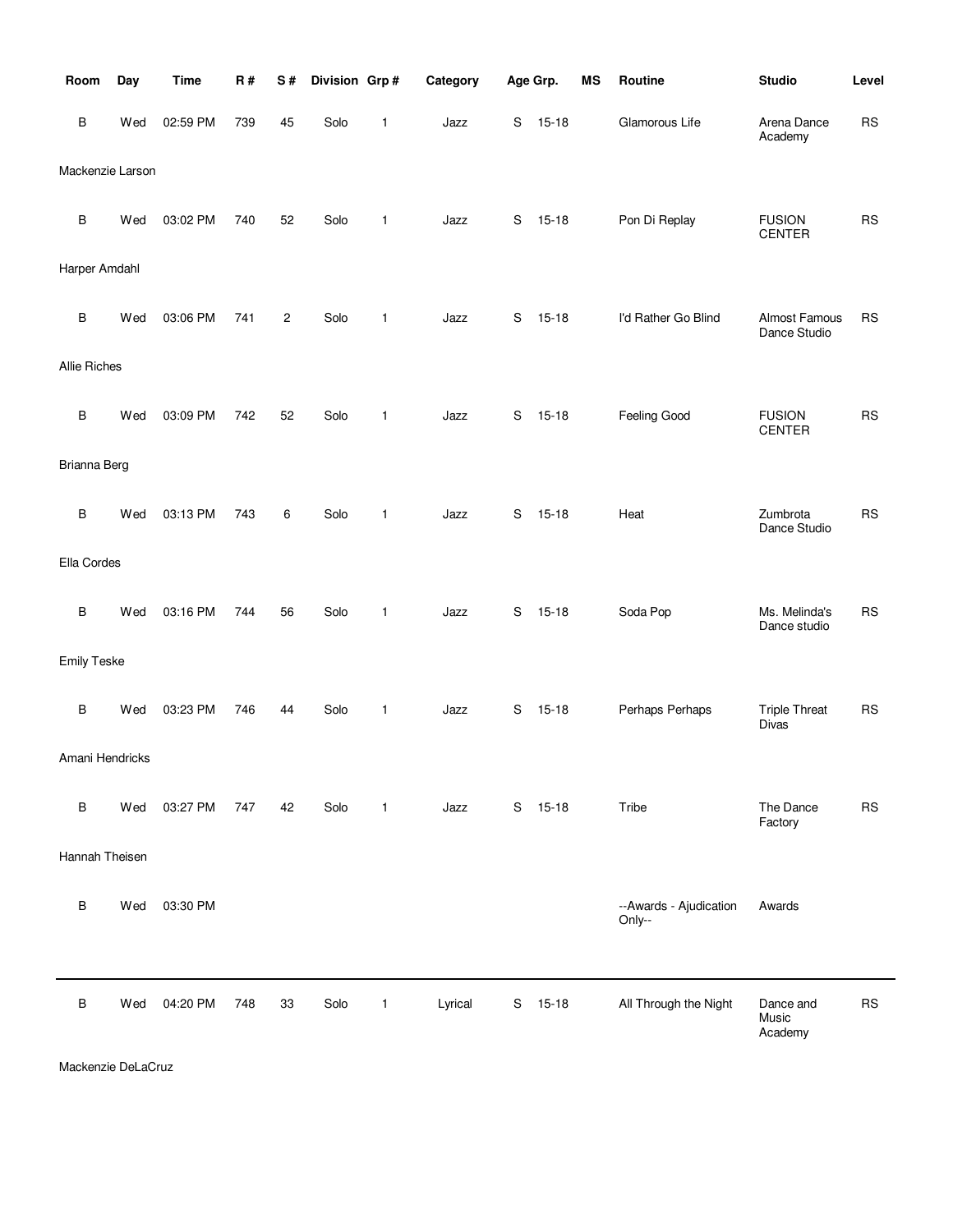| Room                | Day | <b>Time</b> | <b>R#</b> | S# | Division Grp# |              | Category |             | Age Grp.  | MS | Routine                        | <b>Studio</b>                    | Level     |
|---------------------|-----|-------------|-----------|----|---------------|--------------|----------|-------------|-----------|----|--------------------------------|----------------------------------|-----------|
| B                   | Wed | 04:24 PM    | 749       | 37 | Solo          | $\mathbf{1}$ | Lyrical  | $\mathbf S$ | $15 - 18$ |    | Lost Without You               | Jam Hops<br>Dance<br>Company     | RS        |
| Sonja Williams      |     |             |           |    |               |              |          |             |           |    |                                |                                  |           |
| $\sf B$             | Wed | 04:27 PM    | 750       | 33 | Solo          | 1            | Lyrical  | S           | $15 - 18$ |    | July                           | Dance and<br>Music<br>Academy    | <b>RS</b> |
| Courtney Frederick  |     |             |           |    |               |              |          |             |           |    |                                |                                  |           |
| B                   | Wed | 04:31 PM    | 751       | 23 | Solo          | $\mathbf{1}$ | Lyrical  | $\mathbf S$ | $15 - 18$ |    | Use My Voice                   | dance<br>endeavors               | <b>RS</b> |
| Ella Meyers         |     |             |           |    |               |              |          |             |           |    |                                |                                  |           |
| $\, {\bf B}$        | Wed | 04:34 PM    | 752       | 35 | Solo          | $\mathbf{1}$ | Lyrical  | S           | $15 - 18$ |    | My Way                         | Independent                      | <b>RS</b> |
| Madeline Manteuffel |     |             |           |    |               |              |          |             |           |    |                                |                                  |           |
| $\sf B$             | Wed | 04:38 PM    | 753       | 27 | Solo          | $\mathbf{1}$ | Lyrical  | S           | $15 - 18$ |    | Always Remember Us<br>This Way | U Can Danz!<br>Dance<br>Company  | <b>RS</b> |
| Avery Holtzleicer   |     |             |           |    |               |              |          |             |           |    |                                |                                  |           |
| $\, {\bf B}$        | Wed | 04:41 PM    | 754       | 33 | Solo          | $\mathbf{1}$ | Lyrical  | S           | $15 - 18$ |    | The River                      | Dance and<br>Music<br>Academy    | <b>RS</b> |
| Gretchen Houser     |     |             |           |    |               |              |          |             |           |    |                                |                                  |           |
| B                   | Wed | 04:45 PM    | 755       | 9  | Solo          | 1            | Lyrical  | S           | $15 - 18$ |    | Gravity                        | Northwoods<br>School of<br>Dance | <b>RS</b> |
| Katelyn Shrock      |     |             |           |    |               |              |          |             |           |    |                                |                                  |           |
| B                   | Wed | 04:48 PM    | 756       | 27 | Solo          | $\mathbf{1}$ | Lyrical  | S           | $15 - 18$ |    | I'll Never Love Again          | U Can Danz!<br>Dance<br>Company  | <b>RS</b> |
| McKenna Steger      |     |             |           |    |               |              |          |             |           |    |                                |                                  |           |
| $\sf B$             | Wed | 04:52 PM    | 757       | 45 | Solo          | $\mathbf{1}$ | Lyrical  | S           | $15 - 18$ |    | Alive                          | Arena Dance<br>Academy           | <b>RS</b> |
| Madelyn Casotti     |     |             |           |    |               |              |          |             |           |    |                                |                                  |           |
| $\sf B$             | Wed | 04:55 PM    | 758       | 27 | Solo          | 1            | Lyrical  | S           | $15 - 18$ |    | One More I Love You            | U Can Danz!<br>Dance<br>Company  | <b>RS</b> |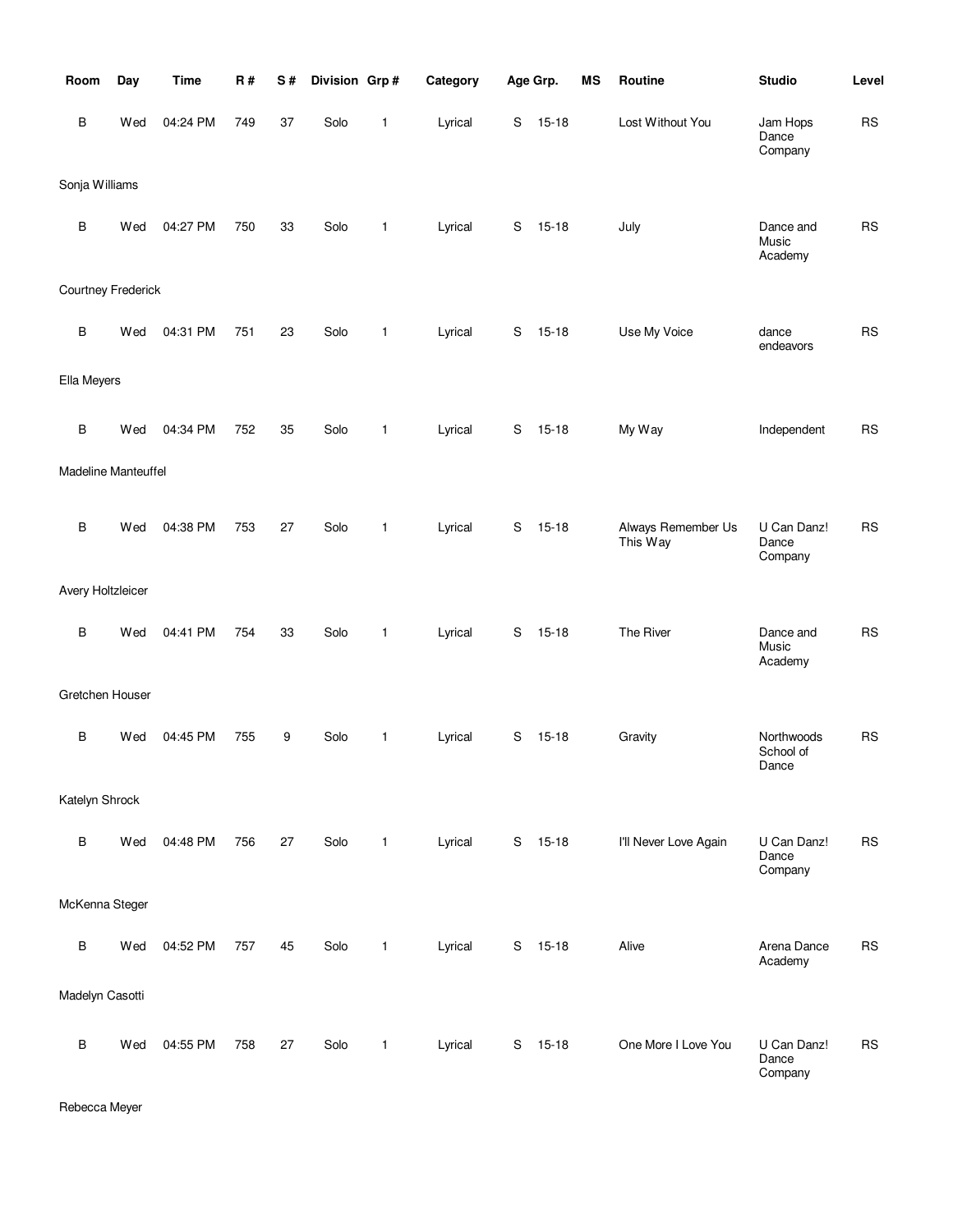| Room                   | Day | <b>Time</b> | <b>R#</b> | S#             | Division Grp# |   | Category |             | Age Grp.  | <b>MS</b> | Routine                 | <b>Studio</b>                   | Level     |
|------------------------|-----|-------------|-----------|----------------|---------------|---|----------|-------------|-----------|-----------|-------------------------|---------------------------------|-----------|
| В                      | Wed | 04:59 PM    | 759       | 35             | Solo          | 1 | Lyrical  | S           | $15 - 18$ |           | Say                     | Independent                     | <b>RS</b> |
| Sabrina Mullen         |     |             |           |                |               |   |          |             |           |           |                         |                                 |           |
| В                      | Wed | 05:02 PM    | 760       | 45             | Solo          | 1 | Lyrical  | S           | $15 - 18$ |           | Love Me Anyway          | Arena Dance<br>Academy          | <b>RS</b> |
| Brianna Aspleaf        |     |             |           |                |               |   |          |             |           |           |                         |                                 |           |
| В                      | Wed | 05:06 PM    | 761       | 27             | Solo          | 1 | Lyrical  | S           | $15 - 18$ |           | When I Look at You      | U Can Danz!<br>Dance<br>Company | <b>RS</b> |
| Paighton Holtzleicer   |     |             |           |                |               |   |          |             |           |           |                         |                                 |           |
| B                      | Wed | 05:09 PM    | 762       | 45             | Solo          | 1 | Lyrical  | S           | $15 - 18$ |           | Sattelite               | Arena Dance<br>Academy          | <b>RS</b> |
| Sydnee Wynn            |     |             |           |                |               |   |          |             |           |           |                         |                                 |           |
| В                      | Wed | 05:13 PM    | 763       | 8              | Solo          | 1 | Lyrical  | $\mathbf S$ | $15 - 18$ |           | Forever                 | Kaleidoscope<br>Dance Studio    | <b>RS</b> |
| Emma Leiterman         |     |             |           |                |               |   |          |             |           |           |                         |                                 |           |
| B                      | Wed | 05:20 PM    | 765       | 45             | Solo          | 1 | Lyrical  | S           | $15 - 18$ |           | Until I Reach You       | Arena Dance<br>Academy          | <b>RS</b> |
| Sadie Engel            |     |             |           |                |               |   |          |             |           |           |                         |                                 |           |
| В                      | Wed | 05:23 PM    | 766       | 26             | Solo          | 1 | Lyrical  | S           | $15 - 18$ |           | Hurt Like Hell          | Jans School of<br>Dance         | <b>RS</b> |
| Londyn Overlander      |     |             |           |                |               |   |          |             |           |           |                         |                                 |           |
| В                      | Wed | 05:27 PM    | 767       | $\overline{c}$ | Solo          | 1 | Lyrical  | S           | $15 - 18$ |           | Blackout                | Almost Famous<br>Dance Studio   | <b>RS</b> |
| <b>Brianna Neuhaus</b> |     |             |           |                |               |   |          |             |           |           |                         |                                 |           |
| В                      | Wed | 05:30 PM    | 768       | 37             | Solo          | 1 | Lyrical  | $\mathbf S$ | $15 - 18$ |           | Freeze                  | Jam Hops<br>Dance<br>Company    | <b>RS</b> |
| Lindsey Gaabo          |     |             |           |                |               |   |          |             |           |           |                         |                                 |           |
| В                      | Wed | 05:34 PM    | 769       | 26             | Solo          | 1 | Lyrical  | S           | $15 - 18$ |           | Put a Little Love on Me | Jans School of<br>Dance         | <b>RS</b> |

Emilia Larson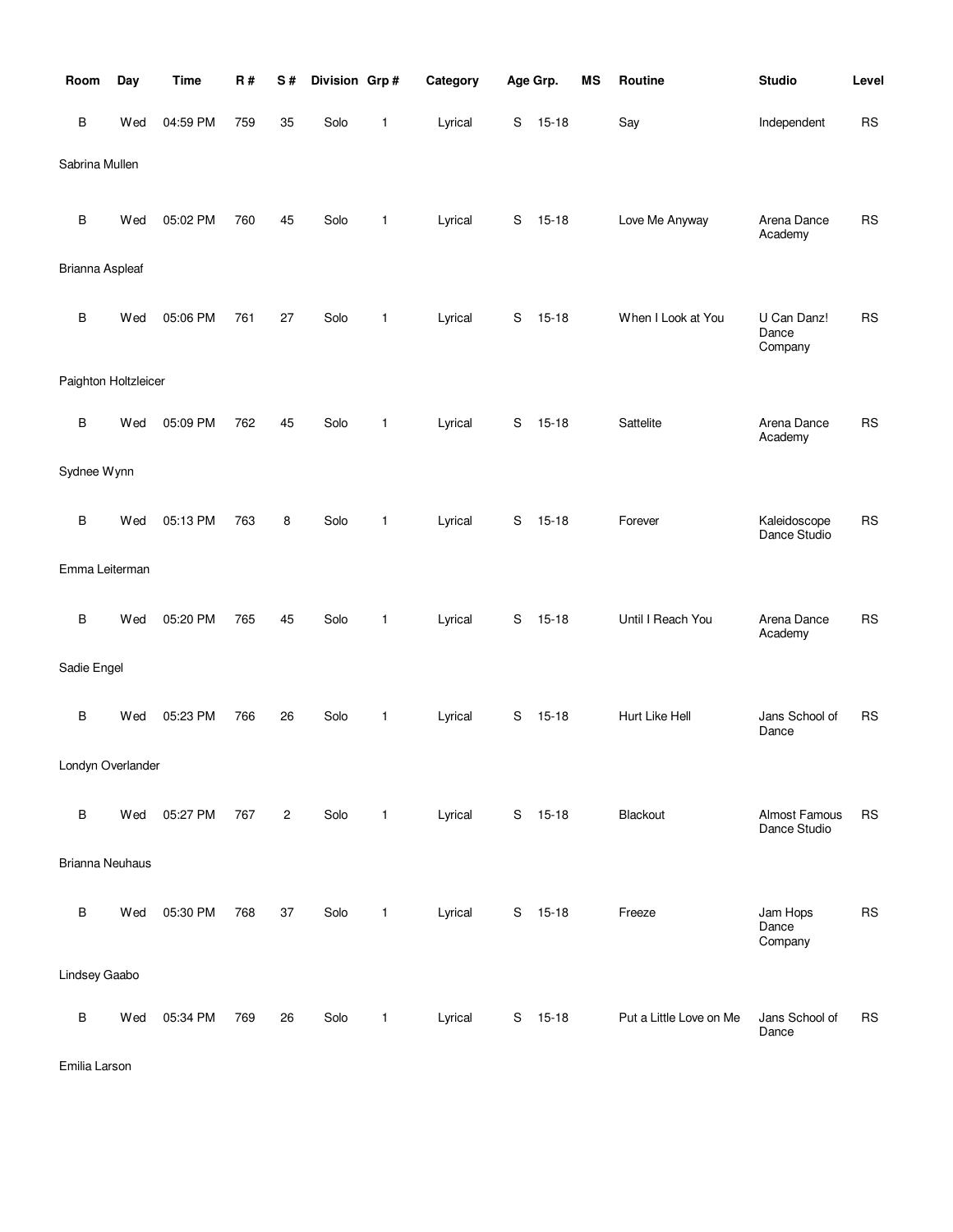| Room             | Day | <b>Time</b> | <b>R#</b> | S#             | Division Grp# |              | Category |   | Age Grp.  | MS | Routine               | <b>Studio</b>                        | Level     |
|------------------|-----|-------------|-----------|----------------|---------------|--------------|----------|---|-----------|----|-----------------------|--------------------------------------|-----------|
| в                | Wed | 05:37 PM    | 770       | $\overline{c}$ | Solo          | 1            | Lyrical  | S | $15 - 18$ |    | Don't Give Up On Me   | <b>Almost Famous</b><br>Dance Studio | <b>RS</b> |
| Madison Ward     |     |             |           |                |               |              |          |   |           |    |                       |                                      |           |
| В                | Wed | 05:41 PM    | 771       | 25             | Solo          | 1            | Lyrical  | S | $15 - 18$ |    | Electric Love         | Lake Effect<br>Dance                 | <b>RS</b> |
| Lauren Love      |     |             |           |                |               |              |          |   |           |    |                       |                                      |           |
| В                | Wed | 05:44 PM    | 772       | 2              | Solo          | 1            | Lyrical  | S | $15 - 18$ |    | Don't Let Me Down     | Almost Famous<br>Dance Studio        | <b>RS</b> |
| Cheyenne Byrd    |     |             |           |                |               |              |          |   |           |    |                       |                                      |           |
| B                | Wed | 05:48 PM    | 773       | 48             | Solo          | 1            | Lyrical  | S | $15 - 18$ |    | Golden Slumbers       | Dance Esteem                         | <b>RS</b> |
| Stella Tuttle    |     |             |           |                |               |              |          |   |           |    |                       |                                      |           |
| B                | Wed | 05:51 PM    | 774       | 6              | Solo          | 1            | Lyrical  | S | $15 - 18$ |    | Burn it Down          | Zumbrota<br>Dance Studio             | <b>RS</b> |
| Hannah Wilhelm   |     |             |           |                |               |              |          |   |           |    |                       |                                      |           |
| В                | Wed | 05:55 PM    | 775       | 2              | Solo          | 1            | Lyrical  | S | $15 - 18$ |    | Fall For You          | Almost Famous<br>Dance Studio        | <b>RS</b> |
| Kaylin Noll      |     |             |           |                |               |              |          |   |           |    |                       |                                      |           |
| B                | Wed | 05:58 PM    | 776       | 11             | Solo          | 1            | Lyrical  | S | $15-18$   |    | Courage               | Dance<br>Dynamics LLC                | <b>RS</b> |
| Siri Anderson    |     |             |           |                |               |              |          |   |           |    |                       |                                      |           |
| B                | Wed | 06:02 PM    | 777       | 37             | Solo          | $\mathbf{1}$ | Lyrical  | S | $15 - 18$ |    | I Wish I Was the Moon | Jam Hops<br>Dance<br>Company         | <b>RS</b> |
| Elli Ford        |     |             |           |                |               |              |          |   |           |    |                       |                                      |           |
| В                | Wed | 06:05 PM    | 778       | 6              | Solo          | 1            | Lyrical  | S | $15 - 18$ |    | Heaven is a Place     | Zumbrota<br>Dance Studio             | <b>RS</b> |
| Kaitlyn Finstuen |     |             |           |                |               |              |          |   |           |    |                       |                                      |           |
| в                | Wed | 06:12 PM    | 780       | $\overline{c}$ | Solo          | $\mathbf{1}$ | Lyrical  | S | $15 - 18$ |    | My Personal Sunset    | Almost Famous<br>Dance Studio        | <b>RS</b> |

Lucy Hawkins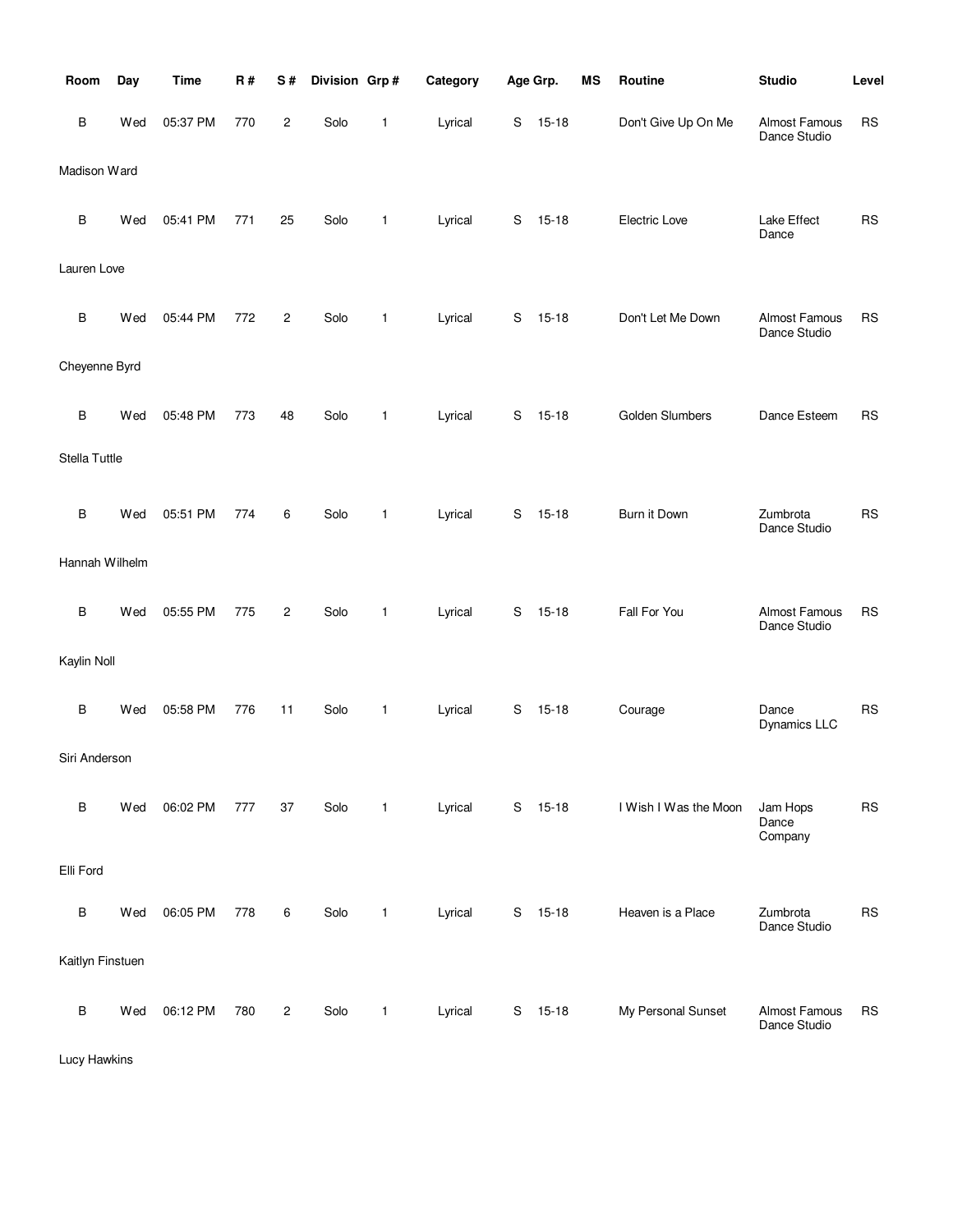| Room                  | Day | <b>Time</b> | R#  | S#                      | Division Grp# |              | Category            |   | Age Grp.  | MS | Routine                            | <b>Studio</b>                        | Level     |
|-----------------------|-----|-------------|-----|-------------------------|---------------|--------------|---------------------|---|-----------|----|------------------------------------|--------------------------------------|-----------|
| В                     | Wed | 06:16 PM    | 781 | 6                       | Solo          | 1            | Lyrical             | S | $15 - 18$ |    | Little Runaway                     | Zumbrota<br>Dance Studio             | <b>RS</b> |
| Cecelia Kimber        |     |             |     |                         |               |              |                     |   |           |    |                                    |                                      |           |
| В                     | Wed | 06:19 PM    | 782 | 42                      | Solo          | 1            | Lyrical             | S | $15 - 18$ |    | If You Don't Like Me               | The Dance<br>Factory                 | <b>RS</b> |
| Keagan Betz           |     |             |     |                         |               |              |                     |   |           |    |                                    |                                      |           |
| В                     | Wed | 06:23 PM    | 783 | $\overline{\mathbf{c}}$ | Solo          | 1            | Lyrical             | S | $15 - 18$ |    | Older                              | Almost Famous<br>Dance Studio        | <b>RS</b> |
| Kinzey Bottelman      |     |             |     |                         |               |              |                     |   |           |    |                                    |                                      |           |
| B                     | Wed | 06:26 PM    | 784 | 37                      | Solo          | 1            | Lyrical             | S | $15 - 18$ |    | Traitor                            | Jam Hops<br>Dance<br>Company         | <b>RS</b> |
| Alexandra Ryan        |     |             |     |                         |               |              |                     |   |           |    |                                    |                                      |           |
| В                     | Wed | 06:30 PM    | 785 | 42                      | Solo          | $\mathbf{1}$ | Lyrical             | S | $15 - 18$ |    | North                              | The Dance<br>Factory                 | <b>RS</b> |
| Megan Mihm            |     |             |     |                         |               |              |                     |   |           |    |                                    |                                      |           |
| B                     | Wed | 06:33 PM    | 786 | 6                       | Solo          | 1            | Lyrical             | S | $15 - 18$ |    | The Night We Met                   | Zumbrota<br>Dance Studio             | <b>RS</b> |
| <b>Isabel McBride</b> |     |             |     |                         |               |              |                     |   |           |    |                                    |                                      |           |
| В                     | Wed | 06:37 PM    | 787 | 2                       | Solo          | 1            | Lyrical             | S | $15 - 18$ |    | Where the shadow ends              | <b>Almost Famous</b><br>Dance Studio | <b>RS</b> |
| Allie Riches          |     |             |     |                         |               |              |                     |   |           |    |                                    |                                      |           |
| B                     | Wed | 06:40 PM    | 788 | 42                      | Solo          | $\mathbf{1}$ | Lyrical             |   | S 15-18   |    | You Haven't Seen The<br>Last Of Me | The Dance<br>Factory                 | <b>RS</b> |
| Katie Boudewyns       |     |             |     |                         |               |              |                     |   |           |    |                                    |                                      |           |
| В                     | Wed | 06:44 PM    | 789 | 29                      | Solo          | $\mathbf{1}$ | <b>Musical Show</b> | S | $15 - 18$ |    | Elton                              | Spotlight<br>Dance<br>Academy        | <b>RS</b> |
| Emma Lorang           |     |             |     |                         |               |              |                     |   |           |    |                                    |                                      |           |
| В                     | Wed | 06:47 PM    | 790 | 37                      | Solo          | $\mathbf{1}$ | <b>Musical Show</b> | S | 15-18     |    | Bring on the Men                   | Jam Hops<br>Dance<br>Company         | <b>RS</b> |

Sophie Britton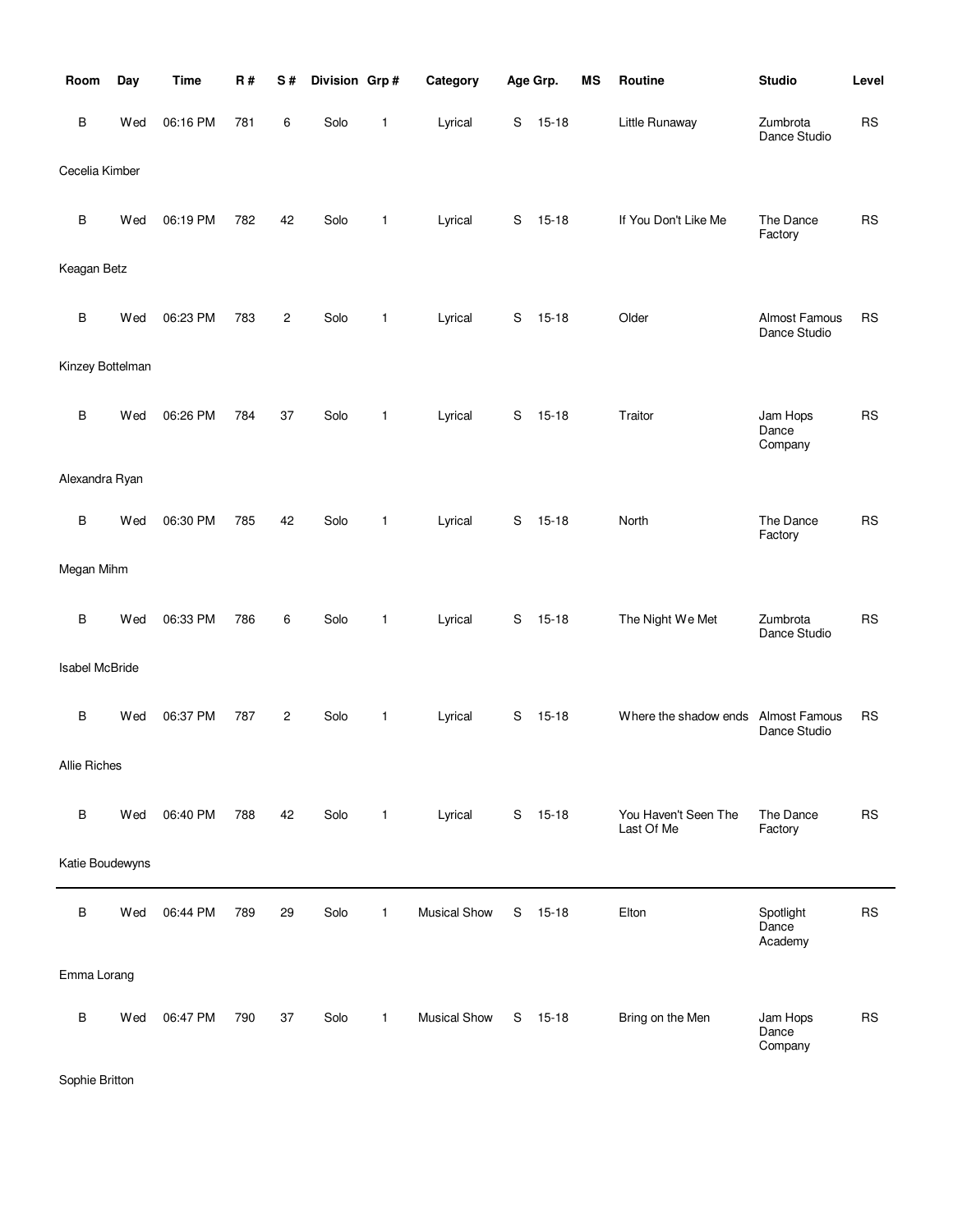| Room                  | Day | <b>Time</b> | R#  | S# | Division Grp# |              | Category            |             | Age Grp.  | <b>MS</b> | Routine                               | <b>Studio</b>                    | Level     |
|-----------------------|-----|-------------|-----|----|---------------|--------------|---------------------|-------------|-----------|-----------|---------------------------------------|----------------------------------|-----------|
| B                     | Wed | 06:51 PM    | 791 | 56 | Solo          | 1            | <b>Musical Show</b> | S           | $15 - 18$ |           | A Little Party Never<br>Killed Nobody | Ms. Melinda's<br>Dance studio    | <b>RS</b> |
| Olivia Evans          |     |             |     |    |               |              |                     |             |           |           |                                       |                                  |           |
| В                     | Wed | 06:54 PM    | 792 | 37 | Solo          | $\mathbf{1}$ | <b>Musical Show</b> | S           | $15 - 18$ |           | Cruella                               | Jam Hops<br>Dance<br>Company     | <b>RS</b> |
| Maddie Zdenek         |     |             |     |    |               |              |                     |             |           |           |                                       |                                  |           |
| B                     | Wed | 06:58 PM    | 793 | 56 | Solo          | $\mathbf{1}$ | <b>Musical Show</b> | S           | $15 - 18$ |           | Sweet Charity Medley                  | Ms. Melinda's<br>Dance studio    | <b>RS</b> |
| Julia Satre           |     |             |     |    |               |              |                     |             |           |           |                                       |                                  |           |
| B                     | Wed | 07:01 PM    | 794 | 37 | Solo          | $\mathbf{1}$ | <b>Musical Show</b> | S           | $15 - 18$ |           | Loud                                  | Jam Hops<br>Dance<br>Company     | <b>RS</b> |
| Alexandra Ryan        |     |             |     |    |               |              |                     |             |           |           |                                       |                                  |           |
| B                     | Wed | 07:05 PM    | 795 | 26 | Solo          | 1            | Open                | $\mathbf S$ | $15 - 18$ |           | Control                               | Jans School of<br>Dance          | <b>RS</b> |
| <b>Brailyn Ginter</b> |     |             |     |    |               |              |                     |             |           |           |                                       |                                  |           |
| B                     | Wed | 07:08 PM    | 796 | 9  | Solo          | 1            | Open                | S           | $15 - 18$ |           | Keep You Safe                         | Northwoods<br>School of<br>Dance | <b>RS</b> |
| Annalyse Schoppe      |     |             |     |    |               |              |                     |             |           |           |                                       |                                  |           |
| B                     | Wed | 07:12 PM    | 797 | 27 | Solo          | 1            | Open                | S           | $15 - 18$ |           | Station                               | U Can Danz!<br>Dance<br>Company  | <b>RS</b> |
| Camdree Lassi         |     |             |     |    |               |              |                     |             |           |           |                                       |                                  |           |
| B                     | Wed | 07:15 PM    | 798 | 26 | Solo          | $\mathbf{1}$ | Open                |             | S 15-18   |           | <b>Emotional Rollercoaster</b>        | Jans School of<br>Dance          | <b>RS</b> |
| McKede Radiate        |     |             |     |    |               |              |                     |             |           |           |                                       |                                  |           |
| B                     | Wed | 07:19 PM    | 799 | 52 | Solo          | 1            | Open                | S           | 15-18     |           | Dust Bowl                             | <b>FUSION</b><br><b>CENTER</b>   | <b>RS</b> |
| Hailey Jerdee         |     |             |     |    |               |              |                     |             |           |           |                                       |                                  |           |
| B                     | Wed | 07:22 PM    | 800 | 26 | Solo          | $\mathbf{1}$ | Open                | S           | 15-18     |           | Unearthing                            | Jans School of<br>Dance          | <b>RS</b> |

Haley Sherry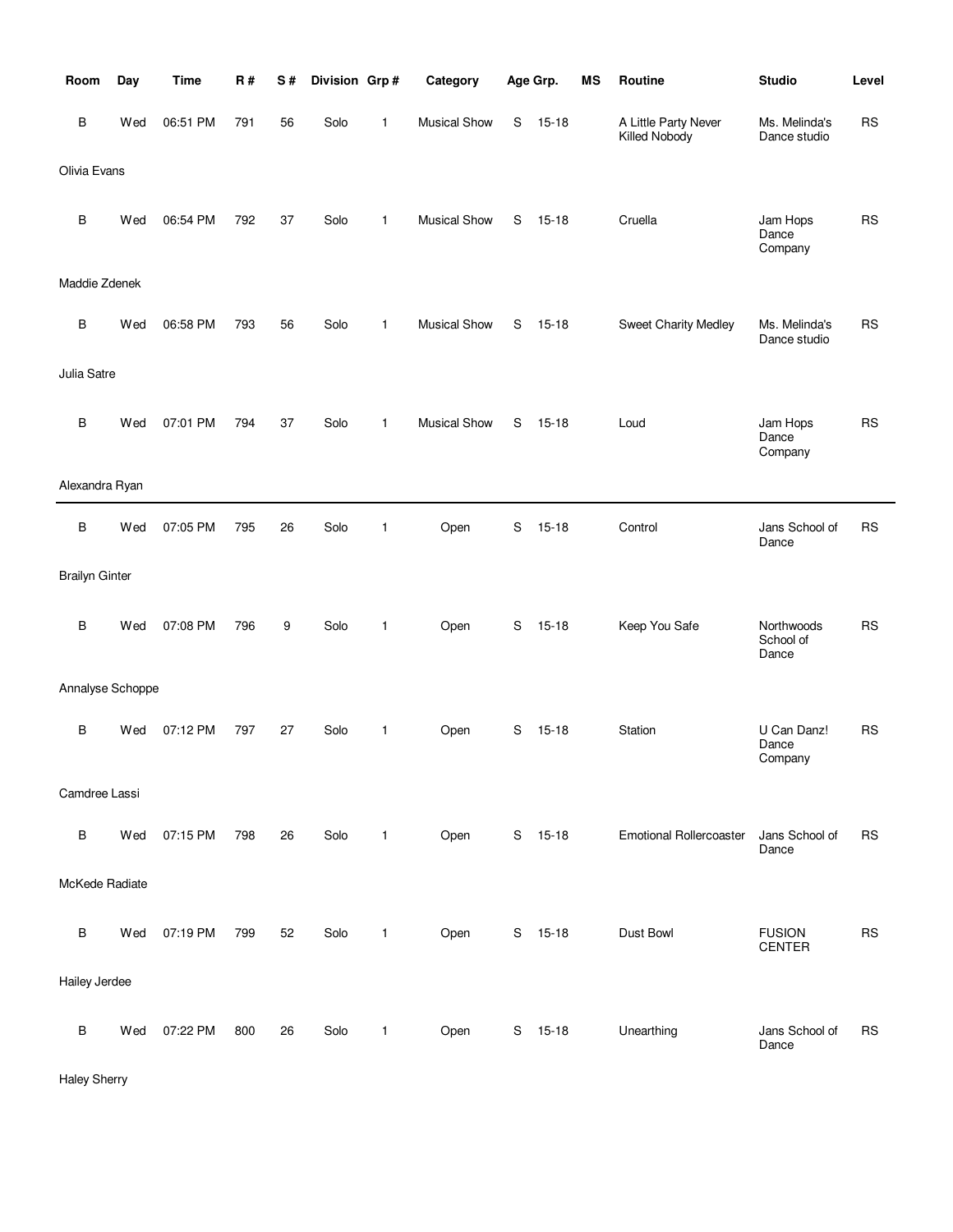| Room              | Day | <b>Time</b> | R#  | S# | Division Grp# |              | Category     |             | Age Grp.  | MS | Routine                           | <b>Studio</b>                        | Level     |
|-------------------|-----|-------------|-----|----|---------------|--------------|--------------|-------------|-----------|----|-----------------------------------|--------------------------------------|-----------|
| B                 | Wed | 07:26 PM    | 801 | 44 | Solo          | 1            | Open         | S           | $15 - 18$ |    | Beauty of Love                    | <b>Triple Threat</b><br><b>Divas</b> | <b>RS</b> |
| Elizabeth Rosales |     |             |     |    |               |              |              |             |           |    |                                   |                                      |           |
| B                 | Wed | 07:29 PM    | 802 | 6  | Solo          | 1            | Open         | S           | $15 - 18$ |    | Toxic                             | Zumbrota<br>Dance Studio             | <b>RS</b> |
| Allexis Bohmbach  |     |             |     |    |               |              |              |             |           |    |                                   |                                      |           |
| B                 | Wed | 07:33 PM    | 803 | 56 | Solo          | 1            | Open         | S           | $15 - 18$ |    | <b>Bittersweet Regret</b>         | Ms. Melinda's<br>Dance studio        | <b>RS</b> |
| Kyla Walker       |     |             |     |    |               |              |              |             |           |    |                                   |                                      |           |
| B                 | Wed | 07:36 PM    | 804 | 44 | Solo          | 1            | Open         | S           | $15 - 18$ |    | Time                              | <b>Triple Threat</b><br>Divas        | <b>RS</b> |
| Amani Hendricks   |     |             |     |    |               |              |              |             |           |    |                                   |                                      |           |
| B                 | Wed | 07:40 PM    | 805 | 42 | Solo          | 1            | Open         | S           | $15 - 18$ |    | I've Got Rhythm                   | The Dance<br>Factory                 | <b>RS</b> |
| Ella Tryon        |     |             |     |    |               |              |              |             |           |    |                                   |                                      |           |
| B                 | Wed | 07:43 PM    |     |    |               |              |              |             |           |    | --Judges Break--                  |                                      |           |
|                   |     |             |     |    |               |              |              |             |           |    |                                   |                                      |           |
| $\sf B$           | Wed | 07:53 PM    | 806 | 54 | Solo          | 1            | Pointe       | S           | $15 - 18$ |    | Esmerelda                         | TheDanceSpac<br>е                    | <b>RS</b> |
| Lily Stamm        |     |             |     |    |               |              |              |             |           |    |                                   |                                      |           |
| B                 | Wed | 07:57 PM    | 807 | 9  | Solo          | $\mathbf{1}$ | Pointe       | S           | $15 - 18$ |    | Spanish Hot Chocolate             | Northwoods<br>School of<br>Dance     | <b>RS</b> |
| Olivia Monk       |     |             |     |    |               |              |              |             |           |    |                                   |                                      |           |
| B                 | Wed | 08:00 PM    | 808 | 10 | Solo          | $\mathbf{1}$ | Song & Dance | $\mathbf S$ | $15 - 18$ |    | My Angel Put The Devil<br>In Me   | Bay Area<br>Academy of<br>Dance      | <b>RS</b> |
| Gabrielle Smith   |     |             |     |    |               |              |              |             |           |    |                                   |                                      |           |
| B                 | Wed | 08:04 PM    | 809 | 37 | Solo          | 1            | Tap          | S           | $15 - 18$ |    | Dancing in the Moonlight Jam Hops | Dance<br>Company                     | <b>RS</b> |

Drew Hauser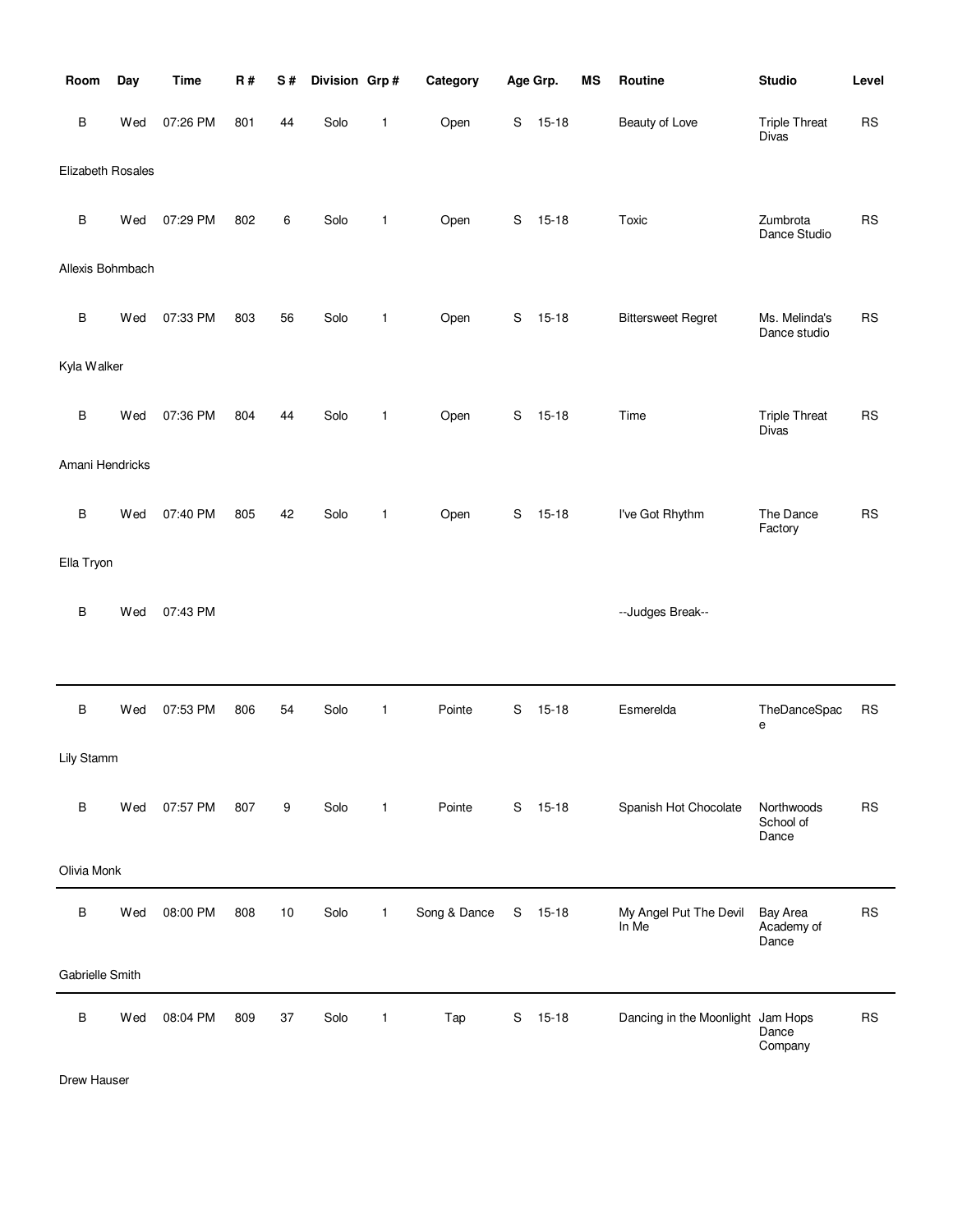| Room                 | Day | <b>Time</b> | R#  | S#             | Division Grp# |              | Category |   | Age Grp.  | <b>MS</b> | Routine                       | <b>Studio</b>                          | Level      |
|----------------------|-----|-------------|-----|----------------|---------------|--------------|----------|---|-----------|-----------|-------------------------------|----------------------------------------|------------|
| B                    | Wed | 08:07 PM    | 810 | 9              | Solo          | 1            | Tap      | S | $15 - 18$ |           | Survivor                      | Northwoods<br>School of<br>Dance       | ${\sf RS}$ |
| Katelyn Shrock       |     |             |     |                |               |              |          |   |           |           |                               |                                        |            |
| $\sf B$              | Wed | 08:11 PM    | 811 | 33             | Solo          | $\mathbf{1}$ | Tap      | S | $15 - 18$ |           | Cover Girl                    | Dance and<br>Music<br>Academy          | <b>RS</b>  |
| Daisy-May Hutchinson |     |             |     |                |               |              |          |   |           |           |                               |                                        |            |
| B                    | Wed | 08:14 PM    | 812 | 37             | Solo          | $\mathbf{1}$ | Tap      | S | $15 - 18$ |           | Everything I Wanted           | Jam Hops<br>Dance<br>Company           | <b>RS</b>  |
| Emmalee Oberg        |     |             |     |                |               |              |          |   |           |           |                               |                                        |            |
| $\sf B$              | Wed | 08:18 PM    | 813 | 38             | Solo          | 1            | Tap      | S | $15 - 18$ |           | Mmmbop                        | <b>Valley Dance</b><br><b>District</b> | <b>RS</b>  |
| <b>Callie Sieg</b>   |     |             |     |                |               |              |          |   |           |           |                               |                                        |            |
| $\sf B$              | Wed | 08:21 PM    | 814 | 37             | Solo          | 1            | Tap      | S | $15 - 18$ |           | Under the Table               | Jam Hops<br>Dance<br>Company           | <b>RS</b>  |
| Jacie Slater         |     |             |     |                |               |              |          |   |           |           |                               |                                        |            |
| $\sf B$              | Wed | 08:25 PM    | 815 | 38             | Solo          | 1            | Tap      | S | $15 - 18$ |           | Like I Love You               | Valley Dance<br><b>District</b>        | <b>RS</b>  |
| Lexi Gloege          |     |             |     |                |               |              |          |   |           |           |                               |                                        |            |
| B                    | Wed | 08:28 PM    | 816 | 6              | Solo          | 1            | Tap      | S | $15 - 18$ |           | Sweet                         | Zumbrota<br>Dance Studio               | <b>RS</b>  |
| Samantha Anderson    |     |             |     |                |               |              |          |   |           |           |                               |                                        |            |
| $\sf B$              | Wed | 08:32 PM    | 817 | 56             | Solo          | $\mathbf{1}$ | Tap      | S | $15 - 18$ |           | God Only Knows                | Ms. Melinda's<br>Dance studio          | <b>RS</b>  |
| Emmy Baggenstoss     |     |             |     |                |               |              |          |   |           |           |                               |                                        |            |
| $\sf B$              | Wed | 08:35 PM    | 818 | 42             | Solo          | $\mathbf{1}$ | Tap      | S | $15 - 18$ |           | How To Save A Life            | The Dance<br>Factory                   | <b>RS</b>  |
| Mikayla DeVriendt    |     |             |     |                |               |              |          |   |           |           |                               |                                        |            |
| В                    | Wed | 08:39 PM    | 819 | $\overline{7}$ | Solo          | $\mathbf{1}$ | Tap      | S | $15 - 18$ |           | Once Upon a December Studio Y |                                        | <b>RS</b>  |

Brandy Meyer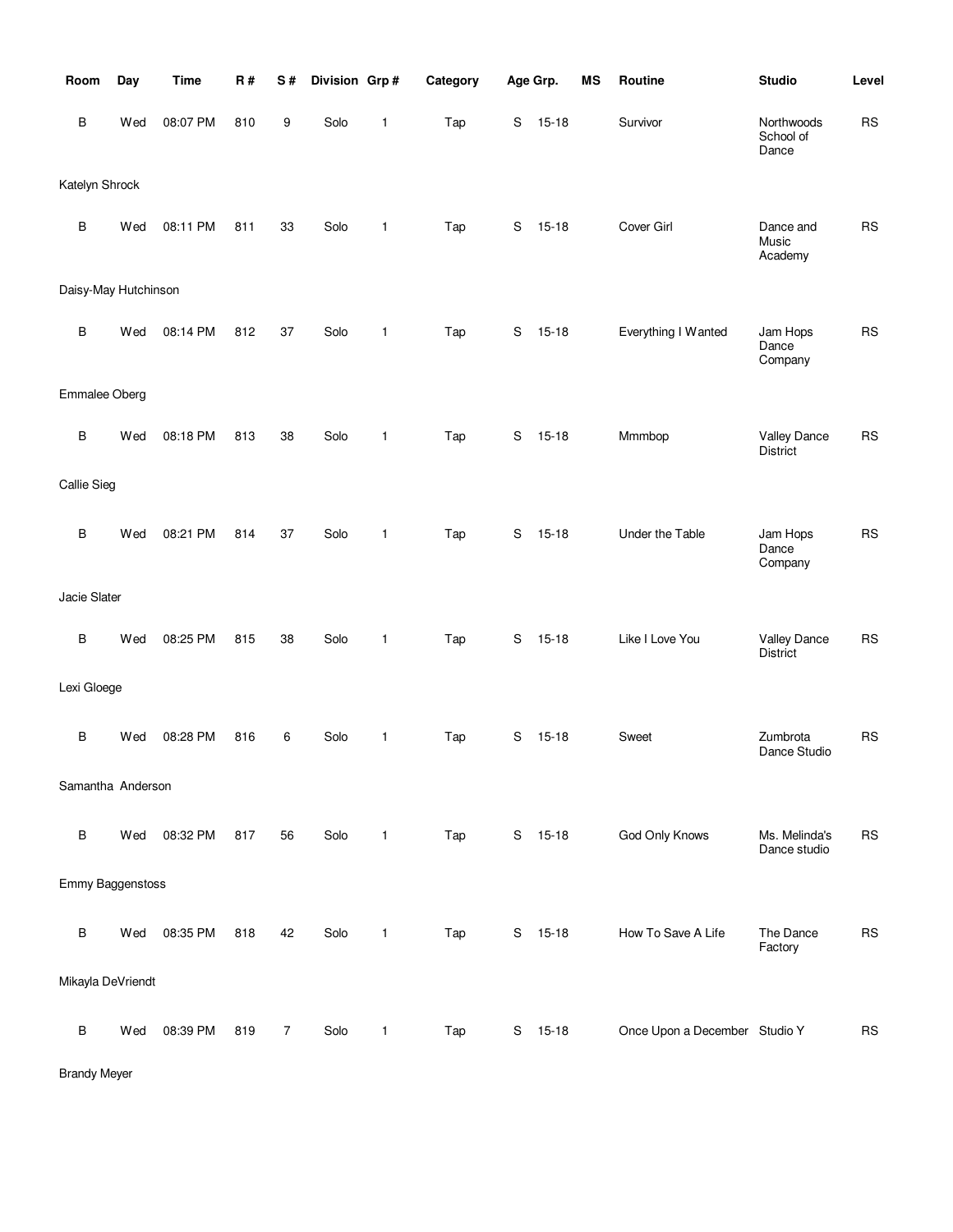| Room                    | Day | <b>Time</b>                                                  | <b>R#</b> | S# | Division Grp# |                | Category     |   | Age Grp.  | MS | Routine                      | <b>Studio</b>                    | Level     |
|-------------------------|-----|--------------------------------------------------------------|-----------|----|---------------|----------------|--------------|---|-----------|----|------------------------------|----------------------------------|-----------|
| В                       | Wed | 08:42 PM                                                     | 820       | 56 | Solo          | 1              | Tap          | S | $15 - 18$ |    | You Make Me Feel So<br>Young | Ms. Melinda's<br>Dance studio    | RS        |
| Trinity Madden-Peterson |     |                                                              |           |    |               |                |              |   |           |    |                              |                                  |           |
| B                       | Wed | 08:46 PM                                                     | 821       | 42 | Solo          | 1              | Tap          | S | $15 - 18$ |    | So What                      | The Dance<br>Factory             | <b>RS</b> |
| Ella Tryon              |     |                                                              |           |    |               |                |              |   |           |    |                              |                                  |           |
| B                       | Wed | 08:49 PM                                                     | 822       | 10 | D/T           | 2              | Contemporary | S | $15 - 18$ |    | Mad Hatter                   | Bay Area<br>Academy of<br>Dance  | RS        |
|                         |     | Gabrielle Smith, Wren Evans                                  |           |    |               |                |              |   |           |    |                              |                                  |           |
| В                       | Wed | 08:53 PM                                                     | 823       | 9  | D/T           | 3              | Contemporary | S | $15 - 18$ |    | Cringe                       | Northwoods<br>School of<br>Dance | <b>RS</b> |
|                         |     | Annalyse Schoppe, Ellie Lurvey, Olivia Monk                  |           |    |               |                |              |   |           |    |                              |                                  |           |
| B                       | Wed | 08:56 PM                                                     | 824       | 27 | D/T           | 3              | Contemporary | S | $15 - 18$ |    | Footprints                   | U Can Danz!<br>Dance<br>Company  | <b>RS</b> |
|                         |     | Paighton Holtzleicer, Kynzley Holtzleicer, Avery Holtzleicer |           |    |               |                |              |   |           |    |                              |                                  |           |
| $\sf B$                 | Wed | 09:00 PM                                                     | 825       | 10 | D/T           | 2              | Contemporary | S | $15 - 18$ |    | Work Song                    | Bay Area<br>Academy of<br>Dance  | <b>RS</b> |
|                         |     | Gabrielle Smith, Wren Evans                                  |           |    |               |                |              |   |           |    |                              |                                  |           |
| В                       | Wed | 09:03 PM                                                     | 826       | 35 | D/T           | 3              | Contemporary | S | $15 - 18$ |    | Over Soon                    | Independent                      | <b>RS</b> |
|                         |     | Courtney Cebulla, Madeline Manteuffel, Sabrina Mullen        |           |    |               |                |              |   |           |    |                              |                                  |           |
| $\sf B$                 | Wed | 09:07 PM                                                     | 827       | 27 | D/T           | $\overline{c}$ | Contemporary |   | S 15-18   |    | North                        | U Can Danz!<br>Dance<br>Company  | <b>RS</b> |
|                         |     | Kynzley Holtzleicer, Camdree Lassi                           |           |    |               |                |              |   |           |    |                              |                                  |           |
| В                       | Wed | 09:10 PM                                                     | 828       | 8  | D/T           | $\overline{c}$ | Contemporary |   | S 15-18   |    | White Blank Page             | Kaleidoscope<br>Dance Studio     | <b>RS</b> |
|                         |     | Kailee Ansorge, Lillian Mleziva                              |           |    |               |                |              |   |           |    |                              |                                  |           |
| В                       | Wed | 09:14 PM                                                     | 829       | 42 | D/T           | 2              | Hip Hop      |   | S 15-18   |    | Finesse                      | The Dance<br>Factory             | <b>RS</b> |

Ella Tryon,Bella Plummer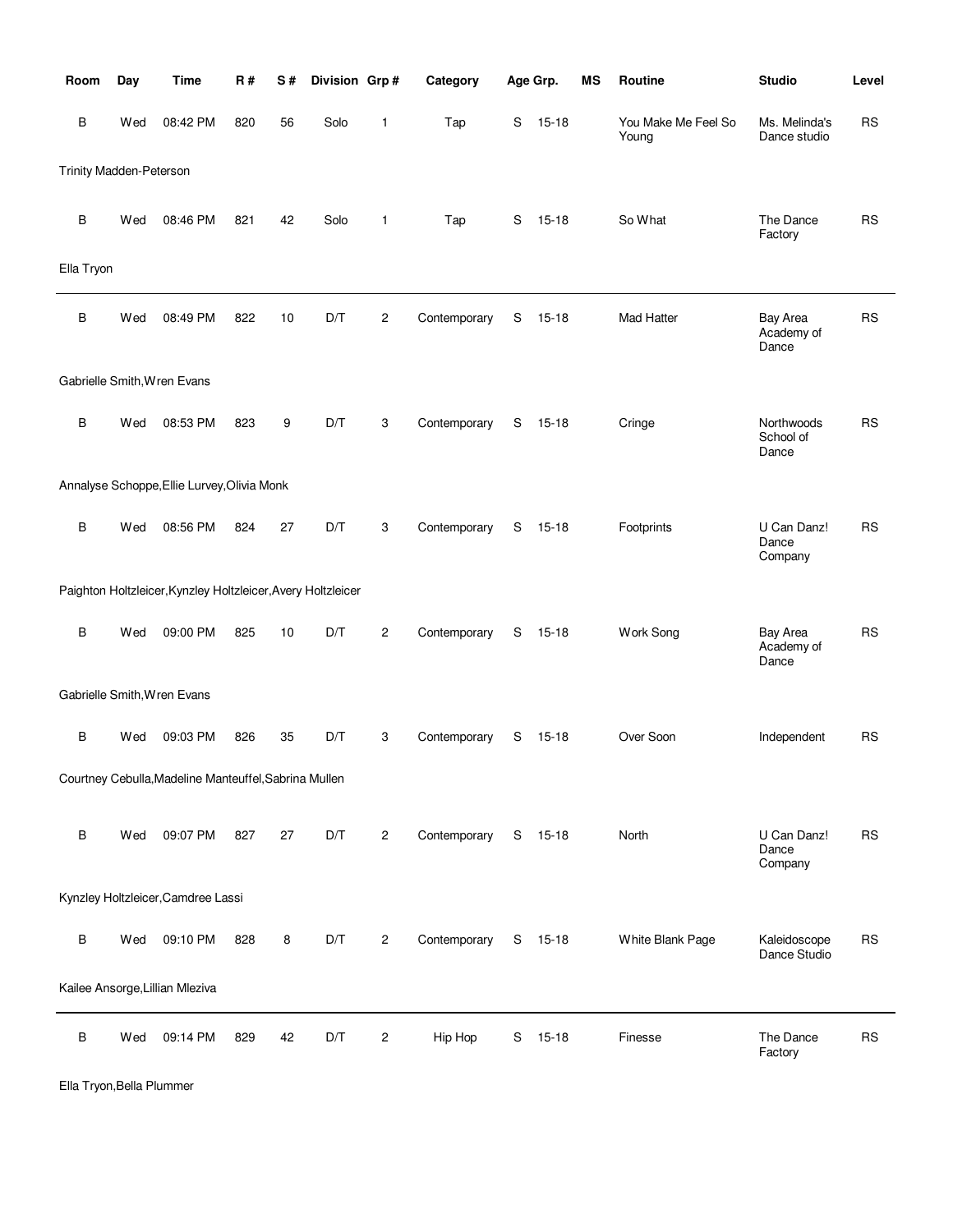| Room                        | Day | <b>Time</b>                                   | <b>R#</b> | S#             | Division Grp# |                | Category |   | Age Grp.  | <b>MS</b> | Routine                       | <b>Studio</b>                       | Level     |
|-----------------------------|-----|-----------------------------------------------|-----------|----------------|---------------|----------------|----------|---|-----------|-----------|-------------------------------|-------------------------------------|-----------|
| B                           | Wed | 09:17 PM                                      | 830       | 33             | D/T           | 2              | Jazz     | S | $15 - 18$ |           | Dancin' My Way                | Dance and<br>Music<br>Academy       | <b>RS</b> |
| Bridie Lynch, Kyra Phelan   |     |                                               |           |                |               |                |          |   |           |           |                               |                                     |           |
| $\sf B$                     | Wed | 09:21 PM                                      | 831       | 9              | D/T           | $\overline{c}$ | Jazz     | S | 15-18     |           | S.O.S                         | Northwoods<br>School of<br>Dance    | <b>RS</b> |
|                             |     | Annalyse Schoppe, Ellie Lurvey                |           |                |               |                |          |   |           |           |                               |                                     |           |
| B                           | Wed | 09:24 PM                                      | 832       | 23             | D/T           | $\overline{c}$ | Jazz     | S | $15 - 18$ |           | Another One Bites the<br>Dust | dance<br>endeavors                  | <b>RS</b> |
| Ashley Hurth, Natalie Hurth |     |                                               |           |                |               |                |          |   |           |           |                               |                                     |           |
| $\sf B$                     | Wed | 09:28 PM                                      | 833       | 26             | D/T           | $\mathbf{2}$   | Jazz     | S | $15 - 18$ |           | Hey Hi Hello                  | Jans School of<br>Dance             | <b>RS</b> |
| Reese Kuglin, Haley Sherry  |     |                                               |           |                |               |                |          |   |           |           |                               |                                     |           |
| $\sf B$                     | Wed | 09:31 PM                                      | 834       | 37             | D/T           | $\mathbf{2}$   | Jazz     | S | $15 - 18$ |           | Silver Screen                 | Jam Hops<br>Dance<br>Company        | <b>RS</b> |
|                             |     | Alexandra Ryan, Maddie Zdenek                 |           |                |               |                |          |   |           |           |                               |                                     |           |
| $\sf B$                     | Wed | 09:35 PM                                      | 835       | 48             | D/T           | $\mathbf{2}$   | Jazz     | S | $15 - 18$ |           | You Don't Own Me              | Dance Esteem                        | <b>RS</b> |
| Effie Davis, Stella Tuttle  |     |                                               |           |                |               |                |          |   |           |           |                               |                                     |           |
| $\sf B$                     | Wed | 09:38 PM                                      | 836       | 5              | D/T           | 3              | Jazz     | S | $15 - 18$ |           | Team                          | Sole<br>Expressions<br>Dance Studio | <b>RS</b> |
|                             |     | Natalie Benish, Hannah Pedretti, Ella Johnson |           |                |               |                |          |   |           |           |                               |                                     |           |
| $\sf B$                     | Wed | 09:42 PM                                      | 837       | 6              | D/T           | 3              | Jazz     | S | $15 - 18$ |           | Womanizer                     | Zumbrota<br>Dance Studio            | <b>RS</b> |
|                             |     | Ava Rolbiecki, Sadie Beyer, Isabel McBride    |           |                |               |                |          |   |           |           |                               |                                     |           |
| B                           | Wed | 09:45 PM                                      | 838       | $\overline{7}$ | D/T           | $\overline{c}$ | Jazz     |   | S 15-18   |           | Hurt Somebody                 | Studio Y                            | <b>RS</b> |
|                             |     | Gabby Belke, Sophie Henning                   |           |                |               |                |          |   |           |           |                               |                                     |           |
| В                           | Wed | 09:49 PM                                      | 839       | 42             | D/T           | 2              | Jazz     | S | $15 - 18$ |           | Burn It Up                    | The Dance<br>Factory                | <b>RS</b> |

Megan Mihm,Olivia Riepe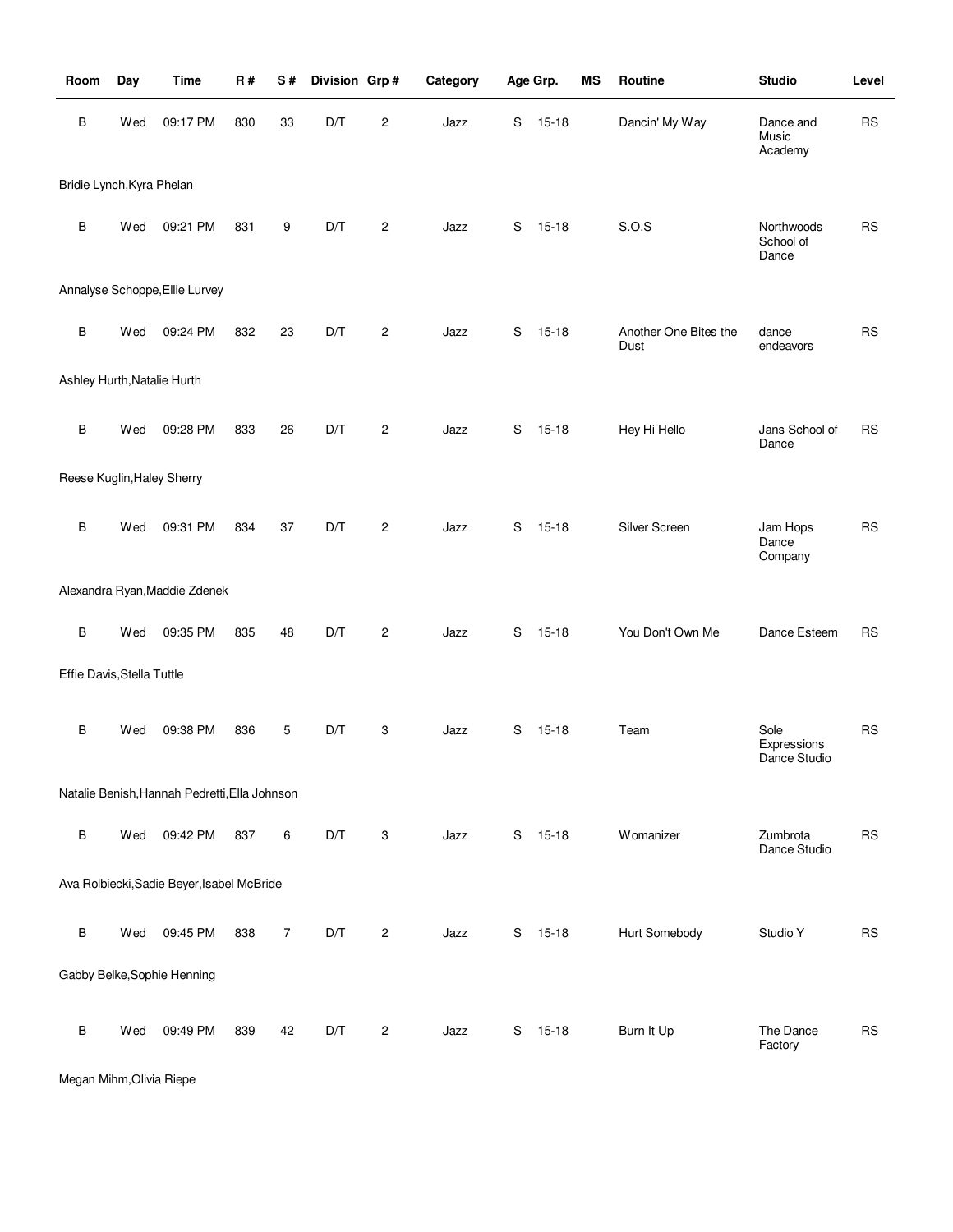| Room                    | Day | <b>Time</b>                                          | <b>R#</b> | S# | Division Grp# |                  | Category            |   | Age Grp.  | MS | <b>Routine</b>           | <b>Studio</b>                            | Level     |
|-------------------------|-----|------------------------------------------------------|-----------|----|---------------|------------------|---------------------|---|-----------|----|--------------------------|------------------------------------------|-----------|
| B                       | Wed | 09:52 PM                                             | 840       | 33 | D/T           | 3                | Jazz                | S | $15 - 18$ |    | Rain                     | Dance and<br>Music<br>Academy            | <b>RS</b> |
|                         |     | Ashley Crowley, Mackenzie DeLaCruz, Kaleigh DelaCruz |           |    |               |                  |                     |   |           |    |                          |                                          |           |
| $\sf B$                 | Wed | 09:56 PM                                             | 841       | 6  | D/T           | $\overline{c}$   | Lyrical             | S | $15 - 18$ |    | Know Me Well             | Zumbrota<br>Dance Studio                 | <b>RS</b> |
|                         |     | Kaitlyn Finstuen, Hannah Wilhelm                     |           |    |               |                  |                     |   |           |    |                          |                                          |           |
| $\sf B$                 | Wed | 09:59 PM                                             | 842       | 35 | D/T           | $\boldsymbol{2}$ | Lyrical             | S | $15 - 18$ |    | Imagine                  | Independent                              | <b>RS</b> |
|                         |     | Courtney Cebulla, Sabrina Mullen                     |           |    |               |                  |                     |   |           |    |                          |                                          |           |
| $\sf B$                 | Wed | 10:03 PM                                             | 843       | 27 | D/T           | $\overline{c}$   | Lyrical             | S | $15 - 18$ |    | Talk                     | U Can Danz!<br>Dance<br>Company          | <b>RS</b> |
|                         |     | Avery Holtzleicer, Rebecca Meyer                     |           |    |               |                  |                     |   |           |    |                          |                                          |           |
| B                       | Wed | 10:06 PM                                             | 844       | 6  | D/T           | $\overline{c}$   | Lyrical             | S | $15 - 18$ |    | Till Forever Falls Apart | Zumbrota<br>Dance Studio                 | <b>RS</b> |
|                         |     | Katelynn Albrecht, Mellany Albrecht                  |           |    |               |                  |                     |   |           |    |                          |                                          |           |
| B                       | Wed | 10:10 PM                                             | 845       | 11 | D/T           | $\overline{c}$   | Lyrical             | S | $15 - 18$ |    | Chances                  | Dance<br>Dynamics LLC                    | <b>RS</b> |
|                         |     | Addison Hicks, Max Nieman                            |           |    |               |                  |                     |   |           |    |                          |                                          |           |
| B                       | Wed | 10:13 PM                                             | 846       | 13 | D/T           | $\overline{c}$   | Lyrical             | S | $15 - 18$ |    | Hold Onto Me             | <b>New Attitudes</b><br>Dance<br>Company | <b>RS</b> |
| Emily Boll, Kira Follis |     |                                                      |           |    |               |                  |                     |   |           |    |                          |                                          |           |
| B                       | Wed | 10:17 PM                                             | 847       | 42 | D/T           | $\overline{c}$   | Lyrical             |   | S 15-18   |    | <b>Battlefield</b>       | The Dance<br>Factory                     | <b>RS</b> |
|                         |     | Keagan Betz, Hannah Theisen                          |           |    |               |                  |                     |   |           |    |                          |                                          |           |
| $\sf B$                 | Wed | 10:20 PM                                             | 848       | 37 | D/T           | 3                | <b>Musical Show</b> | S | 15-18     |    | I'm A Woman              | Jam Hops<br>Dance<br>Company             | <b>RS</b> |
|                         |     | Alivia Draack, Kaylin Stenen, Sonja Williams         |           |    |               |                  |                     |   |           |    |                          |                                          |           |
| B                       | Wed | 10:24 PM                                             | 849       | 9  | D/T           | $\overline{c}$   | Open                | S | $15 - 18$ |    | Landslide                | Northwoods<br>School of<br>Dance         | <b>RS</b> |

Natalie Shrock,Olivia Monk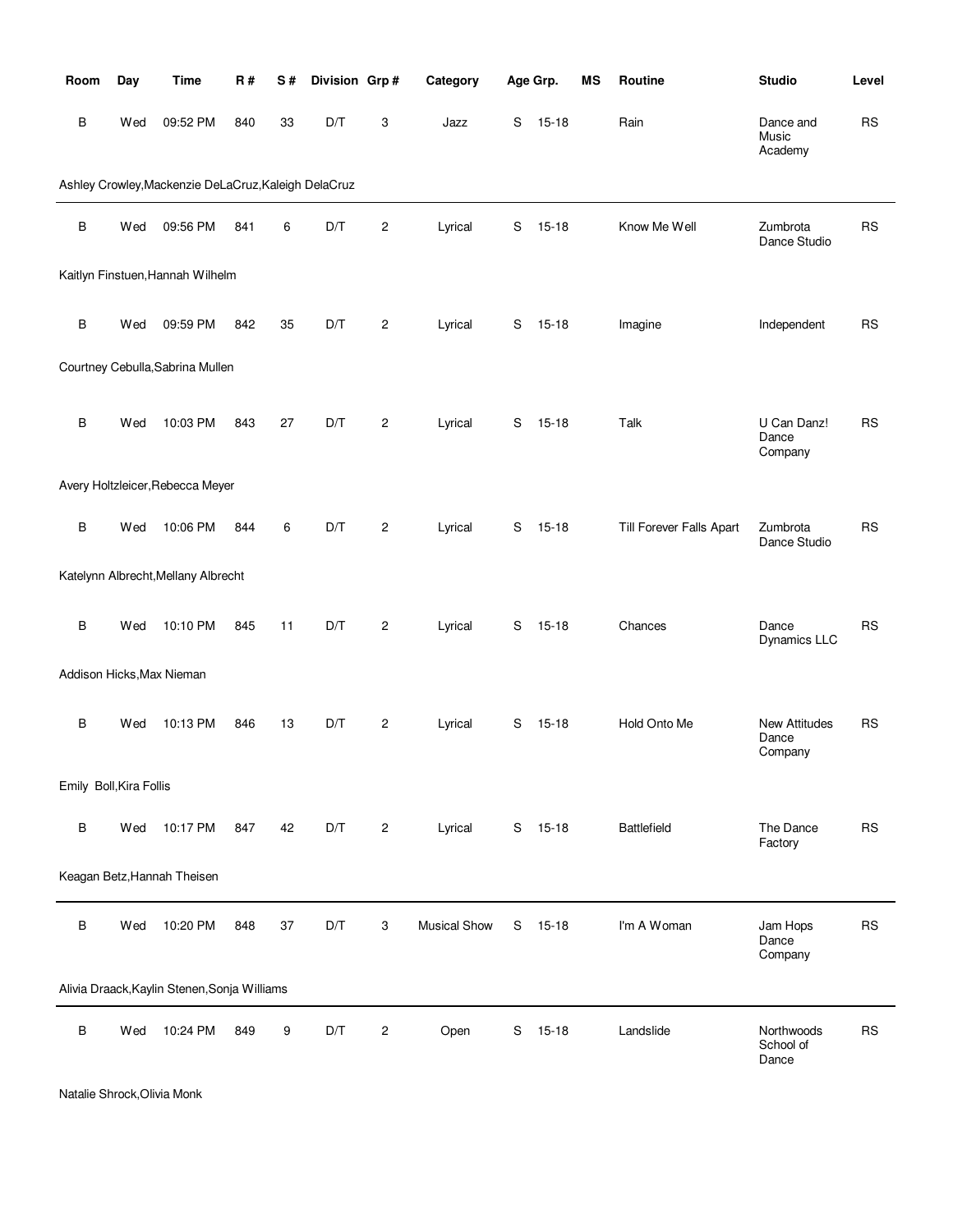| Room                       | Day | <b>Time</b>                         | <b>R#</b> | S# | Division Grp# |                  | Category     |             | Age Grp.      | MS | Routine                                    | <b>Studio</b>                    | Level     |
|----------------------------|-----|-------------------------------------|-----------|----|---------------|------------------|--------------|-------------|---------------|----|--------------------------------------------|----------------------------------|-----------|
| B                          | Wed | 10:27 PM                            | 850       | 52 | D/T           | $\overline{c}$   | Open         | S           | $15 - 18$     |    | The Purge                                  | <b>FUSION</b><br>CENTER          | <b>RS</b> |
| Harper Amdahl, Shae Miller |     |                                     |           |    |               |                  |              |             |               |    |                                            |                                  |           |
| B                          | Wed | 10:31 PM                            | 851       | 26 | D/T           | 2                | Clogging     | $\mathbf S$ | $15 - 18$     |    | Coalmine                                   | Jans School of<br>Dance          | <b>RS</b> |
|                            |     | Madelyn Chandler, Ella Homb         |           |    |               |                  |              |             |               |    |                                            |                                  |           |
| B                          | Wed | 10:34 PM                            | 852       | 9  | D/T           | $\boldsymbol{2}$ | Tap          | S           | $15 - 18$     |    | Don't Stop Me Now                          | Northwoods<br>School of<br>Dance | <b>RS</b> |
|                            |     | Brianna Birginal, Maddie McLaughlin |           |    |               |                  |              |             |               |    |                                            |                                  |           |
| B                          | Wed | 10:38 PM                            |           |    |               |                  |              |             |               |    | --Awards - High Point & Awards<br>Improv-- |                                  |           |
| B                          | Thu | 08:00 AM                            | 853       | 45 | Solo          | $\mathbf{1}$     | Acrobatic    | Τ           | $12 - 14$     |    | Whats a Girl Gotta Do                      | Arena Dance<br>Academy           | <b>NS</b> |
| Valencia Sanchez           |     |                                     |           |    |               |                  |              |             |               |    |                                            |                                  |           |
| B                          | Thu | 08:04 AM                            | 854       | 9  | Solo          | $\mathbf{1}$     | Contemporary | Τ           | $12 - 14$     |    | Chasing                                    | Northwoods<br>School of<br>Dance | <b>NS</b> |
| Reagan Monk                |     |                                     |           |    |               |                  |              |             |               |    |                                            |                                  |           |
| B                          | Thu | 08:08 AM                            | 855       | 44 | Solo          | $\mathbf{1}$     | Contemporary | Τ           | $12 - 14$     |    | She                                        | <b>Triple Threat</b><br>Divas    | <b>NS</b> |
| Addison Burmeister         |     |                                     |           |    |               |                  |              |             |               |    |                                            |                                  |           |
| B                          | Thu | 08:11 AM                            | 856       | 49 | Solo          | $\mathbf{1}$     | Contemporary |             | $T = 12 - 14$ |    | Heavy In Your Arms                         | Studio 20<br>Dance<br>Academy    | <b>NS</b> |
| Hannah Elliot              |     |                                     |           |    |               |                  |              |             |               |    |                                            |                                  |           |
| $\sf B$                    | Thu | 08:15 AM                            | 857       | 44 | Solo          | $\mathbf{1}$     | Contemporary |             | $T = 12-14$   |    | <b>Warning Signs</b>                       | <b>Triple Threat</b><br>Divas    | <b>NS</b> |
| Julia Kowalik              |     |                                     |           |    |               |                  |              |             |               |    |                                            |                                  |           |
| B                          | Thu | 08:18 AM                            | 858       | 51 | Solo          | $\mathbf{1}$     | Contemporary | T           | $12 - 14$     |    | Dancing with your ghost                    | 7th Avenue<br>dance crew         | <b>NS</b> |

Alyseia Loew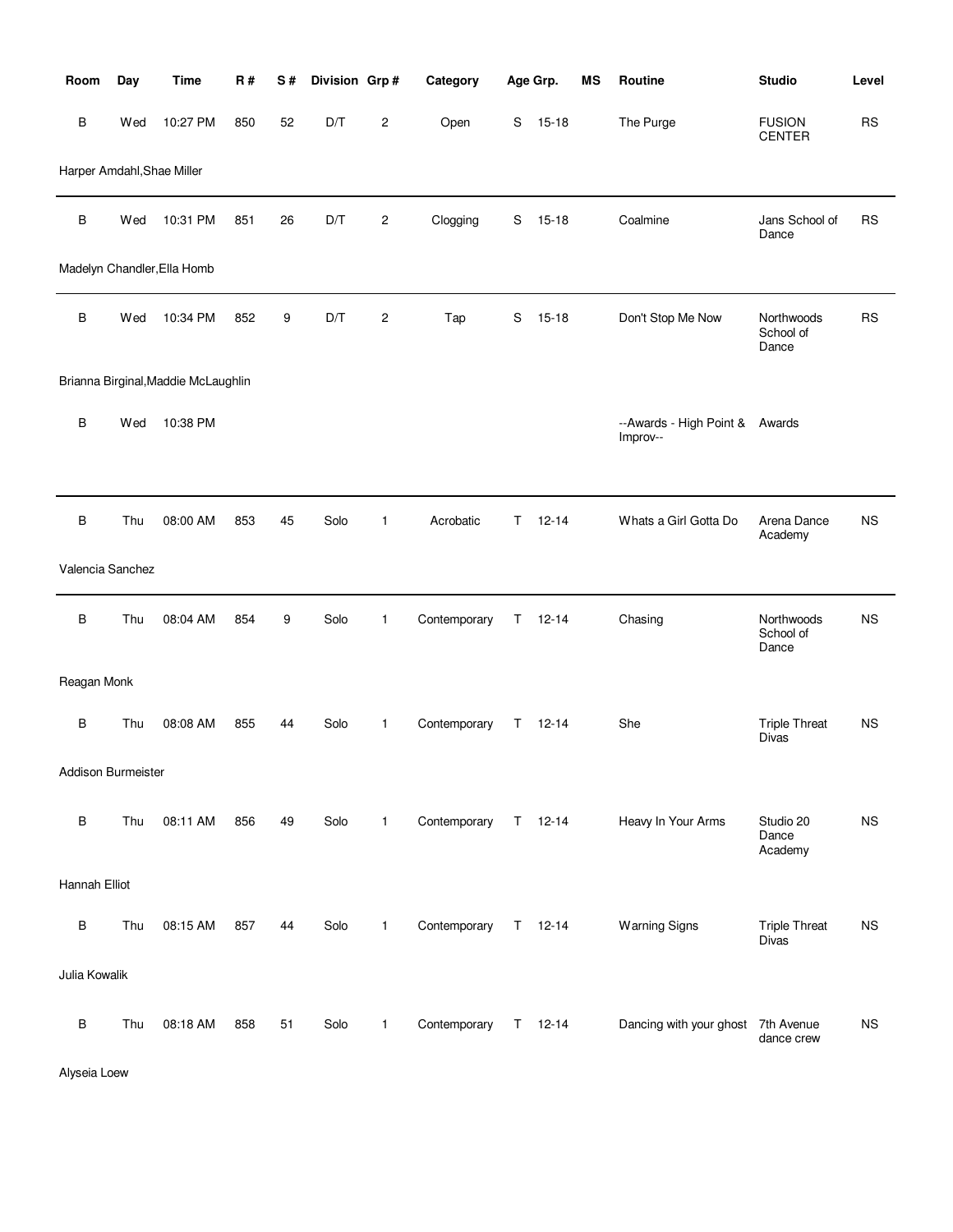| Room             | Day | <b>Time</b> | R#  | S# | Division Grp# |              | Category |    | Age Grp.      | <b>MS</b> | Routine                                     | <b>Studio</b>                                             | Level     |
|------------------|-----|-------------|-----|----|---------------|--------------|----------|----|---------------|-----------|---------------------------------------------|-----------------------------------------------------------|-----------|
| В                | Thu | 08:25 AM    | 860 | 37 | Solo          | 1            | Hip Hop  | T. | $12 - 14$     |           | Control                                     | Jam Hops<br>Dance<br>Company                              | <b>NS</b> |
| Mariya Pavlov    |     |             |     |    |               |              |          |    |               |           |                                             |                                                           |           |
| $\sf B$          | Thu | 08:29 AM    | 861 | 25 | Solo          | $\mathbf{1}$ | Hip Hop  | Τ  | $12 - 14$     |           | Come Alive                                  | Lake Effect<br>Dance                                      | <b>NS</b> |
| Kylee Malec      |     |             |     |    |               |              |          |    |               |           |                                             |                                                           |           |
| B                | Thu | 08:32 AM    | 862 | 13 | Solo          | $\mathbf{1}$ | Hip Hop  | T. | $12 - 14$     |           | Telephone                                   | <b>New Attitudes</b><br>Dance<br>Company                  | <b>NS</b> |
| Lizzie Shaver    |     |             |     |    |               |              |          |    |               |           |                                             |                                                           |           |
| $\sf B$          | Thu | 08:36 AM    | 863 | 31 | Solo          | $\mathbf{1}$ | Hip Hop  | T. | $12 - 14$     |           | Legacy                                      | LocoMotion<br>Dance<br>Company                            | <b>NS</b> |
| Amirah Manyfield |     |             |     |    |               |              |          |    |               |           |                                             |                                                           |           |
| B                | Thu | 08:39 AM    | 864 | 47 | Solo          | $\mathbf{1}$ | Jazz     | T. | $12 - 14$     |           | Diamonds Are A Girl's<br><b>Best Friend</b> | Platinum<br><b>Studios Dance</b><br>and Pageantry<br>Inc. | <b>NS</b> |
| Aiyanna Tester   |     |             |     |    |               |              |          |    |               |           |                                             |                                                           |           |
| $\sf B$          | Thu | 08:43 AM    | 865 | 45 | Solo          | $\mathbf{1}$ | Jazz     | T. | $12 - 14$     |           | All Ready Already                           | Arena Dance<br>Academy                                    | <b>NS</b> |
| Denver Zirbel    |     |             |     |    |               |              |          |    |               |           |                                             |                                                           |           |
| B                | Thu | 08:46 AM    | 866 | 32 | Solo          | 1            | Jazz     | T. | $12 - 14$     |           | Fun                                         | Diamond<br>Dance Studio                                   | <b>NS</b> |
| Madison Kuhlman  |     |             |     |    |               |              |          |    |               |           |                                             |                                                           |           |
| $\sf B$          | Thu | 08:50 AM    | 867 | 45 | Solo          | $\mathbf{1}$ | Jazz     |    | $T = 12 - 14$ |           | Strut                                       | Arena Dance<br>Academy                                    | <b>NS</b> |
| Wilsie Anderson  |     |             |     |    |               |              |          |    |               |           |                                             |                                                           |           |
| $\sf B$          | Thu | 08:53 AM    | 868 | 17 | Solo          | $\mathbf{1}$ | Jazz     | Τ  | $12 - 14$     |           | Spider-Man                                  | North Ballet<br>Academy                                   | <b>NS</b> |
| Jakob Anderson   |     |             |     |    |               |              |          |    |               |           |                                             |                                                           |           |
| $\sf B$          | Thu | 08:57 AM    | 869 | 48 | Solo          | $\mathbf{1}$ | Jazz     |    | $T = 12 - 14$ |           | Heads Will Roll                             | Dance Esteem                                              | <b>NS</b> |

Amaya Jeske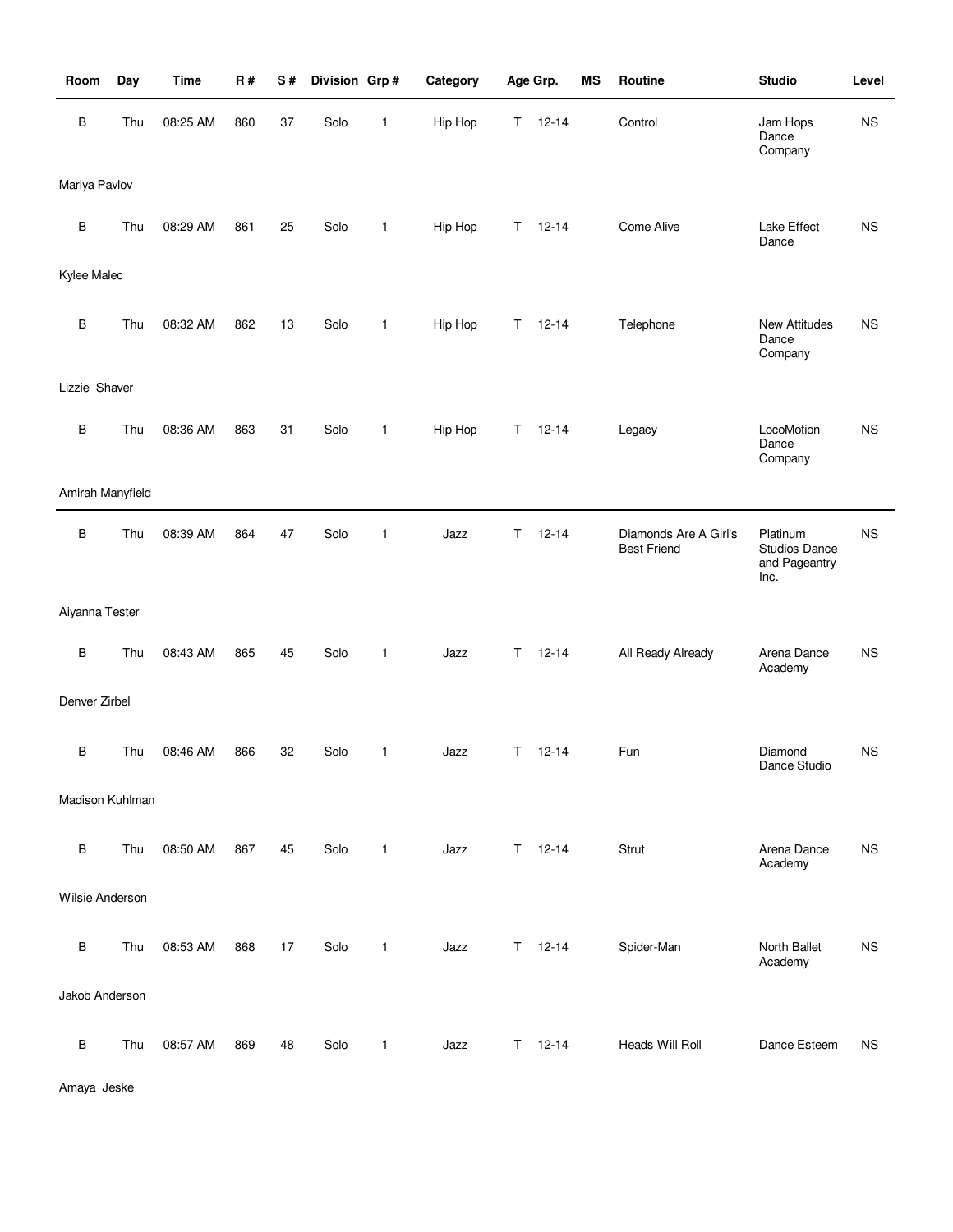| Room                  | Day | <b>Time</b> | R#  | S#             | Division Grp# |              | Category |             | Age Grp.      | <b>MS</b> | Routine                 | <b>Studio</b>                                      | Level     |
|-----------------------|-----|-------------|-----|----------------|---------------|--------------|----------|-------------|---------------|-----------|-------------------------|----------------------------------------------------|-----------|
| В                     | Thu | 09:00 AM    | 870 | 56             | Solo          | 1            | Jazz     | T.          | $12 - 14$     |           | <b>After Party</b>      | Ms. Melinda's<br>Dance studio                      | <b>NS</b> |
| Jalyn Kimball         |     |             |     |                |               |              |          |             |               |           |                         |                                                    |           |
| В                     | Thu | 09:04 AM    | 871 | 45             | Solo          | 1            | Jazz     | Τ           | $12 - 14$     |           | Whole Lotta Woman       | Arena Dance<br>Academy                             | <b>NS</b> |
| Elliana Perez         |     |             |     |                |               |              |          |             |               |           |                         |                                                    |           |
| В                     | Thu | 09:07 AM    | 872 | 48             | Solo          | 1            | Jazz     | T.          | $12 - 14$     |           | Slave To The Rhythm     | Dance Esteem                                       | <b>NS</b> |
| Kennedy Berling       |     |             |     |                |               |              |          |             |               |           |                         |                                                    |           |
| B                     | Thu | 09:11 AM    | 873 | 56             | Solo          | 1            | Jazz     | Τ           | $12 - 14$     |           | Cars                    | Ms. Melinda's<br>Dance studio                      | <b>NS</b> |
| Olivia Watry          |     |             |     |                |               |              |          |             |               |           |                         |                                                    |           |
| В                     | Thu | 09:14 AM    | 874 | $\overline{7}$ | Solo          | 1            | Jazz     | T           | $12 - 14$     |           | SOS                     | Studio Y                                           | <b>NS</b> |
| <b>Brenna Pickett</b> |     |             |     |                |               |              |          |             |               |           |                         |                                                    |           |
| В                     | Thu | 09:18 AM    | 875 | 32             | Solo          | 1            | Lyrical  | $\mathsf T$ | $12 - 14$     |           | Scars to your Beautiful | Diamond<br>Dance Studio                            | <b>NS</b> |
| Lexi Anderson         |     |             |     |                |               |              |          |             |               |           |                         |                                                    |           |
| В                     | Thu | 09:21 AM    | 876 | 33             | Solo          | 1            | Lyrical  | T           | $12 - 14$     |           | In the Name of Love     | Dance and<br>Music<br>Academy                      | <b>NS</b> |
| Elise Ahn             |     |             |     |                |               |              |          |             |               |           |                         |                                                    |           |
| В                     | Thu | 09:25 AM    | 877 | 32             | Solo          | $\mathbf{1}$ | Lyrical  |             | $T = 12 - 14$ |           | Cry                     | Diamond<br>Dance Studio                            | <b>NS</b> |
| Jaclynn Roberts       |     |             |     |                |               |              |          |             |               |           |                         |                                                    |           |
| В                     | Thu | 09:28 AM    | 878 | 33             | Solo          | $\mathbf{1}$ | Lyrical  | T.          | $12 - 14$     |           | Set Fire To The Rain    | Dance and<br>Music<br>Academy                      | <b>NS</b> |
| Madeline Chavanu      |     |             |     |                |               |              |          |             |               |           |                         |                                                    |           |
| В                     | Thu | 09:32 AM    | 879 | 47             | Solo          | $\mathbf{1}$ | Lyrical  |             | $T = 12 - 14$ |           | Praying                 | Platinum<br>Studios Dance<br>and Pageantry<br>Inc. | <b>NS</b> |

Julia Rocholl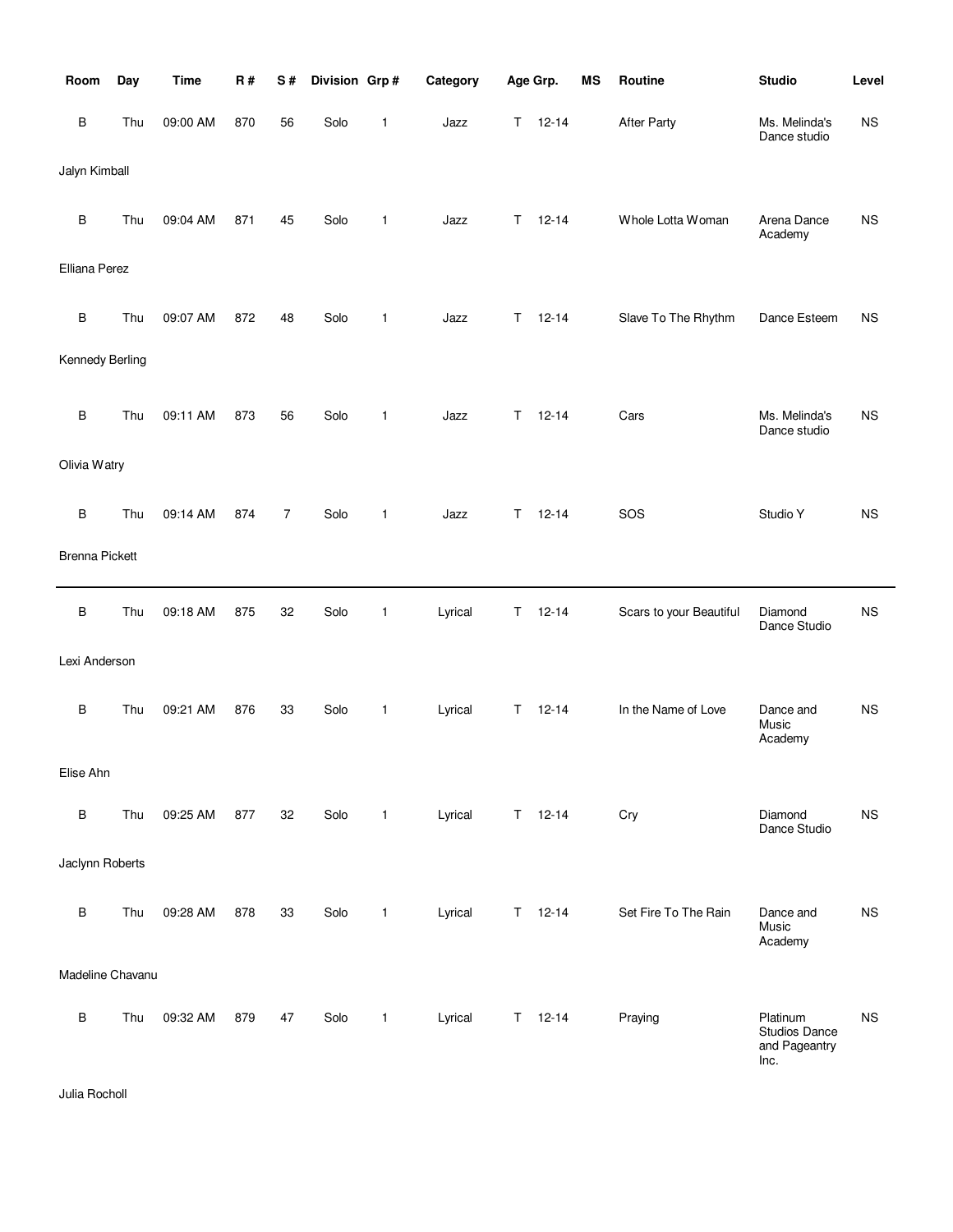| Room             | Day | <b>Time</b> | R#  | S# | Division Grp# |              | Category |    | Age Grp.  | MS | Routine                      | <b>Studio</b>                                      | Level     |
|------------------|-----|-------------|-----|----|---------------|--------------|----------|----|-----------|----|------------------------------|----------------------------------------------------|-----------|
| B                | Thu | 09:35 AM    | 880 | 49 | Solo          | 1            | Lyrical  | Т  | $12 - 14$ |    | Nothing Else Matters         | Studio 20<br>Dance<br>Academy                      | NS        |
| Kylee Graunke    |     |             |     |    |               |              |          |    |           |    |                              |                                                    |           |
| $\sf B$          | Thu | 09:39 AM    | 881 | 54 | Solo          | $\mathbf{1}$ | Lyrical  | Т  | $12 - 14$ |    | Rise Up                      | TheDanceSpac<br>е                                  | <b>NS</b> |
| Zoey Patko       |     |             |     |    |               |              |          |    |           |    |                              |                                                    |           |
| B                | Thu | 09:42 AM    | 882 | 33 | Solo          | $\mathbf{1}$ | Lyrical  | Τ  | $12 - 14$ |    | Secret                       | Dance and<br>Music<br>Academy                      | NS        |
| Sarah Rosenthal  |     |             |     |    |               |              |          |    |           |    |                              |                                                    |           |
| $\sf B$          | Thu | 09:46 AM    | 883 | 47 | Solo          | $\mathbf{1}$ | Lyrical  | T  | $12 - 14$ |    | Uncharted                    | Platinum<br>Studios Dance<br>and Pageantry<br>Inc. | <b>NS</b> |
| Tillie Goodman   |     |             |     |    |               |              |          |    |           |    |                              |                                                    |           |
| B                | Thu | 09:49 AM    | 884 | 25 | Solo          | $\mathbf{1}$ | Lyrical  | Τ  | $12 - 14$ |    | Look Up Child                | Lake Effect<br>Dance                               | <b>NS</b> |
| Hailey Gilderman |     |             |     |    |               |              |          |    |           |    |                              |                                                    |           |
| B                | Thu | 09:53 AM    | 885 | 45 | Solo          | 1            | Lyrical  | Т  | $12 - 14$ |    | I Run To You                 | Arena Dance<br>Academy                             | NS        |
| Brianna Hecht    |     |             |     |    |               |              |          |    |           |    |                              |                                                    |           |
| B                | Thu | 09:56 AM    | 886 | 25 | Solo          | 1            | Lyrical  | Τ  | $12 - 14$ |    | This City                    | Lake Effect<br>Dance                               | <b>NS</b> |
| Olivia Brunette  |     |             |     |    |               |              |          |    |           |    |                              |                                                    |           |
| $\sf B$          | Thu | 10:00 AM    | 887 | 6  | Solo          | $\mathbf{1}$ | Lyrical  | T. | 12-14     |    | Winter Song                  | Zumbrota<br>Dance Studio                           | <b>NS</b> |
| Keira Rolland    |     |             |     |    |               |              |          |    |           |    |                              |                                                    |           |
| $\sf B$          | Thu | 10:03 AM    | 888 | 56 | Solo          | 1            | Lyrical  | T. | $12 - 14$ |    | <b>Bitter Sweet Symphony</b> | Ms. Melinda's<br>Dance studio                      | <b>NS</b> |
| Emma Meemken     |     |             |     |    |               |              |          |    |           |    |                              |                                                    |           |
| $\sf B$          | Thu | 10:07 AM    | 889 | 44 | Solo          | 1            | Lyrical  | Τ  | $12 - 14$ |    | In Another Life              | <b>Triple Threat</b><br>Divas                      | <b>NS</b> |

Azaria Thomas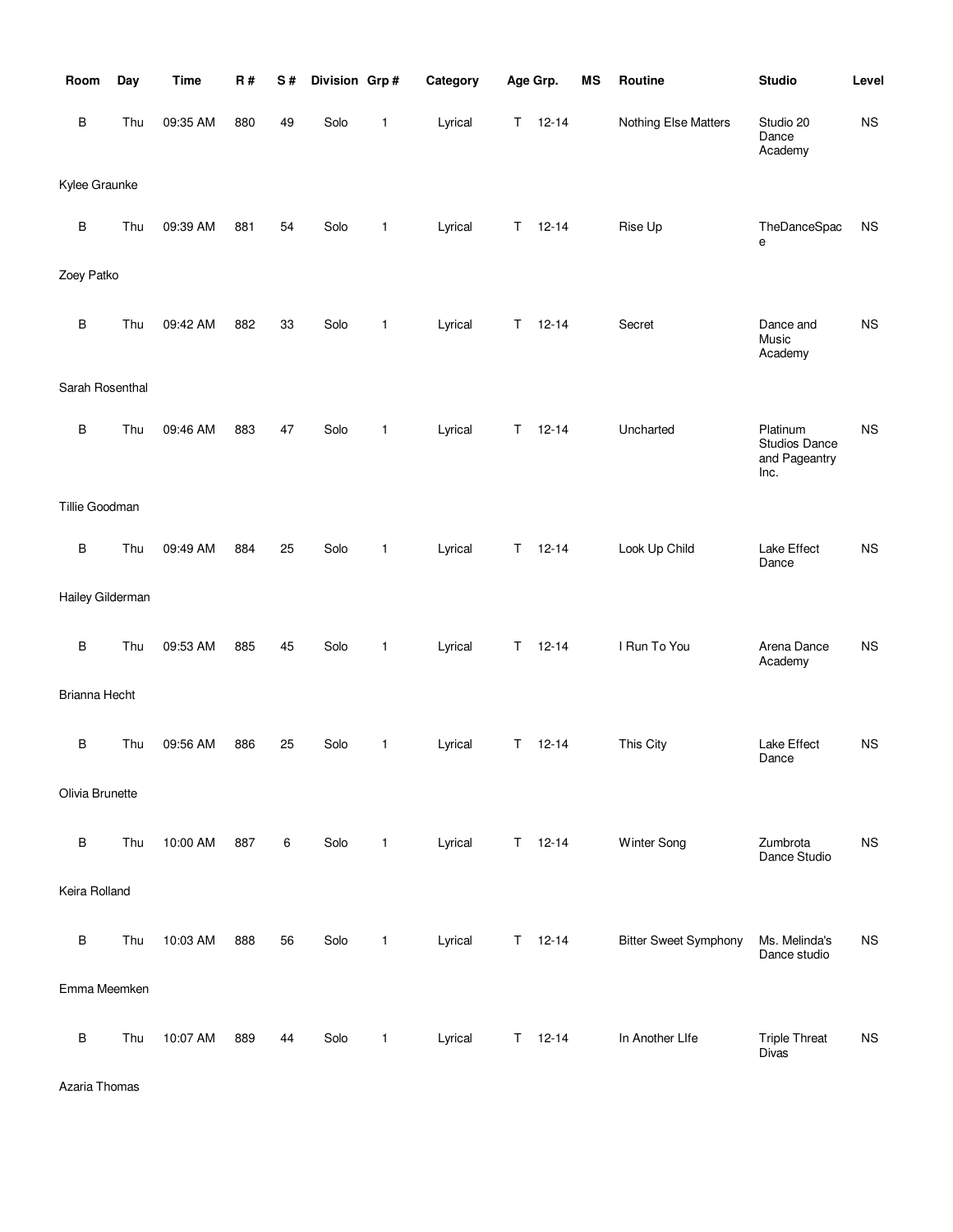| Room              | Day | <b>Time</b> | <b>R#</b> | $\mathbf S$ # | Division Grp# |              | Category            |    | Age Grp.      | <b>MS</b> | Routine            | <b>Studio</b>                                             | Level     |
|-------------------|-----|-------------|-----------|---------------|---------------|--------------|---------------------|----|---------------|-----------|--------------------|-----------------------------------------------------------|-----------|
| B                 | Thu | 10:10 AM    | 890       | 51            | Solo          | $\mathbf{1}$ | Lyrical             | T. | $12 - 14$     |           | Helium             | 7th Avenue<br>dance crew                                  | <b>NS</b> |
| Mariah Lynch      |     |             |           |               |               |              |                     |    |               |           |                    |                                                           |           |
| $\sf B$           | Thu | 10:14 AM    | 891       | 32            | Solo          | 1            | <b>Musical Show</b> | Τ  | $12 - 14$     |           | <b>Big Spender</b> | Diamond<br>Dance Studio                                   | <b>NS</b> |
| Madison Kuhlman   |     |             |           |               |               |              |                     |    |               |           |                    |                                                           |           |
| B                 | Thu | 10:17 AM    | 892       | 47            | Solo          | $\mathbf{1}$ | <b>Musical Show</b> | T. | $12 - 14$     |           | My Strongest Suit  | Platinum<br><b>Studios Dance</b><br>and Pageantry<br>Inc. | <b>NS</b> |
| <b>Bre Ross</b>   |     |             |           |               |               |              |                     |    |               |           |                    |                                                           |           |
| B                 | Thu | 10:21 AM    |           |               |               |              |                     |    |               |           | --Judges Break --  |                                                           |           |
|                   |     |             |           |               |               |              |                     |    |               |           |                    |                                                           |           |
| $\sf B$           | Thu | 10:31 AM    | 893       | 32            | Solo          | 1            | Open                | Τ  | $12 - 14$     |           | Rule the World     | Diamond<br>Dance Studio                                   | <b>NS</b> |
| Jaclynn Roberts   |     |             |           |               |               |              |                     |    |               |           |                    |                                                           |           |
| B                 | Thu | 10:34 AM    | 894       | 47            | Solo          | $\mathbf{1}$ | Open                | T. | $12 - 14$     |           | Born To Be Wild    | Platinum<br><b>Studios Dance</b><br>and Pageantry<br>Inc. | <b>NS</b> |
| Aaliyah Rodriguez |     |             |           |               |               |              |                     |    |               |           |                    |                                                           |           |
| B                 | Thu | 10:38 AM    | 895       | 44            | Solo          | 1            | Open                | T. | $12 - 14$     |           | Hallelujah         | <b>Triple Threat</b><br>Divas                             | <b>NS</b> |
| Latanya Smith     |     |             |           |               |               |              |                     |    |               |           |                    |                                                           |           |
| $\sf B$           | Thu | 10:41 AM    | 896       | 51            | Solo          | $\mathbf{1}$ | Open                |    | $T = 12 - 14$ |           | <b>Bruses</b>      | 7th Avenue<br>dance crew                                  | <b>NS</b> |
| Alyseia Loew      |     |             |           |               |               |              |                     |    |               |           |                    |                                                           |           |
| $\sf B$           | Thu | 10:45 AM    | 897       | 49            | Solo          | $\mathbf{1}$ | Tap                 | T  | $12 - 14$     |           | Paris              | Studio 20<br>Dance<br>Academy                             | <b>NS</b> |
| Hannah Elliot     |     |             |           |               |               |              |                     |    |               |           |                    |                                                           |           |
| $\sf B$           | Thu | 10:48 AM    | 898       | 9             | Solo          | $\mathbf{1}$ | Tap                 |    | $T = 12 - 14$ |           | Greased Lightning  | Northwoods<br>School of<br>Dance                          | <b>NS</b> |

Paydn Meirhofer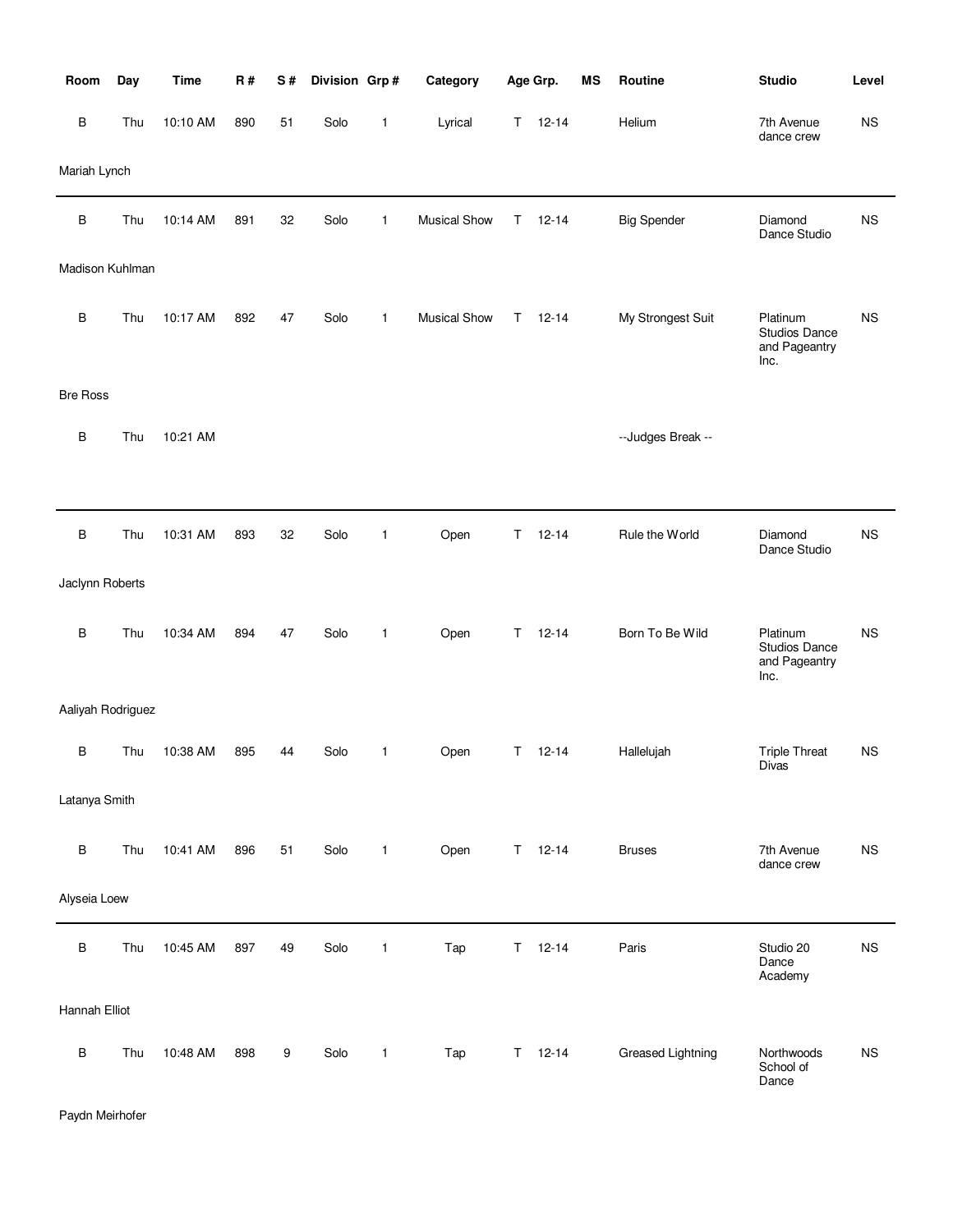| Room              | Day | <b>Time</b> | <b>R#</b> | S#             | Division Grp# |              | Category      |   | Age Grp.  | <b>MS</b> | Routine              | <b>Studio</b>                                      | Level     |
|-------------------|-----|-------------|-----------|----------------|---------------|--------------|---------------|---|-----------|-----------|----------------------|----------------------------------------------------|-----------|
| $\sf B$           | Thu | 10:55 AM    | 900       | 9              | Solo          | 1            | Tap           | S | $15 - 18$ |           | <b>Girl Almighty</b> | Northwoods<br>School of<br>Dance                   | <b>NS</b> |
| Maddie McLaughlin |     |             |           |                |               |              |               |   |           |           |                      |                                                    |           |
| $\sf B$           | Thu | 10:59 AM    | 901       | 9              | Solo          | 1            | <b>Ballet</b> | S | $15 - 18$ |           | Rewrite the Stars    | Northwoods<br>School of<br>Dance                   | <b>NS</b> |
| Anna Redmond      |     |             |           |                |               |              |               |   |           |           |                      |                                                    |           |
| B                 | Thu | 11:02 AM    | 902       | 9              | Solo          | 1            | Contemporary  | S | $15 - 18$ |           | Hostage              | Northwoods<br>School of<br>Dance                   | <b>NS</b> |
| Maddie McLaughlin |     |             |           |                |               |              |               |   |           |           |                      |                                                    |           |
| B                 | Thu | 11:06 AM    | 903       | 47             | Solo          | 1            | Contemporary  | S | 15-18     |           | She Doesn't Sleep    | Platinum<br>Studios Dance<br>and Pageantry<br>Inc. | <b>NS</b> |
| sophia Plower     |     |             |           |                |               |              |               |   |           |           |                      |                                                    |           |
| B                 | Thu | 11:09 AM    | 904       | 45             | Solo          | 1            | Contemporary  | S | $15 - 18$ |           | Until We Go Down     | Arena Dance<br>Academy                             | <b>NS</b> |
| Ruby Harper       |     |             |           |                |               |              |               |   |           |           |                      |                                                    |           |
| $\sf B$           | Thu | 11:13 AM    | 905       | 7              | Solo          | $\mathbf{1}$ | Contemporary  | S | 15-18     |           | War Zone             | Studio Y                                           | <b>NS</b> |
| Natalie Conrad    |     |             |           |                |               |              |               |   |           |           |                      |                                                    |           |
| B                 | Thu | 11:16 AM    | 906       | 51             | Solo          | 1            | Contemporary  |   | AD 19-99  |           | Train wreck          | 7th Avenue<br>dance crew                           | <b>NS</b> |
| Keely Summerlin   |     |             |           |                |               |              |               |   |           |           |                      |                                                    |           |
| $\sf B$           | Thu | 11:20 AM    | 907       | 44             | Solo          | 1            | Hip Hop       |   | S 15-18   |           | Money in the bank    | <b>Triple Threat</b><br>Divas                      | <b>NS</b> |
| Oceanah Webster   |     |             |           |                |               |              |               |   |           |           |                      |                                                    |           |
| $\sf B$           | Thu | 11:23 AM    | 908       | $\overline{c}$ | Solo          | 1            | Jazz          | S | $15 - 18$ |           | Dear Future Husband  | <b>Almost Famous</b><br>Dance Studio               | <b>NS</b> |
| Annie Schlarmann  |     |             |           |                |               |              |               |   |           |           |                      |                                                    |           |
| $\sf B$           | Thu | 11:27 AM    | 909       | 44             | Solo          | 1            | Jazz          | S | $15 - 18$ |           | Mi Gente             | <b>Triple Threat</b><br>Divas                      | <b>NS</b> |

Aakiyah Smith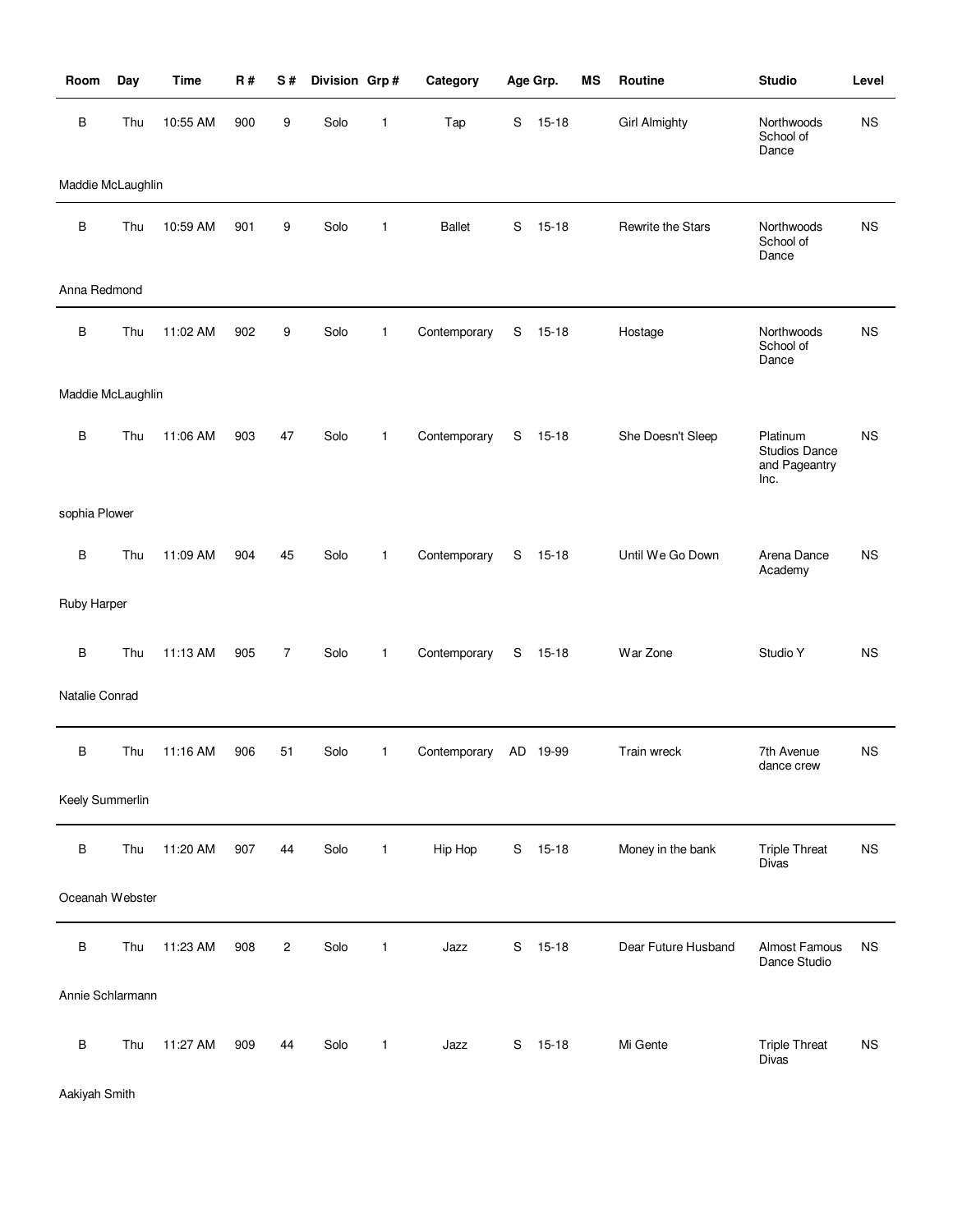| Room             | Day | <b>Time</b>                                          | R#  | S#             | Division Grp# |                | Category     |   | Age Grp.    | MS | Routine                             | <b>Studio</b>                        | Level     |
|------------------|-----|------------------------------------------------------|-----|----------------|---------------|----------------|--------------|---|-------------|----|-------------------------------------|--------------------------------------|-----------|
| В                | Thu | 11:30 AM                                             | 910 | 9              | Solo          | 1              | Lyrical      | S | $15 - 18$   |    | If I Die Young                      | Northwoods<br>School of<br>Dance     | <b>NS</b> |
| Julia Wacker     |     |                                                      |     |                |               |                |              |   |             |    |                                     |                                      |           |
| B                | Thu | 11:34 AM                                             | 911 | 9              | Solo          | $\mathbf{1}$   | Lyrical      | S | $15 - 18$   |    | Scars in Heaven                     | Northwoods<br>School of<br>Dance     | <b>NS</b> |
| Anna Redmond     |     |                                                      |     |                |               |                |              |   |             |    |                                     |                                      |           |
| В                | Thu | 11:41 AM                                             | 913 | 37             | Solo          | 1              | Open         | S | $15 - 18$   |    | Wavey                               | Jam Hops<br>Dance<br>Company         | <b>NS</b> |
| Melina Figueroa  |     |                                                      |     |                |               |                |              |   |             |    |                                     |                                      |           |
| B                | Thu | 11:44 AM                                             | 914 | 44             | Solo          | $\mathbf{1}$   | Open         | S | $15 - 18$   |    | All eyes on Me                      | <b>Triple Threat</b><br><b>Divas</b> | <b>NS</b> |
| Mia Quintina     |     |                                                      |     |                |               |                |              |   |             |    |                                     |                                      |           |
| B                | Thu | 11:48 AM                                             | 915 | 44             | Solo          | $\mathbf{1}$   | Open         | S | $15 - 18$   |    | Change Is Everything                | <b>Triple Threat</b><br><b>Divas</b> | <b>NS</b> |
| Maggie Unzueta   |     |                                                      |     |                |               |                |              |   |             |    |                                     |                                      |           |
| B                | Thu | 11:51 AM                                             | 916 | 44             | Solo          | $\mathbf{1}$   | Open         | S | $15 - 18$   |    | Numbers                             | <b>Triple Threat</b><br><b>Divas</b> | <b>NS</b> |
| Oceanah Webster  |     |                                                      |     |                |               |                |              |   |             |    |                                     |                                      |           |
| B                | Thu | 11:55 AM                                             | 917 | $\overline{7}$ | Solo          | $\mathbf{1}$   | Pointe       | S | $15 - 18$   |    | Sky Full Of Stars                   | Studio Y                             | <b>NS</b> |
| Michaela Peeters |     |                                                      |     |                |               |                |              |   |             |    |                                     |                                      |           |
| В                | Thu | 11:58 AM                                             | 918 | 48             | D/T           | 3              | Contemporary |   | $T = 12-14$ |    | Almost Is Never Enough Dance Esteem |                                      | <b>NS</b> |
|                  |     | Sienna Tanaka, Olivia Weimerskirch, Adriana Phillips |     |                |               |                |              |   |             |    |                                     |                                      |           |
| B                | Thu | 12:02 PM                                             | 919 | 9              | D/T           | $\overline{2}$ | Contemporary |   | $T = 12-14$ |    | Madness                             | Northwoods<br>School of<br>Dance     | <b>NS</b> |
|                  |     | Paydn Meirhofer, Reagan Monk                         |     |                |               |                |              |   |             |    |                                     |                                      |           |
| B                | Thu | 12:05 PM                                             | 920 | 27             | D/T           | $\overline{c}$ | Contemporary |   | T 12-14     |    | Sorry                               | U Can Danz!<br>Dance<br>Company      | <b>NS</b> |

Priya Commander,Allie Taylor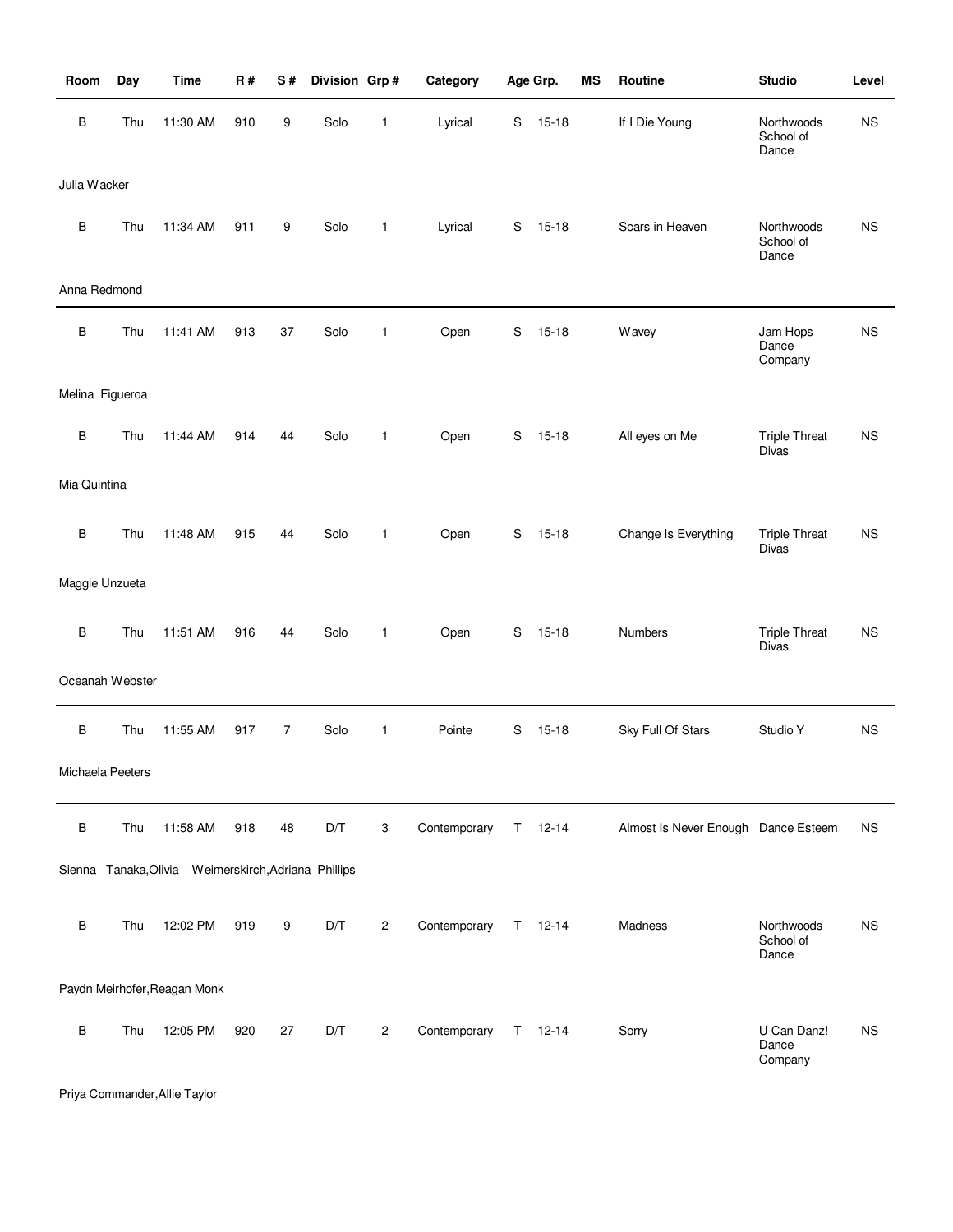| Room                     | Day | <b>Time</b>                        | <b>R#</b> | S#             | Division Grp# |                | Category     |    | Age Grp.      | <b>MS</b> | Routine              | <b>Studio</b>                                             | Level     |
|--------------------------|-----|------------------------------------|-----------|----------------|---------------|----------------|--------------|----|---------------|-----------|----------------------|-----------------------------------------------------------|-----------|
| B                        | Thu | 12:09 PM                           | 921       | 48             | D/T           | $\overline{c}$ | Contemporary | T. | $12 - 14$     |           | Million Reasons      | Dance Esteem                                              | <b>NS</b> |
|                          |     | Lyla May, Angelina Driggins        |           |                |               |                |              |    |               |           |                      |                                                           |           |
| $\sf B$                  | Thu | 12:12 PM                           | 922       | 44             | D/T           | 2              | Contemporary | T. | $12 - 14$     |           | In our Faults        | <b>Triple Threat</b><br><b>Divas</b>                      | <b>NS</b> |
|                          |     | Dayana Davis, A'shadieeyah Adebayo |           |                |               |                |              |    |               |           |                      |                                                           |           |
| $\sf B$                  | Thu | 12:16 PM                           | 923       | $\overline{7}$ | D/T           | 2              | Contemporary | T  | $12 - 14$     |           | Without You          | Studio Y                                                  | <b>NS</b> |
|                          |     | Sophia Hollister, Hannah Slabbert  |           |                |               |                |              |    |               |           |                      |                                                           |           |
| $\sf B$                  | Thu | 12:19 PM                           | 924       | 52             | D/T           | 2              | Contemporary | T. | $12 - 14$     |           | <b>Falling Apart</b> | <b>FUSION</b><br><b>CENTER</b>                            | <b>NS</b> |
|                          |     | McKenzie Benson, Paige Haugen      |           |                |               |                |              |    |               |           |                      |                                                           |           |
| $\sf B$                  | Thu | 12:23 PM                           | 925       | 7              | D/T           | 2              | Hip Hop      | Τ  | $12 - 14$     |           | Hollaback Girl       | Studio Y                                                  | <b>NS</b> |
| Ellie Lehl, Jocelyn Perz |     |                                    |           |                |               |                |              |    |               |           |                      |                                                           |           |
| $\sf B$                  | Thu | 12:26 PM                           | 926       | 47             | D/T           | $\overline{c}$ | Jazz         | Τ  | $12 - 14$     |           | You Really Got Me    | Platinum<br>Studios Dance<br>and Pageantry<br>Inc.        | <b>NS</b> |
| Bre Ross, Haidyn Cirlic  |     |                                    |           |                |               |                |              |    |               |           |                      |                                                           |           |
| $\sf B$                  | Thu | 12:30 PM                           | 927       | 48             | D/T           | $\mathbf{2}$   | Jazz         | T. | $12 - 14$     |           | Come This Far        | Dance Esteem                                              | <b>NS</b> |
|                          |     | Lyla May, Angelina Driggins        |           |                |               |                |              |    |               |           |                      |                                                           |           |
| B                        | Thu | 12:33 PM                           | 928       | 6              | D/T           | $\overline{c}$ | Jazz         |    | $T = 12 - 14$ |           | God is a Dancer      | Zumbrota<br>Dance Studio                                  | <b>NS</b> |
|                          |     | Josslyn Lohmann, Llly Durst        |           |                |               |                |              |    |               |           |                      |                                                           |           |
| $\sf B$                  | Thu | 12:37 PM                           | 929       | 47             | D/T           | $\overline{c}$ | Lyrical      | T. | $12 - 14$     |           | Angels               | Platinum<br><b>Studios Dance</b><br>and Pageantry<br>Inc. | NS        |
|                          |     | Aaliyah Rodriguez, Evelyn Mount    |           |                |               |                |              |    |               |           |                      |                                                           |           |
| $\sf B$                  | Thu | 12:40 PM                           | 930       | 9              | D/T           | 2              | Lyrical      | T. | $12 - 14$     |           | I Won't Give Up      | Northwoods<br>School of<br>Dance                          | <b>NS</b> |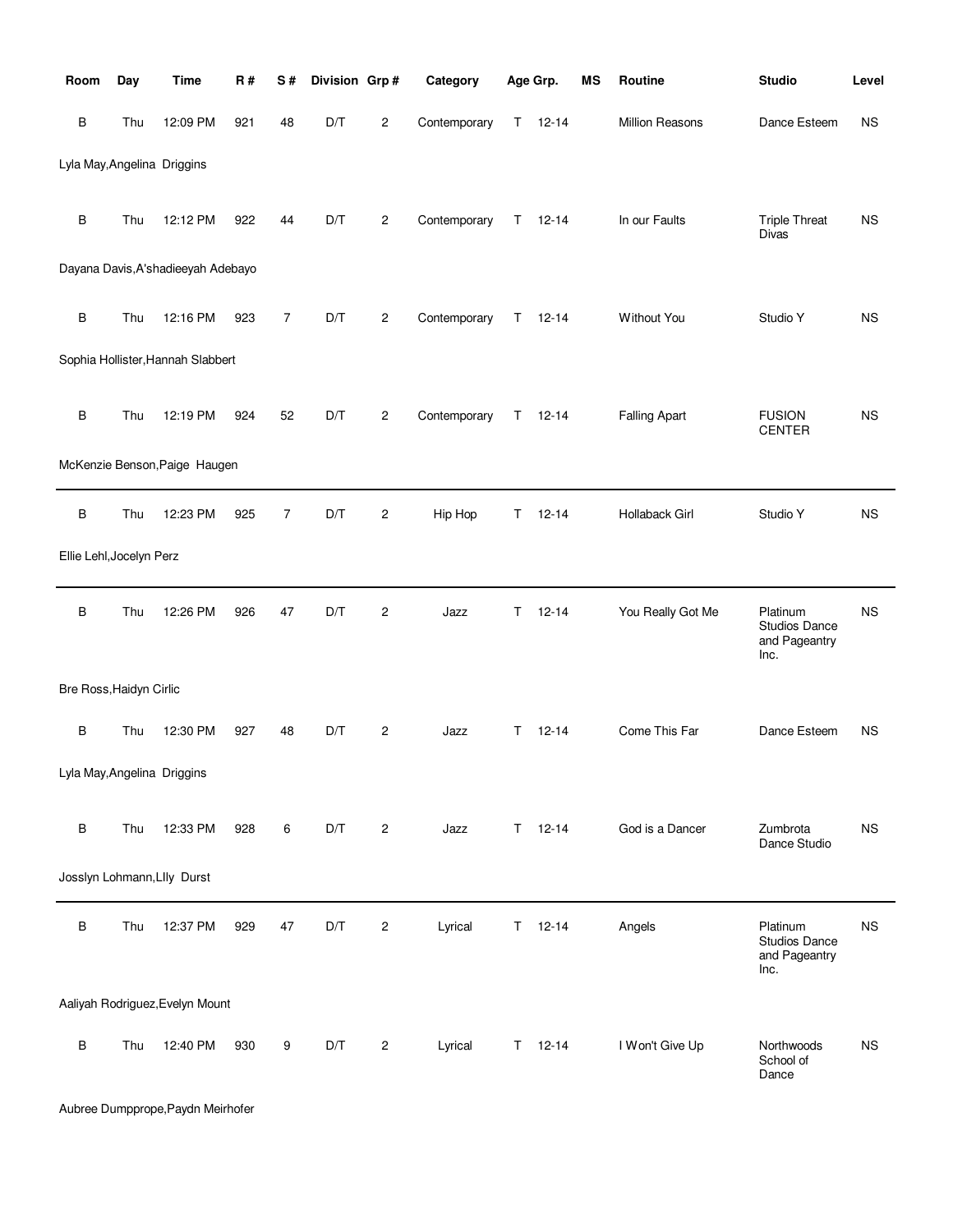| Room                       | Day | <b>Time</b>                         | <b>R#</b> | S# | Division Grp# |                | Category            |    | Age Grp.  | MS | Routine                                    | <b>Studio</b>                                      | Level     |
|----------------------------|-----|-------------------------------------|-----------|----|---------------|----------------|---------------------|----|-----------|----|--------------------------------------------|----------------------------------------------------|-----------|
| B                          | Thu | 12:44 PM                            | 931       | 8  | D/T           | 2              | Lyrical             | T. | $12 - 14$ |    | Dancing in the Sky                         | Kaleidoscope<br>Dance Studio                       | <b>NS</b> |
|                            |     | Eleanore Gorzlancyk, Kylie Lovelace |           |    |               |                |                     |    |           |    |                                            |                                                    |           |
| B                          | Thu | 12:47 PM                            | 932       | 31 | D/T           | $\overline{c}$ | Lyrical             | T. | $12 - 14$ |    | Forever                                    | LocoMotion<br>Dance<br>Company                     | <b>NS</b> |
|                            |     | Aiyianna Stewart, Keondra Knox      |           |    |               |                |                     |    |           |    |                                            |                                                    |           |
| $\, {\bf B}$               | Thu | 12:51 PM                            | 933       | 47 | D/T           | $\overline{c}$ | <b>Musical Show</b> | Τ  | $12 - 14$ |    | Friends To The End                         | Platinum<br>Studios Dance<br>and Pageantry<br>Inc. | <b>NS</b> |
|                            |     | Aaliyah Rodriguez, Tillie Goodman   |           |    |               |                |                     |    |           |    |                                            |                                                    |           |
| B                          | Thu | 12:54 PM                            | 934       | 49 | D/T           | 2              | Open                | Τ  | $12 - 14$ |    | Group Place Holder                         | Studio 20<br>Dance<br>Academy                      | <b>NS</b> |
| Kylee Graunke, Riley Wylie |     |                                     |           |    |               |                |                     |    |           |    |                                            |                                                    |           |
| $\sf B$                    | Thu | 12:58 PM                            | 935       | 47 | D/T           | $\overline{2}$ | Open                | Τ  | $12 - 14$ |    | Darkside                                   | Platinum<br>Studios Dance<br>and Pageantry<br>Inc. | <b>NS</b> |
| Julia Rocholl, Kylie Logan |     |                                     |           |    |               |                |                     |    |           |    |                                            |                                                    |           |
| $\, {\bf B}$               | Thu | 01:01 PM                            | 936       | 13 | D/T           | $\overline{c}$ | Hip Hop             | S  | $15 - 18$ |    | Church                                     | New Attitudes<br>Dance<br>Company                  | <b>NS</b> |
|                            |     | Deanysia Fhlug, Kesia Osaman        |           |    |               |                |                     |    |           |    |                                            |                                                    |           |
| В                          | Thu | 01:05 PM                            | 937       | 9  | D/T           | 2              | Lyrical             | S  | 15-18     |    | Don't Worry About Me                       | Northwoods<br>School of<br>Dance                   | <b>NS</b> |
|                            |     | Anna Redmond, Julia Wacker          |           |    |               |                |                     |    |           |    |                                            |                                                    |           |
| B                          | Thu | 01:08 PM                            | 938       | 9  | D/T           | $\overline{c}$ | <b>Musical Show</b> | S  | $15-18$   |    | Sincerely, Me                              | Northwoods<br>School of<br>Dance                   | <b>NS</b> |
|                            |     | Brianna Birginal, Maddie McLaughlin |           |    |               |                |                     |    |           |    |                                            |                                                    |           |
| B                          | Thu | 01:12 PM                            |           |    |               |                |                     |    |           |    | --Awards - High Point & Awards<br>Improv-- |                                                    |           |
| B                          | Thu | 02:22 PM                            | 939       | 22 | Sg            | 5              | Contemporary        | T. | $12 - 14$ |    | Fly Away                                   | Revita Dance<br>Studio                             | <b>NS</b> |

Alyssa Rich,HazelAnne Sachs,Lorrayne LaVia,Lydia Palmer,Sarah Coenen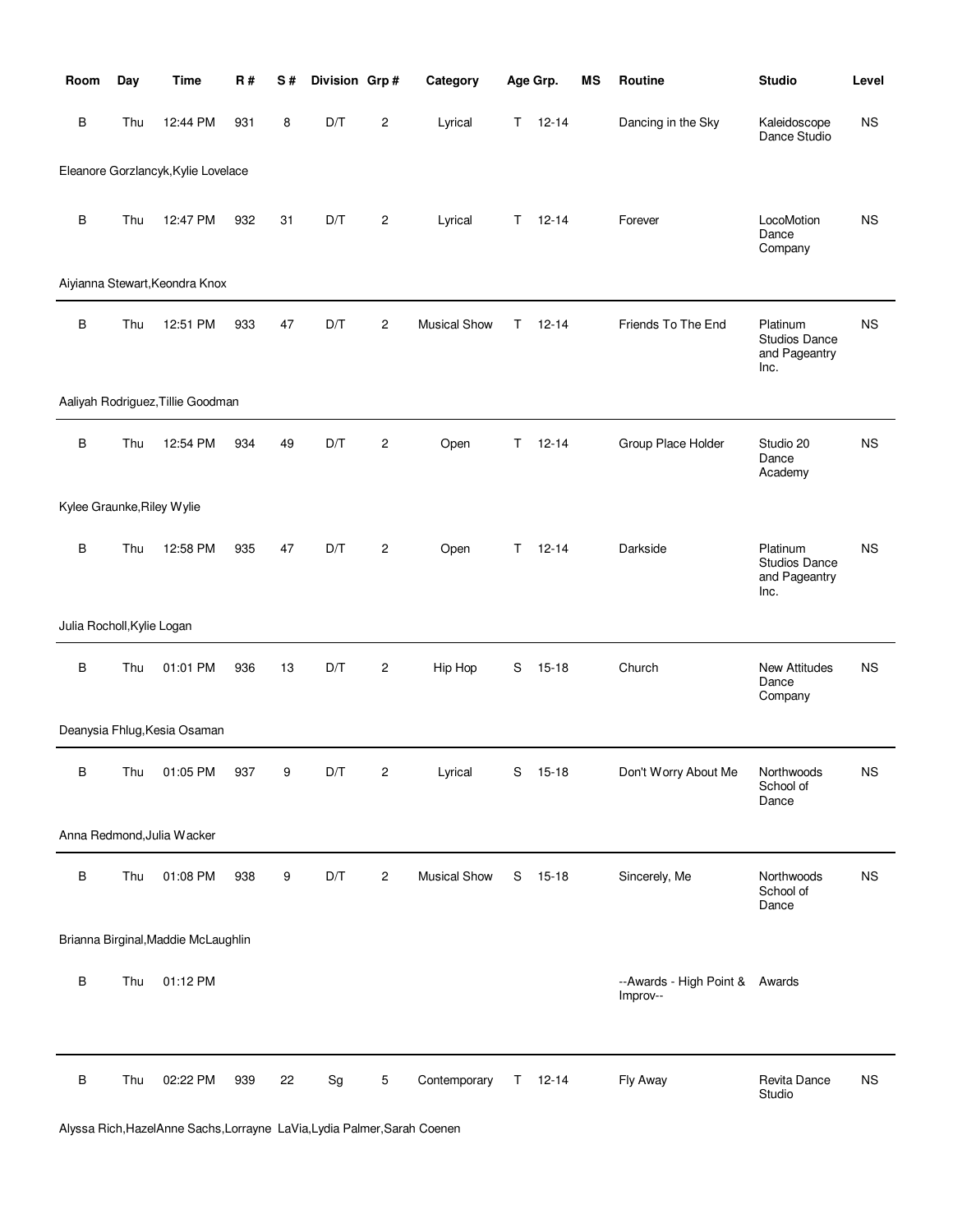| Room    | Day | Time                                                                               | R#  | S# | Division Grp#                |             | Category                                                                                                  |    | Age Grp.      | ΜS | Routine                 | <b>Studio</b>                                             | Level     |
|---------|-----|------------------------------------------------------------------------------------|-----|----|------------------------------|-------------|-----------------------------------------------------------------------------------------------------------|----|---------------|----|-------------------------|-----------------------------------------------------------|-----------|
| В       | Thu | 02:25 PM                                                                           | 940 | 47 | Sg                           | 6           | Contemporary                                                                                              |    | $T = 12 - 14$ |    | <b>Take Tonight</b>     | Platinum<br><b>Studios Dance</b><br>and Pageantry<br>Inc. | <b>NS</b> |
|         |     | Bre Ross, Haidyn Cirlic, Julia Rocholl, Kylie Logan, sophia Plower, Tillie Goodman |     |    |                              |             |                                                                                                           |    |               |    |                         |                                                           |           |
| B       | Thu | 02:30 PM                                                                           | 941 | 49 | Sg                           | 6           | Jazz                                                                                                      | T. | $12 - 14$     |    | Centuries               | Studio 20<br>Dance<br>Academy                             | <b>NS</b> |
|         |     |                                                                                    |     |    |                              |             | Angel Alabi, Gia Vargas, Hannah Elliot, Kylee Graunke, Makylah Minter, Sabrina Krumin                     |    |               |    |                         |                                                           |           |
| B       | Thu | 02:34 PM                                                                           | 942 | 47 | Sg                           | 6           | Jazz                                                                                                      | T. | $12 - 14$     |    | Feel Like A Woman       | Platinum<br><b>Studios Dance</b><br>and Pageantry<br>Inc. | <b>NS</b> |
|         |     |                                                                                    |     |    |                              |             | Danyasia Price, Dylan Holton, Gracie Schwartz, Michelle Allen, Sophia Balas, Teagan Bennett               |    |               |    |                         |                                                           |           |
| B       | Thu | 02:39 PM                                                                           | 943 | 47 | Sg                           | $\mathbf 5$ | Jazz                                                                                                      | T. | $12 - 14$     |    | I Will Survive          | Platinum<br><b>Studios Dance</b><br>and Pageantry<br>Inc. | <b>NS</b> |
|         |     | Dylan Holton, Gracie Schwartz, Michelle Allen, Sophia Balas, Teagan Bennett        |     |    |                              |             |                                                                                                           |    |               |    |                         |                                                           |           |
| B       | Thu | 02:43 PM                                                                           | 944 | 5  | Sg                           | 5           | Jazz                                                                                                      | T. | $12 - 14$     |    | Hustle                  | Sole<br>Expressions<br>Dance Studio                       | <b>NS</b> |
|         |     | Martie Bergdahl, Faith Hoff, Iris Warthesen, Ruby Bailey, Amelia Hoven             |     |    |                              |             |                                                                                                           |    |               |    |                         |                                                           |           |
| $\sf B$ | Thu | 02:48 PM                                                                           | 945 | 49 | Sg                           | 6           | Lyrical                                                                                                   | T. | $12 - 14$     |    | <b>Bigger Than Love</b> | Studio 20<br>Dance<br>Academy                             | <b>NS</b> |
|         |     |                                                                                    |     |    |                              |             | Angel Alabi, Gia Vargas, Hannah Elliot, Kylee Graunke, Makylah Minter, Sabrina Krumin                     |    |               |    |                         |                                                           |           |
| B       | Thu | 02:52 PM                                                                           | 946 | 25 | $\operatorname{\mathsf{Sg}}$ | 6           | Lyrical                                                                                                   |    | $T = 12 - 14$ |    | <b>Better Days</b>      | Lake Effect<br>Dance                                      | <b>NS</b> |
|         |     |                                                                                    |     |    |                              |             | Natalie Clemmer, Bryleigh Symiczek , Olivia Brunette , Hailey Gilderman , Isabelle Stariha, Ailie Clemmer |    |               |    |                         |                                                           |           |
| B       | Thu | 02:57 PM                                                                           | 947 | 5  | $\operatorname{\mathsf{Sg}}$ | 5           | Lyrical                                                                                                   |    | $T = 12 - 14$ |    | Human                   | Sole<br>Expressions<br>Dance Studio                       | <b>NS</b> |
|         |     | Siri Volden, Martie Bergdahl, Molly Hamilton, Kenna Hohlfelder, Grace Bailey       |     |    |                              |             |                                                                                                           |    |               |    |                         |                                                           |           |
| B       | Thu | 03:01 PM                                                                           | 948 | 47 | Sg                           | 6           | Open                                                                                                      | T. | $12 - 14$     |    | Toxic                   | Platinum<br><b>Studios Dance</b><br>and Pageantry<br>Inc. | <b>NS</b> |

Aiyanna Tester,Bre Ross,Haidyn Cirlic,Julia Rocholl,Kylie Logan,sophia Plower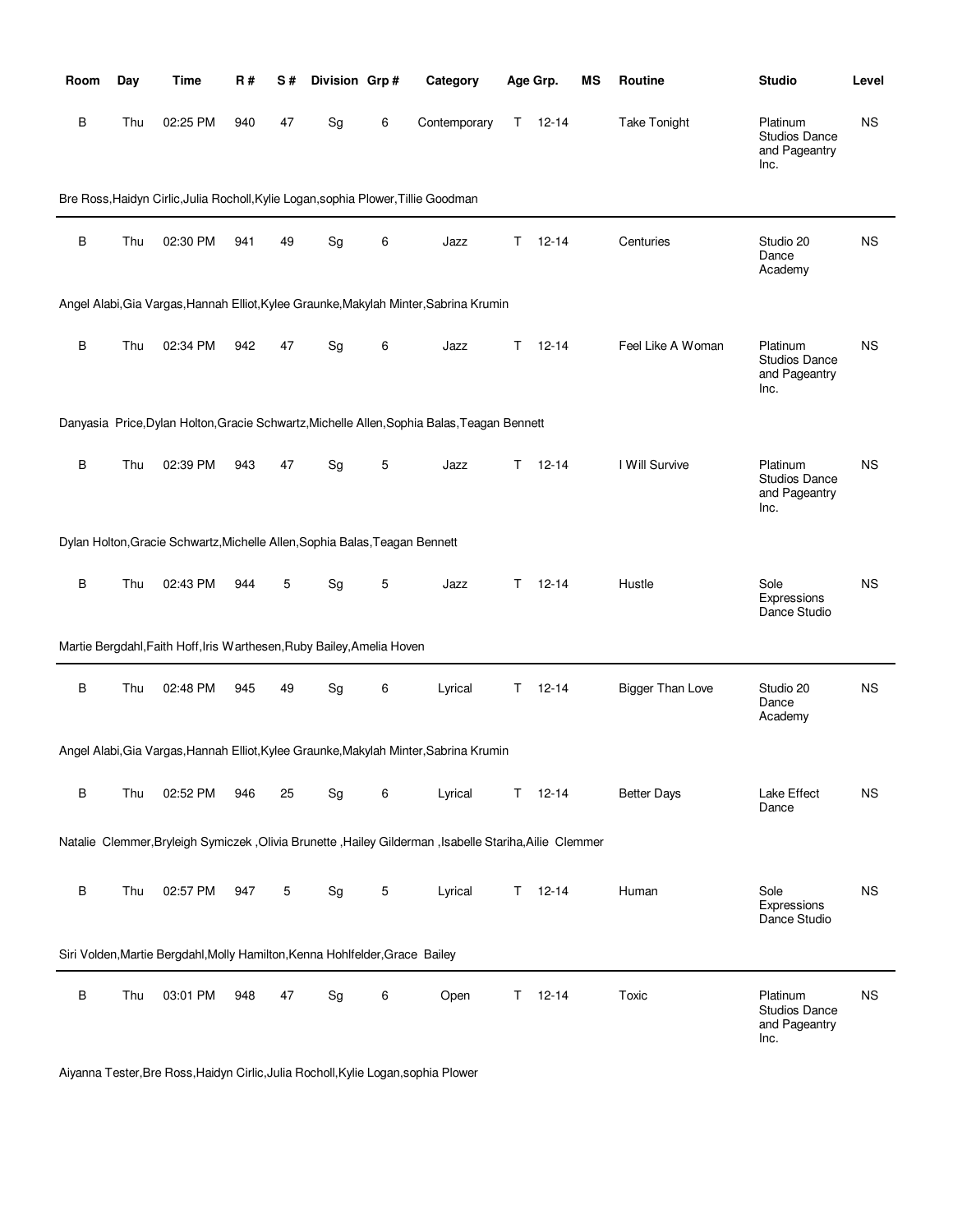| <b>Room</b>             | Day | Time                                                                       | R#  | S# | Division Grp# |    | Category                                                                                               |   | Age Grp.  | ΜS | <b>Routine</b>                                                                                                                                      | <b>Studio</b>                    | Level     |
|-------------------------|-----|----------------------------------------------------------------------------|-----|----|---------------|----|--------------------------------------------------------------------------------------------------------|---|-----------|----|-----------------------------------------------------------------------------------------------------------------------------------------------------|----------------------------------|-----------|
| В                       | Thu | 03:06 PM                                                                   | 949 | 31 | Sg            | 5  | Open                                                                                                   | Τ | 12-14     |    | Jamison                                                                                                                                             | LocoMotion<br>Dance<br>Company   | <b>NS</b> |
|                         |     | Aiyianna Stewart, Chloe Seals, Kaliyah Barnes, Keondra Knox, Tiahna Dupree |     |    |               |    |                                                                                                        |   |           |    |                                                                                                                                                     |                                  |           |
| В                       | Thu | 03:10 PM                                                                   | 950 | 33 | Sg            | 8  | Contemporary                                                                                           | S | $15 - 18$ |    | Korean Dogwood                                                                                                                                      | Dance and<br>Music<br>Academy    | <b>RS</b> |
|                         |     |                                                                            |     |    |               |    |                                                                                                        |   |           |    | Bridie Lynch, Delaney Haas, Gretchen Houser, Schuh Kenzie, Kyra Phelan, Megan Mesikapp, Annie Whalen, Daisy-May Hutchinson                          |                                  |           |
| B                       | Thu | 03:15 PM                                                                   | 951 | 8  | Lg            | 15 | Contemporary                                                                                           | S | 15-18     |    | Writer in the Dark                                                                                                                                  | Kaleidoscope<br>Dance Studio     | <b>RS</b> |
|                         |     | Zeller, Mallory Zimmerlee, Molly Bailey, Syndey Redwine, Lillian Mleziva   |     |    |               |    |                                                                                                        |   |           |    | Anna Reis, Emily Laabs, Emma Leiterman, Erin Panosh, Eva Meyer, Gracelyn Mulhaney, Jenna Gries, Kailee Ansorge, Kate Greif, Lila Redwine, Makenna   |                                  |           |
| В                       | Thu | 03:19 PM                                                                   | 952 | 26 | Lg            | 17 | Contemporary                                                                                           | S | 15-18     |    | Listen to Your Heart                                                                                                                                | Jans School of<br>Dance          | <b>RS</b> |
|                         |     |                                                                            |     |    |               |    | Norlin, Devin Mattson, Ella Meyer, Alex Tally, Caitlyn McGraw, Katie Kilmer, Kiara Story, Haley Sherry |   |           |    | Morgan Buck, Londyn Overlander, Erin Kampa, Morgan Dohmen, Clara Mattson, Lilly Meier, Lindsey Nadeau, Alyssa Nestingen, Reese Kuglin, Gracie       |                                  |           |
| В                       | Thu | 03:24 PM                                                                   | 953 | 37 | Lg            | 16 | Contemporary                                                                                           | S | 15-18     |    | <b>Big Light</b>                                                                                                                                    | Jam Hops<br>Dance<br>Company     | <b>RS</b> |
|                         |     |                                                                            |     |    |               |    | Moots, Lily Johnson, Lindsey Gaabo, Maddie Zdenek, Sonja Williams, Veronica Hamann                     |   |           |    | Alexandra Ryan,Alivia Draack,Autumn Vnuk,Danielle Spoden,Elli Ford,Emmalee Oberg,Erin Southerling,Jacie Slater,Kali Williams,Kaylin Stenen,Lexie    |                                  |           |
| В                       | Thu | 03:28 PM                                                                   | 954 | 27 | Lg            | 10 | Contemporary                                                                                           | S | 15-18     |    | I Ran So Far Away                                                                                                                                   | U Can Danz!<br>Dance<br>Company  | <b>RS</b> |
| Burton, Addison Johnson |     |                                                                            |     |    |               |    |                                                                                                        |   |           |    | Paighton Holtzleicer, Kynzley Holtzleicer, Avery Holtzleicer, Rebecca Meyer, Annika Brolin, Camdree Lassi, McKenna Steger, Rachel Thompson, Shannon |                                  |           |
| В                       | Thu | 03:33 PM                                                                   | 955 | 22 | Sg            | 5  | Contemporary                                                                                           | S | 15-18     |    | <b>Beautiful Life</b>                                                                                                                               | Revita Dance<br>Studio           | <b>RS</b> |
|                         |     |                                                                            |     |    |               |    | Jaylyn Shimpach, Leah Coenen, Natalie Bretsch, Shealyn Warzynski, Trevor Kraft                         |   |           |    |                                                                                                                                                     |                                  |           |
| В                       | Thu | 03:37 PM                                                                   | 956 | 9  | Sg            | 9  | Contemporary                                                                                           | S | 15-18     |    | Hurricane                                                                                                                                           | Northwoods<br>School of<br>Dance | <b>RS</b> |
|                         |     |                                                                            |     |    |               |    |                                                                                                        |   |           |    | Anna Redmond, Annalyse Schoppe, Brianna Birginal, Ellie Lurvey, Julia Wacker, Katelyn Shrock, Maddie McLaughlin, Natalie Shrock, Olivia Monk        |                                  |           |
| B                       | Thu | 03:42 PM                                                                   | 957 | 46 | Sg            | 8  | Contemporary                                                                                           | S | 15-18     |    | Suit and Jacket                                                                                                                                     | <b>Phoenix Dance</b><br>Company  | <b>RS</b> |
|                         |     |                                                                            |     |    |               |    |                                                                                                        |   |           |    | Justice Christianson, Claire Eveland, Jazmine Gauger, Emma Knoble, Madison Krey, Brooklyn Lemke, Nevaeh Parker, Megan Kannenberg                    |                                  |           |
| В                       | Thu | 03:46 PM                                                                   | 958 | 56 | Sg            | 9  | Contemporary                                                                                           | S | 15-18     |    | <b>Sweet Silence</b>                                                                                                                                | Ms. Melinda's<br>Dance studio    | <b>RS</b> |

Gitika Daniel,Emmy Baggenstoss,Khloee Nelson,Sophia Swartout,Lily Warnert,Peighton Bailey,Kyla Walker,Jenna Rahal,Mary Watry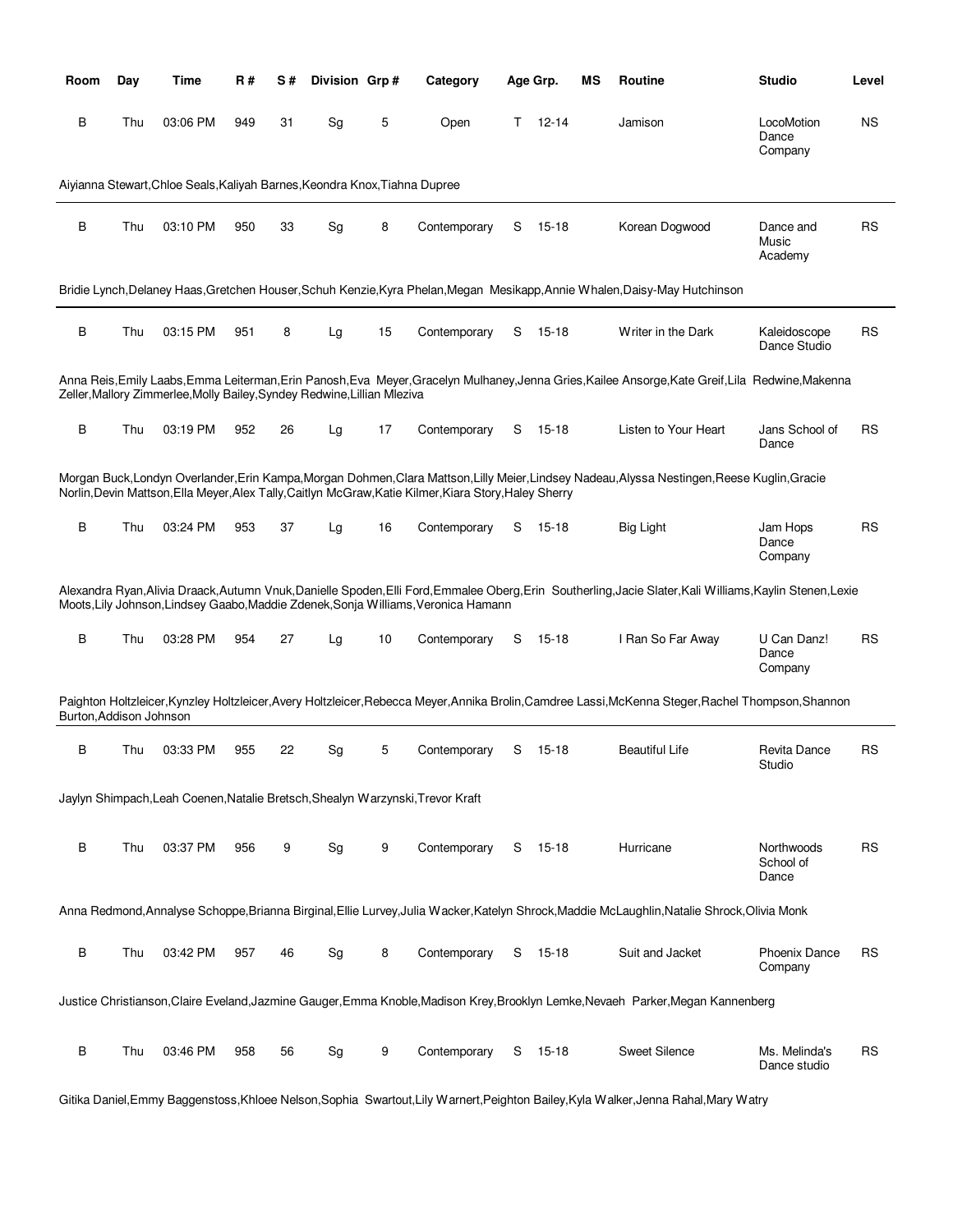| Room    | Day | Time                                                                   | R#  | S# | Division Grp# |                | Category                                                                                                      |   | Age Grp.  | MS | Routine                                                                                                                                                    | <b>Studio</b>                            | Level     |
|---------|-----|------------------------------------------------------------------------|-----|----|---------------|----------------|---------------------------------------------------------------------------------------------------------------|---|-----------|----|------------------------------------------------------------------------------------------------------------------------------------------------------------|------------------------------------------|-----------|
| В       | Thu | 03:51 PM                                                               | 959 | 13 | Sg            | 8              | Contemporary                                                                                                  | S | 15-18     |    | Speeding Cars                                                                                                                                              | <b>New Attitudes</b><br>Dance<br>Company | RS        |
|         |     |                                                                        |     |    |               |                |                                                                                                               |   |           |    | Cadence Traas, Emily Boll, Aubrey Loveland, Sidney Kammann, Richelle Bramstedt, Lizzie Shaver, Vanila Aubry, Kira Follis                                   |                                          |           |
| B       | Thu | 03:55 PM                                                               | 960 | 52 | Sg            | 5              | Contemporary                                                                                                  | S | 15-18     |    | Gale Song                                                                                                                                                  | <b>FUSION</b><br><b>CENTER</b>           | <b>RS</b> |
|         |     | Harper Amdahl, Josi Volcke, McKenzie Benson, Paige Haugen, Shae Miller |     |    |               |                |                                                                                                               |   |           |    |                                                                                                                                                            |                                          |           |
| B       | Thu | 04:00 PM                                                               | 961 | 33 | Sg            | 7              | Contemporary                                                                                                  | S | 15-18     |    | You Are Needed                                                                                                                                             | Dance and<br>Music<br>Academy            | <b>RS</b> |
|         |     |                                                                        |     |    |               |                | Daisy-May Hutchinson, Elizabeth Schmidt, Houk Isabella, Ivy Suh, Lamija Cenan, Lara Beck, Grace Fitzpatrick   |   |           |    |                                                                                                                                                            |                                          |           |
| В       | Thu | 04:04 PM                                                               | 962 | 37 | Lg            | 14             | Hip Hop                                                                                                       | S | 15-18     |    | Swish                                                                                                                                                      | Jam Hops<br>Dance<br>Company             | <b>RS</b> |
|         |     | Moots, Lindsey Gaabo, Sonja Williams, Veronica Hamann                  |     |    |               |                |                                                                                                               |   |           |    | Aaron Sharp, Alexandra Ryan, Autumn Vnuk, Danielle Spoden, Drew Hauser, Emmalee Oberg, Erin Southerling, Jacie Slater, Kali Williams, Kaylin Stenen, Lexie |                                          |           |
| В       | Thu | 04:09 PM                                                               | 963 | 46 | Lg            | 13             | Hip Hop                                                                                                       | S | 15-18     |    | <b>Tick Tick Boom</b>                                                                                                                                      | <b>Phoenix Dance</b><br>Company          | RS        |
|         |     | Knoble, Madison Krey, Megan Langrehr, Nevaeh Parker, Haylee Fruit      |     |    |               |                |                                                                                                               |   |           |    | Alexandrea Bandell,Magnolia Birch,Justice Christianson,Claire Eveland,Jazmine Gauger,Claire Mertens,Jadessa Atkinson ,Avery Hamburg,Emma                   |                                          |           |
| $\sf B$ | Thu | 04:13 PM                                                               | 964 | 42 | Lg            | 10             | Hip Hop                                                                                                       | S | 15-18     |    | Money                                                                                                                                                      | The Dance<br>Factory                     | <b>RS</b> |
|         |     |                                                                        |     |    |               |                |                                                                                                               |   |           |    | Natalie Kampshoff,Ava McCarron,Ella Tryon,Sally Lucas,Keagan Betz,Katie Boudewyns,Bella Plummer,Mykaela Foss,Megan Galeazzi,Hannah Theisen                 |                                          |           |
| В       | Thu | 04:18 PM                                                               | 965 | 52 | Sg            | 4              | Hip Hop                                                                                                       | S | 15-18     |    | Plain Jane                                                                                                                                                 | <b>FUSION</b><br><b>CENTER</b>           | RS        |
|         |     | Hailey Jerdee, Harper Amdahl, Josi Volcke, Shae Miller                 |     |    |               |                |                                                                                                               |   |           |    |                                                                                                                                                            |                                          |           |
| B       | Thu | 04:22 PM                                                               | 966 | 33 | Sg            | $\overline{7}$ | Hip Hop                                                                                                       |   | $S$ 15-18 |    | Run It                                                                                                                                                     | Dance and<br>Music<br>Academy            | RS        |
|         |     |                                                                        |     |    |               |                | Bridie Lynch, Delaney Haas, Elizabeth Schmidt, Houk Isabella, Schuh Kenzie, Kyra Phelan, Daisy-May Hutchinson |   |           |    |                                                                                                                                                            |                                          |           |
| B       | Thu | 04:27 PM                                                               | 967 | 9  | Sg            | 4              | Hip Hop                                                                                                       |   | $S$ 15-18 |    | Freaks                                                                                                                                                     | Northwoods<br>School of<br>Dance         | RS        |
|         |     | Annalyse Schoppe, Katelyn Shrock, Natalie Shrock, Olivia Monk          |     |    |               |                |                                                                                                               |   |           |    |                                                                                                                                                            |                                          |           |
| В       | Thu | 04:31 PM                                                               | 968 | 45 | Sg            | $\overline{7}$ | Hip Hop                                                                                                       | S | $15 - 18$ |    | Latin                                                                                                                                                      | Arena Dance<br>Academy                   | <b>RS</b> |

Brianna Aspleaf,Sadie Engel,Cali Cooper,Madelyn Casotti,Ruby Harper,Mackenzie Larson,Sydnee Wynn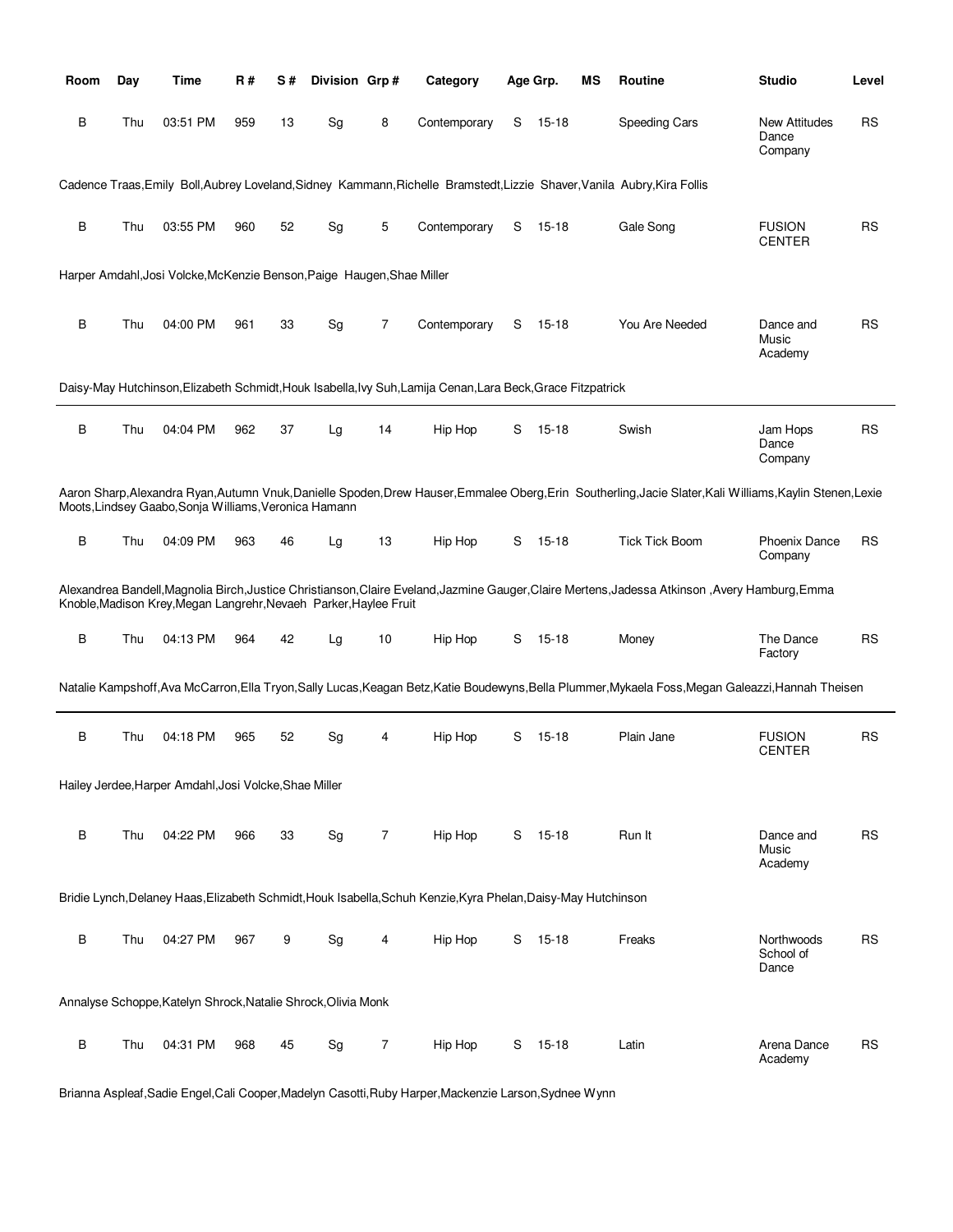| Room                  | Day | Time                                                                       | R#  | S#             | Division Grp# |    | Category                                                                                                |   | Age Grp.  | ΜS | Routine                                                                                                                                                     | <b>Studio</b>                            | Level     |
|-----------------------|-----|----------------------------------------------------------------------------|-----|----------------|---------------|----|---------------------------------------------------------------------------------------------------------|---|-----------|----|-------------------------------------------------------------------------------------------------------------------------------------------------------------|------------------------------------------|-----------|
| В                     | Thu | 04:36 PM                                                                   | 969 | 56             | Sg            | 7  | Hip Hop                                                                                                 | S | 15-18     |    | Party                                                                                                                                                       | Ms. Melinda's<br>Dance studio            | <b>RS</b> |
|                       |     |                                                                            |     |                |               |    | Gitika Daniel, Madee Larson, Dakota Raden, Ashton Oldakowski, Peighton Bailey, Claire Deleo, Zoe Larson |   |           |    |                                                                                                                                                             |                                          |           |
| B                     | Thu | 04:40 PM                                                                   | 970 | 29             | Sg            | 5  | Hip Hop                                                                                                 | S | 15-18     |    | <b>Two Quarters</b>                                                                                                                                         | Spotlight<br>Dance<br>Academy            | <b>RS</b> |
|                       |     | Malaika Peddie, Peyton Shulfer, Emma Lorang, Kailey Arbuckle, Raegan Terry |     |                |               |    |                                                                                                         |   |           |    |                                                                                                                                                             |                                          |           |
| В                     | Thu | 04:45 PM                                                                   | 971 | 13             | Sg            | 5  | Hip Hop                                                                                                 | S | $15 - 18$ |    | Rhianna Remix                                                                                                                                               | <b>New Attitudes</b><br>Dance<br>Company | <b>RS</b> |
|                       |     | Cadence Traas, Deanysia Fhlug, Emily Boll, Lizzie Shaver, Kesia Osaman     |     |                |               |    |                                                                                                         |   |           |    |                                                                                                                                                             |                                          |           |
| B                     | Thu | 04:49 PM                                                                   |     |                |               |    |                                                                                                         |   |           |    | --Judges Break --                                                                                                                                           |                                          |           |
| B                     | Thu | 04:59 PM                                                                   | 972 | 8              | Lg            | 15 | Jazz                                                                                                    | S | 15-18     |    | Work                                                                                                                                                        | Kaleidoscope<br>Dance Studio             | <b>RS</b> |
|                       |     | Mleziva, Makenna Zeller, Mallory Zimmerlee, Molly Bailey, Syndey Redwine   |     |                |               |    |                                                                                                         |   |           |    | Anna Reis, Emily Laabs, Emma Leiterman, Erin Panosh, Eva Meyer, Gracelyn Mulhaney, Jenna Gries, Kailee Ansorge, Kate Greif, Lila Redwine, Lillian           |                                          |           |
| B                     | Thu | 05:04 PM                                                                   | 973 | 37             | Lg            | 16 | Jazz                                                                                                    | S | 15-18     |    | Friday                                                                                                                                                      | Jam Hops<br>Dance<br>Company             | <b>RS</b> |
|                       |     |                                                                            |     |                |               |    | Moots, Lily Johnson, Lindsey Gaabo, Maddie Zdenek, Sonja Williams, Veronica Hamann                      |   |           |    | Alexandra Ryan, Alivia Draack, Autumn Vnuk, Danielle Spoden, Elli Ford, Emmalee Oberg, Erin Southerling, Jacie Slater, Kali Williams, Kaylin Stenen, Lexie  |                                          |           |
| B                     | Thu | 05:08 PM                                                                   | 974 | 46             | Lg            | 10 | Jazz                                                                                                    | S | 15-18     |    | Growing Horns                                                                                                                                               | <b>Phoenix Dance</b><br>Company          | <b>RS</b> |
| Kannenberg            |     |                                                                            |     |                |               |    |                                                                                                         |   |           |    | Magnolia Birch, Justice Christianson, Claire Eveland, Jazmine Gauger, Emma Knoble, Madison Krey, Brooklyn Lemke, Nevaeh Parker, Mia Peterson, Megan         |                                          |           |
| B                     | Thu | 05:13 PM                                                                   | 975 | $\overline{c}$ | Lg            | 12 | Jazz                                                                                                    | S | 15-18     |    | Done For Me Lately                                                                                                                                          | Almost Famous<br>Dance Studio            | <b>RS</b> |
| Neuhaus, Lucy Hawkins |     |                                                                            |     |                |               |    |                                                                                                         |   |           |    | Seneca Freeze, Myra Wilson, Arrianna Jones, Bree Erion, Cameron Varagson, Kaylin Noll, Kinzey Bottelman, Madison Ward, Allie Riches, Cheyenne Byrd, Brianna |                                          |           |
| В                     | Thu | 05:17 PM                                                                   | 976 | 42             | Lg            | 13 | Jazz                                                                                                    |   | $S$ 15-18 |    | Work                                                                                                                                                        | The Dance<br>Factory                     | <b>RS</b> |
|                       |     | Foss, Megan Galeazzi, Hannah Theisen                                       |     |                |               |    |                                                                                                         |   |           |    | Natalie Kampshoff, Ava McCarron, Mikayla DeVriendt, Megan Mihm, Lydia Ross, Ella Tryon, Sally Lucas, Keagan Betz, Katie Boudewyns, Bella Plummer, Mykaela   |                                          |           |
| В                     | Thu | 05:22 PM                                                                   | 977 | 27             | Lg            | 10 | Jazz                                                                                                    | S | 15-18     |    | Heartbreaker                                                                                                                                                | U Can Danz!<br>Dance<br>Company          | <b>RS</b> |

Paighton Holtzleicer,Kynzley Holtzleicer,Avery Holtzleicer,Rebecca Meyer,Annika Brolin,Camdree Lassi,McKenna Steger,Rachel Thompson,Shannon Burton,Addison Johnson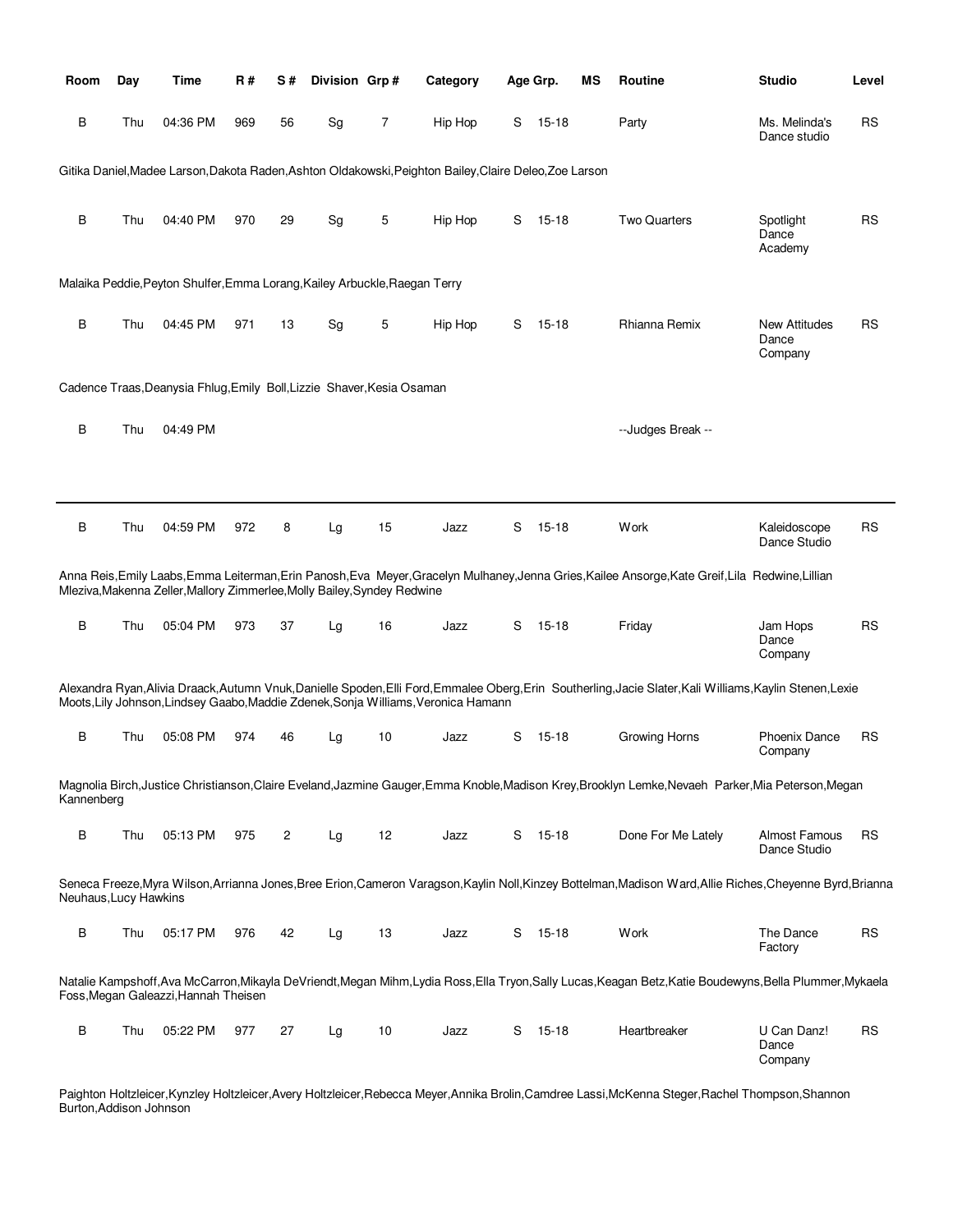| Room | Day | Time                                                                        | R#  | S# | Division Grp# |    | Category                                                                                                   |   | Age Grp.  | ΜS | Routine                                                                                                                                                  | <b>Studio</b>                   | Level     |
|------|-----|-----------------------------------------------------------------------------|-----|----|---------------|----|------------------------------------------------------------------------------------------------------------|---|-----------|----|----------------------------------------------------------------------------------------------------------------------------------------------------------|---------------------------------|-----------|
| B    | Thu | 05:26 PM                                                                    | 978 | 26 | Sg            | 9  | Jazz                                                                                                       | S | 15-18     |    | Fabulous                                                                                                                                                 | Jans School of<br>Dance         | <b>RS</b> |
|      |     |                                                                             |     |    |               |    |                                                                                                            |   |           |    | Clara Mattson, Lilly Meier, Lindsey Nadeau, Reese Kuglin, Devin Mattson, McKede Radiate, Calia Story, Kiara Story, Haley Sherry                          |                                 |           |
| B    | Thu | 05:31 PM                                                                    | 979 | 27 | Sg            | 6  | Jazz                                                                                                       | S | 15-18     |    | Miss Jackson                                                                                                                                             | U Can Danz!<br>Dance<br>Company | <b>RS</b> |
|      |     |                                                                             |     |    |               |    | Paighton Holtzleicer, Kynzley Holtzleicer, Avery Holtzleicer, Rebecca Meyer, Camdree Lassi, McKenna Steger |   |           |    |                                                                                                                                                          |                                 |           |
| B    | Thu | 05:35 PM                                                                    | 980 | 45 | Sg            | 7  | Jazz                                                                                                       | S | 15-18     |    | Feedback                                                                                                                                                 | Arena Dance<br>Academy          | RS        |
|      |     |                                                                             |     |    |               |    | Brianna Aspleaf, Sadie Engel, Cali Cooper, Madelyn Casotti, Ruby Harper, Mackenzie Larson, Sydnee Wynn     |   |           |    |                                                                                                                                                          |                                 |           |
| В    | Thu | 05:40 PM                                                                    | 981 | 25 | Sg            | 4  | Jazz                                                                                                       | S | 15-18     |    | <b>Opposites Attract</b>                                                                                                                                 | Lake Effect<br>Dance            | <b>RS</b> |
|      |     | Ivy Helenius , Lauren Love , Lauren Ketola , Lauryn Swanson                 |     |    |               |    |                                                                                                            |   |           |    |                                                                                                                                                          |                                 |           |
| В    | Thu | 05:44 PM                                                                    | 982 | 52 | Sg            | 5  | Jazz                                                                                                       | S | $15 - 18$ |    | Nails, Hair, Hips, Heels                                                                                                                                 | <b>FUSION</b><br>CENTER         | RS        |
|      |     | Harper Amdahl, Josi Volcke, McKenzie Benson, Paige Haugen, Shae Miller      |     |    |               |    |                                                                                                            |   |           |    |                                                                                                                                                          |                                 |           |
| B    | Thu | 05:49 PM                                                                    | 983 | 6  | Sg            | 4  | Jazz                                                                                                       | S | 15-18     |    | Alors on Danse                                                                                                                                           | Zumbrota<br>Dance Studio        | <b>RS</b> |
|      |     | Alyssa Traurig, Samantha Anderson, Mellany Albrecht, Aubrey Rossow          |     |    |               |    |                                                                                                            |   |           |    |                                                                                                                                                          |                                 |           |
| B    | Thu | 05:53 PM                                                                    | 984 | 56 | Sg            | 9  | Jazz                                                                                                       | S | 15-18     |    | Grown Women                                                                                                                                              | Ms. Melinda's<br>Dance studio   | RS        |
|      |     |                                                                             |     |    |               |    |                                                                                                            |   |           |    | Gitika Daniel, Emmy Baggenstoss, Khloee Nelson, Sophia Swartout, Lily Warnert, Peighton Bailey, Kyla Walker, Jenna Rahal, Mary Watry                     |                                 |           |
| В    | Thu | 05:58 PM                                                                    | 985 | 7  | Sg            | 4  | Jazz                                                                                                       | S | 15-18     |    | Get Happy                                                                                                                                                | Studio Y                        | RS        |
|      |     | Aria Dettlaff, Gabby Belke, Sophie Henning, Michaela Peeters, Sarah Hoffman |     |    |               |    |                                                                                                            |   |           |    |                                                                                                                                                          |                                 |           |
| B    | Thu | 06:02 PM                                                                    | 986 | 37 | Lg            | 17 | Pointe                                                                                                     | S | $15 - 18$ |    | Valse de Flamants                                                                                                                                        | Jam Hops<br>Dance<br>Company    | <b>RS</b> |
|      |     |                                                                             |     |    |               |    | Johnson, Lindsey Gaabo, Melina Figueroa, Sonja Williams, Jacie Slater, Maddie Zdenek, Veronica Hamann      |   |           |    | Alexandra Ryan, Alivia Draack, Autumn Vnuk, Danielle Spoden, Elli Ford, Emmalee Oberg, Erin Southerling, Kali Williams, Kaylin Stenen, Lexie Moots, Lily |                                 |           |
| B    | Thu | 06:07 PM                                                                    | 987 | 8  | Lg            | 15 | Lyrical                                                                                                    | S | $15 - 18$ |    | Can't Help Falling in<br>Love                                                                                                                            | Kaleidoscope<br>Dance Studio    | <b>RS</b> |

Emily Laabs,Emma Leiterman,Erin Panosh,Eva Meyer,Gracelyn Mulhaney,Jenna Gries,Kailee Ansorge,Kate Greif,Lila Redwine,Makenna Zeller,Mallory Zimmerlee,Molly Bailey,Anna Reis,Lillian Mleziva,Syndey Redwine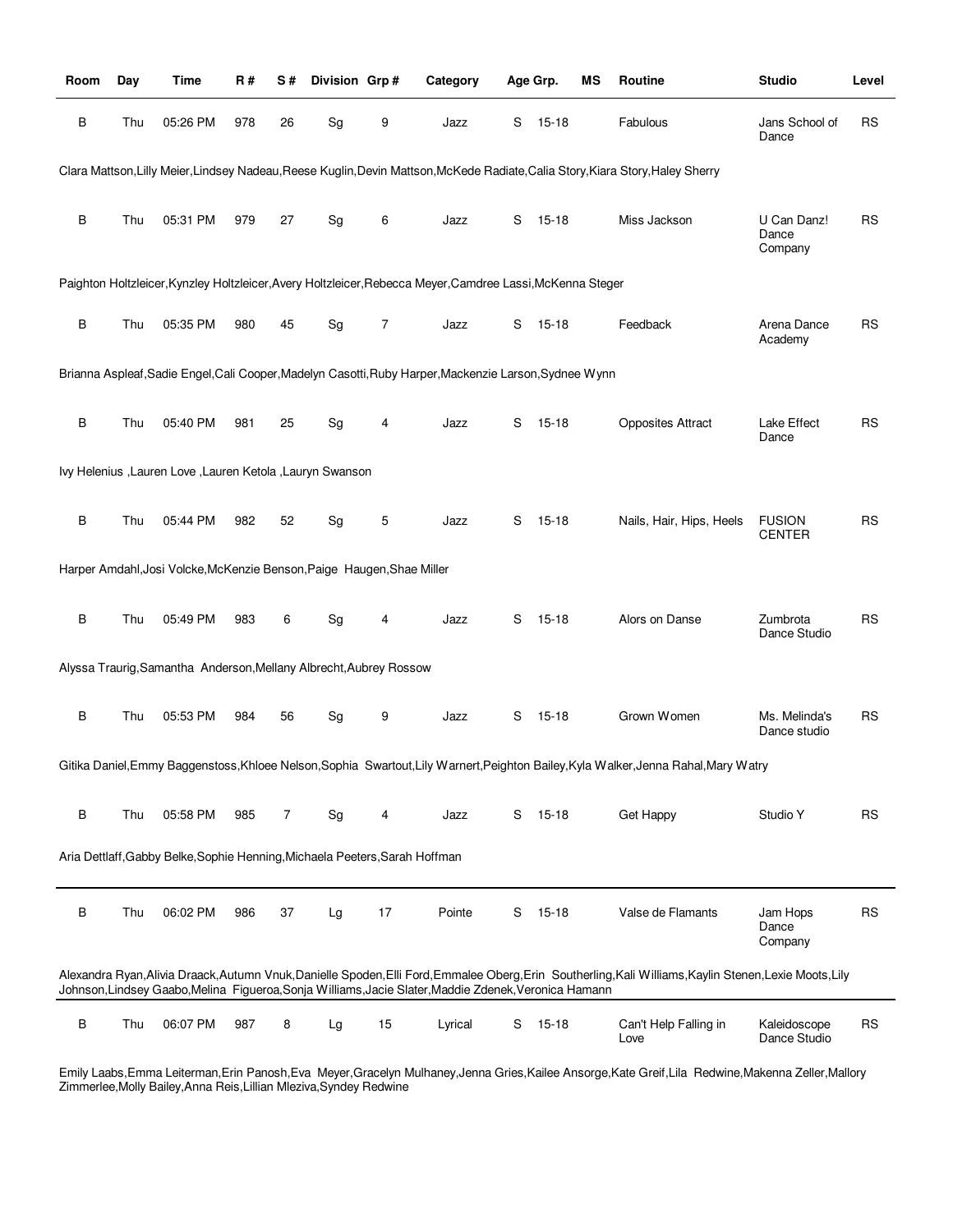| Room                    | Day | Time                                                                        | <b>R#</b> | S# | Division Grp# |    | Category                                                                                                   |   | Age Grp.  | ΜS | Routine                                                                                                                                                     | <b>Studio</b>                        | Level     |
|-------------------------|-----|-----------------------------------------------------------------------------|-----------|----|---------------|----|------------------------------------------------------------------------------------------------------------|---|-----------|----|-------------------------------------------------------------------------------------------------------------------------------------------------------------|--------------------------------------|-----------|
| B                       | Thu | 06:11 PM                                                                    | 988       | 26 | Lg            | 10 | Lyrical                                                                                                    | S | 15-18     |    | The Face                                                                                                                                                    | Jans School of<br>Dance              | <b>RS</b> |
|                         |     |                                                                             |           |    |               |    |                                                                                                            |   |           |    | Londyn Overlander, Anela Johnson, Clara Mattson, Lilly Meier, Lindsey Nadeau, Alyssa Nestingen, Gracie Norlin, Caitlyn McGraw, Katie Kilmer, Haley Sherry   |                                      |           |
| B                       | Thu | 06:16 PM                                                                    | 989       | 2  | Lg            | 12 | Lyrical                                                                                                    | S | 15-18     |    | <b>Biblical</b>                                                                                                                                             | <b>Almost Famous</b><br>Dance Studio | <b>RS</b> |
| Neuhaus, Lucy Hawkins   |     |                                                                             |           |    |               |    |                                                                                                            |   |           |    | Seneca Freeze, Myra Wilson, Arrianna Jones, Bree Erion, Cameron Varagson, Kaylin Noll, Kinzey Bottelman, Madison Ward, Allie Riches, Cheyenne Byrd, Brianna |                                      |           |
| B                       | Thu | 06:20 PM                                                                    | 990       | 42 | Lg            | 14 | Lyrical                                                                                                    | S | 15-18     |    | Saturn                                                                                                                                                      | The Dance<br>Factory                 | <b>RS</b> |
|                         |     | Plummer, Mykaela Foss, Megan Galeazzi, Hannah Theisen                       |           |    |               |    |                                                                                                            |   |           |    | Ashlyn McGeary,Natalie Kampshoff,Ava McCarron,Mikayla DeVriendt,Megan Mihm,Lydia Ross,Ella Tryon,Sally Lucas,Keagan Betz,Katie Boudewyns,Bella              |                                      |           |
| B                       | Thu | 06:25 PM                                                                    | 991       | 27 | Lg            | 10 | Lyrical                                                                                                    | S | 15-18     |    | Footprints in the Sand                                                                                                                                      | U Can Danz!<br>Dance<br>Company      | <b>RS</b> |
| Burton, Addison Johnson |     |                                                                             |           |    |               |    |                                                                                                            |   |           |    | Paighton Holtzleicer,Kynzley Holtzleicer,Avery Holtzleicer,Rebecca Meyer,Annika Brolin,Camdree Lassi,McKenna Steger,Rachel Thompson,Shannon                 |                                      |           |
| B                       | Thu | 06:29 PM                                                                    | 992       | 9  | Sg            | 5  | Lyrical                                                                                                    | S | $15 - 18$ |    | You Are The Reason                                                                                                                                          | Northwoods<br>School of<br>Dance     | <b>RS</b> |
|                         |     | Annalyse Schoppe, Ellie Lurvey, Katelyn Shrock, Natalie Shrock, Olivia Monk |           |    |               |    |                                                                                                            |   |           |    |                                                                                                                                                             |                                      |           |
| B                       | Thu | 06:34 PM                                                                    | 993       | 27 | Sg            | 6  | Lyrical                                                                                                    | S | $15 - 18$ |    | Piece by Piece                                                                                                                                              | U Can Danz!<br>Dance<br>Company      | <b>RS</b> |
|                         |     |                                                                             |           |    |               |    | Paighton Holtzleicer, Kynzley Holtzleicer, Avery Holtzleicer, Rebecca Meyer, McKenna Steger, Camdree Lassi |   |           |    |                                                                                                                                                             |                                      |           |
| B                       | Thu | 06:38 PM                                                                    | 994       | 45 | Sg            | 7  | Lyrical                                                                                                    | S | 15-18     |    | <b>Wicked Games</b>                                                                                                                                         | Arena Dance<br>Academy               | <b>RS</b> |
|                         |     |                                                                             |           |    |               |    | Brianna Aspleaf, Sadie Engel, Cali Cooper, Madelyn Casotti, Ruby Harper, Mackenzie Larson, Sydnee Wynn     |   |           |    |                                                                                                                                                             |                                      |           |
| B                       | Thu | 06:43 PM                                                                    | 995       | 37 | Sg            | 8  | Lyrical                                                                                                    | S | $15 - 18$ |    | Are You With Me                                                                                                                                             | Jam Hops<br>Dance<br>Company         | <b>RS</b> |
|                         |     |                                                                             |           |    |               |    |                                                                                                            |   |           |    | Alexandra Ryan, Danielle Spoden, Emily Hodney, Erin Southerling, Makena Gens, Melina Figueroa, Lexie Moots, Lindsey Gaabo                                   |                                      |           |
| B                       | Thu | 06:47 PM                                                                    | 996       | 25 | Sg            | 4  | Lyrical                                                                                                    |   | S 15-18   |    | Everybody Loves You                                                                                                                                         | Lake Effect<br>Dance                 | <b>RS</b> |
|                         |     | Lauren Love , Lauren Ketola , Lauryn Swanson, Ivy Helenius                  |           |    |               |    |                                                                                                            |   |           |    |                                                                                                                                                             |                                      |           |
| B                       | Thu | 06:52 PM                                                                    | 997       | 6  | Sg            | 7  | Lyrical                                                                                                    | S | $15 - 18$ |    | Sons and Daughters                                                                                                                                          | Zumbrota<br>Dance Studio             | <b>RS</b> |

Isabel McBride,Cecelia Kimber,Katelynn Albrecht,Grace Inches,Ella Cordes,Ashley Galvin,Mateyah Helget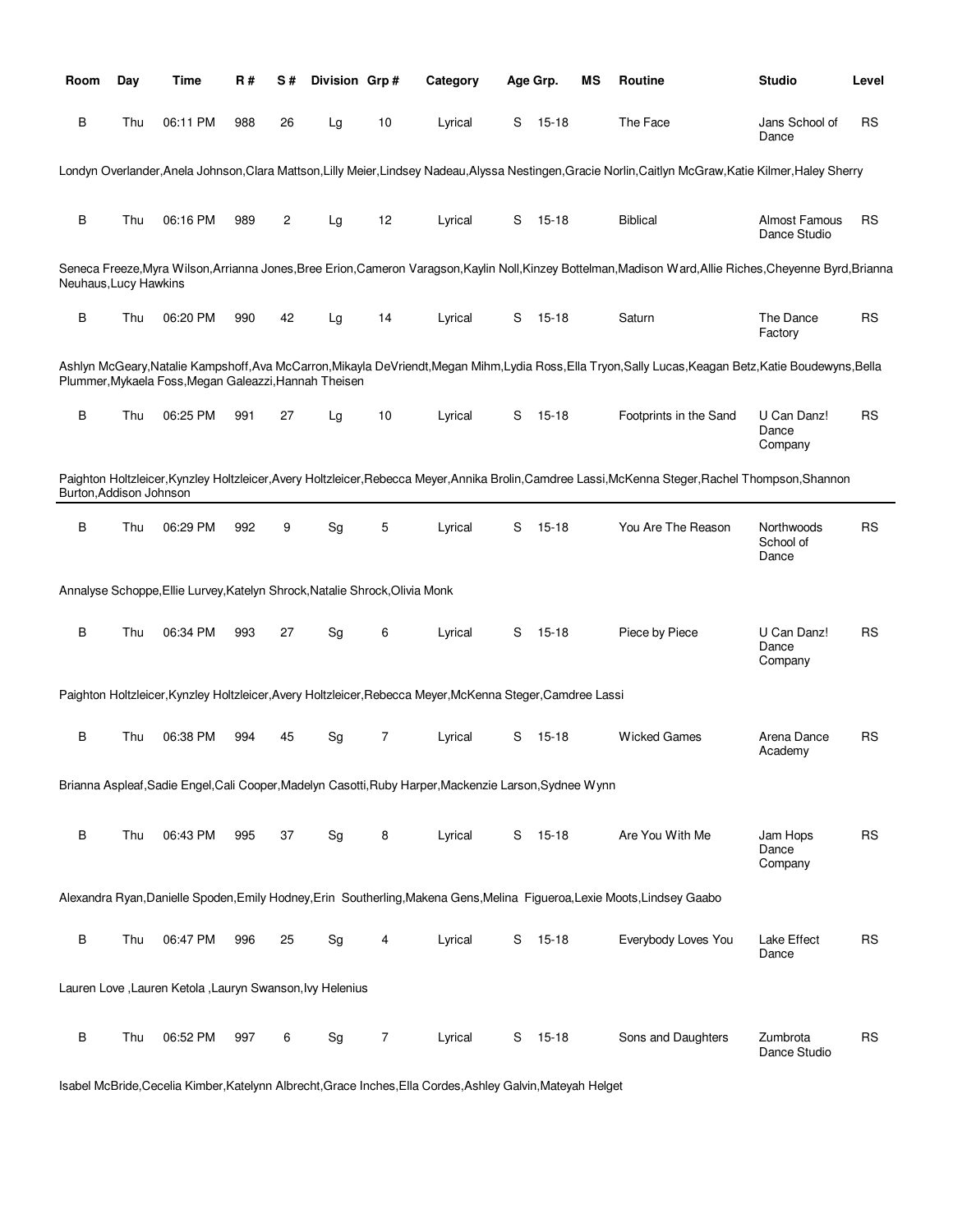| Room                 | Day | <b>Time</b>                                                                 | R#   | S# | Division Grp# |    | Category                                                                                                              |   | Age Grp.  | ΜS | Routine                                                                                                                                            | <b>Studio</b>                   | Level     |
|----------------------|-----|-----------------------------------------------------------------------------|------|----|---------------|----|-----------------------------------------------------------------------------------------------------------------------|---|-----------|----|----------------------------------------------------------------------------------------------------------------------------------------------------|---------------------------------|-----------|
| В                    | Thu | 06:56 PM                                                                    | 998  | 56 | Sg            | 7  | Lyrical                                                                                                               | S | 15-18     |    | Growing Pains                                                                                                                                      | Ms. Melinda's<br>Dance studio   | RS        |
|                      |     |                                                                             |      |    |               |    | Gitika Daniel, Eloise Nohava, Fiona Cheever, Peighton Bailey, Izzy Bartell, Macie Bauer, Mariah Capistrant            |   |           |    |                                                                                                                                                    |                                 |           |
|                      |     |                                                                             |      |    |               |    |                                                                                                                       |   |           |    |                                                                                                                                                    |                                 |           |
| В                    | Thu | 07:01 PM                                                                    | 999  | 7  | Sg            | 5  | Lyrical                                                                                                               | S | 15-18     |    | Lonely                                                                                                                                             | Studio Y                        | RS        |
|                      |     | Sarah Hoffman, Aria Dettlaff, Gabby Belke, Sophie Henning, Michaela Peeters |      |    |               |    |                                                                                                                       |   |           |    |                                                                                                                                                    |                                 |           |
| B                    | Thu | 07:05 PM                                                                    | 1000 | 8  | Lg            | 15 | <b>Ballet</b>                                                                                                         | S | $15 - 18$ |    | Acceptance                                                                                                                                         | Kaleidoscope<br>Dance Studio    | RS        |
|                      |     | Mleziva, Makenna Zeller, Mallory Zimmerlee, Molly Bailey, Syndey Redwine    |      |    |               |    |                                                                                                                       |   |           |    | Anna Reis, Emily Laabs, Emma Leiterman, Erin Panosh, Eva Meyer, Gracelyn Mulhaney, Jenna Gries, Kailee Ansorge, Kate Greif, Lila Redwine, Lillian  |                                 |           |
| B                    | Thu | 07:10 PM                                                                    | 1001 | 37 | Lg            | 13 | <b>Musical Show</b>                                                                                                   | S | 15-18     |    | Haus of Holbein                                                                                                                                    | Jam Hops<br>Dance               | <b>RS</b> |
|                      |     |                                                                             |      |    |               |    |                                                                                                                       |   |           |    |                                                                                                                                                    | Company                         |           |
|                      |     | Zdenek, Sonja Williams, Sophie Britton, Veronica Hamann                     |      |    |               |    |                                                                                                                       |   |           |    | Alexandra Ryan,Danielle Spoden,Emmalee Oberg,Erin Southerling,Jacie Slater,Kali Williams,Kaylin Stenen,Lexie Moots,Lindsey Gaabo,Maddie            |                                 |           |
| B                    | Thu | 07:14 PM                                                                    | 1002 | 26 | Lg            | 11 | Open                                                                                                                  | S | 15-18     |    | Finally                                                                                                                                            | Jans School of<br>Dance         | RS        |
| McGraw, Katie Kilmer |     |                                                                             |      |    |               |    |                                                                                                                       |   |           |    | Londyn Overlander, Anela Johnson, Erin Kampa, Clara Mattson, Lilly Meier, Lindsey Nadeau, Alyssa Nestingen, Gracie Norlin, McKede Radiate, Caitlyn |                                 |           |
| В                    | Thu | 07:19 PM                                                                    | 1003 | 26 | Sg            | 8  | Clogging                                                                                                              | S | 15-18     |    | Fever                                                                                                                                              | Jans School of<br>Dance         | RS        |
|                      |     |                                                                             |      |    |               |    | Madelyn Chandler, Allie Majeski, Claire Dicke, Ava Mahoney, Annika Seebeck, Ella Bauer, Audrey Nawrocki, Amber Keller |   |           |    |                                                                                                                                                    |                                 |           |
| В                    | Thu | 07:23 PM                                                                    | 1004 | 46 | Sg            | 8  | Tap                                                                                                                   | S | $15 - 18$ |    | Wanna Be                                                                                                                                           | <b>Phoenix Dance</b><br>Company | RS        |
|                      |     |                                                                             |      |    |               |    |                                                                                                                       |   |           |    | Claire Eveland, Jazmine Gauger, Jadessa Atkinson , Avery Hamburg, Madison Krey, Nevaeh Parker, Mia Peterson, Megan Kannenberg                      |                                 |           |
|                      |     |                                                                             |      |    |               |    |                                                                                                                       |   |           |    |                                                                                                                                                    |                                 |           |
| В                    | Thu | 07:28 PM                                                                    | 1005 | 56 | Sg            | 9  | Tap                                                                                                                   |   | S 15-18   |    | Sweet Disposition                                                                                                                                  | Ms. Melinda's<br>Dance studio   | <b>RS</b> |
|                      |     |                                                                             |      |    |               |    |                                                                                                                       |   |           |    | Gitika Daniel, Emmy Baggenstoss, Khloee Nelson, Sophia Swartout, Lily Warnert, Peighton Bailey, Kyla Walker, Jenna Rahal, Mary Watry               |                                 |           |
| В                    | Thu | 07:32 PM                                                                    | 1006 | 42 | Sg            | 9  | Tap                                                                                                                   |   | S 15-18   |    | Danza Kuduro                                                                                                                                       | The Dance                       | <b>RS</b> |
|                      |     |                                                                             |      |    |               |    |                                                                                                                       |   |           |    |                                                                                                                                                    | Factory                         |           |
|                      |     |                                                                             |      |    |               |    |                                                                                                                       |   |           |    | Ava McCarron, Mikayla DeVriendt, Megan Mihm, Ella Tryon, Sally Lucas, Keagan Betz, Bella Plummer, Megan Galeazzi, Hannah Theisen                   |                                 |           |
| В                    | Thu | 07:37 PM                                                                    | 1007 | 37 | Lg            | 18 | Tap                                                                                                                   | S | $15 - 18$ |    | Someone Like You                                                                                                                                   | Jam Hops<br>Dance<br>Company    | <b>RS</b> |

Alexandra Ryan,Alivia Draack,Autumn Vnuk,Danielle Spoden,Drew Hauser,Elli Ford,Emmalee Oberg,Erin Southerling,Kali Williams,Kaylin Stenen,Lexie Moots,Lily Johnson,Lindsey Gaabo,Maddie Zdenek,Sonja Williams,Veronica Hamann,Zoe Pocrnich,Jacie Slater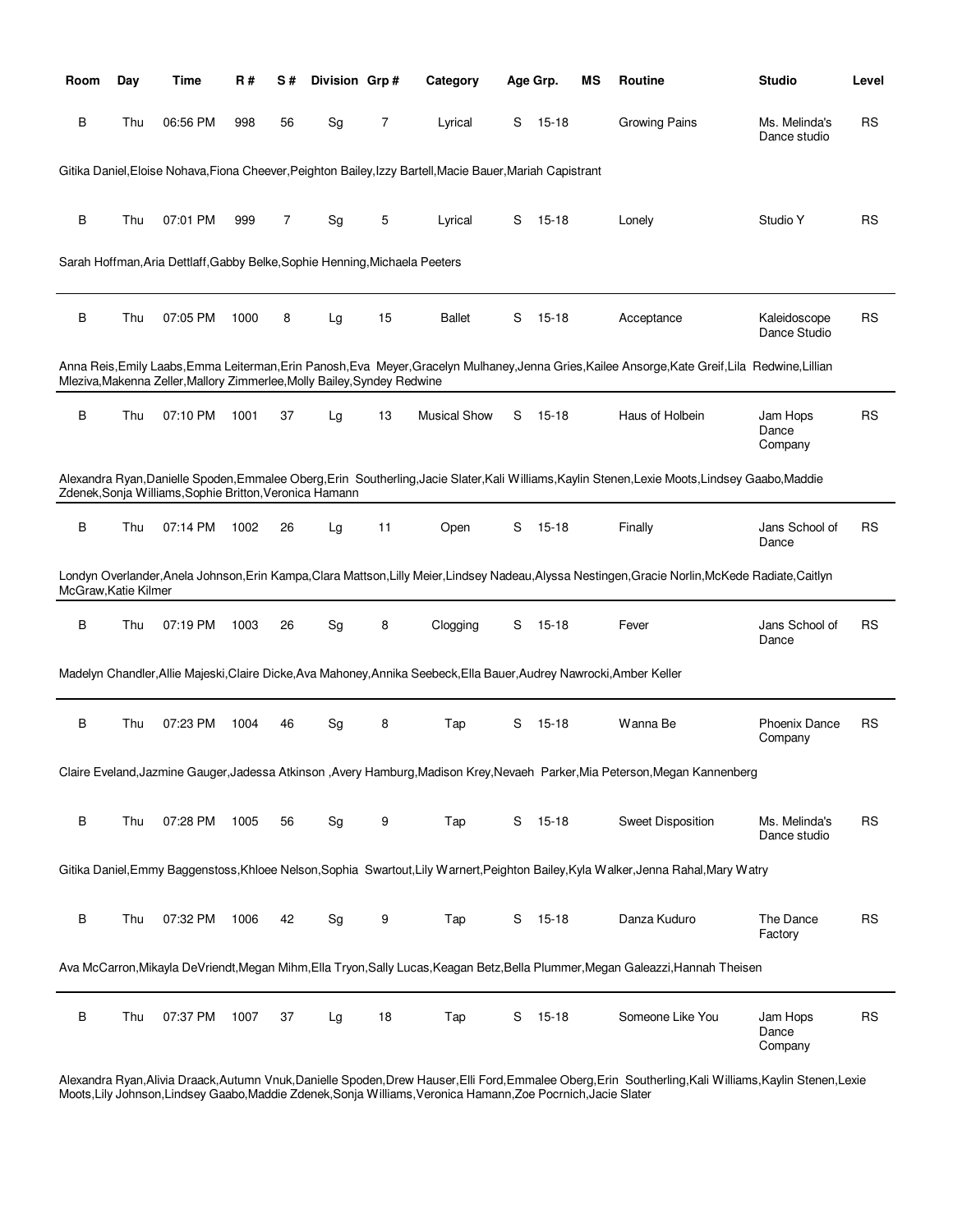| Room | Day | Time                                                                        | R#   | S# | Division Grp#                |   | Category                                                                                                 |    | Age Grp.      | ΜS | <b>Routine</b>                                                                                                                     | <b>Studio</b>                        | Level     |
|------|-----|-----------------------------------------------------------------------------|------|----|------------------------------|---|----------------------------------------------------------------------------------------------------------|----|---------------|----|------------------------------------------------------------------------------------------------------------------------------------|--------------------------------------|-----------|
| В    | Thu | 07:41 PM                                                                    |      |    |                              |   |                                                                                                          |    |               |    | --Awards - High Point--                                                                                                            | Awards                               |           |
|      |     |                                                                             |      |    |                              |   |                                                                                                          |    |               |    |                                                                                                                                    |                                      |           |
| B    | Fri | 09:00 AM                                                                    | 1008 | 8  | Sg                           | 7 | <b>Ballet</b>                                                                                            | Τ  | $12 - 14$     |    | Summertime                                                                                                                         | Kaleidoscope<br>Dance Studio         | <b>RS</b> |
|      |     |                                                                             |      |    |                              |   | Ava Schad, Ava Sonnemann, Brielle Heideman, Emily LaFleur, Emma Hemschemeyer, Emma Ebert, Kaylee Schultz |    |               |    |                                                                                                                                    |                                      |           |
| B    | Fri | 09:05 AM                                                                    | 1009 | 8  | Sg                           | 8 | <b>Ballet</b>                                                                                            | T. | 12-14         |    | Don't Dream                                                                                                                        | Kaleidoscope<br>Dance Studio         | <b>RS</b> |
|      |     |                                                                             |      |    |                              |   |                                                                                                          |    |               |    | Abby Shimanek, Audrina Kohn, Daisy Post, Elaina Reedy, Eleanore Gorzlancyk, Kylie Lovelace, Marisa Mancheski, Sophie Ubersox       |                                      |           |
| B    | Fri | 09:10 AM                                                                    | 1010 | 49 | $\operatorname{\mathsf{Sg}}$ | 5 | Contemporary                                                                                             | Τ  | $12 - 14$     |    | Where Do I Go From<br>Here                                                                                                         | Studio 20<br>Dance<br>Academy        | <b>RS</b> |
|      |     | Giuliana Martin, Kristyn Sliepka, Kylie Vargas, Kylee Graunke, Riley Wylie  |      |    |                              |   |                                                                                                          |    |               |    |                                                                                                                                    |                                      |           |
| В    | Fri | 09:14 AM                                                                    | 1011 | 27 | Sg                           | 5 | Contemporary                                                                                             | Τ  | $12 - 14$     |    | Sort Of                                                                                                                            | U Can Danz!<br>Dance<br>Company      | <b>RS</b> |
|      |     |                                                                             |      |    |                              |   | Aubrey Klous, Scarlett Langaard, Stella Ramsland, Annie Flottmeier, Jasmine Goldsmith                    |    |               |    |                                                                                                                                    |                                      |           |
| B    | Fri | 09:19 AM                                                                    | 1012 | 27 | Sg                           | 5 | Contemporary                                                                                             | Τ  | $12 - 14$     |    | Yours                                                                                                                              | U Can Danz!<br>Dance<br>Company      | <b>RS</b> |
|      |     | Rachel Thompson, Savannah Kohls, Eily Piatt, Erin Drahozal, Sabrina Jaspers |      |    |                              |   |                                                                                                          |    |               |    |                                                                                                                                    |                                      |           |
| B    | Fri | 09:23 AM                                                                    | 1013 | 8  | Sg                           | 7 | Contemporary                                                                                             | Τ  | $12 - 14$     |    | Feather on the Clyde                                                                                                               | Kaleidoscope<br>Dance Studio         | <b>RS</b> |
|      |     |                                                                             |      |    |                              |   | Ava Schad, Ava Sonnemann, Brielle Heideman, Emily LaFleur, Emma Hemschemeyer, Emma Ebert, Kaylee Schultz |    |               |    |                                                                                                                                    |                                      |           |
| В    | Fri | 09:28 AM                                                                    | 1014 | 16 | Sg                           | 6 | Contemporary                                                                                             |    | $T = 12 - 14$ |    | Hide & Seek                                                                                                                        | All That Dance<br>Inc                | <b>RS</b> |
|      |     |                                                                             |      |    |                              |   | Abidale Elms, Amelia Donath, Aubrey Rabas, Emersyn Koszarek, Helena DeLeeuw, Mirabel Barrette            |    |               |    |                                                                                                                                    |                                      |           |
| В    | Fri | 09:32 AM                                                                    | 1015 | 44 | Sg                           | 8 | Contemporary                                                                                             |    | $T = 12-14$   |    | The Ties That Bind Us                                                                                                              | <b>Triple Threat</b><br><b>Divas</b> | <b>RS</b> |
|      |     |                                                                             |      |    |                              |   |                                                                                                          |    |               |    | Aakiyah Smith, Addison Burmeister, Amani Hendricks, Elizabeth Rosales, Mia Quintina, Oceanah Webster, Tessa Schultz, Latanya Smith |                                      |           |
| В    | Fri | 09:37 AM                                                                    | 1016 | 33 | Sg                           | 7 | Hip Hop                                                                                                  | T. | $12 - 14$     |    | Kilometre                                                                                                                          | Dance and<br>Music<br>Academy        | <b>RS</b> |

Ariana Wasikowski,Ashley Crowley,Ava DiSano,Courtney Frederick,Elina Joseph,Grace Fitzpatrick,Mackenzie DeLaCruz,Greta Arnold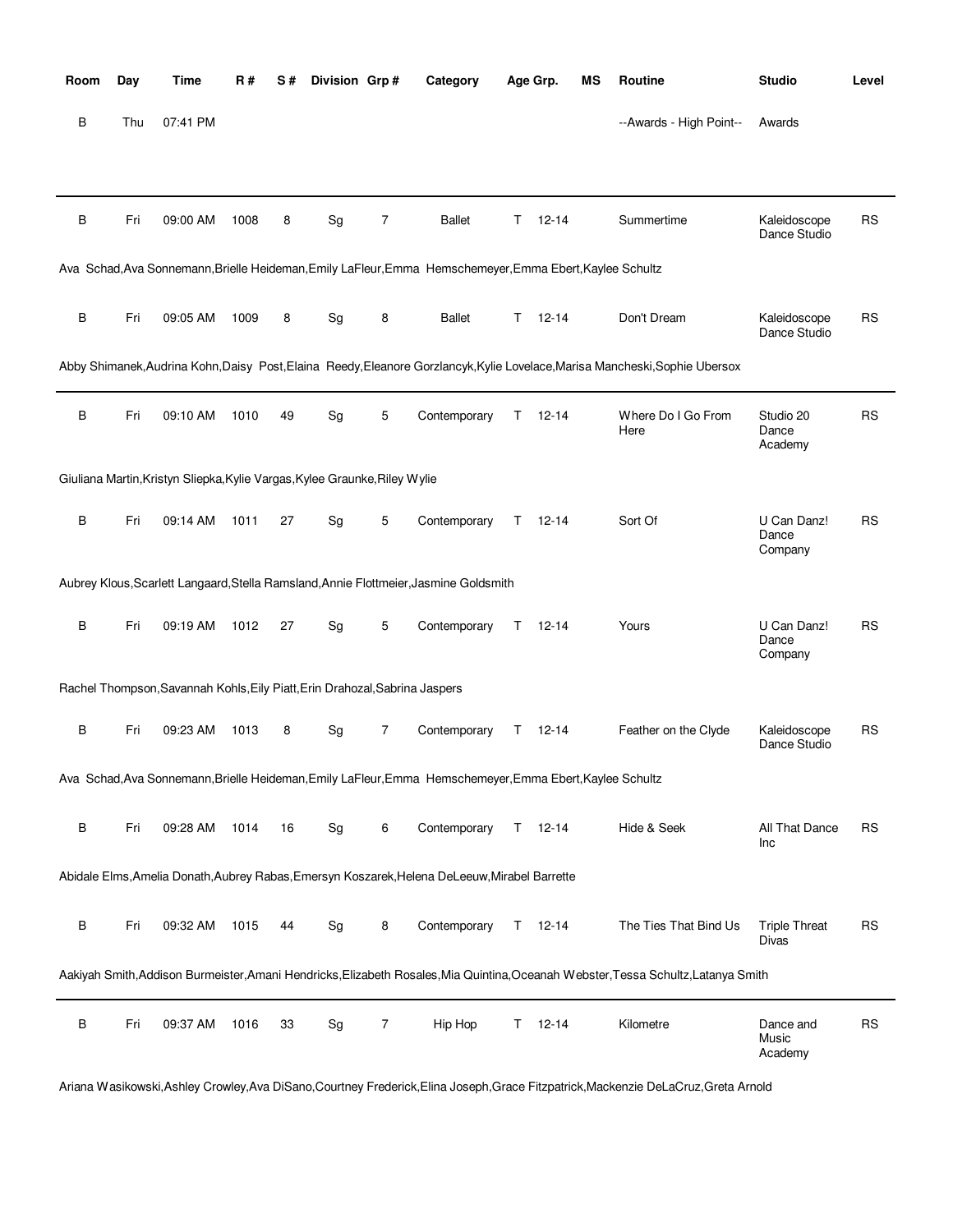| Room       | Day | <b>Time</b>                                                                 | R#   | S# | Division Grp#                |                | Category                                                                                                           |    | Age Grp.      | ΜS | Routine                                                                                                                                        | <b>Studio</b>                            | Level     |
|------------|-----|-----------------------------------------------------------------------------|------|----|------------------------------|----------------|--------------------------------------------------------------------------------------------------------------------|----|---------------|----|------------------------------------------------------------------------------------------------------------------------------------------------|------------------------------------------|-----------|
| B          | Fri | 09:41 AM                                                                    | 1017 | 45 | Sg                           | 9              | Hip Hop                                                                                                            |    | $T = 12 - 14$ |    | <b>Britney</b>                                                                                                                                 | Arena Dance<br>Academy                   | <b>RS</b> |
|            |     |                                                                             |      |    |                              |                |                                                                                                                    |    |               |    | Alexis Sulsberger, Caroline Cooper, Raegan Jensen, Ella Book, Denver Zirbel, Wilsie Anderson, Mallory Westra, Chavi Anderson, Theresa Kellen   |                                          |           |
| B          | Fri | 09:46 AM                                                                    | 1018 | 37 | Sg                           | 6              | Hip Hop                                                                                                            | T. | $12 - 14$     |    | <b>Bills</b>                                                                                                                                   | Jam Hops<br>Dance<br>Company             | <b>RS</b> |
|            |     |                                                                             |      |    |                              |                | Aaron Sharp, Colin Chaput, Derek Rosenbaum, Drew Hauser, Luke Sharp, Mason Longtine                                |    |               |    |                                                                                                                                                |                                          |           |
| B          | Fri | 09:50 AM                                                                    | 1019 | 37 | $\operatorname{\mathsf{Sg}}$ | 7              | Hip Hop                                                                                                            | T. | $12 - 14$     |    | Where They From                                                                                                                                | Jam Hops<br>Dance<br>Company             | <b>RS</b> |
|            |     |                                                                             |      |    |                              |                | Macie Rootes, Madison Anderson, Mariya Pavlov, Skylar Lockwood, Stella Long, Aden Bakkene, Ella Powell             |    |               |    |                                                                                                                                                |                                          |           |
| В          | Fri | 09:55 AM                                                                    | 1020 | 46 | Sg                           | $\overline{7}$ | Hip Hop                                                                                                            | T. | 12-14         |    | Sophisticated Fun                                                                                                                              | <b>Phoenix Dance</b><br>Company          | <b>RS</b> |
|            |     |                                                                             |      |    |                              |                | Lynea Halvorson, Ella Hillenbrand, Lydia Johnson, Kylie Killoy, Isabel Roth, Nahaila Willey-Baker, Isabella Baenen |    |               |    |                                                                                                                                                |                                          |           |
| B          | Fri | 09:59 AM                                                                    | 1021 | 56 | Sg                           | 9              | Hip Hop                                                                                                            | T. | 12-14         |    | Sell Me Candy                                                                                                                                  | Ms. Melinda's<br>Dance studio            | <b>RS</b> |
|            |     |                                                                             |      |    |                              |                |                                                                                                                    |    |               |    | Ailee Bartz, Josie Knapek, Brynn Lommel, Allison Lundebreck, Haylee Theisen, Avery Hochalter, Anika Bartz, Payton Lechner, Evie Lolmasteymaugh |                                          |           |
|            |     |                                                                             |      |    |                              |                |                                                                                                                    |    |               |    |                                                                                                                                                |                                          |           |
| B          | Fri | 10:04 AM                                                                    | 1022 | 13 | Sg                           | 9              | Hip Hop                                                                                                            | T. | 12-14         |    | What's Up Danger                                                                                                                               | <b>New Attitudes</b><br>Dance<br>Company | <b>RS</b> |
| Fintelmann |     |                                                                             |      |    |                              |                |                                                                                                                    |    |               |    | Alayna Flanigan,Caitlyn Flanigan,Destany Bruckner,Vanila Aubry,Paytin Noordyk,Grace Hunsader,Emilee Wirtz,McKayla Vandenhouten,Maryssa         |                                          |           |
| В          | Fri | 10:08 AM                                                                    | 1023 | 44 | Sg                           | 5              | Hip Hop                                                                                                            | T. | 12-14         |    | Leaders                                                                                                                                        | <b>Triple Threat</b><br>Divas            | <b>RS</b> |
|            |     | Aakiyah Smith, Oceanah Webster, Tessa Schultz, Latanya Smith, Julia Kowalik |      |    |                              |                |                                                                                                                    |    |               |    |                                                                                                                                                |                                          |           |
| B          | Fri | 10:13 AM                                                                    | 1024 | 31 | Sg                           | 6              | Hip Hop                                                                                                            |    | $T = 12 - 14$ |    | Boss                                                                                                                                           | LocoMotion<br>Dance<br>Company           | RS        |
|            |     |                                                                             |      |    |                              |                | Aiyianna Stewart, Amirah Manyfield, Chloe Seals, Kaliyah Barnes, Keondra Knox, Tiahna Dupree                       |    |               |    |                                                                                                                                                |                                          |           |
| B          | Fri | 10:17 AM                                                                    | 1025 | 37 | Sg                           | 9              | Hip Hop                                                                                                            | T. | $12 - 14$     |    | Queens                                                                                                                                         | Jam Hops<br>Dance<br>Company             | <b>RS</b> |
|            |     |                                                                             |      |    |                              |                |                                                                                                                    |    |               |    | Alayna Stenen, Audi Marks, Avery Fabienke, Bianca Taylor, Daniella Sabetti, Emma Longtine, Maddie Graves, Sophia Reef, Vivian Rosenbaum        |                                          |           |
| В          | Fri | 10:22 AM                                                                    | 1026 | 49 | $\operatorname{\mathsf{Sg}}$ | 4              | Jazz                                                                                                               | T. | $12 - 14$     |    | Old Time Jailhouse<br>Rock & Roll                                                                                                              | Studio 20<br>Dance<br>Academy            | <b>RS</b> |

Gia Vargas,Giuliana Martin,Kristyn Sliepka,Kylie Vargas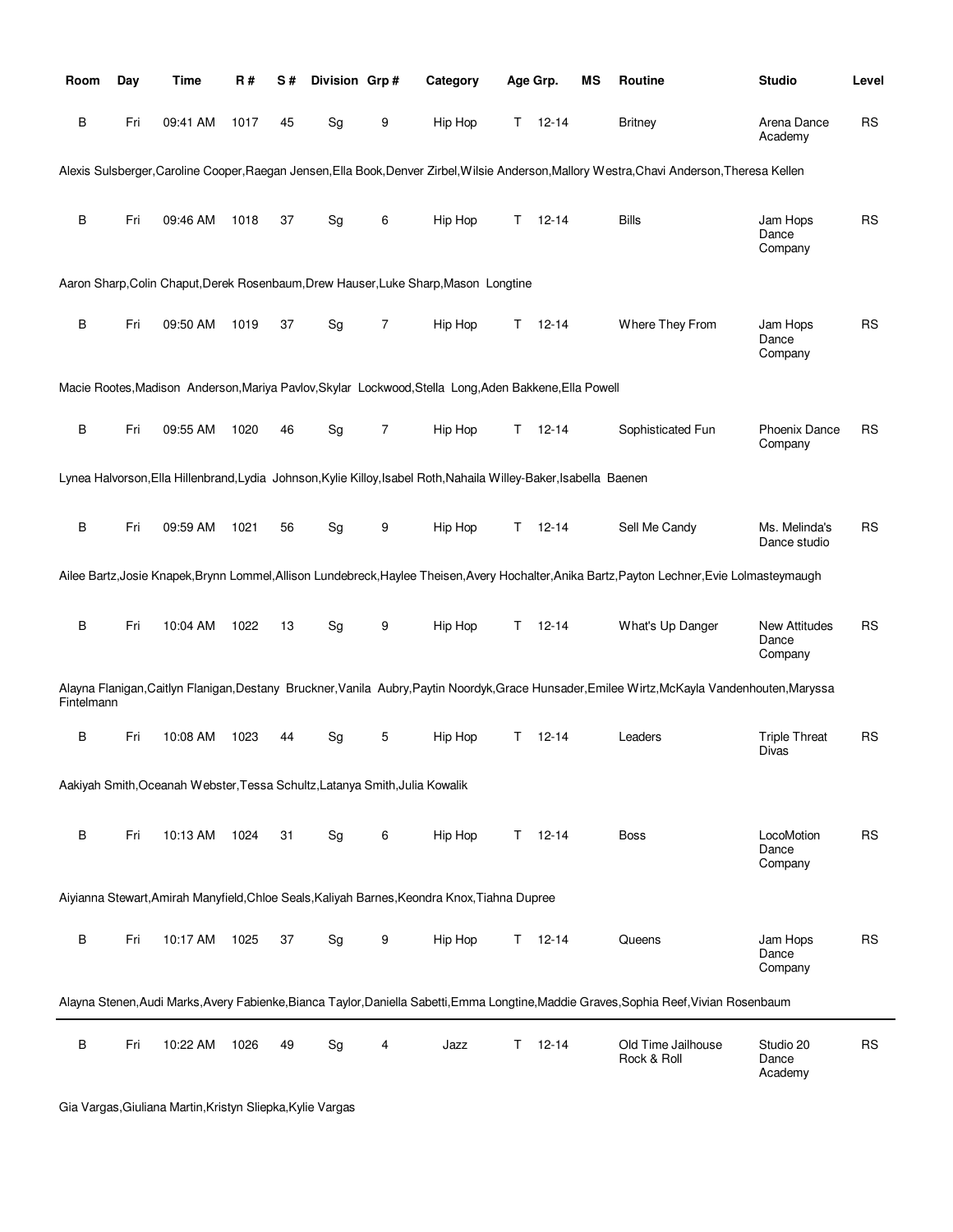| Room | Day | Time                                                                        | R#   | S#             | Division Grp#                |                | Category                                                                                                           |    | Age Grp.  | ΜS | Routine                                                                                                                                    | <b>Studio</b>                            | Level     |
|------|-----|-----------------------------------------------------------------------------|------|----------------|------------------------------|----------------|--------------------------------------------------------------------------------------------------------------------|----|-----------|----|--------------------------------------------------------------------------------------------------------------------------------------------|------------------------------------------|-----------|
| В    | Fri | 10:26 AM                                                                    | 1027 | 23             | Sg                           | 9              | Jazz                                                                                                               | Τ  | $12 - 14$ |    | Gucci Store                                                                                                                                | dance<br>endeavors                       | <b>RS</b> |
|      |     |                                                                             |      |                |                              |                |                                                                                                                    |    |           |    | Breanna Latzke, Eleanor Peterson, Eliza McKinley, Julia Steskal, Molly Yoho, Noelle Netz, Olivia Peterson, Paige Laaksonen, Peyton Stevens |                                          |           |
| В    | Fri | 10:31 AM                                                                    | 1028 | 27             | Sg                           | 5              | Jazz                                                                                                               | Τ  | 12-14     |    | Rolling in the Deep                                                                                                                        | U Can Danz!<br>Dance<br>Company          | <b>RS</b> |
|      |     | Rachel Thompson, Savannah Kohls, Eily Piatt, Erin Drahozal, Sabrina Jaspers |      |                |                              |                |                                                                                                                    |    |           |    |                                                                                                                                            |                                          |           |
| B    | Fri | 10:35 AM                                                                    | 1029 | 8              | Sg                           | $\overline{7}$ | Jazz                                                                                                               | Τ  | $12 - 14$ |    | <b>That Girl</b>                                                                                                                           | Kaleidoscope<br>Dance Studio             | <b>RS</b> |
|      |     |                                                                             |      |                |                              |                | Ava Schad, Ava Sonnemann, Brielle Heideman, Emily LaFleur, Emma Hemschemeyer, Emma Ebert, Kaylee Schultz           |    |           |    |                                                                                                                                            |                                          |           |
| B    | Fri | 10:40 AM                                                                    | 1030 | 8              | $\operatorname{\mathsf{Sg}}$ | 8              | Jazz                                                                                                               | Τ  | $12 - 14$ |    | Call Me Cruella                                                                                                                            | Kaleidoscope<br>Dance Studio             | <b>RS</b> |
|      |     |                                                                             |      |                |                              |                |                                                                                                                    |    |           |    | Abby Shimanek, Audrina Kohn, Daisy Post, Elaina Reedy, Eleanore Gorzlancyk, Kylie Lovelace, Marisa Mancheski, Sophie Ubersox               |                                          |           |
| B    | Fri | 10:44 AM                                                                    | 1031 | $\overline{c}$ | Sg                           | 8              | Jazz                                                                                                               | т  | $12 - 14$ |    | Mama Knows Best                                                                                                                            | <b>Almost Famous</b><br>Dance Studio     | <b>RS</b> |
|      |     |                                                                             |      |                |                              |                |                                                                                                                    |    |           |    | Morgan Ward, Lauren Mitchel, Tessa Intorf, Carly Manternach, Kelsey Kremer, Emma Kramer, Marlee Chapman, Taylor Salow                      |                                          |           |
| B    | Fri | 10:49 AM                                                                    | 1032 | 48             | Sg                           | 8              | Jazz                                                                                                               | Τ  | $12 - 14$ |    | She Knows How To<br>Love Me                                                                                                                | Dance Esteem                             | <b>RS</b> |
|      |     |                                                                             |      |                |                              |                | Piper Spears, Tatum Hesby, Ascher Stine, Blake Winkels, Decklen Wock, Kathryn Bradsher, Dean Lofgren, Willow Jones |    |           |    |                                                                                                                                            |                                          |           |
| B    | Fri | 10:53 AM                                                                    | 1033 | 11             | $\operatorname{\mathsf{Sg}}$ | 4              | Jazz                                                                                                               | т  | 12-14     |    | Your Love                                                                                                                                  | Dance<br><b>Dynamics LLC</b>             | <b>RS</b> |
|      |     | Lydia Baird, Addison Hicks, Kelsi Judziewicz, Ella Woyak                    |      |                |                              |                |                                                                                                                    |    |           |    |                                                                                                                                            |                                          |           |
| В    | Fri | 10:58 AM                                                                    | 1034 | 56             | Sg                           | 8              | Jazz                                                                                                               | T. | $12 - 14$ |    | Legs                                                                                                                                       | Ms. Melinda's<br>Dance studio            | <b>RS</b> |
|      |     |                                                                             |      |                |                              |                | Ava Lowery, Vayda Baggenstoss, Jasmine Roehl, Daphnee Meyer, Isla Bruns, Cadie Cone, Emily Schwanke, Ava Teske     |    |           |    |                                                                                                                                            |                                          |           |
| B    | Fri | 11:02 AM                                                                    | 1035 | 29             | Sg                           | 8              | Jazz                                                                                                               | T. | $12 - 14$ |    | Lady Lipa                                                                                                                                  | Spotlight<br>Dance<br>Academy            | <b>RS</b> |
|      |     |                                                                             |      |                |                              |                |                                                                                                                    |    |           |    | Hallie Kersten, Addison Maier, Dakota Chancellor, Teagan Beam, Maddy Rucker, Allison Nadler, Lauren Wangerin, Elyse Vehige                 |                                          |           |
| В    | Fri | 11:07 AM                                                                    | 1036 | 13             | Sg                           | 5              | Jazz                                                                                                               | Τ  | $12 - 14$ |    | Fabulous                                                                                                                                   | <b>New Attitudes</b><br>Dance<br>Company | <b>RS</b> |

Adriahna Krenn,Alayna Flanigan,Kasydee Wick,Courtney Preissner,Rhianna Blatz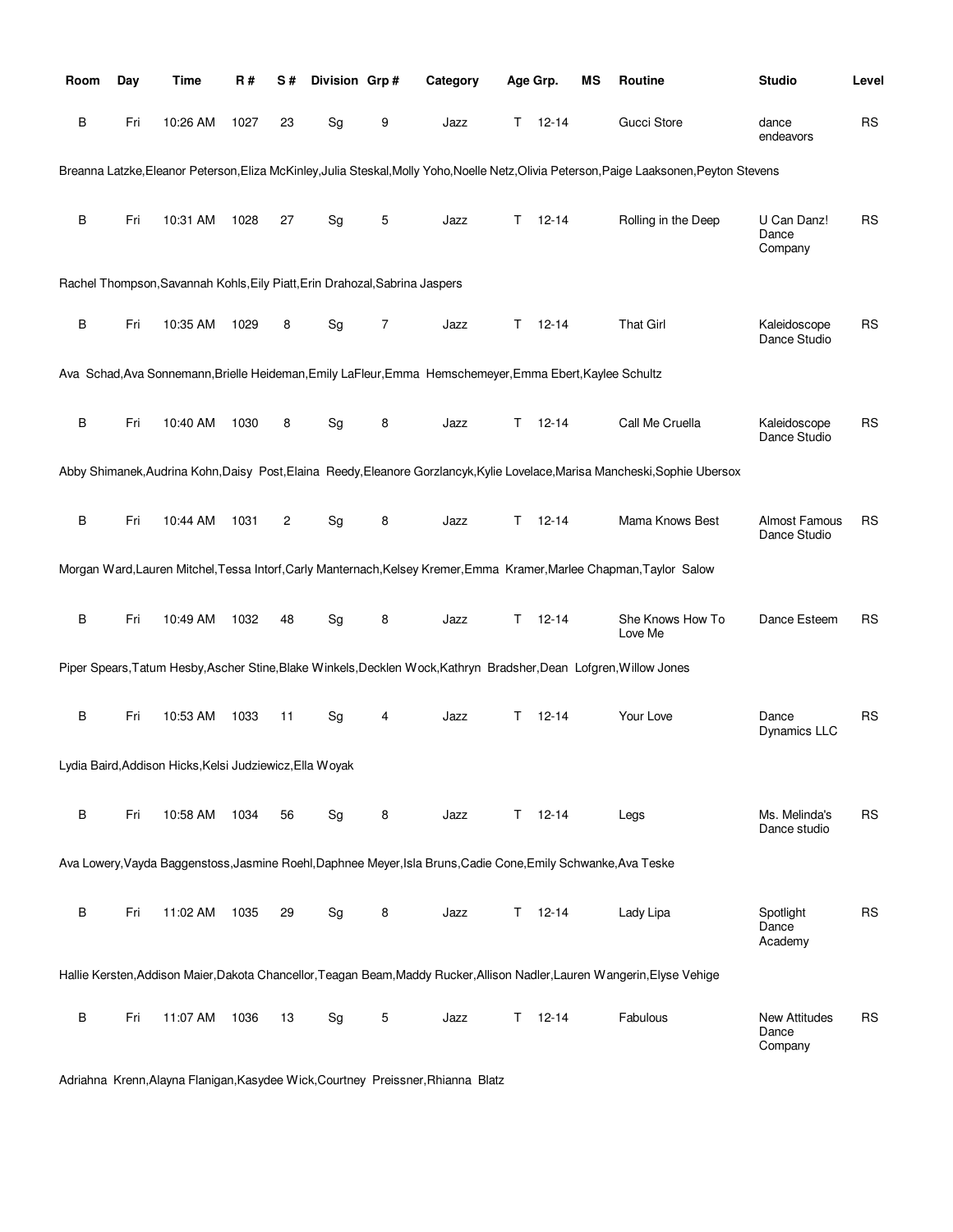| Room    | Day | Time                                                                        | R#   | S#             | Division Grp# |   | Category                                                                                                  |   | Age Grp.      | ΜS | Routine                                                                                                                            | <b>Studio</b>                            | Level     |
|---------|-----|-----------------------------------------------------------------------------|------|----------------|---------------|---|-----------------------------------------------------------------------------------------------------------|---|---------------|----|------------------------------------------------------------------------------------------------------------------------------------|------------------------------------------|-----------|
| В       | Fri | 11:11 AM                                                                    | 1037 | 13             | Sg            | 5 | Jazz                                                                                                      | Τ | $12 - 14$     |    | Kill The Lights                                                                                                                    | <b>New Attitudes</b><br>Dance<br>Company | <b>RS</b> |
|         |     |                                                                             |      |                |               |   | Ellie Herr, Aubrey Loveland, Sidney Kammann, Richelle Bramstedt, Vanila Aubry                             |   |               |    |                                                                                                                                    |                                          |           |
| B       | Fri | 11:16 AM                                                                    | 1038 | 44             | Sg            | 5 | Jazz                                                                                                      | т | $12 - 14$     |    | Purple Hats                                                                                                                        | <b>Triple Threat</b><br>Divas            | <b>RS</b> |
|         |     |                                                                             |      |                |               |   | Amani Hendricks, Elizabeth Rosales, Mia Quintina, Oceanah Webster, Latanya Smith                          |   |               |    |                                                                                                                                    |                                          |           |
| B       | Fri | 11:20 AM                                                                    | 1039 | 23             | Sg            | 9 | Lyrical                                                                                                   | Т | $12 - 14$     |    | You and I                                                                                                                          | dance<br>endeavors                       | <b>RS</b> |
|         |     |                                                                             |      |                |               |   |                                                                                                           |   |               |    | Breanna Latzke, Eleanor Rykken, Ella Meyers, Grace Durand, Julia Steskal, Molly Yoho, Noelle Netz, Olivia Peterson, Peyton Stevens |                                          |           |
| В       | Fri | 11:25 AM                                                                    | 1040 | 8              | Sg            | 7 | Lyrical                                                                                                   | Τ | $12 - 14$     |    | <b>Underwater Fall</b>                                                                                                             | Kaleidoscope<br>Dance Studio             | <b>RS</b> |
|         |     |                                                                             |      |                |               |   | Ava Schad, Ava Sonnemann, Brielle Heideman, Emily LaFleur, Emma Hemschemeyer, Emma Ebert, Kaylee Schultz  |   |               |    |                                                                                                                                    |                                          |           |
| В       | Fri | 11:29 AM                                                                    | 1041 | 8              | Sg            | 8 | Lyrical                                                                                                   | т | $12 - 14$     |    | I Will Wait                                                                                                                        | Kaleidoscope<br>Dance Studio             | <b>RS</b> |
|         |     |                                                                             |      |                |               |   |                                                                                                           |   |               |    | Abby Shimanek, Audrina Kohn, Daisy Post, Elaina Reedy, Eleanore Gorzlancyk, Kylie Lovelace, Marisa Mancheski, Sophie Ubersox       |                                          |           |
| $\sf B$ | Fri | 11:34 AM                                                                    | 1042 | 37             | Sg            | 5 | Lyrical                                                                                                   | T | $12 - 14$     |    | <b>Everything I Need</b>                                                                                                           | Jam Hops<br>Dance<br>Company             | <b>RS</b> |
|         |     | Alayna Stenen, Allison Phillips, Lexi Perrin, Macie Rootes, Taylor Perrin   |      |                |               |   |                                                                                                           |   |               |    |                                                                                                                                    |                                          |           |
| В       | Fri | 11:38 AM                                                                    | 1043 | 46             | Sg            | 5 | Lyrical                                                                                                   | т | $12 - 14$     |    | Head Above Water                                                                                                                   | <b>Phoenix Dance</b><br>Company          | RS        |
|         |     | Claire Mertens, Kylie Killoy, Isabel Roth, Olivia Campbell, Isabella Baenen |      |                |               |   |                                                                                                           |   |               |    |                                                                                                                                    |                                          |           |
| В       | Fri | 11:43 AM                                                                    | 1044 | $\overline{c}$ | Sg            | 8 | Lyrical                                                                                                   |   | $T = 12 - 14$ |    | Wind Beneath My Wings Almost Famous                                                                                                | Dance Studio                             | <b>RS</b> |
|         |     |                                                                             |      |                |               |   |                                                                                                           |   |               |    | Morgan Ward, Lauren Mitchel, Tessa Intorf, Carly Manternach, Kelsey Kremer, Emma Kramer, Marlee Chapman, Taylor Salow              |                                          |           |
| В       | Fri | 11:47 AM                                                                    | 1045 | 25             | Sg            | 6 | Lyrical                                                                                                   | Τ | $12 - 14$     |    | <b>Black and Gold</b>                                                                                                              | Lake Effect<br>Dance                     | <b>RS</b> |
|         |     |                                                                             |      |                |               |   | Natalie Clemmer, Bryleigh Symiczek , Olivia Brunette , Hailey Gilderman , Isabelle Stariha, Ailie Clemmer |   |               |    |                                                                                                                                    |                                          |           |
| В       | Fri | 11:52 AM                                                                    | 1046 | 56             | Sg            | 8 | Lyrical                                                                                                   | Τ | $12 - 14$     |    | Sweet Child of Mine                                                                                                                | Ms. Melinda's<br>Dance studio            | <b>RS</b> |

Ava Lowery,Vayda Baggenstoss,Jasmine Roehl,Daphnee Meyer,Isla Bruns,Cadie Cone,Emily Schwanke,Ava Teske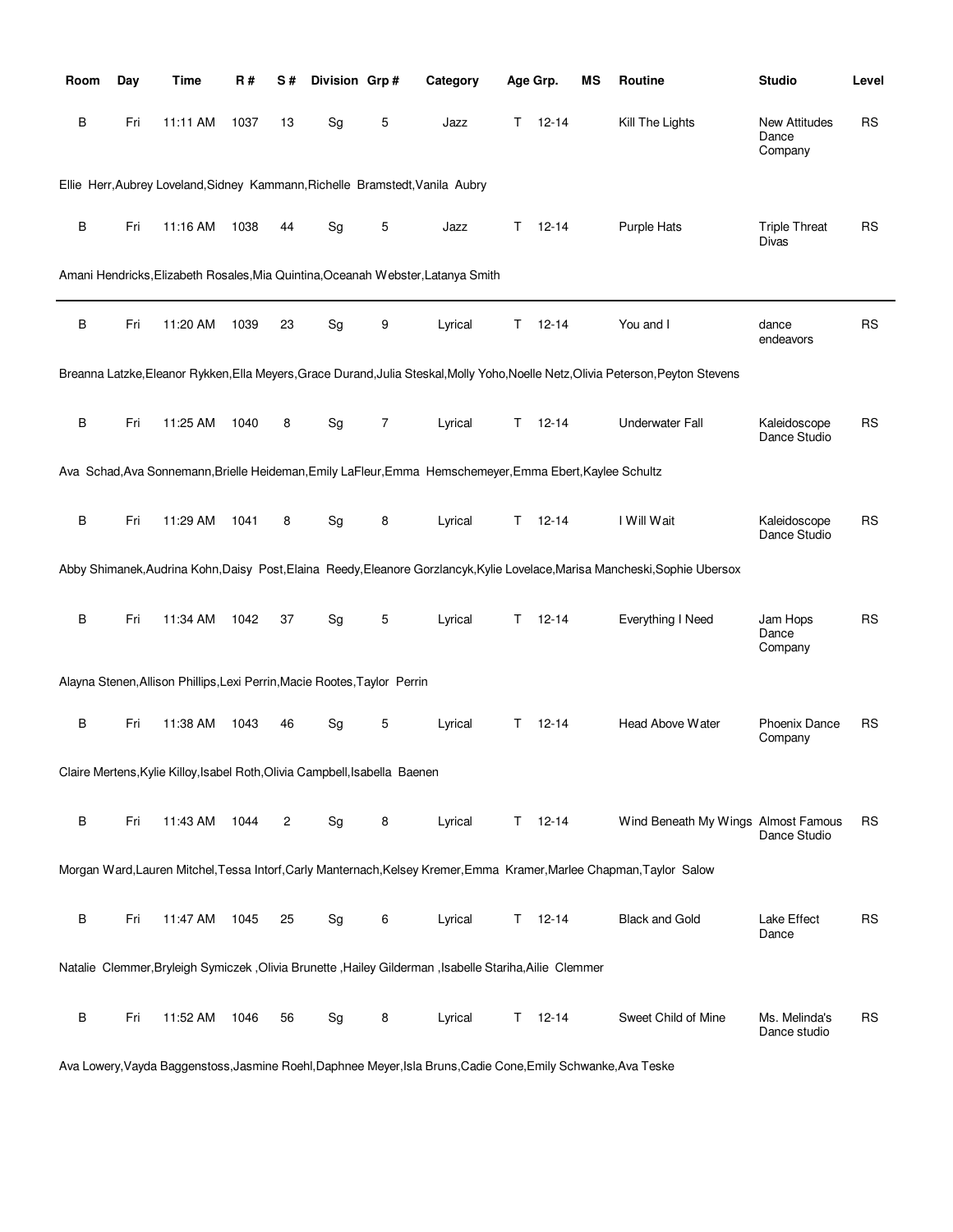| Room    | Day | Time                                                                            | R#   | S# | Division Grp# |                | Category                                                                                                            |    | Age Grp.  | ΜS | <b>Routine</b>                                                                                                                | <b>Studio</b>                            | Level     |
|---------|-----|---------------------------------------------------------------------------------|------|----|---------------|----------------|---------------------------------------------------------------------------------------------------------------------|----|-----------|----|-------------------------------------------------------------------------------------------------------------------------------|------------------------------------------|-----------|
| В       | Fri | 11:56 AM                                                                        | 1047 | 13 | Sg            | 6              | Lyrical                                                                                                             | T. | $12 - 14$ |    | Glitter in the Air                                                                                                            | <b>New Attitudes</b><br>Dance<br>Company | <b>RS</b> |
|         |     |                                                                                 |      |    |               |                | Ellie Herr, Cadence Traas, Emily Boll, Aubrey Loveland, Richelle Bramstedt, Kira Follis                             |    |           |    |                                                                                                                               |                                          |           |
| $\,$ B  | Fri | 12:01 PM                                                                        | 1048 | 27 | Sg            | 5              | <b>Musical Show</b>                                                                                                 | Τ  | $12 - 14$ |    | Smash!                                                                                                                        | U Can Danz!<br>Dance<br>Company          | <b>RS</b> |
|         |     |                                                                                 |      |    |               |                | Aubrey Klous, Scarlett Langaard, Stella Ramsland, Annie Flottmeier, Jasmine Goldsmith                               |    |           |    |                                                                                                                               |                                          |           |
| B       | Fri | 12:05 PM                                                                        | 1049 | 45 | Sg            | 6              | <b>Musical Show</b>                                                                                                 | T. | $12 - 14$ |    | Six                                                                                                                           | Arena Dance<br>Academy                   | <b>RS</b> |
|         |     |                                                                                 |      |    |               |                | Caroline Cooper, Raegan Jensen, Ella Book, Denver Zirbel, Chavi Anderson, Apphia Ashley                             |    |           |    |                                                                                                                               |                                          |           |
| $\sf B$ | Fri | 12:14 PM                                                                        | 1051 | 42 | Sg            | 6              | <b>Musical Show</b>                                                                                                 | T. | $12 - 14$ |    | Coffee Break                                                                                                                  | The Dance<br>Factory                     | <b>RS</b> |
|         |     |                                                                                 |      |    |               |                | Elizabeth Dunlap, Ariana Dub, Zackary Bordenave, Maelyn Weecks, Audrey Gordy, Payton Betz                           |    |           |    |                                                                                                                               |                                          |           |
| B       | Fri | 12:19 PM                                                                        | 1052 | 46 | Sg            | 5              | Open                                                                                                                | Τ  | $12 - 14$ |    | What A Man                                                                                                                    | Phoenix Dance<br>Company                 | <b>RS</b> |
|         |     | Alexandrea Bandell, Claire Mertens, Ella Hillenbrand, Kylie Killoy, Isabel Roth |      |    |               |                |                                                                                                                     |    |           |    |                                                                                                                               |                                          |           |
| B       | Fri | 12:23 PM                                                                        | 1053 | 44 | Sg            | $\overline{7}$ | Open                                                                                                                | T. | $12 - 14$ |    | In the Past                                                                                                                   | <b>Triple Threat</b><br>Divas            | <b>RS</b> |
|         |     |                                                                                 |      |    |               |                | Addison Burmeister, Amani Hendricks, Elizabeth Rosales, Mia Quintina, Oceanah Webster, Tessa Schultz, Latanya Smith |    |           |    |                                                                                                                               |                                          |           |
| B       | Fri | 12:28 PM                                                                        | 1054 | 44 | Sg            | 4              | Open                                                                                                                | Τ  | $12 - 14$ |    | <b>Unsung Hereos</b>                                                                                                          | <b>Triple Threat</b><br><b>Divas</b>     | <b>RS</b> |
|         |     | Amani Hendricks, Elizabeth Rosales, Tessa Schultz, Latanya Smith                |      |    |               |                |                                                                                                                     |    |           |    |                                                                                                                               |                                          |           |
| B       | Fri | 12:32 PM                                                                        | 1055 | 13 | Sg            | 7              | Precision/Cheer T 12-14                                                                                             |    |           |    | Let's Get Crazy                                                                                                               | <b>New Attitudes</b><br>Dance<br>Company | <b>RS</b> |
|         |     |                                                                                 |      |    |               |                | Adriahna Krenn, Ellie Herr, Kasydee Wick, Aubrey Loveland, Madison Grunewald, Allison Borden, Emilee Wirtz          |    |           |    |                                                                                                                               |                                          |           |
| $\sf B$ | Fri | 12:37 PM                                                                        | 1056 | 26 | Sg            | 9              | Clogging                                                                                                            | T. | $12 - 14$ |    | Good Girls                                                                                                                    | Jans School of<br>Dance                  | <b>RS</b> |
|         |     |                                                                                 |      |    |               |                |                                                                                                                     |    |           |    | Reese Kuglin, Jordis Schaeffer, Lucy Samuelson, Sophie Rowan, Devin Mattson, Ava Foster, Lydia Starc, Ella Meyer, Kiara Story |                                          |           |
| $\sf B$ | Fri | 12:41 PM                                                                        | 1057 | 48 | Sg            | 5              | Tap                                                                                                                 | T. | $12 - 14$ |    | Bug a Boo                                                                                                                     | Dance Esteem                             | <b>RS</b> |

Piper Spears,Tatum Hesby,Blake Winkels,Kathryn Bradsher,Willow Jones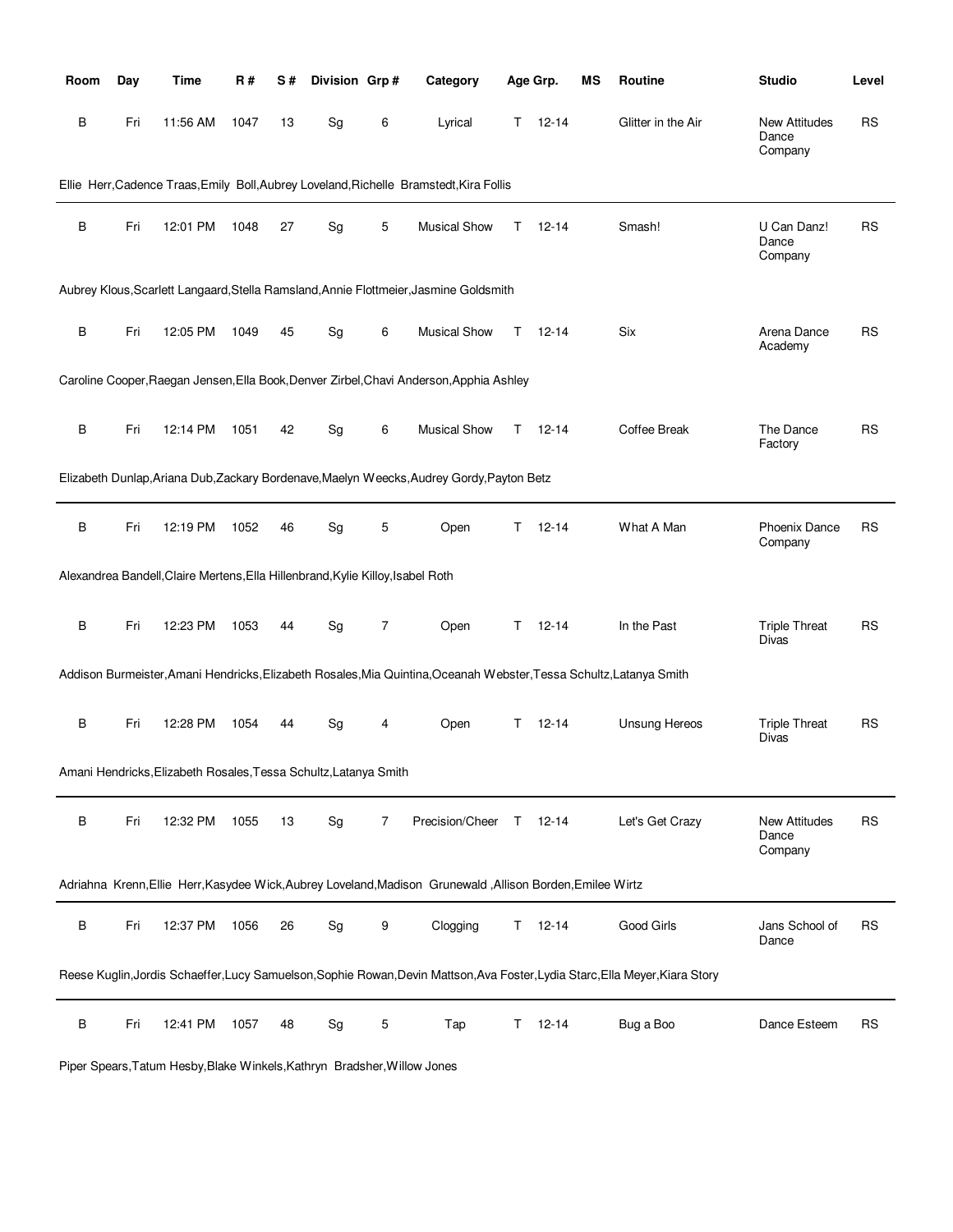| Room                  | Day | Time                                                                 | R#   | S# | Division Grp# |    | Category                                                                                                       |    | Age Grp.      | МS | <b>Routine</b>                                                                                                                                            | <b>Studio</b>                            | Level     |
|-----------------------|-----|----------------------------------------------------------------------|------|----|---------------|----|----------------------------------------------------------------------------------------------------------------|----|---------------|----|-----------------------------------------------------------------------------------------------------------------------------------------------------------|------------------------------------------|-----------|
| В                     | Fri | 12:46 PM                                                             | 1058 | 56 | Sg            | 8  | Tap                                                                                                            | T. | $12 - 14$     |    | Saturday Nights                                                                                                                                           | Ms. Melinda's<br>Dance studio            | RS        |
|                       |     |                                                                      |      |    |               |    | Ava Lowery, Vayda Baggenstoss, Jasmine Roehl, Daphnee Meyer, Isla Bruns, Cadie Cone, Emily Schwanke, Ava Teske |    |               |    |                                                                                                                                                           |                                          |           |
| В                     | Fri | 12:50 PM                                                             | 1059 | 13 | Sg            | 4  | Tap                                                                                                            | T. | $12 - 14$     |    | Le Jazz Hot                                                                                                                                               | <b>New Attitudes</b><br>Dance<br>Company | RS        |
|                       |     | Alayna Flanigan, Madison Jaeckels, Aubrey Loveland, Megan Giebel     |      |    |               |    |                                                                                                                |    |               |    |                                                                                                                                                           |                                          |           |
| B                     | Fri | 12:55 PM                                                             |      |    |               |    |                                                                                                                |    |               |    | --Awards - High Point--                                                                                                                                   | Awards                                   |           |
| В                     | Fri | 02:05 PM                                                             | 1060 | 37 | Lg            | 13 | <b>Ballet</b>                                                                                                  | T. | $12 - 14$     |    | Carousel Waltz                                                                                                                                            | Jam Hops<br>Dance<br>Company             | <b>RS</b> |
|                       |     | Graves, Sophia Reef, Vivian Rosenbaum, Bianca Taylor                 |      |    |               |    |                                                                                                                |    |               |    | Allison Phillips, Ana Hernandez, Aurora Riehm, Avery Fabienke, Briana Knott, Daniella Sabetti, Emily Hodney, Emma Longtine, Lilah Scheetz, Maddie         |                                          |           |
| B                     | Fri | 02:09 PM                                                             | 1061 | 37 | Lg            | 15 | <b>Ballet</b>                                                                                                  | T. | 12-14         |    | Viva Las Vegas                                                                                                                                            | Jam Hops<br>Dance<br>Company             | <b>RS</b> |
|                       |     | Perrin, Macie Rootes, Madison Anderson, Skylar Lockwood, Stella Long |      |    |               |    |                                                                                                                |    |               |    | Aden Bakkene, Alayna Stenen, Anna Zempel, Arianna Higby, Audrina Draack, Brenna Schultz, Brooklyn Thomas, Ella Powell, Kylie Etienne, Leah Hanson, Lexi   |                                          |           |
| B                     | Fri | 02:14 PM                                                             | 1062 | 27 | Lg            | 11 | Contemporary                                                                                                   |    | $T = 12 - 14$ |    | Gone, Gone, Gone                                                                                                                                          | U Can Danz!<br>Dance<br>Company          | <b>RS</b> |
| Goldsmith, Lauren Lee |     |                                                                      |      |    |               |    |                                                                                                                |    |               |    | Aubrey Klous, Scarlett Langaard, Stella Ramsland, Addison Eckhoff, Lily Tisor, Maggie Hall, Annie Flottmeier, Graceila Rosales, Helena Moreno, Jasmine    |                                          |           |
| в                     | Fri | 02:18 PM                                                             | 1063 | 27 | Lg            | 13 | Contemporary                                                                                                   | T. | 12-14         |    | Paint it Black                                                                                                                                            | U Can Danz!<br>Dance<br>Company          | <b>RS</b> |
|                       |     | Adams, Sabrina Jaspers, Melanie Soderstorm                           |      |    |               |    |                                                                                                                |    |               |    | Maja Arnar, Emily Affolter, Savannah Kohls, Eily Piatt, Erin Drahozal, Morgan Grussing, Evelyn Peters, Stella Grussing, Anika Herzog, Ava Herzog, Abigail |                                          |           |
| В                     | Fri | 02:23 PM                                                             | 1064 | 37 | Lg            | 15 | Contemporary                                                                                                   |    | $T = 12 - 14$ |    | Mad World                                                                                                                                                 | Jam Hops<br>Dance<br>Company             | <b>RS</b> |
|                       |     |                                                                      |      |    |               |    | Rootes, Madison Anderson, Skylar Lockwood, Ella Powell, Stella Long, Lexi Perrin                               |    |               |    | Aden Bakkene, Alayna Stenen, Anna Zempel, Arianna Higby, Audrina Draack, Brenna Schultz, Brooklyn Thomas, Kylie Etienne, Leah Hanson, Macie               |                                          |           |
| B                     | Fri | 02:27 PM                                                             | 1065 | 26 | Lg            | 17 | Contemporary                                                                                                   | T. | 12-14         |    | No Roots                                                                                                                                                  | Jans School of<br>Dance                  | <b>RS</b> |
|                       |     |                                                                      |      |    |               |    | Schulte, Calia Story, Elise Mattimiro, Delaney McGraw, Isabelle Heiman, Audrey Anderson, Maxine Molitor        |    |               |    | Miley Pagel,Taylor Dodge,Jordis Schaeffer,Isabel Miller,Lucy Samuelson,Ava Foster,Madeline Elliott,Jaidyn Johnson,Hanah Precious,Lyla Rae Likes,Taylor    |                                          |           |
| В                     | Fri | 02:32 PM                                                             | 1066 | 37 | Lg            | 13 | Contemporary                                                                                                   |    | $T = 12 - 14$ |    | Cornerstone                                                                                                                                               | Jam Hops<br>Dance<br>Company             | <b>RS</b> |

Allison Phillips,Ana Hernandez,Avery Fabienke,Bianca Taylor,Briana Knott,Daniella Sabetti,Emily Hodney,Emma Longtine,Lilah Scheetz,Sophia Reef,Aurora Riehm,Maddie Graves,Vivian Rosenbaum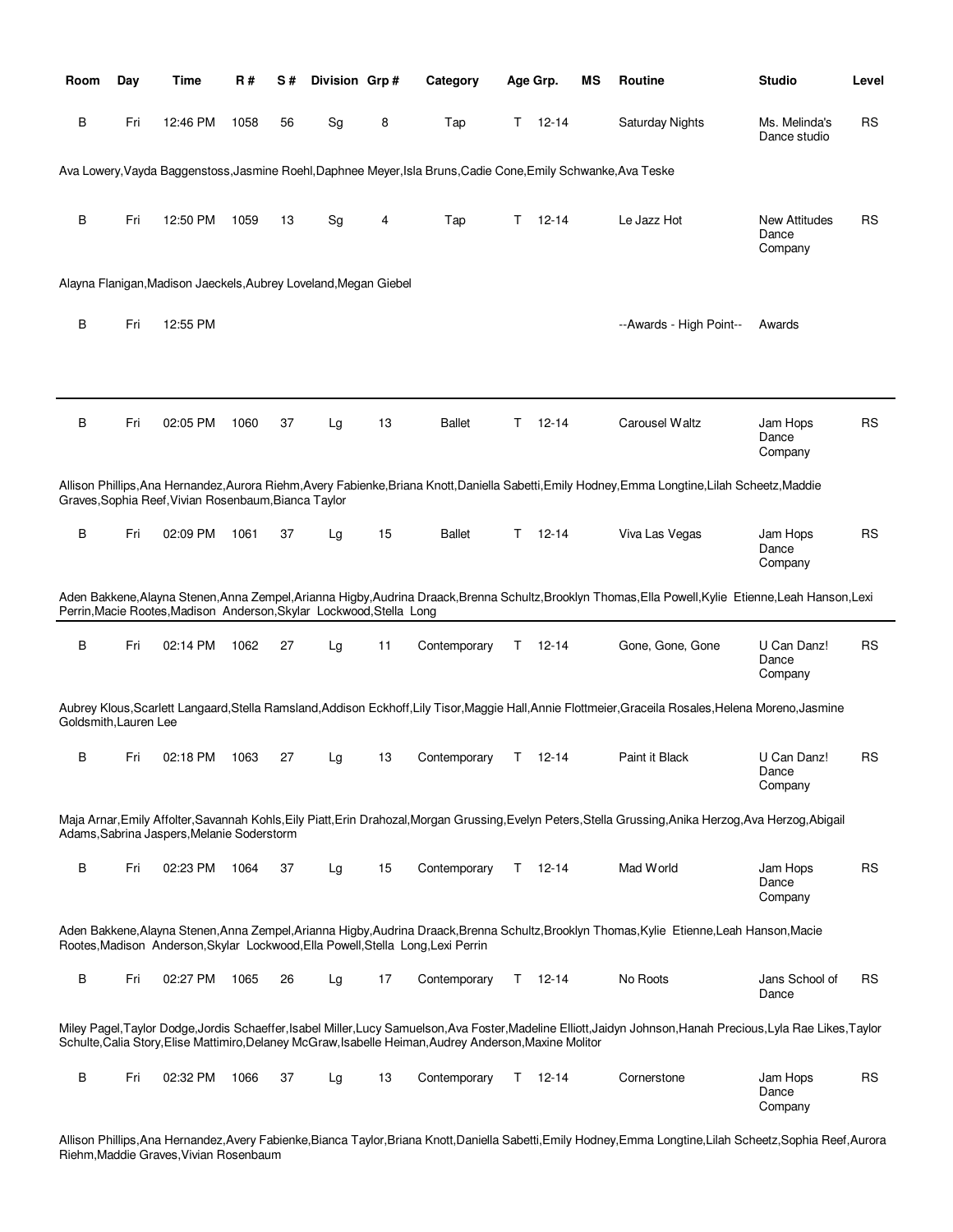| Room                  | Day | Time                                                                 | <b>R#</b> | S# | Division Grp# |    | Category     |    | Age Grp.      | ΜS | Routine                                                                                                                                                     | <b>Studio</b>                   | Level     |
|-----------------------|-----|----------------------------------------------------------------------|-----------|----|---------------|----|--------------|----|---------------|----|-------------------------------------------------------------------------------------------------------------------------------------------------------------|---------------------------------|-----------|
| В                     | Fri | 02:36 PM                                                             | 1067      | 44 | Lg            | 12 | Contemporary | T. | 12-14         |    | Spirit                                                                                                                                                      | <b>Triple Threat</b><br>Divas   | RS        |
|                       |     | Schultz, Latanya Smith, A'shadieeyah Adebayo, Julia Kowalik          |           |    |               |    |              |    |               |    | Aakiyah Smith,Addison Burmeister,Amani Hendricks,Caydence Smith,Dayana Davis,Elizabeth Rosales,Mia Quintina,Oceanah Webster,Tessa                           |                                 |           |
| В                     | Fri | 02:41 PM                                                             | 1068      | 44 | Lg            | 11 | Hip Hop      | Τ  | 12-14         |    | Run It                                                                                                                                                      | <b>Triple Threat</b><br>Divas   | RS        |
|                       |     | Adebayo, Julia Kowalik, Maggie Unzueta                               |           |    |               |    |              |    |               |    | Aakiyah Smith, Addison Burmeister, Amani Hendricks, Elizabeth Rosales, Mia Quintina, Oceanah Webster, Tessa Schultz, Latanya Smith, A'shadieeyah            |                                 |           |
| B                     | Fri | 02:45 PM                                                             | 1069      | 27 | Lg            | 13 | Jazz         | т  | $12 - 14$     |    | Fabulous                                                                                                                                                    | U Can Danz!<br>Dance<br>Company | RS        |
|                       |     | Adams, Sabrina Jaspers, Melanie Soderstorm                           |           |    |               |    |              |    |               |    | Maja Arnar, Emily Affolter, Savannah Kohls, Eily Piatt, Erin Drahozal, Morgan Grussing, Evelyn Peters, Stella Grussing, Anika Herzog, Ava Herzog, Abigail   |                                 |           |
| В                     | Fri | 02:50 PM                                                             | 1070      | 45 | Lg            | 10 | Jazz         | T. | 12-14         |    | Beautiful, Dirty, Rich                                                                                                                                      | Arena Dance<br>Academy          | <b>RS</b> |
|                       |     |                                                                      |           |    |               |    |              |    |               |    | Alexis Sulsberger, Caroline Cooper, Raegan Jensen, Ella Book, Apphia Ashley, Denver Zirbel, Wilsie Anderson, Mallory Westra, Chavi Anderson, Theresa Kellen |                                 |           |
| В                     | Fri | 02:54 PM                                                             | 1071      | 26 | Lg            | 10 | Jazz         | T. | 12-14         |    | Nobody Else                                                                                                                                                 | Jans School of<br>Dance         | <b>RS</b> |
|                       |     |                                                                      |           |    |               |    |              |    |               |    | Reese Kuglin, Isabel Miller, Emilia Larson, Devin Mattson, Ella Meyer, Lily Kummer, Kiara Story, Brailyn Ginter, Xavier Beal, Haley Sherry                  |                                 |           |
| B                     | Fri | 02:59 PM                                                             | 1072      | 37 | Lg            | 15 | Jazz         | T. | 12-14         |    | <b>Fashion Week</b>                                                                                                                                         | Jam Hops<br>Dance<br>Company    | <b>RS</b> |
|                       |     | Perrin, Macie Rootes, Madison Anderson, Skylar Lockwood, Stella Long |           |    |               |    |              |    |               |    | Aden Bakkene,Alayna Stenen,Anna Zempel,Arianna Higby,Audrina Draack,Brenna Schultz,Brooklyn Thomas,Ella Powell,Kylie Etienne,Leah Hanson,Lexi               |                                 |           |
| В                     | Fri | 03:03 PM                                                             | 1073      | 27 | Lg            | 11 | Jazz         | Τ  | 12-14         |    | We're Gonna Party                                                                                                                                           | U Can Danz!<br>Dance<br>Company | RS        |
| Goldsmith, Lauren Lee |     |                                                                      |           |    |               |    |              |    |               |    | Aubrey Klous, Scarlett Langaard, Stella Ramsland, Addison Eckhoff, Lily Tisor, Maggie Hall, Annie Flottmeier, Graceila Rosales, Helena Moreno, Jasmine      |                                 |           |
| В                     | Fri | 03:08 PM                                                             | 1074      | 48 | Lg            | 12 | Jazz         |    | $T = 12 - 14$ |    | It's About That Walk                                                                                                                                        | Dance Esteem                    | <b>RS</b> |
|                       |     | Liebsch, Landry Brower, Amelie James                                 |           |    |               |    |              |    |               |    | Sophia Lindahl, Ascher Stine, Blake Winkels, Kennedy Berling, Chloe Lindquist, Dean Lofgren, Sienna Tanaka, Adriana Phillips, Amaya Jeske, Samantha         |                                 |           |
| B                     | Fri | 03:12 PM                                                             | 1075      | 56 | Lg            | 12 | Jazz         | T. | $12 - 14$     |    | Cake by the Ocean                                                                                                                                           | Ms. Melinda's<br>Dance studio   | RS        |
|                       |     | Bartell, Macie Bauer, Mariah Capistrant                              |           |    |               |    |              |    |               |    | Brooklyn Lommel, Ava Priebe, Emma Meemken, Dakota Raden, Eloise Nohava, Olivia Evans, Trinity Madden-Peterson, Josie Knapek, Payton Lechner, Izzy           |                                 |           |
| B                     | Fri | 03:17 PM                                                             | 1076      | 42 | Lg            | 15 | Jazz         |    | $T = 12 - 14$ |    | Wepa                                                                                                                                                        | The Dance<br>Factory            | <b>RS</b> |

Zackary Bordenave,Nathan Kampshoff,Madison Moberg,Addie Tryon,Bridgette Riepe,Elsa Benke,Payton Betz,Kira Tamura,Kennedy Lasch,Annika Fish,Gracie Fish,Aayla Gustafson,Adeline Henning,Ella Stout,Emily Thornborrow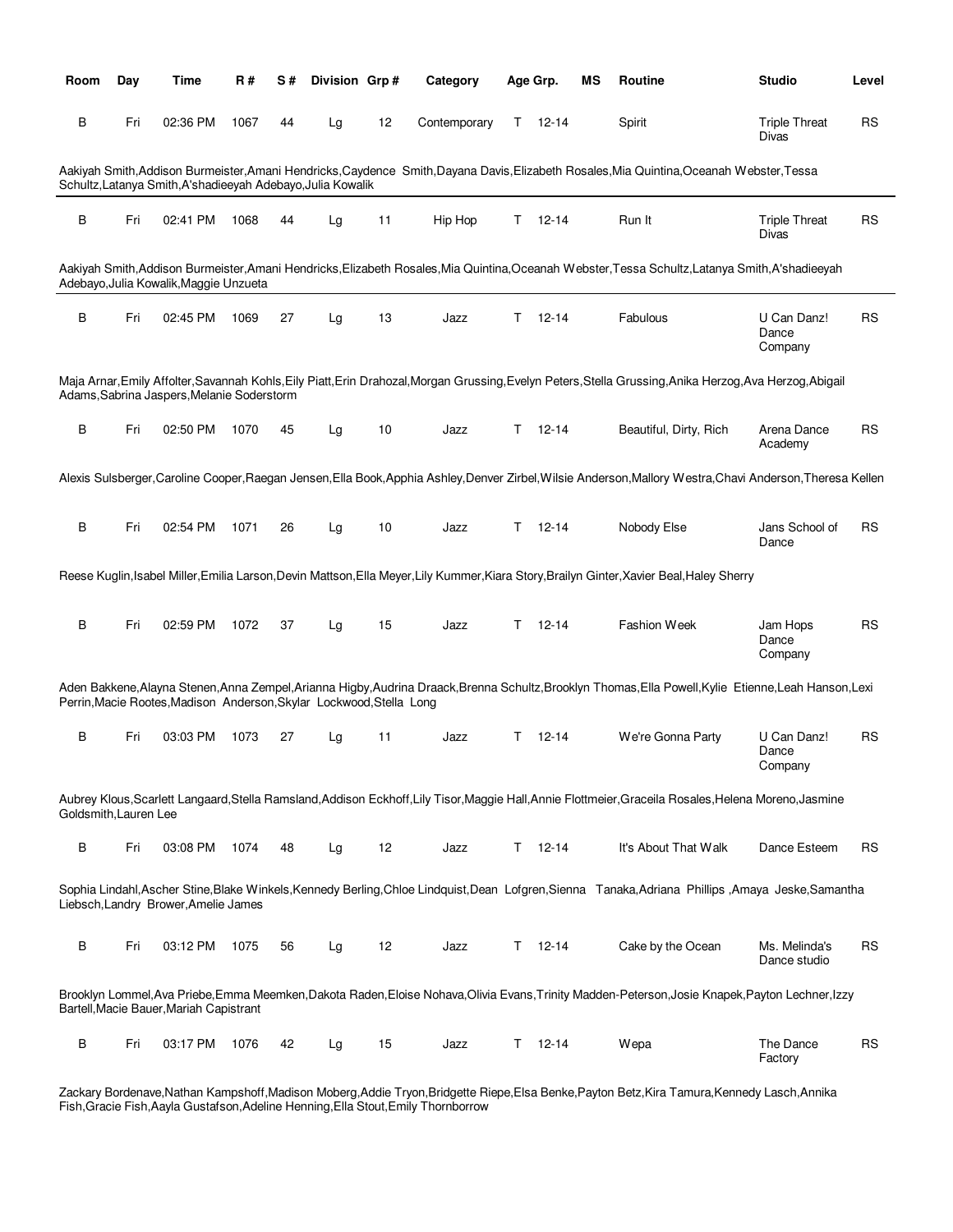| Room                  | Day | Time                                                  | R#   | S# | Division Grp# |    | Category |    | Age Grp.      | ΜS | <b>Routine</b>                                                                                                                                             | <b>Studio</b>                   | Level     |
|-----------------------|-----|-------------------------------------------------------|------|----|---------------|----|----------|----|---------------|----|------------------------------------------------------------------------------------------------------------------------------------------------------------|---------------------------------|-----------|
| В                     | Fri | 03:21 PM                                              | 1077 | 44 | Lg            | 12 | Jazz     | Τ  | $12 - 14$     |    | prism                                                                                                                                                      | <b>Triple Threat</b><br>Divas   | <b>RS</b> |
|                       |     | Unzueta, Mia Quintina, Oceanah Webster, Tessa Schultz |      |    |               |    |          |    |               |    | A'shadieeyah Adebayo,Aakiyah Smith,Addison Burmeister,Amani Hendricks,Dayana Davis,Elizabeth Rosales,Julia Kowalik,Latanya Smith,Maggie                    |                                 |           |
| B                     | Fri | 03:26 PM                                              | 1078 | 48 | Lg            | 11 | Jazz     | Τ  | $12 - 14$     |    | Partyman                                                                                                                                                   | Dance Esteem                    | RS        |
|                       |     |                                                       |      |    |               |    |          |    |               |    | Jaxon Brown,Effie Davis,Aaliyah Payne,Ashlyn Brown,Stella Tuttle,Mikaya Bennett,Betsy Bruce ,Rachel Cook,Megan Waalk,Aubrey Lemon,Lily Geinert             |                                 |           |
| B                     | Fri | 03:30 PM                                              | 1079 | 27 | Lg            | 13 | Lyrical  | Τ  | $12 - 14$     |    | Lost                                                                                                                                                       | U Can Danz!<br>Dance<br>Company | <b>RS</b> |
|                       |     | Adams, Sabrina Jaspers, Melanie Soderstorm            |      |    |               |    |          |    |               |    | Maja Arnar,Emily Affolter,Savannah Kohls,Eily Piatt,Erin Drahozal,Morgan Grussing,Evelyn Peters,Stella Grussing,Anika Herzog,Ava Herzog,Abigail            |                                 |           |
| B                     | Fri | 03:35 PM                                              | 1080 | 45 | Lg            | 10 | Lyrical  | T. | 12-14         |    | Iris                                                                                                                                                       | Arena Dance<br>Academy          | <b>RS</b> |
|                       |     |                                                       |      |    |               |    |          |    |               |    | Alexis Sulsberger,Caroline Cooper,Raegan Jensen,Ella Book,Apphia Ashley,Denver Zirbel,Wilsie Anderson,Mallory Westra,Chavi Anderson,Theresa Kellen         |                                 |           |
| $\sf B$               | Fri | 03:39 PM                                              | 1081 | 26 | Lg            | 12 | Lyrical  | Τ  | $12 - 14$     |    | My Attic                                                                                                                                                   | Jans School of<br>Dance         | RS        |
| Latch, Maxine Molitor |     |                                                       |      |    |               |    |          |    |               |    | Sophie Rowan, Ava Foster, Avery Courneya, Vivan Hill, Lyla Rae Likes, Taylor Schulte, Calia Story, Elise Mattimiro, Delaney McGraw, Audrey Anderson, Lydia |                                 |           |
| В                     | Fri | 03:44 PM                                              | 1082 | 26 | Lg            | 10 | Lyrical  | T. | 12-14         |    | One Foot                                                                                                                                                   | Jans School of<br>Dance         | RS        |
|                       |     |                                                       |      |    |               |    |          |    |               |    | Taylor Dodge, Reese Kuglin, Isabel Miller, Emilia Larson, Devin Mattson, Ella Bauer, Ella Meyer, Kiara Story, Brailyn Ginter, Haley Sherry                 |                                 |           |
| B                     | Fri | 03:48 PM                                              | 1083 | 48 | Lg            | 12 | Lyrical  | т  | $12 - 14$     |    | Only Wanna Be With<br>You                                                                                                                                  | Dance Esteem                    | RS        |
|                       |     | Liebsch, Landry Brower, Amelie James                  |      |    |               |    |          |    |               |    | Sophia Lindahl, Ascher Stine, Blake Winkels, Kennedy Berling, Chloe Lindquist, Dean Lofgren, Sienna Tanaka, Adriana Phillips, Amaya Jeske, Samantha        |                                 |           |
| В                     | Fri | 03:53 PM                                              | 1084 | 6  | Lg            | 10 | Lyrical  |    | $T = 12 - 14$ |    | Dark                                                                                                                                                       | Zumbrota<br>Dance Studio        | <b>RS</b> |
| Rossow                |     |                                                       |      |    |               |    |          |    |               |    | Kayla Stahosky,Bre Moran,Mikayla Scharpen,Alyssa Traurig,Jadyn Flynn,Teagan Lexvold,Samantha Anderson,Isabelle Johnson,Mallory Mohlke,Aubrey               |                                 |           |
| В                     | Fri | 03:57 PM                                              | 1085 | 11 | Lg            | 10 | Lyrical  | T. | $12 - 14$     |    | One More Light                                                                                                                                             | Dance<br><b>Dynamics LLC</b>    | RS        |
|                       |     |                                                       |      |    |               |    |          |    |               |    | Lydia Baird, Addison Hicks, Kelsi Judziewicz, Ella Woyak, Kailee Deaver, Max Nieman, Ahlyianna Palbrach, Victoria Franz, Marissa Stolt, Emily Sweet        |                                 |           |
| В                     | Fri | 04:02 PM                                              | 1086 | 56 | Lg            | 12 | Lyrical  | T. | $12 - 14$     |    | Young and Beautiful                                                                                                                                        | Ms. Melinda's<br>Dance studio   | <b>RS</b> |

Brooklyn Lommel,Ava Priebe,Emma Meemken,Dakota Raden,Eloise Nohava,Olivia Evans,Trinity Madden-Peterson,Josie Knapek,Payton Lechner,Izzy Bartell,Macie Bauer,Mariah Capistrant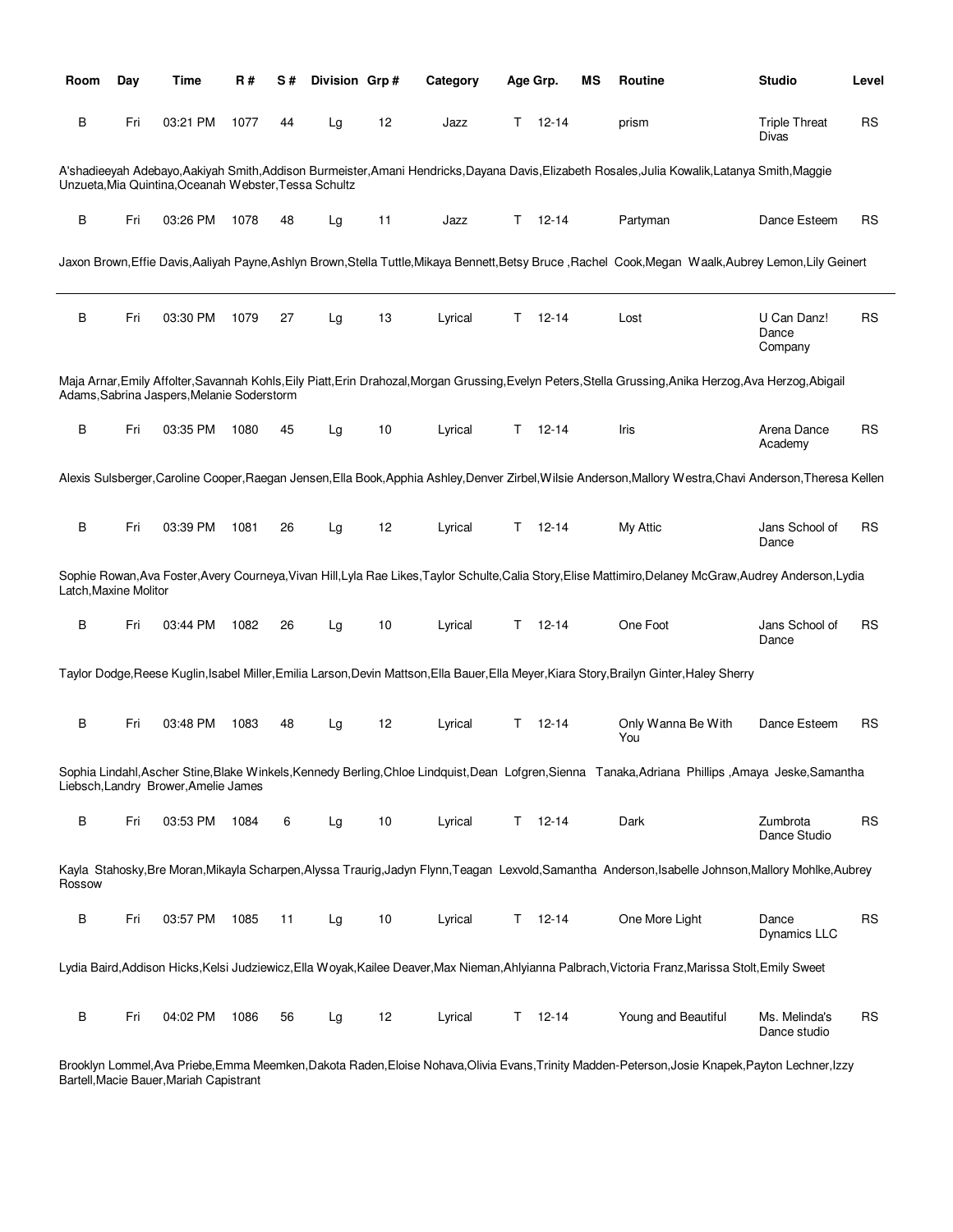| Room                    | Day | Time                                                           | R#   | S# | Division Grp# |    | Category                                                                           |    | Age Grp.      | ΜS | Routine                                                                                                                                                         | <b>Studio</b>                   | Level     |
|-------------------------|-----|----------------------------------------------------------------|------|----|---------------|----|------------------------------------------------------------------------------------|----|---------------|----|-----------------------------------------------------------------------------------------------------------------------------------------------------------------|---------------------------------|-----------|
| В                       | Fri | 04:06 PM                                                       | 1087 | 44 | Lg            | 10 | Lyrical                                                                            |    | $T = 12 - 14$ |    | Nothing But the Love                                                                                                                                            | <b>Triple Threat</b><br>Divas   | RS        |
| Kowalik, Maggie Unzueta |     |                                                                |      |    |               |    |                                                                                    |    |               |    | Addison Burmeister, Amani Hendricks, Elizabeth Rosales, Mia Quintina, Oceanah Webster, Tessa Schultz, Latanya Smith, A'shadieeyah Adebayo, Julia                |                                 |           |
| B                       | Fri | 04:11 PM                                                       | 1088 | 42 | Lg            | 15 | Lyrical                                                                            | Τ  | 12-14         |    | Ghosts                                                                                                                                                          | The Dance<br>Factory            | <b>RS</b> |
|                         |     |                                                                |      |    |               |    | Fish, Gracie Fish, Aayla Gustafson, Adeline Henning, Ella Stout, Emily Thornborrow |    |               |    | Zackary Bordenave,Nathan Kampshoff,Madison Moberg,Addie Tryon,Bridgette Riepe,Elsa Benke,Payton Betz,Kira Tamura,Kennedy Lasch,Annika                           |                                 |           |
| В                       | Fri | 04:15 PM                                                       | 1089 | 48 | Lg            | 11 | Lyrical                                                                            | T. | 12-14         |    | Stay With Me                                                                                                                                                    | Dance Esteem                    | RS        |
|                         |     |                                                                |      |    |               |    |                                                                                    |    |               |    | Jaxon Brown, Effie Davis, Aaliyah Payne, Ashlyn Brown, Stella Tuttle, Mikaya Bennett, Betsy Bruce, Rachel Cook, Megan Waalk, Aubrey Lemon, Lily Geinert         |                                 |           |
| В                       | Fri | 04:20 PM                                                       | 1090 | 37 | Lg            | 14 | <b>Musical Show</b>                                                                | Τ  | 12-14         |    | Magic to Do                                                                                                                                                     | Jam Hops<br>Dance<br>Company    | RS        |
|                         |     | Graves, Madison Anderson, Skylar Lockwood, Vivian Rosenbaum    |      |    |               |    |                                                                                    |    |               |    | Alayna Stenen, Allison Phillips, Aurora Riehm, Avery Fabienke, Bianca Taylor, Daniella Sabetti, Ella Powell, Emma Longtine, Lilah Scheetz, Macie Rootes, Maddie |                                 |           |
| B                       | Fri | 04:24 PM                                                       | 1091 | 26 | Lg            | 13 | Novelty/Characte T                                                                 |    | 12-14         |    | Sing, Sing, Sing                                                                                                                                                | Jans School of<br>Dance         | RS        |
|                         |     | Boyd, Isabelle Heiman, Miah Marthaler                          |      |    |               |    |                                                                                    |    |               |    | Avery Courneya,Parker Elliott,Vivan Hill,Lyla Rae Likes,Taylor Schulte,Leighton Siebenaler,Lia Ferguson,Elise Mattimiro,Delaney McGraw,Katie Vieth,Kaitlyn      |                                 |           |
| B                       | Fri | 04:29 PM                                                       | 1092 | 37 | Lg            | 13 | Open                                                                               | Τ  | 12-14         |    | Zombie                                                                                                                                                          | Jam Hops<br>Dance<br>Company    | <b>RS</b> |
|                         |     | Graves, Sophia Reef, Vivian Rosenbaum, Emily Hodney            |      |    |               |    |                                                                                    |    |               |    | Allison Phillips,Ana Hernandez,Aurora Riehm,Avery Fabienke,Bianca Taylor,Briana Knott,Daniella Sabetti,Emma Longtine,Lilah Scheetz,Maddie                       |                                 |           |
| В                       | Fri | 04:33 PM                                                       | 1093 | 27 | Lg            | 11 | Open                                                                               | Τ  | 12-14         |    | <b>Sweet Dreams</b>                                                                                                                                             | U Can Danz!<br>Dance<br>Company | RS        |
| Goldsmith, Lauren Lee   |     |                                                                |      |    |               |    |                                                                                    |    |               |    | Aubrey Klous, Scarlett Langaard, Stella Ramsland, Addison Eckhoff, Lily Tisor, Maggie Hall, Annie Flottmeier, Graceila Rosales, Helena Moreno, Jasmine          |                                 |           |
| B                       | Fri | 04:38 PM                                                       | 1094 | 26 | Lg            | 12 | Open                                                                               | Τ  | $12 - 14$     |    | Move                                                                                                                                                            | Jans School of<br>Dance         | <b>RS</b> |
| Story, Audrey Anderson  |     |                                                                |      |    |               |    |                                                                                    |    |               |    | Miley Pagel,Taylor Dodge,Jordis Schaeffer,Lucy Samuelson,Sophie Rowan,Ava Foster,Madeline Elliott,Lydia Starc,Jaidyn Johnson,Hanah Precious,Calia               |                                 |           |
| B                       | Fri | 04:42 PM                                                       | 1095 | 37 | Lg            | 14 | Open                                                                               | T. | $12 - 14$     |    | Smooth Criminal                                                                                                                                                 | Jam Hops<br>Dance<br>Company    | <b>RS</b> |
|                         |     | Hauser, Emily Hodney, Luke Sharp, Taylor Perrin, Alex Anderson |      |    |               |    |                                                                                    |    |               |    | Aaron Sharp,Aden Bakkene,Alayna Stenen,Alexandra Ryan,Aurora Riehm,Brooklyn Oberg,Colin Chaput,Danielle Spoden,Derek Rosenbaum,Drew                             |                                 |           |
| B                       | Fri | 04:47 PM                                                       | 1096 | 44 | Lg            | 11 | Open                                                                               | Τ  | $12 - 14$     |    | <b>SALEM</b>                                                                                                                                                    | <b>Triple Threat</b><br>Divas   | <b>RS</b> |

Aakiyah Smith,Addison Burmeister,Amani Hendricks,Elizabeth Rosales,Mia Quintina,Oceanah Webster,Tessa Schultz,Latanya Smith,A'shadieeyah Adebayo,Julia Kowalik,Maggie Unzueta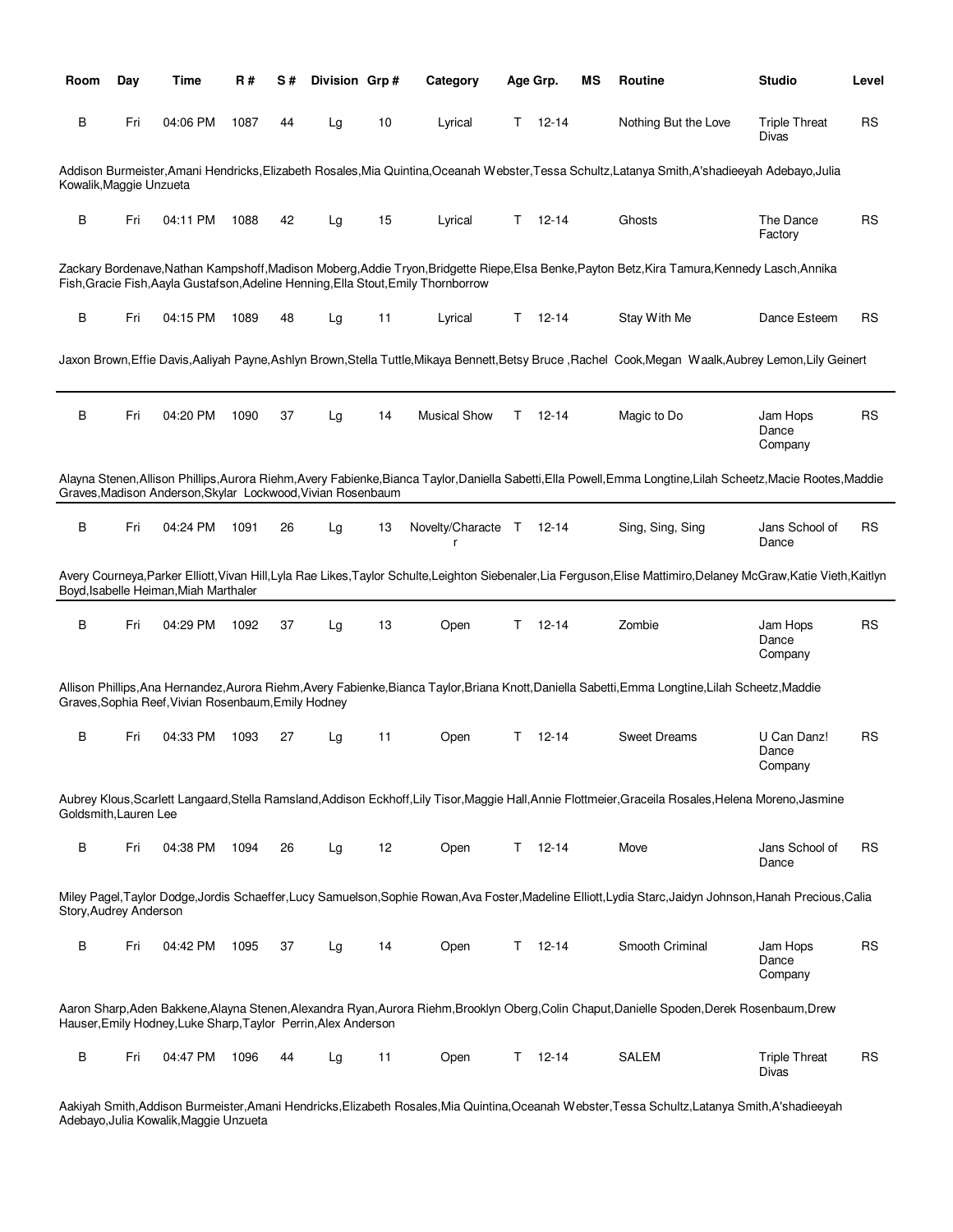| <b>Room</b> | Day | Time                                                  | R#   | S# | Division Grp# |    | Category                                                                                                     |    | Age Grp.      | ΜS | <b>Routine</b>                                                                                                                                                                                                                                                                                         | <b>Studio</b>                            | Level     |
|-------------|-----|-------------------------------------------------------|------|----|---------------|----|--------------------------------------------------------------------------------------------------------------|----|---------------|----|--------------------------------------------------------------------------------------------------------------------------------------------------------------------------------------------------------------------------------------------------------------------------------------------------------|------------------------------------------|-----------|
| В           | Fri | 04:51 PM                                              | 1097 | 13 | Lg            | 12 | Precision/Cheer                                                                                              |    | $T = 12 - 14$ |    | Arabian Nights                                                                                                                                                                                                                                                                                         | <b>New Attitudes</b><br>Dance<br>Company | <b>RS</b> |
|             |     | Abler, Madison Grunewald, Allison Borden              |      |    |               |    |                                                                                                              |    |               |    | Adriahna Krenn, Ellie Herr, Alayna Flanigan, Kasydee Wick, Aubrey Loveland, Caitlyn Flanigan, Madyson Kuether, Paytin Noordyk, Grace Hunsader, Chloe                                                                                                                                                   |                                          |           |
| В           | Fri | 04:56 PM                                              | 1098 | 26 | Lg            | 18 | Clogging                                                                                                     | T. | 12-14         |    | Devil with a Blue Dress                                                                                                                                                                                                                                                                                | Jans School of<br>Dance                  | <b>RS</b> |
|             |     |                                                       |      |    |               |    | Tuin, Zoe O'Donnell, Hanah Precious, MaKenzee Virchow, Maci Dayton, Haylee Newton, Calia Story, Kaitlyn Boyd |    |               |    | Miley Pagel,Taylor Dodge,Reese Kuglin,Elle Endres,Briella Huebsch,Isabel Miller,Lyla Mahoney,Madeline Elliott,Lillyan Schweich,Jaidyn Johnson,Layla                                                                                                                                                    |                                          |           |
| В           | Fri | 05:00 PM                                              | 1099 | 37 | Lg            | 13 | Tap                                                                                                          | Τ  | $12 - 14$     |    | Four Seasons                                                                                                                                                                                                                                                                                           | Jam Hops<br>Dance<br>Company             | <b>RS</b> |
|             |     | Scheetz, Maddie Graves, Sophia Reef, Vivian Rosenbaum |      |    |               |    |                                                                                                              |    |               |    | Allison Phillips, Ana Hernandez, Aurora Riehm, Avery Fabienke, Bianca Taylor, Briana Knott, Daniella Sabetti, Emily Hodney, Emma Longtine, Lilah                                                                                                                                                       |                                          |           |
| В           | Fri | 05:05 PM                                              | 1100 | 56 | Lg            | 12 | Tap                                                                                                          | T. | $12 - 14$     |    | Candy                                                                                                                                                                                                                                                                                                  | Ms. Melinda's<br>Dance studio            | <b>RS</b> |
|             |     | Bartell, Macie Bauer, Mariah Capistrant               |      |    |               |    |                                                                                                              |    |               |    | Brooklyn Lommel, Ava Priebe, Emma Meemken, Dakota Raden, Eloise Nohava, Olivia Evans, Trinity Madden-Peterson, Josie Knapek, Payton Lechner, Izzy                                                                                                                                                      |                                          |           |
| В           | Fri | 05:09 PM                                              | 1101 | 37 | Lg            | 16 | Tap                                                                                                          | T. | 12-14         |    | <b>Pitch Perfect</b>                                                                                                                                                                                                                                                                                   | Jam Hops<br>Dance<br>Company             | <b>RS</b> |
|             |     |                                                       |      |    |               |    | Perrin, Macie Rootes, Madison Anderson, Skylar Lockwood, Stella Long, Colin Chaput                           |    |               |    | Aden Bakkene, Alayna Stenen, Anna Zempel, Arianna Higby, Audrina Draack, Brenna Schultz, Brooklyn Thomas, Ella Powell, Kylie Etienne, Leah Hanson, Lexi                                                                                                                                                |                                          |           |
| B           | Fri | 05:14 PM                                              | 1102 | 42 | Lg            | 15 | Tap                                                                                                          | T. | 12-14         |    | Hot Lunch                                                                                                                                                                                                                                                                                              | The Dance<br>Factory                     | <b>RS</b> |
|             |     |                                                       |      |    |               |    | Fish, Gracie Fish, Aayla Gustafson, Adeline Henning, Ella Stout, Emily Thornborrow                           |    |               |    | Zackary Bordenave,Nathan Kampshoff,Madison Moberg,Addie Tryon,Bridgette Riepe,Elsa Benke,Payton Betz,Kira Tamura,Kennedy Lasch,Annika                                                                                                                                                                  |                                          |           |
| В           | Fri | 05:18 PM                                              | 1103 | 26 | Line          | 29 | Clogging                                                                                                     | S  | 15-18         |    | Lubbock or Leave It                                                                                                                                                                                                                                                                                    | Jans School of<br>Dance                  | <b>RS</b> |
|             |     |                                                       |      |    |               |    | Nadeau, Madelyn Chandler, Morgan Buck, Morgan Dohmen, Ruby Tix, Taylor Borash, Londyn Overlander             |    |               |    | Alex Tally,Allie Majeski,Amber Keller,Anela Johnson,Annika Seebeck,Ava Mahoney,Brailyn Ginter,Caitlyn McGraw,Claire Dicke,Ella Bauer,Ella Homb,Emilia<br>Larson,Emma Dinndorf,Erin Kampa,Gracie Norlin,Haley Sherry,Hope Davis,Katelyn Krey,Katie Kilmer,Lauren Reuter,Lilly Meier,Lily Kummer,Lindsey |                                          |           |
| В           | Fri | 05:25 PM                                              | 1104 | 48 | Line          | 27 | <b>Musical Show</b>                                                                                          |    | $T = 12 - 14$ |    | Wild Wild Party                                                                                                                                                                                                                                                                                        | Dance Esteem                             | <b>RS</b> |
|             |     |                                                       |      |    |               |    | Brown, Jaxon Brown, Charlotte Sand, Kennedi Hartman, Rachel Cook, Sydney Humann, Mikaya Bennett              |    |               |    | Aaliyah Payne, Ascher Stine, Aubrey Lemon, Betsy Bruce, Blake Winkels, Chalene Brown, Dean Lofgren, Decklen Wock, Effie Davis, Finley Stine, Harper<br>Alves,Kathryn Bradsher,Lily Geinert,Megan Waalk,Piper Spears,Ruby Tuttle,Samantha Johnson,Sami Bradsher,Stella Tuttle,Tatum Hesby,Ashlyn        |                                          |           |
| В           | Fri | 05:32 PM                                              | 1105 | 27 | Line          | 20 | Hip Hop                                                                                                      | T. | 12-14         |    | Old School                                                                                                                                                                                                                                                                                             | U Can Danz!<br>Dance<br>Company          | <b>RS</b> |

Paighton Holtzleicer,Kynzley Holtzleicer,Avery Holtzleicer,Annika Brolin,Camdree Lassi,Emily Affolter,Aubrey Klous,Savannah Kohls,Morgan Grussing,Addison Eckhoff,Stella Grussing,Anika Herzog,Ava Herzog,Abigail Adams,Sabrina Jaspers,Lily Tisor,Addison Johnson,Melanie Soderstorm,Annie Flottmeier,Lauren Lee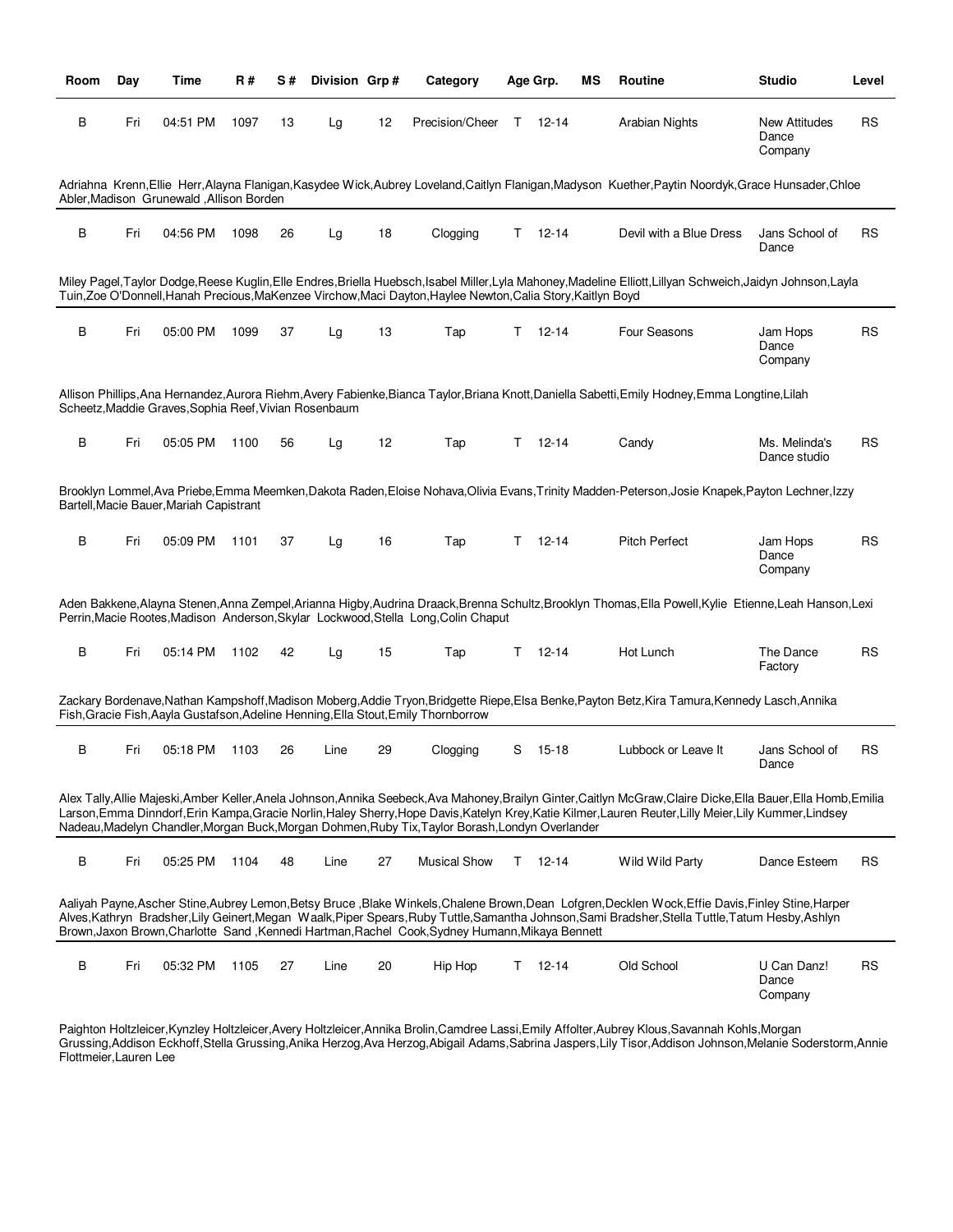| Room              | Day | Time                                                                 | R#   | S# | Division Grp#  |    | Category                                                                                     | Age Grp. |               | ΜS | Routine                                                                                                                                                                                                                                                                                                                                                                                                                                                                                                                                                                                                                                                                                                                                                                                                                                                                                                                                                                                                                                                                                                    | <b>Studio</b>                   | Level     |
|-------------------|-----|----------------------------------------------------------------------|------|----|----------------|----|----------------------------------------------------------------------------------------------|----------|---------------|----|------------------------------------------------------------------------------------------------------------------------------------------------------------------------------------------------------------------------------------------------------------------------------------------------------------------------------------------------------------------------------------------------------------------------------------------------------------------------------------------------------------------------------------------------------------------------------------------------------------------------------------------------------------------------------------------------------------------------------------------------------------------------------------------------------------------------------------------------------------------------------------------------------------------------------------------------------------------------------------------------------------------------------------------------------------------------------------------------------------|---------------------------------|-----------|
| В                 | Fri | 05:39 PM                                                             | 1106 | 42 | Line           | 21 | Hip Hop                                                                                      | T.       | 12-14         |    | Drake Mix                                                                                                                                                                                                                                                                                                                                                                                                                                                                                                                                                                                                                                                                                                                                                                                                                                                                                                                                                                                                                                                                                                  | The Dance<br>Factory            | <b>RS</b> |
|                   |     | Thomas, Emily Thornborrow                                            |      |    |                |    |                                                                                              |          |               |    | Elizabeth Dunlap, Ariana Dub, Lyla Schaber, Zackary Bordenave, Nathan Kampshoff, Aleah Blaisdell, Layla Yang, Maelyn Weecks, Amiah Bain, Evie<br>Forsythe, Audrey Gordy, Addie Tryon, Bridgette Riepe, Elsa Benke, Payton Betz, Kira Tamura, Kennedy Lasch, Kennedy Tima, Molly Wendland, Cooper                                                                                                                                                                                                                                                                                                                                                                                                                                                                                                                                                                                                                                                                                                                                                                                                           |                                 |           |
| в                 | Fri | 05:46 PM                                                             | 1107 | 26 | Line           | 26 | Hip Hop                                                                                      |          | $S$ 15-18     |    | We Run This                                                                                                                                                                                                                                                                                                                                                                                                                                                                                                                                                                                                                                                                                                                                                                                                                                                                                                                                                                                                                                                                                                | Jans School of<br>Dance         | RS        |
|                   |     |                                                                      |      |    |                |    | Radiate, Morgan Buck, Morgan Dohmen, Rayah Brasher, Sophie Rowan, Xavier Beal                |          |               |    | Alex Tally,Allie Majeski,Alyssa Nestingen,Anela Johnson,Audrey Anderson,Ava Foster,Caitlyn McGraw,Clara Mattson,Ella Bauer,Ella Meyer,Emilia<br>Larson, Erin Kampa, Gracie Norlin, Hailee Virchow, Jaidyn Johnson, Katie Kilmer, Kiara Story, Lilly Meier, Lindsey Nadeau, Londyn Overlander, McKede                                                                                                                                                                                                                                                                                                                                                                                                                                                                                                                                                                                                                                                                                                                                                                                                       |                                 |           |
| В                 | Fri | 05:53 PM                                                             | 1108 | 48 | Producti<br>on | 49 | Hip Hop                                                                                      | PT       | $9 - 11$      |    | Work                                                                                                                                                                                                                                                                                                                                                                                                                                                                                                                                                                                                                                                                                                                                                                                                                                                                                                                                                                                                                                                                                                       | Dance Esteem                    | <b>RS</b> |
|                   |     |                                                                      |      |    |                |    |                                                                                              |          |               |    | Jaxon Brown, Effie Davis, Aaliyah Payne, Sophia Lindahl, Finley Stine, Piper Spears, Tatum Hesby, Ashlyn Brown, Chalene Brown, Harper Alves, Sydney<br>Humann, Blake Winkels, Decklen Wock, Mikaya Bennett, Kennedy Berling, Kennedi Hartman, Chloe Lindquist, Eleanor Miller, Vivienne Phillips, Parker<br>Swanson, Dean Lofgren, Molly Rabe , Betsy Bruce , Stella Lien, Lauren Benjamin, Oliver Rogers, Sienna Tanaka, Sloane McGee, Lucy Rymer, Brookelyn<br>Lang, Adriana Phillips , Lily Brandt, Amaya Jeske, Reese Newlin, Kierra Winkelman, Megan Waalk, Patrick Poole, Brooke Norman, Emily Vaughan, Clara<br>Browning, Harrison Haight, Grace McKenzie, Isabela Gutzmer, Lily Geinert, Landry Brower, Max Bullinger, Jack Lecy, Madeline Weldon, Willow Jones                                                                                                                                                                                                                                                                                                                                    |                                 |           |
| В                 | Fri | 06:03 PM                                                             | 1109 | 45 | Producti<br>on | 35 | <b>Musical Show</b>                                                                          | PT.      | $9 - 11$      |    | Mary Poppins                                                                                                                                                                                                                                                                                                                                                                                                                                                                                                                                                                                                                                                                                                                                                                                                                                                                                                                                                                                                                                                                                               | Arena Dance<br>Academy          | <b>RS</b> |
|                   |     | Anderson, Theresa Kellen, Ruby Harper, Mackenzie Larson, Sydnee Wynn |      |    |                |    |                                                                                              |          |               |    | Brianna Aspleaf,Sadie Engel,Cali Cooper,Alexis Sulsberger,Caroline Cooper,Raegan Jensen,Lorelei Webb,Ella Book,Jaini Gor,Lilly Webb,Apphia<br>Ashley,Denver Zirbel,Wilsie Anderson,Ava Cooper,Elliana Perez,Valencia Sanchez,Amara Ashley,Zia Church,Alyvia Meyer,Madelyn Casotti,Eisley<br>Flowers, Julie Trout, Lucia Perez, Jillian Keokenchahn, Averlie Erhanyan, Cassie Anderson, Adley Johnson, Bailey Rogers, Brianna Hecht, Mallory Westra, Chavi                                                                                                                                                                                                                                                                                                                                                                                                                                                                                                                                                                                                                                                  |                                 |           |
| в                 | Fri | 06:13 PM                                                             | 1110 | 26 | Producti<br>on | 33 | <b>Musical Show</b>                                                                          |          | $T = 12 - 14$ |    | Grease                                                                                                                                                                                                                                                                                                                                                                                                                                                                                                                                                                                                                                                                                                                                                                                                                                                                                                                                                                                                                                                                                                     | Jans School of<br>Dance         | <b>RS</b> |
| Rowan, Vivan Hill |     |                                                                      |      |    |                |    |                                                                                              |          |               |    | Addison Notch, Addy Bauer, Alex Kuhns, Audrey Anderson, Ava Foster, Avery Courneya, Avery Miller, Brailyn Ginter, Brianna Kummer, Calia Story, Carlie<br>Ginter, Devin Mattson, Ella Bauer, Ella Meyer, Emilia Larson, Hailee Virchow, Haley Sherry, Hanah Precious, Jaidyn Johnson, Jordis Schaeffer, Keala Story, Keiana<br>Beal,Lauren Reuter,Londyn Overlander,Lyla Virchow,Macy Kirk,MaKenzee Virchow,Maxine Molitor,Miley Pagel,Reese Reuter,Reese Kuglin,Sophie                                                                                                                                                                                                                                                                                                                                                                                                                                                                                                                                                                                                                                     |                                 |           |
| в                 | Fri | 06:23 PM                                                             | 1111 | 27 | Producti<br>on | 34 | Jazz                                                                                         | T.       | $12 - 14$     |    | Fire and Ice                                                                                                                                                                                                                                                                                                                                                                                                                                                                                                                                                                                                                                                                                                                                                                                                                                                                                                                                                                                                                                                                                               | U Can Danz!<br>Dance<br>Company | <b>RS</b> |
|                   |     |                                                                      |      |    |                |    | Soderstorm, Annie Flottmeier, Graceila Rosales, Helena Moreno, Jasmine Goldsmith, Lauren Lee |          |               |    | Paighton Holtzleicer,Kynzley Holtzleicer,Avery Holtzleicer,Rebecca Meyer,Annika Brolin,Camdree Lassi,McKenna Steger,Rachel Thompson,Maja<br>Arnar, Emily Affolter, Aubrey Klous, Savannah Kohls, Scarlett Langaard, Eily Piatt, Stella Ramsland, Shannon Burton, Erin Drahozal, Morgan Grussing, Evelyn<br>Peters, Addison Eckhoff, Stella Grussing, Anika Herzog, Ava Herzog, Abigail Adams, Sabrina Jaspers, Lily Tisor, Maggie Hall, Addison Johnson, Melanie                                                                                                                                                                                                                                                                                                                                                                                                                                                                                                                                                                                                                                           |                                 |           |
| В                 | Fri | 06:33 PM                                                             | 1112 | 37 | Producti<br>on | 71 | Jazz                                                                                         |          | $T = 12 - 14$ |    | Back to the Future                                                                                                                                                                                                                                                                                                                                                                                                                                                                                                                                                                                                                                                                                                                                                                                                                                                                                                                                                                                                                                                                                         | Jam Hops<br>Dance<br>Company    | <b>RS</b> |
|                   |     |                                                                      |      |    |                |    |                                                                                              |          |               |    | Abigail Berglin, Aden Bakkene, Alayna Stenen, Alexandra Ryan, Alivia Draack, Allison Phillips, Ana Hernandez, Anna Zempel, Annabelle Walsh, Ariana<br>Rasmussen, Arianna Higby, Audrina Draack, Aurora Riehm, Autumn Vnuk, Ava Breiwick, Avery Fabienke, Bentley Rasmussen, Bianca Taylor, Brenna<br>Schultz, Briana Knott, Brooklyn Dahlman, Brooklyn Oberg, Brooklyn Thomas, Chloe Kampp, Daniella Sabetti, Danielle Spoden, Elena Vertalino, Ella Powell, Elli<br>Ford, Emily Hodney, Emma Longtine, Emmalee Oberg, Erin Southerling, Evelyn Herting, Hailey Williams, Hannah Schilling, Harper Rice, Jacie Slater, Kairi<br>Carlson, Kali Williams, Kaylin Stenen, Kylie Collins, Kylie Etienne, Leah Hanson, Lexi Perrin, Lexie Moots, Lilah Scheetz, Lily Johnson, Lily Thompson, Lindsey<br>Gaabo,Macie Rootes,Maddie Graves,Maddie Zdenek,Madison Anderson,Mareena Kelly,Melina Figueroa,Miara Hollenbeck,Myla Kelly,Nina Nikolas,Scarlett<br>Wick, Skylar Lockwood, Sonja Williams, Sophia Reef, Stella Long, Taylor Perrin, Taylor Gabrielli, Vanessa Kuhlman, Veronica Hamann, Vivian Rosenbaum |                                 |           |
| В                 | Fri | 06:43 PM                                                             | 1113 | 11 | Producti<br>on | 31 | Open                                                                                         |          | $T = 12 - 14$ |    | The End                                                                                                                                                                                                                                                                                                                                                                                                                                                                                                                                                                                                                                                                                                                                                                                                                                                                                                                                                                                                                                                                                                    | Dance<br><b>Dynamics LLC</b>    | <b>RS</b> |
|                   |     |                                                                      |      |    |                |    |                                                                                              |          |               |    | Ludia Raird Ella Rord Addison Hicke Kolsi, Judziowicz Appikko Marchant Alopah Omorpick Stolla Studinski Olivia Wiza Ella Woyak Kailoo Doquar May                                                                                                                                                                                                                                                                                                                                                                                                                                                                                                                                                                                                                                                                                                                                                                                                                                                                                                                                                           |                                 |           |

Lydia Baird,Ella Bord,Addison Hicks,Kelsi Judziewicz,Annikka Marchant,Alenah Omernick,Stella Studinski,Olivia Wiza,Ella Woyak,Kailee Deaver,Max Nieman,Ahlyianna Palbrach,Hailey Duellman,Jersey Heyroth,Rayna Literski,Brooklyn Pagel,Emma Pearse,Isadora Peterson,Abigail Soik,Marissa Williams,Victoria Franz,Marissa Stolt,Addison Conley,Maddy Mancel,Elsa Oswall,Chelsea Paulson,Sawyer Stuczynski,Natalie King,Ava Plummer,Emily Sweet,Caroline Dailey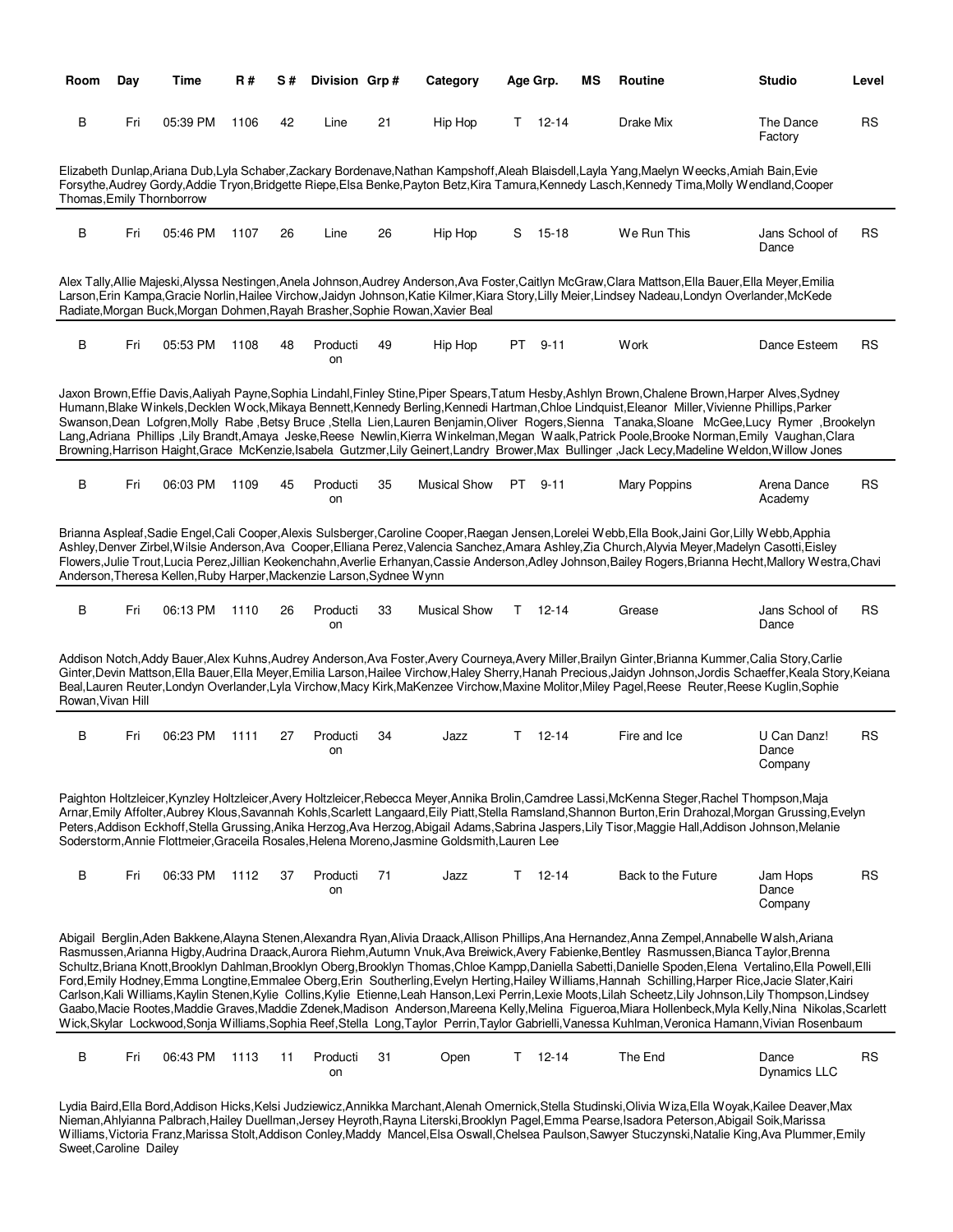| Room      | Day | Time     | <b>R#</b> | S# | Division Grp#  |     | Category                                                                                     |    | Age Grp. | МS | Routine                                                                                                                                                                                                                                                                                                                                                                                                                                                                                                                                                                                                                                                                                                                                                                                                                                                                                                                                                                                                                                                                                                                                                                                                                                                                                                                                                                                                                                                                                                                                                                                                                                                                                              | <b>Studio</b>                   | Level     |
|-----------|-----|----------|-----------|----|----------------|-----|----------------------------------------------------------------------------------------------|----|----------|----|------------------------------------------------------------------------------------------------------------------------------------------------------------------------------------------------------------------------------------------------------------------------------------------------------------------------------------------------------------------------------------------------------------------------------------------------------------------------------------------------------------------------------------------------------------------------------------------------------------------------------------------------------------------------------------------------------------------------------------------------------------------------------------------------------------------------------------------------------------------------------------------------------------------------------------------------------------------------------------------------------------------------------------------------------------------------------------------------------------------------------------------------------------------------------------------------------------------------------------------------------------------------------------------------------------------------------------------------------------------------------------------------------------------------------------------------------------------------------------------------------------------------------------------------------------------------------------------------------------------------------------------------------------------------------------------------------|---------------------------------|-----------|
| В         | Fri | 06:53 PM | 1114      | 48 | Producti<br>on | 108 | Jazz                                                                                         | PT | $9 - 11$ |    | What Happens In<br>Vegas                                                                                                                                                                                                                                                                                                                                                                                                                                                                                                                                                                                                                                                                                                                                                                                                                                                                                                                                                                                                                                                                                                                                                                                                                                                                                                                                                                                                                                                                                                                                                                                                                                                                             | Dance Esteem                    | RS        |
| Jones     |     |          |           |    |                |     |                                                                                              |    |          |    | Jaxon Brown, Effie Davis, Aaliyah Payne, Sophia Lindahl, Finley Stine, Piper Spears, Parker Payne, Tatum Hesby, Ashlyn Brown, Chalene Brown, Stella<br>Tuttle, Ascher Stine, Harper Alves, Harper Hayes, Sydney Humann, Hadley Jaeger, Samantha Johnson, Tessa McCall, Ellen Thomas, Blake Winkels, Decklen<br>Wock,Brooklyn Brown,Mikaya Bennett,Kennedy Berling,Lila Bullinger,Kennedi Hartman,Landon Lillestol,Aubrey Lemon,Chloe Lindquist,Amelia Miller,Eleanor<br>Miller, Eva Nuesinger, Isla Odney, Vivienne Phillips, Colette Rabe, Parker Swanson, Ruby Tuttle, Dean Lofgren, Molly Rabe, Betsy Bruce, Stella Lien, Lauren<br>Benjamin,Lucy Carlson,Everly Lemon,Vivian Lien,Eloise Kuvaas,Oliver Rogers,Patrick Poole,Sienna Tanaka,Sloane McGee,Olivia<br>Weimerskirch, Makenzii Hughes, Lucy Rymer, Brookelyn Lang, Adriana Phillips, Lily Brandt, Molly Dingman, Rachel Cook, Charlotte Sand, Amaya<br>Jeske, Reese Newlin, Kierra Winkelman, Megan Waalk, Lotus Maclver, William Johnson, Barrett Hayes, Elliot Buth-Croes, Hazel Lien, Annika Lutter, Sienna<br>Hubert, Aurora Hilson, Hadley Rickert, Beatrix Anderson, Michelle Olson, Millie Fuchs, Sadie Anderson, Grace Koski, Charlotte Liebsch, Mercy Koski, Penny<br>Hanson, Emelia Honigstock, Maxine Brindley, Brooke Norman, Addidson Tewksbury, Emily Vaughan, Clara Browning, Grace McKenzie, Isabela<br>Gutzmer, Rowan Pearson, Addison Hubert, Lily Geinert, Bryn Rabe, Sophia Weldon, Angelina Driggins, Samantha Liebsch, Landry Brower, Amelie James, Max<br>Bullinger , Amanda Morgan, Wes Carlson , Elise Liu, Lily Fraser , Jack Lecy, Evelyn Krumwiede, Gracie Johnson, Madeline Weldon, Macee Jacobson, Willow |                                 |           |
| В         | Fri | 07:03 PM | 1115      | 27 | Producti<br>on | 34  | Novelty/Characte T 12-14<br>r                                                                |    |          |    | Mamma Mia!                                                                                                                                                                                                                                                                                                                                                                                                                                                                                                                                                                                                                                                                                                                                                                                                                                                                                                                                                                                                                                                                                                                                                                                                                                                                                                                                                                                                                                                                                                                                                                                                                                                                                           | U Can Danz!<br>Dance<br>Company | <b>RS</b> |
|           |     |          |           |    |                |     | Soderstorm, Annie Flottmeier, Graceila Rosales, Helena Moreno, Jasmine Goldsmith, Lauren Lee |    |          |    | Paighton Holtzleicer,Kynzley Holtzleicer,Avery Holtzleicer,Rebecca Meyer,Annika Brolin,Camdree Lassi,McKenna Steger,Rachel Thompson,Maja<br>Arnar, Emily Affolter, Aubrey Klous, Savannah Kohls, Scarlett Langaard, Eily Piatt, Stella Ramsland, Shannon Burton, Erin Drahozal, Morgan Grussing, Evelyn<br>Peters, Addison Eckhoff, Stella Grussing, Anika Herzog, Ava Herzog, Abigail Adams, Sabrina Jaspers, Lily Tisor, Maggie Hall, Addison Johnson, Melanie                                                                                                                                                                                                                                                                                                                                                                                                                                                                                                                                                                                                                                                                                                                                                                                                                                                                                                                                                                                                                                                                                                                                                                                                                                     |                                 |           |
| В         | Fri | 07:13 PM | 1116      | 26 | Producti<br>on | 31  | Novelty/Characte PT<br>r                                                                     |    | $9 - 11$ |    | Irish Wake Up                                                                                                                                                                                                                                                                                                                                                                                                                                                                                                                                                                                                                                                                                                                                                                                                                                                                                                                                                                                                                                                                                                                                                                                                                                                                                                                                                                                                                                                                                                                                                                                                                                                                                        | Jans School of<br>Dance         | RS        |
| O'Donnell |     |          |           |    |                |     |                                                                                              |    |          |    | Abby Mudgett, Adalynn Cadwell, Avery Courneya, Avery Miller, Briella Huebsch, Brooke Gjemse, Cora Schweich, Courtney Siebenaler, Delaney McGraw, Elayna<br>Latch, Elle Endres, Haylee Newton, Jocelyn Huebsch, Katey Armstrong, Keala Story, Layla Tuin, Leighton Siebenaler, Lia Ferguson, Lillyan Schweich, Lydia<br>Latch, Lyla Mahoney, Lyla Rae Likes, Maci Dayton, Macy Kirk, Madalyn Courneya, McKenna McGraw, Miley Pagel, Sofia Tix, Taylor Schulte, Vivan Hill, Zoe                                                                                                                                                                                                                                                                                                                                                                                                                                                                                                                                                                                                                                                                                                                                                                                                                                                                                                                                                                                                                                                                                                                                                                                                                        |                                 |           |
| В         | Fri | 07:23 PM | 1117      | 48 | Producti<br>on | 34  | Tap                                                                                          | PT | $9 - 11$ |    | Swing                                                                                                                                                                                                                                                                                                                                                                                                                                                                                                                                                                                                                                                                                                                                                                                                                                                                                                                                                                                                                                                                                                                                                                                                                                                                                                                                                                                                                                                                                                                                                                                                                                                                                                | Dance Esteem                    | RS        |
|           |     |          |           |    |                |     | Winkelman, Brooke Norman, Samantha Liebsch, Amanda Morgan, Gracie Johnson                    |    |          |    | Jaxon Brown, Sophia Lindahl, Finley Stine, Piper Spears, Parker Payne, Tatum Hesby, Ashlyn Brown, Chalene Brown, Harper Alves, Tessa McCall, Blake<br>Winkels, Kennedy Berling, Lila Bullinger, Kennedi Hartman, Chloe Lindquist, Parker Swanson, Molly Rabe, Betsy Bruce, Stella Lien, Lauren Benjamin, Sienna<br>Tanaka,Olivia Weimerskirch,Lucy Rymer ,Brookelyn Lang,Adriana Phillips ,Lily Brandt,Rachel Cook,Amaya Jeske,Reese Newlin,Kierra                                                                                                                                                                                                                                                                                                                                                                                                                                                                                                                                                                                                                                                                                                                                                                                                                                                                                                                                                                                                                                                                                                                                                                                                                                                   |                                 |           |
| В         | Fri | 07:33 PM | 1118      | 42 | Producti<br>on | 35  | Jazz                                                                                         |    | AD 19-99 |    | Middle School Dance                                                                                                                                                                                                                                                                                                                                                                                                                                                                                                                                                                                                                                                                                                                                                                                                                                                                                                                                                                                                                                                                                                                                                                                                                                                                                                                                                                                                                                                                                                                                                                                                                                                                                  | The Dance<br>Factory            | <b>RS</b> |
|           |     |          |           |    |                |     | Friday, Kristin Roers, Molly Lundgren, Christie Lasch, Jen Holmquist, Samantha Gordy         |    |          |    | Adyson Toepper, Ariana Dub, Natalie Kampshoff, Jordana Iverson, Halle Walters, Sadie Roers, Zackary Bordenave, Nathan Kampshoff, Rowan Kulesa, Madison<br>Prechel, Delana Rowe, Lily Wilson, Audrey Gordy, Gretchen Kampshoff, Ashley Rowe, Meghan Dub, Sarah Kulesa, Jennifer Toepper, April Walters, Kris<br>Kampshoff, Melissa Bordenave, Sara Iverson, Frances Prechel, Evelyn Osborn, Natalie Lundgren, Paul Lasch, Mira Rowe, Macy Wallace, Danielle Nagy, Tonia                                                                                                                                                                                                                                                                                                                                                                                                                                                                                                                                                                                                                                                                                                                                                                                                                                                                                                                                                                                                                                                                                                                                                                                                                               |                                 |           |
| В         | Fri | 07:43 PM |           |    |                |     |                                                                                              |    |          |    | --Awards - High Point--                                                                                                                                                                                                                                                                                                                                                                                                                                                                                                                                                                                                                                                                                                                                                                                                                                                                                                                                                                                                                                                                                                                                                                                                                                                                                                                                                                                                                                                                                                                                                                                                                                                                              | Awards                          |           |
|           |     |          |           |    |                |     |                                                                                              |    |          |    |                                                                                                                                                                                                                                                                                                                                                                                                                                                                                                                                                                                                                                                                                                                                                                                                                                                                                                                                                                                                                                                                                                                                                                                                                                                                                                                                                                                                                                                                                                                                                                                                                                                                                                      |                                 |           |
| В         | Sat | 08:00 AM | 1119      | 17 | Sg             | 5   | <b>Ballet</b>                                                                                | PT | $9 - 11$ |    | Overcome                                                                                                                                                                                                                                                                                                                                                                                                                                                                                                                                                                                                                                                                                                                                                                                                                                                                                                                                                                                                                                                                                                                                                                                                                                                                                                                                                                                                                                                                                                                                                                                                                                                                                             | North Ballet<br>Academy         | S         |
|           |     |          |           |    |                |     | Annaleigh Rehlander, Gianna McDonald, Jayla Montoya, Malea Bicknese, Nayeli Olivares         |    |          |    |                                                                                                                                                                                                                                                                                                                                                                                                                                                                                                                                                                                                                                                                                                                                                                                                                                                                                                                                                                                                                                                                                                                                                                                                                                                                                                                                                                                                                                                                                                                                                                                                                                                                                                      |                                 |           |
| B         | Sat | 08:04 AM | 1120      | 48 | Lg             | 19  | Contemporary                                                                                 | PT | $9 - 11$ |    | Stand Up For Something Dance Esteem                                                                                                                                                                                                                                                                                                                                                                                                                                                                                                                                                                                                                                                                                                                                                                                                                                                                                                                                                                                                                                                                                                                                                                                                                                                                                                                                                                                                                                                                                                                                                                                                                                                                  |                                 | S         |

Finley Stine,Ashlyn Brown,Chalene Brown,Stella Tuttle,Harper Alves,Sydney Humann,Kennedi Hartman,Aubrey Lemon,Eva Nuesinger,Ruby Tuttle,Lucy Rymer ,Charlotte Sand ,Reese Newlin,Brooke Norman,Taylor Leth,Clara Browning,Lily Geinert,Sophia Weldon,Madeline Weldon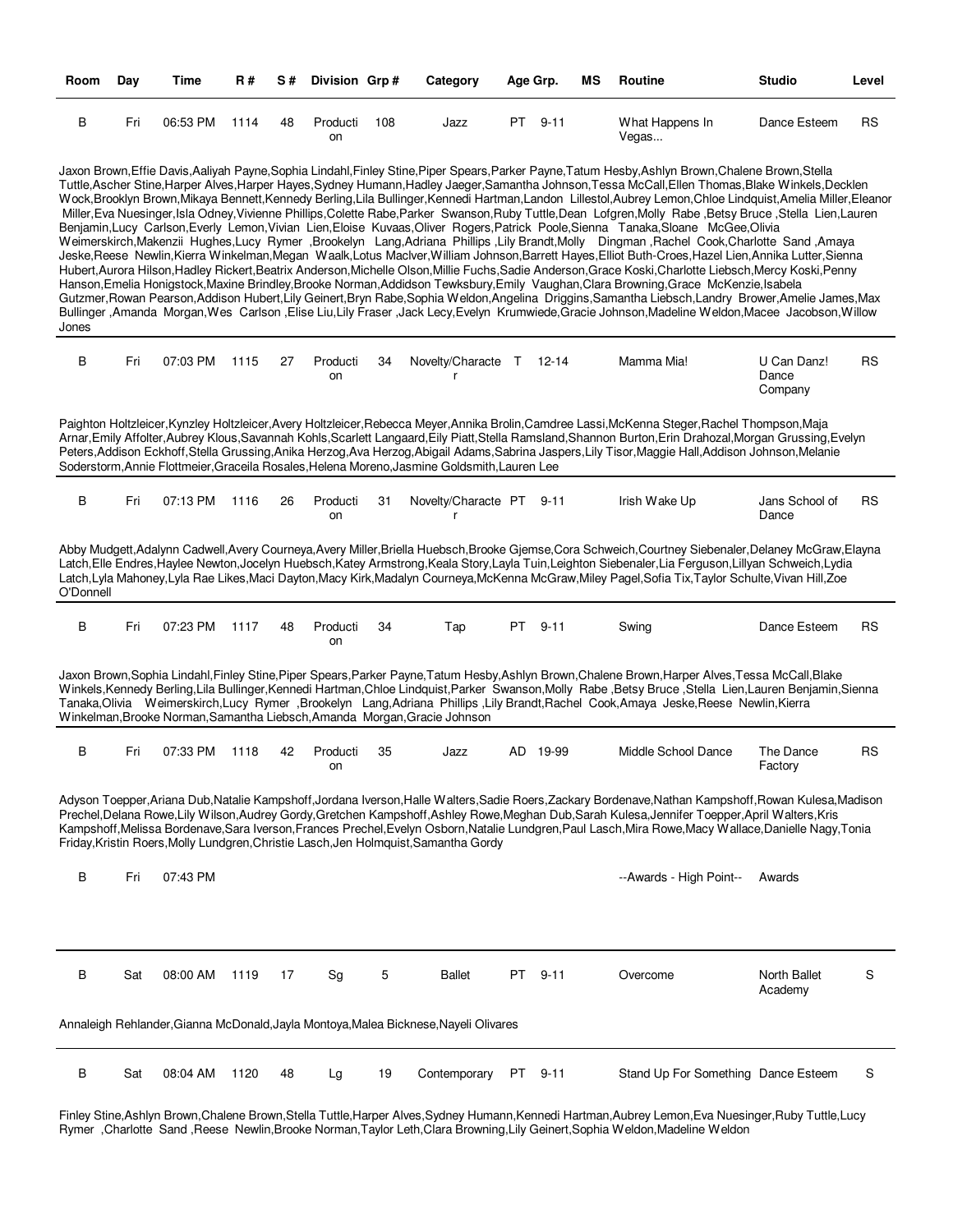| Room      | Day | Time                                                                  | R#   | S# | Division Grp# |    | Category                                                                         |    | Age Grp. | ΜS | Routine                                                                                                                                                                                                                                                                     | <b>Studio</b>                 | Level |
|-----------|-----|-----------------------------------------------------------------------|------|----|---------------|----|----------------------------------------------------------------------------------|----|----------|----|-----------------------------------------------------------------------------------------------------------------------------------------------------------------------------------------------------------------------------------------------------------------------------|-------------------------------|-------|
| B         | Sat | 08:08 AM                                                              | 1121 | 50 | Sg            | 9  | Contemporary                                                                     | PT | 9-11     |    | I Saw What I Saw                                                                                                                                                                                                                                                            | Balleraena<br>Dance Studio    | S     |
|           |     |                                                                       |      |    |               |    |                                                                                  |    |          |    | Evelyn Warren, Kate Wilson, Brooklynn Winkles, Cadence Roozeboom, Emmalyn Sage, Isla Anderson, Kate Kusmak, Raina Carter                                                                                                                                                    |                               |       |
| В         | Sat | 08:12 AM                                                              | 1122 | 4  | Lg            | 16 | Hip Hop                                                                          | М  | $5 - 8$  |    | 5 Courses                                                                                                                                                                                                                                                                   | Spotlight<br>Dance<br>Company | S     |
|           |     |                                                                       |      |    |               |    |                                                                                  |    |          |    | Jaylee Ignaszewski, Reegan Aspelund, Brynna Jahnz, Kallie Dickmeyer, Logan Aspelund, Ally Krosch, Charli Braunshausen, Evie Umbreit, Amelia<br>Luethmers, Mara Fugazzi, Elizabeth Walgehbach, Aubriana Bailey, Kenna Fast, Braya Hunstad, Lenni Sonnenfeld, Kylie Thaemlitz |                               |       |
| В         | Sat | 08:16 AM                                                              | 1123 | 4  | Lg            | 15 | Hip Hop                                                                          | PT | $9 - 11$ |    | Destinys Child                                                                                                                                                                                                                                                              | Spotlight<br>Dance<br>Company | S     |
|           |     | Walgenbach, Brea Schultz, Hallie Heins, Bridget Murphy, Leah Prescher |      |    |               |    |                                                                                  |    |          |    | Ava Smith,Abigail Nies,Madelyn Stoll,Tenley Staloch,Alanna Stoffel,Audrey Erlenbach,Ashlyn Klinkner,Nellie Hellekson,Aria Jirak,Greta Soine,Madilyn                                                                                                                         |                               |       |
| В         | Sat | 08:20 AM                                                              | 1124 | 4  | Lg            | 13 | Hip Hop                                                                          |    | PT 9-11  |    | <b>NASA</b>                                                                                                                                                                                                                                                                 | Spotlight<br>Dance<br>Company | S     |
|           |     | ,Lucy Kelly, Grace Soine, Kate Becker                                 |      |    |               |    |                                                                                  |    |          |    | Macy Walker, Makenzie Anderson, Nora Caven, Ayleigh Larson, Brooklyn Mann, Madeline Wright, Claire Rohman, Audrey Stilson, Ayla Schott, Braelyn Nielsen                                                                                                                     |                               |       |
| В         | Sat | 08:24 AM                                                              | 1125 | 4  | Sg            | 5  | Hip Hop                                                                          | м  | $5 - 8$  |    | Playground                                                                                                                                                                                                                                                                  | Spotlight<br>Dance<br>Company | S     |
|           |     |                                                                       |      |    |               |    | Miah Kopischke, Mara Fugazzi, Elizabeth Walgehbach, Kenna Fast, Lenni Sonnenfeld |    |          |    |                                                                                                                                                                                                                                                                             |                               |       |
| В         | Sat | 08:28 AM                                                              | 1126 | 50 | Sg            | 8  | Hip Hop                                                                          | м  | $5 - 8$  |    | Queens                                                                                                                                                                                                                                                                      | Balleraena<br>Dance Studio    | S     |
|           |     |                                                                       |      |    |               |    |                                                                                  |    |          |    | Paris Rasmussen , Alexa Rydland, Brielle Dettler, Katie Dumdie, Taryn Fredrick, Brielle Reed, Estelle Waldner, Hannah Warren                                                                                                                                                |                               |       |
| в         | Sat | 08:32 AM                                                              | 1127 | 4  | Sg            | 5  | Hip Hop                                                                          | PT | 9-11     |    | Halftime                                                                                                                                                                                                                                                                    | Spotlight<br>Dance<br>Company | S     |
|           |     |                                                                       |      |    |               |    | Makenzie Anderson, Nora Caven, Ayleigh Larson, Ayla Schott, Braelyn Nielsen      |    |          |    |                                                                                                                                                                                                                                                                             |                               |       |
| B         | Sat | 08:36 AM                                                              | 1128 | 48 | Sg            | 9  | Hip Hop                                                                          |    | PT 9-11  |    | <b>Usher Mix</b>                                                                                                                                                                                                                                                            | Dance Esteem                  | S     |
|           |     |                                                                       |      |    |               |    |                                                                                  |    |          |    | Finley Stine, Chalene Brown, Harper Alves, Sydney Humann, Samantha Johnson, Kennedi Hartman, Ruby Tuttle, Charlotte Sand, Sami Bradsher                                                                                                                                     |                               |       |
| В         | Sat | 08:40 AM                                                              | 1129 | 4  | Lg            | 10 | Jazz                                                                             | м  | $5-8$    |    | Cha Cha Cha                                                                                                                                                                                                                                                                 | Spotlight<br>Dance<br>Company | S     |
| Thaemlitz |     |                                                                       |      |    |               |    |                                                                                  |    |          |    | Logan Aspelund, Miah Kopischke, Charli Braunshausen, Elyse Lyhgholm, Evie Umbreit, Amelia Luethmers, Mara Fugazzi, Pria Haessly, Lenni Sonnenfeld, Kylie                                                                                                                    |                               |       |
| В         | Sat | 08:44 AM                                                              | 1130 | 12 | Lg            | 16 | Jazz                                                                             | PT | 9-11     |    | Just Got Paid                                                                                                                                                                                                                                                               | Let's Dance                   | S     |

Eden Bilstad,Kali Meier,Rees Gallagher,Harper Woinarowicz,Megan Wahl,Sunday Raugust,Bella Meyer,Ashley Wahl,Elliana Snortland-Banks,Kendall Jones,Chloe Heinle,Keira DiSilvestro,Beya Anderson,Fynley Glinz,Paige Mittleider,Brenley Ell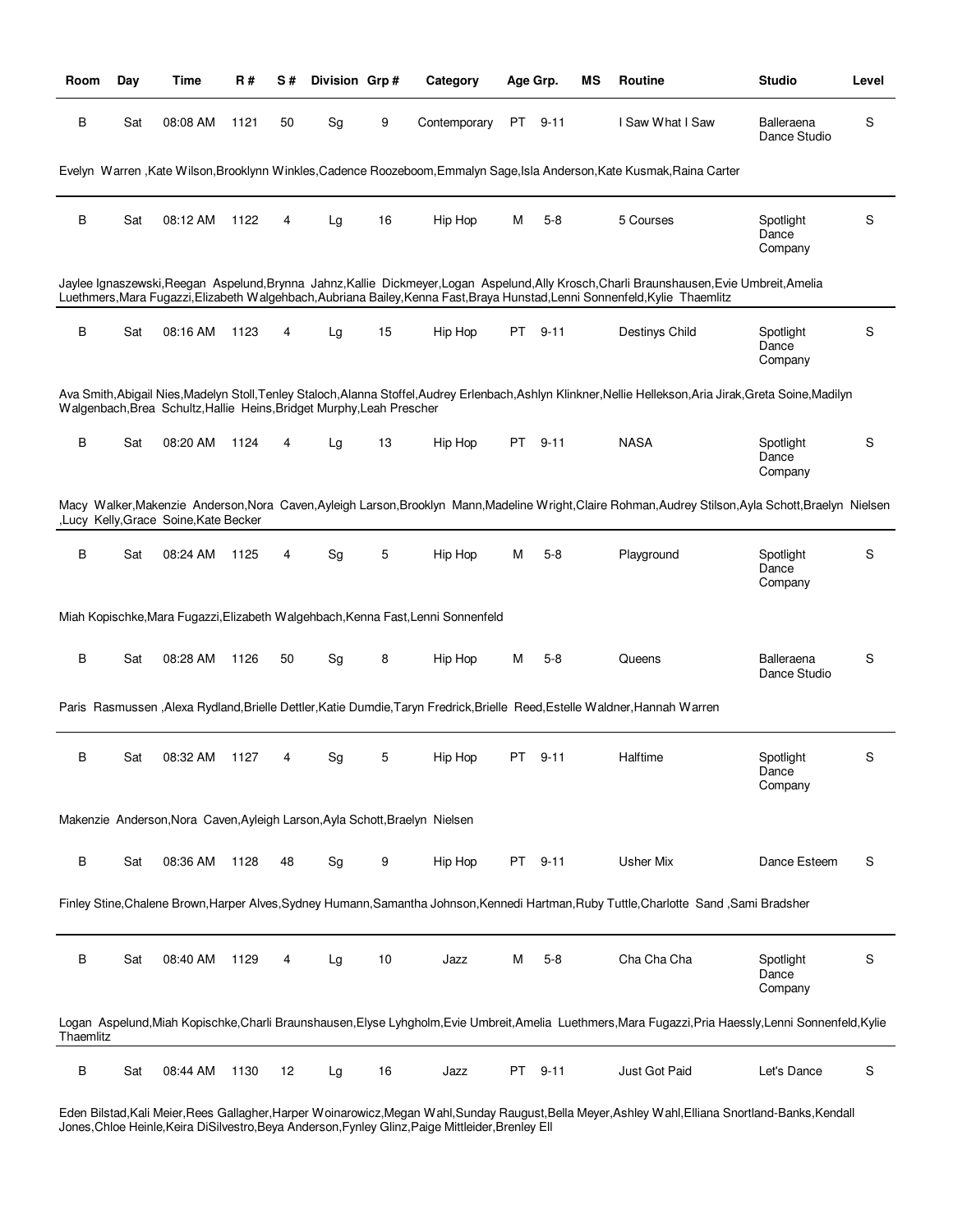| Room     | Day | Time                                                              | R#   | S# | Division Grp# |    | Category                                                                                                                     |    | Age Grp. | ΜS | Routine                                                                                                                                                                                                                                                                              | <b>Studio</b>                 | Level |
|----------|-----|-------------------------------------------------------------------|------|----|---------------|----|------------------------------------------------------------------------------------------------------------------------------|----|----------|----|--------------------------------------------------------------------------------------------------------------------------------------------------------------------------------------------------------------------------------------------------------------------------------------|-------------------------------|-------|
| B        | Sat | 08:48 AM                                                          | 1131 | 50 | Sg            | 8  | Jazz                                                                                                                         | M  | $5-8$    |    | Get Up, Get Loud                                                                                                                                                                                                                                                                     | Balleraena<br>Dance Studio    | S     |
|          |     |                                                                   |      |    |               |    |                                                                                                                              |    |          |    | Paris Rasmussen , Alexa Rydland, Brielle Dettler, Katie Dumdie, Taryn Fredrick, Brielle Reed, Estelle Waldner, Hannah Warren                                                                                                                                                         |                               |       |
| B        | Sat | 08:52 AM                                                          | 1132 | 4  | Lg            | 10 | Jazz                                                                                                                         | PT | $9 - 11$ |    | Fabulous                                                                                                                                                                                                                                                                             | Spotlight<br>Dance<br>Company | S     |
|          |     |                                                                   |      |    |               |    |                                                                                                                              |    |          |    | Macy Walker, Makenzie Anderson, Lydia Kuiper, Ayleigh Larson, Tenley Staloch, Audrey Stilson, Ayla Schott, Grace Soine, Brea Schultz, Kate Becker                                                                                                                                    |                               |       |
| В        | Sat | 08:56 AM                                                          | 1133 | 12 | Sg            | 8  | Jazz                                                                                                                         | PT | $9 - 11$ |    | New York, New York                                                                                                                                                                                                                                                                   | Let's Dance                   | S     |
|          |     |                                                                   |      |    |               |    | Eden Bilstad, Kali Meier, Rees Gallagher, Bella Meyer, Elliana Snortland-Banks, Kendall Jones, Paige Mittleider, Brenley Ell |    |          |    |                                                                                                                                                                                                                                                                                      |                               |       |
| В        | Sat | 09:00 AM                                                          | 1134 | 48 | Lg            | 19 | Jazz                                                                                                                         | PT | $9 - 11$ |    | Queen Of The Night                                                                                                                                                                                                                                                                   | Dance Esteem                  | S     |
|          |     |                                                                   |      |    |               |    |                                                                                                                              |    |          |    | Finley Stine, Ashlyn Brown, Chalene Brown, Harper Alves, Sydney Humann, Kennedi Hartman, Aubrey Lemon, Eva Nuesinger, Ruby Tuttle, Stella Lien, Lucy<br>Rymer, Lily Brandt, Charlotte Sand, Reese Newlin, Brooke Norman, Taylor Leth, Clara Browning, Sophia Weldon, Madeline Weldon |                               |       |
| В        | Sat | 09:04 AM                                                          | 1135 | 12 | Sg            | 7  | Jazz                                                                                                                         | M  | $5 - 8$  |    | Once Upon a Time                                                                                                                                                                                                                                                                     | Let's Dance                   | S     |
|          |     |                                                                   |      |    |               |    | Briella Wanner, Kaylee Kambeitz, Kylie DiSilvestro, Zoe Moore, Avery Jeter, Ellie Mittlestadt, Lyla Wegner                   |    |          |    |                                                                                                                                                                                                                                                                                      |                               |       |
| В        | Sat | 09:08 AM                                                          | 1136 | 4  | Lg            | 11 | Jazz                                                                                                                         | PT | $9 - 11$ |    | Love Shack                                                                                                                                                                                                                                                                           | Spotlight<br>Dance<br>Company | S     |
| Prescher |     |                                                                   |      |    |               |    |                                                                                                                              |    |          |    | Ava Smith, Nora Caven, Audrey Erlenbach, Jaylee Ignaszewski, Aria Jirak, Claire Rohman, Reegan Aspelund, Brynna Jahnz, Ally Krosch, Bridget Murphy, Leah                                                                                                                             |                               |       |
| В        | Sat | 09:12 AM                                                          | 1137 | 17 | Sg            | 5  | Jazz                                                                                                                         | PT | 9-11     |    | I Want To Ride My Bike                                                                                                                                                                                                                                                               | North Ballet<br>Academy       | S     |
|          |     |                                                                   |      |    |               |    | Annaleigh Rehlander, Gianna McDonald, Jayla Montoya, Malea Bicknese, Nayeli Olivares                                         |    |          |    |                                                                                                                                                                                                                                                                                      |                               |       |
| В        | Sat | 09:16 AM                                                          | 1138 | 4  | Sg            | 4  | Jazz                                                                                                                         | M  | $5 - 8$  |    | This Will Be                                                                                                                                                                                                                                                                         | Spotlight<br>Dance<br>Company | S     |
|          |     | Logan Aspelund, Charli Braunshausen, Elyse Lyhgholm, Evie Umbreit |      |    |               |    |                                                                                                                              |    |          |    |                                                                                                                                                                                                                                                                                      |                               |       |
| B        | Sat | 09:20 AM                                                          | 1139 | 12 | Sg            | 6  | Jazz                                                                                                                         | M  | $5-8$    |    | Villains                                                                                                                                                                                                                                                                             | Let's Dance                   | S     |
|          |     |                                                                   |      |    |               |    | Briella Wanner, Carly Olsen, Jaylah Chewakin, Oakley Ell, Elin Ormiston, Halle Thompson                                      |    |          |    |                                                                                                                                                                                                                                                                                      |                               |       |
| В        | Sat | 09:24 AM                                                          | 1140 | 50 | Sg            | 9  | Jazz                                                                                                                         | PT | $9 - 11$ |    | Fembots                                                                                                                                                                                                                                                                              | Balleraena<br>Dance Studio    | S     |

Evelyn Warren ,Kate Wilson,Brooklynn Winkles,Cadence Roozeboom,Emmalyn Sage,Isla Anderson,Kate Kusmak,Raina Carter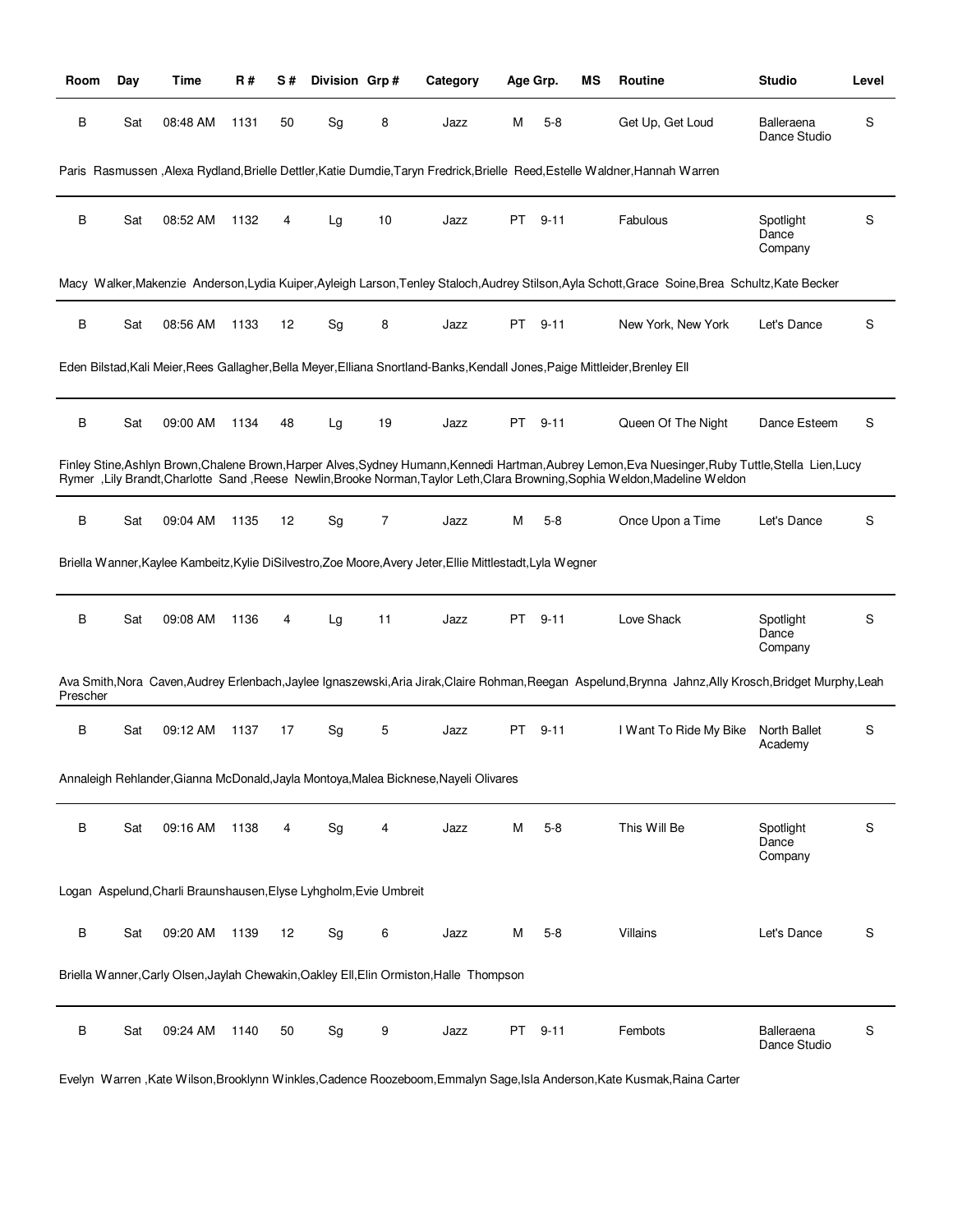| Room   | Day | Time                                                                          | R#   | S# | Division Grp# |    | Category                                                                                 | Age Grp. |          | ΜS | <b>Routine</b>                                                                                                                                       | <b>Studio</b>                 | Level |
|--------|-----|-------------------------------------------------------------------------------|------|----|---------------|----|------------------------------------------------------------------------------------------|----------|----------|----|------------------------------------------------------------------------------------------------------------------------------------------------------|-------------------------------|-------|
| В      | Sat | 09:28 AM                                                                      | 1141 | 4  | Sg            | 5  | Jazz                                                                                     | PT       | $9 - 11$ |    | Good to Go                                                                                                                                           | Spotlight<br>Dance<br>Company | S     |
|        |     | Nora Caven, Tenley Staloch, Aria Jirak, Claire Rohman, Grace Soine            |      |    |               |    |                                                                                          |          |          |    |                                                                                                                                                      |                               |       |
| В      | Sat | 09:32 AM                                                                      | 1142 | 12 | Sg            | 9  | Jazz                                                                                     | PT       | $9 - 11$ |    | Ready Or Not                                                                                                                                         | Let's Dance                   | S     |
|        |     |                                                                               |      |    |               |    |                                                                                          |          |          |    | Eden Bilstad, Rees Gallagher, Sunday Raugust, Bella Meyer, Ashley Wahl, Kendall Jones, Keira DiSilvestro, Beya Anderson, Brenley Ell                 |                               |       |
| В      | Sat | 09:36 AM                                                                      | 1143 | 4  | Lg            | 15 | Lyrical                                                                                  | М        | $5 - 8$  |    | My Girl                                                                                                                                              | Spotlight<br>Dance<br>Company | S     |
|        |     |                                                                               |      |    |               |    | Fugazzi, Elizabeth Walgehbach, Kenna Fast, Pria Haessly, Braya Hunstad, Lenni Sonnenfeld |          |          |    | Ava Smith, Brynna Jahnz, Kallie Dickmeyer, Logan Aspelund, Ally Krosch, Charli Braunshausen, Lila Wersal, Evie Umbreit, Amelia Luethmers, Mara       |                               |       |
| B      | Sat | 09:40 AM                                                                      | 1144 | 50 | Sg            | 8  | Lyrical                                                                                  | М        | $5-8$    |    | Heaven                                                                                                                                               | Balleraena<br>Dance Studio    | S     |
|        |     |                                                                               |      |    |               |    |                                                                                          |          |          |    | Paris Rasmussen , Alexa Rydland, Brielle Dettler, Katie Dumdie, Taryn Fredrick, Brielle Reed, Estelle Waldner, Hannah Warren                         |                               |       |
| B      | Sat | 09:44 AM                                                                      | 1145 | 4  | Lg            | 10 | Lyrical                                                                                  | PT       | $9 - 11$ |    | Lost                                                                                                                                                 | Spotlight<br>Dance<br>Company | S     |
| Murphy |     |                                                                               |      |    |               |    |                                                                                          |          |          |    | Nora Caven, Tenley Staloch, Audrey Erlenbach, Jaylee Ignaszewski, Aria Jirak, Claire Rohman, Grace Soine, Reegan Aspelund, Elyse Lyhgholm, Bridget   |                               |       |
| В      | Sat | 09:48 AM                                                                      | 1146 | 4  | Lg            | 14 | Lyrical                                                                                  | PT.      | $9 - 11$ |    | Salvation                                                                                                                                            | Spotlight<br>Dance<br>Company | S     |
|        |     | Walgenbach, Hallie Heins, Leah Prescher, Liliana Steinbach, Liliana Chatleain |      |    |               |    |                                                                                          |          |          |    | Emerson Garry, Madelyn Stoll, Alanna Stoffel, Ashlyn Klinkner, Nellie Hellekson, Emma Lux, Braelyn Nielsen, Emma Sodeman, Greta Soine, Madilyn       |                               |       |
| В      | Sat | 09:52 AM                                                                      | 1147 | 48 | Sg            | 9  | Lyrical                                                                                  | PT       | $9 - 11$ |    | I Will Wait                                                                                                                                          | Dance Esteem                  | S     |
|        |     |                                                                               |      |    |               |    |                                                                                          |          |          |    | Finley Stine, Chalene Brown, Harper Alves, Sydney Humann, Samantha Johnson, Kennedi Hartman, Ruby Tuttle, Charlotte Sand, Sami Bradsher              |                               |       |
| B      | Sat | 09:56 AM                                                                      | 1148 | 4  | Lg            | 10 | Lyrical                                                                                  | PT       | $9 - 11$ |    | Shout                                                                                                                                                | Spotlight<br>Dance<br>Company | S     |
|        |     |                                                                               |      |    |               |    |                                                                                          |          |          |    | Macy Walker, Makenzie Anderson, Payton Leintz, Lydia Kuiper, Ayleigh Larson, Madeline Wright, Ayla Schott, Lucy Kelly, Brea Schultz, Rhian Velasquez |                               |       |
| B      | Sat | 10:00 AM                                                                      | 1149 | 50 | Sg            | 9  | Lyrical                                                                                  | PT       | $9 - 11$ |    | Lullaby                                                                                                                                              | Balleraena<br>Dance Studio    | S     |
|        |     |                                                                               |      |    |               |    |                                                                                          |          |          |    | Evelyn Warren, Kate Wilson, Brooklynn Winkles, Cadence Roozeboom, Emmalyn Sage, Isla Anderson, Kate Kusmak, Raina Carter                             |                               |       |
| B      | Sat | 10:04 AM                                                                      | 1150 | 4  | Sg            | 4  | Lyrical                                                                                  | PT       | $9 - 11$ |    | Something Beautiful                                                                                                                                  | Spotlight<br>Dance<br>Company | S     |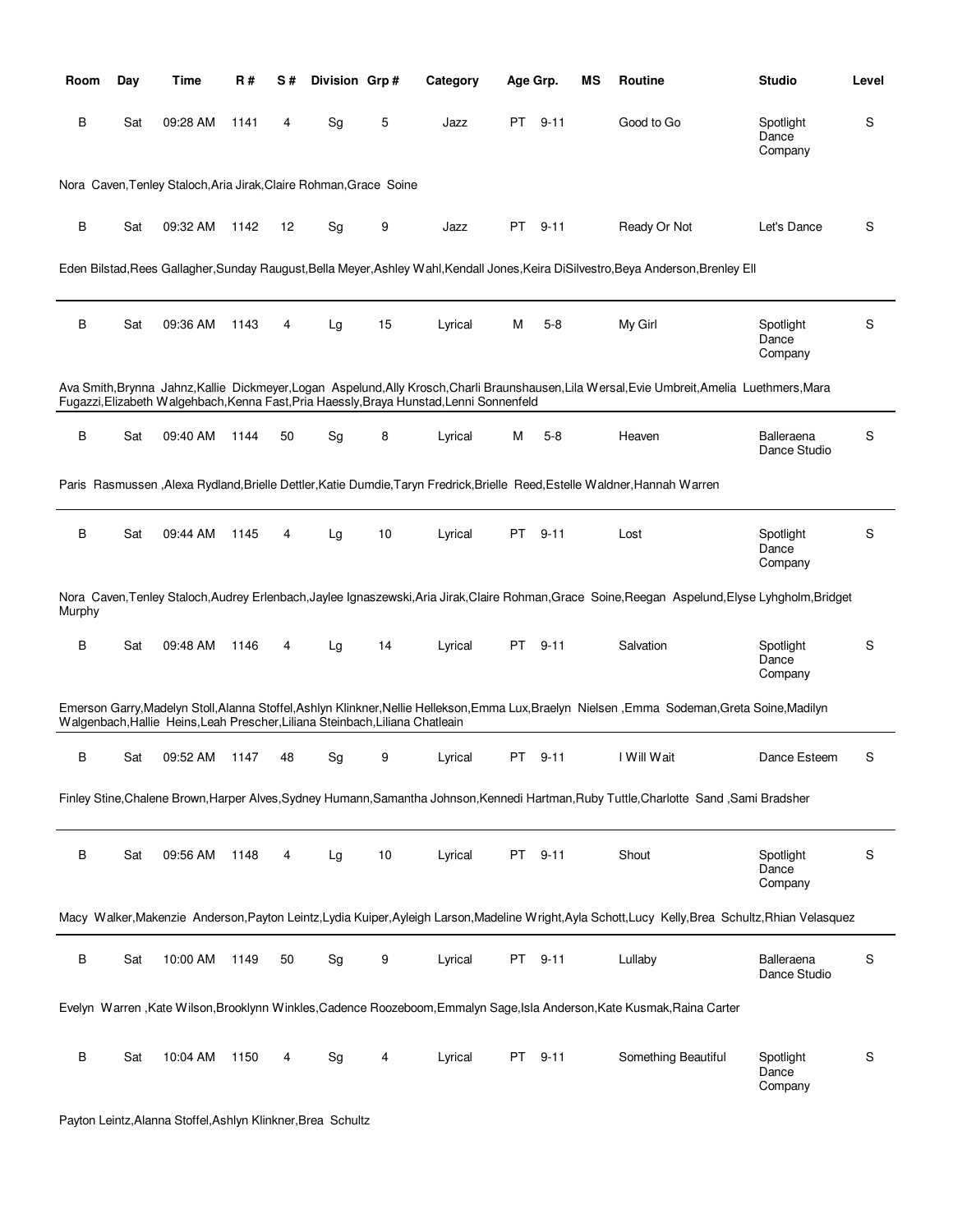| Room                  | Day | Time                                                       | R#   | S# | Division Grp# |    | Category                                                                                                                |    | Age Grp. | ΜS | Routine                                                                                                                                                                                                                                                                               | <b>Studio</b>                 | Level |
|-----------------------|-----|------------------------------------------------------------|------|----|---------------|----|-------------------------------------------------------------------------------------------------------------------------|----|----------|----|---------------------------------------------------------------------------------------------------------------------------------------------------------------------------------------------------------------------------------------------------------------------------------------|-------------------------------|-------|
| B                     | Sat | 10:08 AM                                                   | 1151 | 12 | Lg            | 11 | <b>Musical Show</b>                                                                                                     |    | PT 9-11  |    | King of New York                                                                                                                                                                                                                                                                      | Let's Dance                   | S     |
| Martin, Natalie White |     |                                                            |      |    |               |    |                                                                                                                         |    |          |    | Isabella Greff.Caydence Belgarde.Charlie Gray.Isabella Brown.Carly Olsen.Michaela Quast.Jaelee Hegney.Emma Weigel.Emma Green.Maria                                                                                                                                                    |                               |       |
| В                     | Sat | 10:12 AM                                                   | 1152 | 3  | Lg            | 11 | Musical Show                                                                                                            |    | PT 9-11  |    | Happy All the Time                                                                                                                                                                                                                                                                    | Lake Shore<br>Dance           | S     |
| Werdin, Emily Herrera |     |                                                            |      |    |               |    |                                                                                                                         |    |          |    | Jazmyn Loose, Isabella Baus, Aubrey Anschutz, Francesca Leistiko, Ariana Loesch, Mariah McCrary, Caroline Quade, Avery Roehrig, Zoey Sylvester, Alyssa                                                                                                                                |                               |       |
| В                     | Sat | 10:16 AM                                                   | 1153 | 48 | Lg            | 19 | <b>Musical Show</b>                                                                                                     |    | PT 9-11  |    | Trouble                                                                                                                                                                                                                                                                               | Dance Esteem                  | S     |
|                       |     |                                                            |      |    |               |    |                                                                                                                         |    |          |    | Finley Stine, Ashlyn Brown, Chalene Brown, Harper Alves, Sydney Humann, Kennedi Hartman, Aubrey Lemon, Eva Nuesinger, Ruby Tuttle, Stella Lien, Lucy<br>Rymer, Charlotte Sand, Reese Newlin, Brooke Norman, Taylor Leth, Clara Browning, Lily Geinert, Sophia Weldon, Madeline Weldon |                               |       |
| B                     | Sat | 10:20 AM                                                   | 1154 | 4  | Lg            | 16 | <b>Musical Show</b>                                                                                                     |    | PT 9-11  |    | $9-5$                                                                                                                                                                                                                                                                                 | Spotlight<br>Dance<br>Company | S     |
|                       |     |                                                            |      |    |               |    | Lux, Braelyn Nielsen, Emma Sodeman, Greta Soine, Madilyn Walgenbach, Hallie Heins                                       |    |          |    | Elliott Garry, Payton Leintz, Nora Caven, Abigail Nies, Emerson Garry, Madelyn Stoll, Alanna Stoffel, Audrey Erlenbach, Ashlyn Klinkner, Nellie Hellekson, Emma                                                                                                                       |                               |       |
| B                     | Sat | 10:24 AM                                                   | 1155 | 12 | Sg            | 8  | <b>Musical Show</b>                                                                                                     |    | PT 9-11  |    | <b>Bugle Boy</b>                                                                                                                                                                                                                                                                      | Let's Dance                   | S     |
|                       |     |                                                            |      |    |               |    | Harper Woinarowicz, Charlie Gray, Chloe Heinle, Keira DiSilvestro, Fynley Glinz, Jaelee Hegney, Emma Weigel, Emma Green |    |          |    |                                                                                                                                                                                                                                                                                       |                               |       |
| B                     | Sat | 10:28 AM                                                   | 1156 | 50 | Sg            | 9  | <b>Musical Show</b>                                                                                                     |    | PT 9-11  |    | What Baking Can Do                                                                                                                                                                                                                                                                    | Balleraena<br>Dance Studio    | S     |
|                       |     |                                                            |      |    |               |    |                                                                                                                         |    |          |    | Evelyn Warren, Kate Wilson, Brooklynn Winkles, Cadence Roozeboom, Emmalyn Sage, Isla Anderson, Kate Kusmak, Raina Carter                                                                                                                                                              |                               |       |
| В                     | Sat | 10:32 AM                                                   | 1157 | 3  | Sg            | 4  | Open                                                                                                                    | PT | $9 - 11$ |    | A Silent Film                                                                                                                                                                                                                                                                         | Lake Shore<br>Dance           | S     |
|                       |     | Jazmyn Loose, Mikayla Wimmer, Isabella Baus, Emily Herrera |      |    |               |    |                                                                                                                         |    |          |    |                                                                                                                                                                                                                                                                                       |                               |       |
| B                     | Sat | 10:36 AM                                                   | 1158 | 12 | Sg            | 4  | Open                                                                                                                    | PT | $9 - 11$ |    | Folding Chair                                                                                                                                                                                                                                                                         | Let's Dance                   | S     |
|                       |     | Isabella Greff, Isabella Brown, Carly Olsen, Emma Weigel   |      |    |               |    |                                                                                                                         |    |          |    |                                                                                                                                                                                                                                                                                       |                               |       |
| В                     | Sat | 10:40 AM                                                   | 1159 | 3  | Sg            | 5  | Open                                                                                                                    | PT | $9 - 11$ |    | Marathon In Roses                                                                                                                                                                                                                                                                     | Lake Shore<br>Dance           | S     |
|                       |     |                                                            |      |    |               |    | Isabella Baus, Adelyn Wagner, Adeline Brogelman, Zoey Sylvester, Emily Herrera                                          |    |          |    |                                                                                                                                                                                                                                                                                       |                               |       |
| В                     | Sat | 10:44 AM                                                   | 1160 | 50 | Sg            | 6  | Tap                                                                                                                     | PT | $9 - 11$ |    | 11 Dollars In My Wallet                                                                                                                                                                                                                                                               | Balleraena<br>Dance Studio    | S     |

Evelyn Warren ,Paris Rasmussen ,Alexa Rydland,Brielle Dettler,Isla Anderson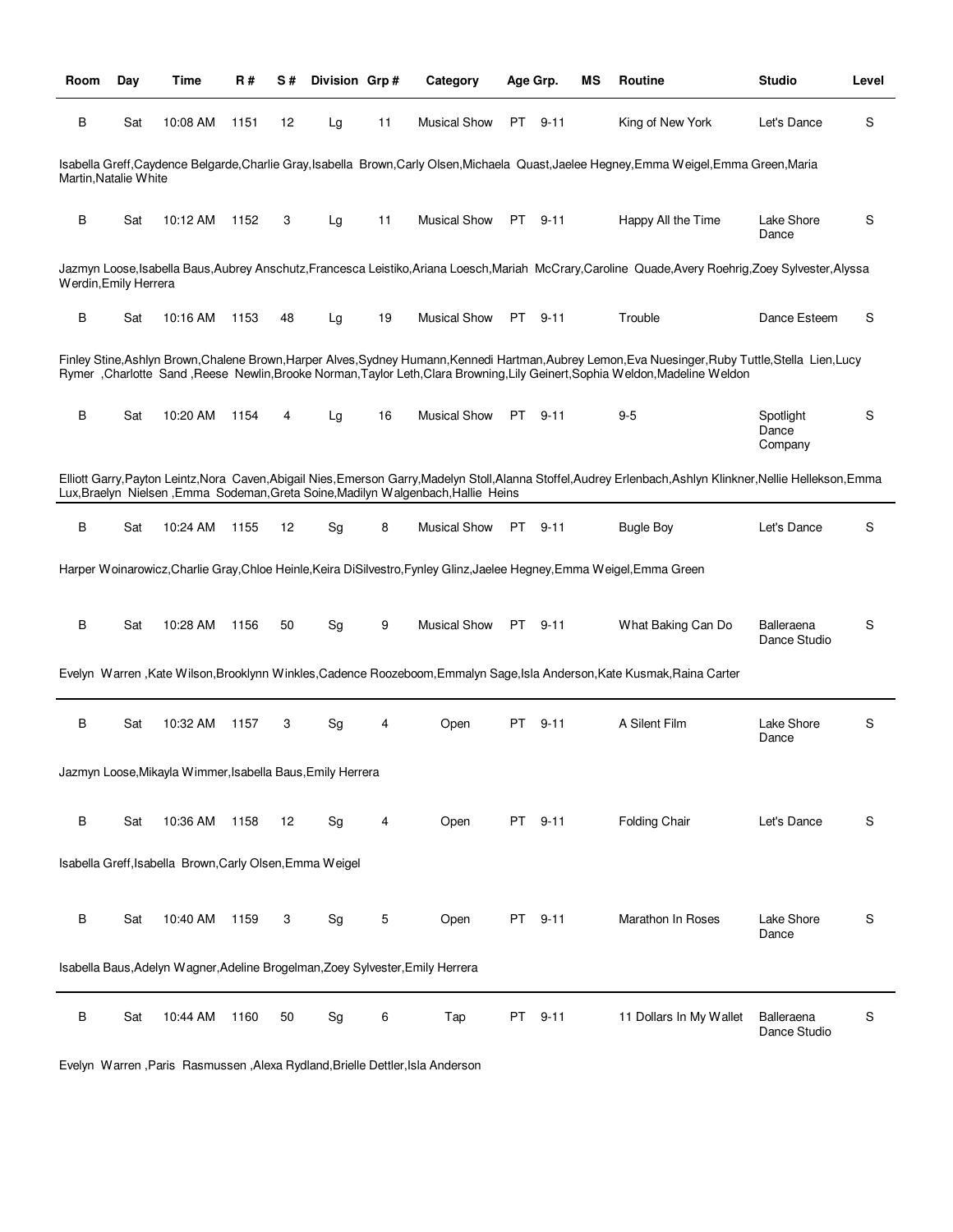| Room | Day | Time                                                                       | <b>R#</b> | S# | Division Grp# |   | Category                                                                                                                | Age Grp. |          | MS | Routine                                                                                                                                      | <b>Studio</b>                            | Level     |
|------|-----|----------------------------------------------------------------------------|-----------|----|---------------|---|-------------------------------------------------------------------------------------------------------------------------|----------|----------|----|----------------------------------------------------------------------------------------------------------------------------------------------|------------------------------------------|-----------|
| В    | Sat | 10:48 AM                                                                   |           |    |               |   |                                                                                                                         |          |          |    | --Awards - High Point--                                                                                                                      | Awards                                   |           |
|      |     |                                                                            |           |    |               |   |                                                                                                                         |          |          |    |                                                                                                                                              |                                          |           |
| В    | Sat | 11:48 AM                                                                   | 1161      | 10 | Sg            | 5 | Contemporary                                                                                                            | PT       | $9 - 11$ |    | The World We Made                                                                                                                            | <b>Bay Area</b><br>Academy of<br>Dance   | <b>RS</b> |
|      |     | Daly Butler, Kiana Bergstrom, Mya Pawlyk, Payton DeLorme, Zophia Kline     |           |    |               |   |                                                                                                                         |          |          |    |                                                                                                                                              |                                          |           |
| B    | Sat | 11:52 AM                                                                   | 1162      | 13 | Sg            | 5 | Contemporary                                                                                                            | PT       | $9 - 11$ |    | Hearing                                                                                                                                      | <b>New Attitudes</b><br>Dance<br>Company | RS        |
|      |     |                                                                            |           |    |               |   | Adriahna Krenn, Alayna Flanigan, Megan Giebel, Gabe Shaver, McKayla Vandenhouten                                        |          |          |    |                                                                                                                                              |                                          |           |
| B    | Sat | 11:56 AM                                                                   | 1163      | 26 | Sg            | 9 | Hip Hop                                                                                                                 | PT.      | $9 - 11$ |    | Sheesh                                                                                                                                       | Jans School of<br>Dance                  | RS        |
|      |     |                                                                            |           |    |               |   |                                                                                                                         |          |          |    | Parker Elliott, Calia Story, Delaney McGraw, Avery Miller, Addison Notch, Isabel Whipple, Abby Mudgett, Maxine Molitor, Madeline Paulson     |                                          |           |
| B    | Sat | 12:00 PM                                                                   | 1164      | 37 | Sg            | 6 | Hip Hop                                                                                                                 | PT       | $9 - 11$ |    | Lipgloss                                                                                                                                     | Jam Hops<br>Dance<br>Company             | RS        |
|      |     | Hailey Williams, Hannah Schilling, Jillian Mack, Mareena Kelly, Myla Kelly |           |    |               |   |                                                                                                                         |          |          |    |                                                                                                                                              |                                          |           |
| B    | Sat | 12:04 PM                                                                   | 1165      | 56 | Sg            | 8 | Hip Hop                                                                                                                 | PT       | $9 - 11$ |    | Ice Cream                                                                                                                                    | Ms. Melinda's<br>Dance studio            | <b>RS</b> |
|      |     |                                                                            |           |    |               |   | Tenley Oldakowski, Carter Small, Riley Anderson, Cadie Cone, Lydia Bishir, Breanna Otteson, Victoria Tha, Trista Walker |          |          |    |                                                                                                                                              |                                          |           |
| B    | Sat | 12:08 PM                                                                   | 1166      | 42 | Sg            | 9 | Hip Hop                                                                                                                 | PT -     | $9 - 11$ |    | Sports Jam                                                                                                                                   | The Dance<br>Factory                     | <b>RS</b> |
|      |     |                                                                            |           |    |               |   |                                                                                                                         |          |          |    | Sadie Roers, Rowan Kulesa, Claire Clements, Olivia French, Lily Forte, Cora Groholski, Evelyn Osborn, Sophie Markham, Anastasia Orlando      |                                          |           |
| В    | Sat | 12:12 PM                                                                   | 1167      | 10 | Sg            | 5 | Hip Hop                                                                                                                 |          | PT 9-11  |    | <b>Black Pink</b>                                                                                                                            | <b>Bay Area</b><br>Academy of<br>Dance   | <b>RS</b> |
|      |     | Daly Butler, Kiana Bergstrom, Mya Pawlyk, Payton DeLorme, Zophia Kline     |           |    |               |   |                                                                                                                         |          |          |    |                                                                                                                                              |                                          |           |
| В    | Sat | 12:16 PM                                                                   | 1168      | 44 | Sg            | 9 | Jazz                                                                                                                    | М        | $5 - 8$  |    | <b>ABC</b>                                                                                                                                   | <b>Triple Threat</b><br><b>Divas</b>     | <b>RS</b> |
|      |     |                                                                            |           |    |               |   |                                                                                                                         |          |          |    | Ava Reaves, Cadence Needham, Kennedy Graham, Jaylene Perez, Abriya Carr, Gabrielle Golston, Kylee Lawhorn, Za'Riah Williams, K'mari Schaffer |                                          |           |
| В    | Sat | 12:20 PM                                                                   | 1169      | 3  | Sg            | 4 | Jazz                                                                                                                    | М        | $5 - 8$  |    | Car Wash                                                                                                                                     | Lake Shore<br>Dance                      | <b>RS</b> |

Annabelle Brooks,Makenzie Green,Leo Hensler,Sylvia Meyer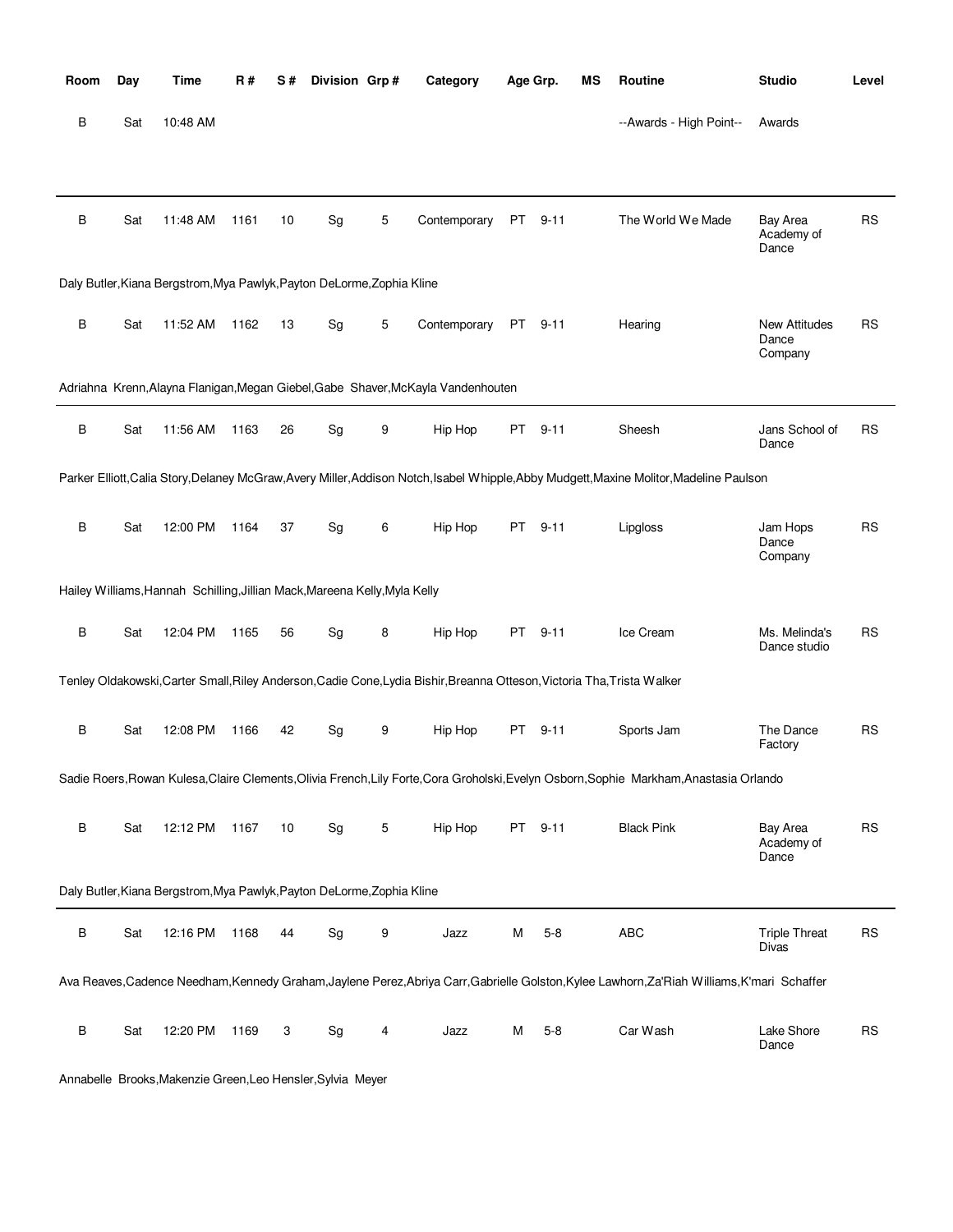| Room    | Day | Time     | R#   | S# | Division Grp# |                | Category                                                                                                              | Age Grp. |          | ΜS | Routine                                                                                                                                  | <b>Studio</b>                     | Level     |
|---------|-----|----------|------|----|---------------|----------------|-----------------------------------------------------------------------------------------------------------------------|----------|----------|----|------------------------------------------------------------------------------------------------------------------------------------------|-----------------------------------|-----------|
| В       | Sat | 12:24 PM | 1170 | 12 | Sg            | 7              | Jazz                                                                                                                  | м        | $5 - 8$  |    | Girl in the Mirror                                                                                                                       | Let's Dance                       | <b>RS</b> |
|         |     |          |      |    |               |                | Emma Aleshire, Brooklynn Levi, Sienna Jones, Emelyn Oyen, Velencia Braun, Vera Broderson, Sophia Jones                |          |          |    |                                                                                                                                          |                                   |           |
| B       | Sat | 12:28 PM | 1171 | 12 | Sg            | 6              | Jazz                                                                                                                  | M        | $5 - 8$  |    | Perfect Young Ladies                                                                                                                     | Let's Dance                       | <b>RS</b> |
|         |     |          |      |    |               |                | Riley Russell, Aria Woolard, Alexa Samuelson, Caylee Schmuhl, Tava Morsette, Izzy Moore                               |          |          |    |                                                                                                                                          |                                   |           |
| B       | Sat | 12:32 PM | 1172 | 28 | Sg            | $\overline{7}$ | Jazz                                                                                                                  | м        | $5 - 8$  |    | Candyman                                                                                                                                 | <b>Urban Dance</b><br>Productions | RS        |
|         |     |          |      |    |               |                | Maci Norberg, Talia Kretsch, Rylie Jackson, Eleanor Bezdichek, Colton Bixby, Dahniella Bixby, Nicolette Bixby         |          |          |    |                                                                                                                                          |                                   |           |
| B       | Sat | 12:36 PM | 1173 | 46 | Sg            | 5              | Jazz                                                                                                                  | PT       | $9 - 11$ |    | Dear Future Husband                                                                                                                      | <b>Phoenix Dance</b><br>Company   | RS        |
|         |     |          |      |    |               |                | Alisyn Neumaier, Addison Gauger, Azliana Hisel, Brynlee Christian, Vada Nachreiner                                    |          |          |    |                                                                                                                                          |                                   |           |
| B       | Sat | 12:40 PM | 1174 | 38 | Sg            | 8              | Jazz                                                                                                                  | PT       | $9 - 11$ |    | Do It Like This                                                                                                                          | Valley Dance<br>District          | RS        |
|         |     |          |      |    |               |                |                                                                                                                       |          |          |    | Brynn Gloege, Tenley Kranz, Emersyn Erdmann, Aubree Holm, Isabella Martinson, Mya Mortenson, Sophia Sachariason, Makia Thomson           |                                   |           |
| B       | Sat | 12:44 PM | 1175 | 38 | Sg            | $\overline{7}$ | Jazz                                                                                                                  | PT       | $9 - 11$ |    | Love Yourself                                                                                                                            | Valley Dance<br><b>District</b>   | RS        |
|         |     |          |      |    |               |                |                                                                                                                       |          |          |    | Carolynn Bakeberg, Brooklyn Sterud, Ayden Rutland, Hanna Comes, Mary Holmgren, Tayah McKenney, Chloe Sachariason                         |                                   |           |
| B       | Sat | 12:48 PM | 1176 | 6  | Sg            | 9              | Jazz                                                                                                                  | PT       | $9 - 11$ |    | September                                                                                                                                | Zumbrota<br>Dance Studio          | RS        |
|         |     |          |      |    |               |                |                                                                                                                       |          |          |    | Amalia Anderson, Silja Mathre, Mayzie Ramer, Quincee Marquardt, Ella Diskerud, Trig Miller, Sydney Rose, Olivia Gullickson, Melanie Rude |                                   |           |
| B       | Sat | 12:52 PM | 1177 | 42 | Sg            | 8              | Jazz                                                                                                                  | PT       | $9 - 11$ |    | Don't Rain On My<br>Parade                                                                                                               | The Dance<br>Factory              | <b>RS</b> |
|         |     |          |      |    |               |                | Chloe Perron, Ella Janitschke, Lyla Schaber, Aleah Blaisdell, Evie Forsythe, Audrey Gordy, Payton Betz, Cooper Thomas |          |          |    |                                                                                                                                          |                                   |           |
| $\sf B$ | Sat | 12:56 PM | 1178 | 42 | Sg            | 8              | Jazz                                                                                                                  |          | PT 9-11  |    | Proud Mary                                                                                                                               | The Dance<br>Factory              | <b>RS</b> |
|         |     |          |      |    |               |                | Chloe Perron, Cora Rehnberg, Ella Janitschke, Sadie Roers, Rowan Kulesa, Claire Clements, Lily Forte, Cora Groholski  |          |          |    |                                                                                                                                          |                                   |           |
| $\sf B$ | Sat | 01:00 PM | 1179 | 3  | Sg            | 9              | Jazz                                                                                                                  |          | PT 9-11  |    | No Can Do                                                                                                                                | Lake Shore<br>Dance               | <b>RS</b> |
|         |     |          |      |    |               |                |                                                                                                                       |          |          |    | Jazmyn Loose,Aubrey Anschutz,Natalie Chronis,Eva Deering,Ariana Loesch,Caroline Quade,Reese Roehrig,Alyssa Werdin,Eliette Chartrau       |                                   |           |
| B       | Sat | 01:04 PM | 1180 | 3  | Sg            | 5              | Jazz                                                                                                                  | PT       | $9 - 11$ |    | No Sweat                                                                                                                                 | Lake Shore<br>Dance               | <b>RS</b> |

Mikayla Wimmer,Azalea Wollner,Chloe Jorgensen,Tessa Rivera,Ariana Baker-Dornacker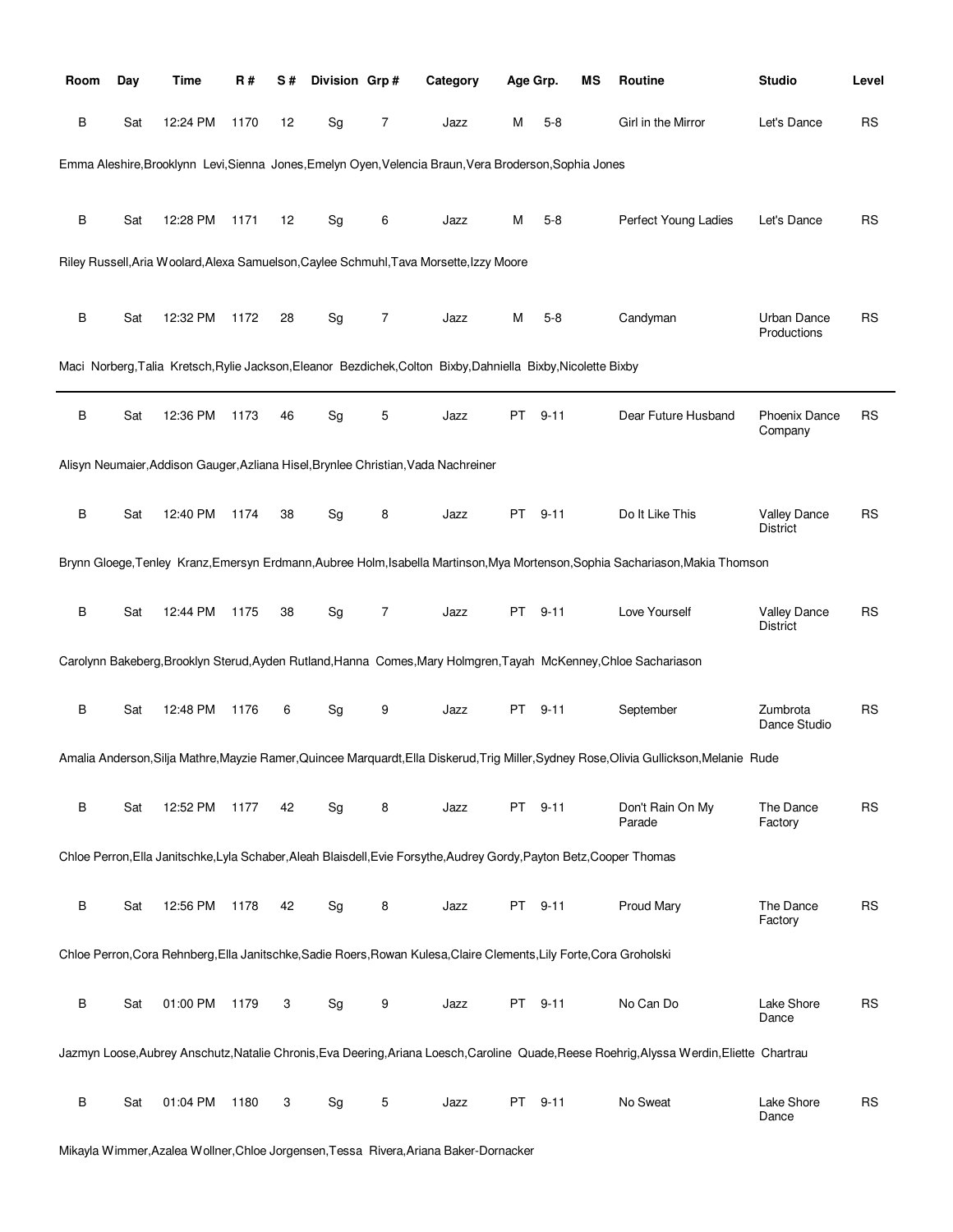| Room    | Day | <b>Time</b>                                                 | <b>R#</b> | S# | Division Grp# |   | Category                                                                                                             |    | Age Grp. | MS | Routine                          | <b>Studio</b>                     | Level     |
|---------|-----|-------------------------------------------------------------|-----------|----|---------------|---|----------------------------------------------------------------------------------------------------------------------|----|----------|----|----------------------------------|-----------------------------------|-----------|
| B       | Sat | 01:08 PM                                                    | 1181      | 37 | Sg            | 6 | Lyrical                                                                                                              | М  | $5 - 8$  |    | Fly                              | Jam Hops<br>Dance<br>Company      | <b>RS</b> |
|         |     |                                                             |           |    |               |   | Cadence Newman, Evelyn Herting, Kylie Collins, Lily Thompson, Miara Hollenbeck, Scarlett Wick                        |    |          |    |                                  |                                   |           |
| В       | Sat | 01:12 PM                                                    | 1182      | 3  | Sg            | 4 | Lyrical                                                                                                              | M  | $5 - 8$  |    | Welcome to Wonderland Lake Shore | Dance                             | <b>RS</b> |
|         |     | Annabelle Brooks, Makenzie Green, Leo Hensler, Sylvia Meyer |           |    |               |   |                                                                                                                      |    |          |    |                                  |                                   |           |
| B       | Sat | 01:16 PM                                                    | 1183      | 3  | Sg            | 4 | Lyrical                                                                                                              | М  | $5 - 8$  |    | You Can Fly                      | Lake Shore<br>Dance               | RS        |
|         |     | Violette Brooks, Emmy Johnson, Vivian Meyer, Alexis Kneesel |           |    |               |   |                                                                                                                      |    |          |    |                                  |                                   |           |
| В       | Sat | 01:20 PM                                                    | 1184      | 28 | Sg            | 7 | Lyrical                                                                                                              | М  | $5 - 8$  |    | Hes My Son                       | <b>Urban Dance</b><br>Productions | <b>RS</b> |
|         |     |                                                             |           |    |               |   | Maci Norberg, Talia Kretsch, Rylie Jackson, Eleanor Bezdichek, Colton Bixby, Dahniella Bixby, Nicolette Bixby        |    |          |    |                                  |                                   |           |
| B       | Sat | 01:24 PM                                                    | 1185      | 3  | Sg            | 7 | Lyrical                                                                                                              | PT | $9 - 11$ |    | Unwritten                        | Lake Shore<br>Dance               | <b>RS</b> |
|         |     |                                                             |           |    |               |   | Natalie Chronis, Eva Deering, Mariah McCrary, Reese Roehrig, Emma Andris, Eliette Chartrau, Madelyn Howard           |    |          |    |                                  |                                   |           |
| В       | Sat | 01:28 PM                                                    | 1186      | 29 | Sg            | 6 | Lyrical                                                                                                              |    | PT 9-11  |    | <b>Beautiful Thing</b>           | Spotlight<br>Dance<br>Academy     | <b>RS</b> |
|         |     |                                                             |           |    |               |   | Elayna Moe, McCartney Jordan, Kaylee Rausch, Danielle Wangerin, Macy LaPlante                                        |    |          |    |                                  |                                   |           |
| В       | Sat | 01:32 PM                                                    | 1187      | 42 | Sg            | 8 | Lyrical                                                                                                              | PT | $9 - 11$ |    | Concrete Angel                   | The Dance<br>Factory              | RS        |
|         |     |                                                             |           |    |               |   | Chloe Perron, Cora Rehnberg, Ella Janitschke, Sadie Roers, Rowan Kulesa, Claire Clements, Lily Forte, Cora Groholski |    |          |    |                                  |                                   |           |
| В       | Sat | 01:36 PM                                                    | 1188      | 3  | Sg            | 5 | Lyrical                                                                                                              |    | PT 9-11  |    | <b>Better Together</b>           | Lake Shore<br>Dance               | <b>RS</b> |
|         |     |                                                             |           |    |               |   | Mikayla Wimmer, Azalea Wollner, Chloe Jorgensen, Tessa Rivera, Ariana Baker-Dornacker                                |    |          |    |                                  |                                   |           |
| $\sf B$ | Sat | 01:40 PM                                                    | 1189      | 3  | Sg            | 5 | Lyrical                                                                                                              |    | PT 9-11  |    | I'm Here                         | Lake Shore<br>Dance               | <b>RS</b> |
|         |     |                                                             |           |    |               |   | Jazmyn Loose, Ariana Loesch, Mariah McCrary, Caroline Quade, Alyssa Werdin                                           |    |          |    |                                  |                                   |           |
| В       | Sat | 01:44 PM                                                    | 1190      | 37 | Sg            | 8 | <b>Musical Show</b>                                                                                                  | М  | $5 - 8$  |    | Everybody Wants to Be<br>A Cat   | Jam Hops<br>Dance<br>Company      | <b>RS</b> |

Ariana Rasmussen,Cadence Newman,Evelyn Herting,Kairi Carlson,Lily Thompson,Miara Hollenbeck,Scarlett Wick,Vanessa Kuhlman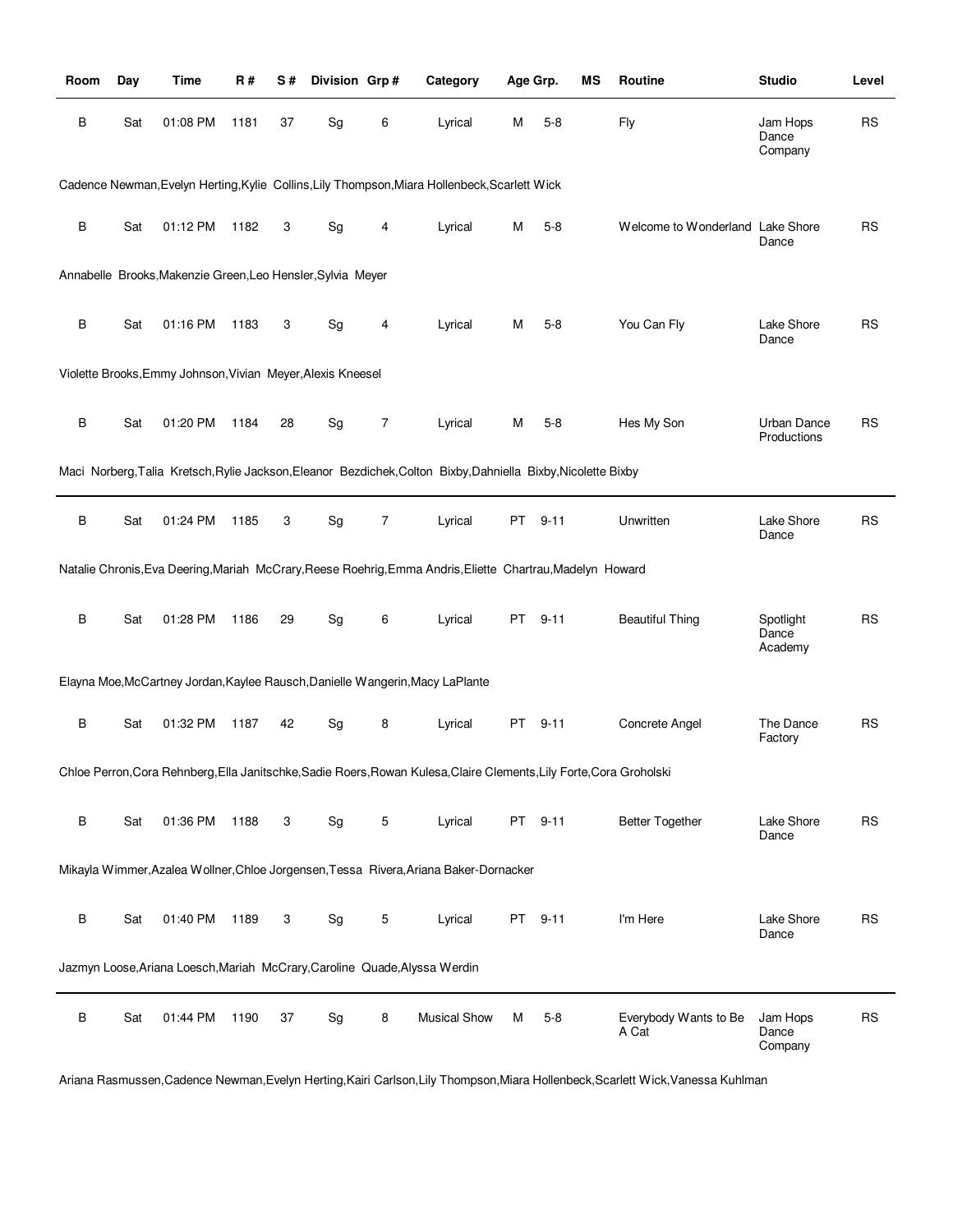| Room | Day | <b>Time</b>                                                               | R#   | S# | Division Grp# |    | Category                                                                                                             |    | Age Grp. | MS | Routine                                                                                                                                                       | <b>Studio</b>                          | Level     |
|------|-----|---------------------------------------------------------------------------|------|----|---------------|----|----------------------------------------------------------------------------------------------------------------------|----|----------|----|---------------------------------------------------------------------------------------------------------------------------------------------------------------|----------------------------------------|-----------|
| В    | Sat | 01:48 PM                                                                  | 1191 | 3  | Sg            | 5  | <b>Musical Show</b>                                                                                                  | М  | $5 - 8$  |    | Cruisin for a Brusin                                                                                                                                          | Lake Shore<br>Dance                    | <b>RS</b> |
|      |     |                                                                           |      |    |               |    | Annabelle Brooks, Makenzie Green, Leo Hensler, Sylvia Meyer, Eliette Chartrau                                        |    |          |    |                                                                                                                                                               |                                        |           |
| В    | Sat | 01:52 PM                                                                  | 1192 | 37 | Sg            | 9  | <b>Musical Show</b>                                                                                                  | PT | $9 - 11$ |    | Freak Flag                                                                                                                                                    | Jam Hops<br>Dance<br>Company           | <b>RS</b> |
|      |     |                                                                           |      |    |               |    |                                                                                                                      |    |          |    | Abigail Berglin,Brooklyn Oberg,Brooklyn Thomas,Chloe Kampp,Hailey Williams,Mareena Kelly,Myla Kelly,Taylor Gabrielli,Colin Chaput                             |                                        |           |
| B    | Sat | 01:56 PM                                                                  | 1193 | 3  | Sg            | 6  | Novelty/Characte PT 9-11                                                                                             |    |          |    | <b>Bugle Boy</b>                                                                                                                                              | Lake Shore<br>Dance                    | <b>RS</b> |
|      |     |                                                                           |      |    |               |    | Aubrey Anschutz, Natalie Chronis, Eva Deering, Mariah McCrary, Reese Roehrig, Alyssa Werdin                          |    |          |    |                                                                                                                                                               |                                        |           |
| В    | Sat | 02:00 PM                                                                  | 1194 | 38 | Sg            | 9  | Tap                                                                                                                  | PT | $9 - 11$ |    | Sea Cruise                                                                                                                                                    | <b>Valley Dance</b><br>District        | <b>RS</b> |
|      |     |                                                                           |      |    |               |    |                                                                                                                      |    |          |    | Brynn Gloege, Tenley Kranz, Carolynn Bakeberg, Hanna Comes, Emersyn Erdmann, Aubree Holm, Isabella Martinson, Mya Mortenson, Sophia Sachariason               |                                        |           |
| В    | Sat | 02:04 PM                                                                  | 1195 | 28 | Sg            | 7  | Tap                                                                                                                  | M  | $5 - 8$  |    | Beggin'                                                                                                                                                       | <b>Urban Dance</b><br>Productions      | <b>RS</b> |
|      |     |                                                                           |      |    |               |    | Colton Bixby, Dahniella Bixby, Eleanor Bezdichek, Maci Norberg, Nicolette Bixby, Rylie Jackson, Talia Kretsch        |    |          |    |                                                                                                                                                               |                                        |           |
| B    | Sat | 02:08 PM                                                                  | 1196 | 3  | Sg            | 5  | Tap                                                                                                                  | м  | $5-8$    |    | Rhythm                                                                                                                                                        | Lake Shore<br>Dance                    | <b>RS</b> |
|      |     | Annabelle Brooks, Makenzie Green, Leo Hensler, Sylvia Meyer, Vivian Meyer |      |    |               |    |                                                                                                                      |    |          |    |                                                                                                                                                               |                                        |           |
| В    | Sat | 02:12 PM                                                                  | 1197 | 42 | Sg            | 8  | Tap                                                                                                                  | PT | $9 - 11$ |    | Jump And Jive                                                                                                                                                 | The Dance<br>Factory                   | <b>RS</b> |
|      |     |                                                                           |      |    |               |    | Chloe Perron, Cora Rehnberg, Ella Janitschke, Sadie Roers, Rowan Kulesa, Claire Clements, Lily Forte, Cora Groholski |    |          |    |                                                                                                                                                               |                                        |           |
| В    | Sat | 02:16 PM                                                                  | 1198 | 38 | Sg            | 6  | Tap                                                                                                                  |    | PT 9-11  |    | Crazy in Love                                                                                                                                                 | <b>Valley Dance</b><br><b>District</b> | <b>RS</b> |
|      |     |                                                                           |      |    |               |    | Brynn Gloege, Tenley Kranz, Aubree Holm, Mary Holmgren, Isabella Martinson, Mya Mortenson                            |    |          |    |                                                                                                                                                               |                                        |           |
| В    | Sat | 02:20 PM                                                                  | 1199 | 37 | Lg            | 10 | <b>Ballet</b>                                                                                                        | M  | $5 - 8$  |    | <b>Syncopated Clocks</b>                                                                                                                                      | Jam Hops<br>Dance<br>Company           | <b>RS</b> |
|      |     |                                                                           |      |    |               |    |                                                                                                                      |    |          |    | Brooklyn Dahlman, Elena Vertalino, Evelyn Herting, Harper Rice, Kairi Carlson, Kylie Collins, Lily Thompson, Miara Hollenbeck, Scarlett Wick, Vanessa Kuhlman |                                        |           |
| В    | Sat | 02:24 PM                                                                  | 1200 | 56 | Lg            | 13 | <b>Ballet</b>                                                                                                        | M  | $5 - 8$  |    | Spoonful of Sugar                                                                                                                                             | Ms. Melinda's<br>Dance studio          | <b>RS</b> |

Ivy Baggenstoss,Havi Bruns,Audriana Eisenbacher,Avery Eiynck,Harper Loehr,Scarlett VanderEyk,Reese Janson,Emma LaBonne,Maci Mackrell,Paisley Eiynck,Josie LaBonne,Mazie Lindgren,Kendall Meyer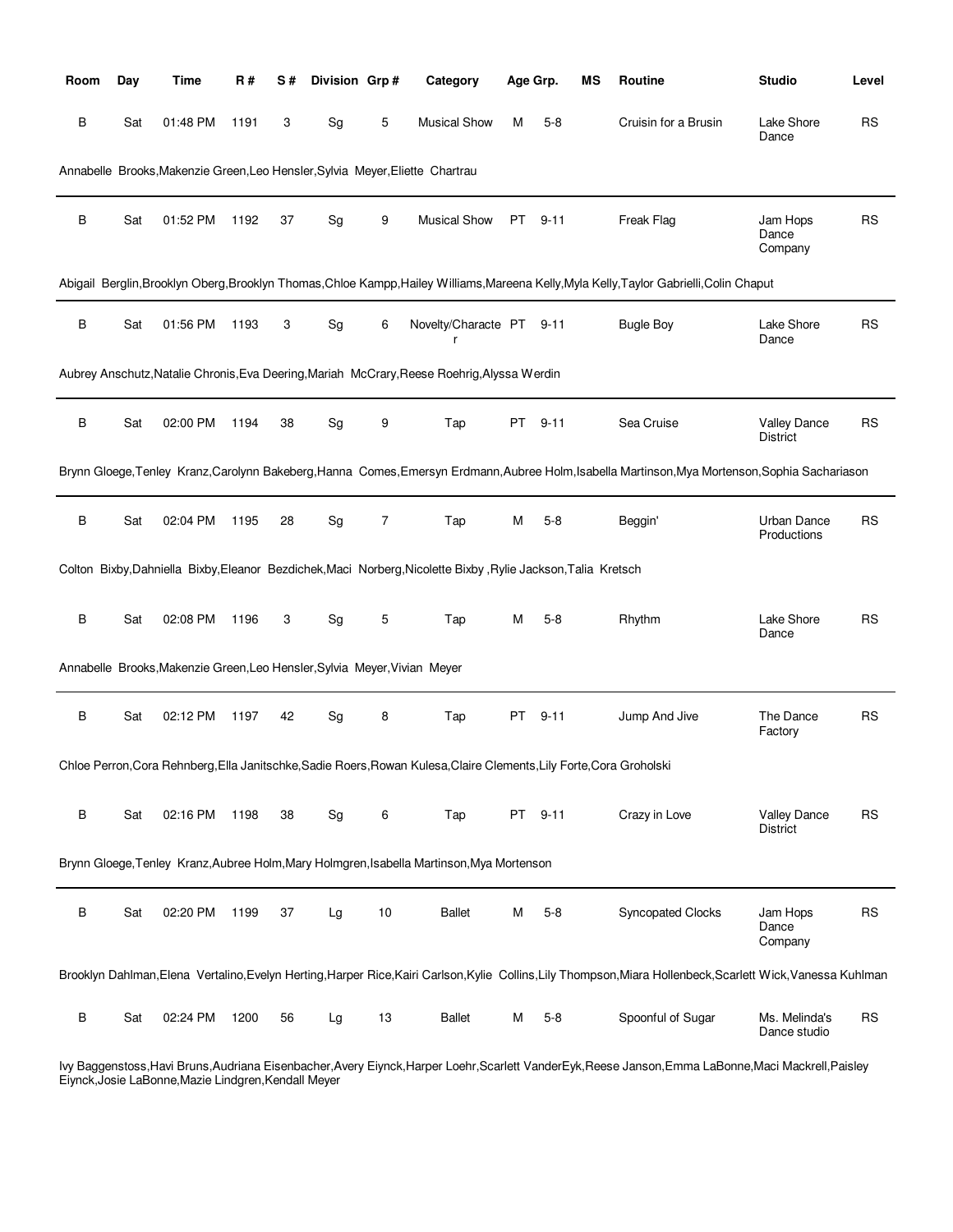| Room    | Day | Time                                                                 | R#   | S# | Division Grp# |    | Category                                                                                                              | Age Grp.  |          | ΜS | Routine                                                                                                                                                 | <b>Studio</b>                 | Level     |
|---------|-----|----------------------------------------------------------------------|------|----|---------------|----|-----------------------------------------------------------------------------------------------------------------------|-----------|----------|----|---------------------------------------------------------------------------------------------------------------------------------------------------------|-------------------------------|-----------|
| В       | Sat | 02:28 PM                                                             | 1201 | 37 | Lg            | 12 | <b>Ballet</b>                                                                                                         | PT        | $9 - 11$ |    | Flight of the Bumblebee                                                                                                                                 | Jam Hops<br>Dance<br>Company  | RS        |
| Oberg   |     |                                                                      |      |    |               |    |                                                                                                                       |           |          |    | Abigail Berglin,Annabelle Walsh,Ava Breiwick,Chloe Kampp,Hailey Williams,Mareena Kelly,Myla Kelly,Nina Nikolas,Taylor Perrin,Taylor Gabrielli,Brooklyn  |                               |           |
| B       | Sat | 02:32 PM                                                             | 1202 | 28 | Lg            | 12 | Hip Hop                                                                                                               | м         | $5-8$    |    | Lipgloss                                                                                                                                                | Urban Dance<br>Productions    | <b>RS</b> |
|         |     | Bixby, Dahniella Bixby, Nicolette Bixby                              |      |    |               |    |                                                                                                                       |           |          |    | Leo Peterson,Taylor Pugleasa,Giuliana Cortes,McKinley Kiersted,Charlotte Bixby,Maci Norberg,Talia Kretsch,Rylie Jackson,Eleanor Bezdichek,Colton        |                               |           |
| B       | Sat | 02:36 PM                                                             | 1203 | 4  | Lg            | 15 | Hip Hop                                                                                                               | М         | $5 - 8$  |    | Saved by the Bell                                                                                                                                       | Spotlight<br>Dance<br>Company | <b>RS</b> |
|         |     | Pick, Adley Williams, Brooklynn Leiske, Brenna Woitas, Hailee Woitas |      |    |               |    |                                                                                                                       |           |          |    | Miah Kopischke,Elyse Lyhgholm,Luci Huber,Chloe Landkmer,Sam Wesley,Everete Garry,Stella Umbreit,Claire Krosch,Peyton Miller,Isabel Pederson,Kenley      |                               |           |
| B       | Sat | 02:40 PM                                                             | 1204 | 42 | Lg            | 18 | Hip Hop                                                                                                               | м         | $5 - 8$  |    | Flintstones                                                                                                                                             | The Dance<br>Factory          | <b>RS</b> |
|         |     |                                                                      |      |    |               |    | Kirkland, Britta Doll, Zoey Fleming, Elliana Kruse, Allison Whiting, Amelia Kent, Lily Knabe, Lumen Kolden, Mira Rowe |           |          |    | Molly Grimes, Hailey McCullough, Oakley Boer, Ida Lenzen, Beverly Janitschke, Nora Grimes, Mckenzie McCullough, Mahtaela Anderson, Ashton Metty, Hazel  |                               |           |
| $\sf B$ | Sat | 02:44 PM                                                             | 1205 | 37 | Lg            | 12 | Hip Hop                                                                                                               | м         | $5 - 8$  |    | Eenie Meenie                                                                                                                                            | Jam Hops<br>Dance<br>Company  | <b>RS</b> |
|         |     | Thompson, Scarlett Wick, Vanessa Kuhlman                             |      |    |               |    |                                                                                                                       |           |          |    | Ariana Rasmussen, Arielle Carlson, Bentley Rasmussen, Brooklyn Dahlman, Ella Nelson, Evelyn Herting, Harper Rice, Kameel Robertson, Kylie Collins, Lily |                               |           |
| B       | Sat | 02:48 PM                                                             | 1206 | 45 | Lg            | 10 | Hip Hop                                                                                                               | PT —      | $9 - 11$ |    | 90s                                                                                                                                                     | Arena Dance<br>Academy        | <b>RS</b> |
|         |     |                                                                      |      |    |               |    |                                                                                                                       |           |          |    | Adley Johnson, Alyvia Meyer, Apphia Ashley, Ava Cooper, Bailey Rogers, Brianna Hecht, Cassie Anderson, Elliana Perez, Jaini Gor, Valencia Sanchez       |                               |           |
| В       | Sat | 02:52 PM                                                             | 1207 | 48 | Lg            | 13 | Hip Hop                                                                                                               |           | PT 9-11  |    | Breakdance Academia                                                                                                                                     | Dance Esteem                  | <b>RS</b> |
|         |     | Carlson , Jack Lecy, Wesley Grumdahl                                 |      |    |               |    |                                                                                                                       |           |          |    | Jaxon Brown,Ascher Stine,Decklen Wock,Landon Lillestol,Dean Lofgren,Oliver Rogers,William Johnson,Patrick Poole,Harrison Haight,Max Bullinger,Wes       |                               |           |
| В       | Sat | 02:56 PM                                                             | 1208 | 29 | Lg            | 10 | Hip Hop                                                                                                               | <b>PT</b> | $9 - 11$ |    | Energize                                                                                                                                                | Spotlight<br>Dance<br>Academy | <b>RS</b> |
|         |     |                                                                      |      |    |               |    |                                                                                                                       |           |          |    | Elayna Moe,McCartney Jordan,Kaylee Rausch,Reagan DeVault,Harper Kosnick,Danielle Wangerin,Macy LaPlante,Cecelia Lucke,Lilah Story,Ella Kosnick          |                               |           |
| B       | Sat | 03:00 PM                                                             |      |    |               |    |                                                                                                                       |           |          |    | --Judges Break --                                                                                                                                       |                               |           |
| B       | Sat | 03:10 PM                                                             | 1209 | 37 | Lg            | 10 | Jazz                                                                                                                  | М         | $5 - 8$  |    | A Different Beat                                                                                                                                        | Jam Hops<br>Dance<br>Company  | <b>RS</b> |

Elena Vertalino,Evelyn Herting,Harper Rice,Kairi Carlson,Kylie Collins,Lily Thompson,Miara Hollenbeck,Scarlett Wick,Vanessa Kuhlman,Brooklyn Dahlman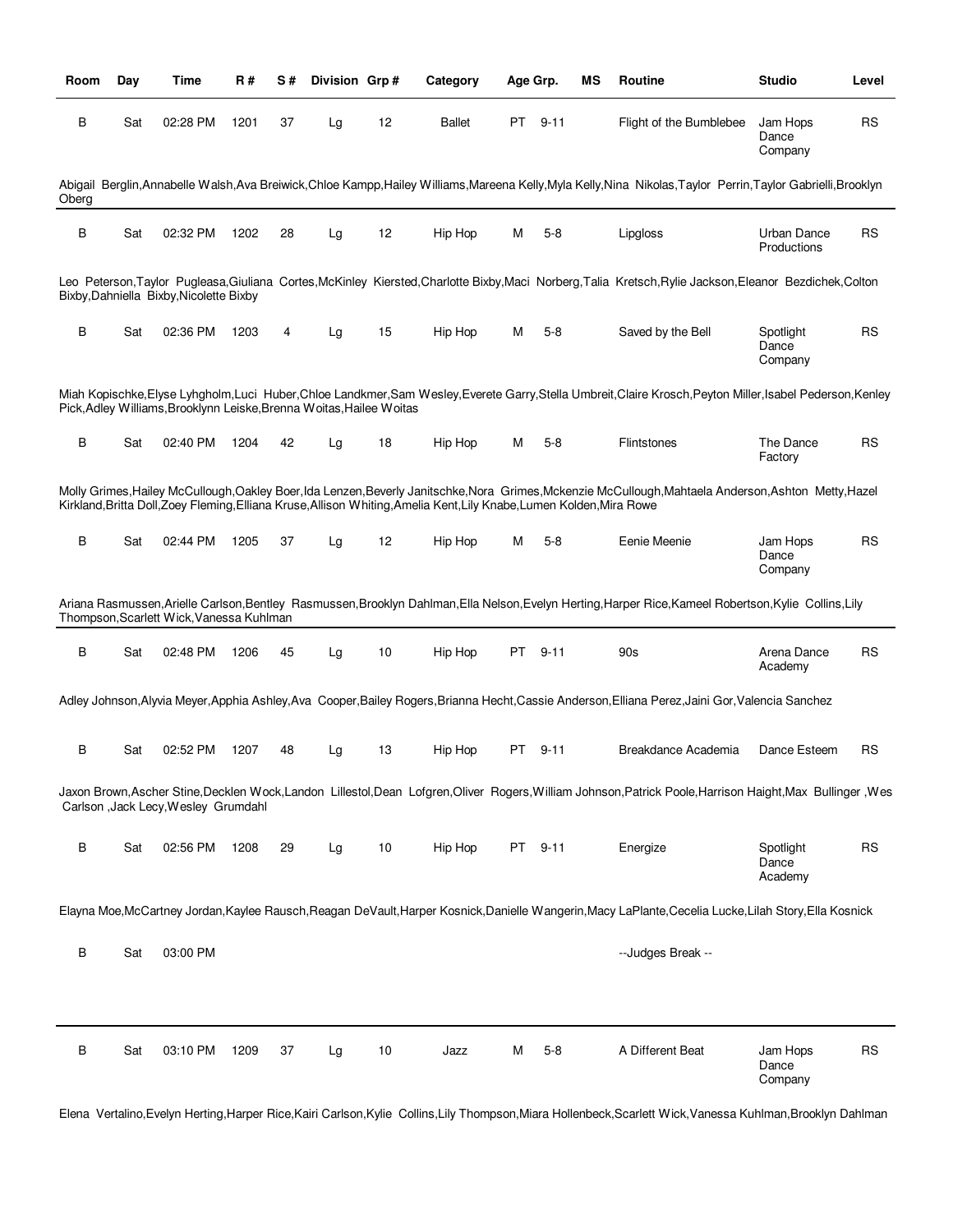| Room  | Day | Time                                                                  | R#   | S# | Division Grp# |    | Category                                                                                      | Age Grp. |          | ΜS | Routine                                                                                                                                                          | <b>Studio</b>                 | Level     |
|-------|-----|-----------------------------------------------------------------------|------|----|---------------|----|-----------------------------------------------------------------------------------------------|----------|----------|----|------------------------------------------------------------------------------------------------------------------------------------------------------------------|-------------------------------|-----------|
| В     | Sat | 03:14 PM                                                              | 1210 | 4  | Lg            | 12 | Jazz                                                                                          | м        | $5 - 8$  |    | <b>Mermaid Party</b>                                                                                                                                             | Spotlight<br>Dance<br>Company | <b>RS</b> |
|       |     | Erlenbach, Reagan Prescher                                            |      |    |               |    |                                                                                               |          |          |    | Luci Huber, Ally Dahl, Chloe Landkmer, Everete Garry, Stella Umbreit, Claire Krosch, Peyton Miller, Paityn Olson, Isabel Pederson, Kenley Pick, Elena            |                               |           |
| B     | Sat | 03:18 PM                                                              | 1211 | 48 | Lg            | 10 | Jazz                                                                                          | м        | $5-8$    |    | Rockin Robin                                                                                                                                                     | Dance Esteem                  | RS        |
|       |     |                                                                       |      |    |               |    |                                                                                               |          |          |    | Brooklyn Brown, Harper Gephardt, Amelia Miller, Isla Odney, Charlie Guise, Vivian Lien, Aurora Hilson, Millie Fuchs, Sadie Anderson, Macy Geinert                |                               |           |
| B     | Sat | 03:22 PM                                                              | 1212 | 12 | Lg            | 14 | Jazz                                                                                          | м        | $5-8$    |    | Do it Like the Zombies<br>Do                                                                                                                                     | Let's Dance                   | RS        |
|       |     | Ell, Sophia Jones, Allyson Hellman, Katja Mackert, Naleyah McLaughlin |      |    |               |    |                                                                                               |          |          |    | Briella Hanson, Bryn Anderson, Sequoia Murtaugh, Emma Aleshire, Brooklynn Levi, Sienna Jones, Emelyn Oyen, Velencia Braun, Vera Broderson, Bjerklie              |                               |           |
| В     | Sat | 03:26 PM                                                              | 1213 | 56 | Lg            | 13 | Jazz                                                                                          | м        | $5 - 8$  |    | <b>Girl Party</b>                                                                                                                                                | Ms. Melinda's<br>Dance studio | RS        |
|       |     | Eiynck, Josie LaBonne, Mazie Lindgren, Kendall Meyer                  |      |    |               |    |                                                                                               |          |          |    | lvy Baggenstoss, Havi Bruns, Audriana Eisenbacher, Avery Eiynck, Harper Loehr, Scarlett VanderEyk, Reese Janson, Emma LaBonne, Maci Mackrell, Paisley            |                               |           |
| В     | Sat | 03:30 PM                                                              | 1214 | 42 | Lg            | 10 | Jazz                                                                                          | м        | $5-8$    |    | All Aboard                                                                                                                                                       | The Dance<br>Factory          | <b>RS</b> |
|       |     |                                                                       |      |    |               |    |                                                                                               |          |          |    | Molly Grimes, Hailey McCullough, Oakley Boer, Ida Lenzen, Beverly Janitschke, Elliana Kruse, Allison Whiting, Amelia Hagen, Brynn Larson, Macy Wallace           |                               |           |
| B     | Sat | 03:34 PM                                                              | 1215 | 4  | Lg            | 15 | Jazz                                                                                          | PT       | $9 - 11$ |    | Hit the Road Jack                                                                                                                                                | Spotlight<br>Dance<br>Company | <b>RS</b> |
|       |     |                                                                       |      |    |               |    | Marso, Greta Soine, Madilyn Walgenbach, Liliana Steinbach, Liliana Chatleain, Rhian Velasquez |          |          |    | Kendall Lange, Payton Leintz, Abigail Nies, Emerson Garry, Madelyn Stoll, Alanna Stoffel, Ashlyn Klinkner, Emma Sodeman, Rachel Lutterman, Avery                 |                               |           |
| В     | Sat | 03:38 PM                                                              | 1216 | 45 | Lg            | 10 | Jazz                                                                                          | PT       | $9 - 11$ |    | I Will Survive                                                                                                                                                   | Arena Dance<br>Academy        | RS        |
|       |     |                                                                       |      |    |               |    |                                                                                               |          |          |    | Adley Johnson, Alyvia Meyer, Apphia Ashley, Bailey Rogers, Brianna Hecht, Cassie Anderson, Elliana Perez, Jaini Gor, Valencia Sanchez, Ava Cooper                |                               |           |
| B     | Sat | 03:42 PM                                                              | 1217 | 26 | Lg            | 10 | Jazz                                                                                          |          | PT 9-11  |    | Stand Out                                                                                                                                                        | Jans School of<br>Dance       | <b>RS</b> |
|       |     |                                                                       |      |    |               |    |                                                                                               |          |          |    | Keala Story,Carlie Ginter,Macy Kirk,Brianna Kummer,Addison Notch,Courtney Siebenaler,Isabel Whipple,Abby Mudgett,Maxine Molitor,Grace Rotty                      |                               |           |
| B     | Sat | 03:46 PM                                                              | 1218 | 37 | Lg            | 12 | Jazz                                                                                          |          | PT 9-11  |    | Wind It Up                                                                                                                                                       | Jam Hops<br>Dance<br>Company  | <b>RS</b> |
| Kampp |     |                                                                       |      |    |               |    |                                                                                               |          |          |    | Abigail Berglin, Annabelle Walsh, Ava Breiwick, Brooklyn Oberg, Hailey Williams, Mareena Kelly, Myla Kelly, Nina Nikolas, Taylor Perrin, Taylor Gabrielli, Chloe |                               |           |
| B     | Sat | 03:50 PM                                                              | 1219 | 42 | Lg            | 11 | Jazz                                                                                          |          | PT 9-11  |    | <b>Big Time</b>                                                                                                                                                  | The Dance<br>Factory          | <b>RS</b> |

Elizabeth Dunlap,Ariana Dub,Lyla Schaber,Aleah Blaisdell,Layla Yang,Maelyn Weecks,Amiah Bain,Evie Forsythe,Audrey Gordy,Molly Wendland,Cooper Thomas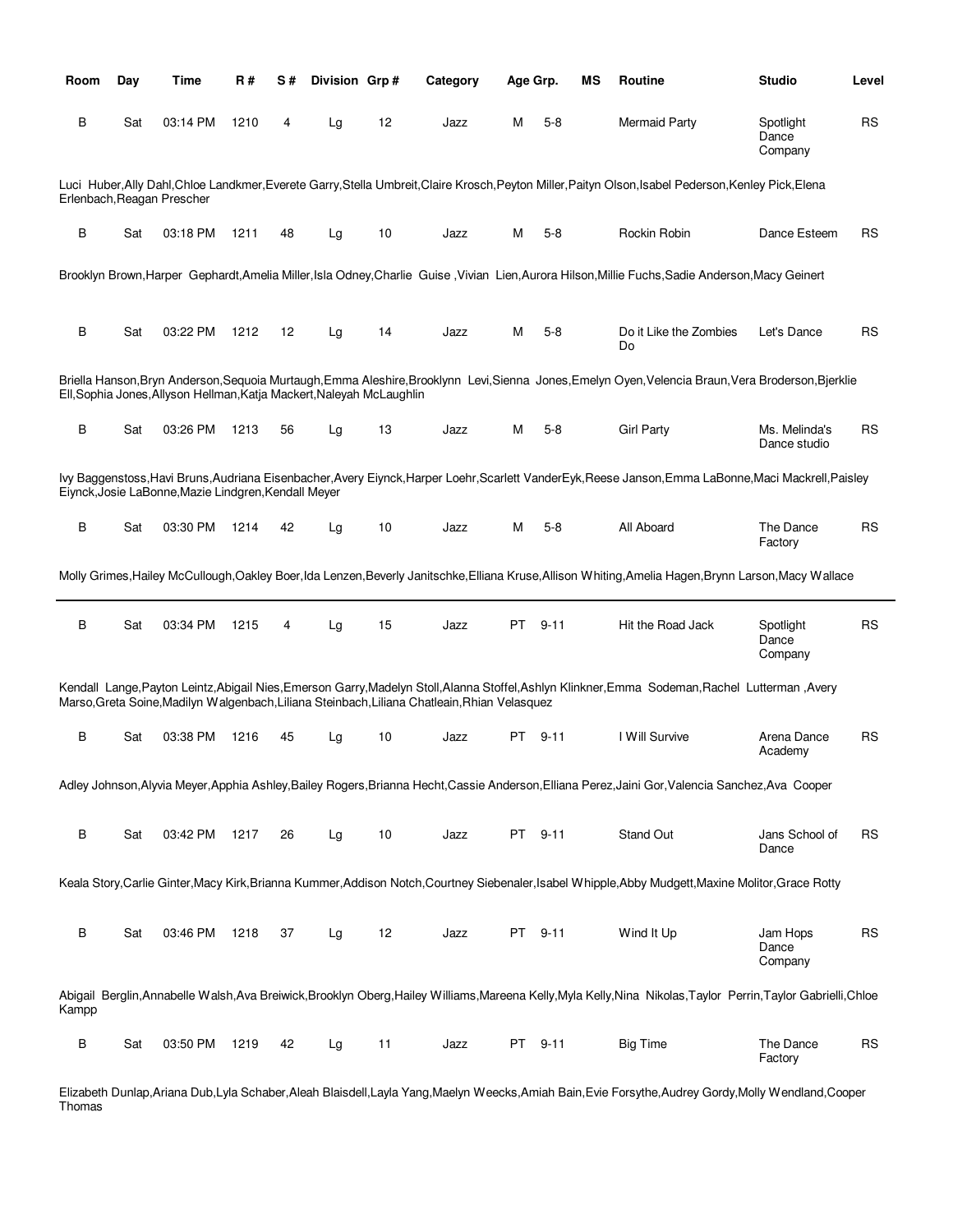| Room | Day | Time                                                            | R#   | S# | Division Grp# |    | Category                      | Age Grp. |          | ΜS | Routine                                                                                                                                                                                                                                                                                                                                                                                                                             | <b>Studio</b>                 | Level     |
|------|-----|-----------------------------------------------------------------|------|----|---------------|----|-------------------------------|----------|----------|----|-------------------------------------------------------------------------------------------------------------------------------------------------------------------------------------------------------------------------------------------------------------------------------------------------------------------------------------------------------------------------------------------------------------------------------------|-------------------------------|-----------|
| В    | Sat | 03:54 PM                                                        | 1220 | 4  | Lg            | 14 | Jazz                          | PT.      | $9 - 11$ |    | Shake Your Groove<br>Thang                                                                                                                                                                                                                                                                                                                                                                                                          | Spotlight<br>Dance<br>Company | <b>RS</b> |
|      |     | Bailey, Kenna Fast, Abigail Helget, Braya Hunstad, Hailee Spear |      |    |               |    |                               |          |          |    | Elliott Garry,Nellie Hellekson,Emma Lux,Braelyn Nielsen ,Hallie Heins,Kallie Dickmeyer,Lila Wersal,Elizabeth Walgehbach,Paige Altman,Aubriana                                                                                                                                                                                                                                                                                       |                               |           |
| B    | Sat | 03:58 PM                                                        | 1221 | 2  | Lg            | 12 | Jazz                          | PT —     | $9 - 11$ |    | Word Up                                                                                                                                                                                                                                                                                                                                                                                                                             | Almost Famous<br>Dance Studio | RS        |
|      |     | Long, Harper Hein, Isla Stoneking                               |      |    |               |    |                               |          |          |    | Saige Freeze,Skylar Freeze,Jillian Miller,Elsie Manternach,Claire Oliphant,Haddie Foxen,Maggie Hunt,Lydia Walsh,Avayah Jennerjohn,Whitney                                                                                                                                                                                                                                                                                           |                               |           |
| В    | Sat | 04:02 PM                                                        | 1222 | 42 | Lg            | 10 | Jazz                          | PT.      | $9 - 11$ |    | Knock On Wood                                                                                                                                                                                                                                                                                                                                                                                                                       | The Dance<br>Factory          | RS        |
|      |     |                                                                 |      |    |               |    |                               |          |          |    | Alary Metty,Brielle Rustad,Samantha Riepe,Olivia French,Evelyn Osborn,Sophie Markham,Kennedy Tima,Ali Cable,Sophie Forte,Anastasia Orlando                                                                                                                                                                                                                                                                                          |                               |           |
| B    | Sat | 04:06 PM                                                        | 1223 | 12 | Line          | 22 | Jazz                          | м        | $5 - 8$  |    | Penguin Party                                                                                                                                                                                                                                                                                                                                                                                                                       | Let's Dance                   | RS        |
|      |     | Jones, Allyson Hellman, Katja Mackert                           |      |    |               |    |                               |          |          |    | Briella Hanson, Bryn Anderson, Sequoia Murtaugh, Emma Aleshire, Kamia Holifield, Brooklynn Levi, Sienna Jones, Ashlyn Moncada, Ava Moore, Christel<br>Akosh-Appiah, Gwen Kopp, Paige Zins, Penelope Welch, Story Raugust, Emelyn Oyen, Velencia Braun, Vera Broderson, Allie Puhalla, Bjerklie Ell, Sophia                                                                                                                          |                               |           |
| B    | Sat | 04:11 PM                                                        | 1224 | 48 | Line          | 20 | Jazz                          | PT -     | $9 - 11$ |    | No Plans For Love                                                                                                                                                                                                                                                                                                                                                                                                                   | Dance Esteem                  | RS        |
|      |     |                                                                 |      |    |               |    |                               |          |          |    | Jaxon Brown,Finley Stine,Ashlyn Brown,Chalene Brown,Ascher Stine,Sydney Humann,Decklen Wock,Brooklyn Brown,Landon Lillestol,Eva Nuesinger,Isla<br>Odney, Ruby Tuttle, Dean Lofgren, Oliver Rogers, Patrick Poole, Macy Geinert, Harrison Haight, Lily Geinert, Max Bullinger, Jack Lecy                                                                                                                                             |                               |           |
| В    | Sat | 04:16 PM                                                        | 1225 | 44 | Line          | 27 | Novelty/Characte PT 9-11<br>r |          |          |    | Pridelands                                                                                                                                                                                                                                                                                                                                                                                                                          | <b>Triple Threat</b><br>Divas | RS        |
|      |     |                                                                 |      |    |               |    |                               |          |          |    | Aakiyah Smith,Addison Burmeister,Amani Hendricks,Ava Reaves,Azaria Thomas,Cadence Needham,Caydence Smith,Dayana Davis,Elizabeth Rosales,Mia<br>Quintina,Oceanah Webster,Tessa Schultz,Morgan Sanders,Latanya Smith,Kennedy Graham,A'shadieeyah Adebayo,Zoey Flourney,Jaylene Perez,Jocelyn<br>Perez, Alycia Nevers, Camille Smith, Gabrielle Golston, Julia Kowalik, Kylee Lawhorn, Maggie Unzueta, Reniya Richie, Za'Riah Williams |                               |           |
| В    | Sat | 04:21 PM                                                        | 1226 | 4  | Lg            | 10 | Lyrical                       | M        | 5-8      |    | I Believe I Can Fly                                                                                                                                                                                                                                                                                                                                                                                                                 | Spotlight<br>Dance<br>Company | RS        |
|      |     |                                                                 |      |    |               |    |                               |          |          |    | Miah Kopischke, Ally Dahl, Chloe Landkmer, Everete Garry, Stella Umbreit, Claire Krosch, McKenna Mastin-Mackrill, Peyton Miller, Kenley Pick, Abigail Helget                                                                                                                                                                                                                                                                        |                               |           |
| B    | Sat | 04:25 PM                                                        | 1227 | 42 | Lg            | 10 | Lyrical                       | м        | $5 - 8$  |    | <b>Ordinary Miracle</b>                                                                                                                                                                                                                                                                                                                                                                                                             | The Dance<br>Factory          | <b>RS</b> |
|      |     |                                                                 |      |    |               |    |                               |          |          |    | Molly Grimes,Hailey McCullough,Oakley Boer,Ida Lenzen,Beverly Janitschke,Elliana Kruse,Allison Whiting,Amelia Hagen,Brynn Larson,Macy Wallace                                                                                                                                                                                                                                                                                       |                               |           |
| B    | Sat | 04:29 PM                                                        | 1228 | 48 | Lg            | 10 | Lyrical                       | М        | $5 - 8$  |    | What A Wonderful<br>World                                                                                                                                                                                                                                                                                                                                                                                                           | Dance Esteem                  | <b>RS</b> |
|      |     |                                                                 |      |    |               |    |                               |          |          |    | Brooklyn Brown, Harper Gephardt, Amelia Miller, Isla Odney, Charlie Guise, Vivian Lien, Aurora Hilson, Millie Fuchs, Sadie Anderson, Macy Geinert                                                                                                                                                                                                                                                                                   |                               |           |
| B    | Sat | 04:33 PM                                                        | 1229 | 45 | Lg            | 10 | Lyrical                       | PT –     | $9 - 11$ |    | Breakable                                                                                                                                                                                                                                                                                                                                                                                                                           | Arena Dance<br>Academy        | <b>RS</b> |

Alyvia Meyer,Amara Ashley,Apphia Ashley,Ava Cooper,Bailey Rogers,Brianna Hecht,Cassie Anderson,Elliana Perez,Jaini Gor,Valencia Sanchez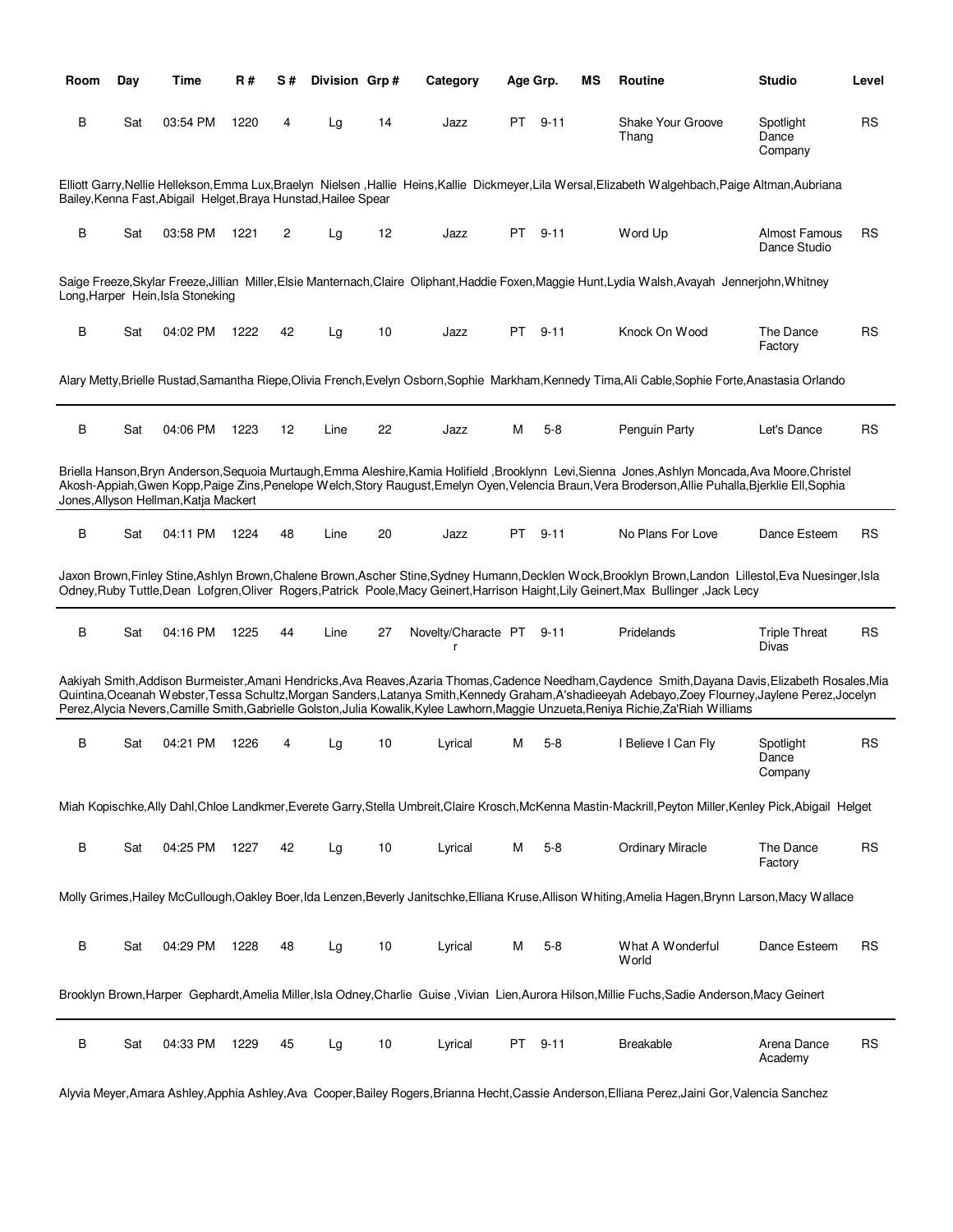| Room                      | Day | Time                                                               | R#   | S# | Division Grp# |    | Category | Age Grp. |          | ΜS | <b>Routine</b>                                                                                                                                                                                                                                                                                                         | <b>Studio</b>                 | Level     |
|---------------------------|-----|--------------------------------------------------------------------|------|----|---------------|----|----------|----------|----------|----|------------------------------------------------------------------------------------------------------------------------------------------------------------------------------------------------------------------------------------------------------------------------------------------------------------------------|-------------------------------|-----------|
| В                         | Sat | 04:37 PM                                                           | 1230 | 37 | Lg            | 12 | Lyrical  |          | PT 9-11  |    | Secrets                                                                                                                                                                                                                                                                                                                | Jam Hops<br>Dance<br>Company  | <b>RS</b> |
| Nikolas                   |     |                                                                    |      |    |               |    |          |          |          |    | Abigail Berglin,Annabelle Walsh,Ava Breiwick,Brooklyn Oberg,Chloe Kampp,Hailey Williams,Mareena Kelly,Myla Kelly,Taylor Perrin,Taylor Gabrielli,Nina                                                                                                                                                                   |                               |           |
| B                         | Sat | 04:41 PM                                                           | 1231 | 2  | Lg            | 12 | Lyrical  |          | PT 9-11  |    | Hero                                                                                                                                                                                                                                                                                                                   | Almost Famous<br>Dance Studio | <b>RS</b> |
|                           |     | Long, Harper Hein, Isla Stoneking                                  |      |    |               |    |          |          |          |    | Saige Freeze,Skylar Freeze,Jillian Miller,Elsie Manternach,Claire Oliphant,Haddie Foxen,Maggie Hunt,Lydia Walsh,Avayah Jennerjohn,Whitney                                                                                                                                                                              |                               |           |
| B                         | Sat | 04:45 PM                                                           | 1232 | 56 | Lg            | 15 | Lyrical  |          | PT 9-11  |    | Grow Up                                                                                                                                                                                                                                                                                                                | Ms. Melinda's<br>Dance studio | <b>RS</b> |
|                           |     | Preusser, Hailey Schwegel, Carter Small, Lydia Bishir, olivia meas |      |    |               |    |          |          |          |    | Ava Fox,Olivia Janish,Madelynne Pauna,Ella Gruber,Ava Johnson,Luci Waldoch,Reagan Arms,Penny Meier,Haylen Meyer,Tenley Oldakowski,Aubree                                                                                                                                                                               |                               |           |
| B                         | Sat | 04:49 PM                                                           | 1233 | 42 | Lg            | 10 | Lyrical  |          | PT 9-11  |    | What The World Needs<br>Now                                                                                                                                                                                                                                                                                            | The Dance<br>Factory          | <b>RS</b> |
|                           |     |                                                                    |      |    |               |    |          |          |          |    | Alary Metty, Brielle Rustad, Samantha Riepe, Olivia French, Evelyn Osborn, Sophie Markham, Kennedy Tima, Ali Cable, Sophie Forte, Anastasia Orlando                                                                                                                                                                    |                               |           |
| B                         | Sat | 04:53 PM                                                           | 1234 | 42 | Lg            | 11 | Lyrical  |          | PT 9-11  |    | You Will Be Found                                                                                                                                                                                                                                                                                                      | The Dance<br>Factory          | <b>RS</b> |
| Thomas                    |     |                                                                    |      |    |               |    |          |          |          |    | Elizabeth Dunlap, Ariana Dub, Lyla Schaber, Aleah Blaisdell, Layla Yang, Maelyn Weecks, Amiah Bain, Evie Forsythe, Audrey Gordy, Molly Wendland, Cooper                                                                                                                                                                |                               |           |
| B                         | Sat | 04:57 PM                                                           | 1235 | 56 | Lg            | 15 | Open     |          | PT 9-11  |    | Born to Be Wild                                                                                                                                                                                                                                                                                                        | Ms. Melinda's<br>Dance studio | <b>RS</b> |
|                           |     | Preusser, Hailey Schwegel, Carter Small, Lydia Bishir, olivia meas |      |    |               |    |          |          |          |    | Ava Fox,Olivia Janish,Madelynne Pauna,Ella Gruber,Ava Johnson,Luci Waldoch,Reagan Arms,Penny Meier,Haylen Meyer,Tenley Oldakowski,Aubree                                                                                                                                                                               |                               |           |
| B                         | Sat | 05:01 PM                                                           | 1236 | 26 | Line          | 24 | Clogging | PT       | $9 - 11$ |    | American Saturday Night Jans School of                                                                                                                                                                                                                                                                                 | Dance                         | <b>RS</b> |
|                           |     | Heiman, Abby Mudgett, Lydia Latch, Grace Rotty                     |      |    |               |    |          |          |          |    | Addy Bauer, Avery Courneya, Parker Elliott, Vivan Hill, Lyla Rae Likes, Taylor Schulte, Leighton Siebenaler, Lia Ferguson, Carlie Ginter, Brooke Gjemse, Jocelyn<br>Huebsch,Macy Kirk,Brianna Kummer,Elise Mattimiro,Delaney McGraw,Avery Miller,Addison Notch,Adyson Ruiz,Courtney Siebenaler,Isabel Whipple,Isabelle |                               |           |
| B                         | Sat | 05:06 PM                                                           | 1237 | 37 | Lg            | 11 | Tap      | м        | $5 - 8$  |    | Crikey                                                                                                                                                                                                                                                                                                                 | Jam Hops<br>Dance<br>Company  | <b>RS</b> |
| Kuhlman, Miara Hollenbeck |     |                                                                    |      |    |               |    |          |          |          |    | Bentley Rasmussen, Brooklyn Dahlman, Elena Vertalino, Evelyn Herting, Harper Rice, Kairi Carlson, Scarlett Wick, Kylie Collins, Lily Thompson, Vanessa                                                                                                                                                                 |                               |           |
| B                         | Sat | 05:10 PM                                                           | 1238 | 48 | Lg            | 11 | Tap      | м        | $5-8$    |    | Bon Jour Paris                                                                                                                                                                                                                                                                                                         | Dance Esteem                  | RS        |
| <b>Brindley</b>           |     |                                                                    |      |    |               |    |          |          |          |    | Brooklyn Brown, Harper Gephardt, Amelia Miller, Isla Odney, Charlie Guise, Vivian Lien, Aurora Hilson, Millie Fuchs, Sadie Anderson, Macy Geinert, Maxine                                                                                                                                                              |                               |           |
| В                         | Sat | 05:14 PM                                                           | 1239 | 56 | Lg            | 13 | Tap      | м        | $5 - 8$  |    | Lollipop                                                                                                                                                                                                                                                                                                               | Ms. Melinda's<br>Dance studio | RS        |

Ivy Baggenstoss,Havi Bruns,Audriana Eisenbacher,Avery Eiynck,Harper Loehr,Scarlett VanderEyk,Reese Janson,Emma LaBonne,Maci Mackrell,Paisley Eiynck,Josie LaBonne,Mazie Lindgren,Kendall Meyer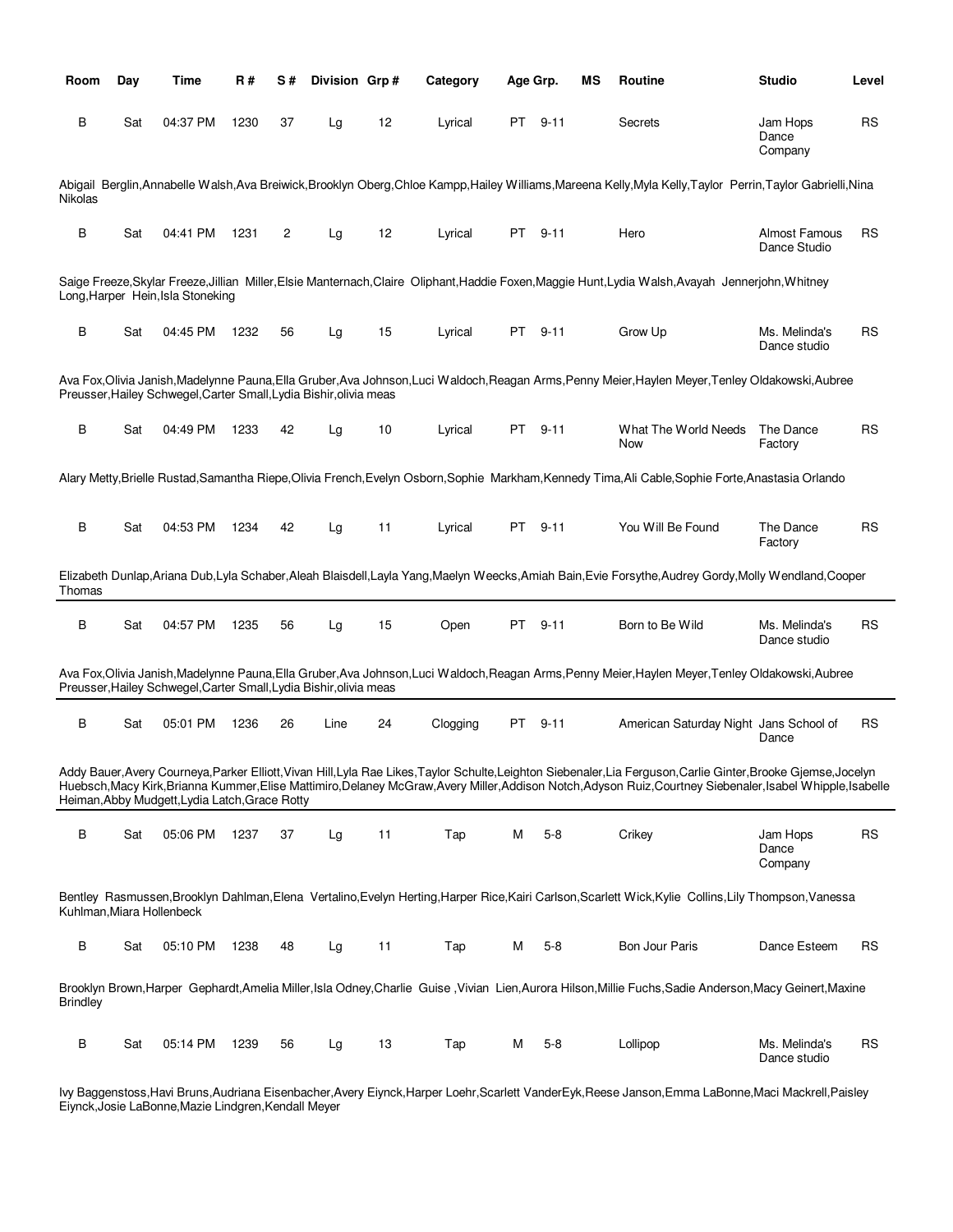| Room            | Day | <b>Time</b>                                                        | <b>R#</b> | S# | Division Grp# |              | Category     |     | Age Grp.    | MS | Routine                                                                                                                                                      | <b>Studio</b>                   | Level     |
|-----------------|-----|--------------------------------------------------------------------|-----------|----|---------------|--------------|--------------|-----|-------------|----|--------------------------------------------------------------------------------------------------------------------------------------------------------------|---------------------------------|-----------|
| B               | Sat | 05:18 PM                                                           | 1240      | 42 | Lg            | 10           | Tap          | М   | $5 - 8$     |    | Can't Buy Me Love                                                                                                                                            | The Dance<br>Factory            | <b>RS</b> |
|                 |     |                                                                    |           |    |               |              |              |     |             |    | Molly Grimes, Hailey McCullough, Oakley Boer, Ida Lenzen, Beverly Janitschke, Elliana Kruse, Allison Whiting, Amelia Hagen, Brynn Larson, Macy Wallace       |                                 |           |
| B               | Sat | 05:22 PM                                                           | 1241      | 37 | Lg            | 12           | Tap          | PT  | $9 - 11$    |    | Kentucky Derby                                                                                                                                               | Jam Hops<br>Dance<br>Company    | <b>RS</b> |
| Gabrielli       |     |                                                                    |           |    |               |              |              |     |             |    | Abigail Berglin, Annabelle Walsh, Ava Breiwick, Brooklyn Oberg, Chloe Kampp, Hailey Williams, Mareena Kelly, Myla Kelly, Nina Nikolas, Taylor Perrin, Taylor |                                 |           |
| B               | Sat | 05:26 PM                                                           | 1242      | 56 | Lg            | 15           | Tap          | PT. | $9 - 11$    |    | Candy Man                                                                                                                                                    | Ms. Melinda's<br>Dance studio   | <b>RS</b> |
|                 |     | Preusser, Hailey Schwegel, Carter Small, Lydia Bishir, olivia meas |           |    |               |              |              |     |             |    | Ava Fox,Olivia Janish,Madelynne Pauna,Ella Gruber,Ava Johnson,Luci Waldoch,Reagan Arms,Penny Meier,Haylen Meyer,Tenley Oldakowski,Aubree                     |                                 |           |
| B               | Sat | 05:30 PM                                                           | 1243      | 42 | Lg            | 11           | Tap          | PT  | $9 - 11$    |    | Spice Up Your Life                                                                                                                                           | The Dance<br>Factory            | <b>RS</b> |
| Thomas          |     |                                                                    |           |    |               |              |              |     |             |    | Elizabeth Dunlap, Ariana Dub, Lyla Schaber, Aleah Blaisdell, Layla Yang, Maelyn Weecks, Amiah Bain, Evie Forsythe, Audrey Gordy, Molly Wendland, Cooper      |                                 |           |
| В               | Sat | 05:34 PM                                                           | 1244      | 42 | Lg            | 10           | Tap          | PT  | $9 - 11$    |    | What A Feeling                                                                                                                                               | The Dance<br>Factory            | <b>RS</b> |
|                 |     |                                                                    |           |    |               |              |              |     |             |    | Alary Metty,Brielle Rustad,Samantha Riepe,Olivia French,Evelyn Osborn,Sophie Markham,Kennedy Tima,Ali Cable,Sophie Forte,Anastasia Orlando                   |                                 |           |
| В               | Sat | 05:38 PM                                                           |           |    |               |              |              |     |             |    | --Awards - High Point--                                                                                                                                      | Awards                          |           |
|                 |     |                                                                    |           |    |               |              |              |     |             |    |                                                                                                                                                              |                                 |           |
| C               | Wed | 11:00 AM                                                           | 1245      | 33 | Solo          | 1            | Contemporary | Τ   | 12-14       |    | Wonder                                                                                                                                                       | Dance and<br>Music<br>Academy   | <b>RS</b> |
| Elina Joseph    |     |                                                                    |           |    |               |              |              |     |             |    |                                                                                                                                                              |                                 |           |
| C               | Wed | 11:04 AM                                                           | 1246      | 27 | Solo          | $\mathbf{1}$ | Contemporary |     | $T = 12-14$ |    | I Found                                                                                                                                                      | U Can Danz!<br>Dance<br>Company | <b>RS</b> |
| Sabrina Jaspers |     |                                                                    |           |    |               |              |              |     |             |    |                                                                                                                                                              |                                 |           |
| C               | Wed | 11:08 AM                                                           | 1247      | 33 | Solo          | $\mathbf{1}$ | Contemporary |     | $T = 12-14$ |    | <b>Mother Nature</b>                                                                                                                                         | Dance and<br>Music<br>Academy   | <b>RS</b> |
| Cate Kwilosz    |     |                                                                    |           |    |               |              |              |     |             |    |                                                                                                                                                              |                                 |           |
| C               | Wed | 11:11 AM                                                           | 1248      | 26 | Solo          | 1            | Contemporary |     | $T = 12-14$ |    | Back to Me                                                                                                                                                   | Jans School of<br>Dance         | <b>RS</b> |

Kiara Story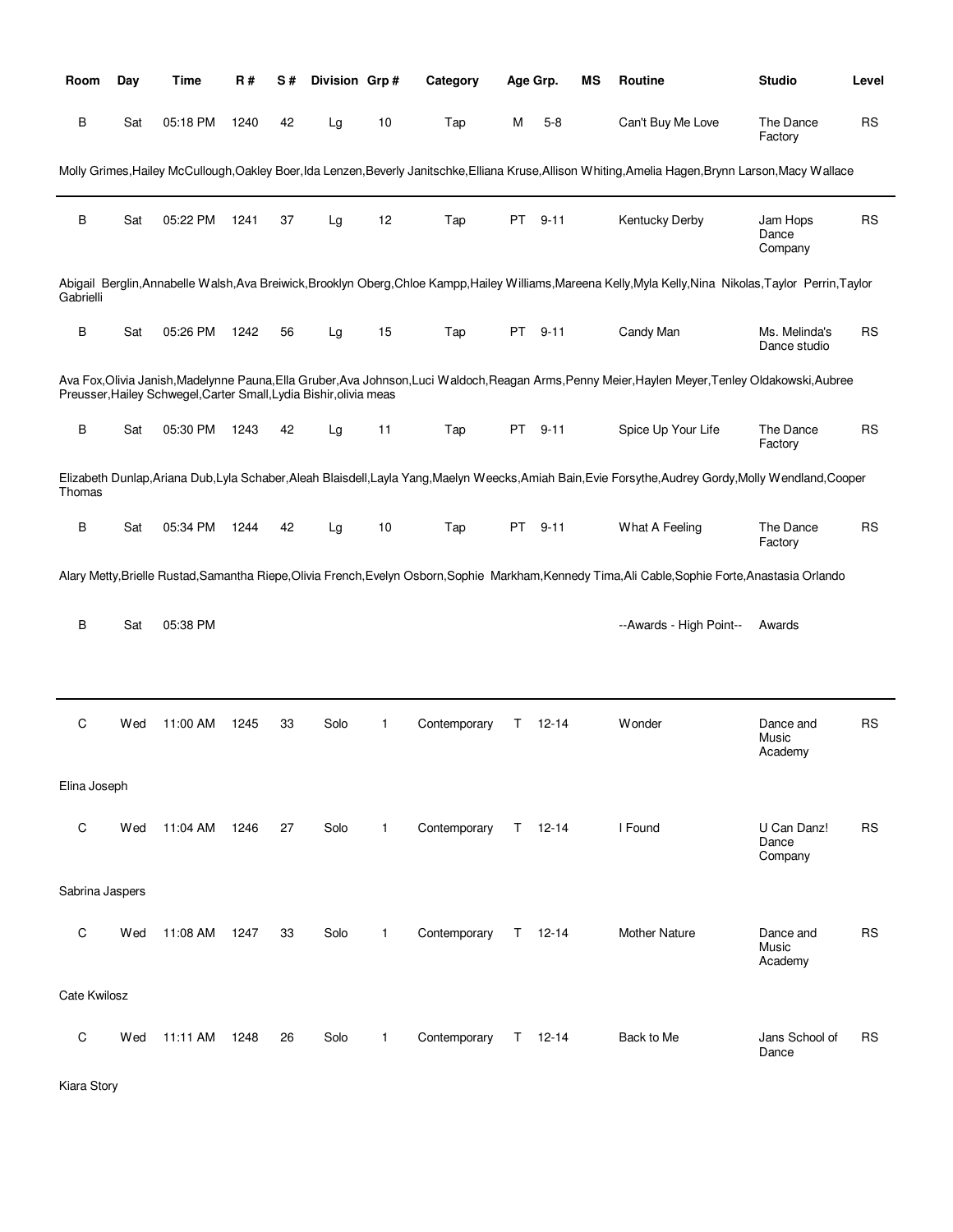| Room                | Day | <b>Time</b> | <b>R#</b> | S# | Division Grp# |              | Category     |    | Age Grp.      | MS | Routine                   | <b>Studio</b>                 | Level      |
|---------------------|-----|-------------|-----------|----|---------------|--------------|--------------|----|---------------|----|---------------------------|-------------------------------|------------|
| C                   | Wed | 11:15 AM    | 1249      | 33 | Solo          | 1            | Contemporary | T. | $12 - 14$     |    | Floating                  | Dance and<br>Music<br>Academy | <b>RS</b>  |
| Keira Stender       |     |             |           |    |               |              |              |    |               |    |                           |                               |            |
| $\mathsf C$         | Wed | 11:18 AM    | 1250      | 37 | Solo          | 1            | Contemporary | Τ  | $12 - 14$     |    | Locket                    | Jam Hops<br>Dance<br>Company  | <b>RS</b>  |
| Ana Hernandez       |     |             |           |    |               |              |              |    |               |    |                           |                               |            |
| C                   | Wed | 11:22 AM    | 1251      | 33 | Solo          | 1            | Contemporary | Τ  | $12 - 14$     |    | Boom Boom                 | Dance and<br>Music<br>Academy | <b>RS</b>  |
| Rebekah Vogt        |     |             |           |    |               |              |              |    |               |    |                           |                               |            |
| C                   | Wed | 11:25 AM    | 1252      | 26 | Solo          | 1            | Contemporary | T. | $12 - 14$     |    | We Don't Eat              | Jans School of<br>Dance       | <b>RS</b>  |
| Elise Mattimiro     |     |             |           |    |               |              |              |    |               |    |                           |                               |            |
| C                   | Wed | 11:29 AM    | 1253      | 48 | Solo          | 1            | Contemporary | T. | $12 - 14$     |    | North                     | Dance Esteem                  | <b>RS</b>  |
| Charlotte Sand      |     |             |           |    |               |              |              |    |               |    |                           |                               |            |
| C                   | Wed | 11:32 AM    | 1254      | 37 | Solo          | 1            | Contemporary | T. | $12 - 14$     |    | At the End                | Jam Hops<br>Dance<br>Company  | <b>RS</b>  |
| Aurora Riehm        |     |             |           |    |               |              |              |    |               |    |                           |                               |            |
| C                   | Wed | 11:36 AM    | 1255      | 57 | Solo          | 1            | Contemporary | Τ  | $12 - 14$     |    | What A Wonderful<br>World | Universal<br>Dance<br>Academy | <b>RS</b>  |
| Ava Henning         |     |             |           |    |               |              |              |    |               |    |                           |                               |            |
| $\mathsf C$         | Wed | 11:39 AM    | 1256      | 48 | Solo          | $\mathbf{1}$ | Contemporary |    | $T = 12 - 14$ |    | <b>Bruises</b>            | Dance Esteem                  | <b>RS</b>  |
| <b>Piper Spears</b> |     |             |           |    |               |              |              |    |               |    |                           |                               |            |
| $\mathsf C$         | Wed | 11:43 AM    | 1257      | 42 | Solo          | $\mathbf{1}$ | Contemporary |    | $T = 12 - 14$ |    | Maybe                     | The Dance<br>Factory          | ${\sf RS}$ |
| Kennedy Lasch       |     |             |           |    |               |              |              |    |               |    |                           |                               |            |
| $\mathsf C$         | Wed | 11:46 AM    | 1258      | 48 | Solo          | 1            | Contemporary |    | $T = 12 - 14$ |    | Soldier                   | Dance Esteem                  | <b>RS</b>  |

Rachel Cook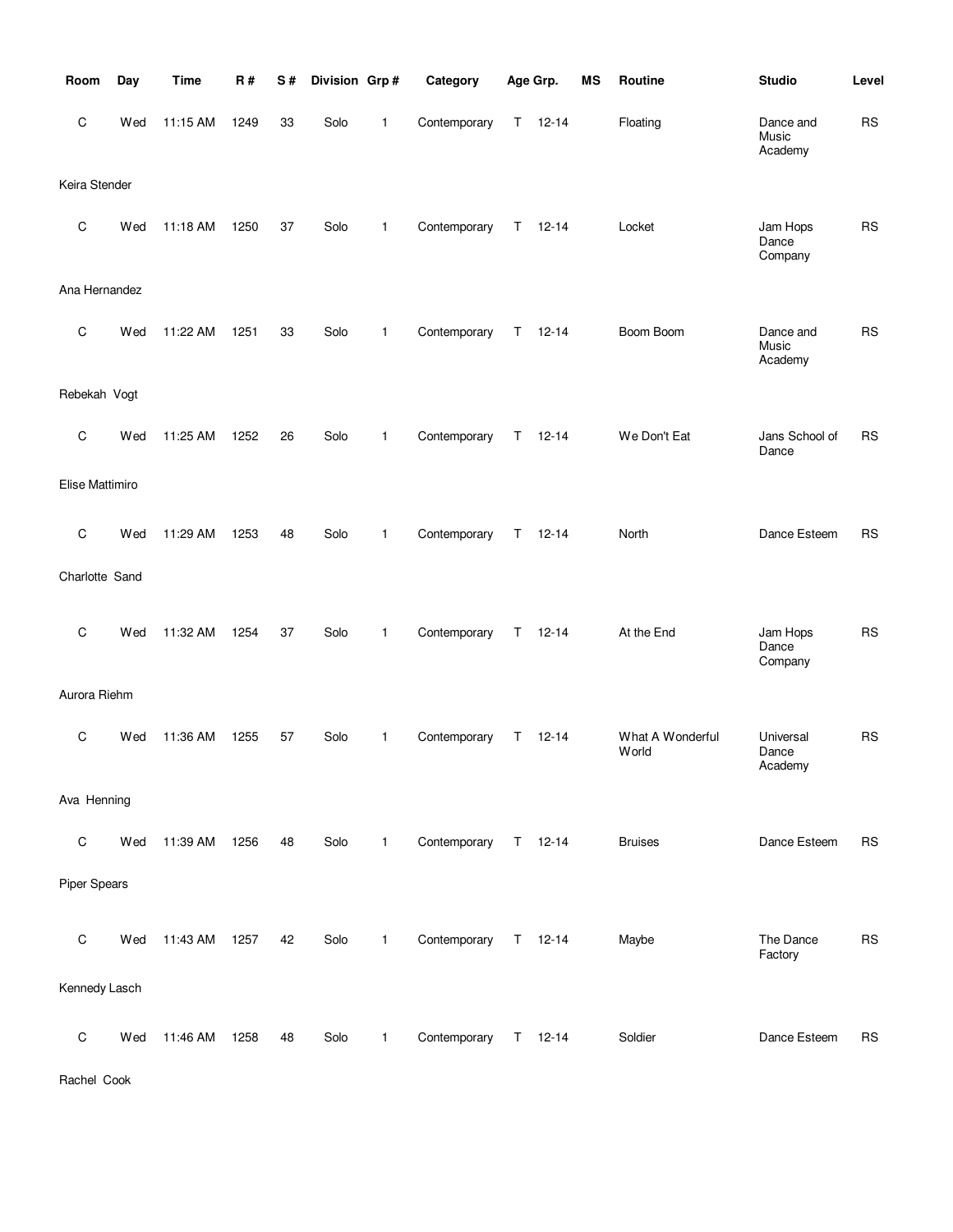| Room                  | Day | <b>Time</b> | R#   | S# | Division Grp# |              | Category     |   | Age Grp.      | MS | Routine               | <b>Studio</b>                       | Level     |
|-----------------------|-----|-------------|------|----|---------------|--------------|--------------|---|---------------|----|-----------------------|-------------------------------------|-----------|
| C                     | Wed | 11:50 AM    | 1259 | 42 | Solo          | 1            | Contemporary | Τ | $12 - 14$     |    | Running               | The Dance<br>Factory                | <b>RS</b> |
| Zackary Bordenave     |     |             |      |    |               |              |              |   |               |    |                       |                                     |           |
| C                     | Wed | 11:53 AM    | 1260 | 11 | Solo          | 1            | Contemporary | T | $12 - 14$     |    | Once Upon a Dream     | Dance<br>Dynamics LLC               | <b>RS</b> |
| Ella Woyak            |     |             |      |    |               |              |              |   |               |    |                       |                                     |           |
| C                     | Wed | 11:57 AM    | 1261 | 56 | Solo          | 1            | Contemporary | Τ | $12 - 14$     |    | <b>Sweet Roses</b>    | Ms. Melinda's<br>Dance studio       | <b>RS</b> |
| Lily Warnert          |     |             |      |    |               |              |              |   |               |    |                       |                                     |           |
| C                     | Wed | 12:00 PM    | 1262 | 33 | Solo          | 1            | Contemporary | Τ | $12 - 14$     |    | Uphill                | Dance and<br>Music<br>Academy       | <b>RS</b> |
| Greta Arnold          |     |             |      |    |               |              |              |   |               |    |                       |                                     |           |
| C                     | Wed | 12:04 PM    | 1263 | 53 | Solo          | $\mathbf{1}$ | Contemporary | Τ | $12 - 14$     |    | Whole Lot of Heart    | <b>Infinity Dance</b><br>Center LLC | <b>RS</b> |
| Julianna Biggs        |     |             |      |    |               |              |              |   |               |    |                       |                                     |           |
| C                     | Wed | 12:07 PM    | 1264 | 42 | Solo          | 1            | Contemporary | Τ | $12 - 14$     |    | Snowman               | The Dance<br>Factory                | <b>RS</b> |
| Lyla Schaber          |     |             |      |    |               |              |              |   |               |    |                       |                                     |           |
| C                     | Wed | 12:11 PM    | 1265 | 33 | Solo          | 1            | Hip Hop      | Τ | $12 - 14$     |    | <b>Check Yourself</b> | Dance and<br>Music<br>Academy       | <b>RS</b> |
| <b>Ashley Crowley</b> |     |             |      |    |               |              |              |   |               |    |                       |                                     |           |
| C                     | Wed | 12:14 PM    | 1266 | 42 | Solo          | $\mathbf{1}$ | Hip Hop      |   | $T = 12-14$   |    | Cartier               | The Dance<br>Factory                | <b>RS</b> |
| Kennedy Tima          |     |             |      |    |               |              |              |   |               |    |                       |                                     |           |
| C                     | Wed | 12:18 PM    | 1267 | 49 | Solo          | 1            | Jazz         | Τ | $12 - 14$     |    | Personal Jesus        | Studio 20<br>Dance<br>Academy       | <b>RS</b> |
| Giuliana Martin       |     |             |      |    |               |              |              |   |               |    |                       |                                     |           |
| C                     | Wed | 12:21 PM    | 1268 | 23 | Solo          | $\mathbf{1}$ | Jazz         |   | $T = 12 - 14$ |    | Salute                | dance<br>endeavors                  | <b>RS</b> |

Olivia Peterson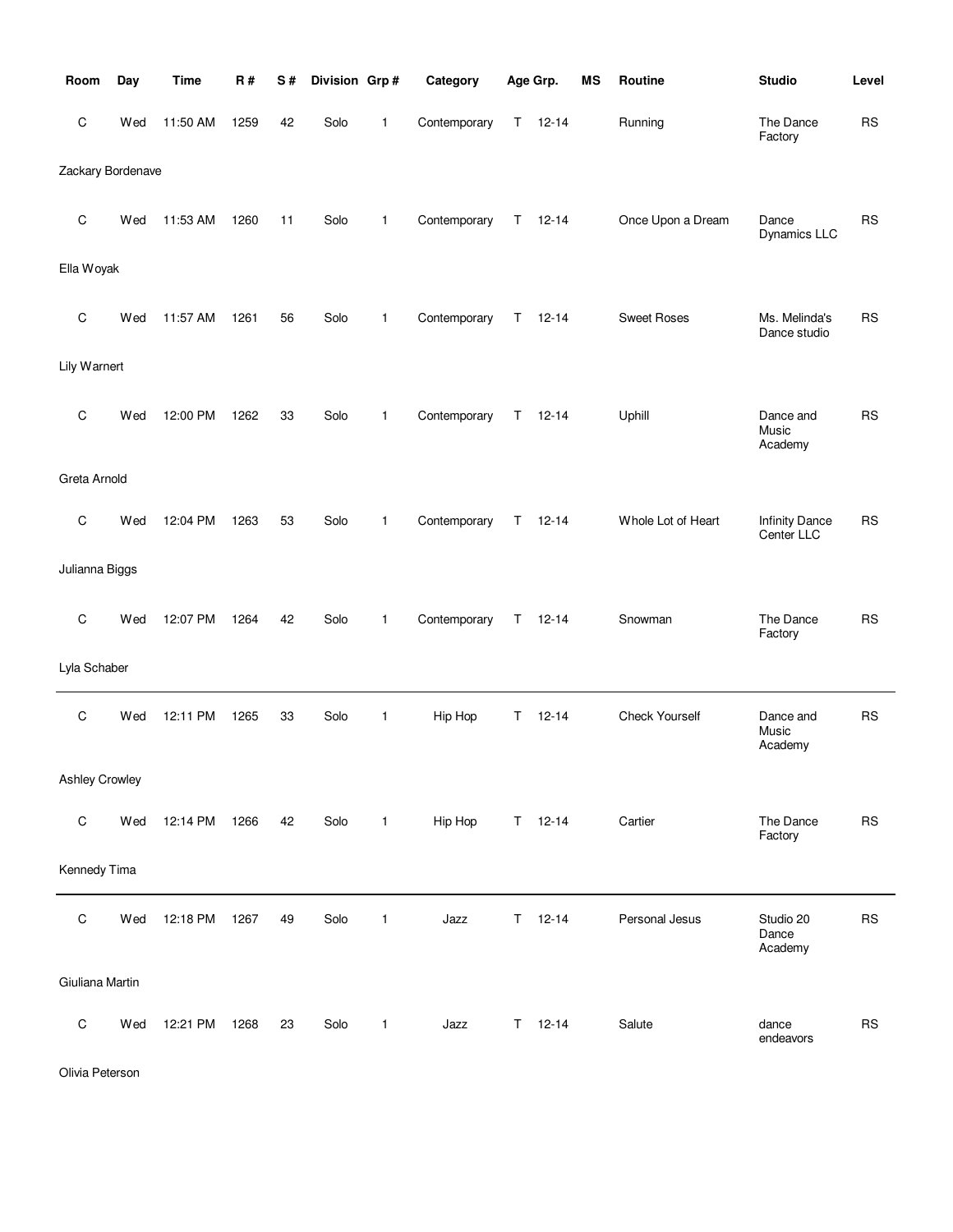| Room                | Day | <b>Time</b> | <b>R#</b> | S# | Division Grp# |              | Category |    | Age Grp.      | <b>MS</b> | Routine              | <b>Studio</b>                   | Level     |
|---------------------|-----|-------------|-----------|----|---------------|--------------|----------|----|---------------|-----------|----------------------|---------------------------------|-----------|
| C                   | Wed | 12:25 PM    | 1269      | 27 | Solo          | $\mathbf{1}$ | Jazz     | т  | $12 - 14$     |           | Chain of Fools       | U Can Danz!<br>Dance<br>Company | <b>RS</b> |
| Kynzley Holtzleicer |     |             |           |    |               |              |          |    |               |           |                      |                                 |           |
| $\mathbf C$         | Wed | 12:28 PM    | 1270      | 23 | Solo          | 1            | Jazz     | т  | $12 - 14$     |           | Survivor             | dance<br>endeavors              | <b>RS</b> |
| Audrey Corcoran     |     |             |           |    |               |              |          |    |               |           |                      |                                 |           |
| C                   | Wed | 12:32 PM    | 1271      | 27 | Solo          | $\mathbf{1}$ | Jazz     | т  | $12 - 14$     |           | Cover Girl           | U Can Danz!<br>Dance<br>Company | <b>RS</b> |
| Addison Johnson     |     |             |           |    |               |              |          |    |               |           |                      |                                 |           |
| $\mathbf C$         | Wed | 12:35 PM    | 1272      | 45 | Solo          | $\mathbf{1}$ | Jazz     | т  | $12 - 14$     |           | Glam                 | Arena Dance<br>Academy          | <b>RS</b> |
| Apphia Ashley       |     |             |           |    |               |              |          |    |               |           |                      |                                 |           |
| $\mathbf C$         | Wed | 12:39 PM    | 1273      | 27 | Solo          | $\mathbf{1}$ | Jazz     | т  | $12 - 14$     |           | Control              | U Can Danz!<br>Dance<br>Company | <b>RS</b> |
| Melanie Soderstorm  |     |             |           |    |               |              |          |    |               |           |                      |                                 |           |
| C                   | Wed | 12:42 PM    | 1274      | 26 | Solo          | $\mathbf{1}$ | Jazz     | T  | $12 - 14$     |           | I'm Ready            | Jans School of<br>Dance         | <b>RS</b> |
| Ella Meyer          |     |             |           |    |               |              |          |    |               |           |                      |                                 |           |
| $\mathbf C$         | Wed | 12:46 PM    | 1275      | 45 | Solo          | $\mathbf{1}$ | Jazz     | Τ  | $12 - 14$     |           | S.O.S.               | Arena Dance<br>Academy          | <b>RS</b> |
| Alexis Sulsberger   |     |             |           |    |               |              |          |    |               |           |                      |                                 |           |
| $\mathsf C$         | Wed | 12:49 PM    | 1276      | 27 | Solo          | $\mathbf{1}$ | Jazz     |    | $T = 12 - 14$ |           | Worship              | U Can Danz!<br>Dance<br>Company | <b>RS</b> |
| <b>Eily Piatt</b>   |     |             |           |    |               |              |          |    |               |           |                      |                                 |           |
| $\mathsf C$         | Wed | 12:53 PM    | 1277      | 8  | Solo          | $\mathbf{1}$ | Jazz     | T. | $12 - 14$     |           | Poison               | Kaleidoscope<br>Dance Studio    | <b>RS</b> |
| Erin Panosh         |     |             |           |    |               |              |          |    |               |           |                      |                                 |           |
| $\mathsf C$         | Wed | 12:56 PM    | 1278      | 6  | Solo          | $\mathbf{1}$ | Jazz     | Τ  | $12 - 14$     |           | Boy, You can keep it | Zumbrota<br>Dance Studio        | <b>RS</b> |

Kayla Stahosky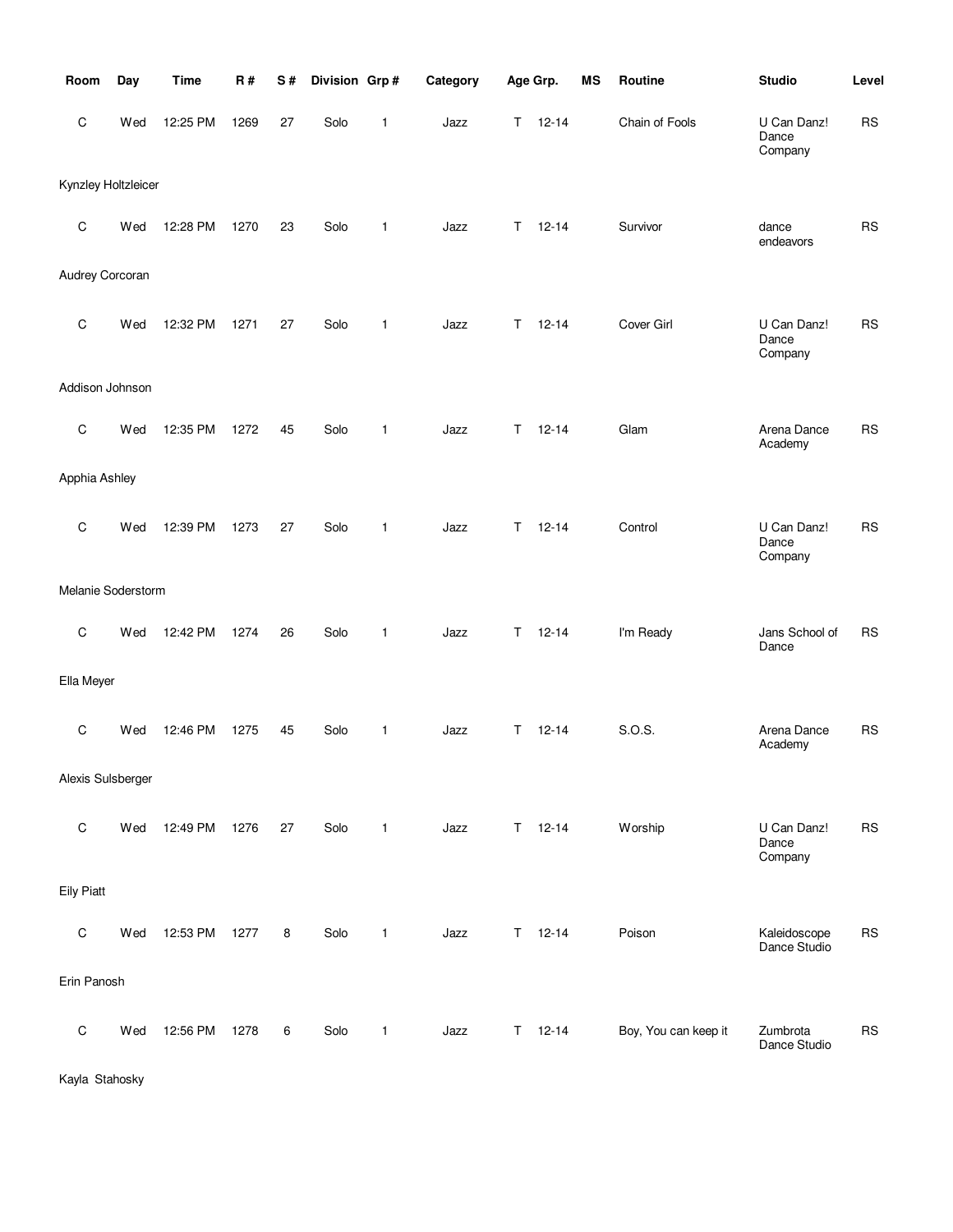| Room             | Day | <b>Time</b> | R#   | S#             | Division Grp# |              | Category |   | Age Grp.  | MS | Routine                        | <b>Studio</b>                       | Level     |
|------------------|-----|-------------|------|----------------|---------------|--------------|----------|---|-----------|----|--------------------------------|-------------------------------------|-----------|
| C                | Wed | 01:03 PM    | 1280 | 6              | Solo          | 1            | Jazz     | Τ | $12 - 14$ |    | My Boyfriend's Back            | Zumbrota<br>Dance Studio            | <b>RS</b> |
| Mallory Mohlke   |     |             |      |                |               |              |          |   |           |    |                                |                                     |           |
| C                | Wed | 01:07 PM    | 1281 | 48             | Solo          | 1            | Jazz     | Τ | $12 - 14$ |    | I Wanna Dance With<br>Somebody | Dance Esteem                        | <b>RS</b> |
| Samantha Liebsch |     |             |      |                |               |              |          |   |           |    |                                |                                     |           |
| C                | Wed | 01:10 PM    | 1282 | 37             | Solo          | 1            | Jazz     | T | $12 - 14$ |    | <b>Body Language</b>           | Jam Hops<br>Dance<br>Company        | <b>RS</b> |
| Bianca Taylor    |     |             |      |                |               |              |          |   |           |    |                                |                                     |           |
| C                | Wed | 01:14 PM    | 1283 | $\overline{c}$ | Solo          | 1            | Jazz     | т | $12 - 14$ |    | Grown Woman                    | Almost Famous<br>Dance Studio       | <b>RS</b> |
| Arrianna Jones   |     |             |      |                |               |              |          |   |           |    |                                |                                     |           |
| C                | Wed | 01:17 PM    | 1284 | 6              | Solo          | $\mathbf{1}$ | Jazz     | Τ | $12 - 14$ |    | Lost                           | Zumbrota<br>Dance Studio            | <b>RS</b> |
| Teagan Lexvold   |     |             |      |                |               |              |          |   |           |    |                                |                                     |           |
| $\mathsf C$      | Wed | 01:21 PM    | 1285 | 14             | Solo          | 1            | Jazz     | т | $12 - 14$ |    | vYzzi                          | Northern Lights<br>Dance<br>Academy | <b>RS</b> |
| Mayson Woodrum   |     |             |      |                |               |              |          |   |           |    |                                |                                     |           |
| C                | Wed | 01:24 PM    | 1286 | 56             | Solo          | 1            | Jazz     | т | $12 - 14$ |    | Sour Candy                     | Ms. Melinda's<br>Dance studio       | <b>RS</b> |
| Sophia Swartout  |     |             |      |                |               |              |          |   |           |    |                                |                                     |           |
| C                | Wed | 01:28 PM    | 1287 | $\overline{2}$ | Solo          | 1            | Jazz     | Τ | $12 - 14$ |    | Fighter                        | Almost Famous<br>Dance Studio       | <b>RS</b> |
| Cameron Varagson |     |             |      |                |               |              |          |   |           |    |                                |                                     |           |
| $\mathsf C$      | Wed | 01:31 PM    | 1288 | 14             | Solo          | 1            | Jazz     | Τ | $12 - 14$ |    | <b>Bang Bang</b>               | Northern Lights<br>Dance<br>Academy | <b>RS</b> |
| Zoey Rousu       |     |             |      |                |               |              |          |   |           |    |                                |                                     |           |
| $\mathsf C$      | Wed | 01:35 PM    | 1289 | 42             | Solo          | 1            | Jazz     | Τ | $12 - 14$ |    | Ooh La La La                   | The Dance<br>Factory                | <b>RS</b> |

Payton Betz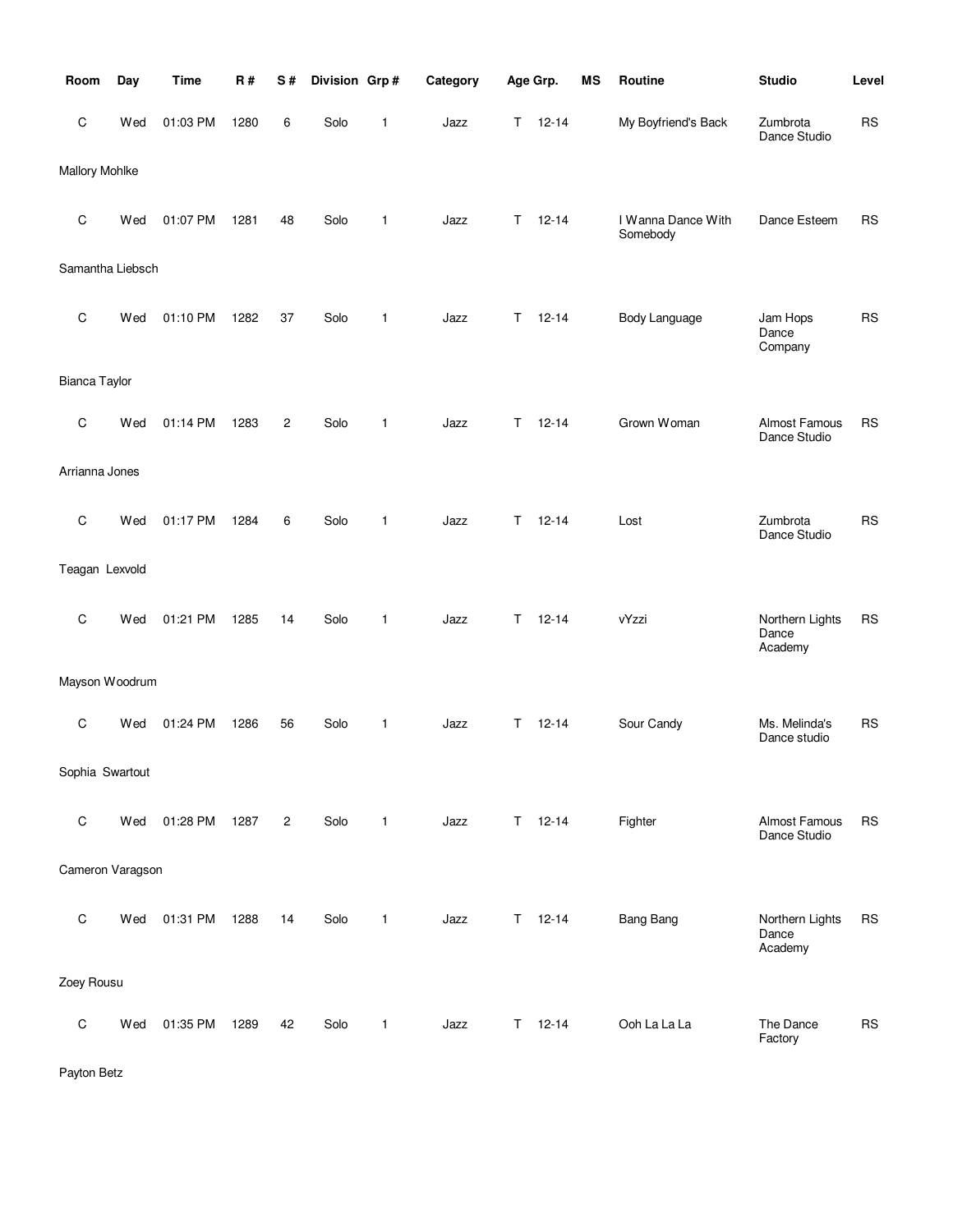| Room              | Day | <b>Time</b> | R#   | S#             | Division Grp# |              | Category |    | Age Grp.      | <b>MS</b> | Routine                            | <b>Studio</b>                       | Level     |
|-------------------|-----|-------------|------|----------------|---------------|--------------|----------|----|---------------|-----------|------------------------------------|-------------------------------------|-----------|
| C                 | Wed | 01:38 PM    | 1290 | 14             | Solo          | $\mathbf{1}$ | Jazz     | T. | $12 - 14$     |           | It's Still Rock And Roll<br>To Me  | Northern Lights<br>Dance<br>Academy | <b>RS</b> |
| Kadence Strasburg |     |             |      |                |               |              |          |    |               |           |                                    |                                     |           |
| $\mathbf C$       | Wed | 01:42 PM    | 1291 | 42             | Solo          | $\mathbf{1}$ | Jazz     | T. | $12 - 14$     |           | Cha Cha                            | The Dance<br>Factory                | <b>RS</b> |
| Raina Wille       |     |             |      |                |               |              |          |    |               |           |                                    |                                     |           |
| C                 | Wed | 01:49 PM    | 1293 | 42             | Solo          | $\mathbf{1}$ | Jazz     | T. | $12 - 14$     |           | Sing                               | The Dance<br>Factory                | <b>RS</b> |
| Kira Tamura       |     |             |      |                |               |              |          |    |               |           |                                    |                                     |           |
| C                 | Wed | 01:52 PM    |      |                |               |              |          |    |               |           | --Awards - Ajudication<br>Only--   | Awards                              |           |
|                   |     |             |      |                |               |              |          |    |               |           |                                    |                                     |           |
| C                 | Wed | 02:42 PM    | 1294 | 33             | Solo          | $\mathbf{1}$ | Lyrical  | T. | $12 - 14$     |           | Don't Think Twice, It's<br>Alright | Dance and<br>Music<br>Academy       | <b>RS</b> |
| Madelyn McNamara  |     |             |      |                |               |              |          |    |               |           |                                    |                                     |           |
| C                 | Wed | 02:46 PM    | 1295 | 49             | Solo          | 1            | Lyrical  | T. | $12 - 14$     |           | My Immortal                        | Studio 20<br>Dance<br>Academy       | <b>RS</b> |
| Riley Wylie       |     |             |      |                |               |              |          |    |               |           |                                    |                                     |           |
| C                 | Wed | 02:49 PM    | 1296 | 27             | Solo          | $\mathbf{1}$ | Lyrical  | T. | $12 - 14$     |           | Won't Let You Go                   | U Can Danz!<br>Dance<br>Company     | <b>RS</b> |
| Helena Moreno     |     |             |      |                |               |              |          |    |               |           |                                    |                                     |           |
| $\mathsf C$       | Wed | 02:53 PM    | 1297 | 23             | Solo          | 1            | Lyrical  | T. | $12 - 14$     |           | Control                            | dance<br>endeavors                  | <b>RS</b> |
| Eleanor Peterson  |     |             |      |                |               |              |          |    |               |           |                                    |                                     |           |
| $\mathsf C$       | Wed | 02:56 PM    | 1298 | $\overline{c}$ | Solo          | 1            | Lyrical  |    | $T = 12 - 14$ |           | Can't Help Falling In<br>Love      | Almost Famous<br>Dance Studio       | <b>RS</b> |
| Kelsey Kremer     |     |             |      |                |               |              |          |    |               |           |                                    |                                     |           |
| $\mathbf C$       | Wed | 03:00 PM    | 1299 | 27             | Solo          | 1            | Lyrical  | T. | $12 - 14$     |           | Come Home                          | U Can Danz!<br>Dance<br>Company     | <b>RS</b> |

Ava Herzog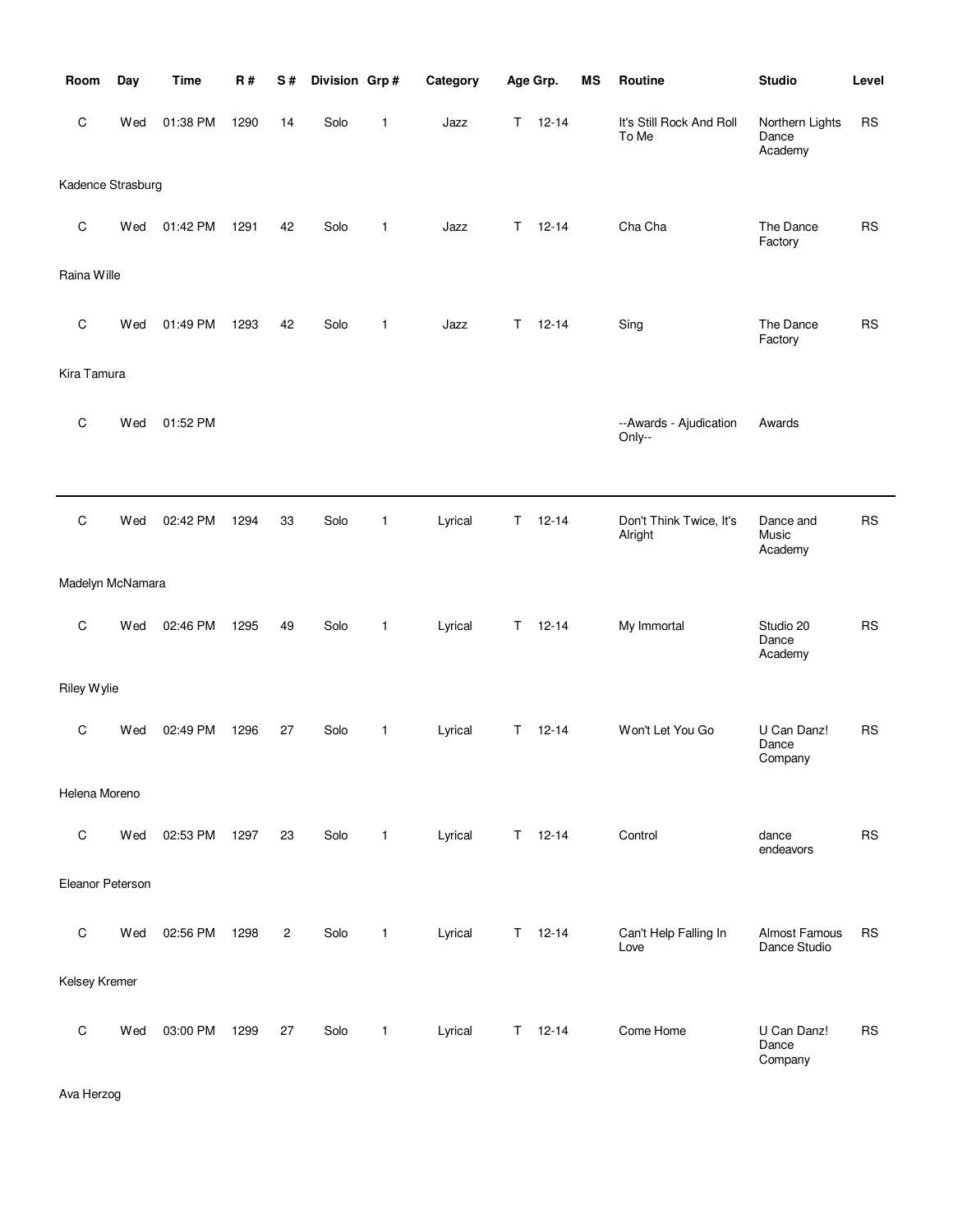| Room                | Day | <b>Time</b> | R#   | S#             | Division Grp# |              | Category |    | Age Grp.  | <b>MS</b> | Routine                        | <b>Studio</b>                 | Level     |
|---------------------|-----|-------------|------|----------------|---------------|--------------|----------|----|-----------|-----------|--------------------------------|-------------------------------|-----------|
| С                   | Wed | 03:03 PM    | 1300 | 26             | Solo          | 1            | Lyrical  | T. | $12 - 14$ |           | Falling Water                  | Jans School of<br>Dance       | <b>RS</b> |
| Devin Mattson       |     |             |      |                |               |              |          |    |           |           |                                |                               |           |
| С                   | Wed | 03:07 PM    | 1301 | 8              | Solo          | 1            | Lyrical  | Т  | $12 - 14$ |           | Rescue                         | Kaleidoscope<br>Dance Studio  | <b>RS</b> |
| Sophie Ubersox      |     |             |      |                |               |              |          |    |           |           |                                |                               |           |
| C                   | Wed | 03:10 PM    | 1302 | 37             | Solo          | 1            | Lyrical  | Τ  | $12 - 14$ |           | House With No Mirrors          | Jam Hops<br>Dance<br>Company  | <b>RS</b> |
| <b>Emily Hodney</b> |     |             |      |                |               |              |          |    |           |           |                                |                               |           |
| С                   | Wed | 03:14 PM    | 1303 | 2              | Solo          | 1            | Lyrical  | T  | $12 - 14$ |           | Always Remember Us<br>This Way | Almost Famous<br>Dance Studio | <b>RS</b> |
| Seneca Freeze       |     |             |      |                |               |              |          |    |           |           |                                |                               |           |
| С                   | Wed | 03:17 PM    | 1304 | 42             | Solo          | 1            | Lyrical  | Т  | $12 - 14$ |           | Only Love                      | The Dance<br>Factory          | <b>RS</b> |
| Aleah Blaisdell     |     |             |      |                |               |              |          |    |           |           |                                |                               |           |
| C                   | Wed | 03:21 PM    | 1305 | 37             | Solo          | 1            | Lyrical  | T  | $12 - 14$ |           | What Now                       | Jam Hops<br>Dance<br>Company  | <b>RS</b> |
| Danielle Spoden     |     |             |      |                |               |              |          |    |           |           |                                |                               |           |
| С                   | Wed | 03:24 PM    | 1306 | 2              | Solo          | 1            | Lyrical  | Т  | $12 - 14$ |           | What About Us                  | Almost Famous<br>Dance Studio | <b>RS</b> |
| Tessa Intorf        |     |             |      |                |               |              |          |    |           |           |                                |                               |           |
| С                   | Wed | 03:28 PM    | 1307 | 8              | Solo          | 1            | Lyrical  | T. | $12 - 14$ |           | Cover Me in Sunshine           | Kaleidoscope<br>Dance Studio  | <b>RS</b> |
| Abby Shimanek       |     |             |      |                |               |              |          |    |           |           |                                |                               |           |
| С                   | Wed | 03:31 PM    | 1308 | $\overline{c}$ | Solo          | $\mathbf{1}$ | Lyrical  | Τ  | $12 - 14$ |           | Slide                          | Almost Famous<br>Dance Studio | <b>RS</b> |
| Myra Wilson         |     |             |      |                |               |              |          |    |           |           |                                |                               |           |
| С                   | Wed | 03:35 PM    | 1309 | 8              | Solo          | 1            | Lyrical  | Τ  | $12 - 14$ |           | The Champion                   | Kaleidoscope<br>Dance Studio  | <b>RS</b> |

Daisy Post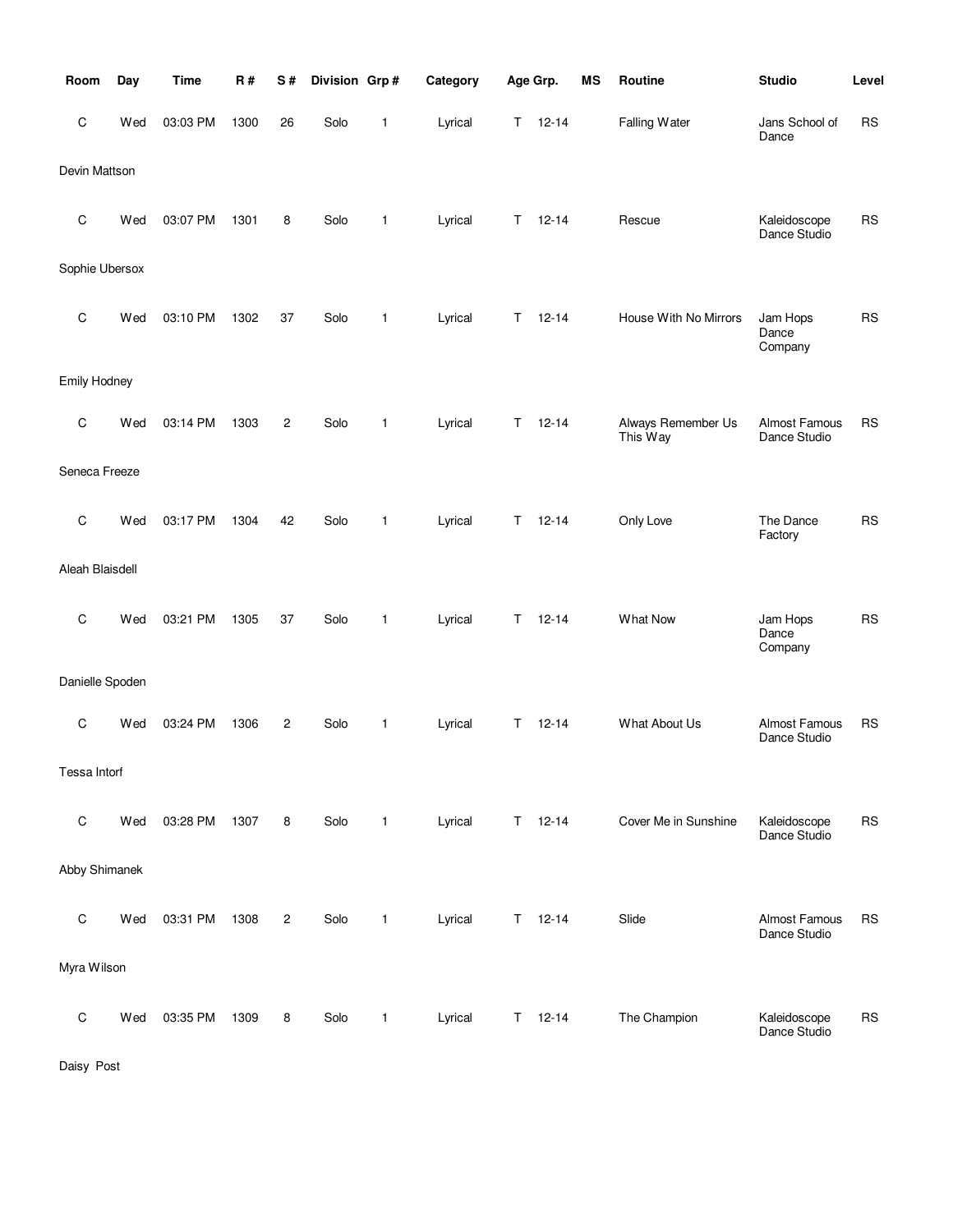| Room                | Day | <b>Time</b> | R#   | S# | Division Grp# |   | Category |             | Age Grp.  | <b>MS</b> | Routine                           | <b>Studio</b>                  | Level      |
|---------------------|-----|-------------|------|----|---------------|---|----------|-------------|-----------|-----------|-----------------------------------|--------------------------------|------------|
| C                   | Wed | 03:38 PM    | 1310 | 25 | Solo          | 1 | Lyrical  | Τ           | $12 - 14$ |           | <b>Butterfly Kisses</b>           | Lake Effect<br>Dance           | ${\sf RS}$ |
| Isabelle Stariha    |     |             |      |    |               |   |          |             |           |           |                                   |                                |            |
| C                   | Wed | 03:42 PM    | 1311 | 52 | Solo          | 1 | Lyrical  | Τ           | $12 - 14$ |           | Don't Forget About Me             | <b>FUSION</b><br><b>CENTER</b> | <b>RS</b>  |
| Josi Volcke         |     |             |      |    |               |   |          |             |           |           |                                   |                                |            |
| C                   | Wed | 03:45 PM    | 1312 | 42 | Solo          | 1 | Lyrical  | Τ           | $12 - 14$ |           | Like I'm Gonna Lose You The Dance | Factory                        | <b>RS</b>  |
| <b>Audrey Gordy</b> |     |             |      |    |               |   |          |             |           |           |                                   |                                |            |
| C                   | Wed | 03:49 PM    | 1313 | 16 | Solo          | 1 | Lyrical  | Τ           | $12 - 14$ |           | Somebody's Someone                | All That Dance<br>Inc          | <b>RS</b>  |
| Carlie Morse        |     |             |      |    |               |   |          |             |           |           |                                   |                                |            |
| C                   | Wed | 03:52 PM    | 1314 | 42 | Solo          | 1 | Lyrical  | Τ           | $12 - 14$ |           | Countdowns                        | The Dance<br>Factory           | <b>RS</b>  |
| Madison Moberg      |     |             |      |    |               |   |          |             |           |           |                                   |                                |            |
| C                   | Wed | 03:56 PM    | 1315 | 56 | Solo          | 1 | Lyrical  | $\mathsf T$ | $12 - 14$ |           | Older Than I Am                   | Ms. Melinda's<br>Dance studio  | <b>RS</b>  |
| Eloise Nohava       |     |             |      |    |               |   |          |             |           |           |                                   |                                |            |
| C                   | Wed | 03:59 PM    | 1316 | 6  | Solo          | 1 | Lyrical  | Τ           | $12 - 14$ |           | Warrior                           | Zumbrota<br>Dance Studio       | <b>RS</b>  |
| Mikayla Scharpen    |     |             |      |    |               |   |          |             |           |           |                                   |                                |            |
| $\mathsf C$         | Wed | 04:03 PM    | 1317 | 11 | Solo          | 1 | Lyrical  | Τ           | $12 - 14$ |           | Inner Demons                      | Dance<br>Dynamics LLC          | <b>RS</b>  |
| Lydia Baird         |     |             |      |    |               |   |          |             |           |           |                                   |                                |            |
| $\mathsf C$         | Wed | 04:06 PM    | 1318 | 56 | Solo          | 1 | Lyrical  | Τ           | $12 - 14$ |           | <b>Butterfly Fly Away</b>         | Ms. Melinda's<br>Dance studio  | <b>RS</b>  |
| Ava Lowery          |     |             |      |    |               |   |          |             |           |           |                                   |                                |            |
| $\mathsf C$         | Wed | 04:10 PM    | 1319 | 42 | Solo          | 1 | Lyrical  | Τ           | $12 - 14$ |           | Lovely                            | The Dance<br>Factory           | <b>RS</b>  |
| Ella Stout          |     |             |      |    |               |   |          |             |           |           |                                   |                                |            |
| $\mathsf C$         | Wed | 04:13 PM    | 1320 | 56 | Solo          | 1 | Lyrical  | Τ           | $12 - 14$ |           | <b>Hopelessly Devoted</b>         | Ms. Melinda's<br>Dance studio  | <b>RS</b>  |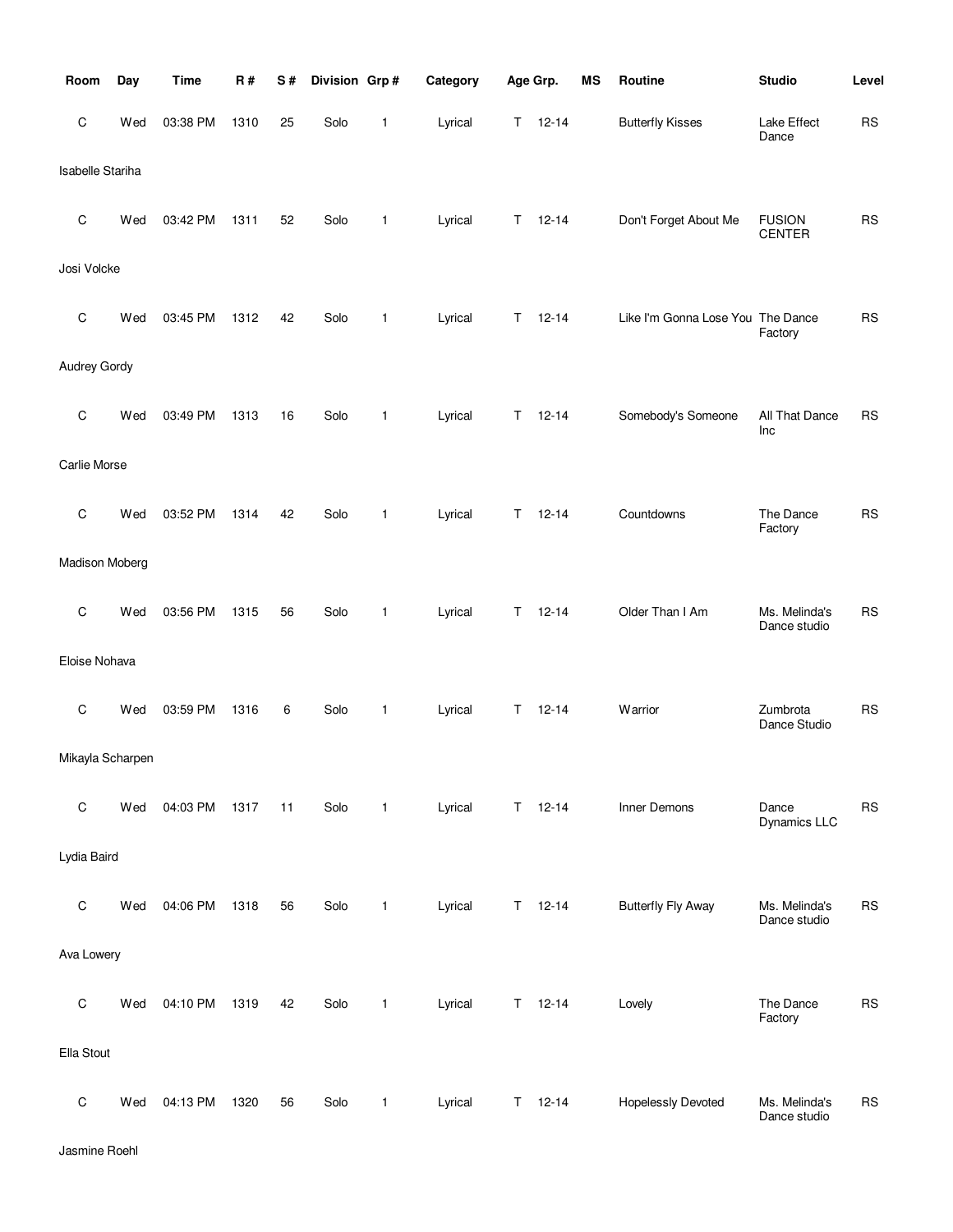| Room            | Day | <b>Time</b> | R#   | S#             | Division Grp# |   | Category            |    | Age Grp.      | <b>MS</b> | Routine                      | <b>Studio</b>                        | Level     |
|-----------------|-----|-------------|------|----------------|---------------|---|---------------------|----|---------------|-----------|------------------------------|--------------------------------------|-----------|
| C               | Wed | 04:17 PM    | 1321 | 53             | Solo          | 1 | Lyrical             | Τ  | $12 - 14$     |           | Imagine                      | <b>Infinity Dance</b><br>Center LLC  | <b>RS</b> |
| Emersen Hansen  |     |             |      |                |               |   |                     |    |               |           |                              |                                      |           |
| C               | Wed | 04:20 PM    | 1322 | 56             | Solo          | 1 | Lyrical             | Τ  | $12 - 14$     |           | Old Days                     | Ms. Melinda's<br>Dance studio        | <b>RS</b> |
| Brooklyn Lommel |     |             |      |                |               |   |                     |    |               |           |                              |                                      |           |
| C               | Wed | 04:24 PM    | 1323 | 29             | Solo          | 1 | Lyrical             | T. | $12 - 14$     |           | When We Were Young           | Spotlight<br>Dance<br>Academy        | <b>RS</b> |
| Lauren Wangerin |     |             |      |                |               |   |                     |    |               |           |                              |                                      |           |
| C               | Wed | 04:27 PM    | 1324 | 56             | Solo          | 1 | Lyrical             | T. | $12 - 14$     |           | Smells Like Teen Spirit      | Ms. Melinda's<br>Dance studio        | <b>RS</b> |
| Dakota Raden    |     |             |      |                |               |   |                     |    |               |           |                              |                                      |           |
| C               | Wed | 04:31 PM    | 1325 | 42             | Solo          | 1 | Lyrical             | T. | $12 - 14$     |           | Speaking Of The End          | The Dance<br>Factory                 | <b>RS</b> |
| Raina Wille     |     |             |      |                |               |   |                     |    |               |           |                              |                                      |           |
| C               | Wed | 04:34 PM    | 1326 | 37             | Solo          | 1 | Lyrical             | Τ  | $12 - 14$     |           | Better Half of Me            | Jam Hops<br>Dance<br>Company         | <b>RS</b> |
| Sophia Reef     |     |             |      |                |               |   |                     |    |               |           |                              |                                      |           |
| C               | Wed | 04:38 PM    | 1327 | 2              | Solo          | 1 | <b>Musical Show</b> | T  | $12 - 14$     |           | Call me Back                 | <b>Almost Famous</b><br>Dance Studio | <b>RS</b> |
| Emma Kramer     |     |             |      |                |               |   |                     |    |               |           |                              |                                      |           |
| C               | Wed | 04:41 PM    | 1328 | 32             | Solo          | 1 | <b>Musical Show</b> |    | $T = 12 - 14$ |           | The History of Wrong<br>Guys | Diamond<br>Dance Studio              | <b>RS</b> |
| Miami Schalow   |     |             |      |                |               |   |                     |    |               |           |                              |                                      |           |
| C               | Wed | 04:45 PM    | 1329 | 33             | Solo          | 1 | <b>Musical Show</b> |    | $T = 12 - 14$ |           | Watch What Happens           | Dance and<br>Music<br>Academy        | <b>RS</b> |
| Rebekah Vogt    |     |             |      |                |               |   |                     |    |               |           |                              |                                      |           |
| C               | Wed | 04:48 PM    | 1330 | $\overline{c}$ | Solo          | 1 | <b>Musical Show</b> |    | $T = 12 - 14$ |           | <b>Little Girls</b>          | Almost Famous<br>Dance Studio        | <b>RS</b> |

Carly Manternach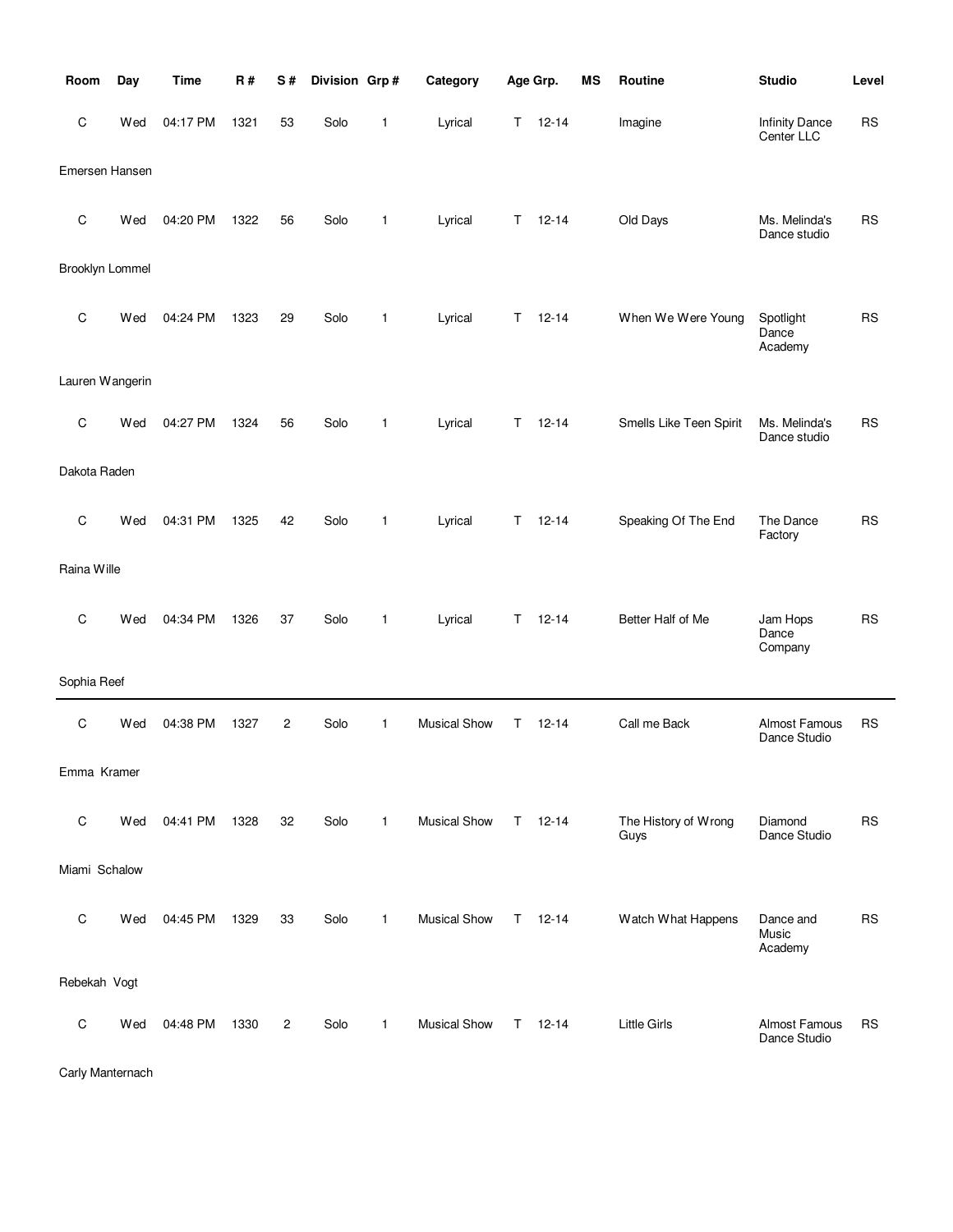| Room                 | Day | <b>Time</b> | R#   | S#             | Division Grp# |              | Category              |        | Age Grp.      | MS | Routine                 | <b>Studio</b>                            | Level     |
|----------------------|-----|-------------|------|----------------|---------------|--------------|-----------------------|--------|---------------|----|-------------------------|------------------------------------------|-----------|
| C                    | Wed | 04:52 PM    | 1331 | 56             | Solo          | 1            | <b>Musical Show</b>   | T      | $12 - 14$     |    | Hot Honey Rag           | Ms. Melinda's<br>Dance studio            | <b>RS</b> |
| Josie Knapek         |     |             |      |                |               |              |                       |        |               |    |                         |                                          |           |
| C                    | Wed | 04:55 PM    | 1332 | $\overline{c}$ | Solo          | $\mathbf{1}$ | <b>Musical Show</b>   | T.     | $12 - 14$     |    | Whatever Lola Wants     | Almost Famous<br>Dance Studio            | <b>RS</b> |
| Morgan Ward          |     |             |      |                |               |              |                       |        |               |    |                         |                                          |           |
| $\mathbf C$          | Wed | 04:59 PM    | 1333 | 44             | Solo          | $\mathbf{1}$ | <b>Musical Show</b>   | Τ      | $12 - 14$     |    | Can't Do it Alone       | <b>Triple Threat</b><br><b>Divas</b>     | RS        |
| <b>Tessa Schultz</b> |     |             |      |                |               |              |                       |        |               |    |                         |                                          |           |
| $\mathsf C$          | Wed | 05:02 PM    | 1334 | 13             | Solo          | 1            | Novelty/Characte<br>r | $\top$ | $12 - 14$     |    | Kindergarten Love Song  | <b>New Attitudes</b><br>Dance<br>Company | <b>RS</b> |
| Aubrey Loveland      |     |             |      |                |               |              |                       |        |               |    |                         |                                          |           |
| C                    | Wed | 05:06 PM    | 1335 | 33             | Solo          | $\mathbf{1}$ | Open                  | Τ      | $12 - 14$     |    | <b>Stupid Deep</b>      | Dance and<br>Music<br>Academy            | <b>RS</b> |
| Lucy Anderson        |     |             |      |                |               |              |                       |        |               |    |                         |                                          |           |
| C                    | Wed | 05:09 PM    | 1336 | 29             | Solo          | 1            | Open                  | T.     | $12 - 14$     |    | <b>Bad Guy</b>          | Spotlight<br>Dance<br>Academy            | <b>RS</b> |
| Teagan Beam          |     |             |      |                |               |              |                       |        |               |    |                         |                                          |           |
| C                    | Wed | 05:13 PM    | 1337 | 49             | Solo          | $\mathbf{1}$ | Open                  | T.     | $12 - 14$     |    | Human                   | Studio 20<br>Dance<br>Academy            | <b>RS</b> |
| Kylie Vargas         |     |             |      |                |               |              |                       |        |               |    |                         |                                          |           |
| $\mathbf C$          | Wed | 05:16 PM    | 1338 | 37             | Solo          | $\mathbf{1}$ | Open                  | T.     | $12 - 14$     |    | Overwhelmed             | Jam Hops<br>Dance<br>Company             | <b>RS</b> |
| Kali Williams        |     |             |      |                |               |              |                       |        |               |    |                         |                                          |           |
| $\mathsf C$          | Wed | 05:20 PM    | 1339 | 57             | Solo          | $\mathbf{1}$ | Open                  |        | $T = 12 - 14$ |    | <b>False Confidence</b> | Universal<br>Dance<br>Academy            | <b>RS</b> |
| Ava Henning          |     |             |      |                |               |              |                       |        |               |    |                         |                                          |           |
| $\mathsf C$          | Wed | 05:23 PM    | 1340 | 11             | Solo          | 1            | Open                  | T.     | $12 - 14$     |    | Moments Passed          | Dance<br><b>Dynamics LLC</b>             | <b>RS</b> |

Victoria Franz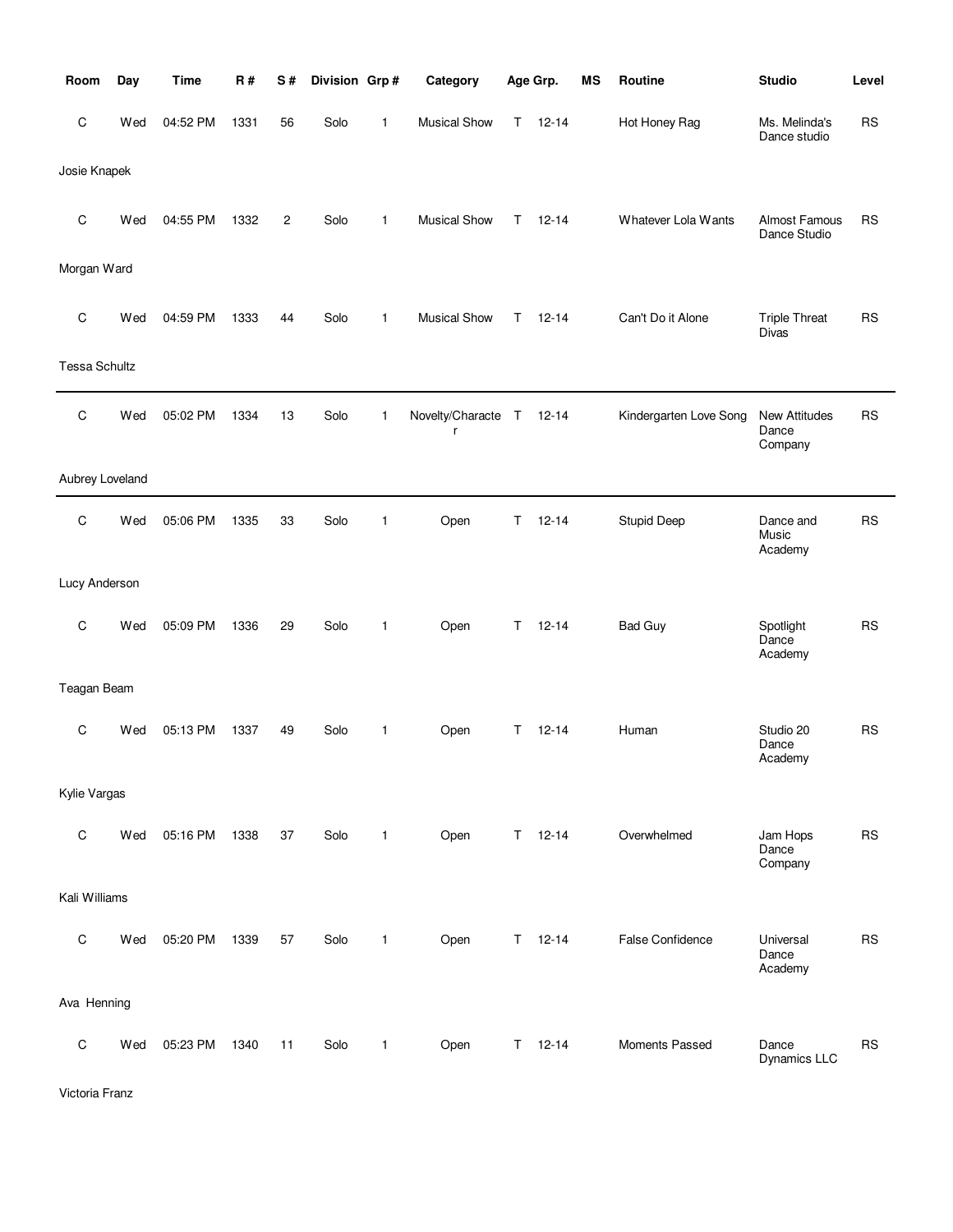| Room                 | Day | <b>Time</b> | <b>R#</b> | S# | Division Grp# |              | Category |    | Age Grp.      | <b>MS</b> | Routine                    | <b>Studio</b>                        | Level     |
|----------------------|-----|-------------|-----------|----|---------------|--------------|----------|----|---------------|-----------|----------------------------|--------------------------------------|-----------|
| $\mathsf C$          | Wed | 05:27 PM    | 1341      | 13 | Solo          | 1            | Open     | Τ  | $12 - 14$     |           | Sister                     | New Attitudes<br>Dance<br>Company    | <b>RS</b> |
| Alayna Flanigan      |     |             |           |    |               |              |          |    |               |           |                            |                                      |           |
| C                    | Wed | 05:30 PM    | 1342      | 44 | Solo          | $\mathbf{1}$ | Open     | Τ  | $12 - 14$     |           | Revenge So sweet           | <b>Triple Threat</b><br><b>Divas</b> | <b>RS</b> |
| <b>Tessa Schultz</b> |     |             |           |    |               |              |          |    |               |           |                            |                                      |           |
| $\mathbf C$          | Wed | 05:34 PM    | 1343      | 37 | Solo          | $\mathbf{1}$ | Open     | T. | $12 - 14$     |           | Attention                  | Jam Hops<br>Dance<br>Company         | <b>RS</b> |
| Aden Bakkene         |     |             |           |    |               |              |          |    |               |           |                            |                                      |           |
| $\mathbf C$          | Wed | 05:37 PM    | 1344      | 37 | Solo          | $\mathbf{1}$ | Pointe   | T. | $12 - 14$     |           | <b>Esmeralda Variation</b> | Jam Hops<br>Dance<br>Company         | <b>RS</b> |
| Aurora Riehm         |     |             |           |    |               |              |          |    |               |           |                            |                                      |           |
| $\mathsf C$          | Wed | 05:41 PM    | 1345      | 48 | Solo          | $\mathbf{1}$ | Tap      | Τ  | $12 - 14$     |           | Fly Away                   | Dance Esteem                         | <b>RS</b> |
| <b>Tatum Hesby</b>   |     |             |           |    |               |              |          |    |               |           |                            |                                      |           |
| $\mathbf C$          | Wed | 05:44 PM    | 1346      | 33 | Solo          | $\mathbf{1}$ | Tap      | T. | $12 - 14$     |           | Swing Set                  | Dance and<br>Music<br>Academy        | <b>RS</b> |
| Katie Salah          |     |             |           |    |               |              |          |    |               |           |                            |                                      |           |
| C                    | Wed | 05:48 PM    | 1347      | 56 | Solo          | 1            | Tap      | Τ  | $12 - 14$     |           | <b>Banana Pancakes</b>     | Ms. Melinda's<br>Dance studio        | <b>RS</b> |
| Ava Teske            |     |             |           |    |               |              |          |    |               |           |                            |                                      |           |
| $\mathsf C$          | Wed | 05:51 PM    | 1348      | 42 | Solo          | $\mathbf{1}$ | Tap      |    | $T = 12 - 14$ |           | <b>Bills</b>               | The Dance<br>Factory                 | <b>RS</b> |
| Aleah Blaisdell      |     |             |           |    |               |              |          |    |               |           |                            |                                      |           |
| $\mathsf C$          | Wed | 05:55 PM    | 1349      | 37 | Solo          | 1            | Tap      | T. | $12 - 14$     |           | The Things I Regret        | Jam Hops<br>Dance<br>Company         | <b>RS</b> |
| Danielle Spoden      |     |             |           |    |               |              |          |    |               |           |                            |                                      |           |
| $\mathsf C$          | Wed | 06:02 PM    | 1351      | 42 | Solo          | $\mathbf{1}$ | Tap      | T. | $12 - 14$     |           | Steamboat Willie           | The Dance<br>Factory                 | <b>RS</b> |

Elizabeth Dunlap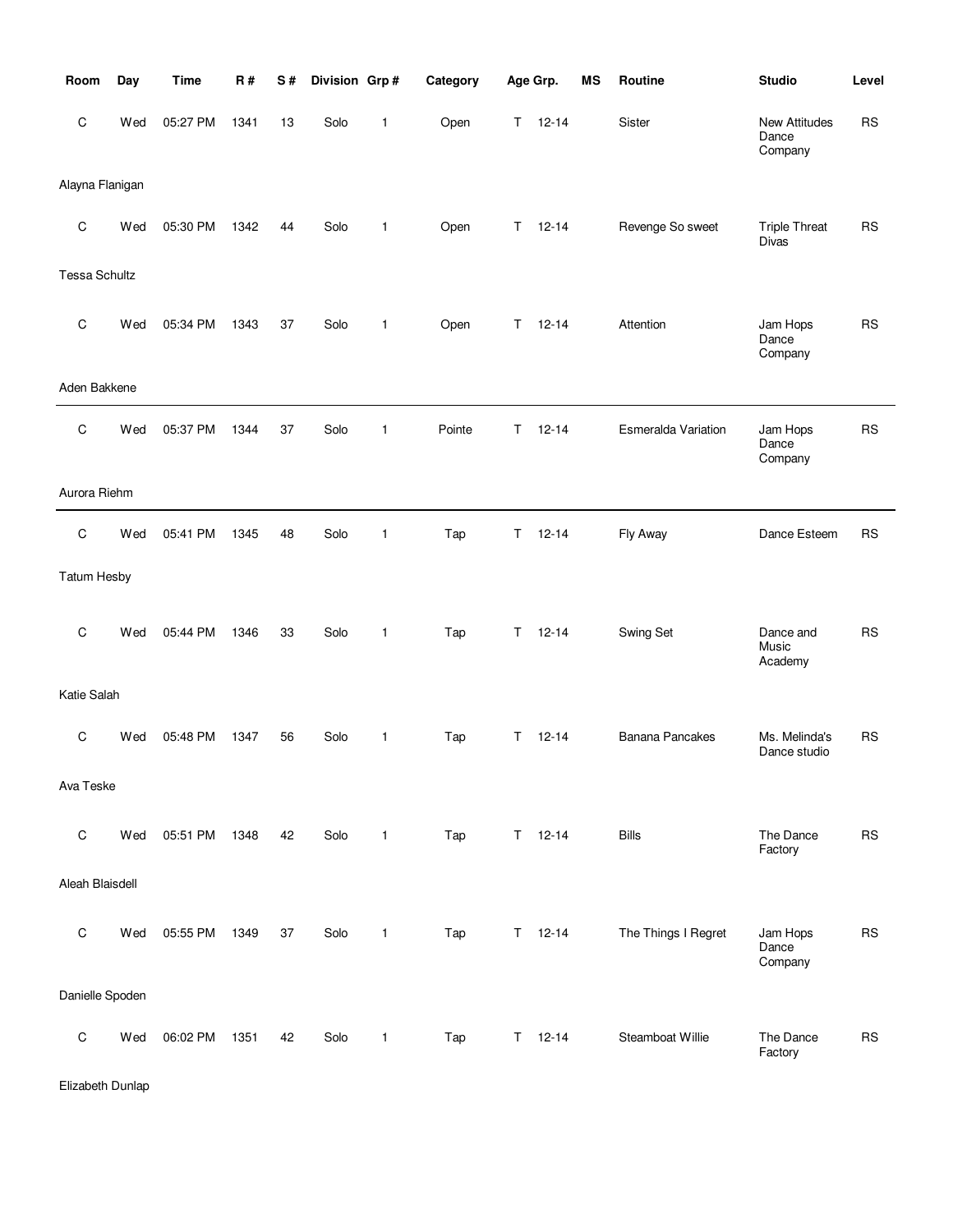| Room                        | Day | <b>Time</b>                      | R#   | S# | Division Grp# |                | Category     |   | Age Grp.      | MS | Routine                             | <b>Studio</b>                 | Level     |
|-----------------------------|-----|----------------------------------|------|----|---------------|----------------|--------------|---|---------------|----|-------------------------------------|-------------------------------|-----------|
| C                           | Wed | 06:05 PM                         | 1352 | 56 | Solo          | 1              | Tap          | Τ | $12 - 14$     |    | <b>Bittersweet Change</b>           | Ms. Melinda's<br>Dance studio | <b>RS</b> |
| Daphnee Meyer               |     |                                  |      |    |               |                |              |   |               |    |                                     |                               |           |
| C                           | Wed | 06:09 PM                         | 1353 | 48 | Solo          | 1              | Tap          | Τ | $12 - 14$     |    | Seven Nation Army                   | Dance Esteem                  | <b>RS</b> |
| Gracie Johnson              |     |                                  |      |    |               |                |              |   |               |    |                                     |                               |           |
| C                           | Wed | 06:12 PM                         | 1354 | 56 | Solo          | 1              | Tap          | Τ | $12 - 14$     |    | Sugga Rap                           | Ms. Melinda's<br>Dance studio | <b>RS</b> |
| Payton Lechner              |     |                                  |      |    |               |                |              |   |               |    |                                     |                               |           |
| C                           | Wed | 06:16 PM                         | 1355 | 42 | Solo          | 1              | Tap          | Τ | $12 - 14$     |    | Get Ready For The<br>Mayhem         | The Dance<br>Factory          | <b>RS</b> |
| Kennedy Lasch               |     |                                  |      |    |               |                |              |   |               |    |                                     |                               |           |
| C                           | Wed | 06:19 PM                         |      |    |               |                |              |   |               |    | --Awards - High Point &<br>Improv-- | Awards                        |           |
|                             |     |                                  |      |    |               |                |              |   |               |    |                                     |                               |           |
| C                           | Wed | 07:29 PM                         | 1356 | 11 | D/T           | 2              | Acrobatic    | Τ | $12 - 14$     |    | Work Song                           | Dance<br>Dynamics LLC         | <b>RS</b> |
| Lydia Baird, Victoria Franz |     |                                  |      |    |               |                |              |   |               |    |                                     |                               |           |
| C                           | Wed | 07:36 PM                         | 1358 | 37 | D/T           | 2              | Contemporary | Τ | $12 - 14$     |    | Advice To My Younger<br>Self        | Jam Hops<br>Dance<br>Company  | <b>RS</b> |
|                             |     | Cadence Newman, Kailey Perreault |      |    |               |                |              |   |               |    |                                     |                               |           |
| $\mathsf C$                 | Wed | 07:40 PM                         | 1359 | 42 | D/T           | $\overline{2}$ | Contemporary |   | $T = 12-14$   |    | Rescue                              | The Dance<br>Factory          | <b>RS</b> |
|                             |     | Ashlyn McGeary, Payton Betz      |      |    |               |                |              |   |               |    |                                     |                               |           |
| C                           | Wed | 07:43 PM                         | 1360 | 37 | D/T           | $\overline{2}$ | Contemporary |   | $T = 12 - 14$ |    | Distortion                          | Jam Hops<br>Dance<br>Company  | <b>RS</b> |
|                             |     | Ella Powell, Madison Anderson    |      |    |               |                |              |   |               |    |                                     |                               |           |
| $\mathsf C$                 | Wed | 07:47 PM                         | 1361 | 16 | D/T           | $\overline{c}$ | Contemporary |   | $T = 12 - 14$ |    | Runaway                             | All That Dance<br>Inc         | <b>RS</b> |

Abidale Elms,Helena DeLeeuw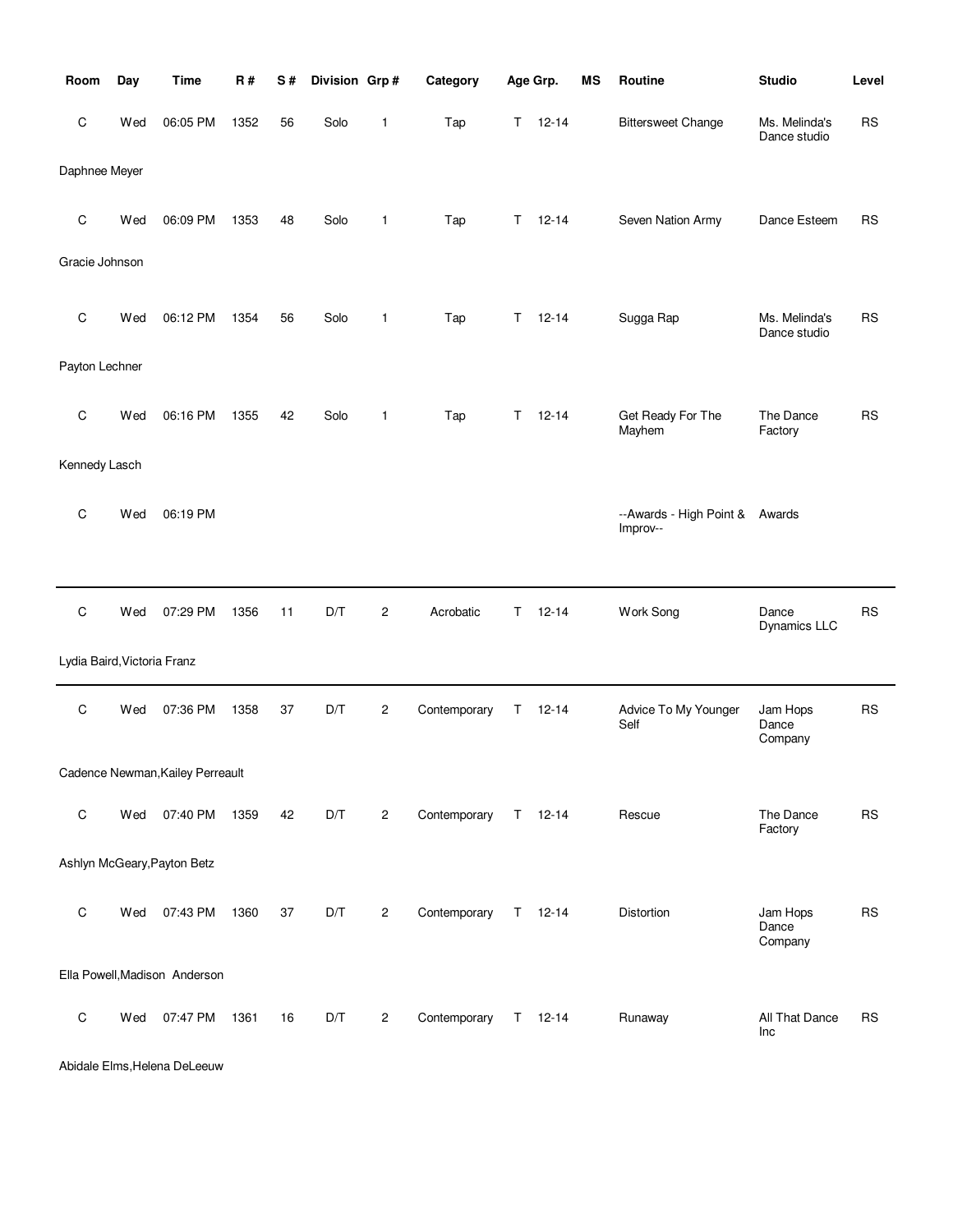| Room                        | Day | <b>Time</b>                                 | R#   | S# | Division Grp# |                | Category     |    | Age Grp.      | <b>MS</b> | Routine            | <b>Studio</b>                   | Level     |
|-----------------------------|-----|---------------------------------------------|------|----|---------------|----------------|--------------|----|---------------|-----------|--------------------|---------------------------------|-----------|
| C                           | Wed | 07:50 PM                                    | 1362 | 37 | D/T           | $\overline{c}$ | Contemporary | T. | $12 - 14$     |           | Hurricane          | Jam Hops<br>Dance<br>Company    | <b>RS</b> |
|                             |     | Aurora Riehm, Emily Hodney                  |      |    |               |                |              |    |               |           |                    |                                 |           |
| $\mathsf C$                 | Wed | 07:54 PM                                    | 1363 | 6  | D/T           | $\overline{c}$ | Contemporary | T  | $12 - 14$     |           | Footprints         | Zumbrota<br>Dance Studio        | <b>RS</b> |
|                             |     | Allexis Bohmbach, Addy Propst               |      |    |               |                |              |    |               |           |                    |                                 |           |
| C                           | Wed | 07:57 PM                                    | 1364 | 37 | D/T           | $\overline{c}$ | Hip Hop      | Τ  | $12 - 14$     |           | <b>Black Widow</b> | Jam Hops<br>Dance<br>Company    | <b>RS</b> |
|                             |     | Avery Fabienke, Lexie Moots                 |      |    |               |                |              |    |               |           |                    |                                 |           |
| C                           | Wed | 08:01 PM                                    | 1365 | 49 | D/T           | $\overline{c}$ | Hip Hop      | T. | $12 - 14$     |           | Hype               | Studio 20<br>Dance<br>Academy   | <b>RS</b> |
| Gia Vargas, Kristyn Sliepka |     |                                             |      |    |               |                |              |    |               |           |                    |                                 |           |
| C                           | Wed | 08:04 PM                                    | 1366 | 27 | D/T           | $\overline{c}$ | Hip Hop      | T. | $12 - 14$     |           | Like a Girl        | U Can Danz!<br>Dance<br>Company | <b>RS</b> |
| Eily Piatt, Stella Ramsland |     |                                             |      |    |               |                |              |    |               |           |                    |                                 |           |
| $\mathsf C$                 | Wed | 08:08 PM                                    | 1367 | 37 | D/T           | $\overline{c}$ | Hip Hop      | T. | $12 - 14$     |           | Eye of the Tiger   | Jam Hops<br>Dance<br>Company    | <b>RS</b> |
| Aaron Sharp, Luke Sharp     |     |                                             |      |    |               |                |              |    |               |           |                    |                                 |           |
| C                           | Wed | 08:11 PM                                    | 1368 | 48 | D/T           | 3              | Hip Hop      |    | $T = 12 - 14$ |           | 3 Cool Stooges     | Dance Esteem                    | <b>RS</b> |
|                             |     | Jaxon Brown, Ascher Stine, Landon Lillestol |      |    |               |                |              |    |               |           |                    |                                 |           |
| $\mathsf C$                 | Wed | 08:15 PM                                    | 1369 | 27 | D/T           | 2              | Jazz         |    | $T = 12 - 14$ |           | Queen Bee          | U Can Danz!<br>Dance<br>Company | <b>RS</b> |
| Addison Eckhoff, Lily Tisor |     |                                             |      |    |               |                |              |    |               |           |                    |                                 |           |
| $\mathsf C$                 | Wed | 08:18 PM                                    | 1370 | 6  | D/T           | $\overline{c}$ | Jazz         | T  | $12 - 14$     |           | Yes, Yes I Can     | Zumbrota<br>Dance Studio        | <b>RS</b> |
|                             |     | Kayla Stahosky, Mateyah Helget              |      |    |               |                |              |    |               |           |                    |                                 |           |
| $\mathsf C$                 | Wed | 08:22 PM                                    | 1371 | 52 | D/T           | 2              | Jazz         | Τ  | $12 - 14$     |           | My Same            | <b>FUSION</b><br>CENTER         | <b>RS</b> |

McKenzie Benson,Paige Haugen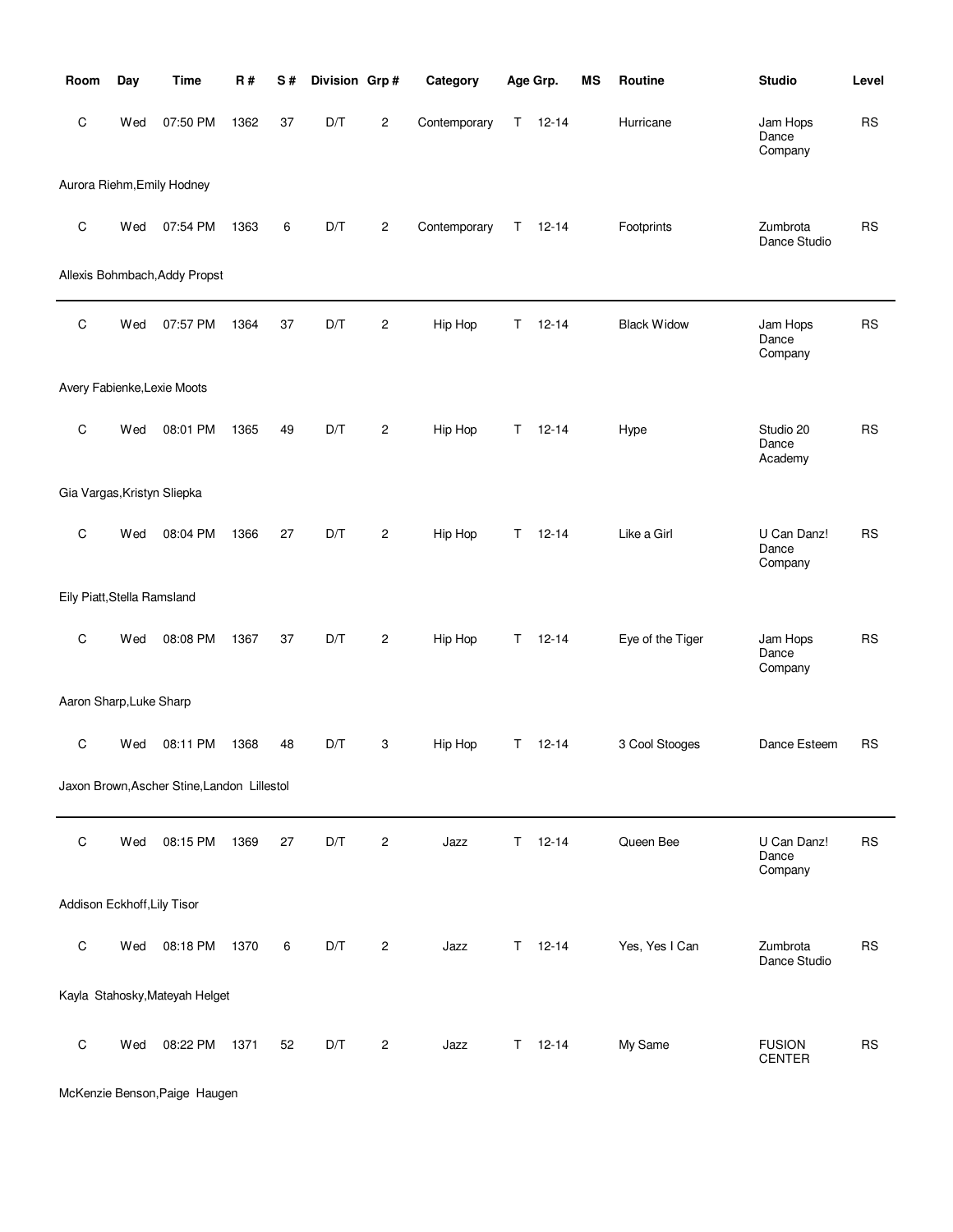| Room         | Day | <b>Time</b>                                      | <b>R#</b> | S# | Division Grp# |                | Category |   | Age Grp.  | MS | Routine        | <b>Studio</b>                   | Level     |
|--------------|-----|--------------------------------------------------|-----------|----|---------------|----------------|----------|---|-----------|----|----------------|---------------------------------|-----------|
| С            | Wed | 08:25 PM                                         | 1372      | 6  | D/T           | $\overline{c}$ | Jazz     | T | $12 - 14$ |    | Run            | Zumbrota<br>Dance Studio        | <b>RS</b> |
|              |     | Amalia Anderson, Jadyn Flynn                     |           |    |               |                |          |   |           |    |                |                                 |           |
| C            | Wed | 08:29 PM                                         | 1373      | 27 | D/T           | $\mathbf{2}$   | Jazz     | т | $12 - 14$ |    | Roots          | U Can Danz!<br>Dance<br>Company | <b>RS</b> |
|              |     | Maggie Hall, Annie Flottmeier                    |           |    |               |                |          |   |           |    |                |                                 |           |
| $\mathsf{C}$ | Wed | 08:32 PM                                         | 1374      | 33 | D/T           | 3              | Jazz     | т | $12 - 14$ |    | Genetics       | Dance and<br>Music<br>Academy   | <b>RS</b> |
|              |     | Ashley Crowley, Elina Joseph, Mackenzie DeLaCruz |           |    |               |                |          |   |           |    |                |                                 |           |
| C            | Wed | 08:36 PM                                         | 1375      | 27 | D/T           | $\overline{2}$ | Jazz     | T | $12 - 14$ |    | Let's Get Loud | U Can Danz!<br>Dance<br>Company | <b>RS</b> |
|              |     | Anika Herzog, Melanie Soderstorm                 |           |    |               |                |          |   |           |    |                |                                 |           |
| C            | Wed | 08:39 PM                                         | 1376      | 6  | D/T           | $\overline{c}$ | Jazz     | т | $12 - 14$ |    | Howlin For You | Zumbrota<br>Dance Studio        | <b>RS</b> |
|              |     | Catherine Anderson, Samantha Anderson            |           |    |               |                |          |   |           |    |                |                                 |           |
| $\mathsf C$  | Wed | 08:43 PM                                         | 1377      | 8  | D/T           | $\mathbf{2}$   | Jazz     | т | $12 - 14$ |    | Jailhouse Rock | Kaleidoscope<br>Dance Studio    | <b>RS</b> |
|              |     | Abby Shimanek, Sophie Ubersox                    |           |    |               |                |          |   |           |    |                |                                 |           |
| $\mathsf C$  | Wed | 08:46 PM                                         | 1378      | 27 | D/T           | $\overline{2}$ | Jazz     | Τ | $12 - 14$ |    | A Little Party | U Can Danz!<br>Dance<br>Company | <b>RS</b> |
|              |     | Stella Grussing, Addison Johnson                 |           |    |               |                |          |   |           |    |                |                                 |           |
| $\mathsf C$  | Wed | 08:50 PM                                         | 1379      | 6  | D/T           | $\overline{c}$ | Jazz     | Τ | $12 - 14$ |    | Rather Be      | Zumbrota<br>Dance Studio        | <b>RS</b> |
|              |     | Mateyah Helget, Mckenzie Helget                  |           |    |               |                |          |   |           |    |                |                                 |           |
| $\mathsf C$  | Wed | 08:53 PM                                         | 1380      | 27 | D/T           | $\overline{2}$ | Jazz     | Τ | $12 - 14$ |    | Rumor Has It   | U Can Danz!<br>Dance<br>Company | <b>RS</b> |
|              |     | Aubrey Klous, Stella Ramsland                    |           |    |               |                |          |   |           |    |                |                                 |           |
| $\mathsf C$  | Wed | 08:57 PM                                         | 1381      | 6  | D/T           | $\overline{c}$ | Jazz     | Τ | $12 - 14$ |    | Wu Baby        | Zumbrota<br>Dance Studio        | <b>RS</b> |

Svea Goldsmith,Bre Moran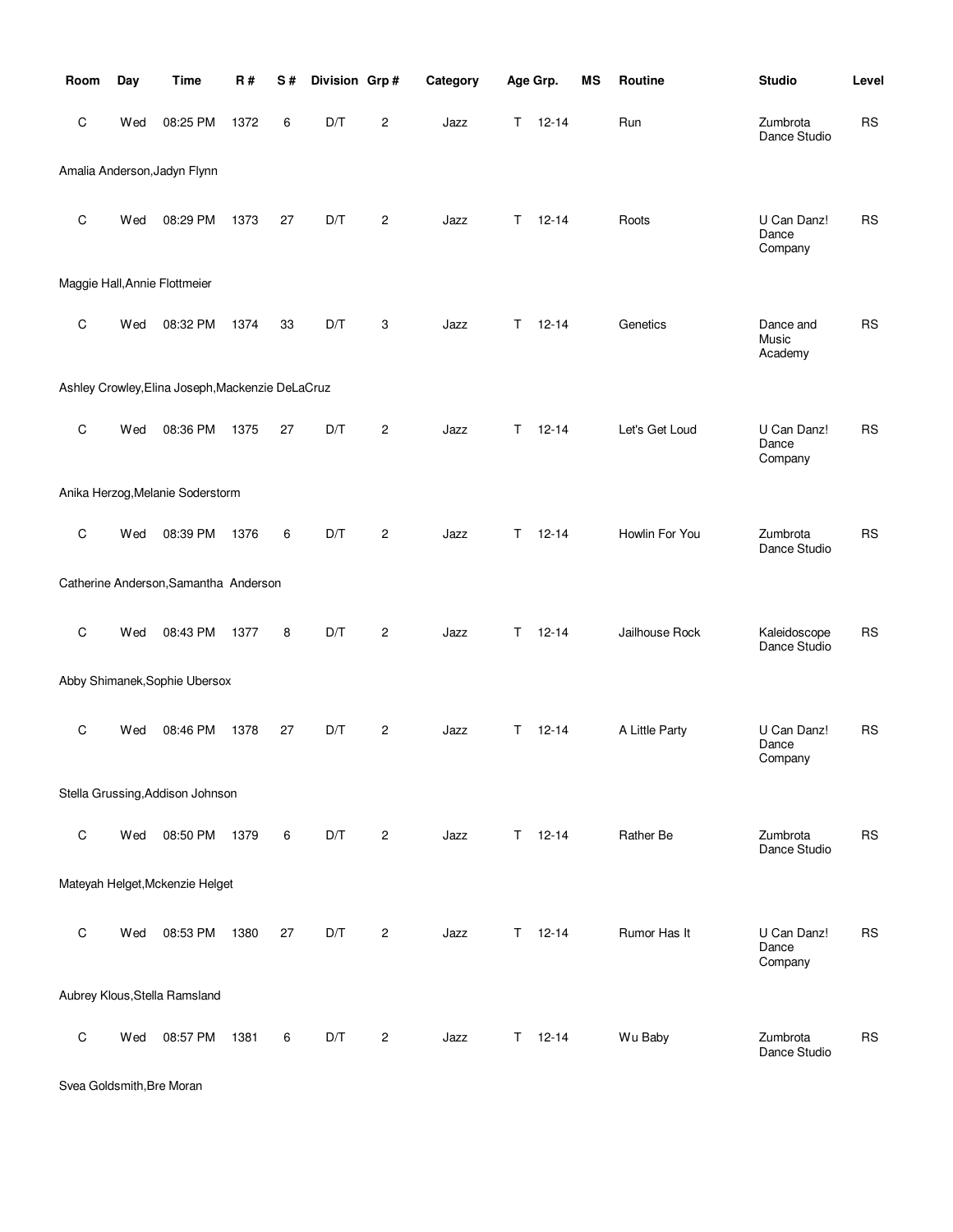| Room         | Day                         | <b>Time</b>                                       | R#   | S# | Division Grp# |                | Category |    | Age Grp.      | ΜS | Routine                | <b>Studio</b>                       | Level     |
|--------------|-----------------------------|---------------------------------------------------|------|----|---------------|----------------|----------|----|---------------|----|------------------------|-------------------------------------|-----------|
| C            | Wed                         | 09:00 PM                                          | 1382 | 42 | D/T           | $\overline{c}$ | Jazz     | T. | $12 - 14$     |    | Putting On The Ritz    | The Dance<br>Factory                | <b>RS</b> |
|              |                             | Lyla Schaber, Aleah Blaisdell                     |      |    |               |                |          |    |               |    |                        |                                     |           |
| C            | Wed                         | 09:04 PM                                          | 1383 | 14 | D/T           | $\overline{c}$ | Jazz     | T. | $12 - 14$     |    | Disco Pop              | Northern Lights<br>Dance<br>Academy | <b>RS</b> |
|              |                             | Emmy Goochey, Mayson Woodrum                      |      |    |               |                |          |    |               |    |                        |                                     |           |
| $\mathsf C$  | Wed                         | 09:07 PM                                          | 1384 | 33 | D/T           | $\overline{c}$ | Lyrical  | Τ  | $12 - 14$     |    | Crystals               | Dance and<br>Music<br>Academy       | <b>RS</b> |
|              |                             | Leah Frydman, Lucille Cokeley                     |      |    |               |                |          |    |               |    |                        |                                     |           |
| C            | Wed                         | 09:11 PM                                          | 1385 | 23 | D/T           | 3              | Lyrical  | T. | $12 - 14$     |    | Girls Like Us          | dance<br>endeavors                  | <b>RS</b> |
|              |                             | Audrey Corcoran, Eleanor Peterson, Peyton Stevens |      |    |               |                |          |    |               |    |                        |                                     |           |
| $\mathsf{C}$ | Wed                         | 09:14 PM                                          | 1386 | 26 | D/T           | $\mathbf{2}$   | Lyrical  | T. | $12 - 14$     |    | Impossible             | Jans School of<br>Dance             | <b>RS</b> |
|              | Taylor Dodge, Isabel Miller |                                                   |      |    |               |                |          |    |               |    |                        |                                     |           |
| C            | Wed                         | 09:18 PM                                          | 1387 | 6  | D/T           | $\overline{c}$ | Lyrical  | T. | $12 - 14$     |    | Liability              | Zumbrota<br>Dance Studio            | <b>RS</b> |
|              |                             | Svea Goldsmith, Jadyn Flynn                       |      |    |               |                |          |    |               |    |                        |                                     |           |
| C            | Wed                         | 09:21 PM                                          | 1388 | 44 | D/T           | 3              | Lyrical  | T. | $12 - 14$     |    | Footprints in the Sand | <b>Triple Threat</b><br>Divas       | <b>RS</b> |
|              |                             | Amani Hendricks, Elizabeth Rosales, Tessa Schultz |      |    |               |                |          |    |               |    |                        |                                     |           |
| C            | Wed                         | 09:25 PM                                          | 1389 | 26 | D/T           | 2              | Lyrical  |    | $T = 12 - 14$ |    | Lost                   | Jans School of<br>Dance             | <b>RS</b> |
|              |                             | Lyla Rae Likes, Elise Mattimiro                   |      |    |               |                |          |    |               |    |                        |                                     |           |
| $\mathsf C$  | Wed                         | 09:28 PM                                          | 1390 | 25 | D/T           | 2              | Lyrical  |    | $T = 12 - 14$ |    | Gift Of A Friend       | Lake Effect<br>Dance                | <b>RS</b> |
|              |                             | Natalie Clemmer, Isabelle Stariha                 |      |    |               |                |          |    |               |    |                        |                                     |           |
| $\mathsf C$  | Wed                         | 09:32 PM                                          | 1391 | 38 | D/T           | 2              | Lyrical  |    | $T = 12 - 14$ |    | I'll Be There          | <b>Valley Dance</b><br>District     | <b>RS</b> |

Elena Comes,Gertie Sieg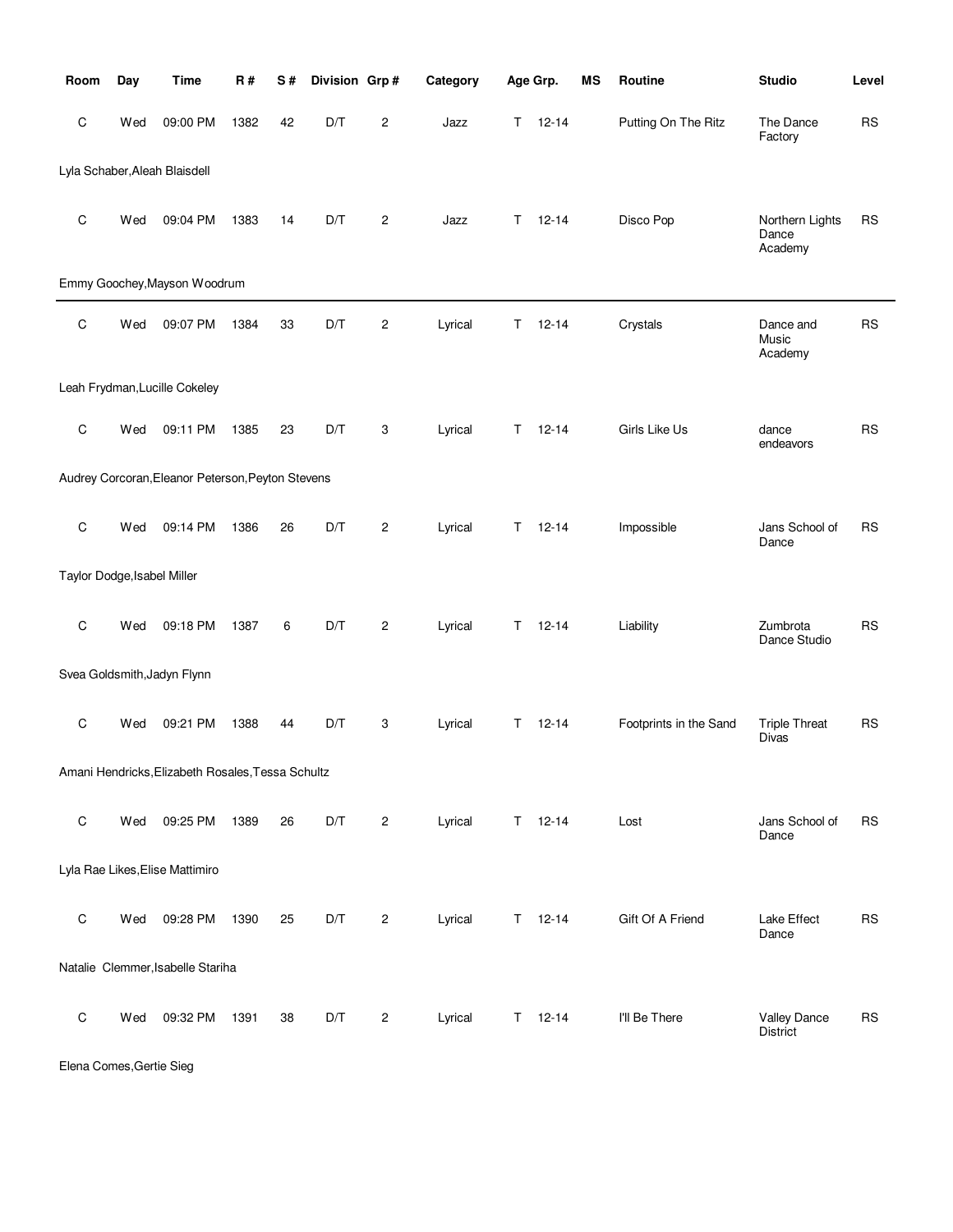| Room                        | Day | Time                                             | R#   | S# | Division Grp# |                | Category            |    | Age Grp.  | MS | Routine                   | <b>Studio</b>                     | Level     |
|-----------------------------|-----|--------------------------------------------------|------|----|---------------|----------------|---------------------|----|-----------|----|---------------------------|-----------------------------------|-----------|
| C                           | Wed | 09:35 PM                                         | 1392 | 48 | D/T           | 2              | Lyrical             | Τ  | $12 - 14$ |    | Little Did You Know       | Dance Esteem                      | <b>RS</b> |
| Stella Tuttle, Ruby Tuttle  |     |                                                  |      |    |               |                |                     |    |           |    |                           |                                   |           |
| C                           | Wed | 09:39 PM                                         | 1393 | 6  | D/T           | 2              | Lyrical             | T  | $12 - 14$ |    | We Are Warriors           | Zumbrota<br>Dance Studio          | <b>RS</b> |
|                             |     | Isabelle Johnson, Mallory Mohlke                 |      |    |               |                |                     |    |           |    |                           |                                   |           |
| C                           | Wed | 09:42 PM                                         | 1394 | 42 | D/T           | $\overline{c}$ | Lyrical             | Τ  | $12 - 14$ |    | Unsteady                  | The Dance<br>Factory              | <b>RS</b> |
| Addie Tryon, Elsa Benke     |     |                                                  |      |    |               |                |                     |    |           |    |                           |                                   |           |
| $\mathsf C$                 | Wed | 09:46 PM                                         | 1395 | 2  | D/T           | $\overline{2}$ | <b>Musical Show</b> | т  | $12 - 14$ |    | Can't Do It Alone         | Almost Famous<br>Dance Studio     | <b>RS</b> |
| Tessa Intorf, Kelsey Kremer |     |                                                  |      |    |               |                |                     |    |           |    |                           |                                   |           |
| C                           | Wed | 09:49 PM                                         | 1396 | 29 | D/T           | $\overline{2}$ | <b>Musical Show</b> | T  | $12 - 14$ |    | End of the Line           | Spotlight<br>Dance<br>Academy     | <b>RS</b> |
|                             |     | Maddy Rucker, Lauren Wangerin                    |      |    |               |                |                     |    |           |    |                           |                                   |           |
| $\mathbf C$                 | Wed | 09:53 PM                                         | 1397 | 42 | D/T           | $\overline{c}$ | Tap                 | T  | $12 - 14$ |    | Kaleidoscope              | The Dance<br>Factory              | <b>RS</b> |
|                             |     | Bridgette Riepe, Kennedy Lasch                   |      |    |               |                |                     |    |           |    |                           |                                   |           |
| C                           | Wed | 09:56 PM                                         | 1398 | 37 | D/T           | 3              | Tap                 | T. | $12 - 14$ |    | Chasing Cars              | Jam Hops<br>Dance<br>Company      | <b>RS</b> |
|                             |     | Autumn Vnuk, Drew Hauser, Kali Williams          |      |    |               |                |                     |    |           |    |                           |                                   |           |
| C                           | Wed | 10:00 PM                                         | 1399 | 38 | D/T           | 3              | Tap                 | T. | $12 - 14$ |    | Count On Me               | <b>Valley Dance</b><br>District   | <b>RS</b> |
|                             |     | Brooklyn Sterud, Chloe Gloege, Chloe Sachariason |      |    |               |                |                     |    |           |    |                           |                                   |           |
| C                           | Wed | 10:03 PM                                         | 1400 | 13 | D/T           | $\overline{c}$ | Tap                 | Τ  | $12 - 14$ |    | Mary Poppins Remix        | New Attitudes<br>Dance<br>Company | <b>RS</b> |
|                             |     | Adriahna Krenn, Savannah Pretsch                 |      |    |               |                |                     |    |           |    |                           |                                   |           |
| C                           | Wed | 10:07 PM                                         | 1401 | 42 | D/T           | 3              | Tap                 | T. | $12 - 14$ |    | Kidnap The Sandy<br>Claws | The Dance<br>Factory              | <b>RS</b> |

Elizabeth Dunlap,Lyla Schaber,Madison Moberg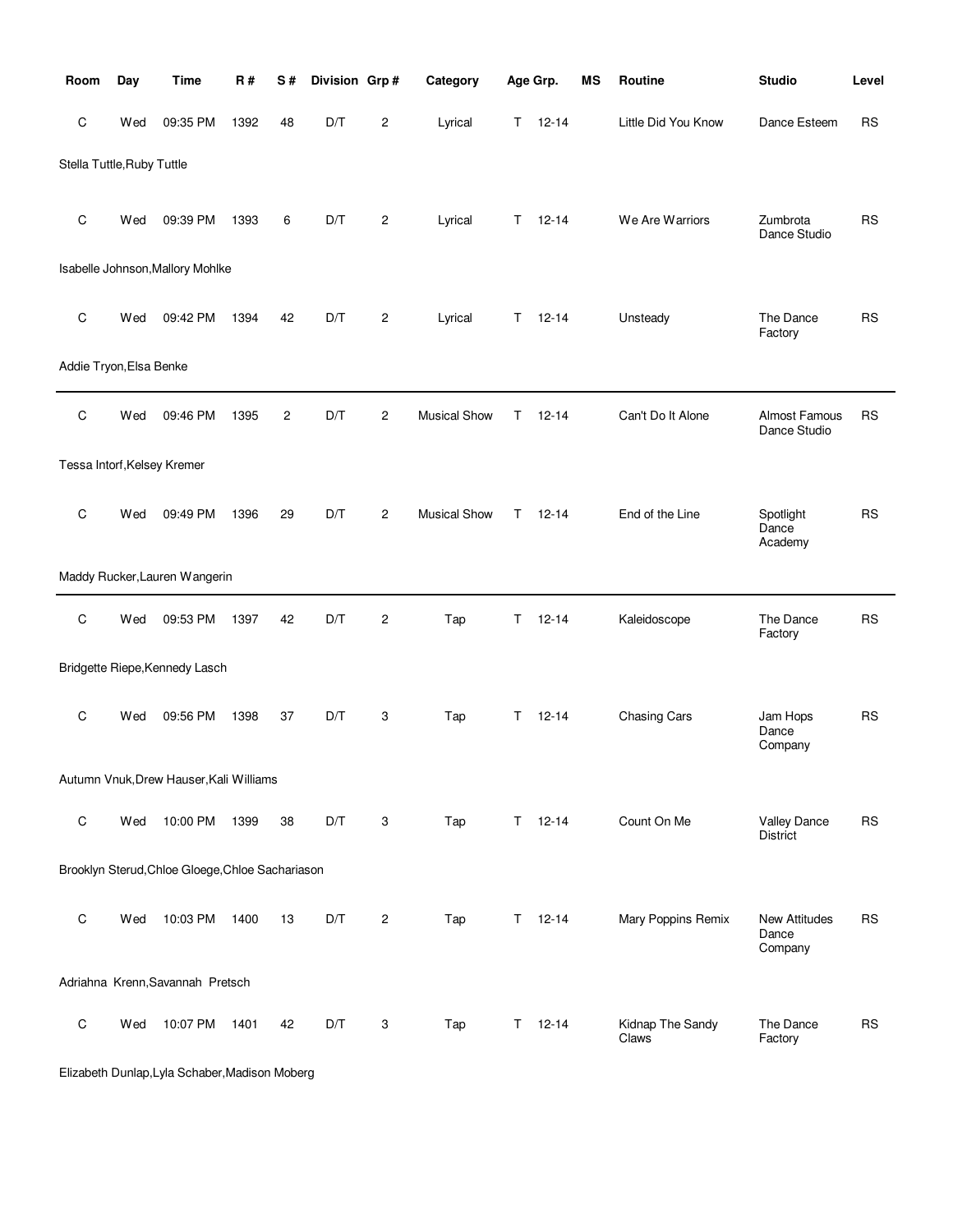| Room           | Day | <b>Time</b> | <b>R#</b> | S# | Division Grp# |              | Category     | Age Grp. |         | <b>MS</b> | Routine                 | <b>Studio</b>                 | Level     |
|----------------|-----|-------------|-----------|----|---------------|--------------|--------------|----------|---------|-----------|-------------------------|-------------------------------|-----------|
| $\mathsf C$    | Wed | 10:10 PM    |           |    |               |              |              |          |         |           | --Awards - High Point-- | Awards                        |           |
|                |     |             |           |    |               |              |              |          |         |           |                         |                               |           |
| $\mathsf C$    | Thu | 08:00 AM    | 1402      | 48 | Solo          | $\mathbf{1}$ | Acrobatic    | M        | $5 - 8$ |           | Found My Vibe           | Dance Esteem                  | <b>RS</b> |
| Macy Geinert   |     |             |           |    |               |              |              |          |         |           |                         |                               |           |
| $\mathsf C$    | Thu | 08:03 AM    | 1403      | 37 | Solo          | $\mathbf{1}$ | Contemporary | М        | $5 - 8$ |           | <b>Beautiful Life</b>   | Jam Hops<br>Dance<br>Company  | RS        |
| Brooklyn Oberg |     |             |           |    |               |              |              |          |         |           |                         |                               |           |
| $\mathsf C$    | Thu | 08:06 AM    | 1404      | 48 | Solo          | $\mathbf{1}$ | Jazz         | M        | $5 - 8$ |           | Bad                     | Dance Esteem                  | <b>RS</b> |
| Isla Odney     |     |             |           |    |               |              |              |          |         |           |                         |                               |           |
| $\mathsf C$    | Thu | 08:09 AM    | 1405      | 12 | Solo          | $\mathbf{1}$ | Jazz         | M        | $5 - 8$ |           | <b>Boss</b>             | Let's Dance                   | <b>RS</b> |
| Izzy Moore     |     |             |           |    |               |              |              |          |         |           |                         |                               |           |
| $\mathbf C$    | Thu | 08:12 AM    | 1406      | 1  | Solo          | $\mathbf{1}$ | Jazz         | м        | $5 - 8$ |           | Kiss                    | 2023 Dance<br>Company         | <b>RS</b> |
| Cambree Moyer  |     |             |           |    |               |              |              |          |         |           |                         |                               |           |
| $\mathsf C$    | Thu | 08:15 AM    | 1407      | 12 | Solo          | $\mathbf{1}$ | Jazz         | м        | $5 - 8$ |           | Crusin for a Bruisin    | Let's Dance                   | <b>RS</b> |
| Velencia Braun |     |             |           |    |               |              |              |          |         |           |                         |                               |           |
| $\mathsf C$    | Thu | 08:18 AM    | 1408      | 2  | Solo          | $\mathbf{1}$ | Jazz         | M        | $5 - 8$ |           | Glam                    | Almost Famous<br>Dance Studio | <b>RS</b> |
| Jillian Miller |     |             |           |    |               |              |              |          |         |           |                         |                               |           |
| $\mathsf C$    | Thu | 08:21 AM    | 1409      | 48 | Solo          | $\mathbf{1}$ | Jazz         | М        | $5 - 8$ |           | Do My Thing             | Dance Esteem                  | <b>RS</b> |
| Charlie Guise  |     |             |           |    |               |              |              |          |         |           |                         |                               |           |
| $\mathsf C$    | Thu | 08:24 AM    | 1410      | 12 | Solo          | $\mathbf{1}$ | Jazz         | М        | $5 - 8$ |           | High Top Shoes          | Let's Dance                   | <b>RS</b> |

Emma Aleshire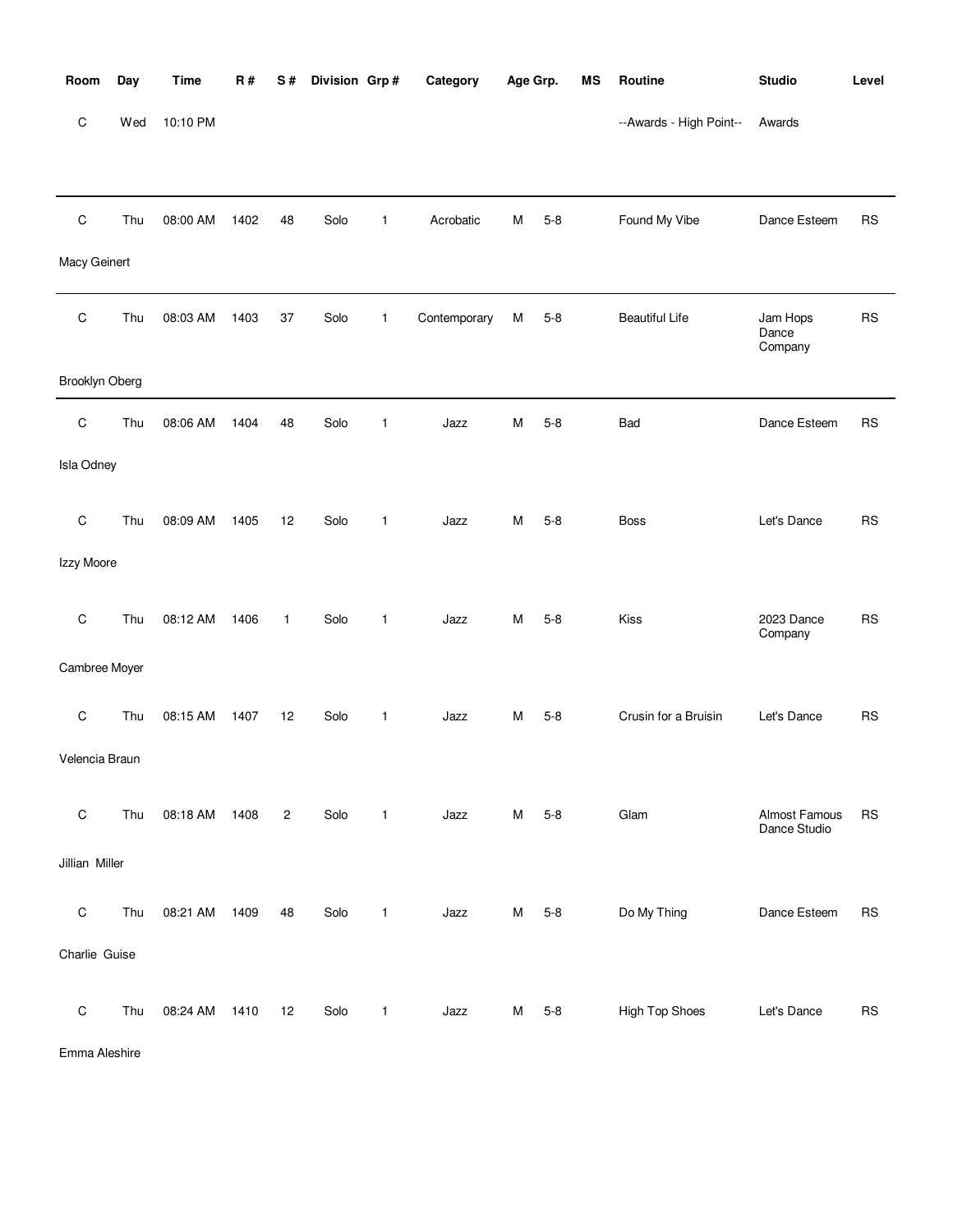| Room                     | Day | <b>Time</b> | R#   | S# | Division Grp# |              | Category | Age Grp. |         | MS | Routine                | <b>Studio</b>                 | Level     |
|--------------------------|-----|-------------|------|----|---------------|--------------|----------|----------|---------|----|------------------------|-------------------------------|-----------|
| C                        | Thu | 08:27 AM    | 1411 | 56 | Solo          | 1            | Jazz     | M        | $5 - 8$ |    | Kid in the Candy Store | Ms. Melinda's<br>Dance studio | <b>RS</b> |
| Rose Madden-Peterson     |     |             |      |    |               |              |          |          |         |    |                        |                               |           |
| C                        | Thu | 08:30 AM    | 1412 | 12 | Solo          | 1            | Jazz     | M        | $5 - 8$ |    | No Roots               | Let's Dance                   | <b>RS</b> |
| Kaylee Kambeitz          |     |             |      |    |               |              |          |          |         |    |                        |                               |           |
| C                        | Thu | 08:33 AM    | 1413 | 56 | Solo          | 1            | Jazz     | M        | $5 - 8$ |    | <b>Bubble Gum</b>      | Ms. Melinda's<br>Dance studio | <b>RS</b> |
| <b>lvy Baggenstoss</b>   |     |             |      |    |               |              |          |          |         |    |                        |                               |           |
| C                        | Thu | 08:36 AM    | 1414 | 3  | Solo          | 1            | Jazz     | M        | $5 - 8$ |    | Salute                 | Lake Shore<br>Dance           | <b>RS</b> |
| Emmy Johnson             |     |             |      |    |               |              |          |          |         |    |                        |                               |           |
| C                        | Thu | 08:39 AM    | 1415 | 12 | Solo          | 1            | Jazz     | M        | $5 - 8$ |    | Shake a Tailfeather    | Let's Dance                   | <b>RS</b> |
| Alexa Samuelson          |     |             |      |    |               |              |          |          |         |    |                        |                               |           |
| C                        | Thu | 08:42 AM    | 1416 | 3  | Solo          | 1            | Jazz     | M        | $5 - 8$ |    | Size                   | Lake Shore<br>Dance           | <b>RS</b> |
| Makenzie Green           |     |             |      |    |               |              |          |          |         |    |                        |                               |           |
| C                        | Thu | 08:45 AM    | 1417 | 12 | Solo          | 1            | Jazz     | M        | $5 - 8$ |    | Sing                   | Let's Dance                   | <b>RS</b> |
| Avery Jeter              |     |             |      |    |               |              |          |          |         |    |                        |                               |           |
| C                        | Thu | 08:48 AM    | 1418 | 12 | Solo          | $\mathbf{1}$ | Lyrical  | M        | $5 - 8$ |    | All Is Found           | Let's Dance                   | <b>RS</b> |
| Sequoia Murtaugh         |     |             |      |    |               |              |          |          |         |    |                        |                               |           |
| $\mathsf C$              | Thu | 08:51 AM    | 1419 | 54 | Solo          | $\mathbf{1}$ | Lyrical  | M        | $5 - 8$ |    | Lost Boy               | TheDanceSpac<br>е             | <b>RS</b> |
| Evelyn Hedrington        |     |             |      |    |               |              |          |          |         |    |                        |                               |           |
| $\mathsf C$              | Thu | 08:54 AM    | 1420 | 12 | Solo          | $\mathbf{1}$ | Lyrical  | M        | $5 - 8$ |    | Rainbow                | Let's Dance                   | <b>RS</b> |
| <b>Ellie Mittlestadt</b> |     |             |      |    |               |              |          |          |         |    |                        |                               |           |
| $\mathsf C$              | Thu | 08:57 AM    | 1421 | 48 | Solo          | 1            | Lyrical  | M        | $5 - 8$ |    | Glitter In The Air     | Dance Esteem                  | <b>RS</b> |

Harper Gephardt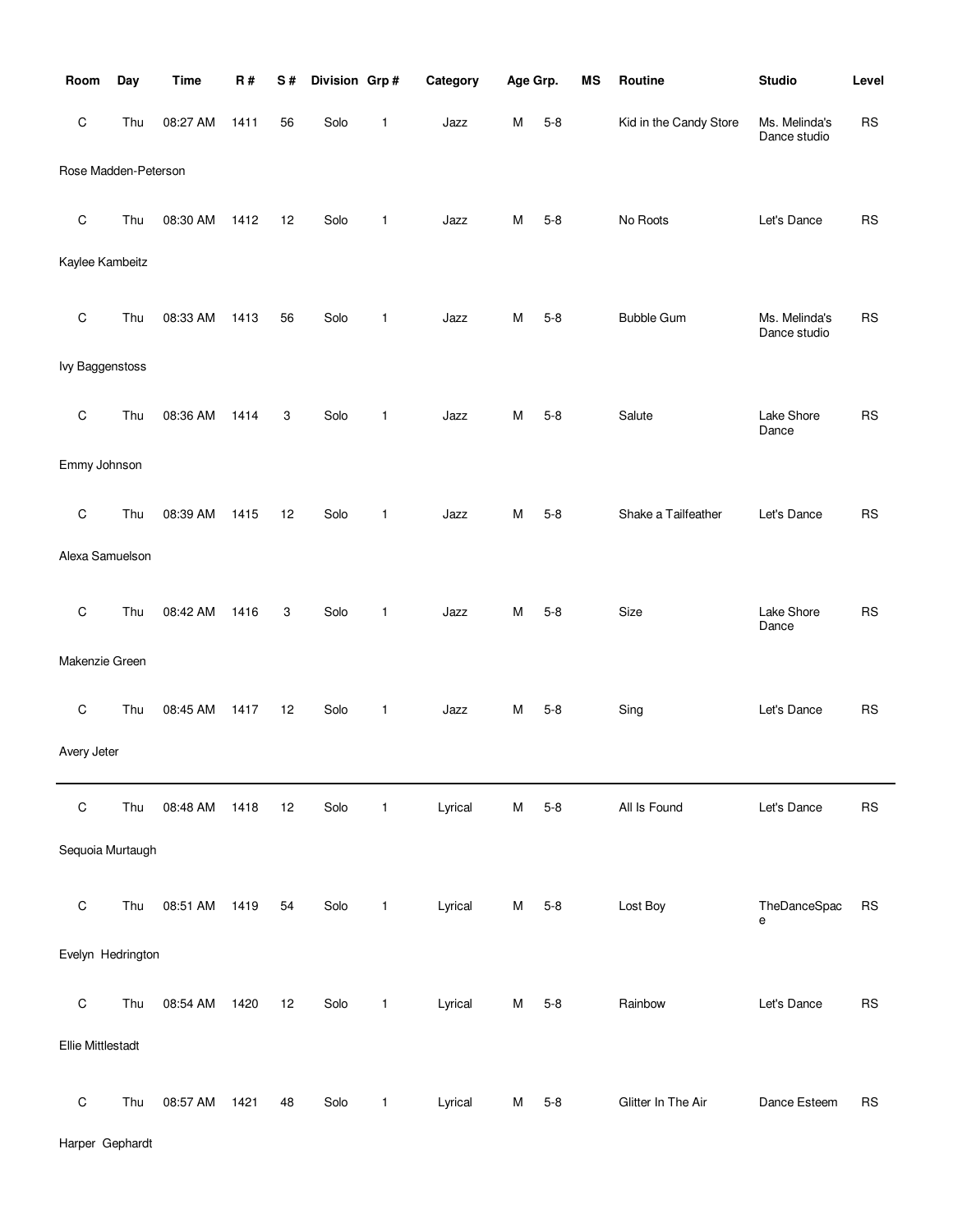| Room               | Day | Time     | R#   | S# | Division Grp# |              | Category            | Age Grp. |          | <b>MS</b> | Routine                   | <b>Studio</b>                 | Level     |
|--------------------|-----|----------|------|----|---------------|--------------|---------------------|----------|----------|-----------|---------------------------|-------------------------------|-----------|
| $\mathsf C$        | Thu | 09:00 AM | 1422 | 12 | Solo          | 1            | Lyrical             | M        | $5 - 8$  |           | <b>True Colors</b>        | Let's Dance                   | <b>RS</b> |
| Brooklynn Levi     |     |          |      |    |               |              |                     |          |          |           |                           |                               |           |
| $\mathsf C$        | Thu | 09:03 AM | 1423 | 29 | Solo          | 1            | Lyrical             | M        | $5 - 8$  |           | Room                      | Spotlight<br>Dance<br>Academy | <b>RS</b> |
| McCartney Jordan   |     |          |      |    |               |              |                     |          |          |           |                           |                               |           |
| C                  | Thu | 09:06 AM | 1424 | 28 | Solo          | 1            | <b>Musical Show</b> | М        | $5 - 8$  |           | <b>Greatest Star</b>      | Urban Dance<br>Productions    | <b>RS</b> |
| Talia Kretsch      |     |          |      |    |               |              |                     |          |          |           |                           |                               |           |
| $\mathsf C$        | Thu | 09:09 AM | 1425 | 42 | Solo          | 1            | Lyrical             | M        | $5 - 8$  |           | Neverland                 | The Dance<br>Factory          | <b>RS</b> |
| Beverly Janitschke |     |          |      |    |               |              |                     |          |          |           |                           |                               |           |
| $\mathsf C$        | Thu | 09:12 AM | 1426 | 28 | Solo          | 1            | Lyrical             | PT       | $9 - 11$ |           | Home                      | Urban Dance<br>Productions    | <b>RS</b> |
| Maci Norberg       |     |          |      |    |               |              |                     |          |          |           |                           |                               |           |
| $\mathsf C$        | Thu | 09:15 AM | 1427 | 12 | Solo          | 1            | Lyrical             | М        | $5 - 8$  |           | You Are My Sunshine       | Let's Dance                   | <b>RS</b> |
| Bryn Anderson      |     |          |      |    |               |              |                     |          |          |           |                           |                               |           |
| $\mathsf C$        | Thu | 09:18 AM | 1428 | 28 | Solo          | 1            | <b>Musical Show</b> | PT       | $9 - 11$ |           | Gotcha                    | Urban Dance<br>Productions    | <b>RS</b> |
| Rylie Jackson      |     |          |      |    |               |              |                     |          |          |           |                           |                               |           |
| $\mathsf C$        | Thu | 09:21 AM | 1429 | 3  | Solo          | $\mathbf{1}$ | Lyrical             | M        | $5 - 8$  |           | Speechless                | Lake Shore<br>Dance           | <b>RS</b> |
| Azalea Wollner     |     |          |      |    |               |              |                     |          |          |           |                           |                               |           |
| $\mathsf C$        | Thu | 09:24 AM | 1430 | 28 | Solo          | 1            | Lyrical             | PT       | $9 - 11$ |           | What A Feeling            | Urban Dance<br>Productions    | <b>RS</b> |
| Eleanor Bezdichek  |     |          |      |    |               |              |                     |          |          |           |                           |                               |           |
| $\mathsf C$        | Thu | 09:27 AM | 1431 | 42 | Solo          | 1            | Lyrical             | М        | $5 - 8$  |           | Somewhere Only We<br>Know | The Dance<br>Factory          | <b>RS</b> |

Ida Lenzen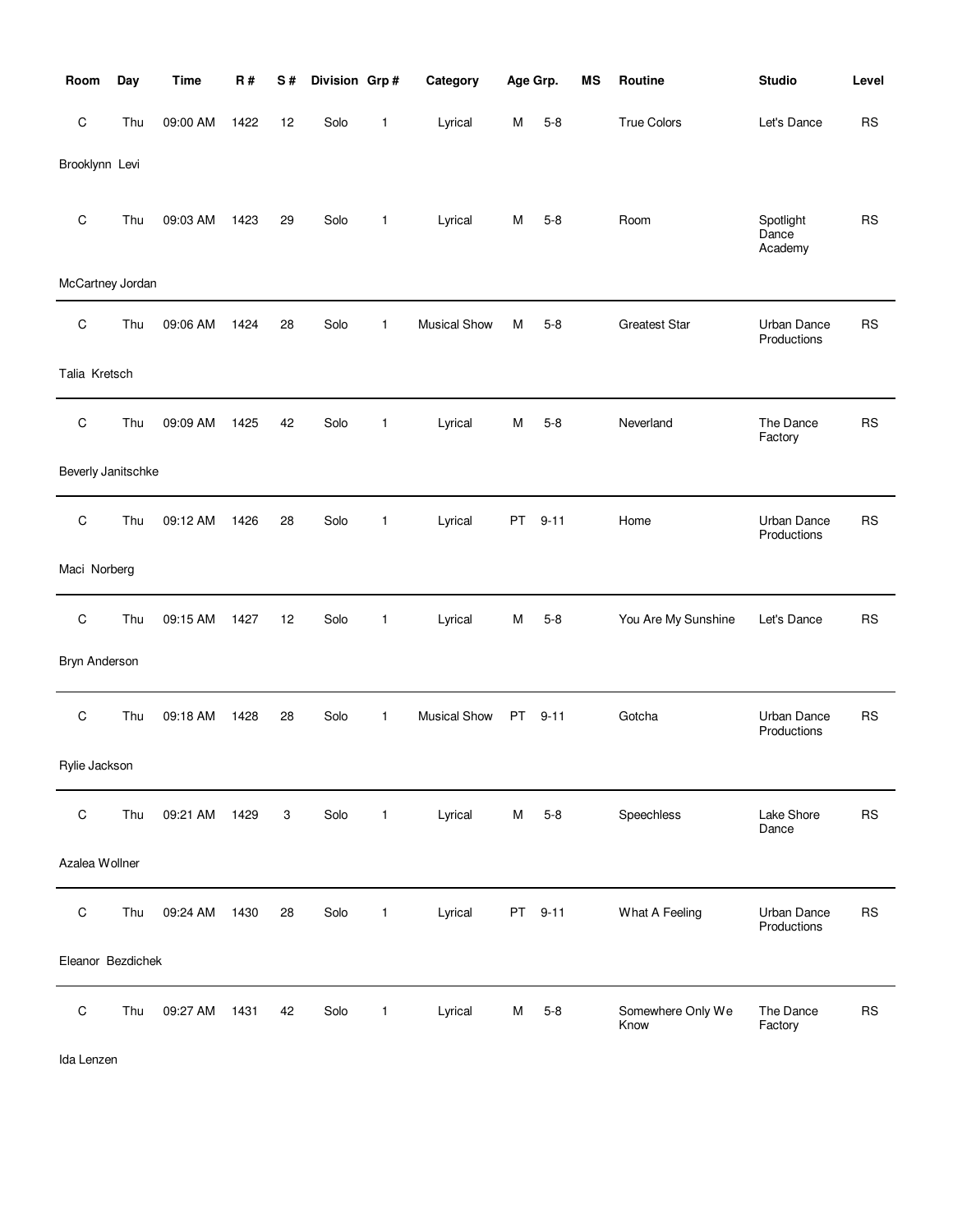| Room                | Day | <b>Time</b> | R#   | S# | Division Grp# |   | Category            |    | Age Grp. | ΜS | Routine               | <b>Studio</b>                 | Level     |
|---------------------|-----|-------------|------|----|---------------|---|---------------------|----|----------|----|-----------------------|-------------------------------|-----------|
| $\mathsf C$         | Thu | 09:30 AM    | 1432 | 12 | Solo          | 1 | <b>Musical Show</b> | M  | $5 - 8$  |    | Cruella De Vil        | Let's Dance                   | <b>RS</b> |
| Velencia Braun      |     |             |      |    |               |   |                     |    |          |    |                       |                               |           |
| $\mathsf C$         | Thu | 09:33 AM    | 1433 | 29 | Solo          | 1 | <b>Musical Show</b> | М  | $5 - 8$  |    | <b>Girl Scout</b>     | Spotlight<br>Dance<br>Academy | <b>RS</b> |
| McCartney Jordan    |     |             |      |    |               |   |                     |    |          |    |                       |                               |           |
| $\mathsf C$         | Thu | 09:36 AM    | 1434 | 12 | Solo          | 1 | <b>Musical Show</b> | М  | $5 - 8$  |    | Stupid Cupid          | Let's Dance                   | <b>RS</b> |
| Caylee Schmuhl      |     |             |      |    |               |   |                     |    |          |    |                       |                               |           |
| $\mathsf C$         | Thu | 09:39 AM    | 1435 | 12 | Solo          | 1 | Song & Dance        | M  | $5 - 8$  |    | Lucky                 | Let's Dance                   | <b>RS</b> |
| Sienna Jones        |     |             |      |    |               |   |                     |    |          |    |                       |                               |           |
| $\mathsf C$         | Thu | 09:42 AM    | 1436 | 42 | Solo          | 1 | Tap                 | M  | $5 - 8$  |    | <b>Big Sunglasses</b> | The Dance<br>Factory          | <b>RS</b> |
| Macy Wallace        |     |             |      |    |               |   |                     |    |          |    |                       |                               |           |
| $\mathsf C$         | Thu | 09:45 AM    | 1437 | 48 | Solo          | 1 | Acrobatic           | PT | $9 - 11$ |    | Salute                | Dance Esteem                  | <b>RS</b> |
| Lily Geinert        |     |             |      |    |               |   |                     |    |          |    |                       |                               |           |
| $\mathsf C$         | Thu | 09:48 AM    | 1438 | 16 | Solo          | 1 | Acrobatic           | PT | $9 - 11$ |    | Courage To Change     | All That Dance<br>Inc         | <b>RS</b> |
| Aubrey Rabas        |     |             |      |    |               |   |                     |    |          |    |                       |                               |           |
| $\mathsf C$         | Thu | 09:51 AM    | 1439 | 42 | Solo          | 1 | Acrobatic           |    | PT 9-11  |    | Trampoline            | The Dance<br>Factory          | <b>RS</b> |
| <b>Alary Metty</b>  |     |             |      |    |               |   |                     |    |          |    |                       |                               |           |
| $\mathsf C$         | Thu | 09:54 AM    | 1440 | 48 | Solo          | 1 | Acrobatic           | PT | $9 - 11$ |    | Treasure              | Dance Esteem                  | <b>RS</b> |
| <b>Harper Alves</b> |     |             |      |    |               |   |                     |    |          |    |                       |                               |           |
| $\mathsf C$         | Thu | 09:57 AM    | 1441 | 56 | Solo          | 1 | <b>Ballet</b>       | PT | $9 - 11$ |    | Sugar Please          | Ms. Melinda's<br>Dance studio | <b>RS</b> |

Aubree Preusser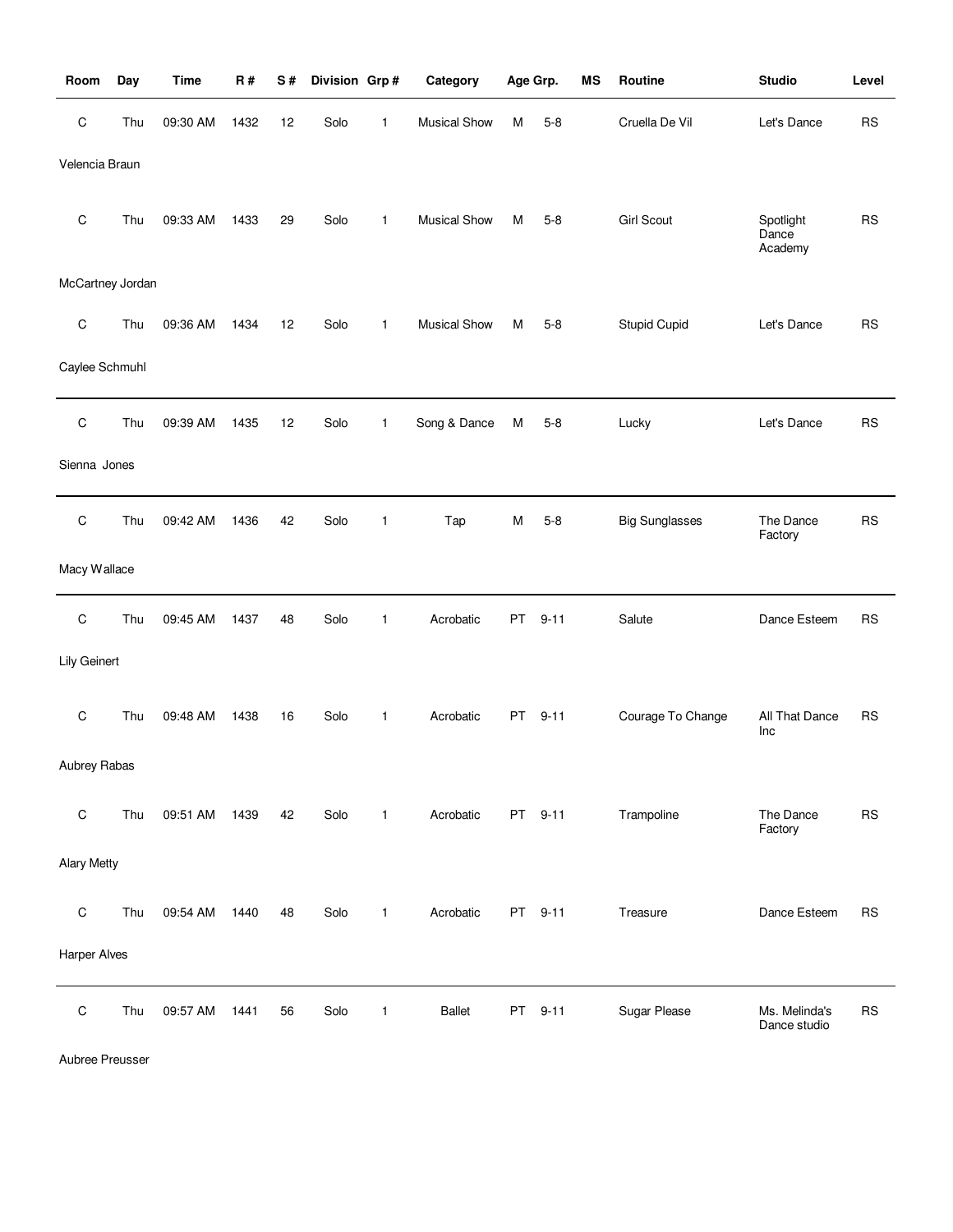| Room                | Day | <b>Time</b> | <b>R#</b> | S#             | Division Grp# |              | Category     |    | Age Grp. | MS | Routine                 | <b>Studio</b>                   | Level     |
|---------------------|-----|-------------|-----------|----------------|---------------|--------------|--------------|----|----------|----|-------------------------|---------------------------------|-----------|
| $\mathsf C$         | Thu | 10:00 AM    | 1442      | 33             | Solo          | 1            | Contemporary | PT | $9 - 11$ |    | Concerto                | Dance and<br>Music<br>Academy   | <b>RS</b> |
| <b>Riley Coffey</b> |     |             |           |                |               |              |              |    |          |    |                         |                                 |           |
| $\mathbf C$         | Thu | 10:03 AM    | 1443      | 16             | Solo          | $\mathbf{1}$ | Contemporary | PT | $9 - 11$ |    | The Moment I Said It    | All That Dance<br>Inc           | <b>RS</b> |
| Aubrey Rabas        |     |             |           |                |               |              |              |    |          |    |                         |                                 |           |
| $\mathsf C$         | Thu | 10:06 AM    | 1444      | 48             | Solo          | $\mathbf{1}$ | Contemporary |    | PT 9-11  |    | Fall In Line            | Dance Esteem                    | <b>RS</b> |
| <b>Taylor Leth</b>  |     |             |           |                |               |              |              |    |          |    |                         |                                 |           |
| $\mathsf C$         | Thu | 10:09 AM    | 1445      | 42             | Solo          | $\mathbf{1}$ | Contemporary |    | PT 9-11  |    | <b>Hold Your Breath</b> | The Dance<br>Factory            | <b>RS</b> |
| Cora Groholski      |     |             |           |                |               |              |              |    |          |    |                         |                                 |           |
| $\mathsf C$         | Thu | 10:12 AM    | 1446      | 48             | Solo          | $\mathbf{1}$ | Contemporary |    | PT 9-11  |    | Rise                    | Dance Esteem                    | <b>RS</b> |
| Kennedi Hartman     |     |             |           |                |               |              |              |    |          |    |                         |                                 |           |
| $\mathsf C$         | Thu | 10:15 AM    | 1447      | 42             | Solo          | $\mathbf{1}$ | Contemporary | PT | $9 - 11$ |    | The End                 | The Dance<br>Factory            | <b>RS</b> |
| Ariana Dub          |     |             |           |                |               |              |              |    |          |    |                         |                                 |           |
| C                   | Thu | 10:18 AM    | 1448      | 20             | Solo          | 1            | Contemporary |    | PT 9-11  |    | Survivor                | <b>Rising Dance</b><br>Academy  | <b>RS</b> |
| <b>Ivy Seidel</b>   |     |             |           |                |               |              |              |    |          |    |                         |                                 |           |
| $\mathsf C$         | Thu | 10:21 AM    | 1449      | 29             | Solo          | $\mathbf{1}$ | Hip Hop      |    | PT 9-11  |    | Birthday                | Spotlight<br>Dance<br>Academy   | <b>RS</b> |
| Danielle Wangerin   |     |             |           |                |               |              |              |    |          |    |                         |                                 |           |
| $\mathsf C$         | Thu | 10:24 AM    | 1450      | $\overline{c}$ | Solo          | $\mathbf{1}$ | Jazz         | PT | $9 - 11$ |    | Prince                  | Almost Famous<br>Dance Studio   | <b>RS</b> |
| Elsie Manternach    |     |             |           |                |               |              |              |    |          |    |                         |                                 |           |
| $\mathsf C$         | Thu | 10:27 AM    | 1451      | 10             | Solo          | $\mathbf{1}$ | Jazz         |    | PT 9-11  |    | Run Run Run             | Bay Area<br>Academy of<br>Dance | <b>RS</b> |

Daly Butler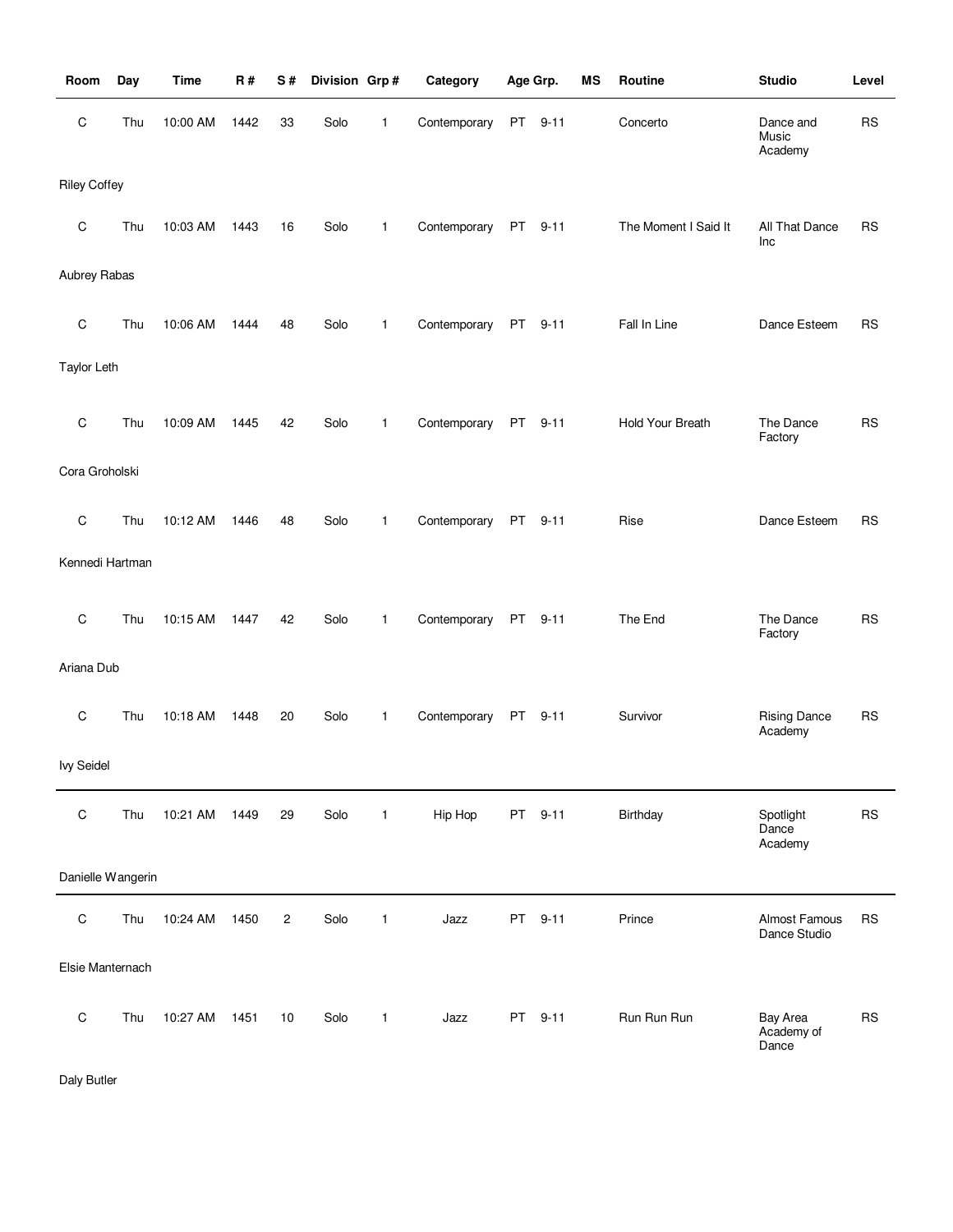| Room               | Day | <b>Time</b> | R#   | S#             | Division Grp# |   | Category | Age Grp.  |          | <b>MS</b> | Routine                     | <b>Studio</b>                          | Level     |
|--------------------|-----|-------------|------|----------------|---------------|---|----------|-----------|----------|-----------|-----------------------------|----------------------------------------|-----------|
| $\mathsf C$        | Thu | 10:30 AM    | 1452 | 45             | Solo          | 1 | Jazz     | PT        | $9 - 11$ |           | Applause                    | Arena Dance<br>Academy                 | <b>RS</b> |
| Ella Book          |     |             |      |                |               |   |          |           |          |           |                             |                                        |           |
| $\mathsf C$        | Thu | 10:33 AM    | 1453 | $\overline{c}$ | Solo          | 1 | Jazz     | PT        | $9 - 11$ |           | Schoolin Life               | Almost Famous<br>Dance Studio          | <b>RS</b> |
| Avayah Jennerjohn  |     |             |      |                |               |   |          |           |          |           |                             |                                        |           |
| $\mathsf C$        | Thu | 10:36 AM    | 1454 | $\mathbf{1}$   | Solo          | 1 | Jazz     | <b>PT</b> | $9 - 11$ |           | Diamonds                    | 2023 Dance<br>Company                  | <b>RS</b> |
| Liliana Forner     |     |             |      |                |               |   |          |           |          |           |                             |                                        |           |
| C                  | Thu | 10:39 AM    | 1455 | 38             | Solo          | 1 | Jazz     | PT.       | $9 - 11$ |           | <b>Bey</b>                  | <b>Valley Dance</b><br><b>District</b> | <b>RS</b> |
| Isabella Martinson |     |             |      |                |               |   |          |           |          |           |                             |                                        |           |
| C                  | Thu | 10:42 AM    | 1456 | $\overline{c}$ | Solo          | 1 | Jazz     | <b>PT</b> | $9 - 11$ |           | Werk Out                    | Almost Famous<br>Dance Studio          | <b>RS</b> |
| Lydia Walsh        |     |             |      |                |               |   |          |           |          |           |                             |                                        |           |
| $\mathsf C$        | Thu | 10:45 AM    | 1457 | 38             | Solo          | 1 | Jazz     | PT        | $9 - 11$ |           | Orange Colored Sky          | Valley Dance<br><b>District</b>        | <b>RS</b> |
| Aubree Holm        |     |             |      |                |               |   |          |           |          |           |                             |                                        |           |
| $\mathsf C$        | Thu | 10:48 AM    | 1458 | 48             | Solo          | 1 | Jazz     | PT        | $9 - 11$ |           | Ex's and Oh's               | Dance Esteem                           | <b>RS</b> |
| Eva Nuesinger      |     |             |      |                |               |   |          |           |          |           |                             |                                        |           |
| $\mathsf C$        | Thu | 10:51 AM    | 1459 | 24             | Solo          | 1 | Jazz     | PT        | $9 - 11$ |           | Cover Girl                  | <b>Veracity Dance</b><br>Project       | <b>RS</b> |
| Teagan Bailey      |     |             |      |                |               |   |          |           |          |           |                             |                                        |           |
| $\mathbf C$        | Thu | 10:54 AM    | 1460 | 12             | Solo          | 1 | Jazz     |           | PT 9-11  |           | Levitating                  | Let's Dance                            | <b>RS</b> |
| Emma Weigel        |     |             |      |                |               |   |          |           |          |           |                             |                                        |           |
| $\mathsf C$        | Thu | 10:57 AM    | 1461 | 48             | Solo          | 1 | Jazz     | PT        | $9 - 11$ |           | How to Be a<br>Heartbreaker | Dance Esteem                           | <b>RS</b> |
| Ruby Tuttle        |     |             |      |                |               |   |          |           |          |           |                             |                                        |           |
| $\mathsf C$        | Thu | 11:00 AM    | 1462 | 6              | Solo          | 1 | Jazz     |           | PT 9-11  |           | Conga                       | Zumbrota<br>Dance Studio               | <b>RS</b> |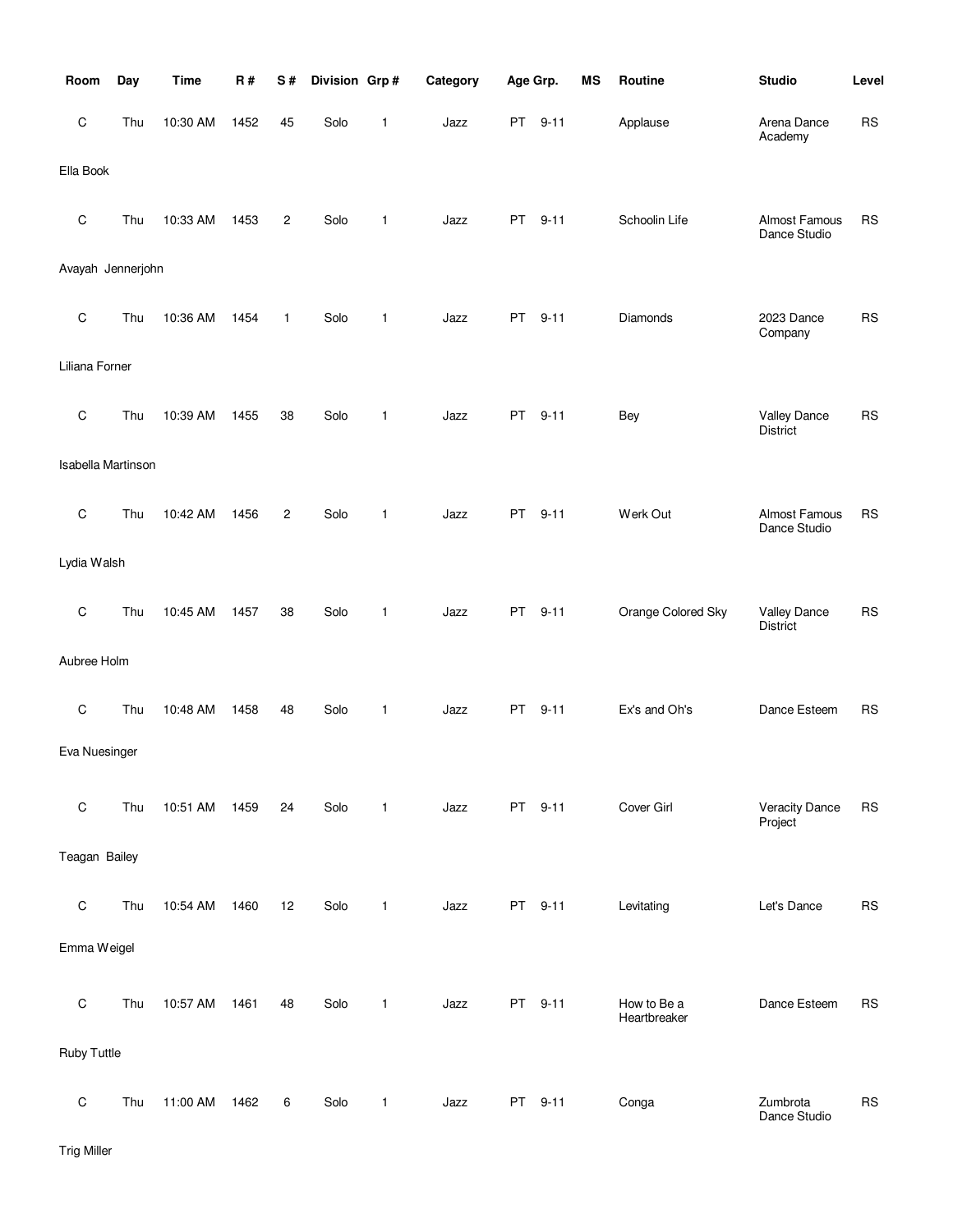| Room                   | Day | <b>Time</b> | R#   | S# | Division Grp# |   | Category | Age Grp.  |          | MS | Routine               | <b>Studio</b>                     | Level      |
|------------------------|-----|-------------|------|----|---------------|---|----------|-----------|----------|----|-----------------------|-----------------------------------|------------|
| $\mathsf C$            | Thu | 11:03 AM    | 1463 | 24 | Solo          | 1 | Jazz     | PT        | $9 - 11$ |    | Heads Will Roll       | <b>Veracity Dance</b><br>Project  | <b>RS</b>  |
| Jera Calvert           |     |             |      |    |               |   |          |           |          |    |                       |                                   |            |
| $\mathsf C$            | Thu | 11:06 AM    | 1464 | 48 | Solo          | 1 | Jazz     | PT        | $9 - 11$ |    | Rolling In The Deep   | Dance Esteem                      | <b>RS</b>  |
| Samantha Johnson       |     |             |      |    |               |   |          |           |          |    |                       |                                   |            |
| $\mathsf C$            | Thu | 11:09 AM    | 1465 | 12 | Solo          | 1 | Jazz     | PT        | $9 - 11$ |    | Try Everything        | Let's Dance                       | ${\sf RS}$ |
| Lyla Wegner            |     |             |      |    |               |   |          |           |          |    |                       |                                   |            |
| $\mathsf C$            | Thu | 11:12 AM    | 1466 | 56 | Solo          | 1 | Jazz     | PT        | $9 - 11$ |    | Party Party Party     | Ms. Melinda's<br>Dance studio     | <b>RS</b>  |
| <b>Emily Schwanke</b>  |     |             |      |    |               |   |          |           |          |    |                       |                                   |            |
| $\mathsf C$            | Thu | 11:15 AM    | 1467 | 21 | Solo          | 1 | Jazz     | <b>PT</b> | $9 - 11$ |    | Fire Under My Feet    | <b>Star Seekers</b><br>Production | <b>RS</b>  |
| Lexi Thomas            |     |             |      |    |               |   |          |           |          |    |                       |                                   |            |
| $\mathsf C$            | Thu | 11:18 AM    | 1468 | 56 | Solo          | 1 | Jazz     | PT        | $9 - 11$ |    | Sugar Pie Honey Bunch | Ms. Melinda's<br>Dance studio     | <b>RS</b>  |
| Luci Waldoch           |     |             |      |    |               |   |          |           |          |    |                       |                                   |            |
| $\mathsf C$            | Thu | 11:21 AM    | 1469 | 3  | Solo          | 1 | Jazz     | <b>PT</b> | $9 - 11$ |    | Confident             | Lake Shore<br>Dance               | <b>RS</b>  |
| Chloe Jorgensen        |     |             |      |    |               |   |          |           |          |    |                       |                                   |            |
| $\mathsf C$            | Thu | 11:24 AM    | 1470 | 42 | Solo          | 1 | Jazz     | PT        | $9 - 11$ |    | Circus                | The Dance<br>Factory              | <b>RS</b>  |
| Olivia French          |     |             |      |    |               |   |          |           |          |    |                       |                                   |            |
| $\mathsf C$            | Thu | 11:27 AM    | 1471 | 3  | Solo          | 1 | Jazz     | PT        | $9 - 11$ |    | Do It Like This       | Lake Shore<br>Dance               | RS         |
| <b>Aubrey Anschutz</b> |     |             |      |    |               |   |          |           |          |    |                       |                                   |            |
| $\mathsf C$            | Thu | 11:30 AM    | 1472 | 56 | Solo          | 1 | Jazz     | PT        | $9 - 11$ |    | When I Grow Up        | Ms. Melinda's<br>Dance studio     | <b>RS</b>  |
| Cadie Cone             |     |             |      |    |               |   |          |           |          |    |                       |                                   |            |
| $\mathsf C$            | Thu | 11:33 AM    | 1473 | 3  | Solo          | 1 | Jazz     | PT        | $9 - 11$ |    | Loud and Proud        | Lake Shore<br>Dance               | <b>RS</b>  |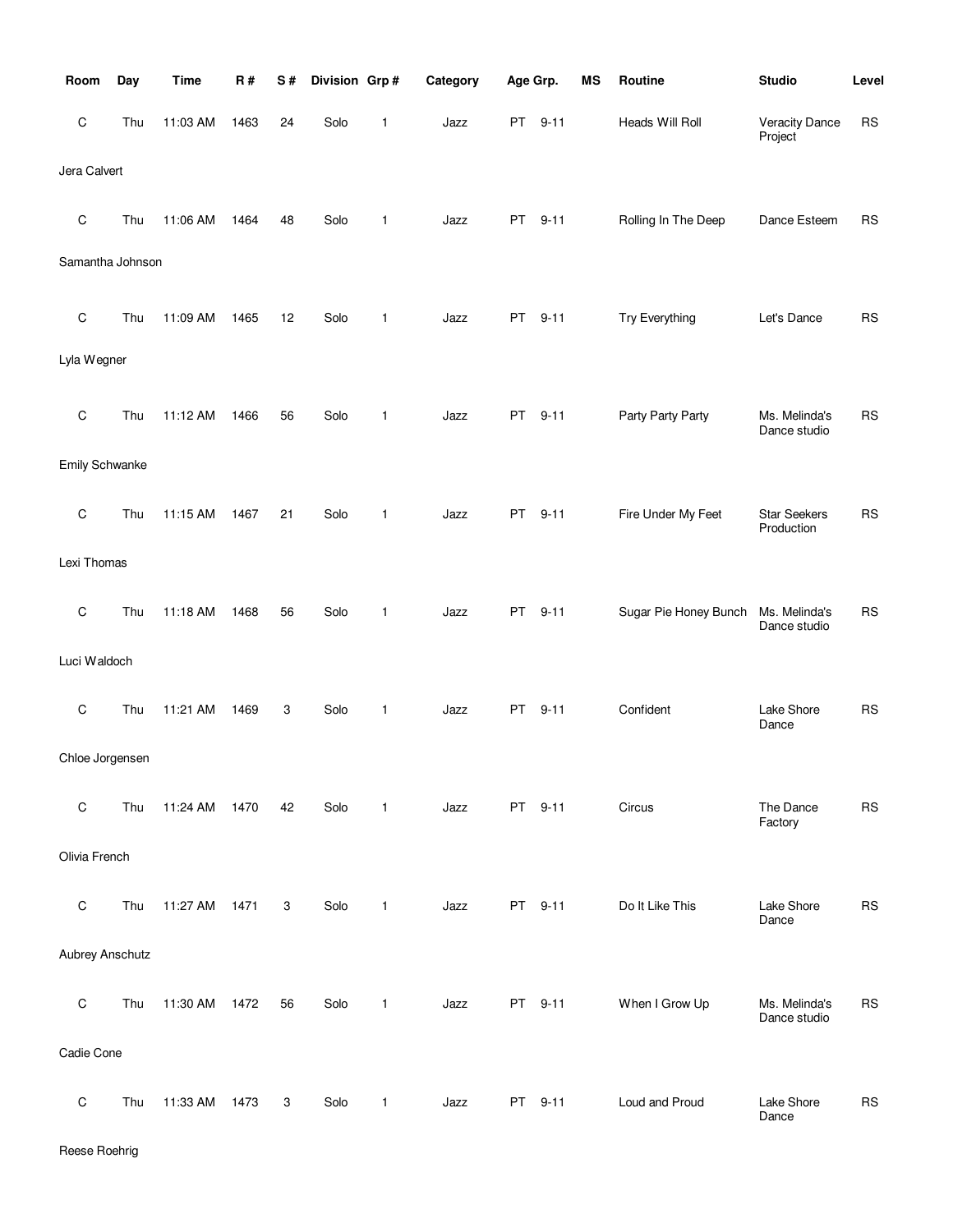| Room                   | Day | <b>Time</b> | R#   | S#             | Division Grp# |              | Category | Age Grp. |          | <b>MS</b> | <b>Routine</b>                                                        | <b>Studio</b>                          | Level     |
|------------------------|-----|-------------|------|----------------|---------------|--------------|----------|----------|----------|-----------|-----------------------------------------------------------------------|----------------------------------------|-----------|
| С                      | Thu | 11:36 AM    | 1474 | 20             | Solo          | 1            | Jazz     | PT       | $9 - 11$ |           | Harden My Heart                                                       | <b>Rising Dance</b><br>Academy         | <b>RS</b> |
| <b>Ivy Seidel</b>      |     |             |      |                |               |              |          |          |          |           |                                                                       |                                        |           |
| С                      | Thu | 11:39 AM    | 1475 | 3              | Solo          | $\mathbf{1}$ | Jazz     | PT       | $9 - 11$ |           | Girls Will Be Girls                                                   | Lake Shore<br>Dance                    | <b>RS</b> |
| Ariana Baker-Dornacker |     |             |      |                |               |              |          |          |          |           |                                                                       |                                        |           |
| С                      | Thu | 11:42 AM    |      |                |               |              |          |          |          |           | --Awards- High Point -<br>Mini Only - Preteen -<br>Ajudication Only-- | Awards                                 |           |
|                        |     |             |      |                |               |              |          |          |          |           |                                                                       |                                        |           |
| C                      | Thu | 12:57 PM    | 1476 | $\overline{c}$ | Solo          | 1            | Lyrical  | PT       | $9 - 11$ |           | Fighting For Foxen                                                    | Almost Famous<br>Dance Studio          | RS        |
| Haddie Foxen           |     |             |      |                |               |              |          |          |          |           |                                                                       |                                        |           |
| C                      | Thu | 01:00 PM    | 1477 | 10             | Solo          | $\mathbf{1}$ | Lyrical  | PT       | $9 - 11$ |           | Mr. Red White and Blue                                                | <b>Bay Area</b><br>Academy of<br>Dance | <b>RS</b> |
| Zophia Kline           |     |             |      |                |               |              |          |          |          |           |                                                                       |                                        |           |
| С                      | Thu | 01:03 PM    | 1478 | 23             | Solo          | 1            | Lyrical  | PT       | $9 - 11$ |           | Perfect for Me                                                        | dance<br>endeavors                     | <b>RS</b> |
| Kelsey Stevens         |     |             |      |                |               |              |          |          |          |           |                                                                       |                                        |           |
| С                      | Thu | 01:06 PM    | 1479 | $\overline{c}$ | Solo          | $\mathbf{1}$ | Lyrical  | PT       | $9 - 11$ |           | Here Comes The Sun                                                    | <b>Almost Famous</b><br>Dance Studio   | <b>RS</b> |
| Maggie Hunt            |     |             |      |                |               |              |          |          |          |           |                                                                       |                                        |           |
| C                      | Thu | 01:09 PM    | 1480 | 45             | Solo          | $\mathbf{1}$ | Lyrical  |          | PT 9-11  |           | The Voice Within                                                      | Arena Dance<br>Academy                 | <b>RS</b> |
| Jaini Gor              |     |             |      |                |               |              |          |          |          |           |                                                                       |                                        |           |
| $\mathsf C$            | Thu | 01:12 PM    | 1481 | $\overline{c}$ | Solo          | $\mathbf{1}$ | Lyrical  |          | PT 9-11  |           | Only Hope                                                             | Almost Famous<br>Dance Studio          | <b>RS</b> |
| Lauren Mitchel         |     |             |      |                |               |              |          |          |          |           |                                                                       |                                        |           |
| C                      | Thu | 01:15 PM    | 1482 | 3              | Solo          | 1            | Lyrical  |          | PT 9-11  |           | This Is Me                                                            | Lake Shore<br>Dance                    | <b>RS</b> |

Jazmyn Loose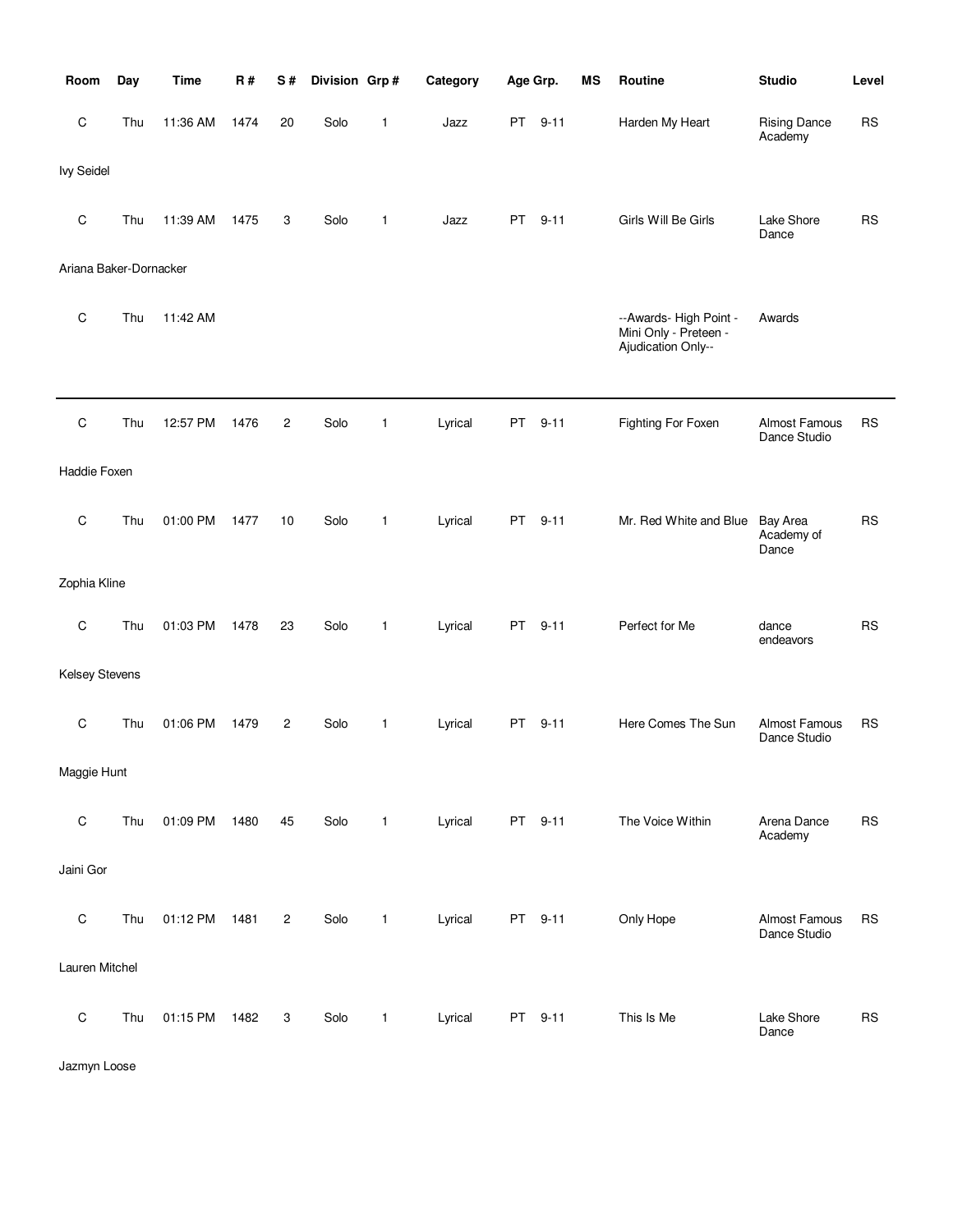| Room              | Day | <b>Time</b> | R#   | S#             | Division Grp# |              | Category | Age Grp.  |          | MS | Routine                                  | <b>Studio</b>                        | Level     |
|-------------------|-----|-------------|------|----------------|---------------|--------------|----------|-----------|----------|----|------------------------------------------|--------------------------------------|-----------|
| C                 | Thu | 01:18 PM    | 1483 | 19             | Solo          | 1            | Lyrical  | <b>PT</b> | $9 - 11$ |    | <b>SCARS</b>                             | 123 lakes<br>dance                   | <b>RS</b> |
| Lillian Liebscher |     |             |      |                |               |              |          |           |          |    |                                          |                                      |           |
| $\mathsf C$       | Thu | 01:21 PM    | 1484 | 3              | Solo          | 1            | Lyrical  | PT        | $9 - 11$ |    | Loyal Brave True                         | Lake Shore<br>Dance                  | <b>RS</b> |
| Mariah McCrary    |     |             |      |                |               |              |          |           |          |    |                                          |                                      |           |
| C                 | Thu | 01:24 PM    | 1485 | 2              | Solo          | 1            | Lyrical  | <b>PT</b> | $9 - 11$ |    | When your feet don't<br>touch the ground | Almost Famous<br>Dance Studio        | <b>RS</b> |
| Skylar Freeze     |     |             |      |                |               |              |          |           |          |    |                                          |                                      |           |
| $\mathsf C$       | Thu | 01:27 PM    | 1486 | 42             | Solo          | 1            | Lyrical  | PT        | $9 - 11$ |    | Arcade                                   | The Dance<br>Factory                 | <b>RS</b> |
| Cora Rehnberg     |     |             |      |                |               |              |          |           |          |    |                                          |                                      |           |
| C                 | Thu | 01:30 PM    | 1487 | 6              | Solo          | 1            | Lyrical  | <b>PT</b> | $9 - 11$ |    | Overgrown                                | Zumbrota<br>Dance Studio             | <b>RS</b> |
| Ella Diskerud     |     |             |      |                |               |              |          |           |          |    |                                          |                                      |           |
| C                 | Thu | 01:33 PM    | 1488 | 37             | Solo          | $\mathbf{1}$ | Tap      | M         | $5 - 8$  |    | Make Some Noise                          | Jam Hops<br>Dance<br>Company         | <b>RS</b> |
| Evelyn Herting    |     |             |      |                |               |              |          |           |          |    |                                          |                                      |           |
| C                 | Thu | 01:36 PM    | 1489 | 12             | Solo          | 1            | Lyrical  | PT        | $9 - 11$ |    | Jealous                                  | Let's Dance                          | <b>RS</b> |
| Emma Green        |     |             |      |                |               |              |          |           |          |    |                                          |                                      |           |
| $\mathsf C$       | Thu | 01:39 PM    | 1490 | $\overline{c}$ | Solo          | $\mathbf{1}$ | Lyrical  |           | PT 9-11  |    | Wondering                                | <b>Almost Famous</b><br>Dance Studio | <b>RS</b> |
| Saige Freeze      |     |             |      |                |               |              |          |           |          |    |                                          |                                      |           |
| C                 | Thu | 01:42 PM    | 1491 | 6              | Solo          | $\mathbf{1}$ | Lyrical  |           | PT 9-11  |    | You Are the Reason                       | Zumbrota<br>Dance Studio             | <b>RS</b> |
| Amalia Anderson   |     |             |      |                |               |              |          |           |          |    |                                          |                                      |           |
| $\mathsf C$       | Thu | 01:45 PM    | 1492 | 42             | Solo          | $\mathbf{1}$ | Lyrical  | PT        | $9 - 11$ |    | All Of Me                                | The Dance<br>Factory                 | <b>RS</b> |

Amiah Bain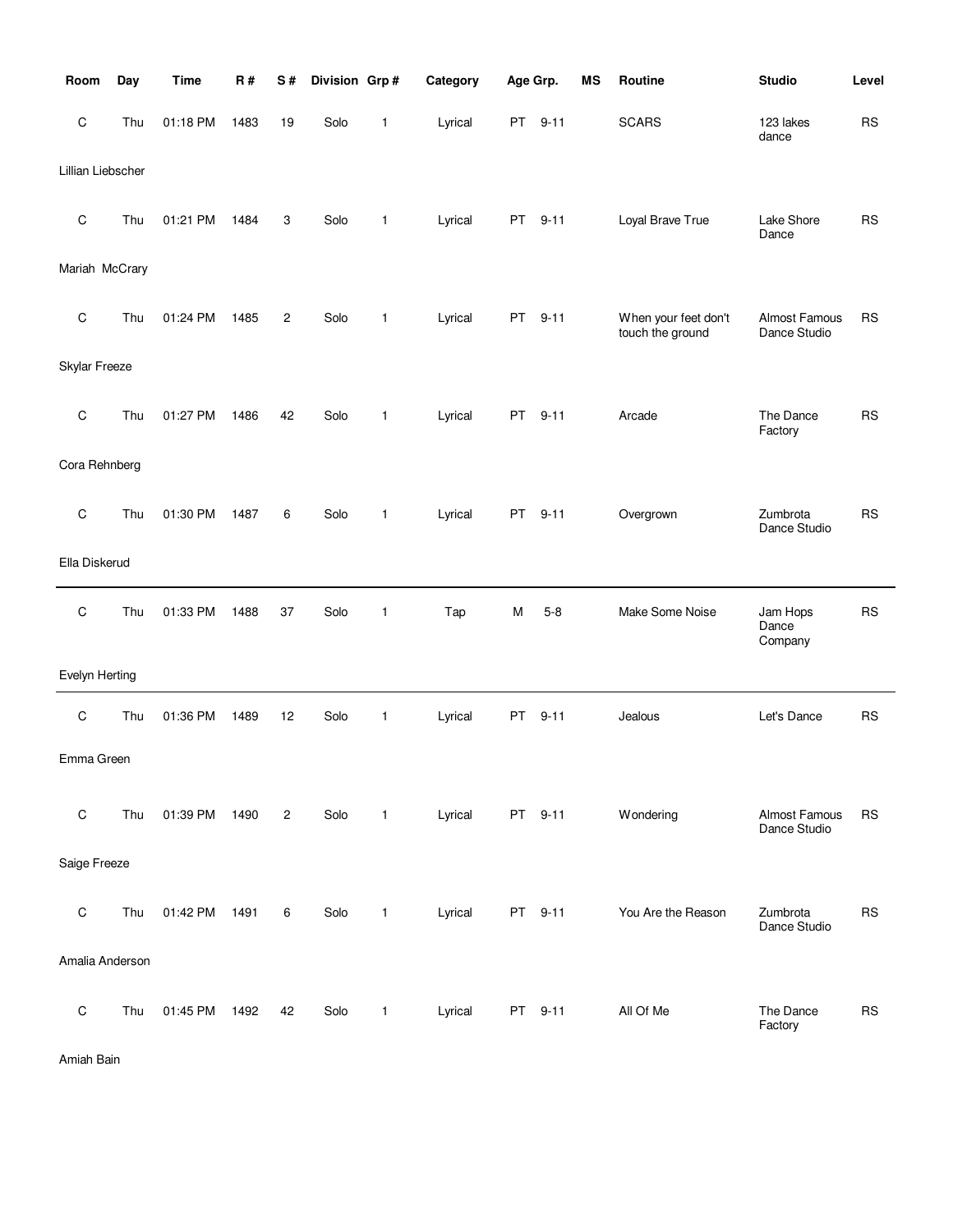| Room                    | Day | <b>Time</b> | <b>R#</b> | S# | Division Grp# |              | Category | Age Grp.  |          | MS | Routine                      | <b>Studio</b>                       | Level      |
|-------------------------|-----|-------------|-----------|----|---------------|--------------|----------|-----------|----------|----|------------------------------|-------------------------------------|------------|
| $\mathsf C$             | Thu | 01:48 PM    | 1493      | 56 | Solo          | 1            | Lyrical  | PT        | $9 - 11$ |    | Forever Young                | Ms. Melinda's<br>Dance studio       | <b>RS</b>  |
| <b>Hailey Schwegel</b>  |     |             |           |    |               |              |          |           |          |    |                              |                                     |            |
| $\mathsf C$             | Thu | 01:51 PM    | 1494      | 53 | Solo          | 1            | Lyrical  | <b>PT</b> | $9 - 11$ |    | Let Her Go                   | <b>Infinity Dance</b><br>Center LLC | <b>RS</b>  |
| <b>Isabelle Oderard</b> |     |             |           |    |               |              |          |           |          |    |                              |                                     |            |
| $\mathsf C$             | Thu | 01:54 PM    | 1495      | 42 | Solo          | 1            | Lyrical  | PT        | $9 - 11$ |    | Fall On Me                   | The Dance<br>Factory                | <b>RS</b>  |
| Layla Yang              |     |             |           |    |               |              |          |           |          |    |                              |                                     |            |
| $\mathsf C$             | Thu | 01:57 PM    | 1496      | 14 | Solo          | 1            | Lyrical  | PT        | $9 - 11$ |    | Smallest Light               | Northern Lights<br>Dance<br>Academy | <b>RS</b>  |
| <b>Isabelle Doll</b>    |     |             |           |    |               |              |          |           |          |    |                              |                                     |            |
| C                       | Thu | 02:00 PM    | 1497      | 3  | Solo          | 1            | Lyrical  | PT        | $9 - 11$ |    | 10,000 Miles                 | Lake Shore<br>Dance                 | <b>RS</b>  |
| Alyssa Werdin           |     |             |           |    |               |              |          |           |          |    |                              |                                     |            |
| $\mathsf C$             | Thu | 02:03 PM    | 1498      | 42 | Solo          | 1            | Lyrical  | PT        | $9 - 11$ |    | Sweet Child Of Mine          | The Dance<br>Factory                | <b>RS</b>  |
| Evie Forsythe           |     |             |           |    |               |              |          |           |          |    |                              |                                     |            |
| C                       | Thu | 02:06 PM    | 1499      | 3  | Solo          | 1            | Lyrical  | PT        | $9 - 11$ |    | Garden of Enchantment        | Lake Shore<br>Dance                 | <b>RS</b>  |
| Eliette Chartrau        |     |             |           |    |               |              |          |           |          |    |                              |                                     |            |
| $\mathsf C$             | Thu | 02:09 PM    | 1500      | 42 | Solo          | $\mathbf{1}$ | Lyrical  |           | PT 9-11  |    | The Climb                    | The Dance<br>Factory                | ${\sf RS}$ |
| <b>Claire Clements</b>  |     |             |           |    |               |              |          |           |          |    |                              |                                     |            |
| $\mathsf C$             | Thu | 02:12 PM    | 1501      | 3  | Solo          | 1            | Lyrical  |           | PT 9-11  |    | Live Your Story              | Lake Shore<br>Dance                 | <b>RS</b>  |
| Annabelle Brooks        |     |             |           |    |               |              |          |           |          |    |                              |                                     |            |
| $\mathsf C$             | Thu | 02:15 PM    | 1502      | 42 | Solo          | 1            | Lyrical  |           | PT 9-11  |    | The Truth I'm Standing<br>On | The Dance<br>Factory                | <b>RS</b>  |

Molly Wendland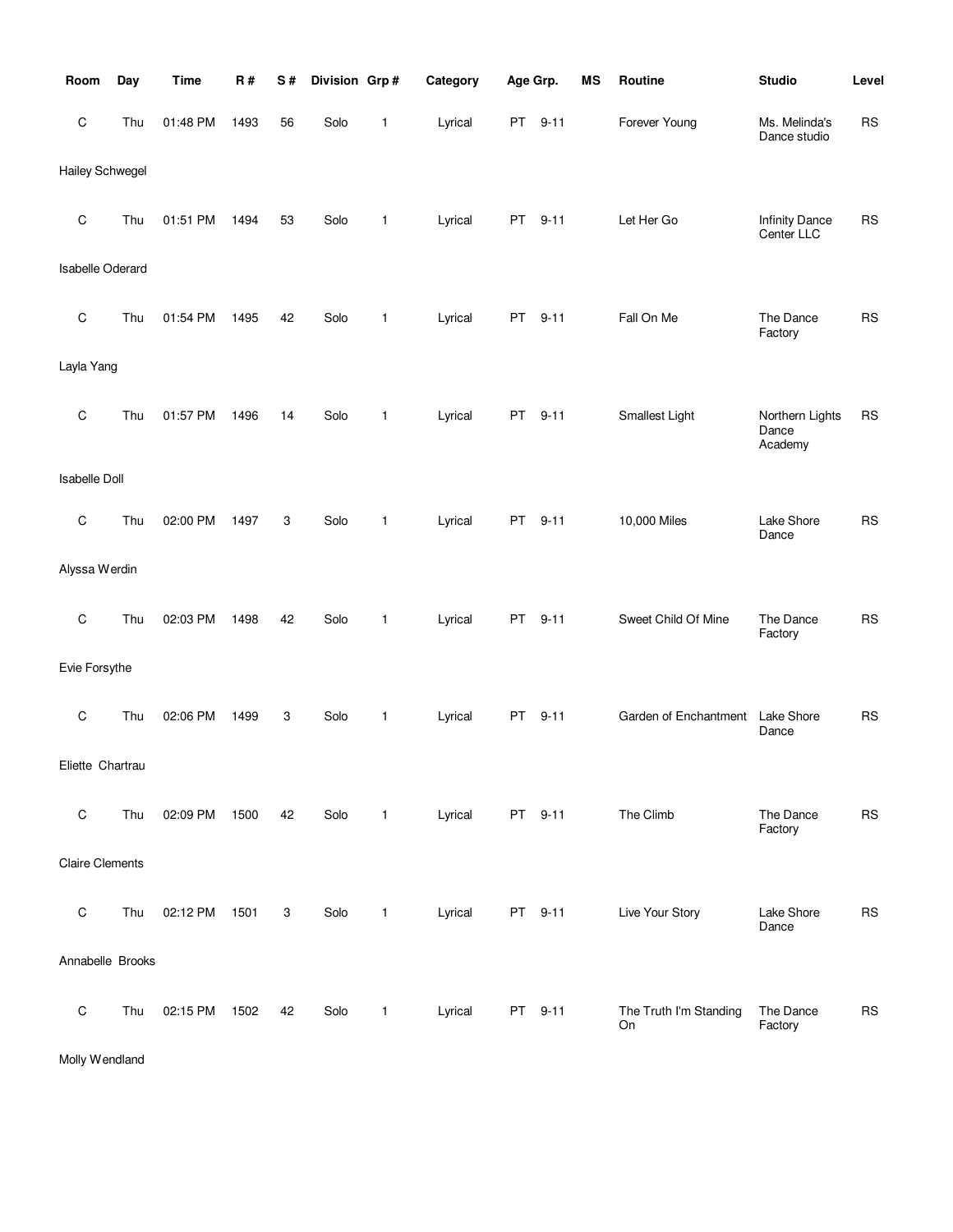| Room           | Day | <b>Time</b> | R#   | S# | Division Grp# |              | Category            | Age Grp. |          | <b>MS</b> | Routine                     | <b>Studio</b>                    | Level     |
|----------------|-----|-------------|------|----|---------------|--------------|---------------------|----------|----------|-----------|-----------------------------|----------------------------------|-----------|
| $\mathsf C$    | Thu | 02:18 PM    | 1503 | 3  | Solo          | 1            | Lyrical             | PT .     | $9 - 11$ |           | Older                       | Lake Shore<br>Dance              | <b>RS</b> |
| Caroline Quade |     |             |      |    |               |              |                     |          |          |           |                             |                                  |           |
| $\mathsf C$    | Thu | 02:21 PM    | 1504 | 10 | Solo          | 1            | <b>Musical Show</b> | PT       | $9 - 11$ |           | On Broadway                 | Bay Area<br>Academy of<br>Dance  | <b>RS</b> |
| Mya Pawlyk     |     |             |      |    |               |              |                     |          |          |           |                             |                                  |           |
| C              | Thu | 02:24 PM    | 1505 | 42 | Solo          | $\mathbf{1}$ | <b>Musical Show</b> | PT       | $9 - 11$ |           | My Party Dress              | The Dance<br>Factory             | <b>RS</b> |
| Evelyn Osborn  |     |             |      |    |               |              |                     |          |          |           |                             |                                  |           |
| C              | Thu | 02:27 PM    | 1506 | 24 | Solo          | $\mathbf{1}$ | <b>Musical Show</b> | PT.      | $9 - 11$ |           | Poor Unfortunate Souls      | <b>Veracity Dance</b><br>Project | <b>RS</b> |
| Ava Klecker    |     |             |      |    |               |              |                     |          |          |           |                             |                                  |           |
| C              | Thu | 02:30 PM    | 1507 | 56 | Solo          | $\mathbf{1}$ | <b>Musical Show</b> | PT       | $9 - 11$ |           | Honey Honey                 | Ms. Melinda's<br>Dance studio    | <b>RS</b> |
| Penny Meier    |     |             |      |    |               |              |                     |          |          |           |                             |                                  |           |
| $\mathsf C$    | Thu | 02:33 PM    | 1508 | 42 | Solo          | $\mathbf{1}$ | <b>Musical Show</b> | PT       | $9 - 11$ |           | Naughty                     | The Dance<br>Factory             | <b>RS</b> |
| Sadie Roers    |     |             |      |    |               |              |                     |          |          |           |                             |                                  |           |
| $\mathsf C$    | Thu | 02:36 PM    | 1509 | 3  | Solo          | $\mathbf{1}$ | <b>Musical Show</b> | PT       | $9 - 11$ |           | Not Evil                    | Lake Shore<br>Dance              | <b>RS</b> |
| Mikayla Wimmer |     |             |      |    |               |              |                     |          |          |           |                             |                                  |           |
| $\mathsf C$    | Thu | 02:39 PM    | 1510 | 56 | Solo          | $\mathbf{1}$ | Open                |          | PT 9-11  |           | I'm In Here                 | Ms. Melinda's<br>Dance studio    | <b>RS</b> |
| Haylen Meyer   |     |             |      |    |               |              |                     |          |          |           |                             |                                  |           |
| $\mathsf C$    | Thu | 02:42 PM    | 1511 | 10 | Solo          | $\mathbf{1}$ | Open                |          | PT 9-11  |           | Rollin'                     | Bay Area<br>Academy of<br>Dance  | <b>RS</b> |
| Payton DeLorme |     |             |      |    |               |              |                     |          |          |           |                             |                                  |           |
| ${\rm C}$      | Thu | 02:45 PM    | 1512 | 45 | Solo          | $\mathbf{1}$ | Open                |          | PT 9-11  |           | Radha on the Dance<br>Floor | Arena Dance<br>Academy           | <b>RS</b> |

Jaini Gor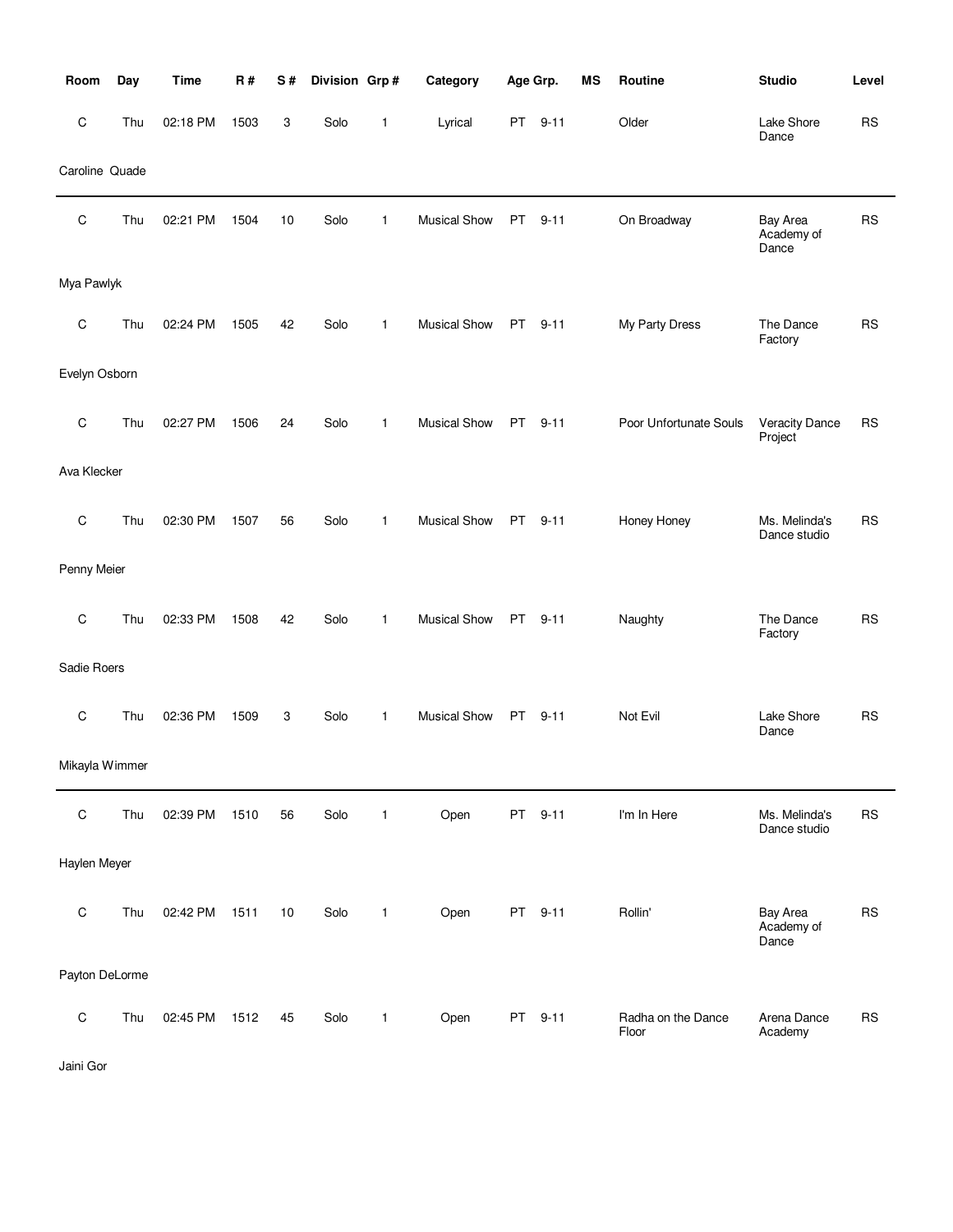| Room           | Day | <b>Time</b>                      | R#   | S# | Division Grp#           |              | Category |           | Age Grp. | MS | Routine                                    | <b>Studio</b>                 | Level     |
|----------------|-----|----------------------------------|------|----|-------------------------|--------------|----------|-----------|----------|----|--------------------------------------------|-------------------------------|-----------|
| $\mathsf C$    | Thu | 02:48 PM                         | 1513 | 56 | Solo                    | $\mathbf{1}$ | Open     |           | PT 9-11  |    | Sweet But Psycho                           | Ms. Melinda's<br>Dance studio | <b>RS</b> |
| Reagan Arms    |     |                                  |      |    |                         |              |          |           |          |    |                                            |                               |           |
| $\mathsf C$    | Thu | 02:51 PM                         | 1514 | 42 | Solo                    | 1            | Tap      | PT        | $9 - 11$ |    | Fur Elise                                  | The Dance<br>Factory          | <b>RS</b> |
| Ariana Dub     |     |                                  |      |    |                         |              |          |           |          |    |                                            |                               |           |
| $\mathsf C$    | Thu | 02:54 PM                         | 1515 | 37 | Solo                    | $\mathbf{1}$ | Tap      | PT        | $9 - 11$ |    | Drive My Car                               | Jam Hops<br>Dance<br>Company  | <b>RS</b> |
| Colin Chaput   |     |                                  |      |    |                         |              |          |           |          |    |                                            |                               |           |
| $\mathsf C$    | Thu | 02:57 PM                         | 1516 | 42 | Solo                    | $\mathbf{1}$ | Tap      | <b>PT</b> | $9 - 11$ |    | Mah Na Mah Na                              | The Dance<br>Factory          | <b>RS</b> |
| Cooper Thomas  |     |                                  |      |    |                         |              |          |           |          |    |                                            |                               |           |
| $\mathbf C$    | Thu | 03:00 PM                         | 1517 | 48 | Solo                    | $\mathbf{1}$ | Tap      | PT        | $9 - 11$ |    | Yes I Can                                  | Dance Esteem                  | <b>RS</b> |
| Parker Swanson |     |                                  |      |    |                         |              |          |           |          |    |                                            |                               |           |
| $\mathsf C$    | Thu | 03:03 PM                         | 1518 | 42 | Solo                    | $\mathbf{1}$ | Tap      | <b>PT</b> | $9 - 11$ |    | Overwhelmed                                | The Dance<br>Factory          | <b>RS</b> |
| Maelyn Weecks  |     |                                  |      |    |                         |              |          |           |          |    |                                            |                               |           |
| $\mathbf C$    | Thu | 03:06 PM                         | 1519 | 42 | Solo                    | $\mathbf{1}$ | Tap      | PT        | $9 - 11$ |    | Soda Pop                                   | The Dance<br>Factory          | <b>RS</b> |
| Molly Grimes   |     |                                  |      |    |                         |              |          |           |          |    |                                            |                               |           |
| $\mathsf C$    | Thu | 03:09 PM                         |      |    |                         |              |          |           |          |    | --Awards - High Point & Awards<br>Improv-- |                               |           |
|                |     |                                  |      |    |                         |              |          |           |          |    |                                            |                               |           |
| $\mathsf C$    | Thu | 04:19 PM                         | 1520 | 29 | $\mathsf{D}/\mathsf{T}$ | 2            | Hip Hop  | M         | $5 - 8$  |    | Country Girlz                              | Spotlight<br>Dance<br>Academy | <b>RS</b> |
|                |     | McCartney Jordan, Reagan DeVault |      |    |                         |              |          |           |          |    |                                            |                               |           |
| $\mathsf C$    | Thu | 04:22 PM                         | 1521 | 3  | D/T                     | 3            | Jazz     | M         | $5 - 8$  |    | Do Dilly Do                                | Lake Shore<br>Dance           | <b>RS</b> |

Makenzie Green,Leo Hensler,Sylvia Meyer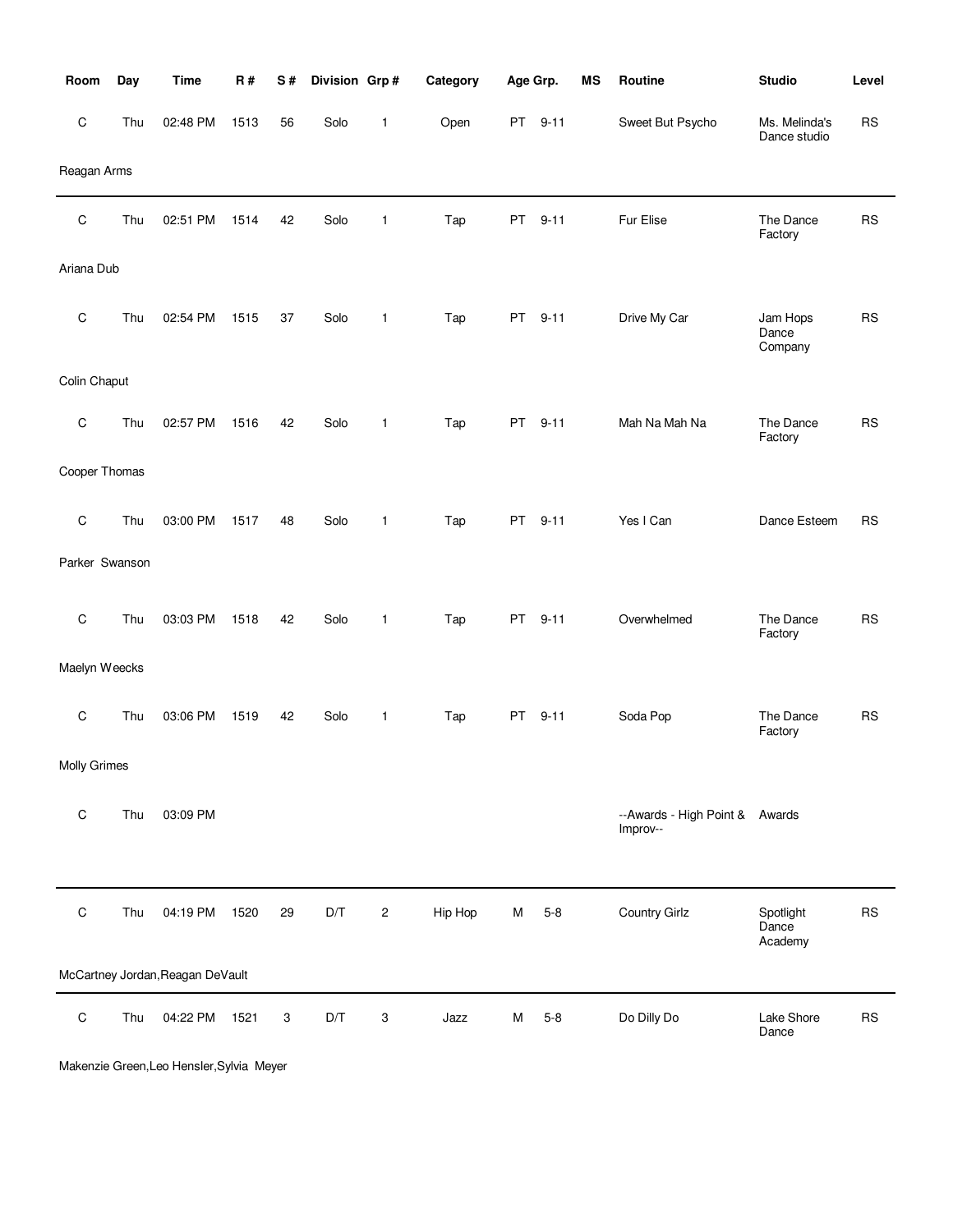| Room                        | Day | <b>Time</b>                                 | R#   | S# | Division Grp# |                         | Category            | Age Grp. |         | MS | Routine                 | <b>Studio</b>                 | Level     |
|-----------------------------|-----|---------------------------------------------|------|----|---------------|-------------------------|---------------------|----------|---------|----|-------------------------|-------------------------------|-----------|
| C                           | Thu | 04:25 PM                                    | 1522 | 12 | D/T           | $\overline{c}$          | Jazz                | М        | $5 - 8$ |    | Juicy Wiggle            | Let's Dance                   | <b>RS</b> |
| Bryn Anderson, Bjerklie Ell |     |                                             |      |    |               |                         |                     |          |         |    |                         |                               |           |
|                             |     |                                             |      |    |               |                         |                     |          |         |    |                         |                               |           |
| $\mathsf C$                 | Thu | 04:28 PM                                    | 1523 | 4  | D/T           | $\overline{\mathbf{c}}$ | Jazz                | M        | $5 - 8$ |    | I Wanna Be Like You     | Spotlight<br>Dance<br>Company | <b>RS</b> |
|                             |     | Everete Garry, Stella Umbreit               |      |    |               |                         |                     |          |         |    |                         |                               |           |
| $\mathsf C$                 | Thu | 04:31 PM                                    | 1524 | 48 | D/T           | $\overline{c}$          | Jazz                | М        | $5 - 8$ |    | Queen Bee               | Dance Esteem                  | <b>RS</b> |
|                             |     |                                             |      |    |               |                         |                     |          |         |    |                         |                               |           |
| Amelia Miller, Isla Odney   |     |                                             |      |    |               |                         |                     |          |         |    |                         |                               |           |
| $\mathsf C$                 | Thu | 04:34 PM                                    |      |    | D/T           |                         |                     | M        | $5 - 8$ |    | Wildside                |                               |           |
|                             |     |                                             | 1525 | 12 |               | $\overline{c}$          | Jazz                |          |         |    |                         | Let's Dance                   | <b>RS</b> |
|                             |     | Emma Aleshire, Brooklynn Levi               |      |    |               |                         |                     |          |         |    |                         |                               |           |
|                             |     |                                             |      |    |               |                         |                     |          |         |    |                         |                               |           |
| $\mathsf C$                 | Thu | 04:37 PM                                    | 1526 | 3  | D/T           | $\overline{c}$          | Jazz                | M        | $5 - 8$ |    | Get Your Sparkle On     | Lake Shore<br>Dance           | <b>RS</b> |
|                             |     | Vivian Meyer, Violette Brooks               |      |    |               |                         |                     |          |         |    |                         |                               |           |
| $\mathsf C$                 | Thu | 04:40 PM                                    | 1527 | 42 | D/T           | $\overline{\mathbf{c}}$ | Lyrical             | M        | $5 - 8$ |    | Glorious                | The Dance                     | RS        |
|                             |     |                                             |      |    |               |                         |                     |          |         |    |                         | Factory                       |           |
| Oakley Boer, Lily Forte     |     |                                             |      |    |               |                         |                     |          |         |    |                         |                               |           |
| $\mathsf C$                 | Thu | 04:43 PM                                    | 1528 | 12 | D/T           | 3                       | Lyrical             | M        | $5 - 8$ |    | You Can't Stop the Girl | Let's Dance                   | <b>RS</b> |
|                             |     |                                             |      |    |               |                         |                     |          |         |    |                         |                               |           |
|                             |     | Kaylee Kambeitz, Avery Jeter, Lyla Wegner   |      |    |               |                         |                     |          |         |    |                         |                               |           |
| $\mathsf C$                 | Thu | 04:46 PM                                    | 1529 | 42 | D/T           | $\overline{c}$          | Lyrical             | м        | $5 - 8$ |    | I'll Be There           | The Dance                     | <b>RS</b> |
|                             |     |                                             |      |    |               |                         |                     |          |         |    |                         | Factory                       |           |
|                             |     | Hailey McCullough, Ida Lenzen               |      |    |               |                         |                     |          |         |    |                         |                               |           |
| $\mathsf C$                 | Thu | 04:49 PM                                    | 1530 | 48 | D/T           | 3                       | <b>Musical Show</b> | М        | $5 - 8$ |    | The Dreamettes          | Dance Esteem                  | <b>RS</b> |
|                             |     |                                             |      |    |               |                         |                     |          |         |    |                         |                               |           |
|                             |     | Brooklyn Brown, Harper Gephardt, Isla Odney |      |    |               |                         |                     |          |         |    |                         |                               |           |
| С                           | Thu | 04:52 PM                                    | 1531 | 3  | D/T           | 2                       | Tap                 | M        | $5 - 8$ |    | Steamboat willie        | Lake Shore                    | <b>RS</b> |
|                             |     |                                             |      |    |               |                         |                     |          |         |    |                         | Dance                         |           |

Sylvia Meyer,Vivian Meyer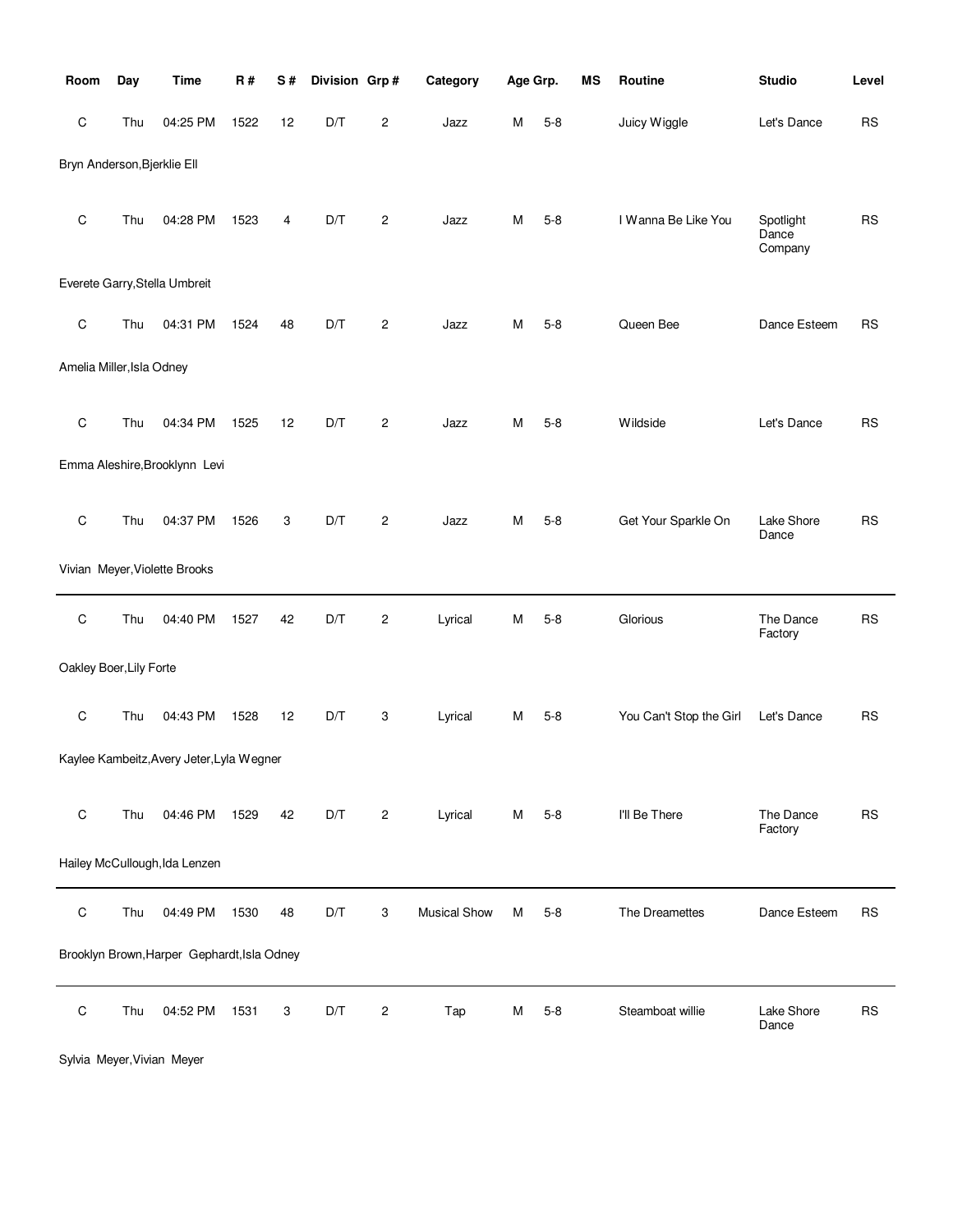| Room                    | Day | Time                                          | <b>R#</b> | S# | Division Grp# |                | Category     | Age Grp. |          | MS | Routine                      | <b>Studio</b>                          | Level     |
|-------------------------|-----|-----------------------------------------------|-----------|----|---------------|----------------|--------------|----------|----------|----|------------------------------|----------------------------------------|-----------|
| C                       | Thu | 04:55 PM                                      | 1532      | 10 | D/T           | $\mathbf{2}$   | Contemporary | PT       | $9 - 11$ |    | Find Another Reason<br>Why   | Bay Area<br>Academy of<br>Dance        | <b>RS</b> |
|                         |     | Kiana Bergstrom, Payton DeLorme               |           |    |               |                |              |          |          |    |                              |                                        |           |
| $\mathsf C$             | Thu | 04:58 PM                                      | 1533      | 48 | D/T           | 3              | Contemporary | PT       | $9 - 11$ |    | Happy                        | Dance Esteem                           | <b>RS</b> |
|                         |     | Ruby Tuttle, Charlotte Sand, Lily Geinert     |           |    |               |                |              |          |          |    |                              |                                        |           |
| C                       | Thu | 05:01 PM                                      | 1534      | 10 | D/T           | 2              | Hip Hop      | PT       | $9 - 11$ |    | Kill It                      | Bay Area<br>Academy of<br>Dance        | <b>RS</b> |
| Daly Butler, Mya Pawlyk |     |                                               |           |    |               |                |              |          |          |    |                              |                                        |           |
| C                       | Thu | 05:04 PM                                      | 1535      | 42 | D/T           | $\mathbf{2}$   | Hip Hop      | PT       | $9 - 11$ |    | You Can't Stop Me            | The Dance<br>Factory                   | <b>RS</b> |
|                         |     | Maelyn Weecks, Molly Wendland                 |           |    |               |                |              |          |          |    |                              |                                        |           |
| C                       | Thu | 05:07 PM                                      | 1536      | 38 | D/T           | $\mathbf{2}$   | Jazz         | PT.      | $9 - 11$ |    | Oath                         | <b>Valley Dance</b><br><b>District</b> | RS        |
|                         |     | Brynn Gloege, Mya Mortenson                   |           |    |               |                |              |          |          |    |                              |                                        |           |
| C                       | Thu | 05:10 PM                                      | 1537      | 49 | D/T           | 3              | Jazz         | PT       | $9 - 11$ |    | Wont Say Im in Love          | Studio 20<br>Dance<br>Academy          | <b>RS</b> |
|                         |     | Aaliyah Biglow, Trinity Biglow, ChiNasa Jones |           |    |               |                |              |          |          |    |                              |                                        |           |
| C                       | Thu | 05:13 PM                                      | 1538      | 56 | D/T           | 3              | Jazz         | PT.      | $9 - 11$ |    | Girls Just Wanna Have<br>Fun | Ms. Melinda's<br>Dance studio          | <b>RS</b> |
|                         |     | Carter Small, Hailey Schwegel, Luci Waldoch   |           |    |               |                |              |          |          |    |                              |                                        |           |
| C                       | Thu | 05:16 PM                                      | 1539      | 10 | D/T           | $\overline{c}$ | Jazz         | PT       | $9 - 11$ |    | Girls Will Be Girls          | Bay Area<br>Academy of<br>Dance        | <b>RS</b> |
|                         |     | Kiana Bergstrom, Zophia Kline                 |           |    |               |                |              |          |          |    |                              |                                        |           |
| C                       | Thu | 05:19 PM                                      | 1540      | 42 | D/T           | $\overline{c}$ | Jazz         |          | PT 9-11  |    | Candyman                     | The Dance<br>Factory                   | <b>RS</b> |
|                         |     | Ella Janitschke, Maelyn Weecks                |           |    |               |                |              |          |          |    |                              |                                        |           |
| C                       | Thu | 05:22 PM                                      | 1541      | 38 | D/T           | 2              | Jazz         | PT       | $9 - 11$ |    | That's Not My Name           | <b>Valley Dance</b><br>District        | <b>RS</b> |

Tenley Kranz,Isabella Martinson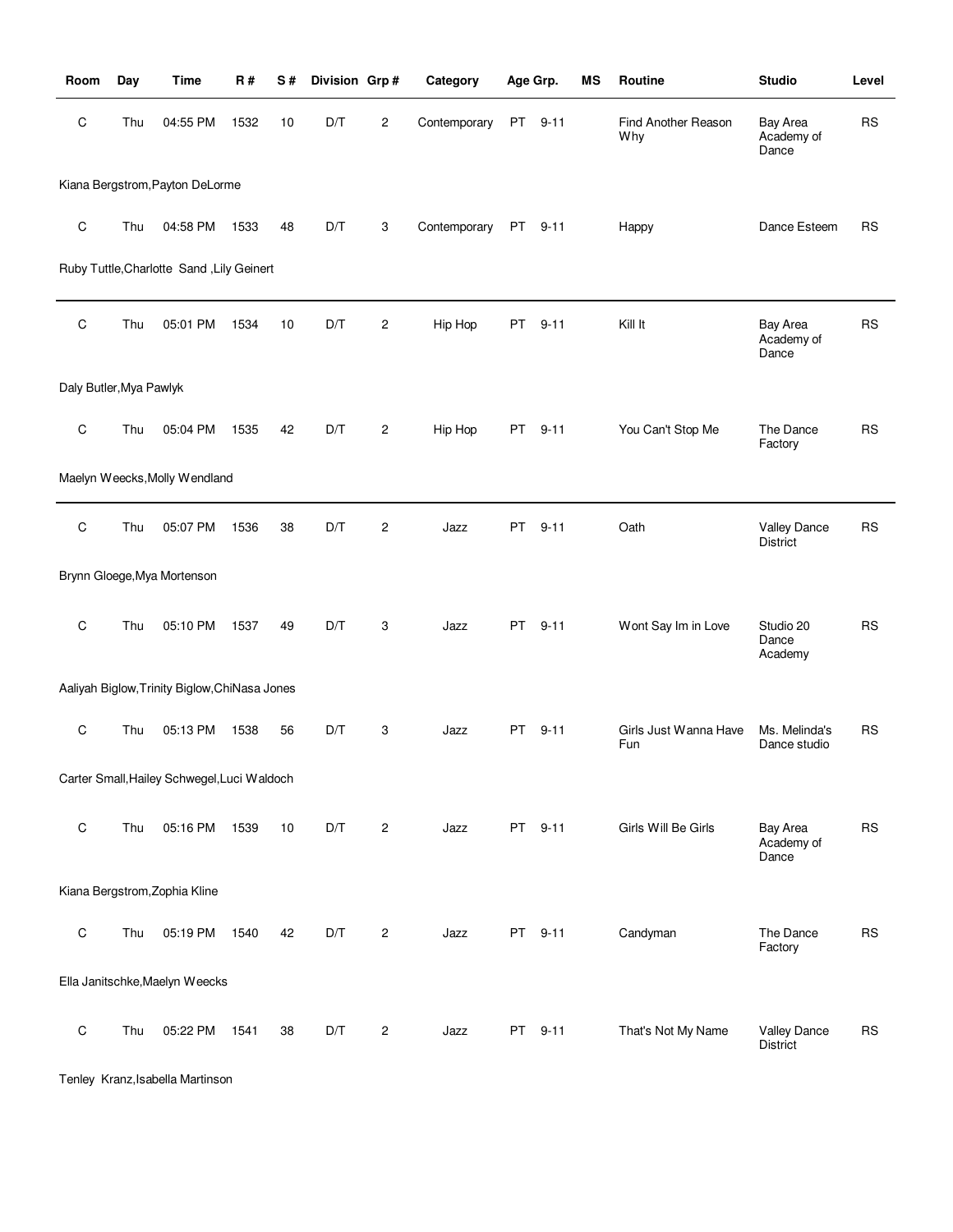| Room                        | Day | <b>Time</b>                                  | R#   | S# | Division Grp# |                         | Category | Age Grp. |          | <b>MS</b> | Routine            | <b>Studio</b>                 | Level     |
|-----------------------------|-----|----------------------------------------------|------|----|---------------|-------------------------|----------|----------|----------|-----------|--------------------|-------------------------------|-----------|
| С                           | Thu | 05:25 PM                                     | 1542 | 6  | D/T           | 2                       | Jazz     | PT       | $9 - 11$ |           | Cold Hearted       | Zumbrota<br>Dance Studio      | RS        |
|                             |     | Silja Mathre, Quincee Marquardt              |      |    |               |                         |          |          |          |           |                    |                               |           |
| С                           | Thu | 05:28 PM                                     | 1543 | 56 | D/T           | 2                       | Jazz     | PT.      | $9 - 11$ |           | Sugar and Spice    | Ms. Melinda's<br>Dance studio | <b>RS</b> |
| Havi Bruns, Isla Bruns      |     |                                              |      |    |               |                         |          |          |          |           |                    |                               |           |
| C                           | Thu | 05:31 PM                                     | 1544 | 42 | D/T           | $\overline{\mathbf{c}}$ | Jazz     | PT.      | $9 - 11$ |           | Confident          | The Dance<br>Factory          | <b>RS</b> |
| Alary Metty, Brielle Rustad |     |                                              |      |    |               |                         |          |          |          |           |                    |                               |           |
| С                           | Thu | 05:34 PM                                     | 1545 | 42 | D/T           | 2                       | Lyrical  | PT.      | $9 - 11$ |           | Free My Soul       | The Dance<br>Factory          | <b>RS</b> |
|                             |     | Evelyn Osborn, Sophie Markham                |      |    |               |                         |          |          |          |           |                    |                               |           |
| С                           | Thu | 05:37 PM                                     | 1546 | 37 | D/T           | 2                       | Lyrical  | PT       | $9 - 11$ |           | Getaway Car        | Jam Hops<br>Dance<br>Company  | <b>RS</b> |
| Lexi Perrin, Taylor Perrin  |     |                                              |      |    |               |                         |          |          |          |           |                    |                               |           |
| С                           | Thu | 05:40 PM                                     | 1547 | 48 | D/T           | 2                       | Lyrical  | PT       | $9 - 11$ |           | Fields Of Gold     | Dance Esteem                  | RS        |
|                             |     | Kennedi Hartman, Brooke Norman               |      |    |               |                         |          |          |          |           |                    |                               |           |
| С                           | Thu | 05:43 PM                                     | 1548 | 42 | D/T           | 2                       | Lyrical  | PT       | $9 - 11$ |           | Not About Angels   | The Dance<br>Factory          | <b>RS</b> |
|                             |     | Chloe Perron, Elizabeth Dunlap               |      |    |               |                         |          |          |          |           |                    |                               |           |
| $\mathsf C$                 | Thu | 05:46 PM                                     | 1549 | 3  | D/T           | 3                       | Lyrical  |          | PT 9-11  |           | Every Little Thing | Lake Shore<br>Dance           | <b>RS</b> |
|                             |     | Ariana Loesch, Caroline Quade, Alyssa Werdin |      |    |               |                         |          |          |          |           |                    |                               |           |
| C                           | Thu | 05:49 PM                                     | 1550 | 11 | D/T           | 2                       | Lyrical  |          | PT 9-11  |           | Find You           | Dance<br><b>Dynamics LLC</b>  | <b>RS</b> |
|                             |     | Stella Studinski, Brooklyn Pagel             |      |    |               |                         |          |          |          |           |                    |                               |           |
| $\mathsf C$                 | Thu | 05:52 PM                                     | 1551 | 42 | D/T           | 2                       | Lyrical  | PT       | $9 - 11$ |           | Stand By Me        | The Dance<br>Factory          | <b>RS</b> |

Claire Clements,Molly Wendland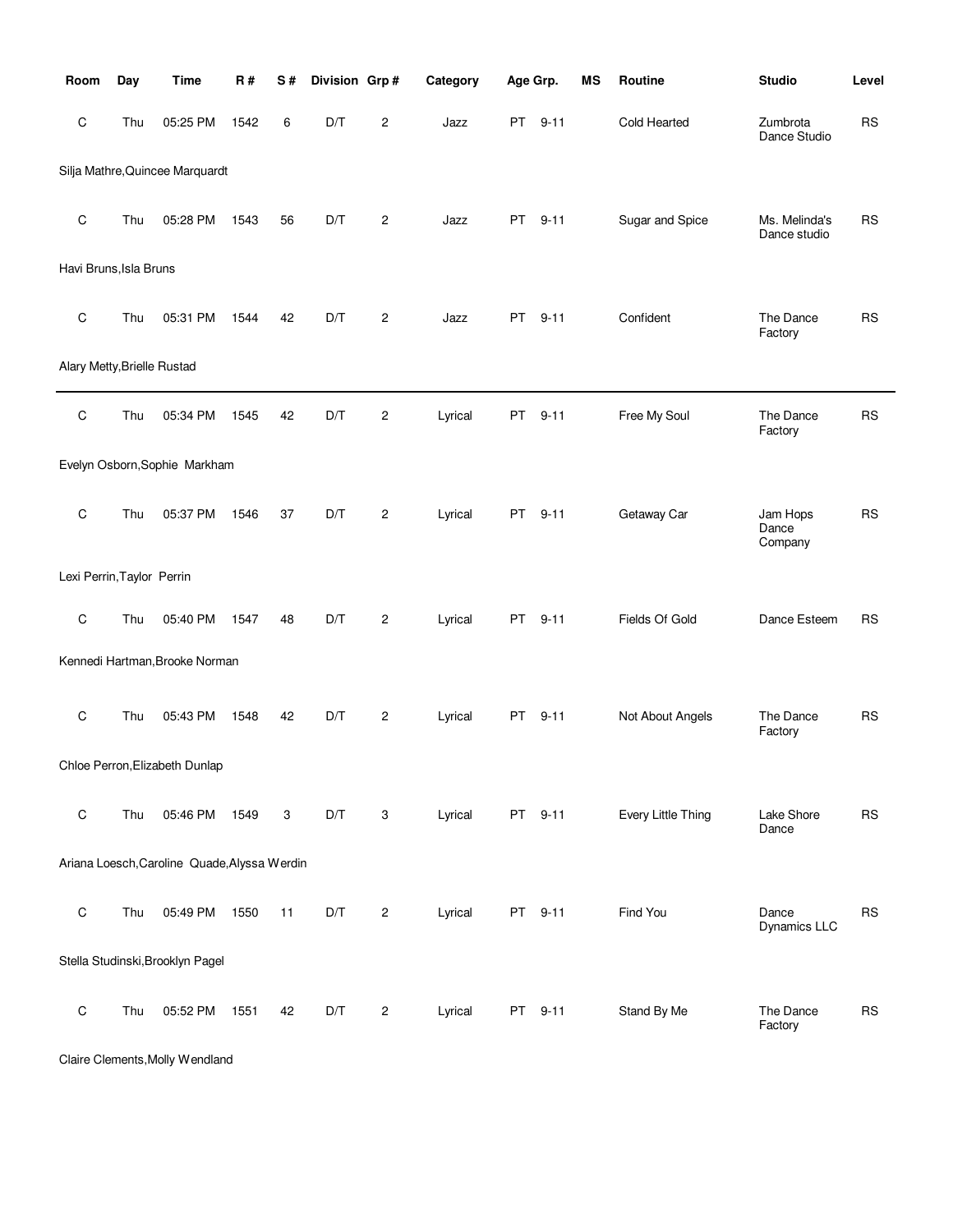| Room                     | Day | <b>Time</b>                                    | <b>R#</b> | S#           | Division Grp# |   | Category                 | Age Grp.  |          | <b>MS</b> | Routine                         | <b>Studio</b>                            | Level     |
|--------------------------|-----|------------------------------------------------|-----------|--------------|---------------|---|--------------------------|-----------|----------|-----------|---------------------------------|------------------------------------------|-----------|
| C                        | Thu | 05:55 PM                                       | 1552      | 3            | D/T           | 2 | Lyrical                  | PT        | $9 - 11$ |           | No Matter Where You<br>Are      | Lake Shore<br>Dance                      | <b>RS</b> |
|                          |     | Annabelle Brooks, Leo Hensler                  |           |              |               |   |                          |           |          |           |                                 |                                          |           |
| C                        | Thu | 05:58 PM                                       | 1553      | 37           | D/T           | 2 | <b>Musical Show</b>      | PT        | $9 - 11$ |           | My New Philosophy               | Jam Hops<br>Dance<br>Company             | <b>RS</b> |
|                          |     | Brooklyn Oberg, Colin Chaput                   |           |              |               |   |                          |           |          |           |                                 |                                          |           |
| $\mathbf C$              | Thu | 06:01 PM                                       | 1554      | $\mathbf{1}$ | D/T           | 3 | <b>Musical Show</b>      | PT        | $9 - 11$ |           | Camille, Collette, Fifi         | 2023 Dance<br>Company                    | <b>RS</b> |
|                          |     | Braylin Clearly, Liliana Forner, Cambree Moyer |           |              |               |   |                          |           |          |           |                                 |                                          |           |
| C                        | Thu | 06:04 PM                                       | 1555      | 24           | D/T           | 2 | <b>Musical Show</b>      | PT.       | $9 - 11$ |           | Mungojerrie and<br>Rumpleteazer | <b>Veracity Dance</b><br>Project         | RS        |
|                          |     | Teagan Bailey , Ava Klecker                    |           |              |               |   |                          |           |          |           |                                 |                                          |           |
| C                        | Thu | 06:07 PM                                       | 1556      | 13           | D/T           | 2 | Novelty/Characte PT<br>r |           | $9 - 11$ |           | OMIGOD!                         | <b>New Attitudes</b><br>Dance<br>Company | <b>RS</b> |
|                          |     | Madison Jaeckels, Megan Giebel                 |           |              |               |   |                          |           |          |           |                                 |                                          |           |
| $\mathsf C$              | Thu | 06:10 PM                                       | 1557      | 48           | D/T           | 3 | Open                     | PT        | $9 - 11$ |           | Loco - Motion                   | Dance Esteem                             | RS        |
|                          |     | Stella Lien, Lucy Rymer , Reese Newlin         |           |              |               |   |                          |           |          |           |                                 |                                          |           |
| $\mathsf C$              | Thu | 06:13 PM                                       | 1558      | 28           | D/T           | 3 | Tap                      | PT        | $9 - 11$ |           | Independent Women               | <b>Urban Dance</b><br>Productions        | <b>RS</b> |
|                          |     | Maci Norberg, Rylie Jackson, Eleanor Bezdichek |           |              |               |   |                          |           |          |           |                                 |                                          |           |
| $\mathsf C$              | Thu | 06:16 PM                                       | 1559      | 42           | D/T           | 2 | Tap                      |           | PT 9-11  |           | 7 Rings                         | The Dance<br>Factory                     | <b>RS</b> |
| Ariana Dub, Audrey Gordy |     |                                                |           |              |               |   |                          |           |          |           |                                 |                                          |           |
| $\mathsf C$              | Thu | 06:19 PM                                       | 1560      | 42           | D/T           | 2 | Tap                      | PT        | $9 - 11$ |           | Hit The Road Jack               | The Dance<br>Factory                     | <b>RS</b> |
|                          |     | Evelyn Osborn, Anastasia Orlando               |           |              |               |   |                          |           |          |           |                                 |                                          |           |
| $\mathsf C$              | Thu | 06:22 PM                                       | 1561      | 42           | D/T           | 3 | Tap                      | <b>PT</b> | $9 - 11$ |           | Pink Panther                    | The Dance<br>Factory                     | <b>RS</b> |

Sadie Roers,Rowan Kulesa,Evie Forsythe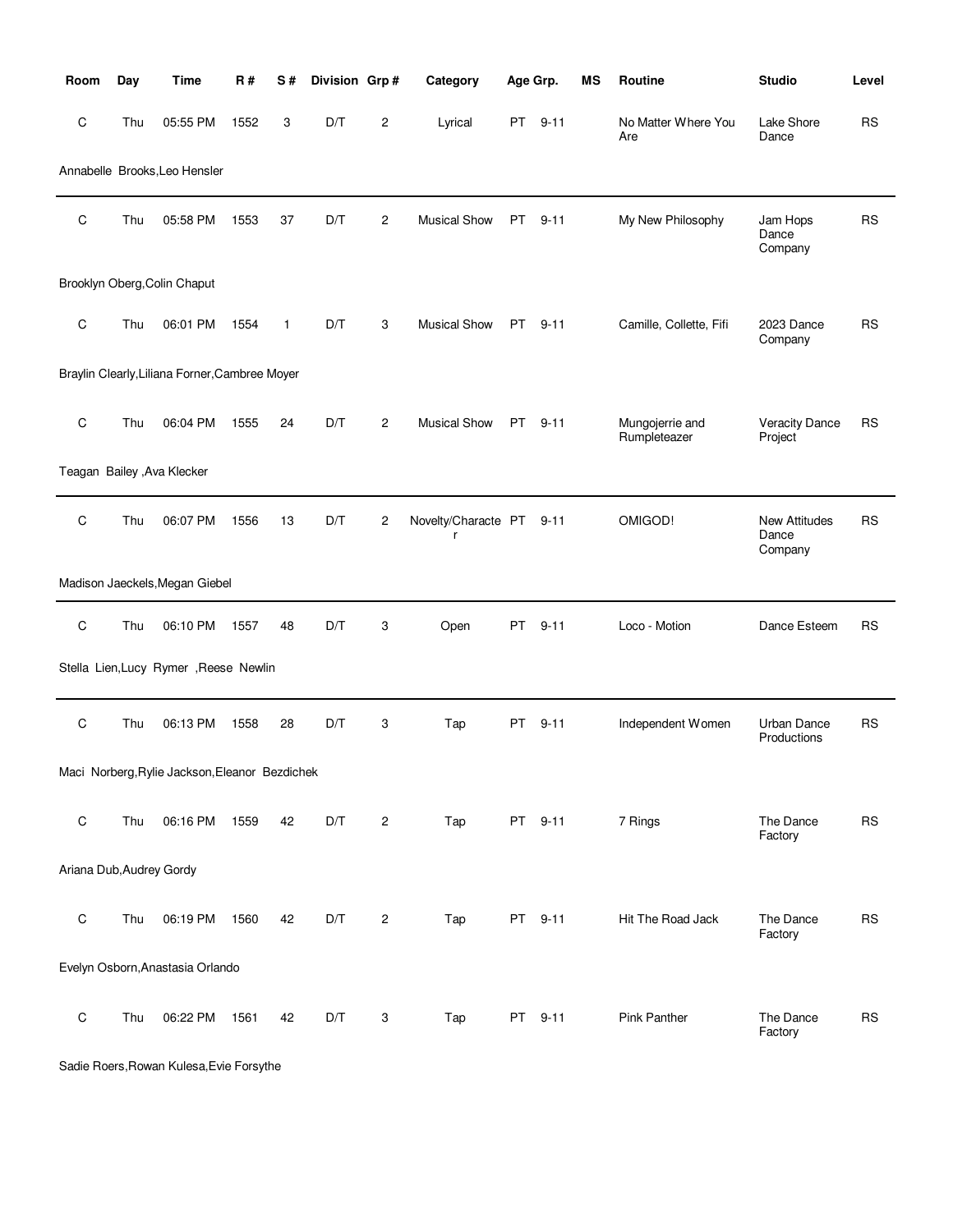| Room        | Day | <b>Time</b>                                             | <b>R#</b> | S#             | Division Grp#                |                | Category                                                                                                             | Age Grp.  |         | MS | Routine                                                                                                                                                     | <b>Studio</b>                        | Level     |
|-------------|-----|---------------------------------------------------------|-----------|----------------|------------------------------|----------------|----------------------------------------------------------------------------------------------------------------------|-----------|---------|----|-------------------------------------------------------------------------------------------------------------------------------------------------------------|--------------------------------------|-----------|
| С           | Thu | 06:25 PM                                                |           |                |                              |                |                                                                                                                      |           |         |    | --Awards - High Point--                                                                                                                                     | Awards                               |           |
|             |     |                                                         |           |                |                              |                |                                                                                                                      |           |         |    |                                                                                                                                                             |                                      |           |
| С           | Fri | 08:00 AM                                                | 1562      | 12             | Lg                           | 10             | Jazz                                                                                                                 | <b>SM</b> | $2 - 4$ |    | Sugar Babies                                                                                                                                                | Let's Dance                          | <b>NS</b> |
|             |     |                                                         |           |                |                              |                |                                                                                                                      |           |         |    | Amare Urbanec, Aria Loy, Astoria Moncada, Chloe Griffin, Claire Blanton, Ellenore Welch, Isabella Ova, Kinleigh Mackert, Natalie Puhalla, Paisley Samuelson |                                      |           |
| $\mathsf C$ | Fri | 08:04 AM                                                | 1563      | $\mathbf{1}$   | Sg                           | 8              | Jazz                                                                                                                 | <b>SM</b> | $2 - 4$ |    | Off To The Races                                                                                                                                            | 2023 Dance<br>Company                | <b>NS</b> |
|             |     |                                                         |           |                |                              |                |                                                                                                                      |           |         |    | Angalise Bowers, Kensli Nichols, Skyler Turner, Oaklynn Brunner, Lucy Gerber, Aria Kampmeier, Relena Lindert, Ivy Swanson                                   |                                      |           |
| С           | Fri | 08:08 AM                                                | 1564      | $\overline{c}$ | Sg                           | 6              | Novelty/Characte SM                                                                                                  |           | $2 - 4$ |    | Once Upon A Princess                                                                                                                                        | Almost Famous<br>Dance Studio        | <b>NS</b> |
|             |     |                                                         |           |                |                              |                | Ireland Rea, Breleigh Freye, Finley Hunt, Rhias McQuillen, Letti Galloway, Izabella Austin                           |           |         |    |                                                                                                                                                             |                                      |           |
| $\mathsf C$ | Fri | 08:12 AM                                                | 1565      | 12             | Lg                           | 10             | Open                                                                                                                 | <b>SM</b> | $2 - 4$ |    | <b>Bubble Bath</b>                                                                                                                                          | Let's Dance                          | <b>NS</b> |
|             |     |                                                         |           |                |                              |                |                                                                                                                      |           |         |    | Amare Urbanec, Aria Loy, Astoria Moncada, Chloe Griffin, Claire Blanton, Ellenore Welch, Isabella Ova, Kinleigh Mackert, Natalie Puhalla, Paisley Samuelson |                                      |           |
| С           | Fri | 08:16 AM                                                | 1566      | 31             | Sg                           | 8              | Hip Hop                                                                                                              | <b>SM</b> | $2 - 4$ |    | Girls Run Everything                                                                                                                                        | LocoMotion<br>Dance<br>Company       | <b>NS</b> |
|             |     |                                                         |           |                |                              |                | Jamela Marriott, Brooklyn Gladney, Elena Alvarado, Demi Smith, Layla Green, McKenzie Hall, Ana Kidd, Ka'Lena Houston |           |         |    |                                                                                                                                                             |                                      |           |
| С           | Fri | 08:20 AM                                                | 1567      | 44             | $\operatorname{\mathsf{Sg}}$ | 6              | Hip Hop                                                                                                              | M         | $5 - 8$ |    | I am Ciara                                                                                                                                                  | <b>Triple Threat</b><br><b>Divas</b> | <b>NS</b> |
|             |     |                                                         |           |                |                              |                | Ava Reaves, Cadence Needham, Kennedy Graham, Brooklyn Donley, Gabrielle Golston, Kylee Lawhorn                       |           |         |    |                                                                                                                                                             |                                      |           |
| $\mathsf C$ | Fri | 08:24 AM                                                | 1568      | 45             | Sg                           | $\overline{7}$ | Hip Hop                                                                                                              | м         | $5-8$   |    | Sock Hop                                                                                                                                                    | Arena Dance<br>Academy               | <b>NS</b> |
|             |     |                                                         |           |                |                              |                | Amara Ashley, Zia Church, Eisley Flowers, Julie Trout, Lucia Perez, Jillian Keokenchahn, Averlie Erhanyan            |           |         |    |                                                                                                                                                             |                                      |           |
| С           | Fri | 08:32 AM                                                | 1570      | 31             | Sg                           | 4              | Hip Hop                                                                                                              | м         | $5 - 8$ |    | Diamonds                                                                                                                                                    | LocoMotion<br>Dance<br>Company       | <b>NS</b> |
|             |     | Capri Woodley, Eva Sickler, MyLeah Pernell, Niyah Banks |           |                |                              |                |                                                                                                                      |           |         |    |                                                                                                                                                             |                                      |           |
| $\mathsf C$ | Fri | 08:36 AM                                                | 1571      | 25             | Lg                           | 11             | Hip Hop                                                                                                              | M         | $5 - 8$ |    | Hair Up                                                                                                                                                     | Lake Effect<br>Dance                 | <b>NS</b> |

Kennedy Cook,Aurora Haag,Abby Ronchi,Aylinn Turner,Halle Bonnelly,Siarra Kloss,Rayleigh Perala,Brylee Stone,Delia Voynich,Bailee Hildreth,Candence Hedin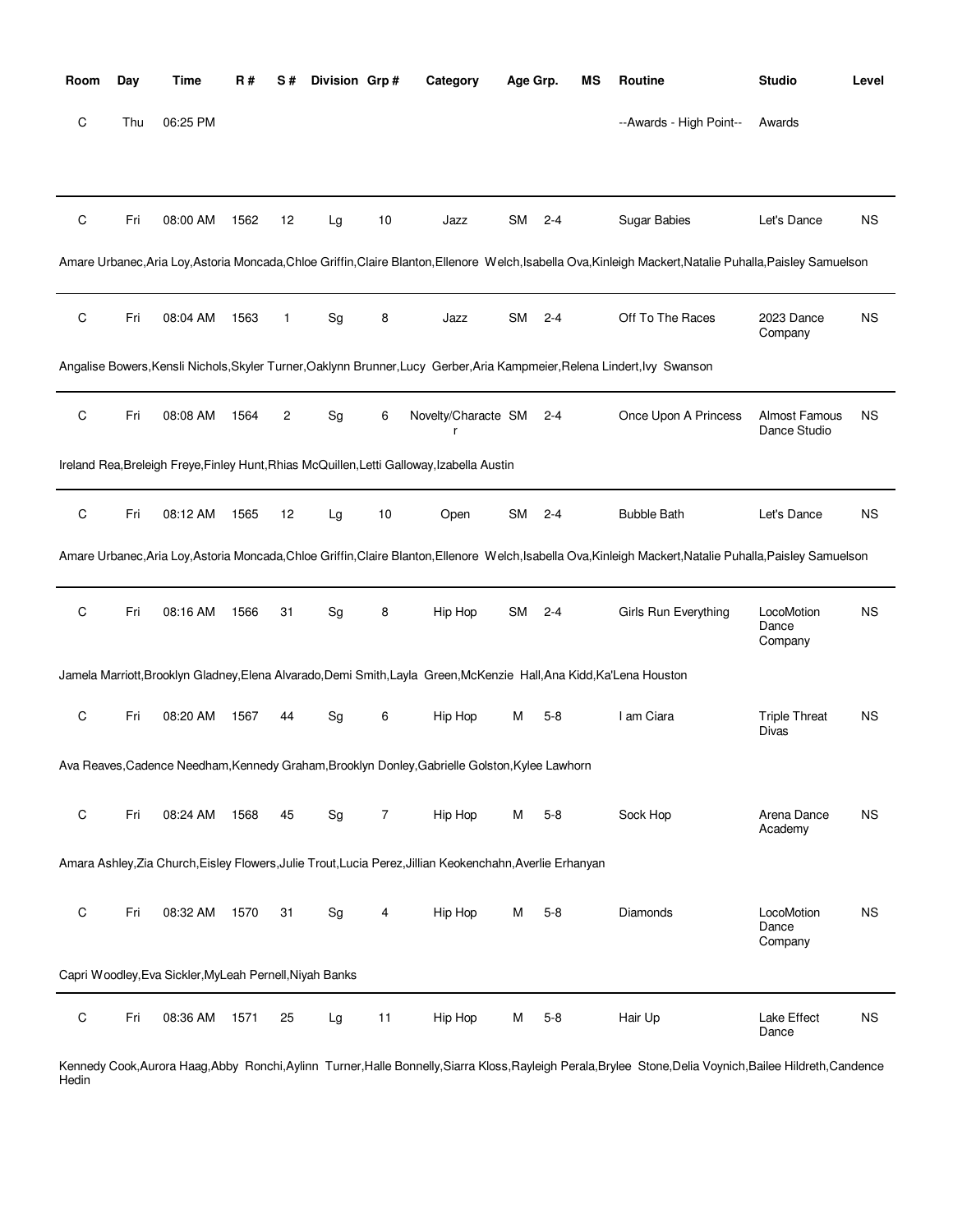| Room        | Day | Time                                                                         | R#   | S# | Division Grp#                |    | Category                                                                                 | Age Grp. |         | ΜS | Routine                                                                                                                                                                                                                                                                                                           | <b>Studio</b>                                             | Level     |
|-------------|-----|------------------------------------------------------------------------------|------|----|------------------------------|----|------------------------------------------------------------------------------------------|----------|---------|----|-------------------------------------------------------------------------------------------------------------------------------------------------------------------------------------------------------------------------------------------------------------------------------------------------------------------|-----------------------------------------------------------|-----------|
| C           | Fri | 08:40 AM                                                                     | 1572 | 47 | Lg                           | 11 | Hip Hop                                                                                  | М        | $5-8$   |    | Can't Touch This                                                                                                                                                                                                                                                                                                  | Platinum<br><b>Studios Dance</b><br>and Pageantry<br>Inc. | <b>NS</b> |
|             |     | Harvey, Vanessa Errthum, Violetta Cuenca                                     |      |    |                              |    |                                                                                          |          |         |    | Madison Veldhuisen, Amelia Swenson, Brooklyn Howell, Chelsea Albrecht, Coral Strong, Greggory Swenson, Kayla Rocholl, Lillianna Rodriguez, Samiyah                                                                                                                                                                |                                                           |           |
| C           | Fri | 08:44 AM                                                                     | 1573 | 48 | Line                         | 20 | Hip Hop                                                                                  | M        | $5-8$   |    | Be Our Guest                                                                                                                                                                                                                                                                                                      | Dance Esteem                                              | <b>NS</b> |
|             |     |                                                                              |      |    |                              |    |                                                                                          |          |         |    | Hadley Jaeger, Ellen Thomas, Brooklyn Brown, Harper Gephardt, Amelia Miller, Isla Odney, Vivienne Phillips, Colette Rabe, Frances Villar, Charlie Guise, Lotus<br>MacIver, Hazel Lien, Annika Lutter, Sienna Hubert, Aurora Hilson, Michelle Olson, Penny Hanson, Emelia Honigstock, Maxine Brindley, Lily Fraser |                                                           |           |
| C           | Fri | 08:49 AM                                                                     | 1574 | 44 | Sg                           | 5  | Hip Hop                                                                                  | M        | $5 - 8$ |    | PBJ                                                                                                                                                                                                                                                                                                               | <b>Triple Threat</b><br>Divas                             | <b>NS</b> |
|             |     |                                                                              |      |    |                              |    | Cadence Needham, Zoey Flourney, Jocelyn Perez, Alycia Nevers, Za'Riah Williams           |          |         |    |                                                                                                                                                                                                                                                                                                                   |                                                           |           |
| C           | Fri | 08:53 AM                                                                     | 1575 | 28 | Sg                           | 5  | Jazz                                                                                     | М        | $5 - 8$ |    | Tarzan & Jane                                                                                                                                                                                                                                                                                                     | Urban Dance<br>Productions                                | <b>NS</b> |
|             |     |                                                                              |      |    |                              |    | Leo Peterson, Taylor Pugleasa, Giuliana Cortes, McKinley Kiersted, Charlotte Bixby       |          |         |    |                                                                                                                                                                                                                                                                                                                   |                                                           |           |
| C           | Fri | 08:57 AM                                                                     | 1576 | 47 | Sg                           | 6  | Jazz                                                                                     | M        | $5 - 8$ |    | Baby I'm A Star                                                                                                                                                                                                                                                                                                   | Platinum<br><b>Studios Dance</b><br>and Pageantry<br>Inc. | <b>NS</b> |
|             |     |                                                                              |      |    |                              |    | Aria Krieger, Chelsea Albrecht, Coral Strong, Josie Nelson, Rory Miller, Violetta Cuenca |          |         |    |                                                                                                                                                                                                                                                                                                                   |                                                           |           |
| $\mathsf C$ | Fri | 09:01 AM                                                                     | 1577 | 7  | $\operatorname{\mathsf{Sg}}$ | 4  | Jazz                                                                                     | M        | $5 - 8$ |    | Girls Just Wanna Have<br>Fun                                                                                                                                                                                                                                                                                      | Studio Y                                                  | <b>NS</b> |
|             |     | Ximena Ketz-Hegner, Rose Dutton, Areia Freiburger, Kaliah Ruiz               |      |    |                              |    |                                                                                          |          |         |    |                                                                                                                                                                                                                                                                                                                   |                                                           |           |
| C           | Fri | 09:05 AM                                                                     | 1578 | 23 | Sg                           | 5  | Jazz                                                                                     | М        | $5 - 8$ |    | Fun                                                                                                                                                                                                                                                                                                               | dance<br>endeavors                                        | <b>NS</b> |
|             |     | Ava Blessing, Campbell Hoag, Eleanor Rykken, Kinsley Kurtz, Lilliah Donnelly |      |    |                              |    |                                                                                          |          |         |    |                                                                                                                                                                                                                                                                                                                   |                                                           |           |
| C           | Fri | 09:09 AM                                                                     | 1579 | 48 | Lg                           | 11 | Jazz                                                                                     | M        | $5 - 8$ |    | C'Mon Everybody                                                                                                                                                                                                                                                                                                   | Dance Esteem                                              | <b>NS</b> |
|             |     |                                                                              |      |    |                              |    |                                                                                          |          |         |    | Lotus Maclver, William Johnson, Barrett Hayes, Elin Stevens, Hazel Lien, Annika Lutter, Beatrix Anderson, Wes Carlson, Elise Liu, Everly Allen, Madelyn Peralta                                                                                                                                                   |                                                           |           |
| C           | Fri | 09:13 AM                                                                     | 1580 | 56 | Lg                           | 13 | Jazz                                                                                     | M        | $5-8$   |    | Hot Chocolate                                                                                                                                                                                                                                                                                                     | Ms. Melinda's<br>Dance studio                             | ΝS        |
|             |     |                                                                              |      |    |                              |    | Lahmann, Paisley Roepke, Estella Schwantes, Abby Stahlecker, Mackenzie Bengston          |          |         |    | Mariah Jackson, Rose Madden-Peterson, McKenna Allhouse, Kinsley DeMenge, Alayna Janish, Hannah Anderson, Kairi Basol, Grace Huston, Ruby                                                                                                                                                                          |                                                           |           |
| C           | Fri | 09:17 AM                                                                     | 1581 | 38 | Sg                           | 5  | Jazz                                                                                     | M        | $5 - 8$ |    | Itsy Bitsy Spider                                                                                                                                                                                                                                                                                                 | <b>Valley Dance</b><br>District                           | <b>NS</b> |

Taylor Reszel,Adeline Robison,Piper Staton,Ellecyn Gronholz,Emersyn Tosel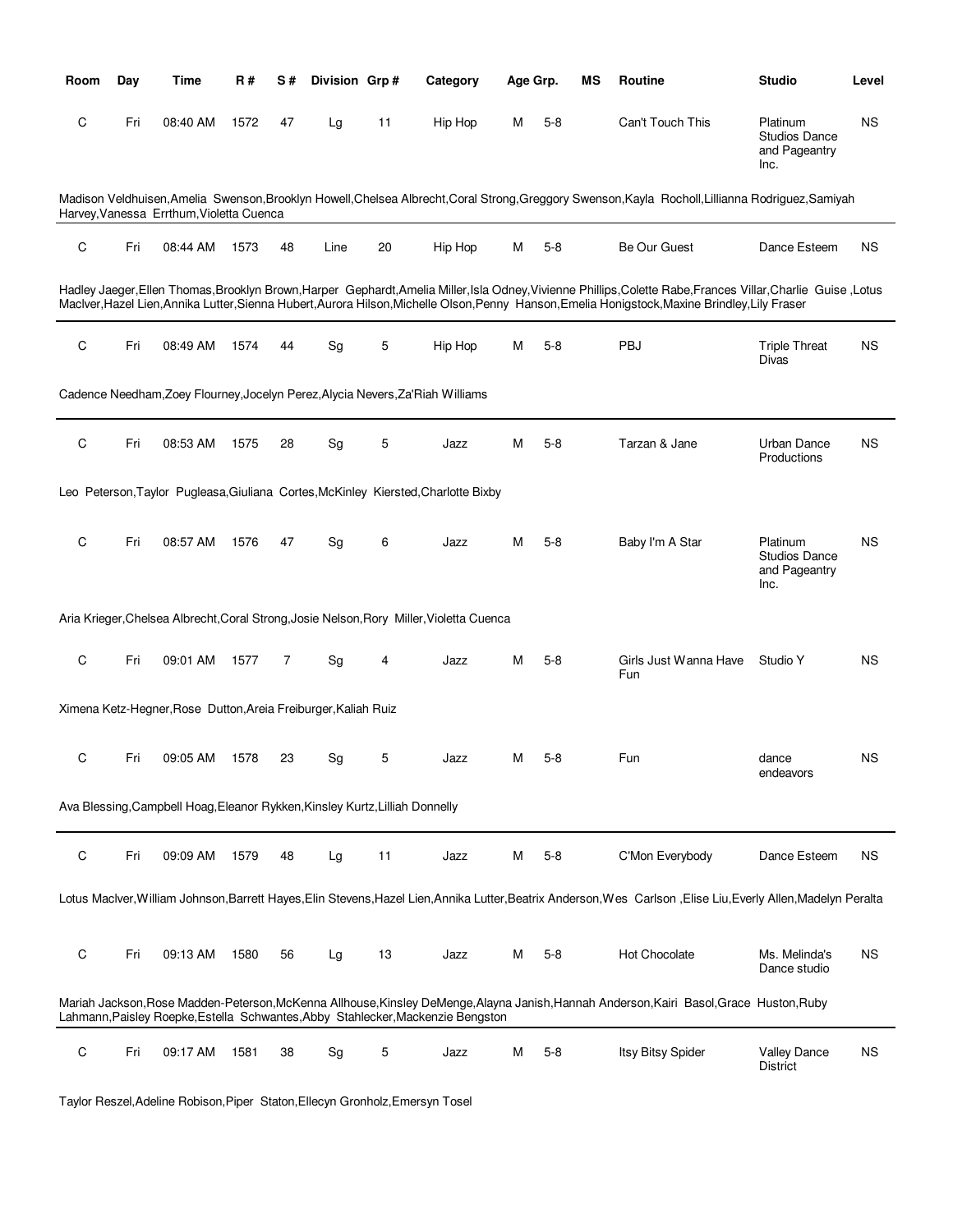| Room        | Day | Time                                                                  | R#   | S# | Division Grp# |   | Category                                                                                             | Age Grp. |         | ΜS | Routine                                                                                                                                            | <b>Studio</b>                                             | Level     |
|-------------|-----|-----------------------------------------------------------------------|------|----|---------------|---|------------------------------------------------------------------------------------------------------|----------|---------|----|----------------------------------------------------------------------------------------------------------------------------------------------------|-----------------------------------------------------------|-----------|
| С           | Fri | 09:21 AM                                                              | 1582 | 27 | Sg            | 7 | Jazz                                                                                                 | М        | $5-8$   |    | Jailhouse Rock                                                                                                                                     | U Can Danz!<br>Dance<br>Company                           | <b>NS</b> |
|             |     |                                                                       |      |    |               |   | Hannah Brandt, Camryn Gunstad, Avery Lee, Sofia McCormick, Sydney Meyer, Abby Super, Caroline Lee    |          |         |    |                                                                                                                                                    |                                                           |           |
| $\mathsf C$ | Fri | 09:25 AM                                                              | 1583 | 26 | Sg            | 9 | Jazz                                                                                                 | М        | $5-8$   |    | Dear Future Husband                                                                                                                                | Jans School of<br>Dance                                   | <b>NS</b> |
|             |     |                                                                       |      |    |               |   |                                                                                                      |          |         |    | Lydia Davidson, Emery Marthaler, Jojo Molitor, Brooklynn McBride, Brielle Robinson, McKenzie Stevens, Piper Zuzek, Evelyn Latch, Hannah Marxhausen |                                                           |           |
| $\mathsf C$ | Fri | 09:29 AM                                                              | 1584 | 12 | Sg            | 7 | Jazz                                                                                                 | М        | $5 - 8$ |    | Cupcakes are Forever                                                                                                                               | Let's Dance                                               | <b>NS</b> |
|             |     |                                                                       |      |    |               |   | Kamia Holifield , Ashlyn Moncada, Ava Moore, Gwen Kopp, Penelope Welch, Story Raugust, Allie Puhalla |          |         |    |                                                                                                                                                    |                                                           |           |
| C           | Fri | 09:33 AM                                                              | 1585 | 37 | Sg            | 4 | Jazz                                                                                                 | М        | $5-8$   |    | Mama I'm A Big Girl<br>Now                                                                                                                         | Jam Hops<br>Dance<br>Company                              | <b>NS</b> |
|             |     | Ariana Rasmussen, Arielle Carlson, Scarlett Bartels, Sienna McCreight |      |    |               |   |                                                                                                      |          |         |    |                                                                                                                                                    |                                                           |           |
| $\mathsf C$ | Fri | 09:37 AM                                                              | 1586 | 47 | Sg            | 5 | Jazz                                                                                                 | м        | $5-8$   |    | Girl In The Mirror                                                                                                                                 | Platinum<br><b>Studios Dance</b><br>and Pageantry<br>Inc. | NS        |
|             |     |                                                                       |      |    |               |   | Madison Veldhuisen, Amelia Swenson, Aria Krieger, Hailey Carter, Lillianna Rodriguez                 |          |         |    |                                                                                                                                                    |                                                           |           |
| C           | Fri | 09:41 AM                                                              | 1587 | 25 | Sg            | 8 | Jazz                                                                                                 | М        | $5-8$   |    | Someone To You                                                                                                                                     | Lake Effect<br>Dance                                      | <b>NS</b> |
|             |     |                                                                       |      |    |               |   |                                                                                                      |          |         |    | Aurora Haag, Lily Ault, Aylinn Turner, Emily Brunette Brunette, Cecilia Stromberg, Lydia Buckmaster, Bailee Hildreth, Candence Hedin               |                                                           |           |
| C           | Fri | 09:45 AM                                                              | 1588 | 38 | Sg            | 5 | Jazz                                                                                                 | М        | $5-8$   |    | Swing                                                                                                                                              | <b>Valley Dance</b><br><b>District</b>                    | <b>NS</b> |
|             |     |                                                                       |      |    |               |   | Kadence Tosel, Ainsley Gronholz, Peyton Haugen, Dariana Rodriguez, Hilary Tosel                      |          |         |    |                                                                                                                                                    |                                                           |           |
| $\mathsf C$ | Fri | 09:49 AM                                                              | 1589 | 48 | Sg            | 4 | Jazz                                                                                                 | М        | $5 - 8$ |    | All Ready, All Ready                                                                                                                               | Dance Esteem                                              | <b>NS</b> |
|             |     | Hadley Jaeger, Ellen Thomas, Eloise Kuvaas, Makenzii Hughes           |      |    |               |   |                                                                                                      |          |         |    |                                                                                                                                                    |                                                           |           |
| $\mathsf C$ | Fri | 09:53 AM                                                              | 1590 | 47 | Sg            | 8 | Jazz                                                                                                 | М        | $5 - 8$ |    | Mr. Postman                                                                                                                                        | Platinum<br><b>Studios Dance</b><br>and Pageantry<br>Inc. | <b>NS</b> |
|             |     |                                                                       |      |    |               |   |                                                                                                      |          |         |    | Madison Veldhuisen, Amelia Swenson, Coral Strong, Grace Martin, Greggory Swenson, Kayla Rocholl, Samiyah Harvey, Vanessa Errthum                   |                                                           |           |
| $\mathsf C$ | Fri | 09:57 AM                                                              | 1591 | 56 | Sg            | 8 | Jazz                                                                                                 | М        | $5 - 8$ |    | Cookie Time                                                                                                                                        | Ms. Melinda's<br>Dance studio                             | <b>NS</b> |

Sophia Anderson,Cora Cuperus,Mariah Jackson,Rose Madden-Peterson,Hayden Allen,McKenna Allhouse,Sisu Kuikka,Abby Stahlecker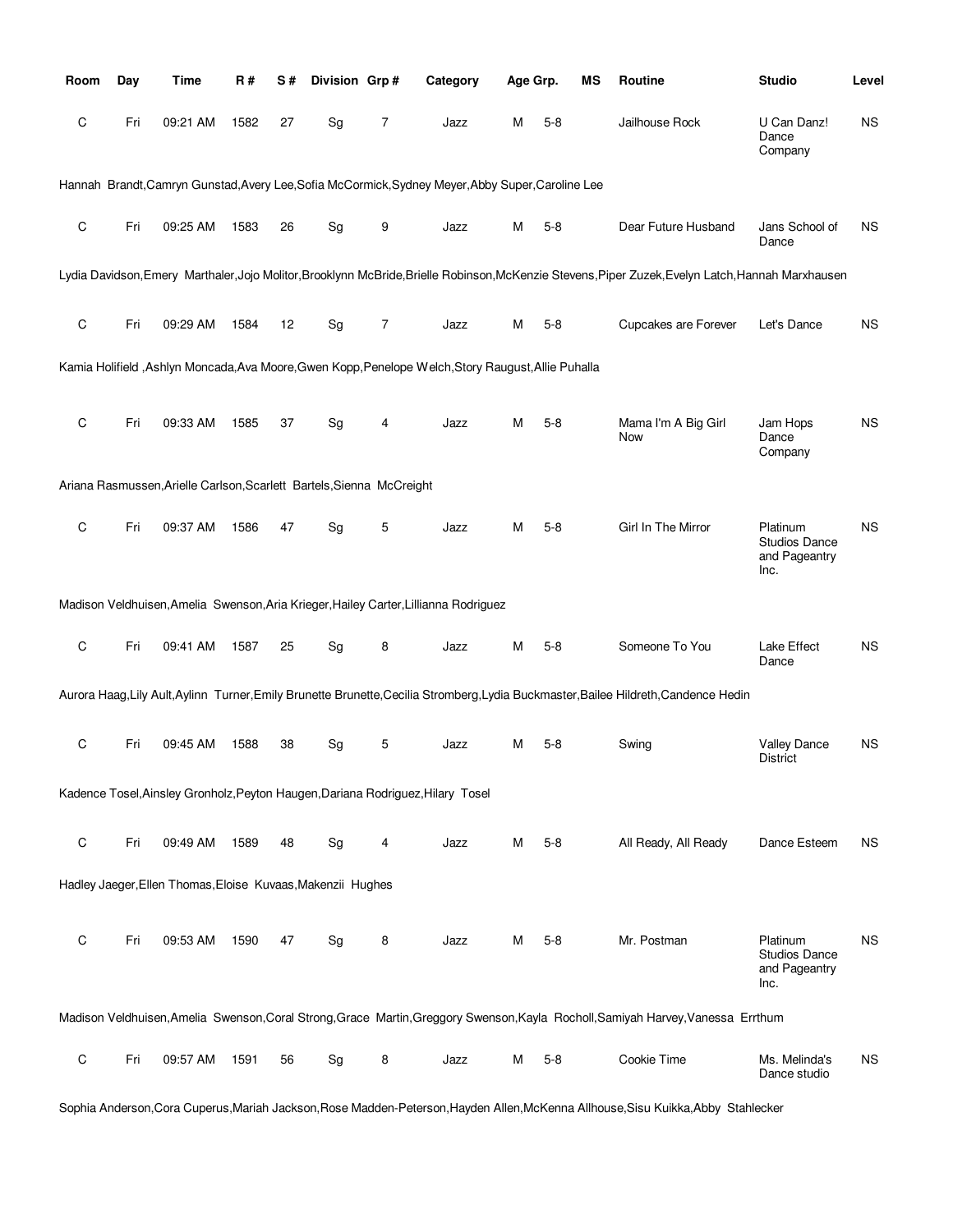| Room               | Day | Time                                              | R#   | S# | Division Grp# |    | Category                                                                                                 | Age Grp. |         | ΜS | Routine                                                                                                                                                       | <b>Studio</b>                        | Level     |
|--------------------|-----|---------------------------------------------------|------|----|---------------|----|----------------------------------------------------------------------------------------------------------|----------|---------|----|---------------------------------------------------------------------------------------------------------------------------------------------------------------|--------------------------------------|-----------|
| С                  | Fri | 10:01 AM                                          | 1592 | 12 | Sg            | 9  | Jazz                                                                                                     | М        | $5 - 8$ |    | Grazing in the Grass                                                                                                                                          | Let's Dance                          | <b>NS</b> |
|                    |     |                                                   |      |    |               |    |                                                                                                          |          |         |    | Kamia Holifield ,Ashlyn Moncada,Ava Moore,Christel Akosh-Appiah,Gwen Kopp,Paige Zins,Penelope Welch,Story Raugust,Allie Puhalla                               |                                      |           |
|                    |     |                                                   |      |    |               |    |                                                                                                          |          |         |    |                                                                                                                                                               |                                      |           |
| C                  | Fri | 10:05 AM                                          | 1593 | 29 | Sg            | 6  | Jazz                                                                                                     | м        | $5-8$   |    | Do the Mermaid                                                                                                                                                | Spotlight<br>Dance<br>Academy        | <b>NS</b> |
|                    |     |                                                   |      |    |               |    | Rowan DeVault, Ella Ganske, Ruby Hosking, Kianna Irwin, Kensington Kosnick, Faith Olsen                  |          |         |    |                                                                                                                                                               |                                      |           |
|                    |     |                                                   |      |    |               |    |                                                                                                          |          |         |    |                                                                                                                                                               |                                      |           |
| C                  | Fri | 10:09 AM                                          | 1594 | 44 | Sg            | 8  | Jazz                                                                                                     | М        | $5 - 8$ |    | Shake A Tail Feather                                                                                                                                          | <b>Triple Threat</b><br>Divas        | <b>NS</b> |
|                    |     |                                                   |      |    |               |    |                                                                                                          |          |         |    | Ava Reaves, Cadence Needham, Kennedy Graham, Brooklyn Donley, Jaylene Perez, Gabrielle Golston, Kylee Lawhorn, Za'Riah Williams                               |                                      |           |
|                    |     |                                                   |      |    |               |    |                                                                                                          |          |         |    |                                                                                                                                                               |                                      |           |
| C                  | Fri | 10:13 AM                                          | 1595 | 4  | Lg            | 16 | Jazz                                                                                                     | м        | $5 - 8$ |    | Captain Hook                                                                                                                                                  | Spotlight<br>Dance<br>Company        | <b>NS</b> |
|                    |     |                                                   |      |    |               |    | Hollerich, Norah Landgraff, Brooklynn Leiske, Eve Maxwell, Leighton Sander, Brenna Woitas, Hailee Woitas |          |         |    | Sam Wesley, McKenna Mastin-Mackrill, Rue Mosloski, Allie Wesley, Adley Williams, Taylin Aspelund, Charlee Dee, Liza Harnitz, Giavanna Hawkes, Elyse           |                                      |           |
| C                  | Fri | 10:17 AM                                          | 1596 | 48 | Lg            | 11 | Jazz                                                                                                     | М        | $5 - 8$ |    | Shake The Room                                                                                                                                                | Dance Esteem                         | <b>NS</b> |
| Fraser             |     |                                                   |      |    |               |    |                                                                                                          |          |         |    | Colette Rabe, Everly Lemon, Sienna Hubert, Hadley Rickert, Hailey Grumdahl, Grace Koski, Sydney Phipps, Charlotte Liebsch, Mercy Koski, Maxine Brindley, Lily |                                      |           |
| C                  | Fri | 10:21 AM                                          | 1597 | 42 | Lg            | 12 | Jazz                                                                                                     | M        | $5 - 8$ |    | The Clubhouse                                                                                                                                                 | The Dance<br>Factory                 | <b>NS</b> |
| Rowe, Peyton Smith |     |                                                   |      |    |               |    |                                                                                                          |          |         |    | Nora Grimes, Mckenzie McCullough, Mahtaela Anderson, Hazel Kirkland, Britta Doll, Zoey Fleming, Amelia Kent, Lily Knabe, Lumen Kolden, Paul Lasch, Mira       |                                      |           |
| C                  | Fri | 10:25 AM                                          | 1598 | 56 | Lg            | 16 | Jazz                                                                                                     | М        | $5 - 8$ |    | <b>Pineapple Princess</b>                                                                                                                                     | Ms. Melinda's<br>Dance studio        | <b>NS</b> |
|                    |     |                                                   |      |    |               |    |                                                                                                          |          |         |    | Addie LaBonne, Allison Polack, Annalise Jarrett, Ariya Meas, Christophina Sellee, Cassidy Polack, Charlie Meyer, Ezmae Lyon, Isabel Laudenbach, Kayla         |                                      |           |
|                    |     |                                                   |      |    |               |    | Erdman, Kenslee Berscheit, Lyla Roseland, Marin Darling, Olivia Paxson, Tori Kraemer, Zoey Pauna         |          |         |    |                                                                                                                                                               |                                      |           |
| C                  | Fri | 10:29 AM                                          | 1599 | 26 | Lg            | 13 | <b>Musical Show</b>                                                                                      | M        | $5-8$   |    | Let Me Entertain You                                                                                                                                          | Jans School of<br>Dance              | <b>NS</b> |
|                    |     | Likes, Amelia Minard, Camille Molitor, Gwen Suess |      |    |               |    |                                                                                                          |          |         |    | Brynlee McGraw,Kate McNamara,Carly Sieben,Savannah Miller,Amelia Belisle,Madison Horsch,Valerie Klingelhoets,Jackie Kuhns,Charlotte Latch,June                |                                      |           |
| $\mathsf C$        | Fri | 10:33 AM                                          | 1600 | 48 | Lg            | 10 | <b>Musical Show</b>                                                                                      | М        | $5-8$   |    | The Pajama Game                                                                                                                                               | Dance Esteem                         | <b>NS</b> |
| Hanson             |     |                                                   |      |    |               |    |                                                                                                          |          |         |    | Ellen Thomas,Brooklyn Brown,Frances Villar,Oliver Rogers,William Johnson,Elliot Buth-Croes,Magdalena Machemehl,Hadley Rickert,Michelle Olson,Penny            |                                      |           |
| C                  | Fri | 10:37 AM                                          | 1601 | 2  | Sg            | 9  | <b>Musical Show</b>                                                                                      | M        | $5-8$   |    | Yacht Club Swing                                                                                                                                              | <b>Almost Famous</b><br>Dance Studio | ΝS        |

Chyles Rea,Kennedy Babbe,Paisley Ploessl,Miriam Telleen,Sophie Meyer,Penelope Fransen,Sophia Jellison,Makenna Behrends,Mila Oliphant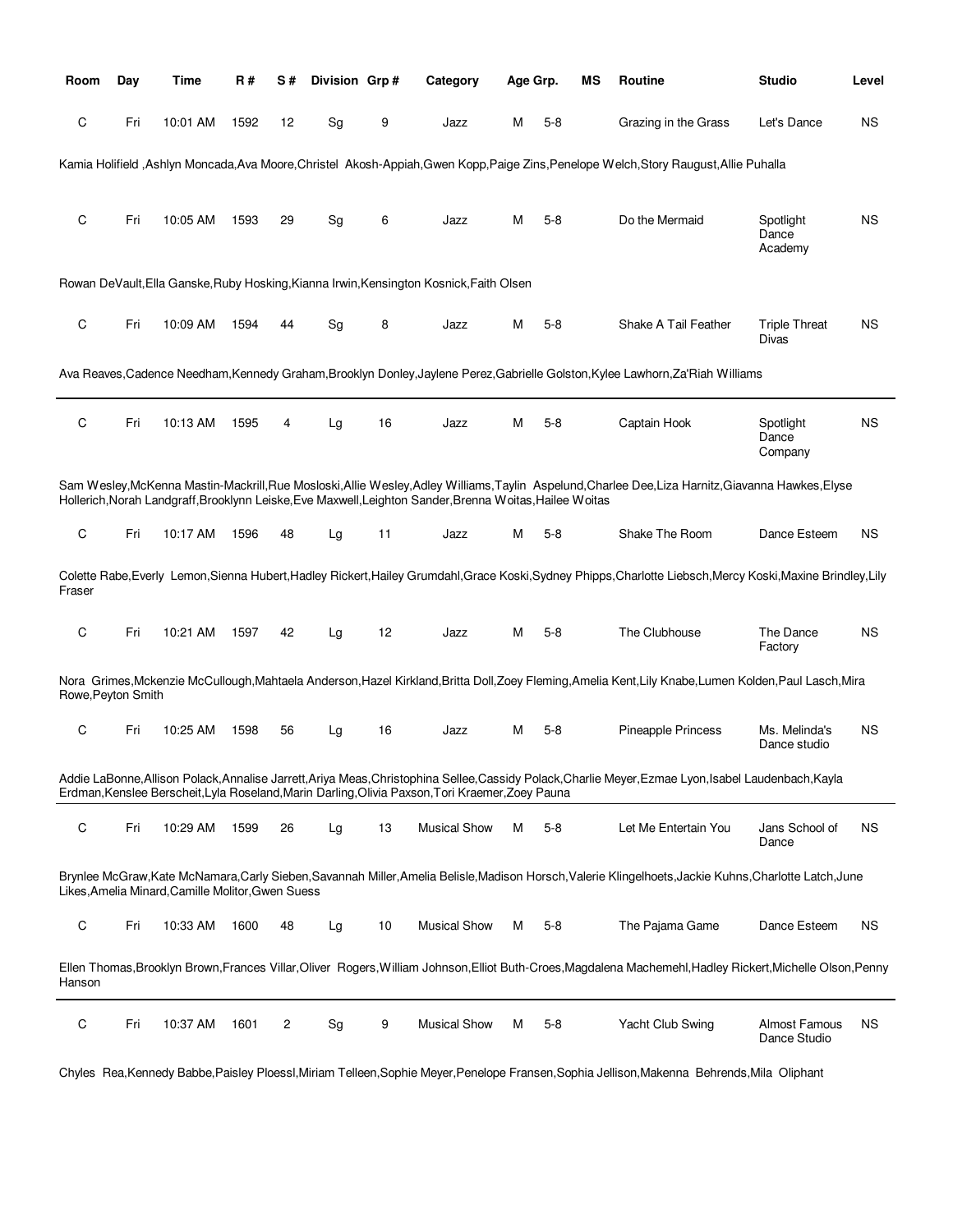| Room | Day | Time                                                        | R#   | S# | Division Grp# |    | Category                                                                                                                  |   | Age Grp. | МS | <b>Routine</b>                                                                                                                                     | <b>Studio</b>                                             | Level     |
|------|-----|-------------------------------------------------------------|------|----|---------------|----|---------------------------------------------------------------------------------------------------------------------------|---|----------|----|----------------------------------------------------------------------------------------------------------------------------------------------------|-----------------------------------------------------------|-----------|
| С    | Fri | 10:41 AM                                                    | 1602 | 31 | Sg            | 4  | <b>Musical Show</b>                                                                                                       | М | $5 - 8$  |    | Hair Up                                                                                                                                            | LocoMotion<br>Dance<br>Company                            | <b>NS</b> |
|      |     | Capri Woodley, Milani Phillips, MyLeah Pernell, Niyah Banks |      |    |               |    |                                                                                                                           |   |          |    |                                                                                                                                                    |                                                           |           |
| C    | Fri | 10:45 AM                                                    | 1603 | 45 | Sg            | 7  | Lyrical                                                                                                                   | М | $5 - 8$  |    | When Your Feet Don't<br><b>Touch The Ground</b>                                                                                                    | Arena Dance<br>Academy                                    | <b>NS</b> |
|      |     |                                                             |      |    |               |    | Amara Ashley, Zia Church, Eisley Flowers, Julie Trout, Lucia Perez, Jillian Keokenchahn, Averlie Erhanyan                 |   |          |    |                                                                                                                                                    |                                                           |           |
| C    | Fri | 10:53 AM                                                    | 1605 | 56 | Lg            | 13 | <b>Ballet</b>                                                                                                             | М | $5 - 8$  |    | Dance of the Sugar<br>Plum Fairy                                                                                                                   | Ms. Melinda's<br>Dance studio                             | <b>NS</b> |
|      |     |                                                             |      |    |               |    | Lahmann, Paisley Roepke, Estella Schwantes, Abby Stahlecker, Mackenzie Bengston                                           |   |          |    | Mariah Jackson, Rose Madden-Peterson, McKenna Allhouse, Kinsley DeMenge, Alayna Janish, Hannah Anderson, Kairi Basol, Grace Huston, Ruby           |                                                           |           |
| С    | Fri | 10:57 AM                                                    | 1606 | 37 | Sg            | 5  | <b>Ballet</b>                                                                                                             | М | $5 - 8$  |    | Jouets de Magique                                                                                                                                  | Jam Hops<br>Dance<br>Company                              | <b>NS</b> |
|      |     |                                                             |      |    |               |    | Ariana Rasmussen, Arielle Carlson, Paige Kuhlmann, Scarlett Bartels, Sienna McCreight                                     |   |          |    |                                                                                                                                                    |                                                           |           |
| C    | Fri | 11:01 AM                                                    | 1607 | 47 | Sg            | 8  | Novelty/Characte M<br>r                                                                                                   |   | $5 - 8$  |    | Cinderella                                                                                                                                         | Platinum<br><b>Studios Dance</b><br>and Pageantry<br>Inc. | <b>NS</b> |
|      |     |                                                             |      |    |               |    | Coral Strong, Evelyn Mount, Josie Nelson, Kinzley Bentley, Reagan Bentley, Rory Miller, Scarlette Gathje, Violetta Cuenca |   |          |    |                                                                                                                                                    |                                                           |           |
| C    | Fri | 11:05 AM                                                    | 1608 | 27 | Sg            | 7  | Novelty/Characte M<br>r                                                                                                   |   | $5 - 8$  |    | Wreck it Ralph                                                                                                                                     | U Can Danz!<br>Dance<br>Company                           | <b>NS</b> |
|      |     |                                                             |      |    |               |    | Hannah Brandt, Camryn Gunstad, Avery Lee, Sofia McCormick, Sydney Meyer, Abby Super, Caroline Lee                         |   |          |    |                                                                                                                                                    |                                                           |           |
| С    | Fri | 11:09 AM                                                    | 1609 | 13 | Sg            | 6  | Precision/Cheer                                                                                                           | м | $5-8$    |    | When Can I See You<br>Again                                                                                                                        | <b>New Attitudes</b><br>Dance<br>Company                  | <b>NS</b> |
|      |     |                                                             |      |    |               |    | Pyper Fliss, Della Danes, Calla Burg, Chloe Fitzpatrick, Myla Meyers, Rylee Woodard                                       |   |          |    |                                                                                                                                                    |                                                           |           |
| C    | Fri | 11:13 AM                                                    | 1610 | 26 | Lg            | 13 | Clogging                                                                                                                  | М | $5 - 8$  |    | The Rest is History                                                                                                                                | Jans School of<br>Dance                                   | <b>NS</b> |
|      |     | Molitor, Elise Schmidt, Gwen Suess, Annabella Willis        |      |    |               |    |                                                                                                                           |   |          |    | Amelia Belisle,Olivia Buechler,Madison Horsch,Valerie Klingelhoets,Jackie Kuhns,Charlotte Latch,June Likes,Annabell Kluender,Amelia Minard,Camille |                                                           |           |
| С    | Fri | 11:17 AM                                                    | 1611 | 26 | Sg            | 8  | Clogging                                                                                                                  | М | $5-8$    |    | Take Good Care of My<br>Baby                                                                                                                       | Jans School of<br>Dance                                   | <b>NS</b> |
|      |     |                                                             |      |    |               |    |                                                                                                                           |   |          |    | Brooklynn McBride, Brielle Robinson, McKenzie Stevens, Brooke Schaffer, Kendalle Norquist, Evelyn Latch, Hannah Marxhausen, Lauren Marxhausen      |                                                           |           |
| С    | Fri | 11:21 AM                                                    | 1612 | 48 | Lg            | 11 | Tap                                                                                                                       | М | $5-8$    |    | Do You Love Me?                                                                                                                                    | Dance Esteem                                              | <b>NS</b> |

Lotus Maclver,William Johnson,Barrett Hayes,Elin Stevens,Hazel Lien,Annika Lutter,Beatrix Anderson,Wes Carlson ,Elise Liu,Everly Allen,Madelyn Peralta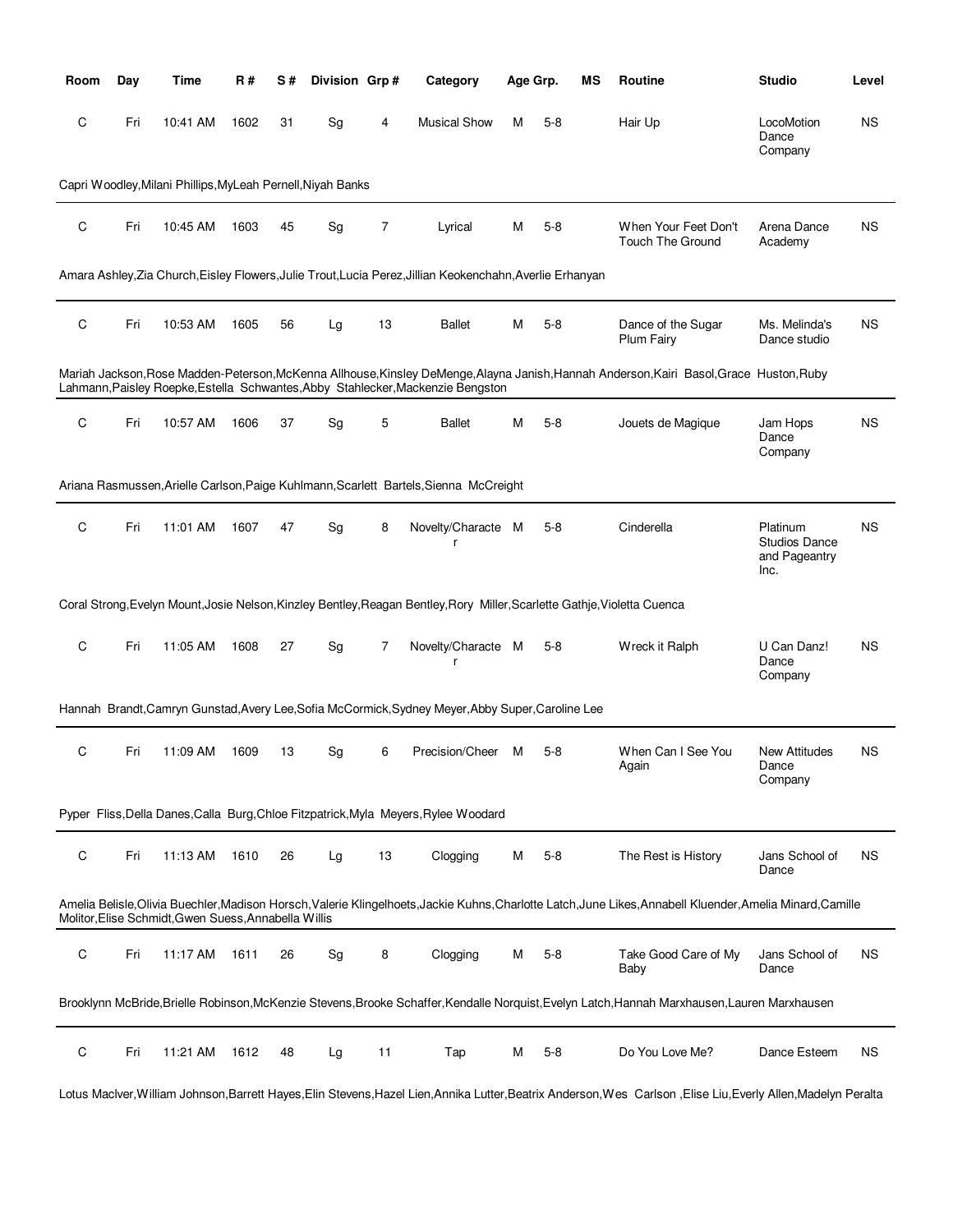| Room               | Day | Time                                                                  | <b>R#</b> | S# | Division Grp# |    | Category                                                                                         | Age Grp. |          | ΜS | Routine                                                                                                                                                       | <b>Studio</b>                          | Level |
|--------------------|-----|-----------------------------------------------------------------------|-----------|----|---------------|----|--------------------------------------------------------------------------------------------------|----------|----------|----|---------------------------------------------------------------------------------------------------------------------------------------------------------------|----------------------------------------|-------|
| С                  | Fri | 11:25 AM                                                              | 1613      | 56 | Lg            | 16 | Tap                                                                                              | м        | $5-8$    |    | Ice Cream Crazy                                                                                                                                               | Ms. Melinda's<br>Dance studio          | ΝS    |
|                    |     |                                                                       |           |    |               |    | Erdman, Kenslee Berscheit, Lyla Roseland, Marin Darling, Olivia Paxson, Tori Kraemer, Zoey Pauna |          |          |    | Addie LaBonne, Allison Polack, Annalise Jarrett, Ariya Meas, Christophina Sellee, Cassidy Polack, Charlie Meyer, Ezmae Lyon, Isabel Laudenbach, Kayla         |                                        |       |
| С                  | Fri | 11:29 AM                                                              | 1614      | 48 | Lg            | 11 | Tap                                                                                              | м        | $5-8$    |    | Heaven Hop                                                                                                                                                    | Dance Esteem                           | ΝS    |
| Fraser             |     |                                                                       |           |    |               |    |                                                                                                  |          |          |    | Colette Rabe, Everly Lemon, Sienna Hubert, Hadley Rickert, Hailey Grumdahl, Grace Koski, Sydney Phipps, Charlotte Liebsch, Mercy Koski, Maxine Brindley, Lily |                                        |       |
| С                  | Fri | 11:33 AM                                                              | 1615      | 56 | Lg            | 13 | Tap                                                                                              | м        | $5-8$    |    | Sh-Boom                                                                                                                                                       | Ms. Melinda's<br>Dance studio          | ΝS    |
|                    |     |                                                                       |           |    |               |    | Lahmann, Paisley Roepke, Estella Schwantes, Abby Stahlecker, Mackenzie Bengston                  |          |          |    | Mariah Jackson, Rose Madden-Peterson, McKenna Allhouse, Kinsley DeMenge, Alayna Janish, Hannah Anderson, Kairi Basol, Grace Huston, Ruby                      |                                        |       |
| C                  | Fri | 11:37 AM                                                              | 1616      | 42 | Lg            | 12 | Tap                                                                                              | м        | $5-8$    |    | I Want Candy                                                                                                                                                  | The Dance<br>Factory                   | ΝS    |
| Rowe, Peyton Smith |     |                                                                       |           |    |               |    |                                                                                                  |          |          |    | Nora Grimes, Mckenzie McCullough, Mahtaela Anderson, Hazel Kirkland, Britta Doll, Zoey Fleming, Amelia Kent, Lily Knabe, Lumen Kolden, Paul Lasch, Mira       |                                        |       |
| С                  | Fri | 11:41 AM                                                              | 1617      | 28 | Sg            | 5  | Tap                                                                                              | М        | $5 - 8$  |    | Do You Love Me?                                                                                                                                               | <b>Urban Dance</b><br>Productions      | ΝS    |
|                    |     |                                                                       |           |    |               |    | Leo Peterson, Taylor Pugleasa, Giuliana Cortes, McKinley Kiersted, Charlotte Bixby               |          |          |    |                                                                                                                                                               |                                        |       |
| C                  | Fri | 11:45 AM                                                              | 1618      | 38 | Sg            | 6  | Tap                                                                                              | м        | $5-8$    |    | A-Tisket, A-Tasket                                                                                                                                            | <b>Valley Dance</b><br><b>District</b> | ΝS    |
|                    |     |                                                                       |           |    |               |    | Kadence Tosel, Ainsley Gronholz, Peyton Haugen, Dariana Rodriguez, Makia Thomson, Hilary Tosel   |          |          |    |                                                                                                                                                               |                                        |       |
| C                  | Fri | 11:49 AM                                                              | 1619      | 37 | Sg            | 4  | Tap                                                                                              | м        | $5 - 8$  |    | Who Dunnit                                                                                                                                                    | Jam Hops<br>Dance<br>Company           | ΝS    |
|                    |     | Ariana Rasmussen, Arielle Carlson, Scarlett Bartels, Sienna McCreight |           |    |               |    |                                                                                                  |          |          |    |                                                                                                                                                               |                                        |       |
| C                  | Fri | 11:53 AM                                                              | 1620      | 48 | Sg            | 4  | Tap                                                                                              | М        | $5 - 8$  |    | Blame It On The Boogie Dance Esteem                                                                                                                           |                                        | ΝS    |
|                    |     | Hadley Jaeger, Ellen Thomas, Eloise Kuvaas, Makenzii Hughes           |           |    |               |    |                                                                                                  |          |          |    |                                                                                                                                                               |                                        |       |
| C                  | Fri | 11:57 AM                                                              |           |    |               |    |                                                                                                  |          |          |    | --Awards - High Point--                                                                                                                                       | Awards                                 |       |
|                    |     |                                                                       |           |    |               |    |                                                                                                  |          |          |    |                                                                                                                                                               |                                        |       |
| С                  | Fri | 12:57 PM                                                              | 1621      | 56 | Lg            | 16 | <b>Ballet</b>                                                                                    | PT       | $9 - 11$ |    | Sixteen Going on<br>Seventeen                                                                                                                                 | Ms. Melinda's<br>Dance studio          | ΝS    |

Sophia Anderson,Adalyn Andreen,Kennedy Clancy,Isabella Petron,Greta Schwantes,Cora Cuperus,Hayden Allen,Kailey Hochhalter,Leona Lahmann,Kaitlyn Rose,Sisu Kuikka,lilah Trombley,Abigail Johnson,Addison Hynes,Cayden Haehn,Sophia Thompson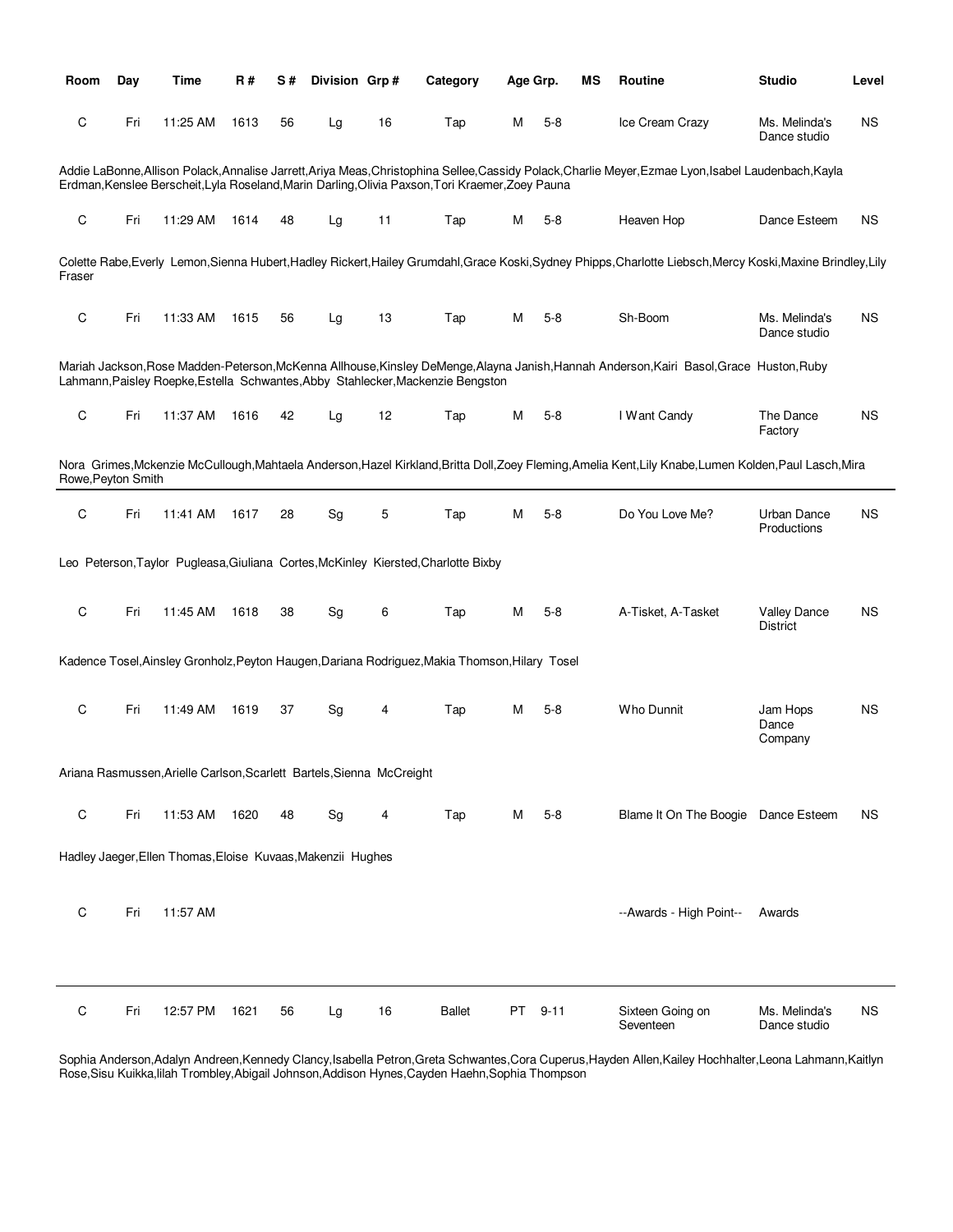| Room | Day | Time                                                                      | R#   | S# | Division Grp# |    | Category                                                                                                                  |     | Age Grp. | ΜS | Routine                                                                                                                                                                                                                                                                                             | <b>Studio</b>                                             | Level     |
|------|-----|---------------------------------------------------------------------------|------|----|---------------|----|---------------------------------------------------------------------------------------------------------------------------|-----|----------|----|-----------------------------------------------------------------------------------------------------------------------------------------------------------------------------------------------------------------------------------------------------------------------------------------------------|-----------------------------------------------------------|-----------|
| С    | Fri | 01:01 PM                                                                  | 1622 | 13 | Sg            | 4  | Ballet                                                                                                                    | PT. | $9 - 11$ |    | The Princess Diaries<br>Waltz                                                                                                                                                                                                                                                                       | <b>New Attitudes</b><br>Dance<br>Company                  | <b>NS</b> |
|      |     | Sophia Bechlem, Josie Weir, Emma Fitzpatrick, Madelyn Gau                 |      |    |               |    |                                                                                                                           |     |          |    |                                                                                                                                                                                                                                                                                                     |                                                           |           |
| С    | Fri | 01:05 PM                                                                  | 1623 | 26 | Lg            | 19 | Clogging                                                                                                                  | PT  | $9 - 11$ |    | Cowboy Sweetheart                                                                                                                                                                                                                                                                                   | Jans School of<br>Dance                                   | <b>NS</b> |
|      |     |                                                                           |      |    |               |    |                                                                                                                           |     |          |    | Reese Reuter, Alex Kuhns, Elayna Latch, McKenna McGraw, Adalynn Cadwell, Katey Armstrong, Taylor Laqua, Keala Story, Zoe Likes, Madalyn<br>Courneya, Brooklyn Hubbert, Aleena Shashkova, Sofia Tix, Cora Schweich, Elizabeth Buechler, Peyton Zuzek, Libby Albertson, Alyssa Wenskaug, Evie Paulson |                                                           |           |
| C    | Fri | 01:09 PM                                                                  | 1624 | 26 | Lg            | 13 | Contemporary                                                                                                              |     | PT 9-11  |    | Flares                                                                                                                                                                                                                                                                                              | Jans School of<br>Dance                                   | <b>NS</b> |
|      |     | Albertson, Megan Knutson, Alyssa Wenskaug, Grace Rotty                    |      |    |               |    |                                                                                                                           |     |          |    | McKenna McGraw,Taylor Laqua,Keala Story,Zoe Likes,Aleena Shashkova,Leighton Siebenaler,Lia Ferguson,Avery Miller,Peyton Zuzek,Libby                                                                                                                                                                 |                                                           |           |
| С    | Fri | 01:13 PM                                                                  | 1625 | 48 | Lg            | 18 | Contemporary                                                                                                              |     | PT 9-11  |    | If I Aint Got You                                                                                                                                                                                                                                                                                   | Dance Esteem                                              | <b>NS</b> |
|      |     |                                                                           |      |    |               |    |                                                                                                                           |     |          |    | Harper Hayes, Eleanor Miller, Parker Swanson, Frances Villar, Lucy Carlson, Oliver Rogers, Sloane McGee, Molly Dingman, Emelia Honigstock, Patrick<br>Poole, Maggie Harbinson, Addidson Tewksbury, Emily Vaughan, Harrison Haight, Grace McKenzie, Jack Lecy, Lily Adams, Evelyn Krumwiede          |                                                           |           |
| С    | Fri | 01:17 PM                                                                  | 1626 | 47 | Sg            | 6  | Contemporary                                                                                                              | PT  | $9 - 11$ |    | Minefields                                                                                                                                                                                                                                                                                          | Platinum<br><b>Studios Dance</b><br>and Pageantry<br>Inc. | <b>NS</b> |
|      |     |                                                                           |      |    |               |    | Aaliyah Rodriguez, Ava Studnicka, Bryn Lowery, Evelyn Mount, Jane Vassallo, Tillie Goodman                                |     |          |    |                                                                                                                                                                                                                                                                                                     |                                                           |           |
| C    | Fri | 01:21 PM                                                                  | 1627 | 27 | Sg            | 9  | Contemporary                                                                                                              |     | PT 9-11  |    | Play With Fire                                                                                                                                                                                                                                                                                      | U Can Danz!<br>Dance<br>Company                           | <b>NS</b> |
|      |     |                                                                           |      |    |               |    |                                                                                                                           |     |          |    | Evie Eckhoff, Miriam Gilbertson, Priya Commander, Carlye Dillon, Noelle Antoine, Cara Cannon, Quinn Kapp, Ashlyn Pronga, Allie Taylor                                                                                                                                                               |                                                           |           |
| С    | Fri | 01:25 PM                                                                  | 1628 | 44 | Sg            | 5  | Contemporary                                                                                                              | PT  | $9 - 11$ |    | <b>Hold Back The River</b>                                                                                                                                                                                                                                                                          | <b>Triple Threat</b><br>Divas                             | <b>NS</b> |
|      |     |                                                                           |      |    |               |    | Azaria Thomas, Caydence Smith, Dayana Davis, A'shadieeyah Adebayo, Camille Smith                                          |     |          |    |                                                                                                                                                                                                                                                                                                     |                                                           |           |
| С    | Fri | 01:29 PM                                                                  | 1629 | 25 | Sg            | 5  | Hip Hop                                                                                                                   | PT  | $9 - 11$ |    | Good Time Good Life                                                                                                                                                                                                                                                                                 | Lake Effect<br>Dance                                      | <b>NS</b> |
|      |     | Natalee Ronchi, Annabella Malec, Ari Malec, Emma Granlund, Karrina Perala |      |    |               |    |                                                                                                                           |     |          |    |                                                                                                                                                                                                                                                                                                     |                                                           |           |
| С    | Fri | 01:33 PM                                                                  | 1630 | 47 | Sg            | 8  | Hip Hop                                                                                                                   | PT  | $9 - 11$ |    | Shell Shocked                                                                                                                                                                                                                                                                                       | Platinum<br><b>Studios Dance</b><br>and Pageantry<br>Inc. | <b>NS</b> |
|      |     |                                                                           |      |    |               |    | Aaliyah Rodriguez, Ava Studnicka, Bryn Lowery, Danyasia Price, Evelyn Mount, Jane Vassallo, Kinsely Cirlic, sophia Plower |     |          |    |                                                                                                                                                                                                                                                                                                     |                                                           |           |
| C    | Fri | 01:37 PM                                                                  | 1631 | 36 | Sg            | 6  | Hip Hop                                                                                                                   |     | PT 9-11  |    | Rotten to the Core                                                                                                                                                                                                                                                                                  | <b>Studio North</b><br>Dance Center                       | <b>NS</b> |

Audrey Engen,Juliana LaMontagne,Kayla Larsen,Lindi Zemke,Lucy Luthens,Lucy Oelke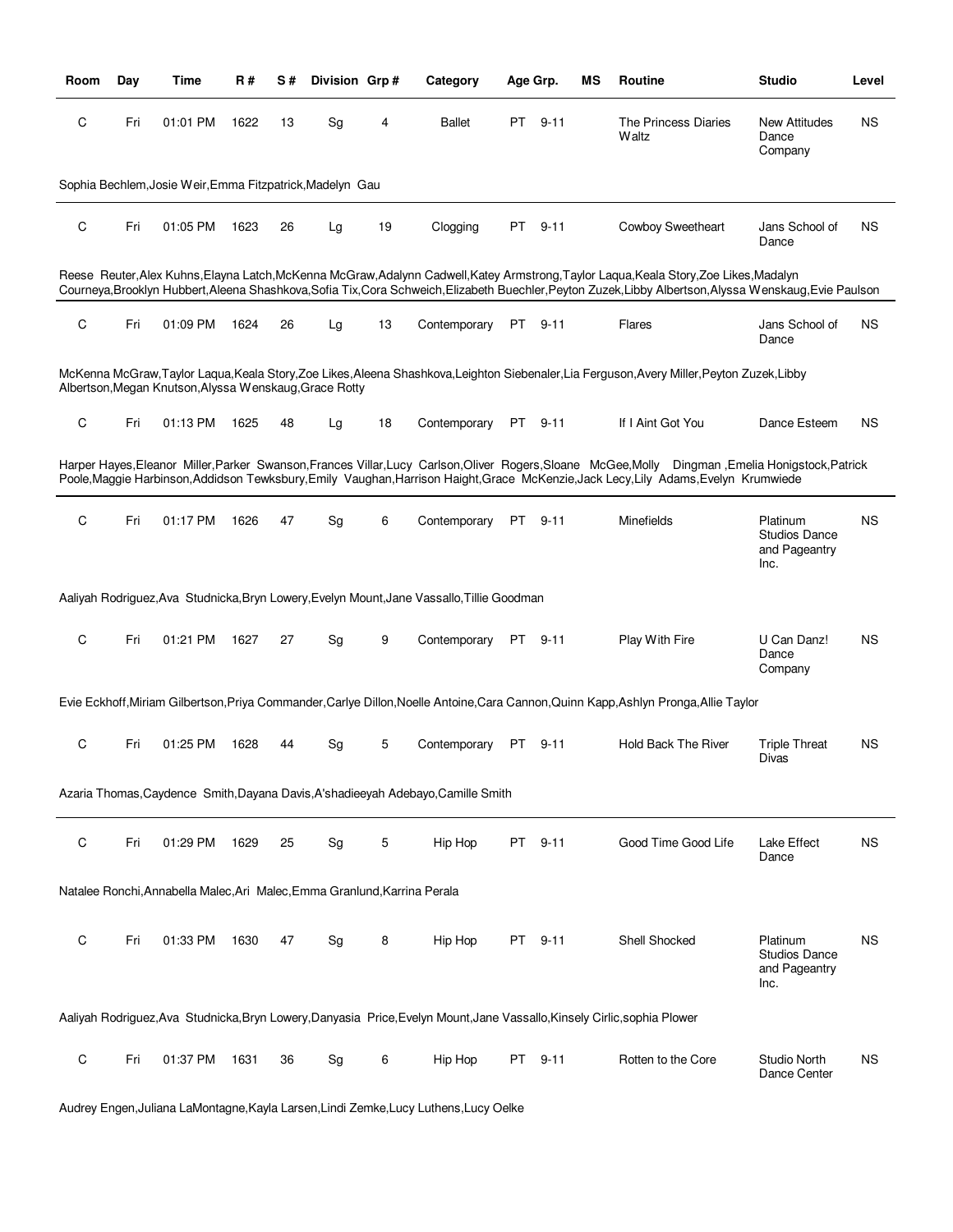| Room            | Day | Time                                          | R#   | S# | Division Grp# |                | Category                                                                                                 | Age Grp.                                                                                                                                                                                                                      |          | ΜS | <b>Routine</b>                                                                                                                                                                                                                                                                                               | <b>Studio</b>                    | Level     |
|-----------------|-----|-----------------------------------------------|------|----|---------------|----------------|----------------------------------------------------------------------------------------------------------|-------------------------------------------------------------------------------------------------------------------------------------------------------------------------------------------------------------------------------|----------|----|--------------------------------------------------------------------------------------------------------------------------------------------------------------------------------------------------------------------------------------------------------------------------------------------------------------|----------------------------------|-----------|
| C               | Fri | 01:41 PM                                      | 1632 | 25 | Sg            | 7              | Hip Hop                                                                                                  | PT                                                                                                                                                                                                                            | $9 - 11$ |    | You Can't Stop Me                                                                                                                                                                                                                                                                                            | Lake Effect<br>Dance             | <b>NS</b> |
|                 |     |                                               |      |    |               |                | Rhett Love.Bentley Haralson, Rayce Flores, Jace Johnson, Odin Torpen, Everett Anderson, Hunter Johnston  |                                                                                                                                                                                                                               |          |    |                                                                                                                                                                                                                                                                                                              |                                  |           |
| C               | Fri | 01:45 PM                                      | 1633 | 56 | Sg            | 9              | Hip Hop                                                                                                  | PT                                                                                                                                                                                                                            | $9 - 11$ |    | Poppin                                                                                                                                                                                                                                                                                                       | Ms. Melinda's<br>Dance studio    | <b>NS</b> |
| <b>Bohnsack</b> |     |                                               |      |    |               |                |                                                                                                          |                                                                                                                                                                                                                               |          |    | Jalyn Kimball,Ella Flanagen,Mariah Jackson,Rose Madden-Peterson,Peyton Lunde,Akeelah Fofana,Amie Fofana,Keylianne Zoe Serrano Ramirez,Megan                                                                                                                                                                  |                                  |           |
| C               | Fri | 01:49 PM                                      | 1634 | 44 | Sg            | $\overline{7}$ | Hip Hop                                                                                                  | PT.                                                                                                                                                                                                                           | $9 - 11$ |    | Missy                                                                                                                                                                                                                                                                                                        | <b>Triple Threat</b><br>Divas    | <b>NS</b> |
|                 |     |                                               |      |    |               |                | Azaria Thomas, Caydence Smith, Dayana Davis, Morgan Sanders, Camille Smith, Kylee Lawhorn, Reniya Richie |                                                                                                                                                                                                                               |          |    |                                                                                                                                                                                                                                                                                                              |                                  |           |
| C               | Fri | 01:53 PM                                      | 1635 | 27 | Lg            | 11             | Hip Hop                                                                                                  | PT                                                                                                                                                                                                                            | $9 - 11$ |    | Space Jam                                                                                                                                                                                                                                                                                                    | U Can Danz!<br>Dance<br>Company  | <b>NS</b> |
| Pronga          |     |                                               |      |    |               |                |                                                                                                          |                                                                                                                                                                                                                               |          |    | Evie Eckhoff, Miriam Gilbertson, Carlye Dillon, Camryn Gunstad, Avery Lee, Sofia McCormick, Abby Super, Noelle Antoine, Quinn Kapp, Caroline Lee, Ashlyn                                                                                                                                                     |                                  |           |
| C               | Fri | 01:57 PM                                      | 1636 | 26 | Line          | 21             | Hip Hop                                                                                                  | PT and the position of the content of the content of the content of the content of the content of the content of the content of the content of the content of the content of the content of the content of the content of the | $9 - 11$ |    | Jock Jams Mix                                                                                                                                                                                                                                                                                                | Jans School of<br>Dance          | <b>NS</b> |
|                 |     | Norquist, Evelyn Latch, Teresa Zieske         |      |    |               |                |                                                                                                          |                                                                                                                                                                                                                               |          |    | Reese Reuter, Alex Kuhns, Adalynn Cadwell, Keala Story, Brooklyn Hubbert, Lydia Davidson, Makenzie Meyers, Adalyn Miller, Libby Niederkorn, Brooke<br>Siebenaler, Hailey Klingelhoets, Norah Miller, Jojo Molitor, Brooklynn McBride, McKenzie Stevens, Brooke Schaffer, Keiana Beal, Lyla Virchow, Kendalle |                                  |           |
| C               | Fri | 02:02 PM                                      | 1637 | 56 | Lg            | 12             | Jazz                                                                                                     | PT.                                                                                                                                                                                                                           | $9 - 11$ |    | Rockstars                                                                                                                                                                                                                                                                                                    | Ms. Melinda's<br>Dance studio    | <b>NS</b> |
|                 |     | Perkins, Anna Lolmasteymaugh, Shayne Bukowski |      |    |               |                |                                                                                                          |                                                                                                                                                                                                                               |          |    | Hadley Reno,Olivia Douvier,Samantha Eisenschenk,Kathryn Tavalare,Jalyn Kimball,Brynn Lommel,Scarlett Morrighan,Olivia Watry,Claire Cuperus,Hannah                                                                                                                                                            |                                  |           |
| C               | Fri | 02:06 PM                                      | 1638 | 48 | Lg            | 18             | Jazz                                                                                                     | PT.                                                                                                                                                                                                                           | $9 - 11$ |    | Werk It                                                                                                                                                                                                                                                                                                      | Dance Esteem                     | <b>NS</b> |
|                 |     |                                               |      |    |               |                |                                                                                                          |                                                                                                                                                                                                                               |          |    | Parker Payne, Tessa McCall, Lila Bullinger, Vivienne Phillips, Molly Rabe, Lauren Benjamin, Sienna Blomberg, Olivia Weimerskirch, Brookelyn Lang, Lily<br>Brandt, Kierra Winkelman, Isabela Gutzmer, Rowan Pearson, Addison Hubert, Bryn Rabe, Amanda Morgan, Sayuri Barve, Gracie Johnson                   |                                  |           |
| C               | Fri | 02:10 PM                                      | 1639 | 26 | Lg            | 17             | Jazz                                                                                                     |                                                                                                                                                                                                                               | PT 9-11  |    | Shake the Room                                                                                                                                                                                                                                                                                               | Jans School of<br>Dance          | <b>NS</b> |
|                 |     |                                               |      |    |               |                |                                                                                                          |                                                                                                                                                                                                                               |          |    | Reese Reuter, Elayna Latch, McKenna McGraw, Adalynn Cadwell, Katey Armstrong, Taylor Lagua, Zoe Likes, Madalyn Courneya, Sofia Tix, Cora<br>Schweich, Elizabeth Buechler, Peyton Zuzek, Libby Albertson, Megan Knutson, Alyssa Wenskaug, Evie Paulson, Teresa Zieske                                         |                                  |           |
| C               | Fri | 02:14 PM                                      | 1640 | 48 | Lg            | 18             | Jazz                                                                                                     |                                                                                                                                                                                                                               | PT 9-11  |    | Think                                                                                                                                                                                                                                                                                                        | Dance Esteem                     | <b>NS</b> |
|                 |     |                                               |      |    |               |                |                                                                                                          |                                                                                                                                                                                                                               |          |    | Harper Hayes, Eleanor Miller, Parker Swanson, Frances Villar, Lucy Carlson, Oliver Rogers, Sloane McGee, Molly Dingman, Emelia Honigstock, Patrick<br>Poole, Maggie Harbinson, Addidson Tewksbury, Emily Vaughan, Harrison Haight, Grace McKenzie, Jack Lecy, Lily Adams, Evelyn Krumwiede                   |                                  |           |
| C               | Fri | 02:18 PM                                      | 1641 | 9  | Sg            | 7              | Jazz                                                                                                     |                                                                                                                                                                                                                               | PT 9-11  |    | The Other Side of<br>Hollywood                                                                                                                                                                                                                                                                               | Northwoods<br>School of<br>Dance | <b>NS</b> |

Abigail Nelson,Aubree Dumpprope,Ava Sadak,Chloe Roou,Gretchen Fiebke,Paydn Meirhofer,Reagan Monk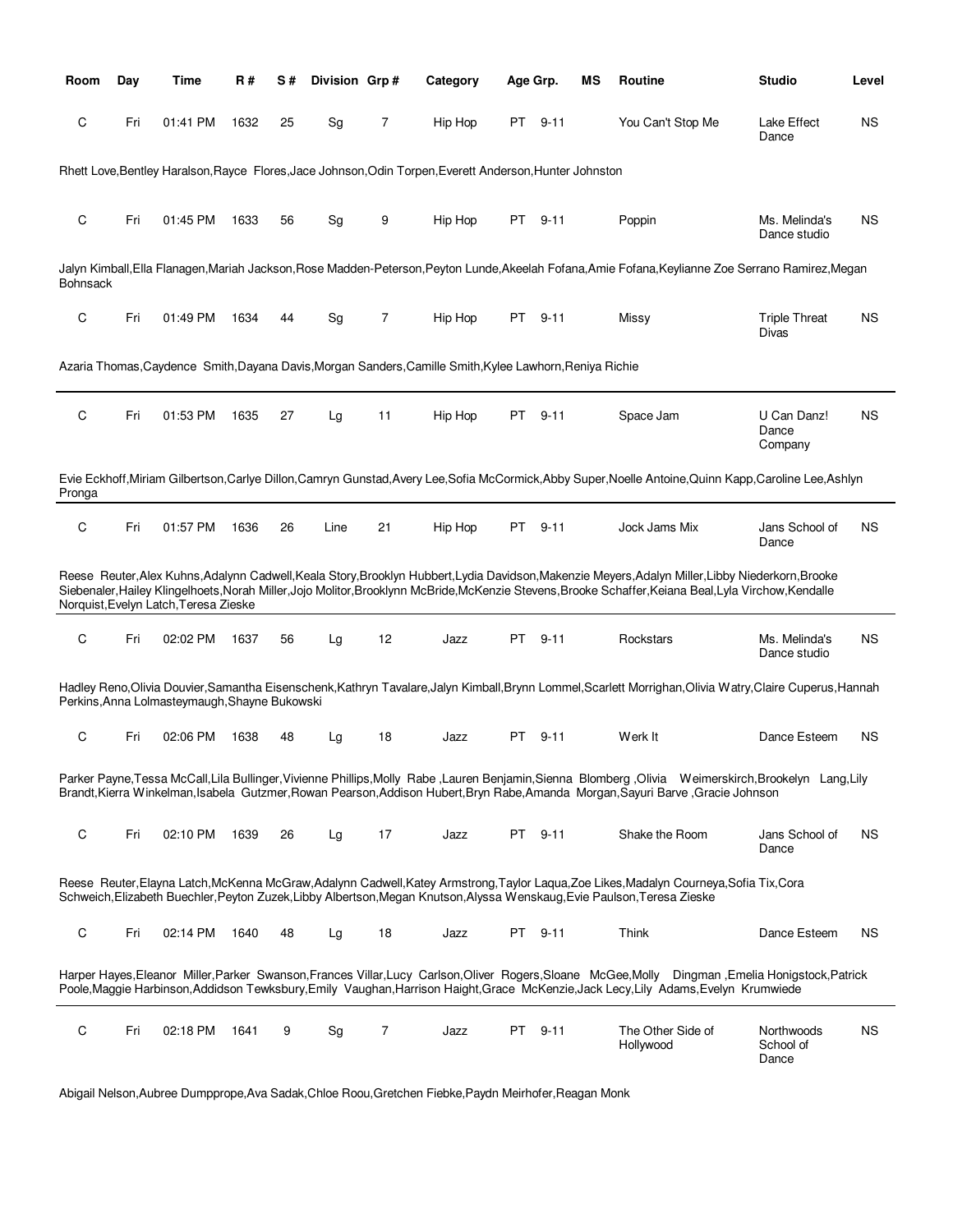| Room        | Day | <b>Time</b> | R#   | S# | Division Grp# |                | Category                                                                                                                | Age Grp. |          | ΜS | Routine                                                                                                                                                  | <b>Studio</b>                   | Level     |
|-------------|-----|-------------|------|----|---------------|----------------|-------------------------------------------------------------------------------------------------------------------------|----------|----------|----|----------------------------------------------------------------------------------------------------------------------------------------------------------|---------------------------------|-----------|
| $\mathsf C$ | Fri | 02:22 PM    | 1642 | 56 | Lg            | 16             | Jazz                                                                                                                    |          | PT 9-11  |    | Wings                                                                                                                                                    | Ms. Melinda's<br>Dance studio   | <b>NS</b> |
|             |     |             |      |    |               |                | Rose, Sisu Kuikka, lilah Trombley, Abigail Johnson, Addison Hynes, Cayden Haehn, Sophia Thompson                        |          |          |    | Sophia Anderson, Adalyn Andreen, Kennedy Clancy, Isabella Petron, Greta Schwantes, Cora Cuperus, Hayden Allen, Kailey Hochhalter, Leona Lahmann, Kaitlyn |                                 |           |
| C           | Fri | 02:26 PM    | 1643 | 44 | Sg            | 7              | Jazz                                                                                                                    |          | PT 9-11  |    | Boyz                                                                                                                                                     | <b>Triple Threat</b><br>Divas   | <b>NS</b> |
|             |     |             |      |    |               |                | Azaria Thomas, Caydence Smith, Dayana Davis, Morgan Sanders, Camille Smith, Reniya Richie, Terrie'll Dampier            |          |          |    |                                                                                                                                                          |                                 |           |
| C           | Fri | 02:30 PM    | 1644 | 23 | Sg            | $\overline{7}$ | Jazz                                                                                                                    |          | PT 9-11  |    | Purple Hat                                                                                                                                               | dance<br>endeavors              | <b>NS</b> |
|             |     |             |      |    |               |                | Charlotte Rykken, Claire Saufley-Barnes, Eliza McKinley, Hadley Hoag, Kelsey Stevens, Lola Chambers, Sophia Lynch       |          |          |    |                                                                                                                                                          |                                 |           |
| C           | Fri | 02:34 PM    | 1645 | 27 | Sg            | 9              | Jazz                                                                                                                    |          | PT 9-11  |    | Partyman                                                                                                                                                 | U Can Danz!<br>Dance<br>Company | <b>NS</b> |
|             |     |             |      |    |               |                |                                                                                                                         |          |          |    | Evie Eckhoff, Miriam Gilbertson, Priya Commander, Carlye Dillon, Noelle Antoine, Cara Cannon, Quinn Kapp, Ashlyn Pronga, Allie Taylor                    |                                 |           |
| C           | Fri | 02:38 PM    | 1646 | 17 | Sg            | 5              | Jazz                                                                                                                    | PT       | $9 - 11$ |    | <b>High Top Shoes</b>                                                                                                                                    | North Ballet<br>Academy         | <b>NS</b> |
|             |     |             |      |    |               |                | Aubrey Nieson, Ellyse Anderson, Mae-Lena Anderson, Mary Currier, Petra Nersion                                          |          |          |    |                                                                                                                                                          |                                 |           |
| C           | Fri | 02:42 PM    | 1647 | 25 | Sg            | 7              | Jazz                                                                                                                    | PT       | $9 - 11$ |    | My Head and My Heart                                                                                                                                     | Lake Effect<br>Dance            | <b>NS</b> |
|             |     |             |      |    |               |                | Claire Ormston, Tahya Nelson , Natalee Ronchi, Bailee Melde, Isla Symiczek, Avery Voynich, Emma Granlund                |          |          |    |                                                                                                                                                          |                                 |           |
| C           | Fri | 02:46 PM    | 1648 | 56 | Sg            | 6              | Jazz                                                                                                                    |          | PT 9-11  |    | Grown                                                                                                                                                    | Ms. Melinda's<br>Dance studio   | <b>NS</b> |
|             |     |             |      |    |               |                | Hadley Reno, Adalyn Andreen, Samantha Eisenschenk, Kathryn Tavalare, Olivia Watry, Addison Hynes                        |          |          |    |                                                                                                                                                          |                                 |           |
| C           | Fri | 02:54 PM    | 1650 | 44 | Sg            | 6              | Jazz                                                                                                                    |          | PT 9-11  |    | <b>THem Beats</b>                                                                                                                                        | <b>Triple Threat</b><br>Divas   | <b>NS</b> |
|             |     |             |      |    |               |                | Azaria Thomas, Caydence Smith, Dayana Davis, Morgan Sanders, Camille Smith, Reniya Richie                               |          |          |    |                                                                                                                                                          |                                 |           |
| C           | Fri | 02:58 PM    | 1651 | 6  | Lg            | 17             | Lyrical                                                                                                                 |          | PT 9-11  |    | Solider                                                                                                                                                  | Zumbrota<br>Dance Studio        | <b>NS</b> |
|             |     |             |      |    |               |                | Rose, Malory Anderson, Jacey Flynn, Olivia Gullickson, Elena Liffrig, Cada McConnell, Kieryn Monahan, Cloey Van Schaick |          |          |    | Allyse Widholm,Josslyn Lohmann,Amalia Anderson,Catherine Anderson,Silja Mathre,Mayzie Ramer,Keira Rolland,Quincee Marquardt,Ella Diskerud,Sydney         |                                 |           |
| C           | Fri | 03:02 PM    | 1652 | 56 | Lg            | 12             | Lyrical                                                                                                                 | PT       | $9 - 11$ |    | Sweet Words                                                                                                                                              | Ms. Melinda's<br>Dance studio   | ΝS        |

Hadley Reno,Olivia Douvier,Samantha Eisenschenk,Kathryn Tavalare,Jalyn Kimball,Brynn Lommel,Scarlett Morrighan,Olivia Watry,Claire Cuperus,Hannah Perkins,Anna Lolmasteymaugh,Shayne Bukowski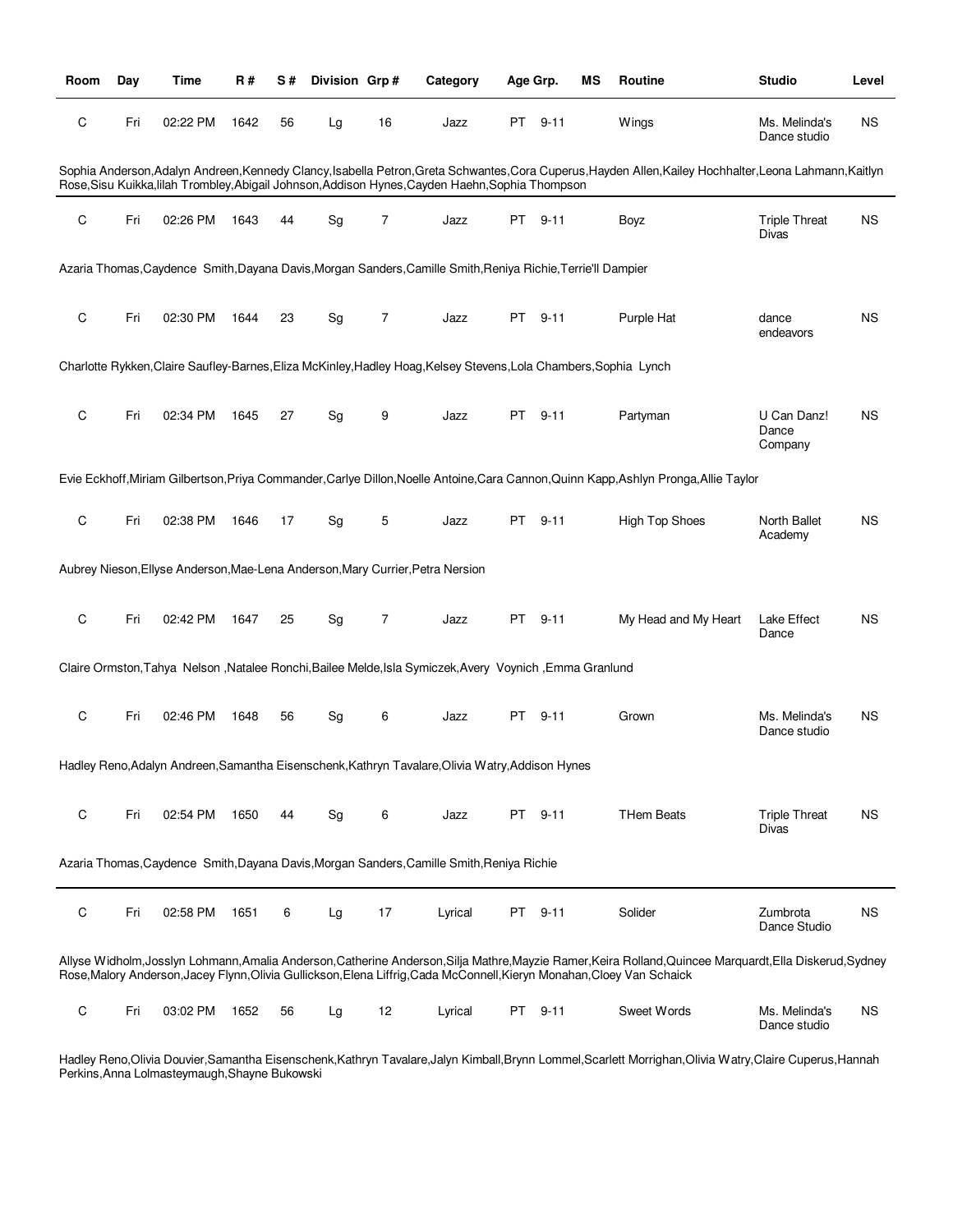| Room                    | Day | Time                                                                           | <b>R#</b> | S# | Division Grp# |    | Category                                                                               |     | Age Grp. | ΜS | <b>Routine</b>                                                                                                                                                                                                                                                                             | <b>Studio</b>                                             | Level     |
|-------------------------|-----|--------------------------------------------------------------------------------|-----------|----|---------------|----|----------------------------------------------------------------------------------------|-----|----------|----|--------------------------------------------------------------------------------------------------------------------------------------------------------------------------------------------------------------------------------------------------------------------------------------------|-----------------------------------------------------------|-----------|
| C                       | Fri | 03:06 PM                                                                       | 1653      | 47 | Lg            | 10 | Lyrical                                                                                | PT  | $9 - 11$ |    | Concrete Angel                                                                                                                                                                                                                                                                             | Platinum<br><b>Studios Dance</b><br>and Pageantry<br>Inc. | <b>NS</b> |
|                         |     |                                                                                |           |    |               |    |                                                                                        |     |          |    | Aaliyah Rodriguez, Ava Studnicka, Bryn Lowery, Evelyn Mount, Jane Vassallo, Kinsely Cirlic, Morgan Miller, Saleigha Coop, Tillie Goodman, Vanessa Errthum                                                                                                                                  |                                                           |           |
| C                       | Fri | 03:10 PM                                                                       | 1654      | 9  | Sg            | 9  | Lyrical                                                                                | PT  | $9 - 11$ |    | Oceans                                                                                                                                                                                                                                                                                     | Northwoods<br>School of<br>Dance                          | <b>NS</b> |
|                         |     |                                                                                |           |    |               |    |                                                                                        |     |          |    | Abigail Nelson, Aubree Dumpprope, Ava Sadak, Isabelle Gray, Lucy Rutkowski, Paydn Meirhofer, Reagan Monk, Ella Stolzman, Siiri Weinzatl                                                                                                                                                    |                                                           |           |
| C                       | Fri | 03:14 PM                                                                       | 1655      | 26 | Sg            | 9  | Lyrical                                                                                | PT  | $9 - 11$ |    | Never Grow Up                                                                                                                                                                                                                                                                              | Jans School of<br>Dance                                   | <b>NS</b> |
|                         |     |                                                                                |           |    |               |    |                                                                                        |     |          |    | Lydia Davidson, Adalyn Miller, Sofia Tix, Norah Miller, Jojo Molitor, Olivia Schmidt, Megan Knutson, Piper Zuzek, Teresa Zieske                                                                                                                                                            |                                                           |           |
| C                       | Fri | 03:18 PM                                                                       | 1656      | 47 | Sg            | 5  | Lyrical                                                                                | PT  | $9 - 11$ |    | Hello My Old Heart                                                                                                                                                                                                                                                                         | Platinum<br><b>Studios Dance</b><br>and Pageantry<br>Inc. | ΝS        |
|                         |     | Aaliyah Rodriguez, Ava Studnicka, Jane Vassallo, Kinsely Cirlic, Saleigha Coop |           |    |               |    |                                                                                        |     |          |    |                                                                                                                                                                                                                                                                                            |                                                           |           |
| C                       | Fri | 03:26 PM                                                                       | 1658      | 7  | Sg            | 4  | Lyrical                                                                                | PT  | $9 - 11$ |    | Starry, Starry Night                                                                                                                                                                                                                                                                       | Studio Y                                                  | <b>NS</b> |
|                         |     | Rose Dutton, Chloe Muller, Alivia Schmidt, Cayla Radtke                        |           |    |               |    |                                                                                        |     |          |    |                                                                                                                                                                                                                                                                                            |                                                           |           |
| C                       | Fri | 03:30 PM                                                                       | 1659      | 48 | Lg            | 18 | <b>Musical Show</b>                                                                    | PT  | $9 - 11$ |    | Jet Set                                                                                                                                                                                                                                                                                    | Dance Esteem                                              | ΝS        |
|                         |     |                                                                                |           |    |               |    |                                                                                        |     |          |    | Parker Payne, Tessa McCall, Lila Bullinger, Vivienne Phillips, Molly Rabe, Lauren Benjamin, Sienna Blomberg, Olivia Weimerskirch, Brookelyn Lang, Lily<br>Brandt, Kierra Winkelman, Isabela Gutzmer, Rowan Pearson, Addison Hubert, Bryn Rabe, Amanda Morgan, Sayuri Barve, Gracie Johnson |                                                           |           |
| C                       | Fri | 03:34 PM                                                                       | 1660      | 47 | Sg            | 6  | Open                                                                                   | PT  | $9 - 11$ |    | Artemis                                                                                                                                                                                                                                                                                    | Platinum<br><b>Studios Dance</b><br>and Pageantry<br>Inc. | <b>NS</b> |
|                         |     |                                                                                |           |    |               |    | Amelia Swenson, Bryn Lowery, Danyasia Price, Evelyn Mount, Grace Martin, Morgan Miller |     |          |    |                                                                                                                                                                                                                                                                                            |                                                           |           |
| C                       | Fri | 03:38 PM                                                                       | 1661      | 17 | Sg            | 4  | Open                                                                                   | PT  | $9 - 11$ |    | Seaside                                                                                                                                                                                                                                                                                    | North Ballet<br>Academy                                   | ΝS        |
|                         |     | Aubrey Nieson, Jakob Anderson, Mae-Lena Anderson, Olivia LaTart                |           |    |               |    |                                                                                        |     |          |    |                                                                                                                                                                                                                                                                                            |                                                           |           |
| C                       | Fri | 03:42 PM                                                                       | 1662      | 26 | Lg            | 11 | Open                                                                                   | PT  | $9 - 11$ |    | Down at the Twist and<br>Shout                                                                                                                                                                                                                                                             | Jans School of<br>Dance                                   | ΝS        |
| Huebsch, Olivia Schmidt |     |                                                                                |           |    |               |    |                                                                                        |     |          |    | Lydia Davidson, Emery Marthaler, Makenzie Meyers, Adalyn Miller, Libby Niederkorn, Brooke Siebenaler, Hailey Klingelhoets, Norah Miller, Jojo Molitor, Merissa                                                                                                                             |                                                           |           |
| C                       | Fri | 03:46 PM                                                                       | 1663      | 47 | Sg            | 4  | Open                                                                                   | PT. | $9 - 11$ |    | Dive In The Pool                                                                                                                                                                                                                                                                           | Platinum<br><b>Studios Dance</b><br>and Pageantry<br>Inc. | ΝS        |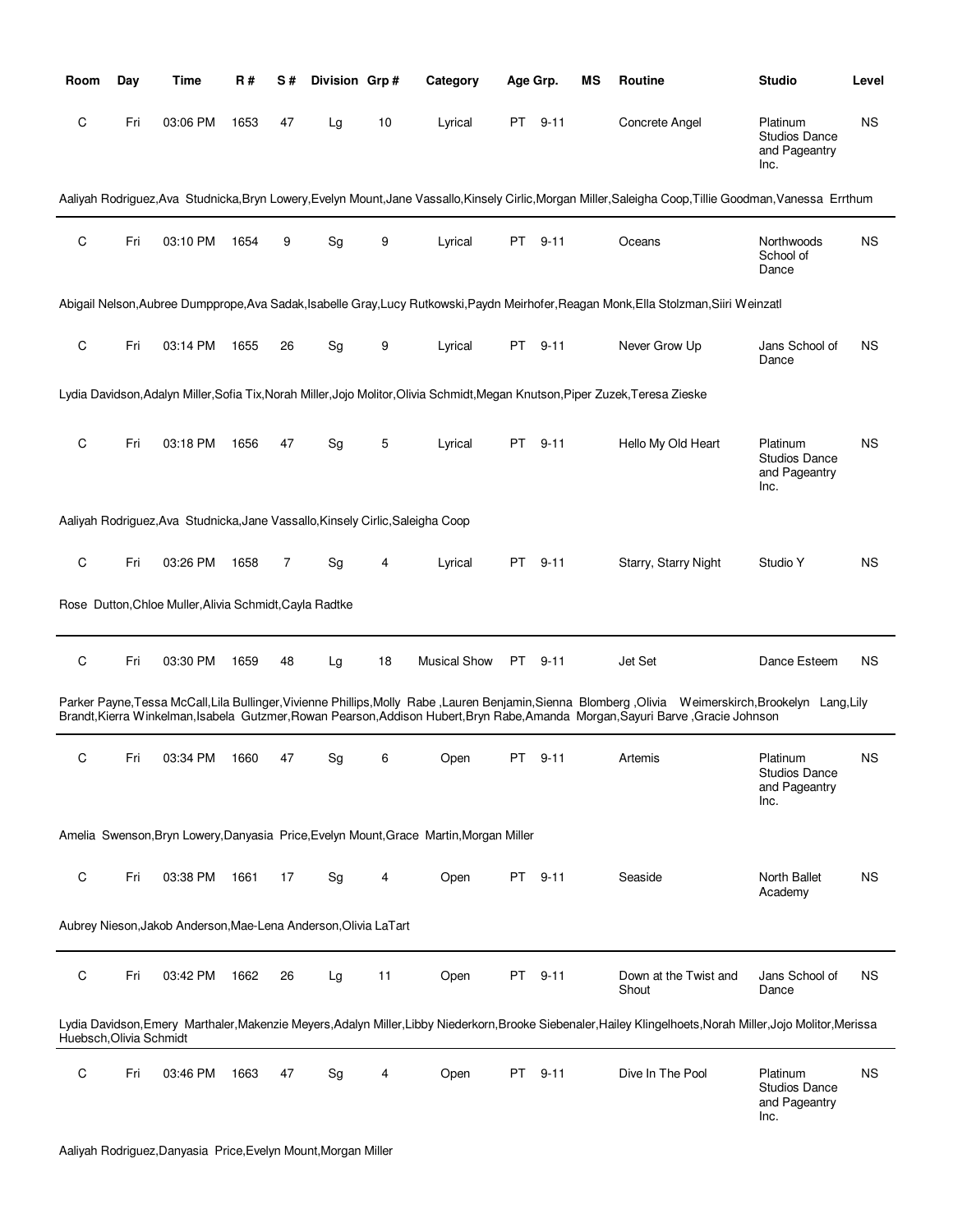| Room        | Day | Time                                                                        | R#   | <b>S#</b> | Division Grp# |                | Category                                                                                         |           | Age Grp. | ΜS | Routine                                                                                                                                                  | <b>Studio</b>                                             | Level     |
|-------------|-----|-----------------------------------------------------------------------------|------|-----------|---------------|----------------|--------------------------------------------------------------------------------------------------|-----------|----------|----|----------------------------------------------------------------------------------------------------------------------------------------------------------|-----------------------------------------------------------|-----------|
| C           | Fri | 03:50 PM                                                                    | 1664 | 13        | Sg            | 7              | Precision/Cheer PT 9-11                                                                          |           |          |    | W-I-C-K-E-D                                                                                                                                              | <b>New Attitudes</b><br>Dance<br>Company                  | <b>NS</b> |
|             |     | Madyson Kuether, Paytin Noordyk, Grace Hunsader, Chloe Abler, Paige Ylitalo |      |           |               |                |                                                                                                  |           |          |    | ,McKayla Vandenhouten, Rhianna Blatz                                                                                                                     |                                                           |           |
| $\mathsf C$ | Fri | 03:54 PM                                                                    | 1665 | 56        | Lg            | 16             | Tap                                                                                              |           | PT 9-11  |    | Candy Girl                                                                                                                                               | Ms. Melinda's<br>Dance studio                             | <b>NS</b> |
|             |     |                                                                             |      |           |               |                | Rose, Sisu Kuikka, lilah Trombley, Abigail Johnson, Addison Hynes, Cayden Haehn, Sophia Thompson |           |          |    | Sophia Anderson, Adalyn Andreen, Kennedy Clancy, Isabella Petron, Greta Schwantes, Cora Cuperus, Hayden Allen, Kailey Hochhalter, Leona Lahmann, Kaitlyn |                                                           |           |
| $\mathsf C$ | Fri | 03:58 PM                                                                    | 1666 | 56        | Lg            | 12             | Tap                                                                                              |           | PT 9-11  |    | Sweet Caroline                                                                                                                                           | Ms. Melinda's<br>Dance studio                             | <b>NS</b> |
|             |     | Perkins, Anna Lolmasteymaugh, Shayne Bukowski                               |      |           |               |                |                                                                                                  |           |          |    | Hadley Reno,Olivia Douvier,Samantha Eisenschenk,Kathryn Tavalare,Jalyn Kimball,Brynn Lommel,Scarlett Morrighan,Olivia Watry,Claire Cuperus,Hannah        |                                                           |           |
| C           | Fri | 04:02 PM                                                                    | 1667 | 47        | Sg            | 6              | Tap                                                                                              | PT        | $9 - 11$ |    | Ice Cream                                                                                                                                                | Platinum<br>Studios Dance<br>and Pageantry<br>Inc.        | <b>NS</b> |
|             |     |                                                                             |      |           |               |                | Ava Studnicka, Bryn Lowery, Evelyn Mount, Kayla Rocholl, Michelle Allen, Morgan Miller           |           |          |    |                                                                                                                                                          |                                                           |           |
| C           | Fri | 04:06 PM                                                                    |      |           |               |                |                                                                                                  |           |          |    | --Awards - High Point--                                                                                                                                  | Awards                                                    |           |
|             |     |                                                                             |      |           |               |                |                                                                                                  |           |          |    |                                                                                                                                                          |                                                           |           |
| $\mathsf C$ | Sat | 08:03 AM                                                                    | 1669 | 31        | D/T           | $\overline{c}$ | Hip Hop                                                                                          | М         | $5 - 8$  |    | Drop                                                                                                                                                     | LocoMotion<br>Dance<br>Company                            | <b>NS</b> |
|             |     | Capri Woodley, Niyah Banks                                                  |      |           |               |                |                                                                                                  |           |          |    |                                                                                                                                                          |                                                           |           |
| C           | Sat | 08:06 AM                                                                    | 1670 | 25        | D/T           | 2              | Hip Hop                                                                                          | M         | $5-8$    |    | 7 Rings                                                                                                                                                  | Lake Effect<br>Dance                                      | <b>NS</b> |
|             |     | Candence Hedin, Siarra Kloss                                                |      |           |               |                |                                                                                                  |           |          |    |                                                                                                                                                          |                                                           |           |
| C           | Sat | 08:09 AM                                                                    | 1671 | 51        | D/T           | $\overline{c}$ | Jazz                                                                                             | <b>SM</b> | $2 - 4$  |    | Better when I'm dancing                                                                                                                                  | 7th Avenue<br>dance crew                                  | <b>NS</b> |
|             |     | Josslyn Greenwold, Kiera Summerlin                                          |      |           |               |                |                                                                                                  |           |          |    |                                                                                                                                                          |                                                           |           |
| C           | Sat | 08:12 AM                                                                    | 1672 | 12        | D/T           | 2              | Jazz                                                                                             | SM        | $2 - 4$  |    | Yellow Polka Dot Bikini                                                                                                                                  | Let's Dance                                               | <b>NS</b> |
|             |     | Kamia Holifield , Paisley Samuelson                                         |      |           |               |                |                                                                                                  |           |          |    |                                                                                                                                                          |                                                           |           |
| C           | Sat | 08:15 AM                                                                    | 1673 | 47        | D/T           | 2              | Jazz                                                                                             | M         | $5 - 8$  |    | It's All About Me                                                                                                                                        | Platinum<br><b>Studios Dance</b><br>and Pageantry<br>Inc. | <b>NS</b> |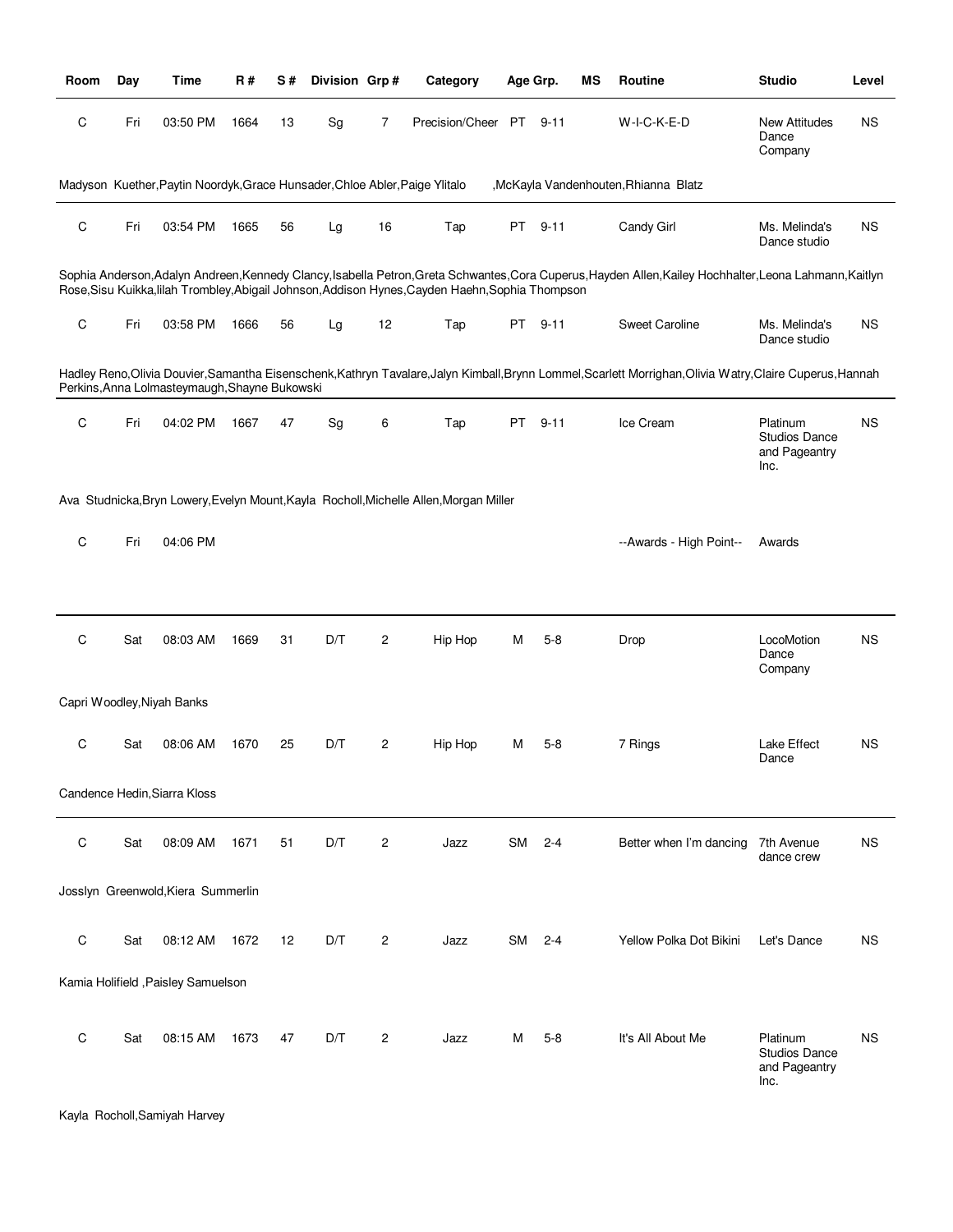| Room                        | Day | <b>Time</b>                                        | <b>R#</b> | S# | Division Grp# |                | Category | Age Grp. |         | MS | Routine                | <b>Studio</b>                                      | Level     |
|-----------------------------|-----|----------------------------------------------------|-----------|----|---------------|----------------|----------|----------|---------|----|------------------------|----------------------------------------------------|-----------|
| С                           | Sat | 08:18 AM                                           | 1674      | 10 | D/T           | 3              | Jazz     | Μ        | $5 - 8$ |    | Surfs Up               | Bay Area<br>Academy of<br>Dance                    | NS        |
|                             |     | Alivia Johnson, Lilah Pawlyk, Logan DeLorme        |           |    |               |                |          |          |         |    |                        |                                                    |           |
| $\mathsf C$                 | Sat | 08:21 AM                                           | 1675      | 23 | D/T           | $\overline{2}$ | Jazz     | М        | $5-8$   |    | Perfection             | dance<br>endeavors                                 | <b>NS</b> |
|                             |     | Campbell Hoag, Kinsley Kurtz                       |           |    |               |                |          |          |         |    |                        |                                                    |           |
| C                           | Sat | 08:24 AM                                           | 1676      | 47 | D/T           | 3              | Jazz     | М        | $5-8$   |    | <b>Mermaid Party</b>   | Platinum<br>Studios Dance<br>and Pageantry<br>Inc. | <b>NS</b> |
|                             |     | Kinzley Bentley, Reagan Bentley, Scarlette Gathje  |           |    |               |                |          |          |         |    |                        |                                                    |           |
| $\mathsf C$                 | Sat | 08:27 AM                                           | 1677      | 12 | D/T           | $\overline{2}$ | Jazz     | М        | $5-8$   |    | <b>Beatles Medley</b>  | Let's Dance                                        | <b>NS</b> |
| Gwen Kopp, Allie Puhalla    |     |                                                    |           |    |               |                |          |          |         |    |                        |                                                    |           |
| $\mathsf C$                 | Sat | 08:30 AM                                           | 1678      | 56 | D/T           | 3              | Jazz     | Μ        | $5 - 8$ |    | Pumpin Up the Party    | Ms. Melinda's<br>Dance studio                      | <b>NS</b> |
|                             |     | Hannah Anderson, Paisley Roepke, Estella Schwantes |           |    |               |                |          |          |         |    |                        |                                                    |           |
| $\mathsf C$                 | Sat | 08:33 AM                                           | 1679      | 48 | D/T           | $\overline{c}$ | Jazz     | М        | $5-8$   |    | Dancing On The Ceiling | Dance Esteem                                       | <b>NS</b> |
|                             |     | Frances Villar, Lucy Carlson                       |           |    |               |                |          |          |         |    |                        |                                                    |           |
| C                           | Sat | 08:36 AM                                           | 1680      | 12 | D/T           | 2              | Jazz     | М        | $5-8$   |    | Rotten to the Core     | Let's Dance                                        | <b>NS</b> |
|                             |     | Ashlyn Moncada, Ava Moore                          |           |    |               |                |          |          |         |    |                        |                                                    |           |
| $\mathsf C$                 | Sat | 08:39 AM                                           | 1681      | 56 | D/T           | 3              | Jazz     | М        | $5 - 8$ |    | Rotten Apples          | Ms. Melinda's<br>Dance studio                      | <b>NS</b> |
|                             |     | Scarlett Morrighan, Josie LaBonne, Kendall Meyer   |           |    |               |                |          |          |         |    |                        |                                                    |           |
| $\mathsf C$                 | Sat | 08:42 AM                                           | 1682      | 42 | D/T           | $\overline{2}$ | Jazz     | М        | $5 - 8$ |    | Ice Cream Crazy        | The Dance<br>Factory                               | <b>NS</b> |
| Hazel Kirkland, Britta Doll |     |                                                    |           |    |               |                |          |          |         |    |                        |                                                    |           |
| $\mathsf C$                 | Sat | 08:45 AM                                           | 1683      | 11 | D/T           | 3              | Jazz     | Μ        | $5 - 8$ |    | Perfection             | Dance<br>Dynamics LLC                              | <b>NS</b> |

Christopher Trione,Song Vang,Sophia Pearse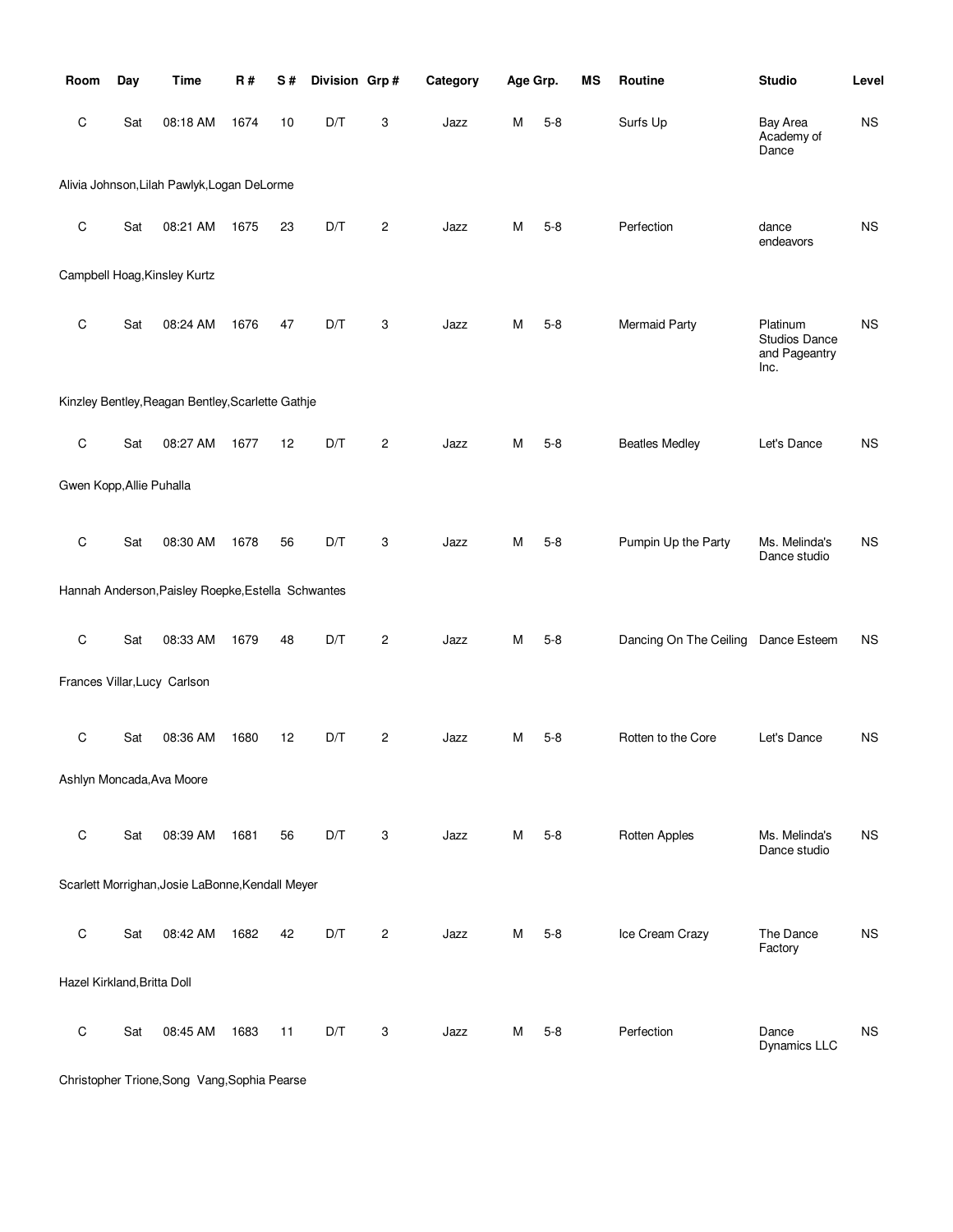| Room        | Day | <b>Time</b>                                   | R#   | S# | Division Grp# |                | Category            |           | Age Grp. | MS | Routine             | <b>Studio</b>                    | Level     |
|-------------|-----|-----------------------------------------------|------|----|---------------|----------------|---------------------|-----------|----------|----|---------------------|----------------------------------|-----------|
| C           | Sat | 08:48 AM                                      | 1684 | 12 | D/T           | 2              | Lyrical             | <b>SM</b> | $2 - 4$  |    | Kiss the Girl       | Let's Dance                      | <b>NS</b> |
|             |     | Astoria Moncada, Natalie Puhalla              |      |    |               |                |                     |           |          |    |                     |                                  |           |
| C           | Sat | 08:51 AM                                      | 1685 | 17 | D/T           | 3              | Lyrical             | М         | $5-8$    |    | Dream               | North Ballet<br>Academy          | <b>NS</b> |
|             |     | Ellyse Anderson, Mary Currier, Petra Nersion  |      |    |               |                |                     |           |          |    |                     |                                  |           |
| C           | Sat | 08:54 AM                                      | 1686 | 48 | D/T           | $\overline{c}$ | Lyrical             | м         | $5-8$    |    | You are My Sunshine | Dance Esteem                     | <b>NS</b> |
|             |     | Brooklyn Brown, Aurora Hilson                 |      |    |               |                |                     |           |          |    |                     |                                  |           |
| C           | Sat | 08:57 AM                                      | 1687 | 48 | D/T           | 2              | <b>Musical Show</b> | M         | $5-8$    |    | My Strongest Suit   | Dance Esteem                     | <b>NS</b> |
|             |     | Hadley Jaeger, Ellen Thomas                   |      |    |               |                |                     |           |          |    |                     |                                  |           |
| C           | Sat | 09:00 AM                                      | 1688 | 49 | D/T           | 3              | Contemporary        | PT        | $9 - 11$ |    | Pure Imagination    | Studio 20<br>Dance<br>Academy    | <b>NS</b> |
|             |     | Aaliyah Biglow, Trinity Biglow, ChiNasa Jones |      |    |               |                |                     |           |          |    |                     |                                  |           |
| C           | Sat | 09:03 AM                                      | 1689 | 9  | D/T           | $\overline{c}$ | Contemporary        | PT        | $9 - 11$ |    | Demons              | Northwoods<br>School of<br>Dance | <b>NS</b> |
|             |     | Chloe Roou, Gretchen Fiebke                   |      |    |               |                |                     |           |          |    |                     |                                  |           |
| C           | Sat | 09:06 AM                                      | 1690 | 11 | D/T           | 2              | Hip Hop             | PT        | $9 - 11$ |    | <b>BFFs</b>         | Dance<br><b>Dynamics LLC</b>     | <b>NS</b> |
|             |     | Jersey Heyroth, Marissa Williams              |      |    |               |                |                     |           |          |    |                     |                                  |           |
| $\mathsf C$ | Sat | 09:09 AM                                      | 1691 | 56 | D/T           | 3              | Jazz                |           | PT 9-11  |    | Birthday            | Ms. Melinda's<br>Dance studio    | <b>NS</b> |
|             |     | Avery Eiynck, Reese Janson, Maci Mackrell     |      |    |               |                |                     |           |          |    |                     |                                  |           |
| $\mathsf C$ | Sat | 09:12 AM                                      | 1692 | 33 | D/T           | $\overline{c}$ | Jazz                | PT        | $9 - 11$ |    | La La Love Me       | Dance and<br>Music<br>Academy    | <b>NS</b> |
|             |     | Alyssa Crowley, Kathryn McNamara              |      |    |               |                |                     |           |          |    |                     |                                  |           |
| C           | Sat | 09:15 AM                                      | 1693 | 9  | D/T           | $\overline{c}$ | Jazz                |           | PT 9-11  |    | The Gospel Truth    | Northwoods<br>School of<br>Dance | <b>NS</b> |

Abigail Nelson,Ava Sadak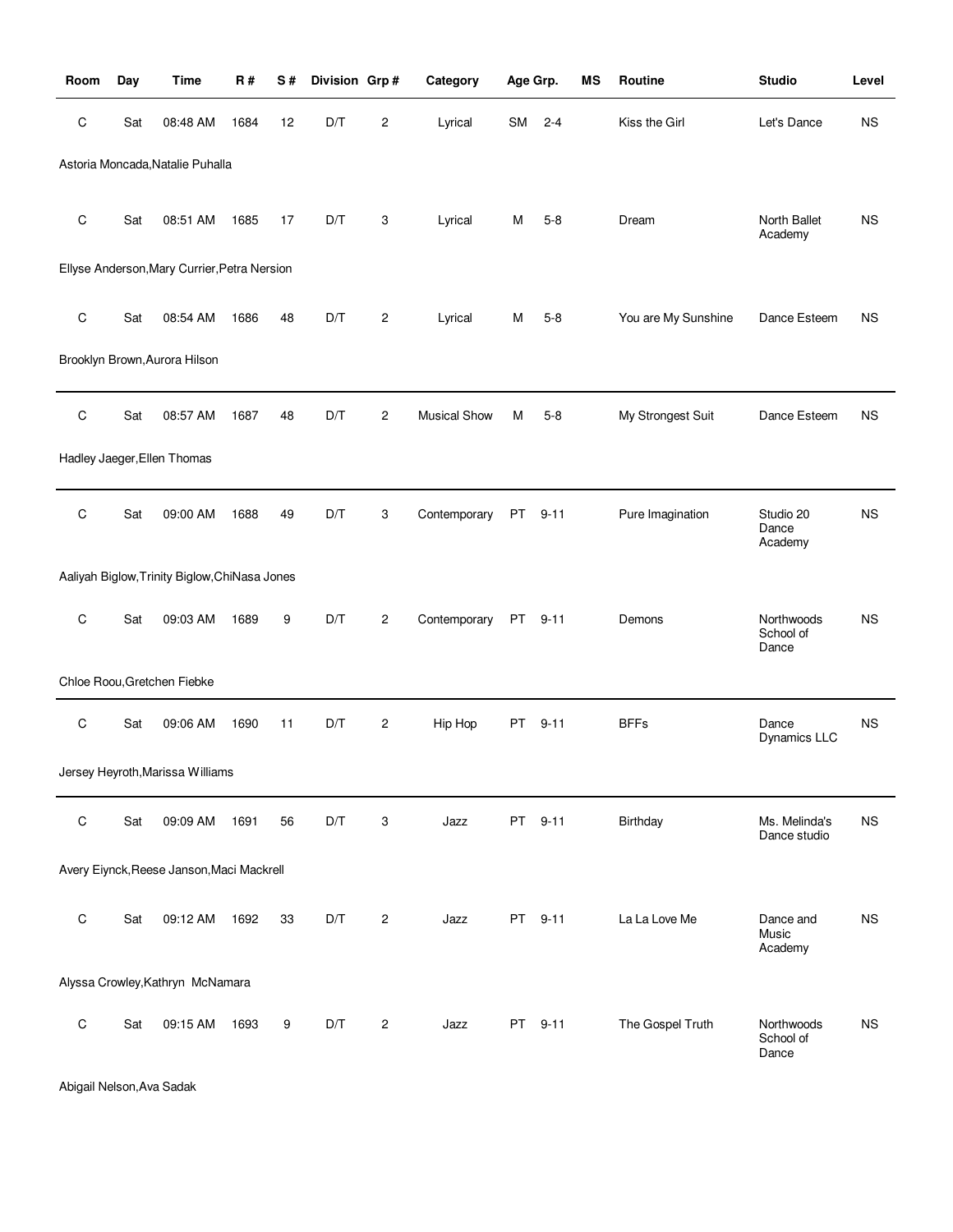| Room        | Day | <b>Time</b>                                           | R#   | S# | Division Grp# |                | Category            | Age Grp.                                                                                                                                                                                                                       |          | MS | Routine                       | <b>Studio</b>                                      | Level     |
|-------------|-----|-------------------------------------------------------|------|----|---------------|----------------|---------------------|--------------------------------------------------------------------------------------------------------------------------------------------------------------------------------------------------------------------------------|----------|----|-------------------------------|----------------------------------------------------|-----------|
| C           | Sat | 09:18 AM                                              | 1694 | 47 | D/T           | 3              | Jazz                | PT and the post of the content of the content of the content of the content of the content of the content of the content of the content of the content of the content of the content of the content of the content of the cont | $9 - 11$ |    | Big Girls Don't Cry           | Platinum<br>Studios Dance<br>and Pageantry<br>Inc. | <b>NS</b> |
|             |     | Amelia Swenson, Grace Martin, Teagan Bennett          |      |    |               |                |                     |                                                                                                                                                                                                                                |          |    |                               |                                                    |           |
| C           | Sat | 09:21 AM                                              | 1695 | 27 | D/T           | $\overline{c}$ | Jazz                |                                                                                                                                                                                                                                | PT 9-11  |    | Glam                          | U Can Danz!<br>Dance<br>Company                    | <b>NS</b> |
|             |     | Evie Eckhoff, Miriam Gilbertson                       |      |    |               |                |                     |                                                                                                                                                                                                                                |          |    |                               |                                                    |           |
| C           | Sat | 09:24 AM                                              | 1696 | 25 | D/T           | 2              | Jazz                | PT                                                                                                                                                                                                                             | $9 - 11$ |    | JoJo Remix                    | Lake Effect<br>Dance                               | ΝS        |
|             |     | Avery Voynich , Delia Voynich                         |      |    |               |                |                     |                                                                                                                                                                                                                                |          |    |                               |                                                    |           |
| C           | Sat | 09:27 AM                                              | 1697 | 6  | D/T           | 3              | Jazz                | PT                                                                                                                                                                                                                             | $9 - 11$ |    | Gypsy                         | Zumbrota<br>Dance Studio                           | <b>NS</b> |
|             |     | Catherine Anderson, Olivia Gullickson, Kieryn Monahan |      |    |               |                |                     |                                                                                                                                                                                                                                |          |    |                               |                                                    |           |
| $\mathsf C$ | Sat | 09:30 AM                                              | 1698 | 56 | D/T           | 3              | Jazz                | PT and the post of the content of the content of the content of the content of the content of the content of the content of the content of the content of the content of the content of the content of the content of the cont | $9 - 11$ |    | Me and My Girls               | Ms. Melinda's<br>Dance studio                      | ΝS        |
|             |     | Madelynne Pauna, Ella Gruber, Ava Johnson             |      |    |               |                |                     |                                                                                                                                                                                                                                |          |    |                               |                                                    |           |
| C           | Sat | 09:33 AM                                              | 1699 | 51 | D/T           | 3              | Jazz                | PT                                                                                                                                                                                                                             | $9 - 11$ |    | Let's get loud                | 7th Avenue<br>dance crew                           | <b>NS</b> |
|             |     | Alyia Loew, Brooklyn Adams, Tara Richgels             |      |    |               |                |                     |                                                                                                                                                                                                                                |          |    |                               |                                                    |           |
| C           | Sat | 09:36 AM                                              | 1700 | 9  | D/T           | 3              | Lyrical             | PT                                                                                                                                                                                                                             | $9 - 11$ |    | Run to You                    | Northwoods<br>School of<br>Dance                   | <b>NS</b> |
|             |     | Ella Stolzman, Isabelle Gray, Siiri Weinzatl          |      |    |               |                |                     |                                                                                                                                                                                                                                |          |    |                               |                                                    |           |
| $\mathsf C$ | Sat | 09:39 AM                                              | 1701 | 23 | D/T           | 2              | Lyrical             |                                                                                                                                                                                                                                | PT 9-11  |    | July                          | dance<br>endeavors                                 | <b>NS</b> |
|             |     | Hadley Hoag, Paige Laaksonen                          |      |    |               |                |                     |                                                                                                                                                                                                                                |          |    |                               |                                                    |           |
| $\mathsf C$ | Sat | 09:42 AM                                              | 1702 | 6  | D/T           | 2              | Lyrical             |                                                                                                                                                                                                                                | PT 9-11  |    | Saving Grace                  | Zumbrota<br>Dance Studio                           | <b>NS</b> |
|             |     | Olivia Gullickson, Isabelle Johnson                   |      |    |               |                |                     |                                                                                                                                                                                                                                |          |    |                               |                                                    |           |
| $\mathsf C$ | Sat | 09:45 AM                                              | 1703 | 33 | D/T           | 2              | <b>Musical Show</b> | <b>PT</b>                                                                                                                                                                                                                      | $9 - 11$ |    | Me and You (But Mostly<br>Me) | Dance and<br>Music<br>Academy                      | <b>NS</b> |

Archer Geye,Katie Romanski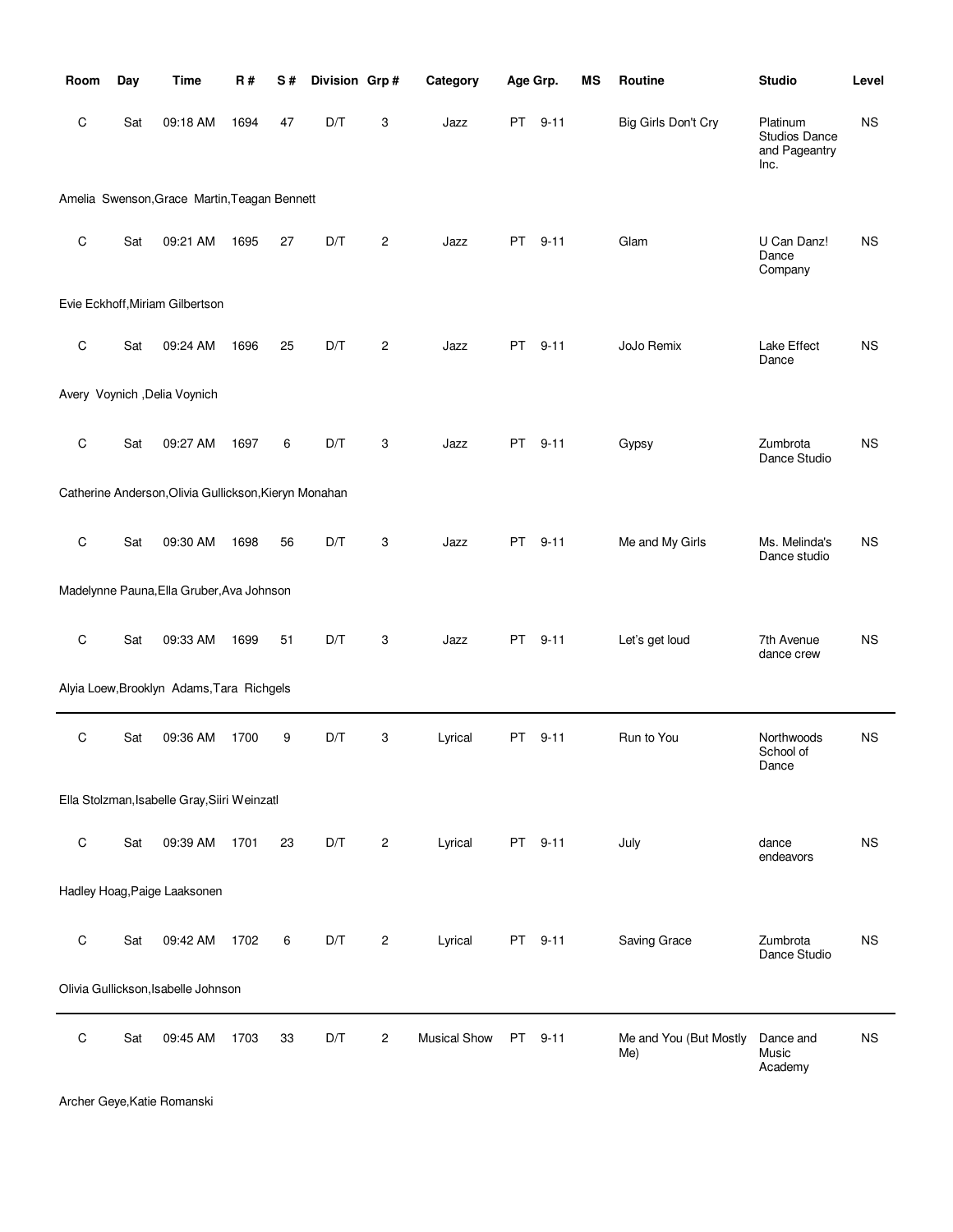| Room                      | Day | Time                                            | R#   | S# | Division Grp# |                | Category                 | Age Grp.  |          | ΜS | Routine                      | <b>Studio</b>                                             | Level     |
|---------------------------|-----|-------------------------------------------------|------|----|---------------|----------------|--------------------------|-----------|----------|----|------------------------------|-----------------------------------------------------------|-----------|
| C                         | Sat | 09:48 AM                                        | 1704 | 47 | D/T           | 3              | <b>Musical Show</b>      | PT -      | $9 - 11$ |    | You'll Be Back               | Platinum<br>Studios Dance<br>and Pageantry<br>Inc.        | <b>NS</b> |
|                           |     | Danyasia Price, Jane Vassallo, Morgan Miller    |      |    |               |                |                          |           |          |    |                              |                                                           |           |
| C                         | Sat | 09:51 AM                                        | 1705 | 33 | D/T           | $\overline{2}$ | <b>Musical Show</b>      | PT        | $9 - 11$ |    | Just Keep Swimming           | Dance and<br>Music<br>Academy                             | <b>NS</b> |
| Danica Pavic, Maya Mackin |     |                                                 |      |    |               |                |                          |           |          |    |                              |                                                           |           |
| C                         | Sat | 09:54 AM                                        | 1706 | 48 | D/T           | 3              | <b>Musical Show</b>      | PT        | $9 - 11$ |    | Revenge Party                | Dance Esteem                                              | ΝS        |
|                           |     | Vivienne Phillips, Parker Swanson, Sloane McGee |      |    |               |                |                          |           |          |    |                              |                                                           |           |
| C                         | Sat | 09:57 AM                                        | 1707 | 33 | D/T           | $\overline{c}$ | <b>Musical Show</b>      | PT        | $9 - 11$ |    | <b>Sparkling Diamonds</b>    | Dance and<br>Music<br>Academy                             | <b>NS</b> |
|                           |     | Emma Rath, Katie Romanski                       |      |    |               |                |                          |           |          |    |                              |                                                           |           |
| C                         | Sat | 10:00 AM                                        | 1708 | 9  | D/T           | 2              | Novelty/Characte PT<br>r |           | $9 - 11$ |    | Genie in a Bottle            | Northwoods<br>School of<br>Dance                          | <b>NS</b> |
|                           |     | Ella Stolzman, Siiri Weinzatl                   |      |    |               |                |                          |           |          |    |                              |                                                           |           |
| $\mathbf C$               | Sat | 10:06 AM                                        | 1710 | 47 | D/T           | 3              | Open                     | PT        | $9 - 11$ |    | You Are My Sunshine          | Platinum<br><b>Studios Dance</b><br>and Pageantry<br>Inc. | <b>NS</b> |
|                           |     | Ava Studnicka, Bryn Lowery, Evelyn Mount        |      |    |               |                |                          |           |          |    |                              |                                                           |           |
| С                         | Sat | 10:12 AM                                        | 1712 | 13 | D/T           | 3              | Tap                      | PT        | $9 - 11$ |    | Did I Mention                | <b>New Attitudes</b><br>Dance<br>Company                  | <b>NS</b> |
|                           |     | Della Danes, Gabe Shaver, Samantha Schultz      |      |    |               |                |                          |           |          |    |                              |                                                           |           |
| $\mathsf C$               | Sat | 10:15 AM                                        | 1713 | 56 | D/T           | 3              | Tap                      | <b>PT</b> | $9 - 11$ |    | The Young Muses              | Ms. Melinda's<br>Dance studio                             | <b>NS</b> |
|                           |     | Greta Schwantes, Emma LaBonne, Haylen Meyer     |      |    |               |                |                          |           |          |    |                              |                                                           |           |
| C                         | Sat | 10:18 AM                                        | 1714 | 13 | D/T           | $\overline{c}$ | Tap                      | <b>PT</b> | $9 - 11$ |    | You Make Me Feel So<br>Young | <b>New Attitudes</b><br>Dance<br>Company                  | <b>NS</b> |
| Della Danes, Gabe Shaver  |     |                                                 |      |    |               |                |                          |           |          |    |                              |                                                           |           |
| $\mathsf C$               | Sat | 10:21 AM                                        | 1715 | 25 | Solo          | 1              | Jazz                     | <b>SM</b> | $2 - 4$  |    | <b>Big City Big Dreams</b>   | Lake Effect<br>Dance                                      | <b>NS</b> |

Parker Haskins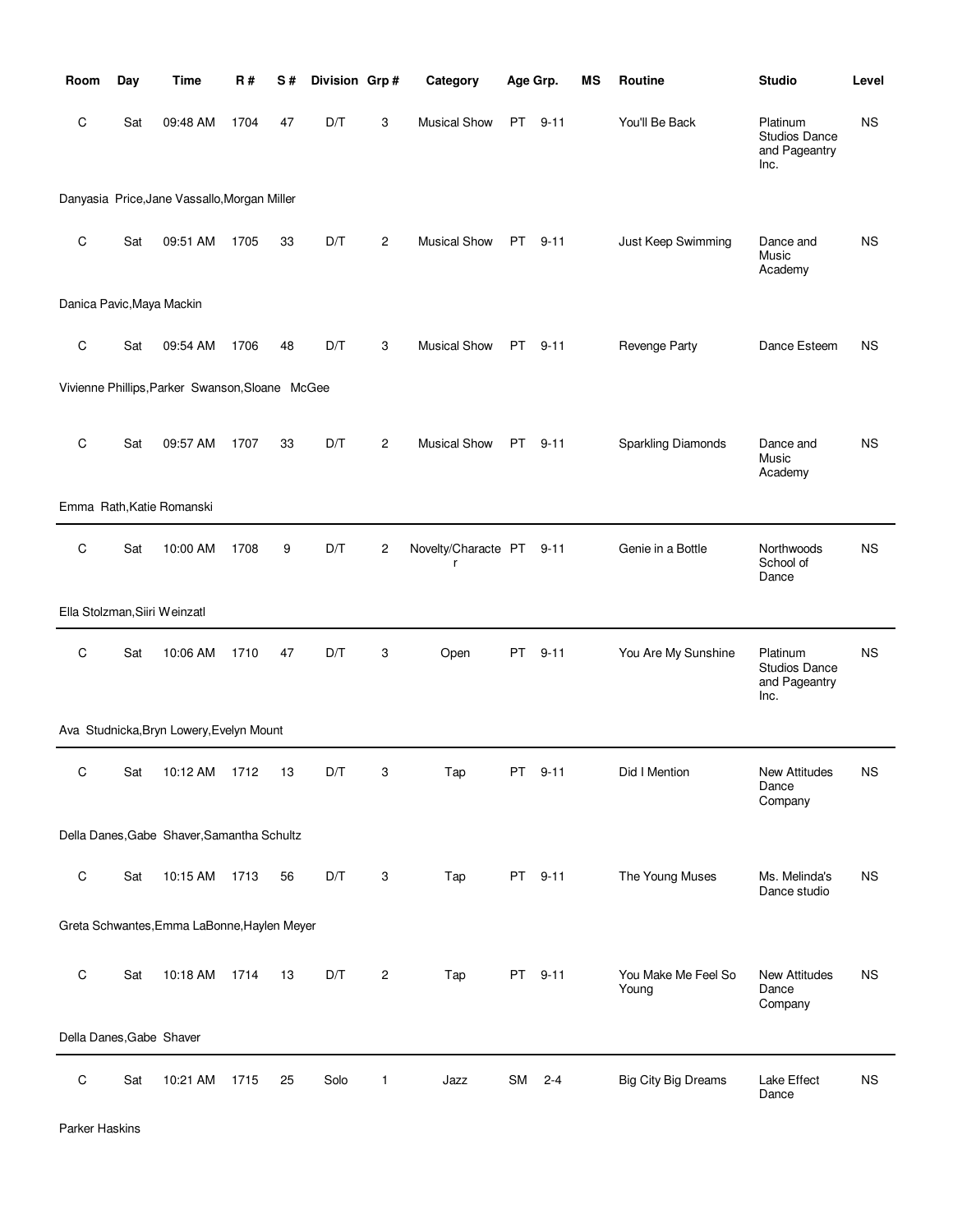| Room            | Day | <b>Time</b>   | R#   | S#             | Division Grp# |              | Category     | Age Grp. |         | ΜS | Routine                 | <b>Studio</b>                                             | Level       |
|-----------------|-----|---------------|------|----------------|---------------|--------------|--------------|----------|---------|----|-------------------------|-----------------------------------------------------------|-------------|
| C               | Sat | 10:24 AM      | 1716 | 12             | Solo          | 1            | Lyrical      | SM       | $2 - 4$ |    | Somewhere Out There     | Let's Dance                                               | <b>NS</b>   |
| Kamia Holifield |     |               |      |                |               |              |              |          |         |    |                         |                                                           |             |
| C               | Sat | 10:27 AM      | 1717 | 29             | Solo          | 1            | Jazz         | M        | $5 - 8$ |    | Vacation                | Spotlight<br>Dance<br>Academy                             | $_{\rm NS}$ |
| Reagan DeVault  |     |               |      |                |               |              |              |          |         |    |                         |                                                           |             |
| C               | Sat | 10:30 AM      | 1718 | 47             | Solo          | $\mathbf{1}$ | Contemporary | M        | $5 - 8$ |    | Sound Of Silence        | Platinum<br><b>Studios Dance</b><br>and Pageantry<br>Inc. | <b>NS</b>   |
| Coral Strong    |     |               |      |                |               |              |              |          |         |    |                         |                                                           |             |
| C               | Sat | 10:33 AM      | 1719 | 20             | Solo          | $\mathbf{1}$ | Contemporary | М        | $5 - 8$ |    | Runaway                 | <b>Rising Dance</b><br>Academy                            | <b>NS</b>   |
| Amaryllis P     |     |               |      |                |               |              |              |          |         |    |                         |                                                           |             |
| C               | Sat | 10:36 AM      | 1720 | 25             | Solo          | $\mathbf{1}$ | Hip Hop      | M        | $5 - 8$ |    | Lil Bit                 | Lake Effect<br>Dance                                      | <b>NS</b>   |
| Kennedy Cook    |     |               |      |                |               |              |              |          |         |    |                         |                                                           |             |
| $\mathsf C$     | Sat | 10:39 AM      | 1721 | 56             | Solo          | $\mathbf{1}$ | Hip Hop      | м        | $5 - 8$ |    | Do It Like This         | Ms. Melinda's<br>Dance studio                             | <b>NS</b>   |
| Connor Tamm     |     |               |      |                |               |              |              |          |         |    |                         |                                                           |             |
| C               | Sat | 10:42 AM      | 1722 | 25             | Solo          | 1            | Hip Hop      | м        | $5 - 8$ |    | Sit Still Look Pretty   | Lake Effect<br>Dance                                      | <b>NS</b>   |
| Aurora Haag     |     |               |      |                |               |              |              |          |         |    |                         |                                                           |             |
| $\mathsf C$     | Sat | 10:45 AM 1723 |      | 31             | Solo          | $\mathbf{1}$ | Hip Hop      | М        | $5 - 8$ |    | Shut Up and Drive       | LocoMotion<br>Dance<br>Company                            | <b>NS</b>   |
| MyLeah Pernell  |     |               |      |                |               |              |              |          |         |    |                         |                                                           |             |
| C               | Sat | 10:48 AM      | 1724 | 56             | Solo          | $\mathbf{1}$ | Jazz         | M        | $5 - 8$ |    | <b>Bigger is Better</b> | Ms. Melinda's<br>Dance studio                             | <b>NS</b>   |
| Charlie Meyer   |     |               |      |                |               |              |              |          |         |    |                         |                                                           |             |
| $\mathsf C$     | Sat | 10:51 AM      | 1725 | $\overline{c}$ | Solo          | 1            | Jazz         | М        | $5 - 8$ |    | Business of love        | Almost Famous<br>Dance Studio                             | <b>NS</b>   |

Ireland Rea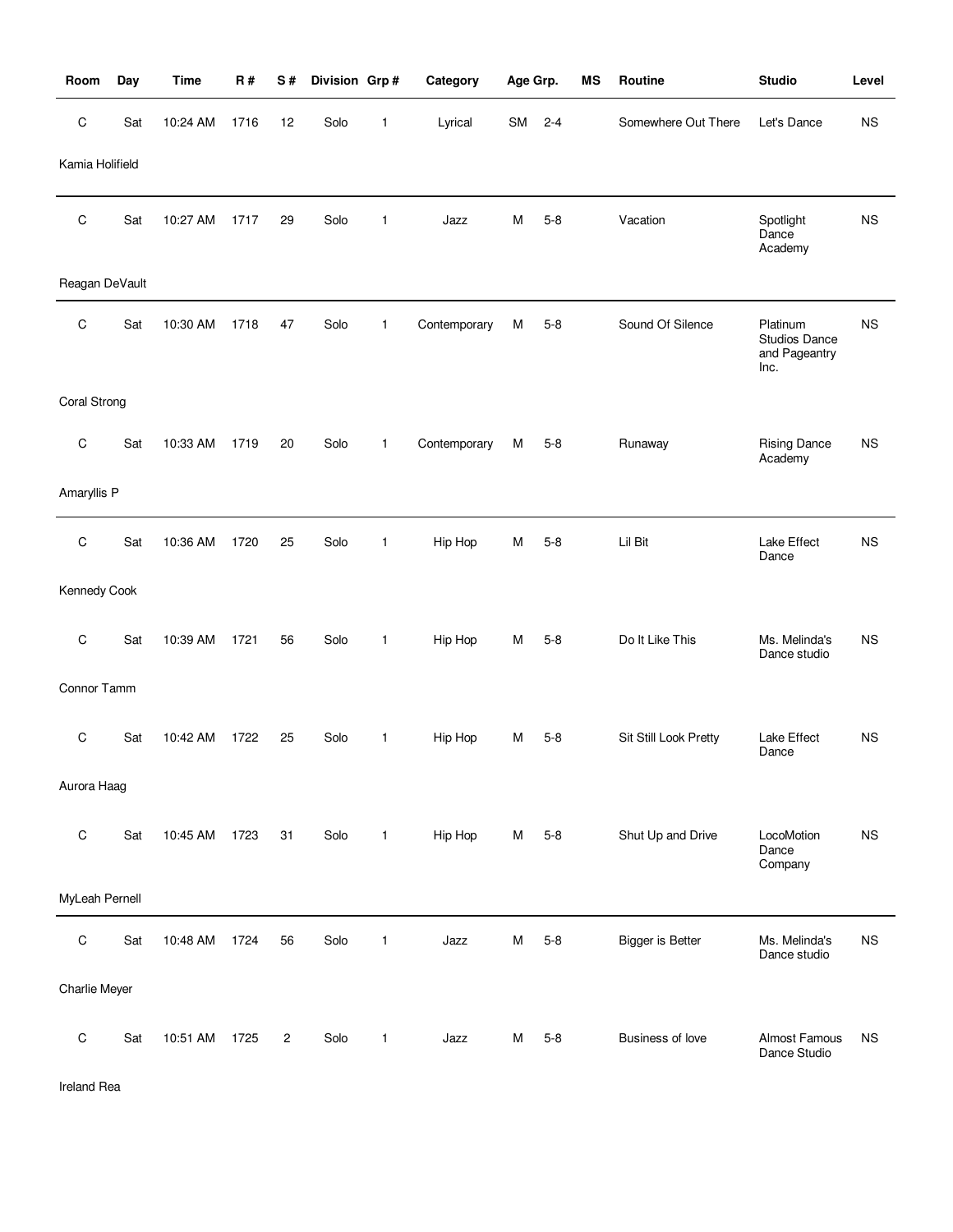| Room                  | Day | <b>Time</b> | R#   | S# | Division Grp# |              | Category | Age Grp. |         | MS | Routine                             | <b>Studio</b>                        | Level     |
|-----------------------|-----|-------------|------|----|---------------|--------------|----------|----------|---------|----|-------------------------------------|--------------------------------------|-----------|
| С                     | Sat | 10:54 AM    | 1726 | 45 | Solo          | 1            | Jazz     | M        | $5 - 8$ |    | I Put A Spell On You                | Arena Dance<br>Academy               | <b>NS</b> |
| <b>Eisley Flowers</b> |     |             |      |    |               |              |          |          |         |    |                                     |                                      |           |
| С                     | Sat | 10:57 AM    | 1727 | 56 | Solo          | $\mathbf{1}$ | Jazz     | M        | $5 - 8$ |    | It's My Party                       | Ms. Melinda's<br>Dance studio        | <b>NS</b> |
| Paisley Roepke        |     |             |      |    |               |              |          |          |         |    |                                     |                                      |           |
| С                     | Sat | 11:00 AM    | 1728 | 12 | Solo          | 1            | Jazz     | M        | $5 - 8$ |    | Faith                               | Let's Dance                          | <b>NS</b> |
| Tava Morsette         |     |             |      |    |               |              |          |          |         |    |                                     |                                      |           |
| $\mathsf C$           | Sat | 11:03 AM    | 1729 | 2  | Solo          | 1            | Jazz     | M        | $5 - 8$ |    | Super C.U.T.E.                      | Almost Famous<br>Dance Studio        | <b>NS</b> |
| Sophia Jellison       |     |             |      |    |               |              |          |          |         |    |                                     |                                      |           |
| С                     | Sat | 11:06 AM    | 1730 | 25 | Solo          | 1            | Jazz     | M        | $5 - 8$ |    | My Own Drum                         | Lake Effect<br>Dance                 | <b>NS</b> |
| Aylinn Turner         |     |             |      |    |               |              |          |          |         |    |                                     |                                      |           |
| $\mathsf C$           | Sat | 11:09 AM    | 1731 | 56 | Solo          | 1            | Jazz     | M        | $5 - 8$ |    | Where's the Party                   | Ms. Melinda's<br>Dance studio        | <b>NS</b> |
| Mariah Jackson        |     |             |      |    |               |              |          |          |         |    |                                     |                                      |           |
| C                     | Sat | 11:12 AM    | 1732 | 48 | Solo          | 1            | Jazz     | M        | $5 - 8$ |    | I'm A Lady                          | Dance Esteem                         | <b>NS</b> |
| Amelia Miller         |     |             |      |    |               |              |          |          |         |    |                                     |                                      |           |
| $\mathsf C$           | Sat | 11:15 AM    | 1733 | 12 | Solo          | 1            | Jazz     | M        | $5 - 8$ |    | When Will My Life Begin Let's Dance |                                      | <b>NS</b> |
| Allyson Hellman       |     |             |      |    |               |              |          |          |         |    |                                     |                                      |           |
| C                     | Sat | 11:18 AM    | 1734 | 56 | Solo          | $\mathbf{1}$ | Jazz     | M        | $5 - 8$ |    | <b>Worldwide Party</b>              | Ms. Melinda's<br>Dance studio        | <b>NS</b> |
| Hannah Anderson       |     |             |      |    |               |              |          |          |         |    |                                     |                                      |           |
| $\mathsf C$           | Sat | 11:21 AM    | 1735 | 44 | Solo          | $\mathbf{1}$ | Jazz     | M        | $5 - 8$ |    | All About Me                        | <b>Triple Threat</b><br><b>Divas</b> | <b>NS</b> |
| Zoey Flourney         |     |             |      |    |               |              |          |          |         |    |                                     |                                      |           |
| С                     | Sat | 11:24 AM    |      |    |               |              |          |          |         |    | --Awards - High Point<br>D/T Only-- | Awards                               |           |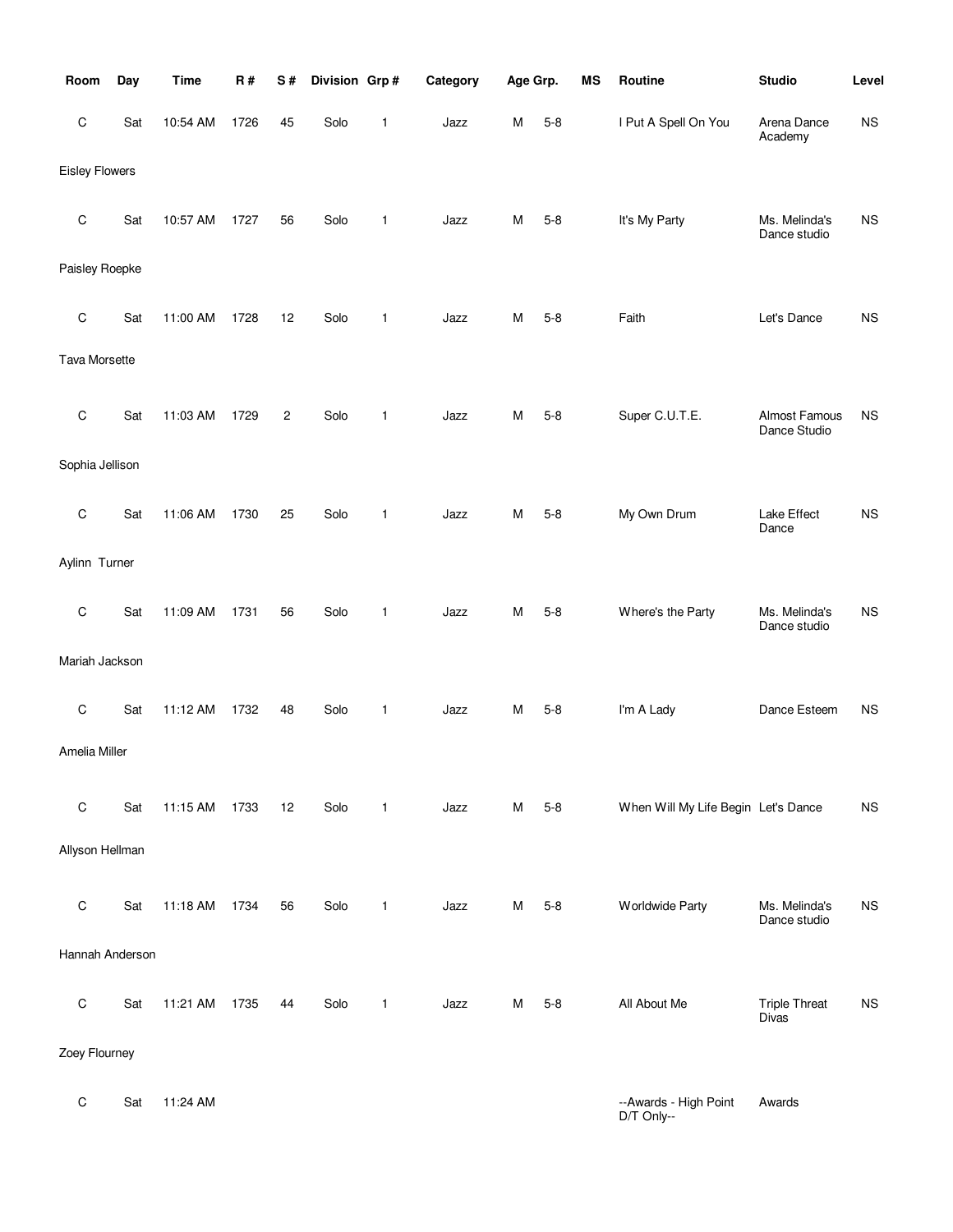| Room              | Day | <b>Time</b> | <b>R#</b> | S#             | Division Grp# |              | Category | Age Grp. |         | MS | Routine              | <b>Studio</b>                                      | Level     |
|-------------------|-----|-------------|-----------|----------------|---------------|--------------|----------|----------|---------|----|----------------------|----------------------------------------------------|-----------|
| $\mathsf C$       | Sat | 12:24 PM    | 1736      | 28             | Solo          | 1            | Lyrical  | M        | $5 - 8$ |    | Part Of Your World   | <b>Urban Dance</b><br>Productions                  | <b>NS</b> |
| McKinley Kiersted |     |             |           |                |               |              |          |          |         |    |                      |                                                    |           |
| $\mathsf C$       | Sat | 12:27 PM    | 1737      | 47             | Solo          | $\mathbf{1}$ | Lyrical  | M        | $5 - 8$ |    | A Dream Is A Wish    | Platinum<br>Studios Dance<br>and Pageantry<br>Inc. | <b>NS</b> |
| Vanessa Errthum   |     |             |           |                |               |              |          |          |         |    |                      |                                                    |           |
| $\mathbf C$       | Sat | 12:30 PM    | 1738      | 32             | Solo          | $\mathbf{1}$ | Lyrical  | м        | $5 - 8$ |    | Head Above Water     | Diamond<br>Dance Studio                            | <b>NS</b> |
| Irelynne Ogdahl   |     |             |           |                |               |              |          |          |         |    |                      |                                                    |           |
| $\mathsf C$       | Sat | 12:33 PM    | 1739      | 45             | Solo          | $\mathbf{1}$ | Lyrical  | М        | $5 - 8$ |    | Cover Me In Sunshine | Arena Dance<br>Academy                             | <b>NS</b> |
| Zia Church        |     |             |           |                |               |              |          |          |         |    |                      |                                                    |           |
| $\mathbf C$       | Sat | 12:36 PM    | 1740      | 47             | Solo          | $\mathbf{1}$ | Lyrical  | м        | $5 - 8$ |    | Time                 | Platinum<br>Studios Dance<br>and Pageantry<br>Inc. | <b>NS</b> |
| Kayla Rocholl     |     |             |           |                |               |              |          |          |         |    |                      |                                                    |           |
| $\mathbf C$       | Sat | 12:39 PM    | 1741      | 23             | Solo          | $\mathbf{1}$ | Lyrical  | M        | $5 - 8$ |    | Lost Boy             | dance<br>endeavors                                 | <b>NS</b> |
| Kinsley Kurtz     |     |             |           |                |               |              |          |          |         |    |                      |                                                    |           |
| $\mathbf C$       | Sat | 12:42 PM    | 1742      | $\overline{2}$ | Solo          | 1            | Lyrical  | М        | $5 - 8$ |    | 99 Red Balloons      | Almost Famous<br>Dance Studio                      | <b>NS</b> |
| Chyles Rea        |     |             |           |                |               |              |          |          |         |    |                      |                                                    |           |
| $\mathsf C$       | Sat | 12:45 PM    | 1743      | 45             | Solo          | $\mathbf{1}$ | Lyrical  | M        | $5 - 8$ |    | Hold On To Me        | Arena Dance<br>Academy                             | <b>NS</b> |
| Amara Ashley      |     |             |           |                |               |              |          |          |         |    |                      |                                                    |           |
| $\mathsf C$       | Sat | 12:48 PM    | 1744      | 39             | Solo          | $\mathbf{1}$ | Lyrical  | M        | $5 - 8$ |    | Warrior              | Dreams Come<br><b>True Dance</b>                   | <b>NS</b> |
| Dahliah Barnes    |     |             |           |                |               |              |          |          |         |    |                      |                                                    |           |
| $\mathsf C$       | Sat | 12:51 PM    | 1745      | 12             | Solo          | $\mathbf{1}$ | Lyrical  | м        | $5 - 8$ |    | Go The Distance      | Let's Dance                                        | <b>NS</b> |

Allie Puhalla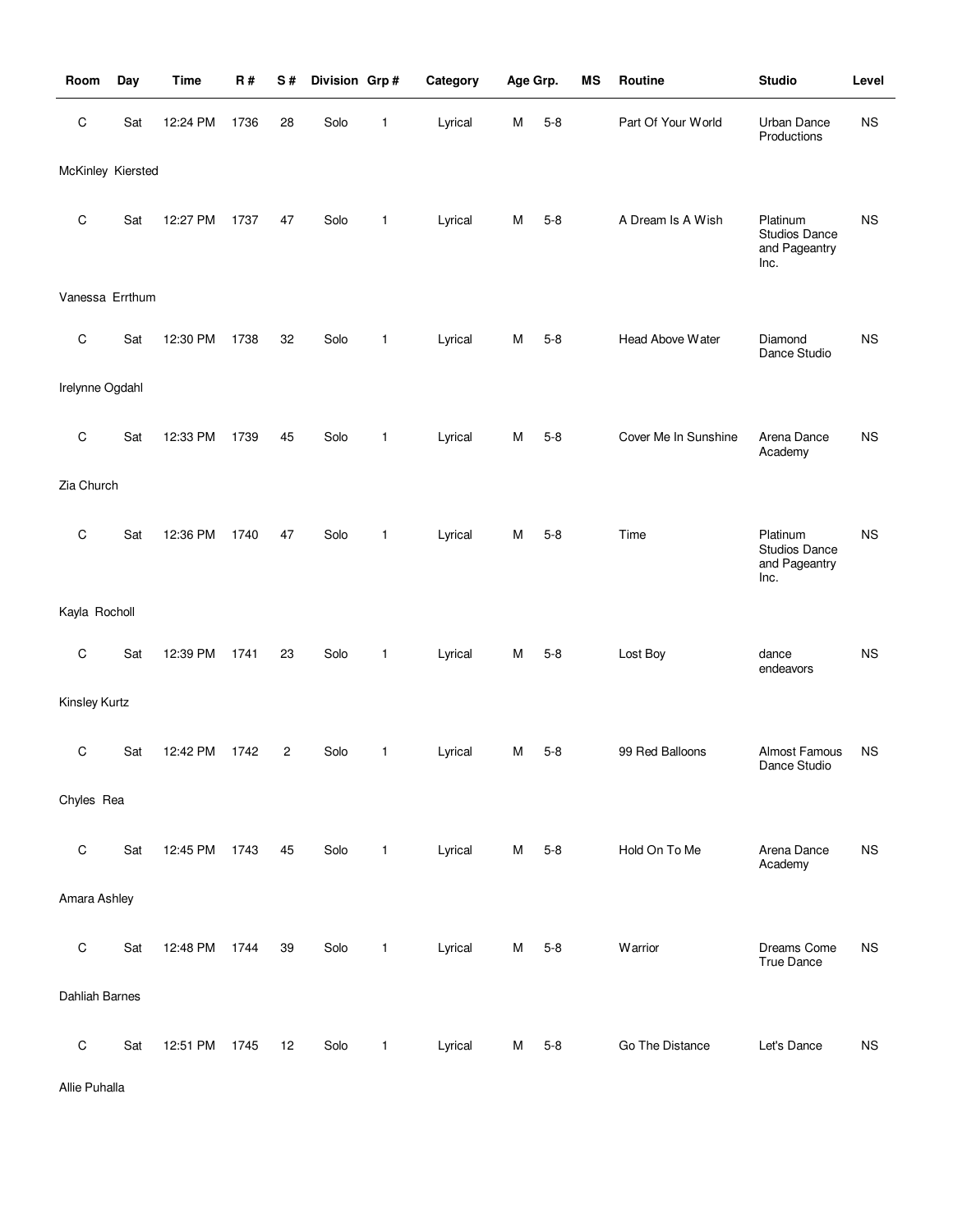| Room              | Day | <b>Time</b> | R#   | S#             | Division Grp# |              | Category            | Age Grp. |         | MS | Routine                                         | <b>Studio</b>                       | Level     |
|-------------------|-----|-------------|------|----------------|---------------|--------------|---------------------|----------|---------|----|-------------------------------------------------|-------------------------------------|-----------|
| C                 | Sat | 12:54 PM    | 1746 | $\overline{c}$ | Solo          | 1            | Lyrical             | M        | $5 - 8$ |    | How Does a moment last Almost Famous<br>forever | Dance Studio                        | <b>NS</b> |
| Kennedy Babbe     |     |             |      |                |               |              |                     |          |         |    |                                                 |                                     |           |
| C                 | Sat | 12:57 PM    | 1747 | 25             | Solo          | 1            | Lyrical             | M        | $5 - 8$ |    | <b>Million Dreams</b>                           | Lake Effect<br>Dance                | <b>NS</b> |
| Lily Ault         |     |             |      |                |               |              |                     |          |         |    |                                                 |                                     |           |
| $\mathsf C$       | Sat | 01:00 PM    | 1748 | 12             | Solo          | 1            | Lyrical             | M        | $5 - 8$ |    | Heaven on Earth                                 | Let's Dance                         | <b>NS</b> |
| Gwen Kopp         |     |             |      |                |               |              |                     |          |         |    |                                                 |                                     |           |
| $\mathsf C$       | Sat | 01:03 PM    | 1749 | 44             | Solo          | 1            | Lyrical             | M        | $5 - 8$ |    | I Stand                                         | <b>Triple Threat</b><br>Divas       | <b>NS</b> |
| Cadence Needham   |     |             |      |                |               |              |                     |          |         |    |                                                 |                                     |           |
| C                 | Sat | 01:06 PM    | 1750 | 28             | Solo          | 1            | Lyrical             | M        | $5 - 8$ |    | Golden Slumber                                  | Urban Dance<br>Productions          | <b>NS</b> |
| Giuliana Cortes   |     |             |      |                |               |              |                     |          |         |    |                                                 |                                     |           |
| C                 | Sat | 01:09 PM    | 1751 | $\overline{c}$ | Solo          | 1            | <b>Musical Show</b> | M        | $5 - 8$ |    | When You Got It Flaunt<br>It                    | Almost Famous<br>Dance Studio       | <b>NS</b> |
| Paisley Ploessl   |     |             |      |                |               |              |                     |          |         |    |                                                 |                                     |           |
| C                 | Sat | 01:12 PM    | 1752 | 56             | Solo          | 1            | <b>Musical Show</b> | M        | $5 - 8$ |    | Honey Bun                                       | Ms. Melinda's<br>Dance studio       | <b>NS</b> |
| Alayna Janish     |     |             |      |                |               |              |                     |          |         |    |                                                 |                                     |           |
| $\mathsf C$       | Sat | 01:15 PM    | 1753 | $\overline{2}$ | Solo          | $\mathbf{1}$ | <b>Musical Show</b> | м        | $5 - 8$ |    | Zero to Hero                                    | Almost Famous<br>Dance Studio       | <b>NS</b> |
| Penelope Fransen  |     |             |      |                |               |              |                     |          |         |    |                                                 |                                     |           |
| $\mathsf C$       | Sat | 01:18 PM    | 1754 | 56             | Solo          | $\mathbf{1}$ | <b>Musical Show</b> | M        | $5 - 8$ |    | Surprise                                        | Ms. Melinda's<br>Dance studio       | <b>NS</b> |
| Estella Schwantes |     |             |      |                |               |              |                     |          |         |    |                                                 |                                     |           |
| $\mathsf C$       | Sat | 01:21 PM    | 1755 | 53             | Solo          | $\mathbf{1}$ | <b>Musical Show</b> | М        | $5 - 8$ |    | Oh, So Quiet                                    | <b>Infinity Dance</b><br>Center LLC | ΝS        |
| Phoenix Hansen    |     |             |      |                |               |              |                     |          |         |    |                                                 |                                     |           |
| С                 | Sat | 01:24 PM    | 1756 | 28             | Solo          | 1            | <b>Musical Show</b> | M        | $5 - 8$ |    | Flaunt It                                       | <b>Urban Dance</b><br>Productions   | <b>NS</b> |

Taylor Pugleasa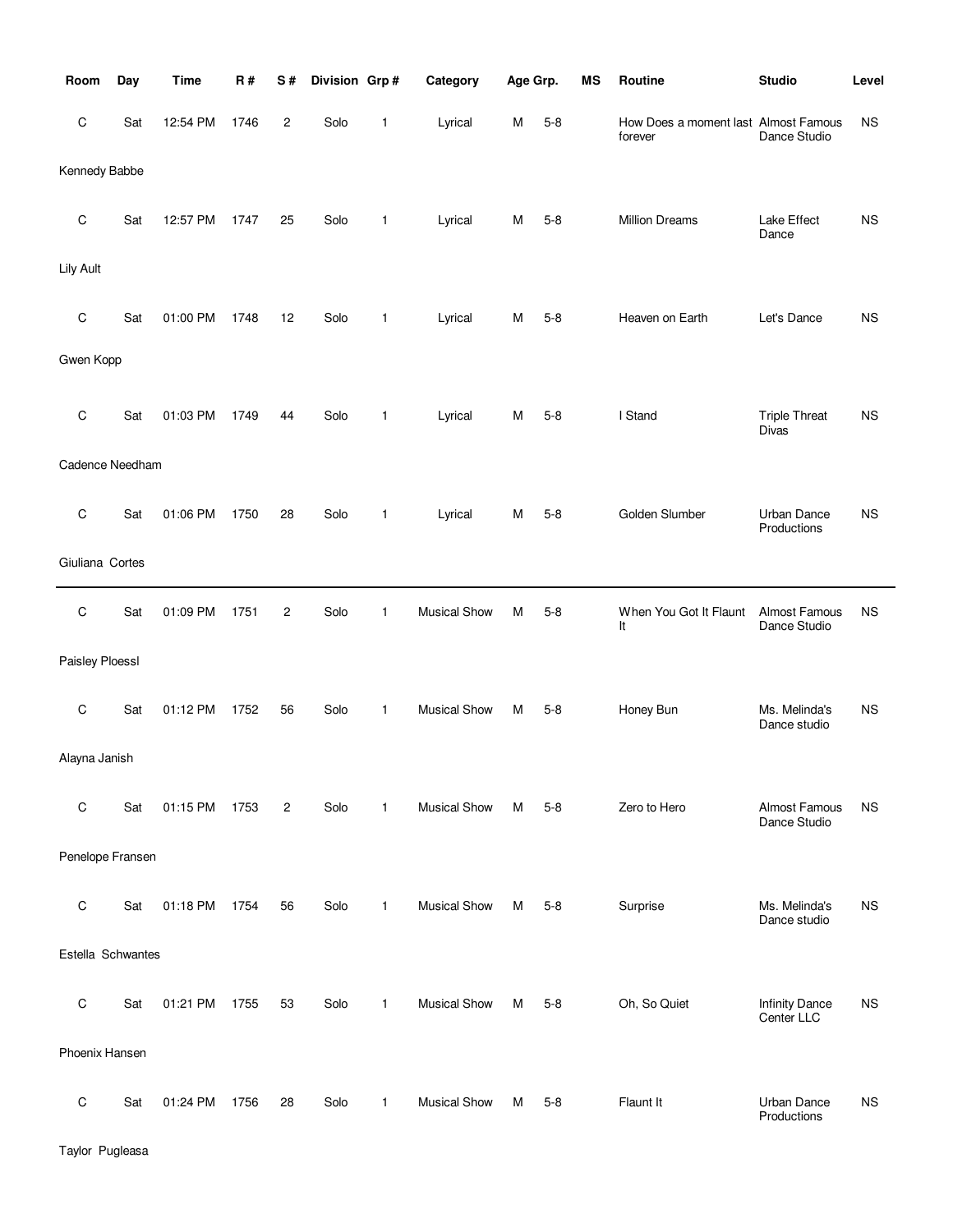| Room                | Day | <b>Time</b> | <b>R#</b> | S# | Division Grp# |              | Category             |    | Age Grp. | <b>MS</b> | Routine                | <b>Studio</b>                                      | Level       |
|---------------------|-----|-------------|-----------|----|---------------|--------------|----------------------|----|----------|-----------|------------------------|----------------------------------------------------|-------------|
| C                   | Sat | 01:30 PM    | 1758      | 25 | Solo          | 1            | Tap                  | M  | $5 - 8$  |           | Champion               | Lake Effect<br>Dance                               | <b>NS</b>   |
| Aurora Haag         |     |             |           |    |               |              |                      |    |          |           |                        |                                                    |             |
| C                   | Sat | 01:33 PM    | 1759      | 33 | Solo          | 1            | <b>Ballet</b>        | PT | $9 - 11$ |           | La Bayadare Variation  | Dance and<br>Music<br>Academy                      | <b>NS</b>   |
| <b>Riley Coffey</b> |     |             |           |    |               |              |                      |    |          |           |                        |                                                    |             |
| C                   | Sat | 01:36 PM    | 1760      | 56 | Solo          | 1            | <b>Ballet</b>        | PT | $9 - 11$ |           | Heart of Life          | Ms. Melinda's<br>Dance studio                      | <b>NS</b>   |
| Olivia Janish       |     |             |           |    |               |              |                      |    |          |           |                        |                                                    |             |
| C                   | Sat | 01:39 PM    | 1761      | 33 | Solo          | $\mathbf{1}$ | Contemporary         | PT | $9 - 11$ |           | Looking For Some Light | Dance and<br>Music<br>Academy                      | <b>NS</b>   |
| Sofia Keeton        |     |             |           |    |               |              |                      |    |          |           |                        |                                                    |             |
| C                   | Sat | 01:42 PM    | 1762      | 9  | Solo          | $\mathbf{1}$ | Contemporary         | PT | $9 - 11$ |           | Soldier                | Northwoods<br>School of<br>Dance                   | <b>NS</b>   |
| Abigail Nelson      |     |             |           |    |               |              |                      |    |          |           |                        |                                                    |             |
| C                   | Sat | 01:45 PM    | 1763      | 47 | Solo          | $\mathbf{1}$ | Contemporary         |    | PT 9-11  |           | Game Of Survivial      | Platinum<br>Studios Dance<br>and Pageantry<br>Inc. | <b>NS</b>   |
| Jane Vassallo       |     |             |           |    |               |              |                      |    |          |           |                        |                                                    |             |
| C                   | Sat | 01:48 PM    | 1764      | 44 | Solo          | 1            | Contemporary         |    | PT 9-11  |           | Everywhere             | <b>Triple Threat</b><br>Divas                      | <b>NS</b>   |
| Caydence Smith      |     |             |           |    |               |              |                      |    |          |           |                        |                                                    |             |
| $\mathsf C$         | Sat | 01:51 PM    | 1765      | 33 | Solo          | $\mathbf{1}$ | Contemporary PT 9-11 |    |          |           | <b>Beating Heart</b>   | Dance and<br>Music<br>Academy                      | <b>NS</b>   |
| Ellie Park          |     |             |           |    |               |              |                      |    |          |           |                        |                                                    |             |
| $\mathsf C$         | Sat | 01:54 PM    | 1766      | 44 | Solo          | $\mathbf{1}$ | Contemporary         | PT | $9 - 11$ |           | Us                     | <b>Triple Threat</b><br><b>Divas</b>               | <b>NS</b>   |
| Dayana Davis        |     |             |           |    |               |              |                      |    |          |           |                        |                                                    |             |
| $\mathsf C$         | Sat | 01:57 PM    | 1767      | 51 | Solo          | $\mathbf{1}$ | Contemporary         |    | PT 9-11  |           | Speechless             | 7th Avenue<br>dance crew                           | $_{\rm NS}$ |

Alyia Loew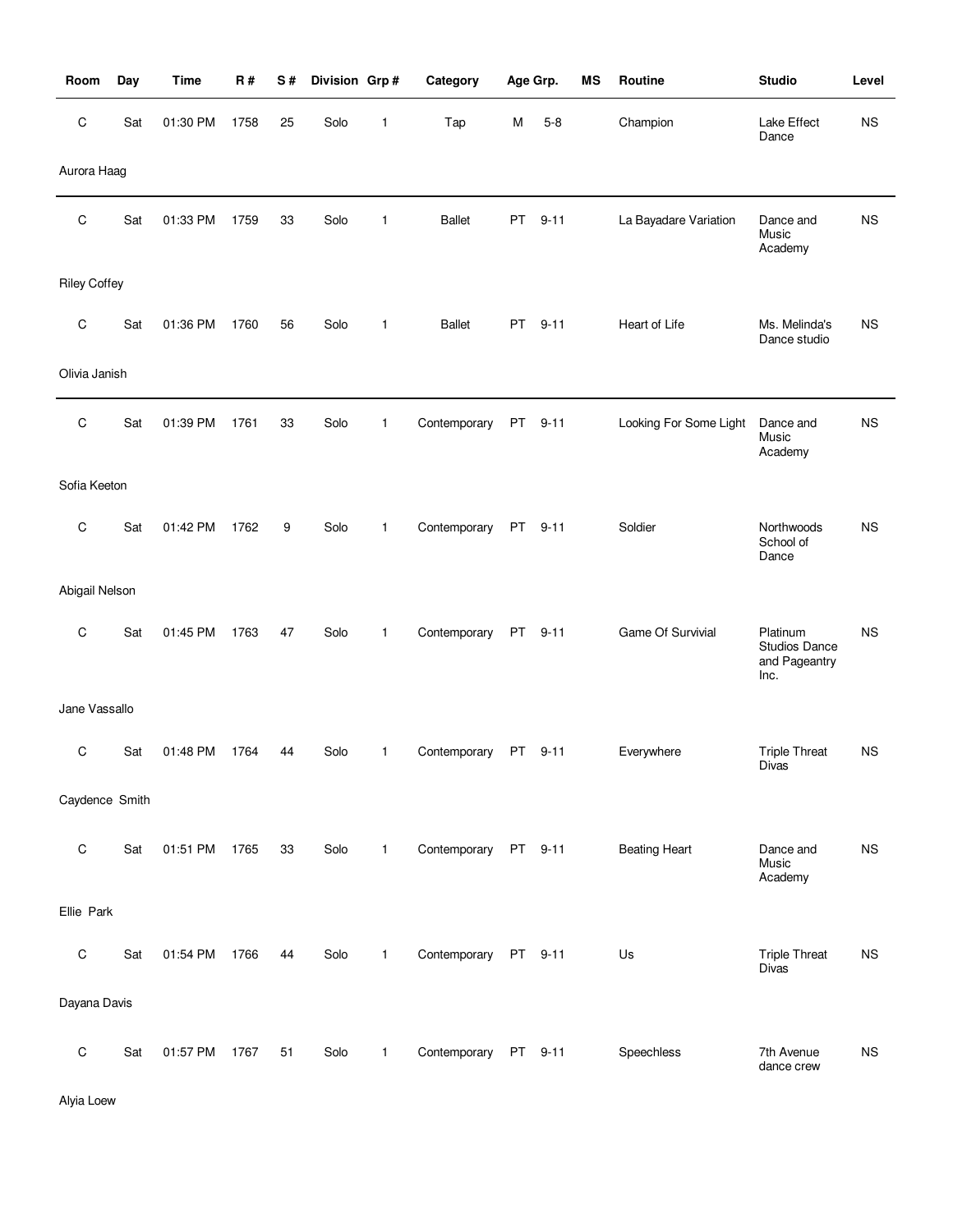| Room                    | Day | <b>Time</b> | R#   | S# | Division Grp# |              | Category     |     | Age Grp. | <b>MS</b> | Routine              | <b>Studio</b>                                             | Level     |
|-------------------------|-----|-------------|------|----|---------------|--------------|--------------|-----|----------|-----------|----------------------|-----------------------------------------------------------|-----------|
| C                       | Sat | 02:00 PM    | 1768 | 33 | Solo          | 1            | Contemporary | PT  | $9 - 11$ |           | Lost in the Wood     | Dance and<br>Music<br>Academy                             | <b>NS</b> |
| Danica Pavic            |     |             |      |    |               |              |              |     |          |           |                      |                                                           |           |
| C                       | Sat | 02:03 PM    | 1769 | 33 | Solo          | 1            | Hip Hop      | PT  | $9 - 11$ |           | The Big Deal         | Dance and<br>Music<br>Academy                             | <b>NS</b> |
| Alana Crowley           |     |             |      |    |               |              |              |     |          |           |                      |                                                           |           |
| C                       | Sat | 02:06 PM    | 1770 | 25 | Solo          | 1            | Hip Hop      | PT  | $9 - 11$ |           | Space Jam            | Lake Effect<br>Dance                                      | <b>NS</b> |
| <b>Bentley Haralson</b> |     |             |      |    |               |              |              |     |          |           |                      |                                                           |           |
| $\mathsf C$             | Sat | 02:09 PM    | 1771 | 51 | Solo          | $\mathbf{1}$ | Hip Hop      | PT  | $9 - 11$ |           | Salute               | 7th Avenue<br>dance crew                                  | <b>NS</b> |
| Tara Richgels           |     |             |      |    |               |              |              |     |          |           |                      |                                                           |           |
| $\mathsf C$             | Sat | 02:12 PM    | 1772 | 56 | Solo          | $\mathbf{1}$ | Jazz         | PT  | $9 - 11$ |           | Bring the Party Back | Ms. Melinda's<br>Dance studio                             | <b>NS</b> |
| Mazie Lindgren          |     |             |      |    |               |              |              |     |          |           |                      |                                                           |           |
| C                       | Sat | 02:15 PM    | 1773 | 33 | Solo          | $\mathbf{1}$ | Jazz         | PT. | $9 - 11$ |           | Tightrope            | Dance and<br>Music<br>Academy                             | <b>NS</b> |
| Sophia Chavanu          |     |             |      |    |               |              |              |     |          |           |                      |                                                           |           |
| C                       | Sat | 02:18 PM    | 1774 | 47 | Solo          | 1            | Jazz         | PT  | $9 - 11$ |           | Covergirl            | Platinum<br><b>Studios Dance</b><br>and Pageantry<br>Inc. | <b>NS</b> |
| Kinsely Cirlic          |     |             |      |    |               |              |              |     |          |           |                      |                                                           |           |
| $\mathbf C$             | Sat | 02:21 PM    | 1775 | 56 | Solo          | 1            | Jazz         |     | PT 9-11  |           | Queen Bee            | Ms. Melinda's<br>Dance studio                             | <b>NS</b> |
| Harper Loehr            |     |             |      |    |               |              |              |     |          |           |                      |                                                           |           |
| $\mathsf C$             | Sat | 02:24 PM    | 1776 | 32 | Solo          | 1            | Jazz         | PT  | $9 - 11$ |           | One More Time        | Diamond<br>Dance Studio                                   | <b>NS</b> |
| Norah Ausmus            |     |             |      |    |               |              |              |     |          |           |                      |                                                           |           |
| C                       | Sat | 02:27 PM    | 1777 | 49 | Solo          | 1            | Jazz         | PT  | $9 - 11$ |           | Papparazi            | Studio 20<br>Dance<br>Academy                             | <b>NS</b> |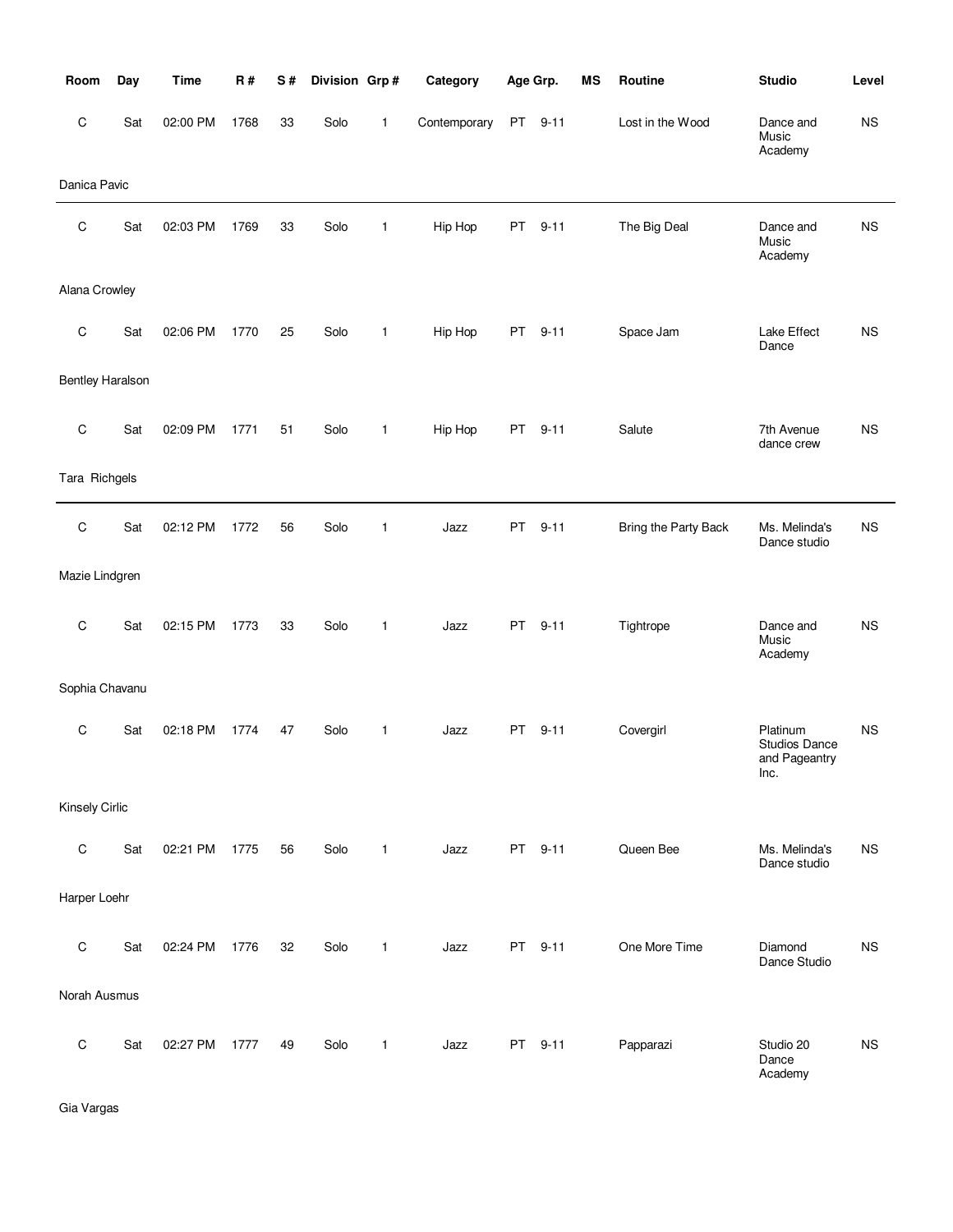| Room                     | Day | <b>Time</b> | <b>R#</b> | S# | Division Grp# |              | Category | Age Grp.  |          | MS | Routine                  | <b>Studio</b>                                      | Level       |
|--------------------------|-----|-------------|-----------|----|---------------|--------------|----------|-----------|----------|----|--------------------------|----------------------------------------------------|-------------|
| $\mathsf C$              | Sat | 02:30 PM    | 1778      | 56 | Solo          | 1            | Jazz     | PT        | $9 - 11$ |    | Get the Party Started    | Ms. Melinda's<br>Dance studio                      | NS          |
| lilah Trombley           |     |             |           |    |               |              |          |           |          |    |                          |                                                    |             |
| $\mathsf C$              | Sat | 02:33 PM    | 1779      | 33 | Solo          | 1            | Jazz     | PT        | $9 - 11$ |    | In the Mood              | Dance and<br>Music<br>Academy                      | $_{\rm NS}$ |
| Ella Rath                |     |             |           |    |               |              |          |           |          |    |                          |                                                    |             |
| C                        | Sat | 02:36 PM    | 1780      | 25 | Solo          | 1            | Jazz     | PT        | $9 - 11$ |    | What You're Worth        | Lake Effect<br>Dance                               | <b>NS</b>   |
| <b>Isla Symiczek</b>     |     |             |           |    |               |              |          |           |          |    |                          |                                                    |             |
| C                        | Sat | 02:39 PM    | 1781      | 47 | Solo          | 1            | Jazz     | <b>PT</b> | $9 - 11$ |    | Nails, Hair, Hips, Heels | Platinum<br>Studios Dance<br>and Pageantry<br>Inc. | <b>NS</b>   |
| Danyasia Price           |     |             |           |    |               |              |          |           |          |    |                          |                                                    |             |
| $\mathsf C$              | Sat | 02:42 PM    | 1782      | 27 | Solo          | 1            | Jazz     | PT        | $9 - 11$ |    | Sax                      | U Can Danz!<br>Dance<br>Company                    | <b>NS</b>   |
| Carlye Dillon            |     |             |           |    |               |              |          |           |          |    |                          |                                                    |             |
| $\mathsf C$              | Sat | 02:45 PM    | 1783      | 45 | Solo          | 1            | Jazz     | <b>PT</b> | $9 - 11$ |    | <b>Took The Night</b>    | Arena Dance<br>Academy                             | <b>NS</b>   |
| Alyvia Meyer             |     |             |           |    |               |              |          |           |          |    |                          |                                                    |             |
| C                        | Sat | 02:48 PM    | 1784      | 25 | Solo          | 1            | Jazz     | PT.       | $9 - 11$ |    | Confident                | Lake Effect<br>Dance                               | <b>NS</b>   |
| <b>Bryleigh Symiczek</b> |     |             |           |    |               |              |          |           |          |    |                          |                                                    |             |
| $\mathsf C$              | Sat | 02:51 PM    | 1785      | 48 | Solo          | $\mathbf{1}$ | Jazz     |           | PT 9-11  |    | Put It on Me             | Dance Esteem                                       | <b>NS</b>   |
| Eleanor Miller           |     |             |           |    |               |              |          |           |          |    |                          |                                                    |             |
| $\mathsf C$              | Sat | 02:54 PM    | 1786      | 56 | Solo          | $\mathbf{1}$ | Jazz     |           | PT 9-11  |    | Shake the Room           | Ms. Melinda's<br>Dance studio                      | <b>NS</b>   |
| Audriana Eisenbacher     |     |             |           |    |               |              |          |           |          |    |                          |                                                    |             |
| $\mathsf C$              | Sat | 02:57 PM    | 1787      | 13 | Solo          | 1            | Jazz     |           | PT 9-11  |    | Sugar Rush               | <b>New Attitudes</b><br>Dance<br>Company           | <b>NS</b>   |

Kylie Mitchell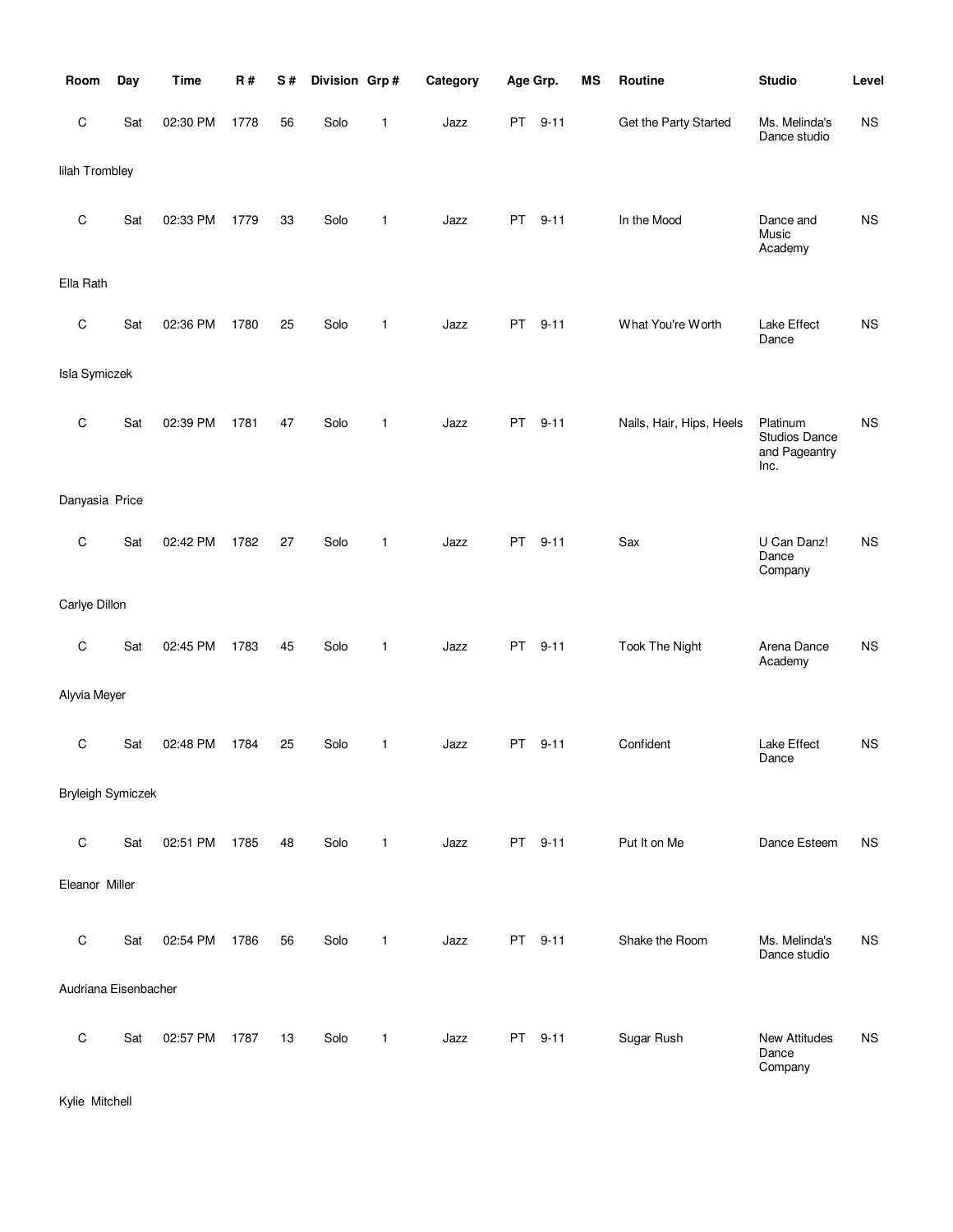| Room                    | Day | <b>Time</b> | <b>R#</b> | S# | Division Grp# |              | Category | Age Grp.  |          | MS | Routine           | <b>Studio</b>                                      | Level     |
|-------------------------|-----|-------------|-----------|----|---------------|--------------|----------|-----------|----------|----|-------------------|----------------------------------------------------|-----------|
| $\mathsf C$             | Sat | 03:00 PM    | 1788      | 7  | Solo          | 1            | Jazz     | <b>PT</b> | $9 - 11$ |    | No Excuses        | Studio Y                                           | <b>NS</b> |
| <b>Isabella Pickett</b> |     |             |           |    |               |              |          |           |          |    |                   |                                                    |           |
| $\mathsf C$             | Sat | 03:03 PM    | 1789      | 20 | Solo          | 1            | Jazz     | <b>PT</b> | $9 - 11$ |    | Man In The Mirror | <b>Rising Dance</b><br>Academy                     | <b>NS</b> |
| Liam Tomczik            |     |             |           |    |               |              |          |           |          |    |                   |                                                    |           |
| $\mathsf C$             | Sat | 03:06 PM    | 1790      | 56 | Solo          | 1            | Jazz     | PT .      | $9 - 11$ |    | Slay              | Ms. Melinda's<br>Dance studio                      | <b>NS</b> |
| Ava Fox                 |     |             |           |    |               |              |          |           |          |    |                   |                                                    |           |
| C                       | Sat | 03:09 PM    | 1791      | 33 | Solo          | 1            | Lyrical  | PT        | $9 - 11$ |    | Rainbow           | Dance and<br>Music<br>Academy                      | <b>NS</b> |
| Adeleine Bucks          |     |             |           |    |               |              |          |           |          |    |                   |                                                    |           |
| $\mathsf C$             | Sat | 03:12 PM    | 1792      | 47 | Solo          | $\mathbf{1}$ | Lyrical  | <b>PT</b> | $9 - 11$ |    | Older Than I Am   | Platinum<br>Studios Dance<br>and Pageantry<br>Inc. | <b>NS</b> |
| <b>Bryn Lowery</b>      |     |             |           |    |               |              |          |           |          |    |                   |                                                    |           |
| C                       | Sat | 03:15 PM    | 1793      | 9  | Solo          | 1            | Lyrical  | PT        | $9 - 11$ |    | Wake Up           | Northwoods<br>School of<br>Dance                   | <b>NS</b> |
| Lucy Rutkowski          |     |             |           |    |               |              |          |           |          |    |                   |                                                    |           |
| C                       | Sat | 03:18 PM    | 1794      | 33 | Solo          | 1            | Lyrical  | <b>PT</b> | $9 - 11$ |    | Wonderland        | Dance and<br>Music<br>Academy                      | <b>NS</b> |
| Alyssa Crowley          |     |             |           |    |               |              |          |           |          |    |                   |                                                    |           |
| ${\rm C}$               | Sat | 03:21 PM    | 1795      | 47 | Solo          | $\mathbf{1}$ | Lyrical  |           | PT 9-11  |    | Control           | Platinum<br>Studios Dance<br>and Pageantry<br>Inc. | <b>NS</b> |
| Evelyn Mount            |     |             |           |    |               |              |          |           |          |    |                   |                                                    |           |
| $\mathsf C$             | Sat | 03:24 PM    | 1796      | 33 | Solo          | $\mathbf{1}$ | Lyrical  |           | PT 9-11  |    | For Keeps         | Dance and<br>Music<br>Academy                      | NS        |
| Alana Crowley           |     |             |           |    |               |              |          |           |          |    |                   |                                                    |           |
| $\mathsf C$             | Sat | 03:27 PM    | 1797      | 25 | Solo          | $\mathbf{1}$ | Lyrical  |           | PT 9-11  |    | Enough For You    | Lake Effect<br>Dance                               | <b>NS</b> |

Claire Ormston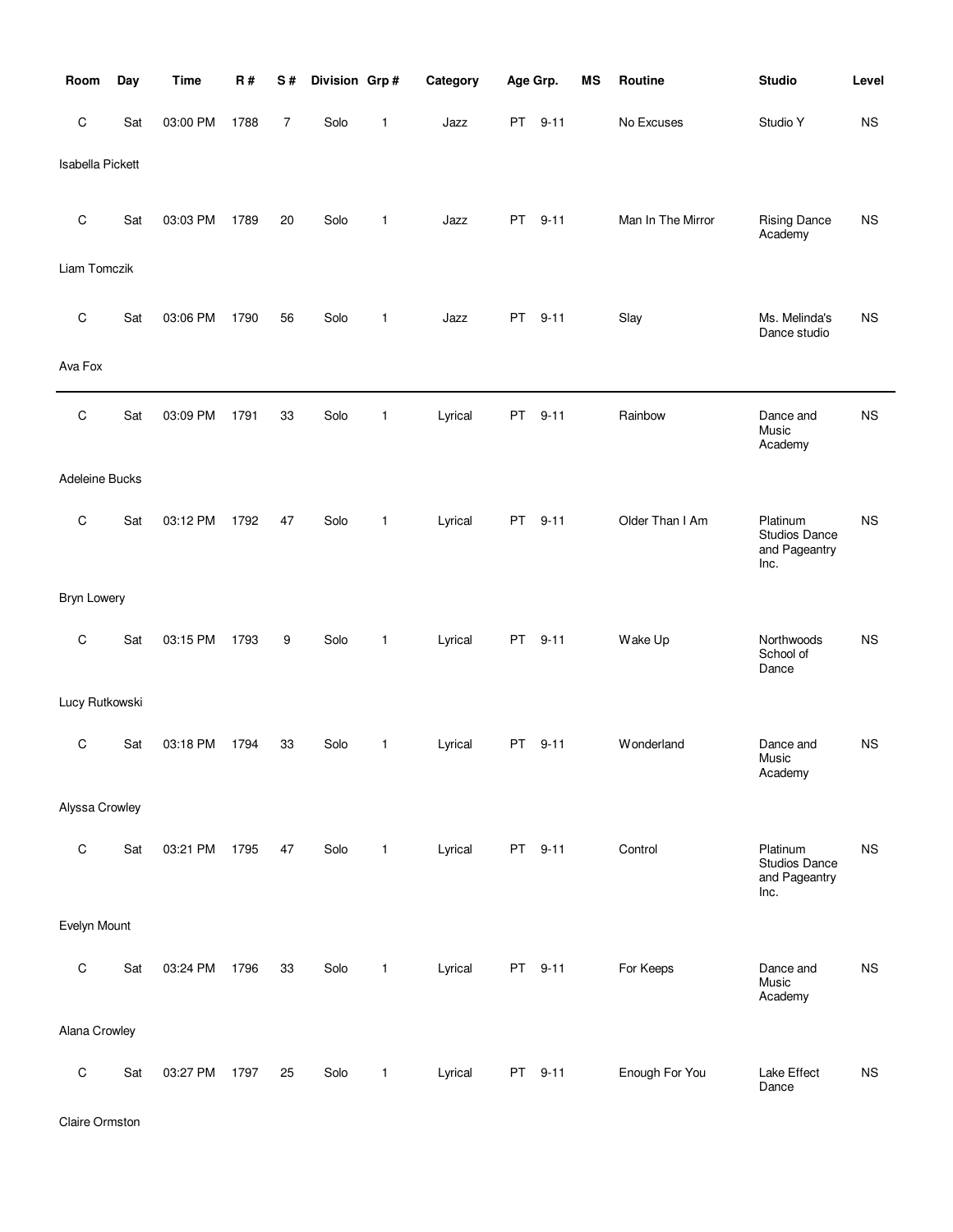| Room               | Day | <b>Time</b> | R#   | S# | Division Grp# |              | Category                      | Age Grp. |          | <b>MS</b> | Routine                     | <b>Studio</b>                                      | Level     |
|--------------------|-----|-------------|------|----|---------------|--------------|-------------------------------|----------|----------|-----------|-----------------------------|----------------------------------------------------|-----------|
| C                  | Sat | 03:30 PM    | 1798 | 6  | Solo          | 1            | Lyrical                       | PT       | $9 - 11$ |           | Welcome To Jurassic<br>Park | Zumbrota<br>Dance Studio                           | <b>NS</b> |
| Llly Durst         |     |             |      |    |               |              |                               |          |          |           |                             |                                                    |           |
| C                  | Sat | 03:33 PM    | 1799 | 33 | Solo          | 1            | Lyrical                       | PT.      | $9 - 11$ |           | Glorious                    | Dance and<br>Music<br>Academy                      | <b>NS</b> |
| Maya Mackin        |     |             |      |    |               |              |                               |          |          |           |                             |                                                    |           |
| C                  | Sat | 03:36 PM    | 1800 | 25 | Solo          | 1            | Lyrical                       | PT.      | $9 - 11$ |           | Love Myself                 | Lake Effect<br>Dance                               | <b>NS</b> |
| Tahya Nelson       |     |             |      |    |               |              |                               |          |          |           |                             |                                                    |           |
| C                  | Sat | 03:39 PM    | 1801 | 56 | Solo          | 1            | Lyrical                       | PT       | $9 - 11$ |           | Lost Boy                    | Ms. Melinda's<br>Dance studio                      | <b>NS</b> |
| Emma LaBonne       |     |             |      |    |               |              |                               |          |          |           |                             |                                                    |           |
| C                  | Sat | 03:42 PM    | 1802 | 33 | Solo          | 1            | Lyrical                       | PT       | $9 - 11$ |           | Starfish                    | Dance and<br>Music<br>Academy                      | <b>NS</b> |
| Kathryn McNamara   |     |             |      |    |               |              |                               |          |          |           |                             |                                                    |           |
| $\mathsf C$        | Sat | 03:45 PM    | 1803 | 56 | Solo          | 1            | <b>Musical Show</b>           | PT       | $9 - 11$ |           | Id Rather Be Me             | Ms. Melinda's<br>Dance studio                      | <b>NS</b> |
| <b>Hadley Reno</b> |     |             |      |    |               |              |                               |          |          |           |                             |                                                    |           |
| $\mathsf C$        | Sat | 03:48 PM    | 1804 | 33 | Solo          | 1            | <b>Musical Show</b>           | PT.      | $9 - 11$ |           | Sunshine Day                | Dance and<br>Music<br>Academy                      | <b>NS</b> |
| Karissa Tellis     |     |             |      |    |               |              |                               |          |          |           |                             |                                                    |           |
| C                  | Sat | 03:51 PM    | 1805 | 56 | Solo          | $\mathbf{1}$ | <b>Musical Show</b>           |          | PT 9-11  |           | Life of the Party           | Ms. Melinda's<br>Dance studio                      | ΝS        |
| Brynn Lommel       |     |             |      |    |               |              |                               |          |          |           |                             |                                                    |           |
| $\mathsf C$        | Sat | 03:54 PM    | 1806 | 56 | Solo          | $\mathbf{1}$ | <b>Musical Show</b>           |          | PT 9-11  |           | Me Party                    | Ms. Melinda's<br>Dance studio                      | <b>NS</b> |
| Kennedy Clancy     |     |             |      |    |               |              |                               |          |          |           |                             |                                                    |           |
| C                  | Sat | 03:57 PM    | 1807 | 47 | Solo          | $\mathbf{1}$ | Novelty/Characte PT 9-11<br>r |          |          |           | Cruella                     | Platinum<br>Studios Dance<br>and Pageantry<br>Inc. | <b>NS</b> |

Ava Studnicka